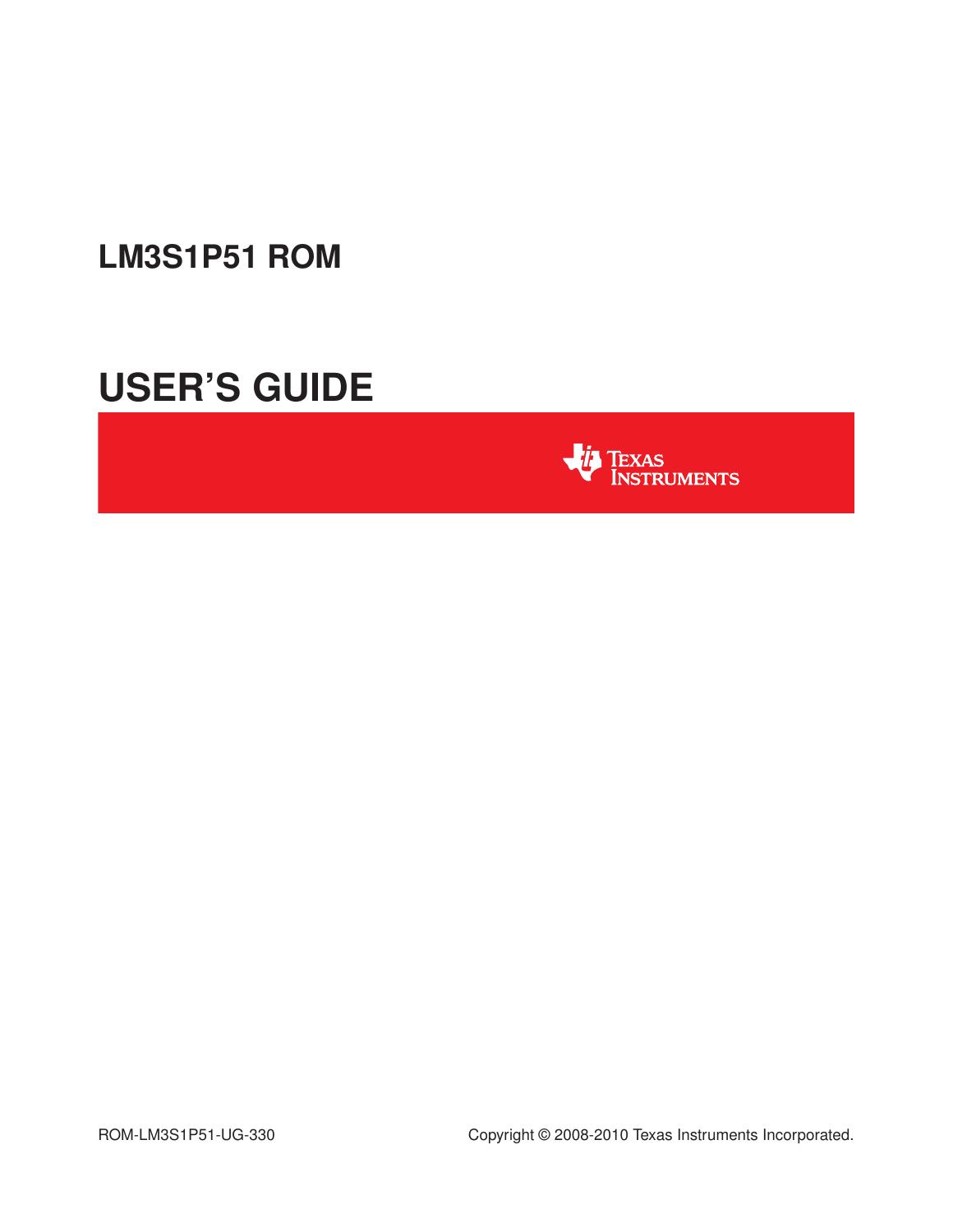# <span id="page-1-0"></span>**Copyright**

Copyright © 2008-2010 Texas Instruments Incorporated. All rights reserved. Stellaris and StellarisWare are registered trademarks of Texas Instruments. ARM and Thumb are registered trademarks and Cortex is a trademark of ARM Limited. Other names and brands may be claimed as the property of others.

Please be aware that an important notice concerning availability, standard warranty, and use in critical applications of Texas Instruments semiconductor products and disclaimers thereto appears at the end of this document.

Texas Instruments 108 Wild Basin, Suite 350 Austin, TX 78746 Main: +1-512-279-8800 Fax: +1-512-279-8879 http://www.ti.com/stellaris





# <span id="page-1-1"></span>**Revision Information**

This is version 330 of this document, last updated on May 25, 2010.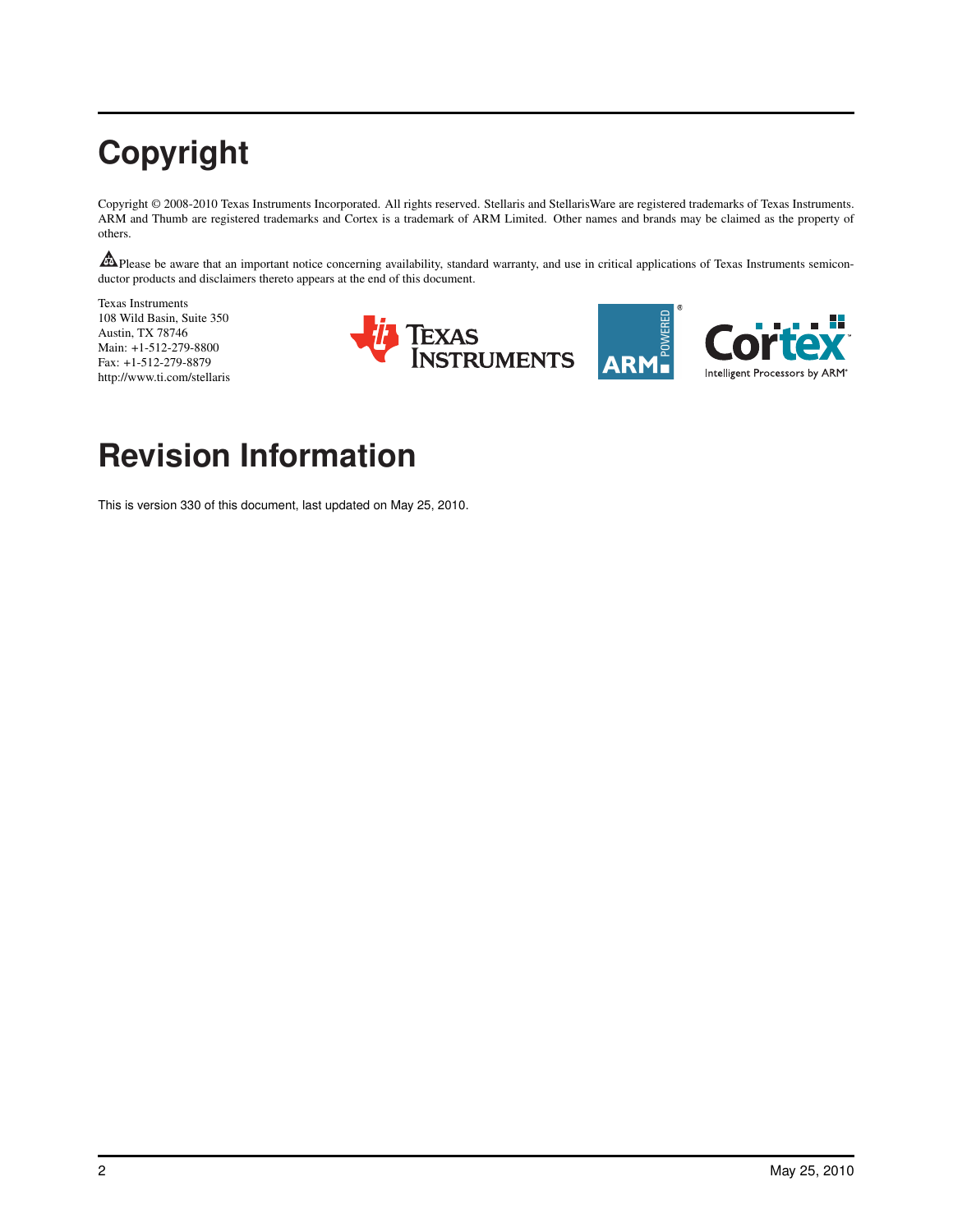# **Table of Contents**

|                   |                                                                                                                                                                                                                                       | $\overline{2}$    |
|-------------------|---------------------------------------------------------------------------------------------------------------------------------------------------------------------------------------------------------------------------------------|-------------------|
|                   | <b>Revision Information Example 20</b> and <b>Revision Information Continued Acts 20 and 20 and 20 and 20 and 20 and 20 and 20 and 20 and 20 and 20 and 20 and 20 and 20 and 20 and 20 and 20 and 20 and 20 and 20 and 20 and 20 </b> | $\overline{2}$    |
| 1                 |                                                                                                                                                                                                                                       | 5                 |
| $\mathbf{2}$      |                                                                                                                                                                                                                                       | $\overline{7}$    |
| 2.1               |                                                                                                                                                                                                                                       | $\overline{7}$    |
| 2.2               |                                                                                                                                                                                                                                       | $\overline{7}$    |
| 3                 |                                                                                                                                                                                                                                       | 13                |
| 3.1               |                                                                                                                                                                                                                                       | 13                |
| 3.2               |                                                                                                                                                                                                                                       | 13                |
| 4                 |                                                                                                                                                                                                                                       | 15                |
| 4.1               |                                                                                                                                                                                                                                       | 15                |
| 4.2               |                                                                                                                                                                                                                                       | 15                |
| 5                 |                                                                                                                                                                                                                                       | 21                |
| 5.1               |                                                                                                                                                                                                                                       | 21                |
| 5.2               |                                                                                                                                                                                                                                       | 21                |
| 6                 |                                                                                                                                                                                                                                       | 39                |
| 6.1               |                                                                                                                                                                                                                                       | 39                |
| 6.2               |                                                                                                                                                                                                                                       | 39                |
| 7                 |                                                                                                                                                                                                                                       | 41                |
| 7.1               |                                                                                                                                                                                                                                       | 41                |
| 7.2               |                                                                                                                                                                                                                                       | 41                |
| 8                 |                                                                                                                                                                                                                                       | 51                |
| 8.1               |                                                                                                                                                                                                                                       | 51                |
| 8.2               |                                                                                                                                                                                                                                       | 51                |
| 9                 | Hibernation Module<br>Subsettle Module<br>Subsettle Pressures and Alberta Module Module Module Marshall Alberta Module Module Module Marshall Alberta Module Module Module Module Marshall Alberta Module Module Module Module Mod    | 69                |
| 9.1               |                                                                                                                                                                                                                                       | 69                |
| 9.2               |                                                                                                                                                                                                                                       | 70                |
| 10                |                                                                                                                                                                                                                                       | 85                |
| 10.1              |                                                                                                                                                                                                                                       | 85                |
| 10.2 <sub>1</sub> |                                                                                                                                                                                                                                       | 86                |
| 11<br>11.1        |                                                                                                                                                                                                                                       | 103<br>103        |
| 12<br>12.1        |                                                                                                                                                                                                                                       | 121<br>121<br>121 |
| 13<br>13.1        |                                                                                                                                                                                                                                       | 127<br>127<br>128 |
| 14                |                                                                                                                                                                                                                                       | 135<br>135<br>135 |
| 15                |                                                                                                                                                                                                                                       | 157               |
| 15.1              |                                                                                                                                                                                                                                       | 157               |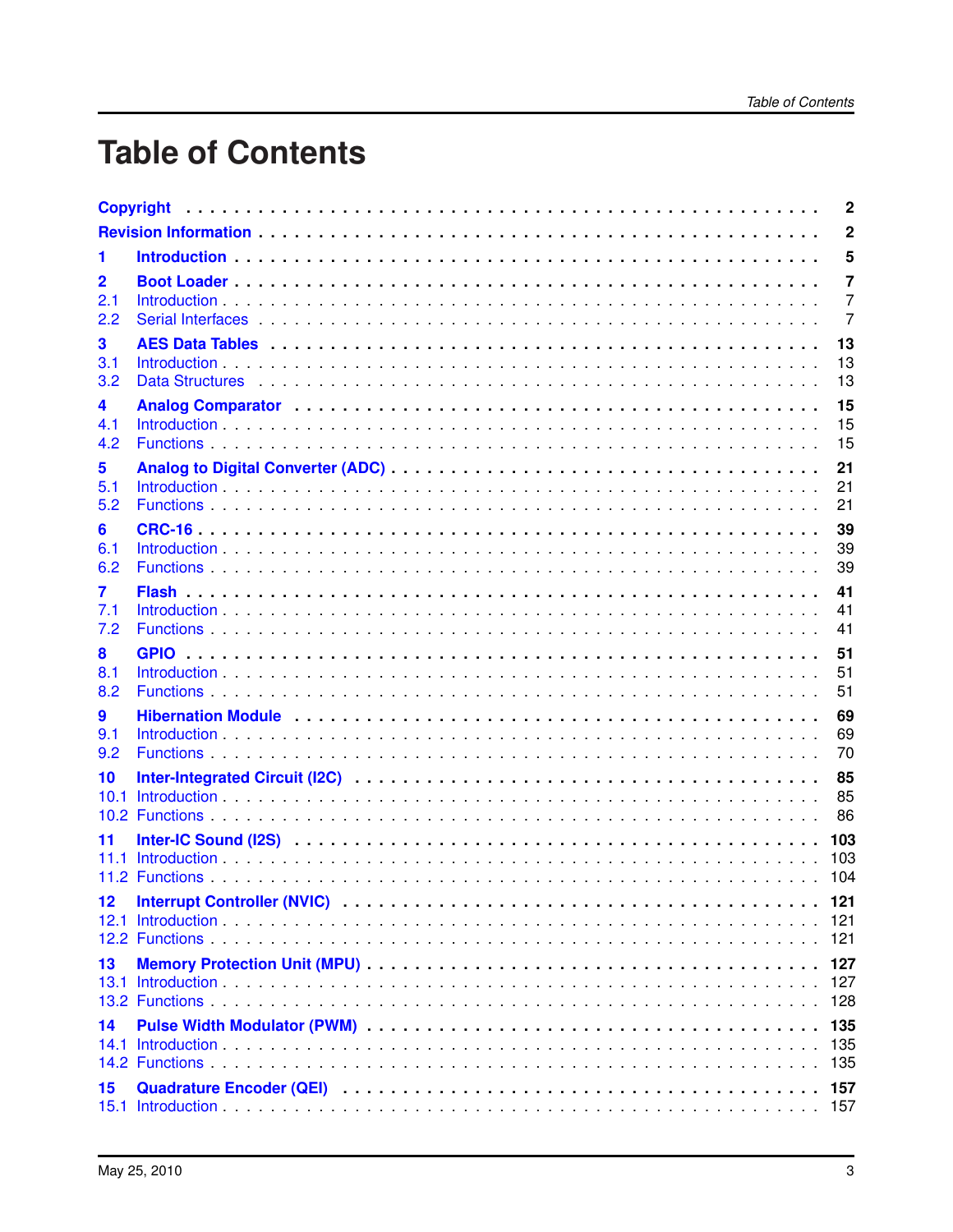| 16<br>16 <sub>1</sub>         | 167               |     |
|-------------------------------|-------------------|-----|
| 17<br>171                     | 177               |     |
| 18<br>18.1                    | 199               | 199 |
| 19<br>19 <sub>1</sub><br>19.2 | 203<br>203        | 203 |
| 20<br>20 <sub>1</sub>         | 219               |     |
| 21                            | 241               |     |
| 22                            | 261<br>261<br>261 |     |
|                               |                   |     |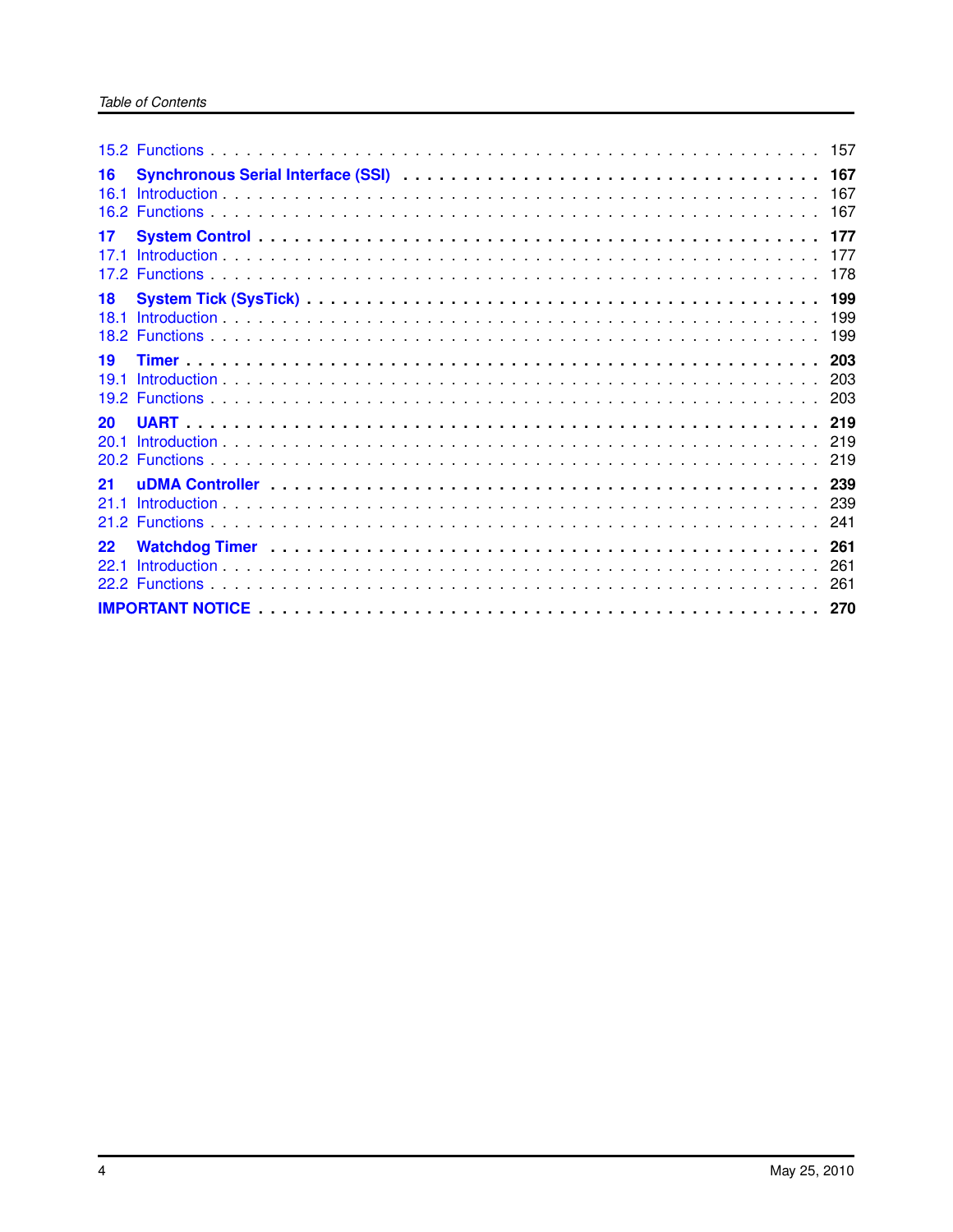# <span id="page-4-0"></span>**1 Introduction**

The LM3S1P51 ROM contains the Stellaris® Peripheral Driver Library and the Stellaris Boot Loader. The peripheral driver library can be utilized by applications to reduce their flash footprint, allowing the flash to be used for other purposes (such as additional features in the application). The boot loader is used as an initial program loader (when the flash is empty) as well as an applicationinitiated firmware upgrade mechanism (by calling back to the boot loader).

There is a table at the beginning of the ROM that points to the entry points for the APIs that are provided in the ROM. Accessing the API through these tables provides scalability; while the API locations may change in future versions of the ROM, the API tables will not. The tables are split into two levels; the main table contains one pointer per peripheral which points to a secondary table that contains one pointer per API that is associated with that peripheral. The main table is located at 0x0100.0010, right after the Cortex-M3 vector table in the ROM.

The following table shows a small portion of the API tables in a graphical form that helps to illustrate the arrangement of the tables:

| ROM_APITABLE (at 0x0100.0010)          |                                       |
|----------------------------------------|---------------------------------------|
| $[0]$ = ROM_VERSION                    |                                       |
| $[1]$ = pointer to ROM_UARTTABLE       |                                       |
| $[2]$ = pointer to ROM SSITABLE        |                                       |
| $[3]$ = pointer to ROM_I2CTABLE        |                                       |
| $[4]$ = pointer to ROM GPIOTABLE       | ROM GPIOTABLE                         |
| $[5]$ = pointer to ROM ADCTABLE        | $[0]$ = pointer to ROM GPIOPinWrite   |
| $[6]$ = pointer to ROM_COMPARATORTABLE | $[1]$ = pointer to ROM_GPIODirModeSet |
| $[7]$ = pointer to ROM FLASHTABLE      | [2] = pointer to ROM_GPIODirModeGet   |
| $\cdots$                               | $\cdots$                              |

| ROM GPIOTABLE                                   |
|-------------------------------------------------|
| $[0]$ = pointer to ROM GPIOPinWrite             |
| $\overline{11}$ = pointer to ROM GPIODirModeSet |
| $[2]$ = pointer to ROM GPIODirModeGet           |
|                                                 |

From this, the address of the ROM\_GPIOTABLE table is located in the memory location at  $0 \times 0100.0020$ . The address of the ROM GPIODirModeSet() function is contained at offset  $0 \times 4$ from that table. In the function documentation, this is represented as:

ROM\_APITABLE is an array of pointers located at 0x0100.0010. ROM GPIOTABLE is an array of pointers located at ROM APITABLE [4]. ROM GPIODirModeSet is a function pointer located at ROM GPIOTABLE[1].

The Stellaris Peripheral Driver Library contains a file called driverlib/rom.h that assists with calling the peripheral driver library functions in the ROM. The naming conventions for the tables and APIs that are used in this document match those used in that file.

The following is an example of calling the [ROM\\_GPIODirModeSet\(\)](#page-52-0) function:

```
#define TARGET_IS_TEMPEST_RC1
#include "inc/hw_memmap.h"
#include "inc/hw_types.h"
#include "driverlib/gpio.h"
#include "driverlib/rom.h"
int
main(void)
{
    // ...
    ROM_GPIODirModeSet(GPIO_PORTA_BASE, GPIO_PIN_0, GPIO_DIR_MODE_OUT);
```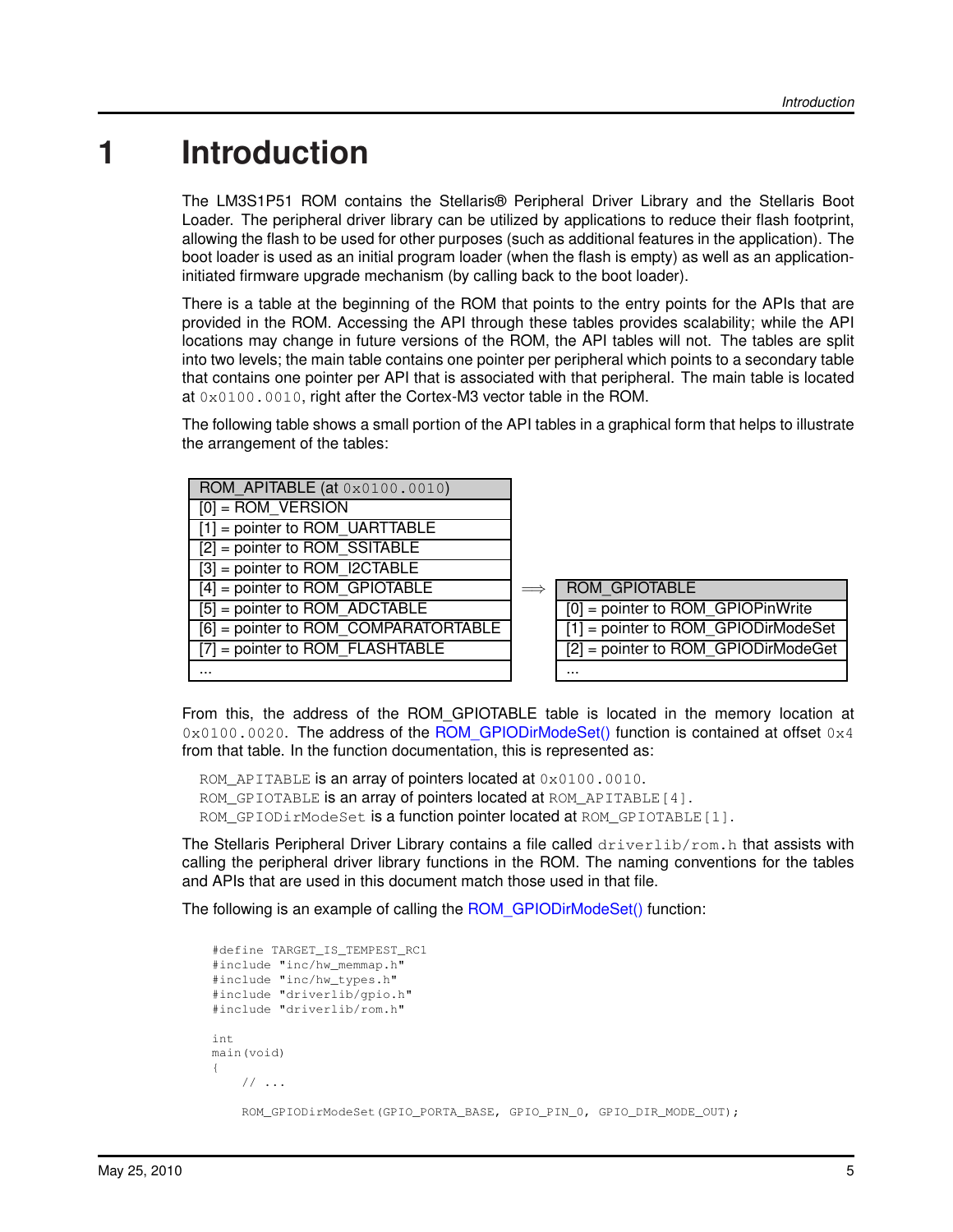// .... }

See the "Using the ROM" chapter of the *Stellaris Peripheral Driver Library User's Guide* for more details on calling the ROM functions and using driverlib/rom.h.

The API provided by the ROM can be utilized by any compiler so long as it complies with the Embedded Applications Binary Interface (EABI), which includes all recent compilers for the Stellaris microcontroller.

### Documentation Overview

The ROM-based Stellaris Boot Loader is described in chapter [2,](#page-6-0) and the ROM-based Stellaris Peripheral Driver Library is described in chapters [3](#page-12-0) through [22.](#page-260-0)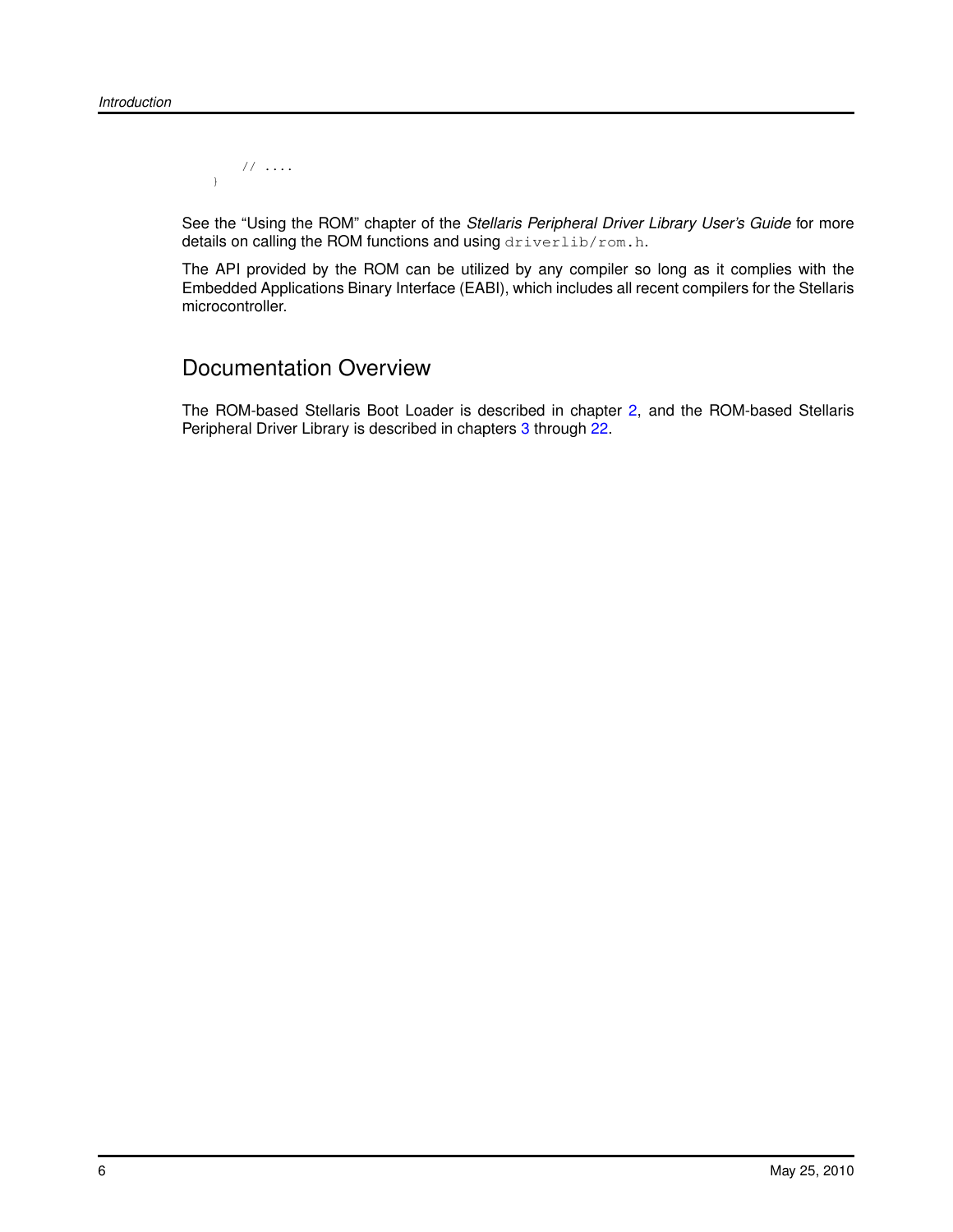# <span id="page-6-0"></span>**2 Boot Loader**

<span id="page-6-3"></span>

## <span id="page-6-1"></span>**2.1 Introduction**

The ROM-based boot loader is executed each time the device is reset when the flash is empty. The flash is assumed to be empty if the first two words are all ones (since the second word is the reset vector address, it must be programmed for an application in flash to execute). When run, it will allow the flash to be updated using one of the following interfaces:

- UART0 using a custom serial protocol
- SSI0 using a custom serial protocol
- I2C0 using a custom serial protocol

Since the boot loader has no knowledge of the frequency of the attached crystal, or in fact if one is even present, it operates entirely from the internal oscillator. This is a 16 MHz clock, with an accuracy of +/- 1%.

<span id="page-6-4"></span>The LM Flash Programmer GUI can be used to download an application via the boot loader over the UART interface on a PC. The LM Flash Programmer utility is available for download from [www.ti.com/stellaris](http://www.ti.com/stellaris).

## <span id="page-6-2"></span>**2.2 Serial Interfaces**

The serial interfaces used to communicate with the boot loader share a common protocol and differ only in the physical connections and signaling used to transfer the bytes of the protocol.

### 2.2.1 UART Interface

The UART pins **U0Tx** and **U0Rx** are used to communicate with the boot loader. The device communicating with the boot loader is responsible for driving the **U0Rx** pin on the Stellaris microcontroller, while the Stellaris microcontroller drives the **U0Tx** pin.

The serial data format is fixed at 8 data bits, no parity, and one stop bit. An auto-baud feature is used to determine the baud rate at which data is transmitted. Since the system clock must be at least 32 times the baud rate, the maximum baud rate that can be used is 500 Kbaud (which is 16 MHz divided by 32).

When an application calls back to the ROM-based boot loader to start an update over the UART port, the auto-baud feature is bypassed, along with UART configuration and pin configuration. Therefore, the UART must be configured and the UART pins switched to their hardware function before calling the boot loader.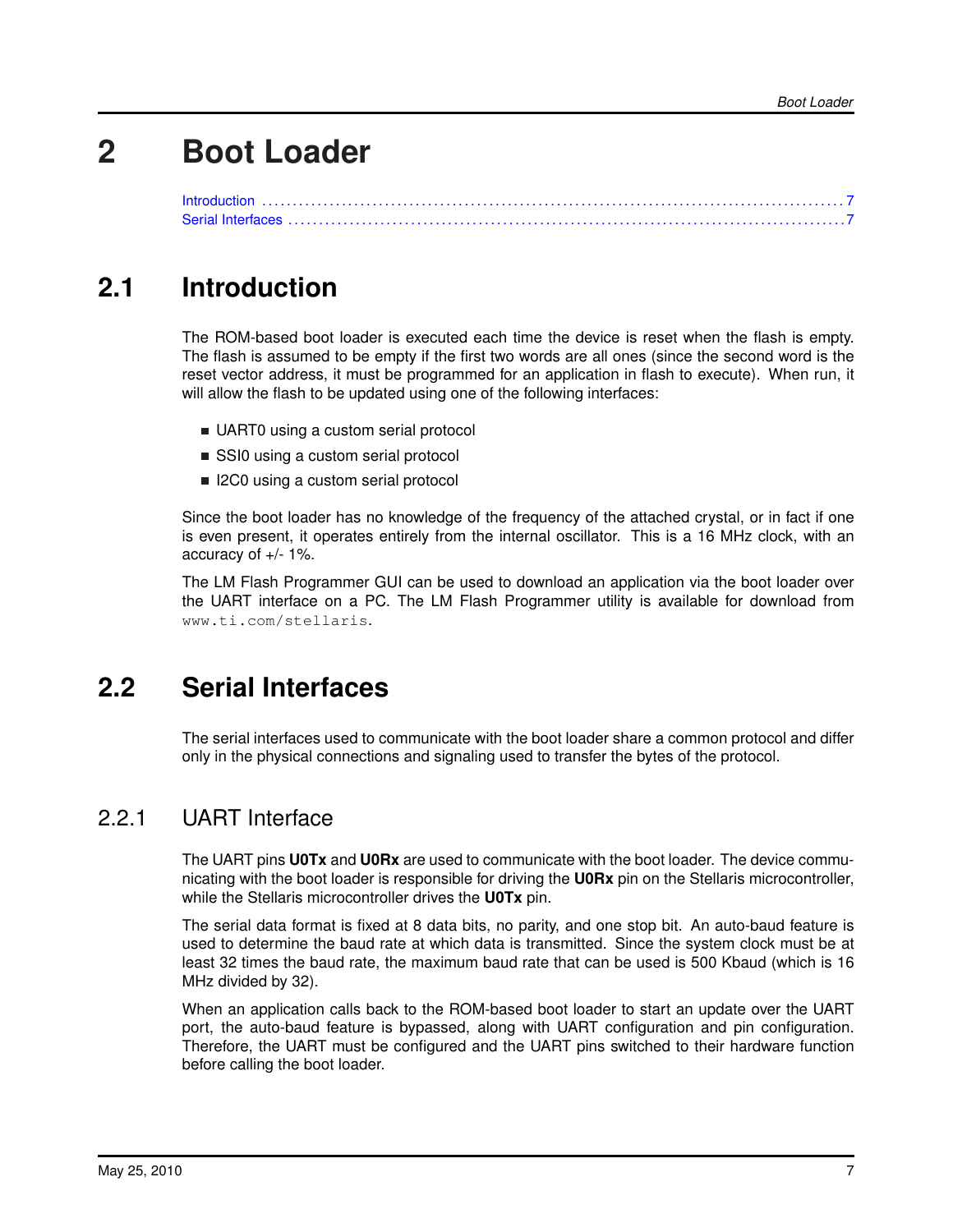### 2.2.2 SSI Interface

The SSI pins **SSIFss**, **SSIClk**, **SSITx**, and **SSIRx** are used to communicate with the boot loader. The device communicating with the boot loader is responsible for driving the **SSIRx**, **SSIClk**, and **SSIFss** pins, while the Stellaris microcontroller drives the **SSITx** pin.

The serial data format is fixed to the Motorola format with SPH set to 1 and SPO set to 1 (see the applicable Stellaris family data sheet for more information on this format). Since the system clock must be at least 12 times the serial clock rate, the maximum serial clock rate that can be used is 1.3 MHz (which is 16 MHz divided by 12).

When an application calls back to the ROM-based boot loader to start an update over the SSI port, the SSI configuration and pin configuration is bypassed. Therefore, the SSI port must be configured and the SSI pins switched to their hardware function before calling the boot loader.

### 2.2.3 I2C Interface

The I2C pins **I2CSCL** and **I2CSDA** are used to communicate with the boot loader. The device communicating with the boot loader must operate as the I2C master and provide the **I2CSCL** signal. The **I2CSDA** pin is open-drain and can be driven by either the master or the slave I2C device.

The I2C interface can run at up to 400 KHz, the maximum rate supported by the I2C protocol. The boot loader uses an I2C slave address of 0x42.

When an application calls back to the ROM-based boot loader to start an update over the I2C port, the I2C configuration and pin configuration is bypassed. Therefore, the I2C port must be configured, the I2C slave address set, and the I2C pins switched to their hardware function before calling the boot loader. Additionally, the I2C master must be enabled since it is used to detect start and stop conditions on the I2C bus.

### 2.2.4 Serial Protocol

The boot loader uses well-defined packets on the serial interfaces to ensure reliable communications with the update program. The packets are always acknowledged or not acknowledged by the communicating devices. The packets use the same format for receiving and sending packets. This includes the method used to acknowledge successful or unsuccessful reception of a packet. While the actual signaling on the serial ports is different, the packet format remains independent of the method of transporting the data.

The following steps must be performed to successfully send a packet:

- 1. Send the size of the packet that will be sent to the device. The size is always the number of bytes of data  $+ 2$  bytes.
- 2. Send the checksum of the data buffer to help ensure proper transmission of the command. The checksum is simply a sum of the data bytes.
- 3. Send the actual data bytes.
- 4. Wait for a single-byte acknowledgment from the device that it either properly received the data or that it detected an error in the transmission.

The following steps must be performed to successfully receive a packet: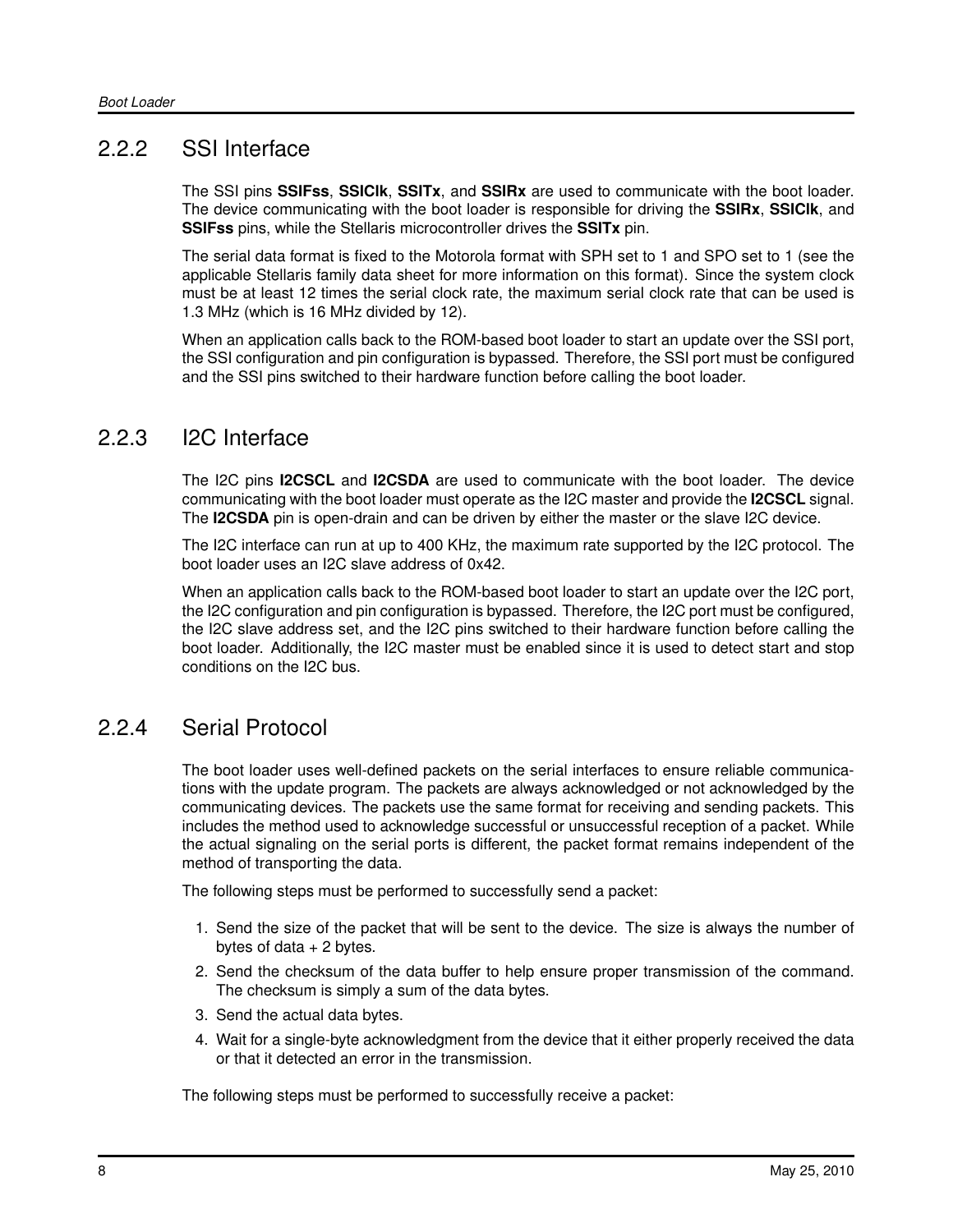- 1. Wait for non-zero data to be returned from the device. This is important as the device may send zero bytes between a sent and received data packet. The first non-zero byte received will be the size of the packet that is being received.
- 2. Read the next byte which will be the checksum for the packet.
- 3. Read the data bytes from the device. There will be packet size 2 bytes of data sent during the data phase. For example, if the packet size was 3, then there is only 1 byte of data to be received.
- 4. Calculate the checksum of the data bytes and ensure that it matches the checksum received in the packet.
- 5. Send an acknowledge (ACK) or not-acknowledge (NAK) to the device to indicate the successful or unsuccessful reception of the packet.

An acknowledge packet is sent whenever a packet is successfully received and verified by the boot loader. A not-acknowledge packet is sent whenever a sent packet is detected to have an error, usually as a result of a checksum error or just malformed data in the packet. This allows the sender to re-transmit the previous packet.

The following commands are used by the custom protocol:

COMMAND\_PING  $= 0x20$ This command is used to receive an acknowledge from the boot loader indicating that communication has been established. This command is a single byte. The format of the command is as follows: unsigned char ucCommand[1]; ucCommand[0] = COMMAND\_PING; COMMAND\_DOWNLOAD  $= 0x21$ This command is sent to the boot loader to indicate where to store data and how many bytes will be sent by the COMMAND\_SEND\_DATA commands that follow. The command consists of two 32-bit values that are both transferred MSB first. The first 32-bit value is the address to start programming data into, while the second is the 32-bit size of the data that will be sent. This command also triggers a mass erase of the flash, which causes the command to take longer to send the ACK/NAK in response to the command. This command should be followed by a COMMAND\_GET\_STATUS to ensure that the program address and program size were valid for the microcontroller running the boot loader. The format of the command is as follows:

unsigned char ucCommand[9]; ucCommand[0] = COMMAND\_DOWNLOAD; ucCommand[1] = Program Address [31:24]; ucCommand[2] = Program Address [23:16]; ucCommand[3] = Program Address  $[15:8]$ ; ucCommand[4] = Program Address [7:0]; ucCommand[5] = Program Size  $[31:24]$ ; ucCommand[6] = Program Size [23:16]; ucCommand $[7]$  = Program Size  $[15:8]$ ;  $ucCommand[8] = Program Size [7:0];$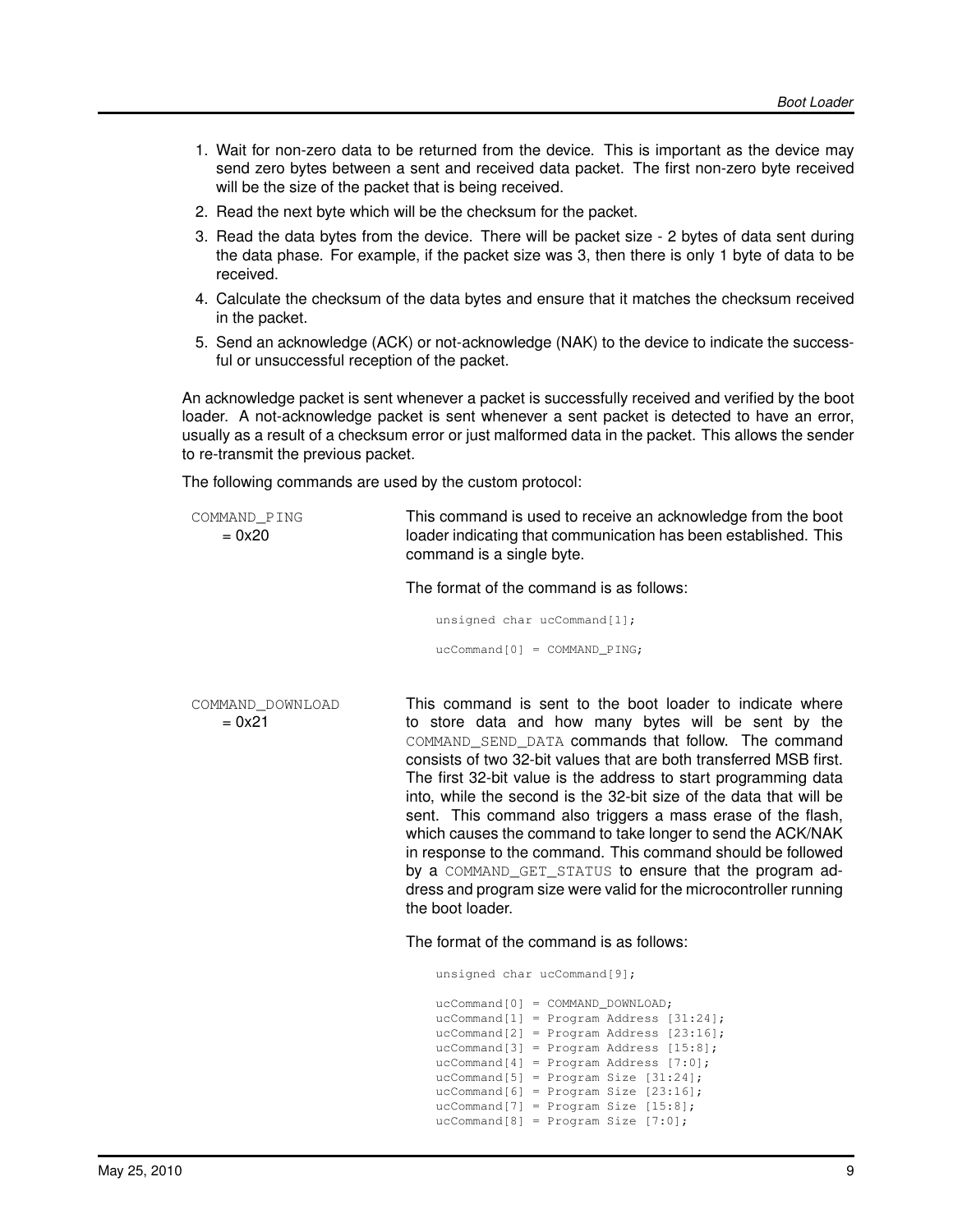COMMAND\_RUN  $= 0x22$ This command is sent to the boot loader to transfer execution control to the specified address. The command is followed by a 32-bit value, transferred MSB first, that is the address to which execution control is transferred. The format of the command is as follows:

> unsigned char ucCommand[5]; ucCommand[0] = COMMAND\_RUN; ucCommand $[1]$  = Run Address  $[31:24]$ ; ucCommand $[2]$  = Run Address  $[23:16]$ ; ucCommand $[3]$  = Run Address  $[15:8]$ ; ucCommand[4] = Run Address [7:0];

COMMAND\_GET\_STATUS  $= 0x23$ 

This command returns the status of the last command that was issued. Typically, this command should be received after every command is sent to ensure that the previous command was successful or, if unsuccessful, to properly respond to a failure. The command requires one byte in the data of the packet and the boot loader should respond by sending a packet with one byte of data that contains the current status code.

#### The format of the command is as follows:

unsigned char ucCommand[1]; ucCommand[0] = COMMAND\_GET\_STATUS;

The following are the definitions for the possible status values that can be returned from the boot loader when COMMAND\_GET\_STATUS is sent to the the microcontroller.

```
COMMAND_RET_SUCCESS
COMMAND_RET_UNKNOWN_CMD
COMMAND_RET_INVALID_CMD
COMMAND_RET_INVALID_ADD
COMMAND_RET_FLASH_FAIL
```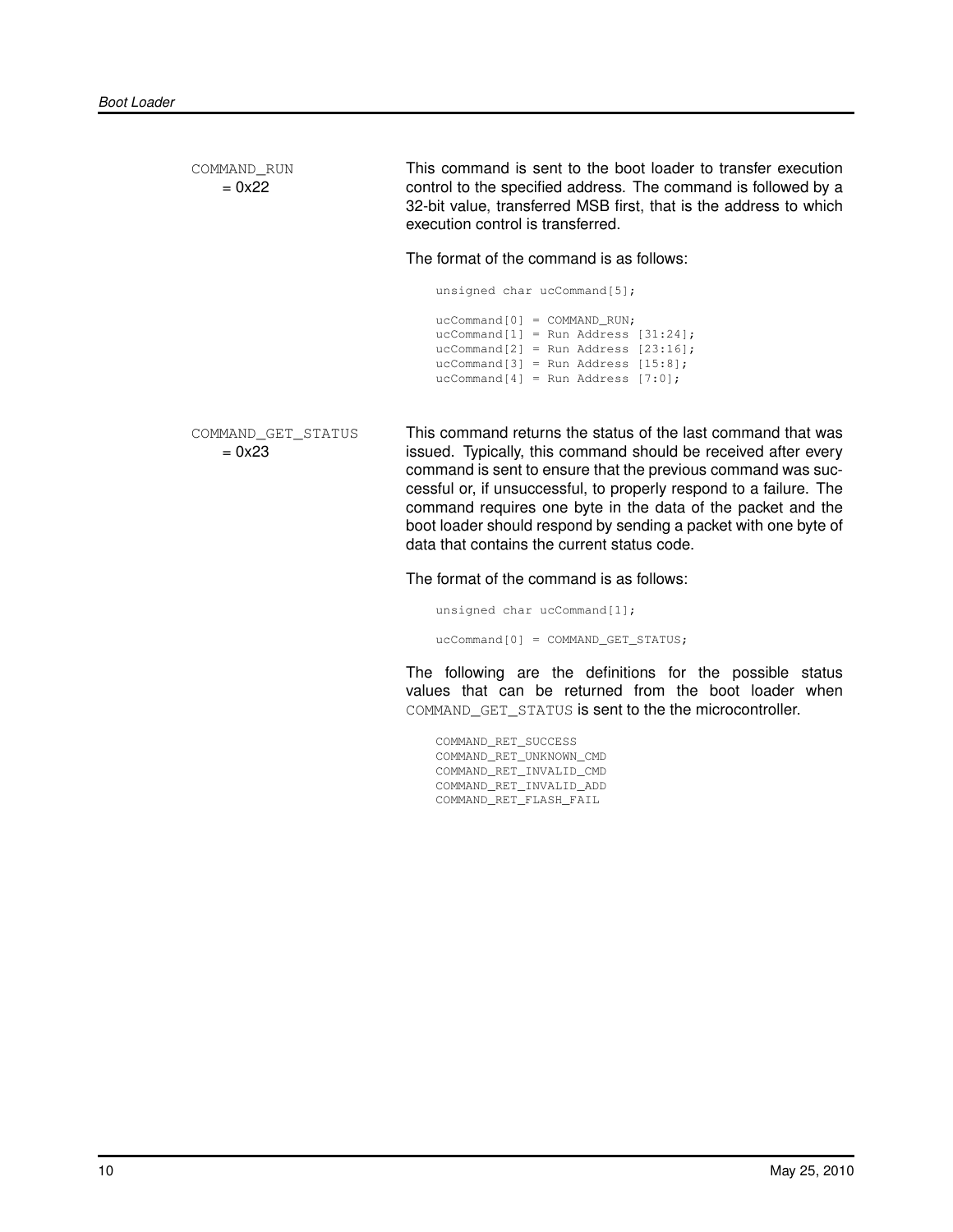COMMAND\_SEND\_DATA  $= 0x24$ 

This command should only follow a COMMAND DOWNLOAD command or another COMMAND SEND DATA command, if more data is needed. Consecutive send data commands automatically increment the address and continue programming from the previous location. The transfer size is limited by the maximum size of a packet, which allows up to 252 data bytes to be transferred at a time. The command terminates programming once the number of bytes indicated by the COMMAND DOWNLOAD command has been received. Each time this function is called, it should be followed by a COMMAND\_GET\_STATUS command to ensure that the data was successfully programmed into the flash. If the boot loader sends a NAK to this command, the boot loader will not increment the current address which allows for retransmission of the previous data.

The format of the command is as follows:

unsigned char ucCommand[9];

ucCommand[0] = COMMAND\_SEND\_DATA  $ucCommand[1] = Data[0];$  $ucCommand[2] = Data[1];$ ucCommand[3] =  $Data[2]$ ;  $ucCommand[4] = Data[3];$  $ucCommand[5] = Data[4];$  $ucCommand[6] = Data[5];$  $ucCommand[7] = Data[6];$  $ucCommand[8] = Data[7];$ 

COMMAND\_RESET  $= 0x25$ 

This command is used to tell the boot loader to reset. This is used after downloading a new image to the microcontroller to cause the new application to start from a reset. The normal boot sequence occurs and the image runs as if from a hardware reset. It can also be used to reset the boot loader if a critical error occurs and the host device wants to restart communication with the boot loader.

The boot loader responds with an ACK signal to the host device before actually executing the software reset on the microcontroller running the boot loader. This informs the updater application that the command was received successfully and the part will be reset.

The format of the command is as follows:

```
unsigned char ucCommand[1];
ucCommand[0] = COMMAND_RESET;
```
The definitions for these commands are provided as part of the Stellaris Peripheral Driver Library, in boot\_loader/bl\_commands.h.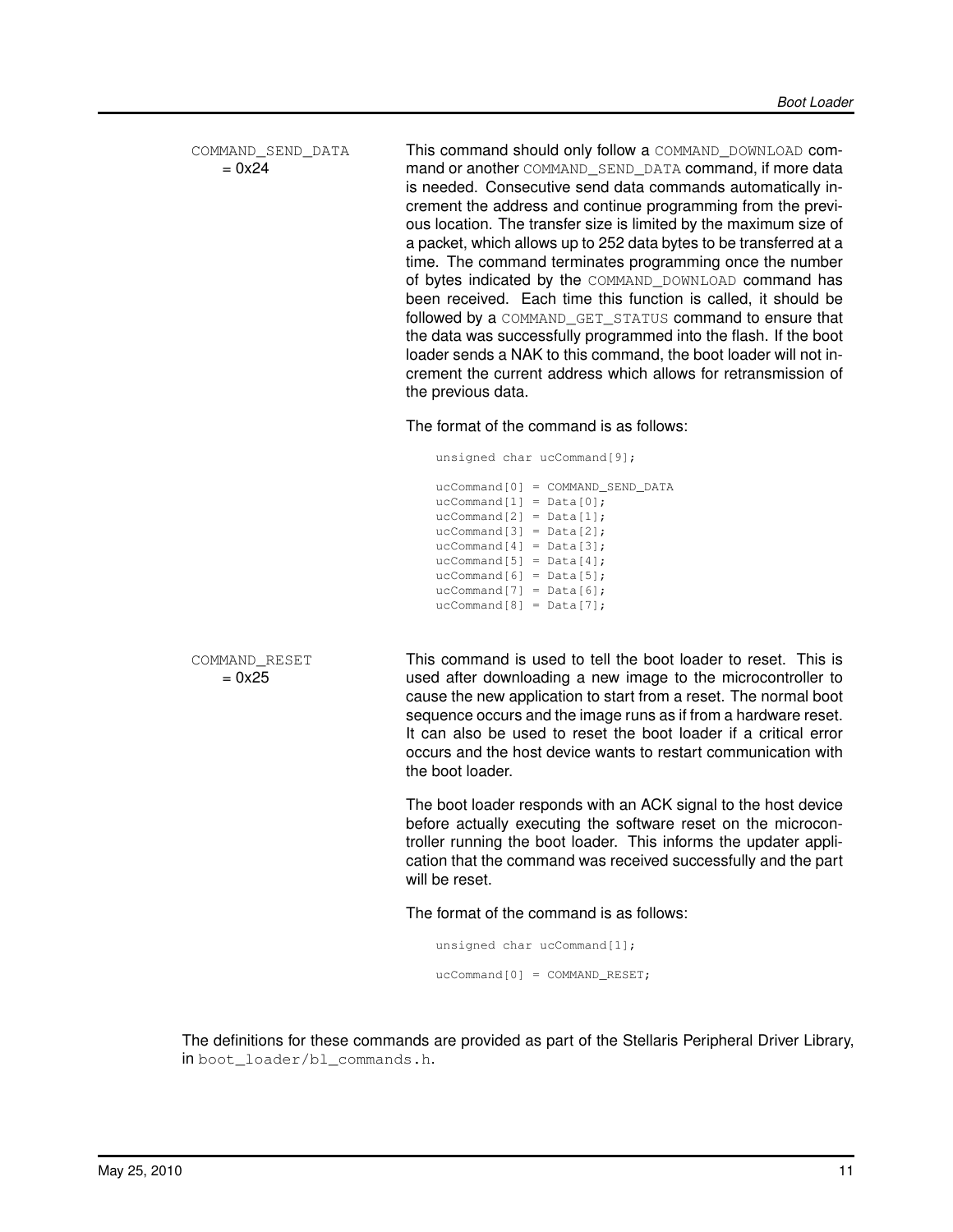*Boot Loader*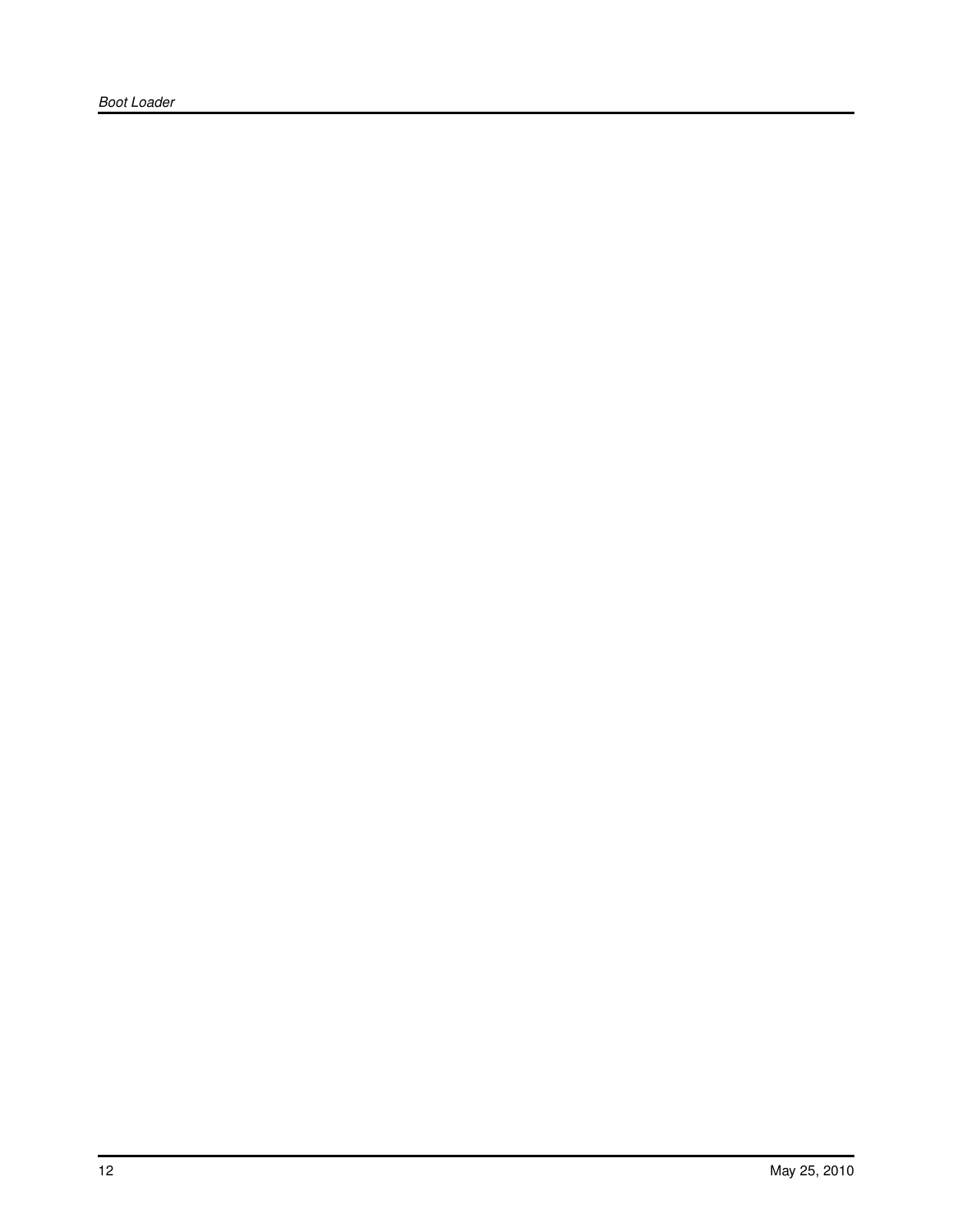## <span id="page-12-0"></span>**3 AES Data Tables**

<span id="page-12-3"></span>

## <span id="page-12-1"></span>**3.1 Introduction**

The Advanced Encryption Standard (AES) is a publicly defined encryption standard used by the U.S. Government. It is a strong encryption method with reasonable performance and size. AES is fast in both hardware and software, is fairly easy to implement, and requires little memory. AES is ideal for applications that can use pre-arranged keys, such as setup during manufacturing or configuration.

Four data tables used by the XySSL AES implementation are provided in the ROM. The first is the forward S-box substitution table, the second is the reverse S-box substitution table, the third is the forward polynomial table, and the final is the reverse polynomial table. The meanings of these tables and their use can be found in the AES code provided in StellarisWare.

## <span id="page-12-2"></span>**3.2 Data Structures**

### Data Structures

<span id="page-12-4"></span>[ROM\\_pvAESTable](#page-12-5)

### 3.2.1 Data Structure Documentation

### <span id="page-12-5"></span>3.2.1.1 ROM\_pvAESTable

This structure describes the AES tables that are available in the ROM.

### **ROM Location:**

```
ROM_APITABLE is an array of pointers located at 0 \times 0100.0010.
ROM_SOFTWARETABLE is an array of pointers located at ROM_APITABLE [21].
ROM_pvAESTable is an array located at &ROM_SOFTWARETABLE [7].
```
### **Definition:**

```
typedef struct
{
    unsigned char ucForwardSBox[256];
    unsigned long ulForwardTable[256];
    unsigned char ucReverseSBox[256];
    unsigned long ulReverseTable[256];
}
ROM_pvAESTable
```
### **Members:**

*ucForwardSBox* This table contains the forward S-Box, as defined by the AES standard.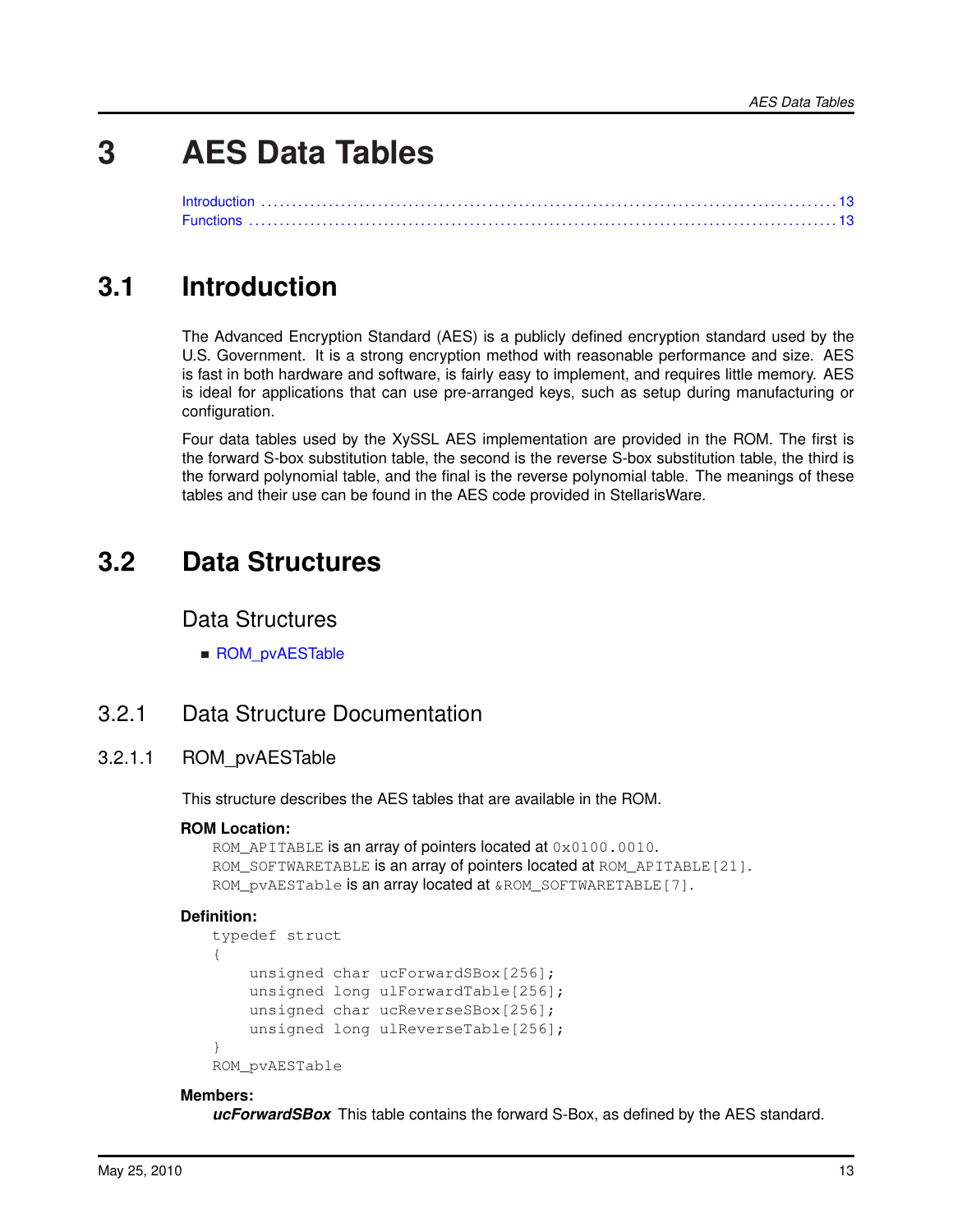- *ulForwardTable* This table contains the forward polynomial table, as used by the XySSL AES implementation.
- *ucReverseSBox* This table contains the reverse S-Box, as defined by the AES standard. This is simply the reverse of *ucForwardSBox*.
- *ulReverseTable* This table contains the reverse polynomial table, as used by the XySSL AES implementation.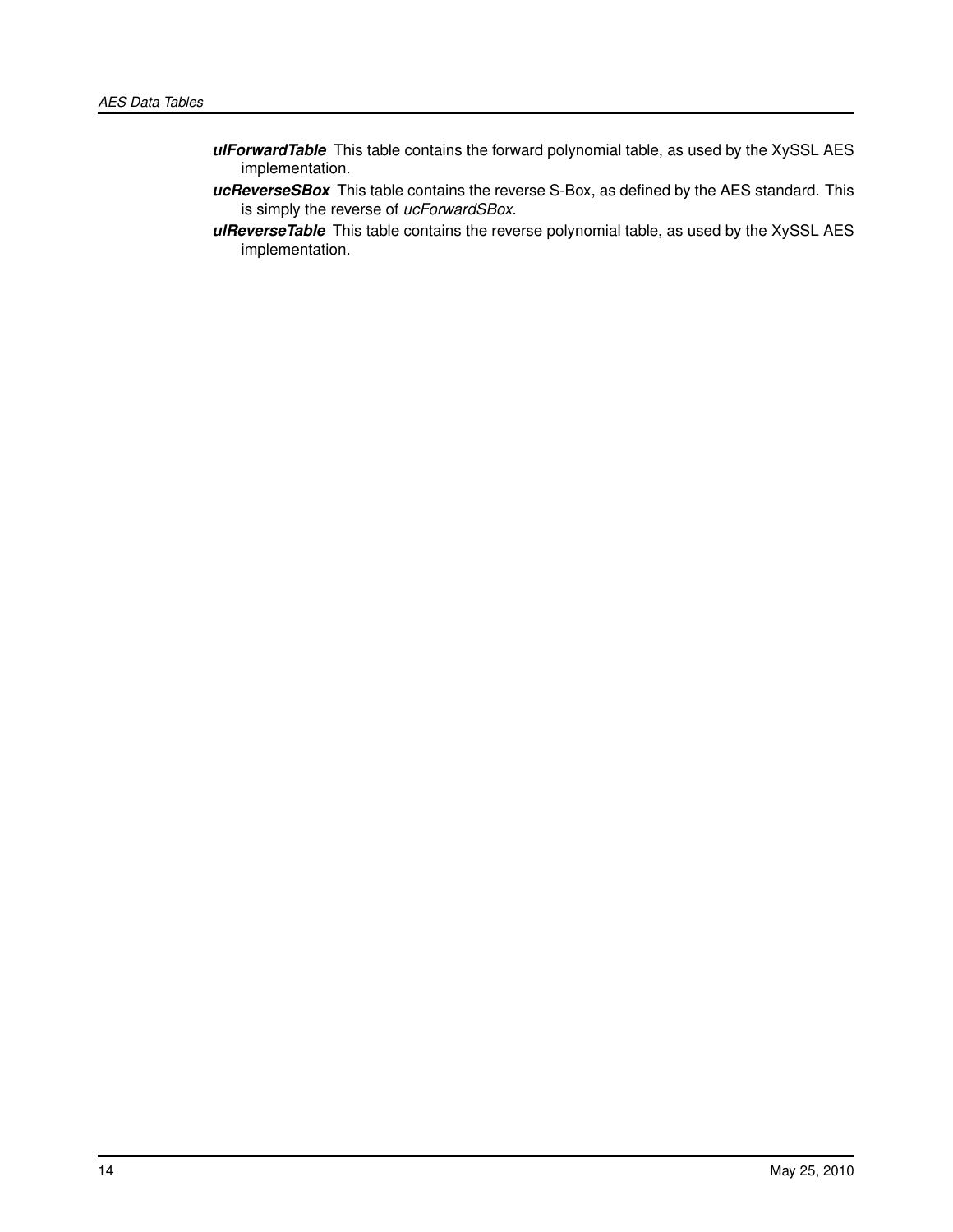# <span id="page-14-0"></span>**4 Analog Comparator**

<span id="page-14-3"></span>

## <span id="page-14-1"></span>**4.1 Introduction**

The comparator API provides a set of functions for dealing with the analog comparators. A comparator can compare a test voltage against individual external reference voltage, a shared single external reference voltage, or a shared internal reference voltage. It can provide its output to a device pin, acting as a replacement for an analog comparator on the board, or it can be used to signal the application via interrupts or triggers to the ADC to cause it to start capturing a sample sequence. The interrupt generation and ADC triggering logic is separate, so that an interrupt can be generated on a rising edge and the ADC triggered on a falling edge (for example).

## <span id="page-14-2"></span>**4.2 Functions**

### Functions

- <span id="page-14-4"></span>void ROM ComparatorConfigure (unsigned long ulBase, unsigned long ulComp, unsigned long ulConfig)
- void [ROM\\_ComparatorIntClear](#page-15-0) (unsigned long ulBase, unsigned long ulComp)
- void [ROM\\_ComparatorIntDisable](#page-16-0) (unsigned long ulBase, unsigned long ulComp)
- void [ROM\\_ComparatorIntEnable](#page-16-1) (unsigned long ulBase, unsigned long ulComp)
- tBoolean [ROM\\_ComparatorIntStatus](#page-17-0) (unsigned long ulBase, unsigned long ulComp, tBoolean bMasked)
- void [ROM\\_ComparatorRefSet](#page-17-1) (unsigned long ulBase, unsigned long ulRef)
- tBoolean [ROM\\_ComparatorValueGet](#page-19-0) (unsigned long ulBase, unsigned long ulComp)

### 4.2.1 Function Documentation

### <span id="page-14-5"></span>4.2.1.1 ROM\_ComparatorConfigure

Configures a comparator.

### **Prototype:**

```
void
ROM ComparatorConfigure(unsigned long ulBase,
                        unsigned long ulComp,
                        unsigned long ulConfig)
```
### **ROM Location:**

ROM\_APITABLE is an array of pointers located at  $0 \times 0100$ .0010. ROM\_COMPARATORTABLE is an array of pointers located at ROM\_APITABLE [6]. ROM ComparatorConfigure is a function pointer located at ROM COMPARATORTABLE[1].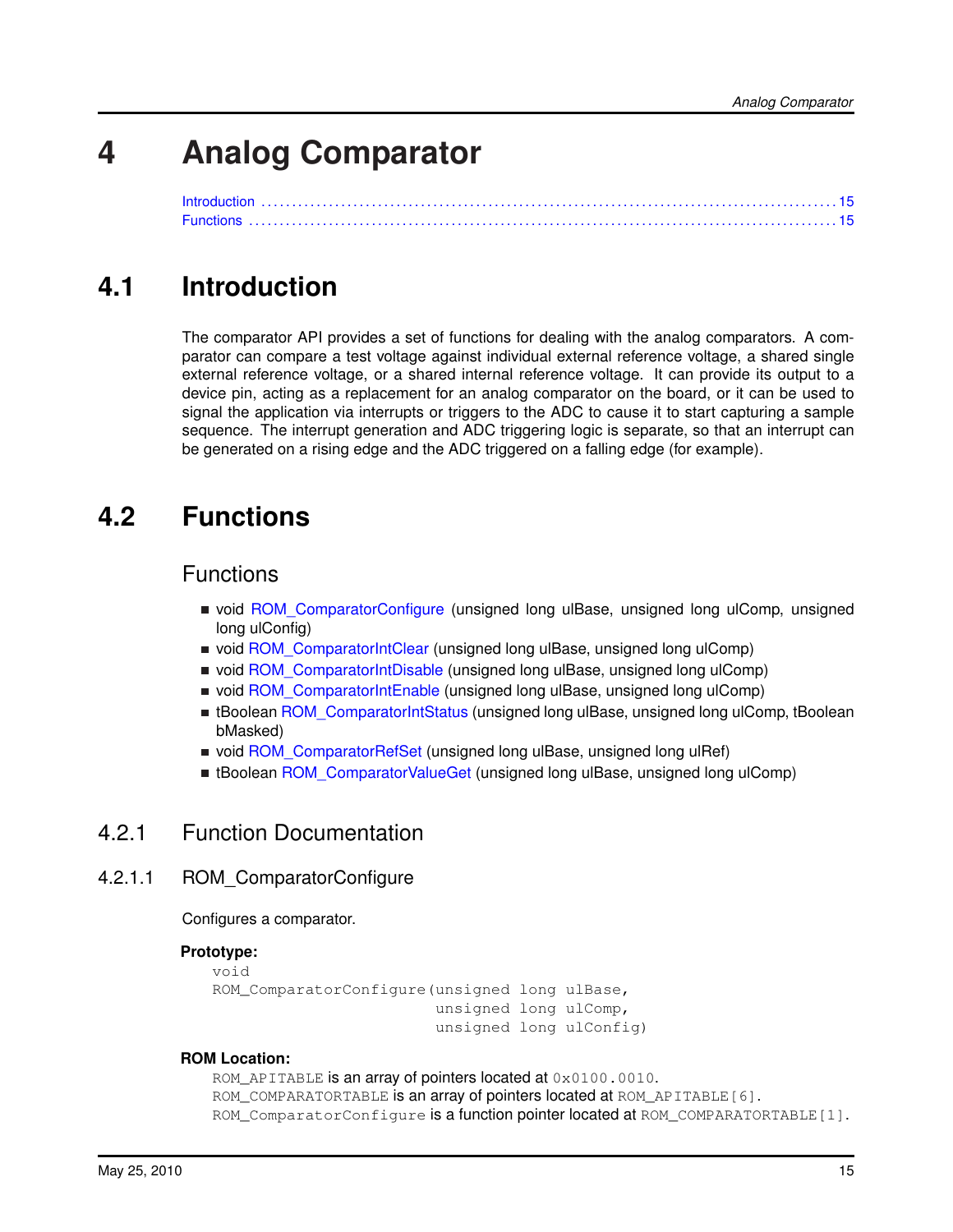### **Parameters:**

*ulBase* is the base address of the comparator module. *ulComp* is the index of the comparator to configure. *ulConfig* is the configuration of the comparator.

### **Description:**

This function will configure a comparator. The *ulConfig* parameter is the result of a logical OR operation between the **COMP\_TRIG\_xxx**, **COMP\_INT\_xxx**, **COMP\_ASRCP\_xxx**, and **COMP\_OUTPUT\_xxx** values.

The **COMP\_TRIG\_xxx** term can take on the following values:

- **COMP\_TRIG\_NONE** to have no trigger to the ADC.
- **COMP TRIG HIGH** to trigger the ADC when the comparator output is high.
- **COMP TRIG LOW** to trigger the ADC when the comparator output is low.
- **COMP\_TRIG\_FALL** to trigger the ADC when the comparator output goes low.
- **COMP\_TRIG\_RISE** to trigger the ADC when the comparator output goes high.
- **COMP\_TRIG\_BOTH** to trigger the ADC when the comparator output goes low or high.

The **COMP\_INT\_xxx** term can take on the following values:

- **COMP\_INT\_HIGH** to generate an interrupt when the comparator output is high.
- **COMP\_INT\_LOW** to generate an interrupt when the comparator output is low.
- **COMP\_INT\_FALL** to generate an interrupt when the comparator output goes low.
- **COMP\_INT\_RISE** to generate an interrupt when the comparator output goes high.
- **COMP** INT BOTH to generate an interrupt when the comparator output goes low or high.

The **COMP** ASRCP xxx term can take on the following values:

- **COMP\_ASRCP\_PIN** to use the dedicated Comp+ pin as the reference voltage.
- **COMP\_ASRCP\_PIN0** to use the Comp0+ pin as the reference voltage (this the same as **COMP\_ASRCP\_PIN** for the comparator 0).
- **COMP\_ASRCP\_REF** to use the internally generated voltage as the reference voltage.

The **COMP** OUTPUT xxx term can take on the following values:

- **COMP\_OUTPUT\_NORMAL** to enable a non-inverted output from the comparator to a device pin.
- **COMP\_OUTPUT\_INVERT** to enable an inverted output from the comparator to a device pin.
- **COMP\_OUTPUT\_NONE** is deprecated and behaves the same as **COMP\_OUTPUT\_NORMAL**.

#### **Returns:**

None.

### <span id="page-15-0"></span>4.2.1.2 ROM\_ComparatorIntClear

Clears a comparator interrupt.

```
void
ROM_ComparatorIntClear(unsigned long ulBase,
                       unsigned long ulComp)
```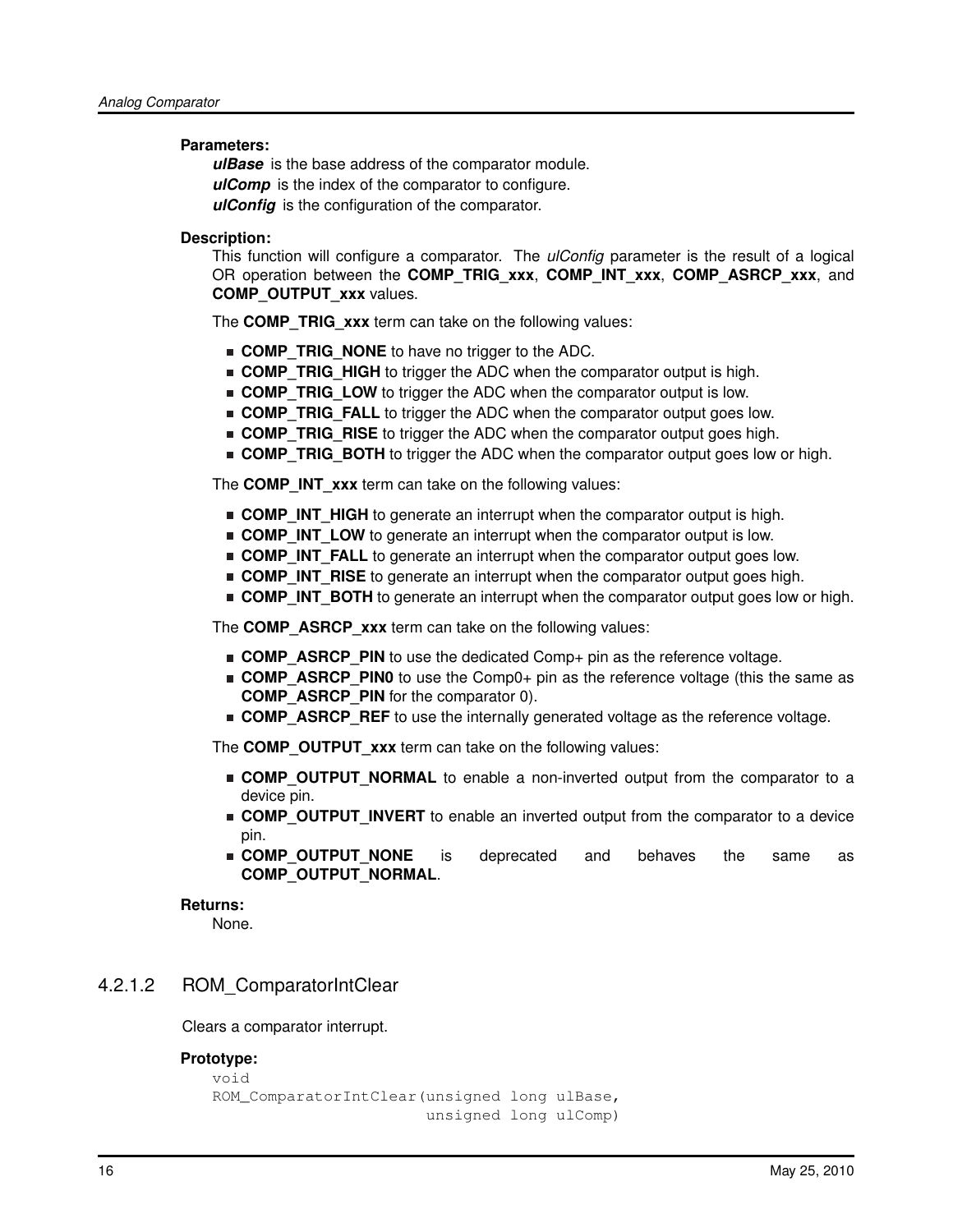### **ROM Location:**

ROM\_APITABLE is an array of pointers located at  $0 \times 0100$ .0010. ROM\_COMPARATORTABLE is an array of pointers located at ROM\_APITABLE[6]. ROM\_ComparatorIntClear is a function pointer located at ROM\_COMPARATORTABLE[0].

### **Parameters:**

*ulBase* is the base address of the comparator module.

*ulComp* is the index of the comparator.

#### **Description:**

The comparator interrupt is cleared, so that it no longer asserts. This must be done in the interrupt handler to keep it from being called again immediately upon exit. Note that for a level triggered interrupt, the interrupt cannot be cleared until it stops asserting.

#### **Note:**

Since there is a write buffer in the Cortex-M3 processor, it may take several clock cycles before the interrupt source is actually cleared. Therefore, it is recommended that the interrupt source be cleared early in the interrupt handler (as opposed to the very last action) to avoid returning from the interrupt handler before the interrupt source is actually cleared. Failure to do so may result in the interrupt handler being immediately reentered (since NVIC still sees the interrupt source asserted).

### **Returns:**

None.

### <span id="page-16-0"></span>4.2.1.3 ROM\_ComparatorIntDisable

Disables the comparator interrupt.

#### **Prototype:**

```
void
ROM_ComparatorIntDisable(unsigned long ulBase,
                         unsigned long ulComp)
```
### **ROM Location:**

```
ROM APITABLE is an array of pointers located at 0x0100.0010.
ROM COMPARATORTABLE is an array of pointers located at ROM APITABLE [6].
ROM_ComparatorIntDisable is a function pointer located at ROM_COMPARATORTABLE[5].
```
#### **Parameters:**

*ulBase* is the base address of the comparator module. *ulComp* is the index of the comparator.

### **Description:**

This function disables generation of an interrupt from the specified comparator. Only comparators whose interrupts are enabled can be reflected to the processor.

#### <span id="page-16-1"></span>**Returns:**

None.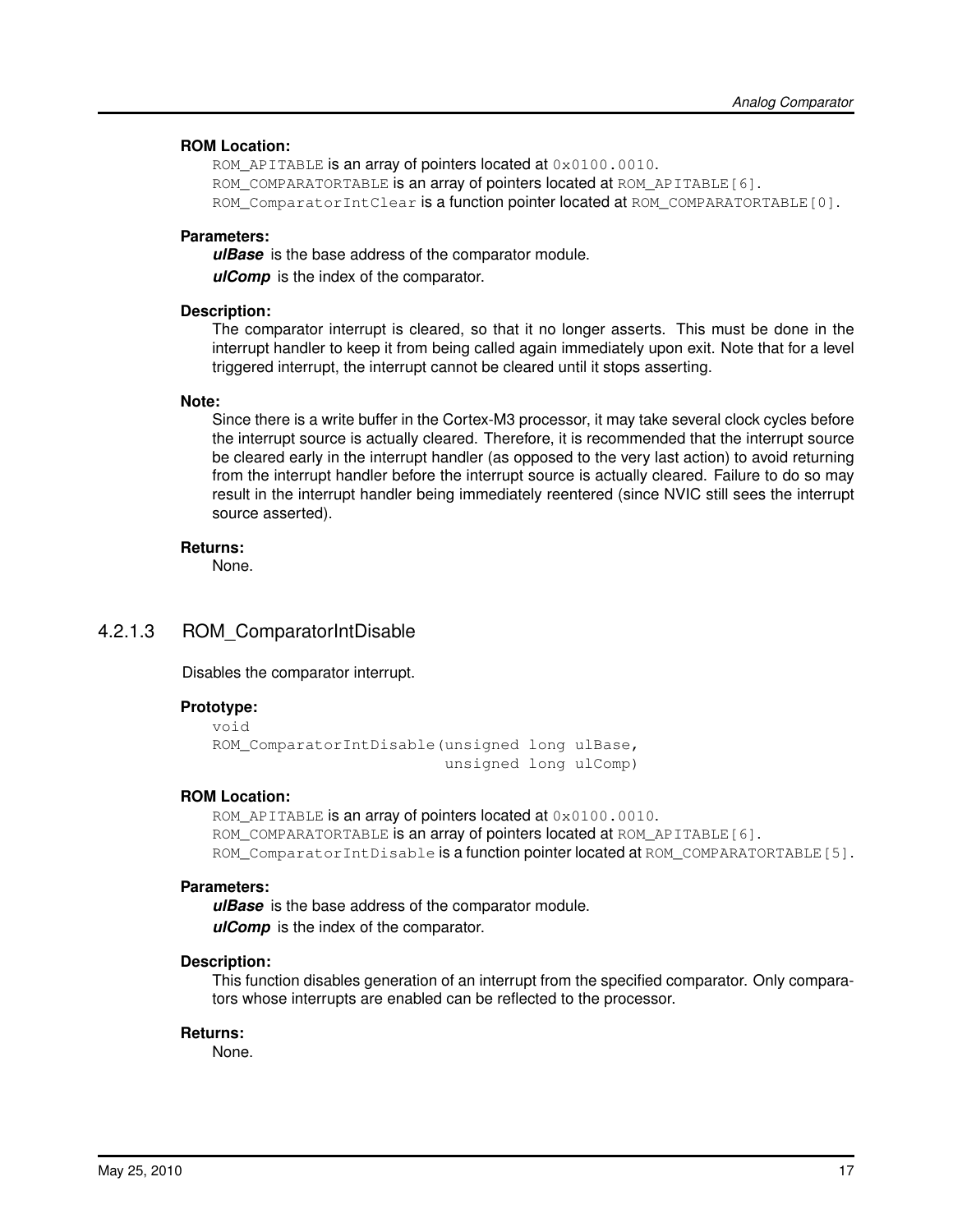### 4.2.1.4 ROM\_ComparatorIntEnable

Enables the comparator interrupt.

#### **Prototype:**

```
void
ROM_ComparatorIntEnable(unsigned long ulBase,
                        unsigned long ulComp)
```
### **ROM Location:**

ROM\_APITABLE is an array of pointers located at  $0 \times 0100$ .0010. ROM\_COMPARATORTABLE is an array of pointers located at ROM\_APITABLE [6]. ROM\_ComparatorIntEnable is a function pointer located at ROM\_COMPARATORTABLE [4].

### **Parameters:**

*ulBase* is the base address of the comparator module. *ulComp* is the index of the comparator.

#### **Description:**

This function enables generation of an interrupt from the specified comparator. Only comparators whose interrupts are enabled can be reflected to the processor.

### **Returns:**

None.

### <span id="page-17-0"></span>4.2.1.5 ROM\_ComparatorIntStatus

Gets the current interrupt status.

### **Prototype:**

```
tBoolean
ROM_ComparatorIntStatus(unsigned long ulBase,
                        unsigned long ulComp,
                        tBoolean bMasked)
```
### **ROM Location:**

ROM APITABLE is an array of pointers located at  $0 \times 0100$ .0010. ROM COMPARATORTABLE is an array of pointers located at ROM APITABLE [6]. ROM\_ComparatorIntStatus is a function pointer located at ROM\_COMPARATORTABLE [6].

### **Parameters:**

*ulBase* is the base address of the comparator module. *ulComp* is the index of the comparator.

*bMasked* is **false** if the raw interrupt status is required and **true** if the masked interrupt status is required.

### **Description:**

This returns the interrupt status for the comparator. Either the raw or the masked interrupt status can be returned.

#### <span id="page-17-1"></span>**Returns:**

**true** if the interrupt is asserted and **false** if it is not asserted.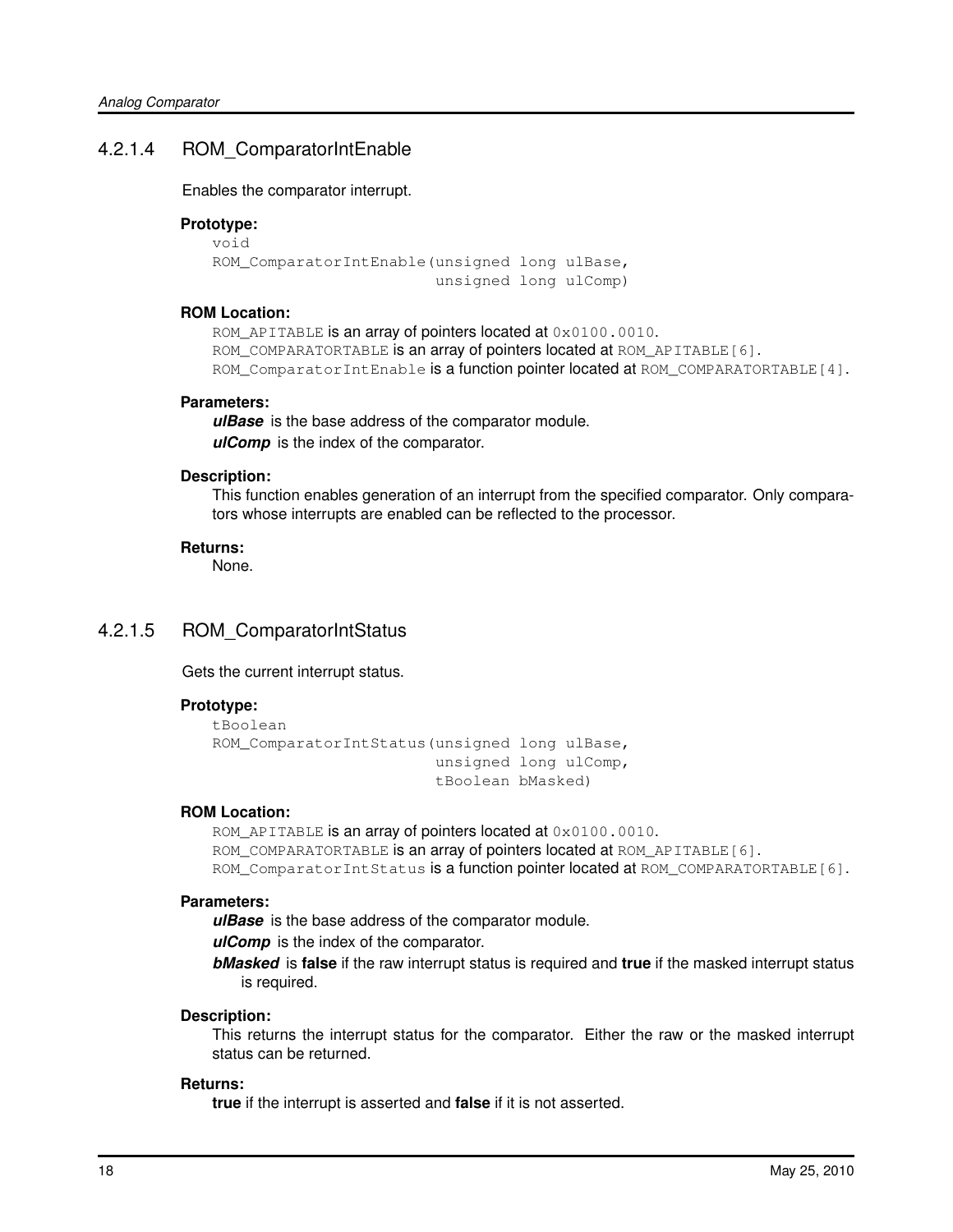### 4.2.1.6 ROM\_ComparatorRefSet

Sets the internal reference voltage.

### **Prototype:**

```
void
ROM ComparatorRefSet(unsigned long ulBase,
                     unsigned long ulRef)
```
### **ROM Location:**

ROM\_APITABLE is an array of pointers located at  $0 \times 0100$ .0010. ROM\_COMPARATORTABLE is an array of pointers located at ROM\_APITABLE[6]. ROM ComparatorRefSet is a function pointer located at ROM COMPARATORTABLE[2].

### **Parameters:**

*ulBase* is the base address of the comparator module. *ulRef* is the desired reference voltage.

### **Description:**

This function will set the internal reference voltage value. The voltage is specified as one of the following values:

- **COMP\_REF\_OFF** to turn off the reference voltage
- **COMP\_REF\_0V** to set the reference voltage to 0 V
- COMP\_REF\_0\_1375V to set the reference voltage to 0.1375 V
- **COMP\_REF\_0\_275V** to set the reference voltage to 0.275 V
- **COMP\_REF\_0\_4125V** to set the reference voltage to 0.4125 V
- **COMP\_REF\_0\_55V** to set the reference voltage to 0.55 V
- **COMP\_REF\_0\_6875V** to set the reference voltage to 0.6875 V
- **COMP\_REF\_0\_825V** to set the reference voltage to 0.825 V
- **COMP\_REF\_0\_928125V** to set the reference voltage to 0.928125 V
- COMP\_REF\_0\_9625V to set the reference voltage to 0.9625 V
- **COMP\_REF\_1\_03125V** to set the reference voltage to 1.03125 V
- **COMP\_REF\_1\_134375V** to set the reference voltage to 1.134375 V
- **COMP\_REF\_1\_1V** to set the reference voltage to 1.1 V
- COMP\_REF\_1\_2375V to set the reference voltage to 1.2375 V
- **COMP\_REF\_1\_340625V** to set the reference voltage to 1.340625 V
- COMP\_REF\_1\_375V to set the reference voltage to 1.375 V
- **COMP\_REF\_1\_44375V** to set the reference voltage to 1.44375 V
- COMP\_REF\_1\_5125V to set the reference voltage to 1.5125 V
- **COMP\_REF\_1\_546875V** to set the reference voltage to 1.546875 V
- COMP\_REF\_1\_65V to set the reference voltage to 1.65 V
- **COMP\_REF\_1\_753125V** to set the reference voltage to 1.753125 V
- COMP REF 1 7875V to set the reference voltage to 1.7875 V
- COMP\_REF\_1\_85625V to set the reference voltage to 1.85625 V
- **COMP\_REF\_1\_925V** to set the reference voltage to 1.925 V
- **COMP\_REF\_1\_959375V** to set the reference voltage to 1.959375 V
- **COMP\_REF\_2\_0625V** to set the reference voltage to 2.0625 V
- **COMP\_REF\_2\_165625V** to set the reference voltage to 2.165625 V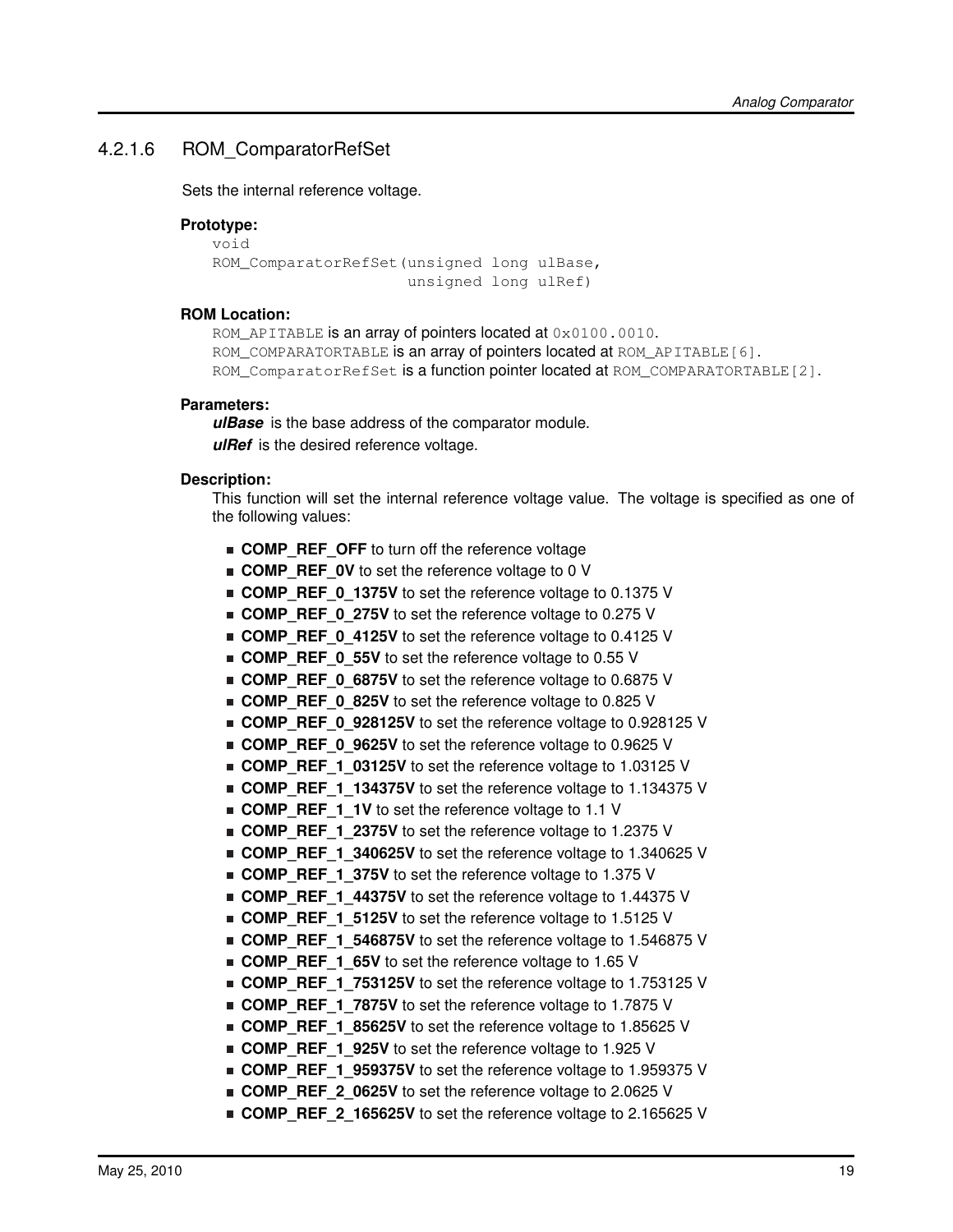- COMP REF 2 26875V to set the reference voltage to 2.26875 V
- **COMP\_REF\_2\_371875V** to set the reference voltage to 2.371875 V

### **Returns:**

None.

### <span id="page-19-0"></span>4.2.1.7 ROM\_ComparatorValueGet

Gets the current comparator output value.

### **Prototype:**

```
tBoolean
ROM_ComparatorValueGet(unsigned long ulBase,
                       unsigned long ulComp)
```
### **ROM Location:**

ROM\_APITABLE is an array of pointers located at  $0 \times 0100$ .0010. ROM\_COMPARATORTABLE is an array of pointers located at ROM\_APITABLE[6]. ROM\_ComparatorValueGet is a function pointer located at ROM\_COMPARATORTABLE[3].

### **Parameters:**

*ulBase* is the base address of the comparator module. *ulComp* is the index of the comparator.

### **Description:**

This function retrieves the current value of the comparator output.

### **Returns:**

Returns **true** if the comparator output is high and **false** if the comparator output is low.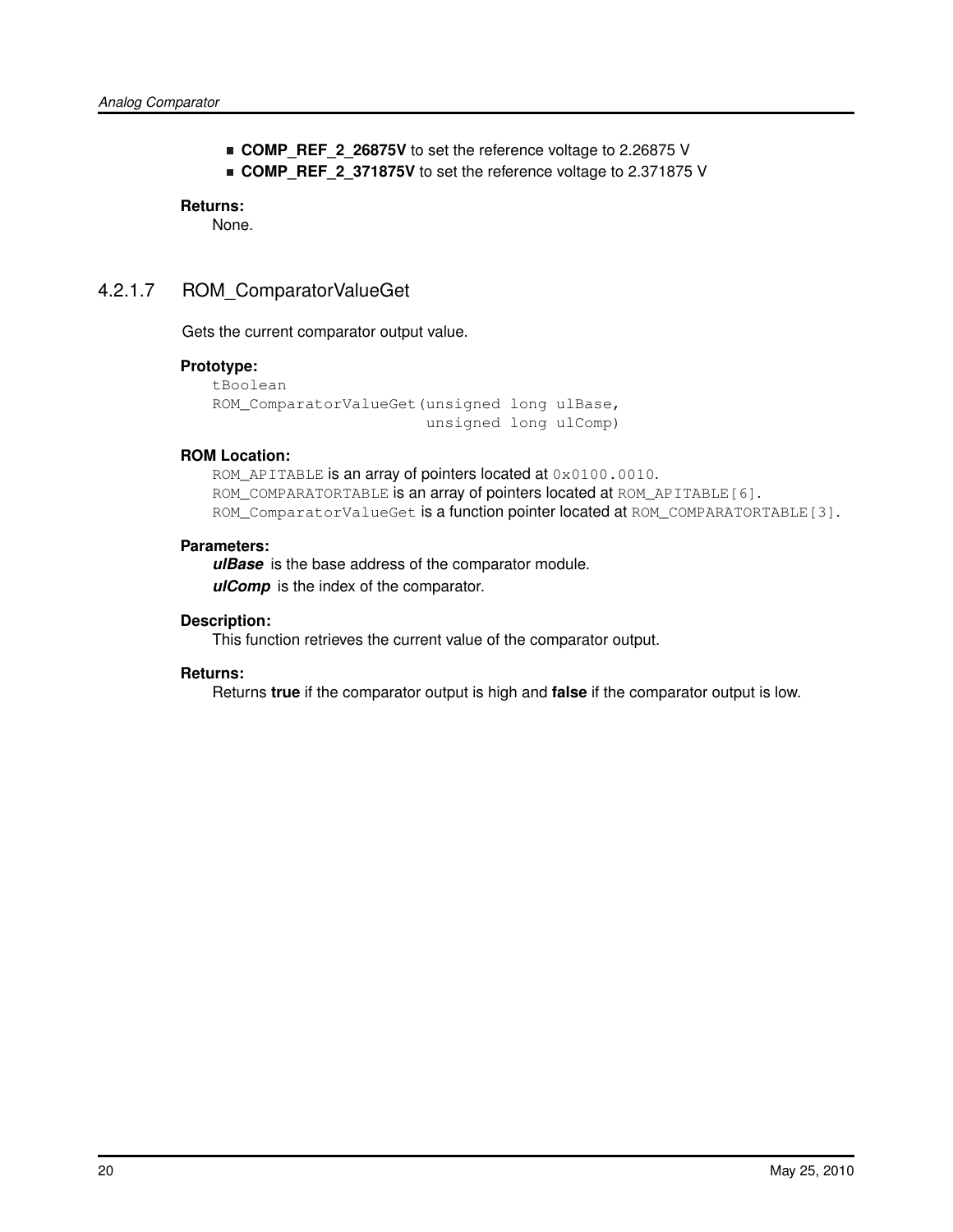# <span id="page-20-0"></span>**5 Analog to Digital Converter (ADC)**

<span id="page-20-3"></span>[Introduction . . . . . . . . . . . . . . . . . . . . . . . . . . . . . . . . . . . . . . . . . . . . . . . . . . . . . . . . . . . . . . . . . . . . . . . . . . . . . . . . . . . . . . . . . . . . . .](#page-20-3) [21](#page-20-1) [Functions . . . . . . . . . . . . . . . . . . . . . . . . . . . . . . . . . . . . . . . . . . . . . . . . . . . . . . . . . . . . . . . . . . . . . . . . . . . . . . . . . . . . . . . . . . . . . . . .](#page-20-4) [21](#page-20-2)

## <span id="page-20-1"></span>**5.1 Introduction**

The analog to digital converter (ADC) API provides a set of functions for dealing with the ADC. Functions are provided to configure the sample sequencers, read the captured data, register a sample sequence interrupt handler, and handle interrupt masking/clearing.

The ADC supports up to eight input channels plus an internal temperature sensor. Four sampling sequences, each with configurable trigger events, can be captured. The first sequence will capture up to eight samples, the second and third sequences will capture up to four samples, and the fourth sequence will capture a single sample. Each sample can be the same channel, different channels, or any combination in any order.

The sample sequences have configurable priorities that determine the order in which they are captured when multiple triggers occur simultaneously. The highest priority sequence that is currently triggered will be sampled. Care must be taken with triggers that occur frequently (such as the "always" trigger); if their priority is too high it is possible to starve the lower priority sequences.

Hardware oversampling of the ADC data is available for improved accuracy. An oversampling factor of 2x, 4x, 8x, 16x, 32x, and 64x is supported, but reduces the throughput of the ADC by a corresponding factor. Hardware oversampling is applied uniformly across all sample sequences.

## <span id="page-20-2"></span>**5.2 Functions**

### **Functions**

- <span id="page-20-4"></span>void [ROM\\_ADCComparatorConfigure](#page-21-0) (unsigned long ulBase, unsigned long ulComp, unsigned long ulConfig)
- void [ROM\\_ADCComparatorIntClear](#page-23-0) (unsigned long ulBase, unsigned long ulStatus)
- void ROM ADCComparatorIntDisable (unsigned long ulBase, unsigned long ulSequenceNum)
- void [ROM\\_ADCComparatorIntEnable](#page-23-2) (unsigned long ulBase, unsigned long ulSequenceNum)
- unsigned long [ROM\\_ADCComparatorIntStatus](#page-24-0) (unsigned long ulBase)
- void [ROM\\_ADCComparatorRegionSet](#page-24-1) (unsigned long ulBase, unsigned long ulComp, unsigned long ulLowRef, unsigned long ulHighRef)
- void [ROM\\_ADCComparatorReset](#page-25-0) (unsigned long ulBase, unsigned long ulComp, tBoolean bTrigger, tBoolean bInterrupt)
- void [ROM\\_ADCHardwareOversampleConfigure](#page-26-0) (unsigned long ulBase, unsigned long ulFactor)
- void [ROM\\_ADCIntClear](#page-26-1) (unsigned long ulBase, unsigned long ulSequenceNum)
- void [ROM\\_ADCIntDisable](#page-27-0) (unsigned long ulBase, unsigned long ulSequenceNum)
- void [ROM\\_ADCIntEnable](#page-27-1) (unsigned long ulBase, unsigned long ulSequenceNum)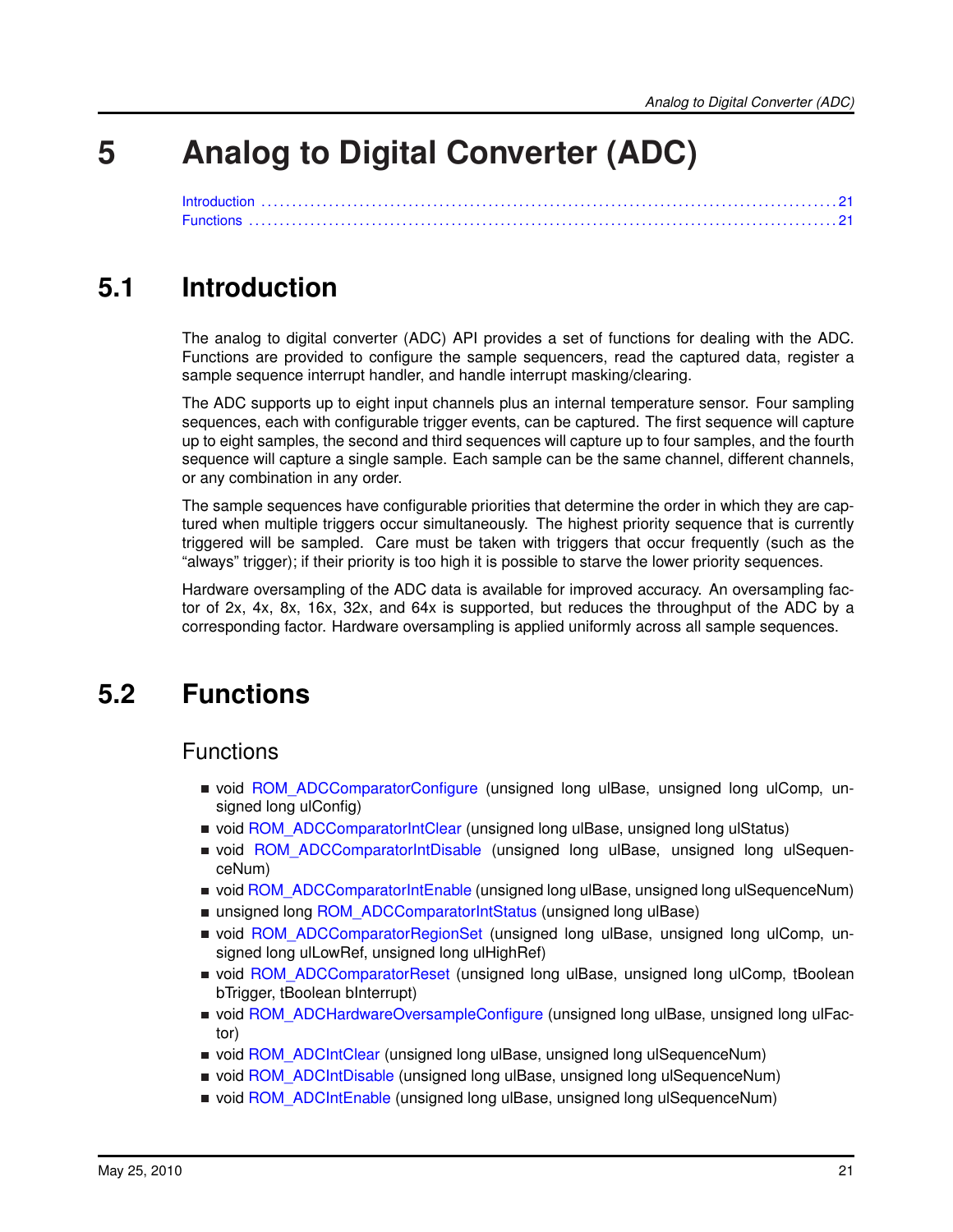- unsigned long [ROM\\_ADCIntStatus](#page-28-0) (unsigned long ulBase, unsigned long ulSequenceNum, tBoolean bMasked)
- unsigned long [ROM\\_ADCPhaseDelayGet](#page-28-1) (unsigned long ulBase)
- void [ROM\\_ADCPhaseDelaySet](#page-29-0) (unsigned long ulBase, unsigned long ulPhase)
- void [ROM\\_ADCProcessorTrigger](#page-30-0) (unsigned long ulBase, unsigned long ulSequenceNum)
- unsigned long [ROM\\_ADCReferenceGet](#page-30-1) (unsigned long ulBase)
- void [ROM\\_ADCReferenceSet](#page-31-0) (unsigned long ulBase, unsigned long ulRef)
- void [ROM\\_ADCSequenceConfigure](#page-31-1) (unsigned long ulBase, unsigned long ulSequenceNum, unsigned long ulTrigger, unsigned long ulPriority)
- long [ROM\\_ADCSequenceDataGet](#page-33-0) (unsigned long ulBase, unsigned long ulSequenceNum, unsigned long ∗pulBuffer)
- void [ROM\\_ADCSequenceDisable](#page-33-1) (unsigned long ulBase, unsigned long ulSequenceNum)
- void [ROM\\_ADCSequenceEnable](#page-34-0) (unsigned long ulBase, unsigned long ulSequenceNum)
- **n** long ROM ADCSequenceOverflow (unsigned long ulBase, unsigned long ulSequenceNum)
- void [ROM\\_ADCSequenceOverflowClear](#page-35-0) (unsigned long ulBase, unsigned long ulSequenceNum)
- void [ROM\\_ADCSequenceStepConfigure](#page-35-1) (unsigned long ulBase, unsigned long ulSequenceNum, unsigned long ulStep, unsigned long ulConfig)
- **n** long ROM ADCSequenceUnderflow (unsigned long ulBase, unsigned long ulSequenceNum)
- void [ROM\\_ADCSequenceUnderflowClear](#page-37-0) (unsigned long ulBase, unsigned long ulSequenceNum)

### 5.2.1 Function Documentation

<span id="page-21-0"></span>5.2.1.1 ROM\_ADCComparatorConfigure

Configures an ADC digital comparator.

### **Prototype:**

```
void
ROM_ADCComparatorConfigure(unsigned long ulBase,
                           unsigned long ulComp,
                           unsigned long ulConfig)
```
### **ROM Location:**

ROM\_APITABLE is an array of pointers located at  $0 \times 0100$ .0010. ROM ADCTABLE is an array of pointers located at ROM APITABLE[5]. ROM ADCComparatorConfigure is a function pointer located at ROM ADCTABLE [15].

### **Parameters:**

*ulBase* is the base address of the ADC module. *ulComp* is the index of the comparator to configure. *ulConfig* is the configuration of the comparator.

### **Description:**

This function will configure a comparator. The *ulConfig* parameter is the result of a logical OR operation between the **ADC\_COMP\_TRIG\_xxx**, and **ADC\_COMP\_INT\_xxx** values.

The **ADC** COMP TRIG xxx term can take on the following values: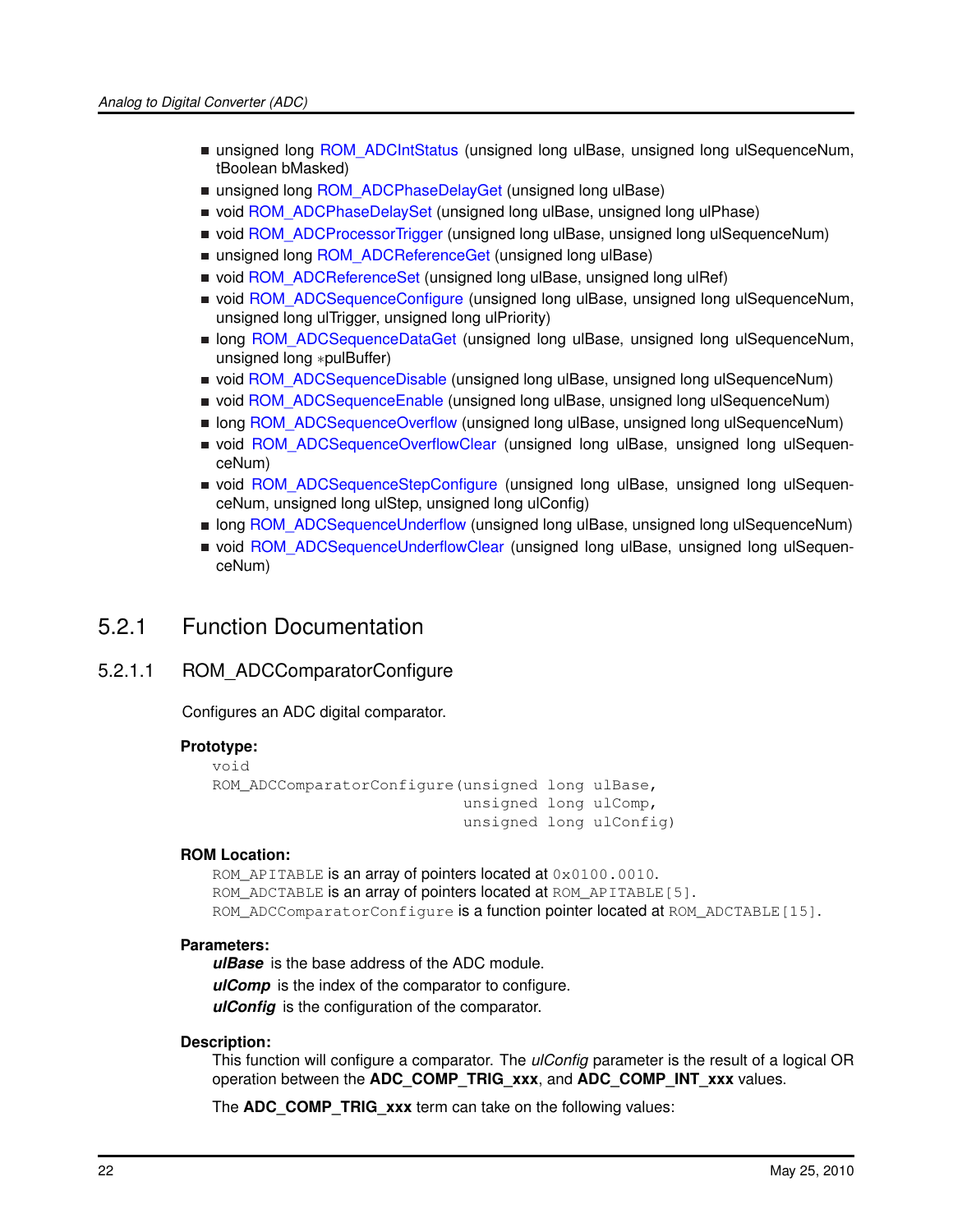- **ADC\_COMP\_TRIG\_NONE** to never trigger PWM fault condition.
- **ADC\_COMP\_TRIG\_LOW\_ALWAYS** to always trigger PWM fault condition when ADC output is in the low-band.
- **ADC\_COMP\_TRIG\_LOW\_ONCE** to trigger PWM fault condition once when ADC output transitions into the low-band.
- **ADC COMP TRIG LOW HALWAYS** to always trigger PWM fault condition when ADC output is in the low-band only if ADC output has been in the high-band since the last trigger output.
- **ADC\_COMP\_TRIG\_LOW\_HONCE** to trigger PWM fault condition once when ADC output transitions into low-band only if ADC output has been in the high-band since the last trigger output.
- **ADC\_COMP\_TRIG\_MID\_ALWAYS** to always trigger PWM fault condition when ADC output is in the mid-band.
- **ADC\_COMP\_TRIG\_MID\_ONCE** to trigger PWM fault condition once when ADC output transitions into the mid-band.
- **ADC\_COMP\_TRIG\_HIGH\_ALWAYS** to always trigger PWM fault condition when ADC output is in the high-band.
- **ADC\_COMP\_TRIG\_HIGH\_ONCE** to trigger PWM fault condition once when ADC output transitions into the high-band.
- **ADC\_COMP\_TRIG\_HIGH\_HALWAYS** to always trigger PWM fault condition when ADC output is in the high-band only if ADC output has been in the low-band since the last trigger output.
- **ADC\_COMP\_TRIG\_HIGH\_HONCE** to trigger PWM fault condition once when ADC output transitions into high-band only if ADC output has been in the low-band since the last trigger output.

The **ADC** COMP INT xxx term can take on the following values:

- **ADC\_COMP\_INT\_NONE** to never generate ADC interrupt.
- **ADC\_COMP\_INT\_LOW\_ALWAYS** to always generate ADC interrupt when ADC output is in the low-band.
- **ADC\_COMP\_INT\_LOW\_ONCE** to generate ADC interrupt once when ADC output transitions into the low-band.
- **ADC\_COMP\_INT\_LOW\_HALWAYS** to always generate ADC interrupt when ADC output is in the low-band only if ADC output has been in the high-band since the last trigger output.
- **ADC\_COMP\_INT\_LOW\_HONCE** to generate ADC interrupt once when ADC output transitions into low-band only if ADC output has been in the high-band since the last trigger output.
- **ADC\_COMP\_INT\_MID\_ALWAYS** to always generate ADC interrupt when ADC output is in the mid-band.
- **ADC\_COMP\_INT\_MID\_ONCE** to generate ADC interrupt once when ADC output transitions into the mid-band.
- **ADC\_COMP\_INT\_HIGH\_ALWAYS** to always generate ADC interrupt when ADC output is in the high-band.
- **ADC\_COMP\_INT\_HIGH\_ONCE** to generate ADC interrupt once when ADC output transitions into the high-band.
- **ADC\_COMP\_INT\_HIGH\_HALWAYS** to always generate ADC interrupt when ADC output is in the high-band only if ADC output has been in the low-band since the last trigger output.
- **ADC\_COMP\_INT\_HIGH\_HONCE** to generate ADC interrupt once when ADC output transitions into high-band only if ADC output has been in the low-band since the last trigger output.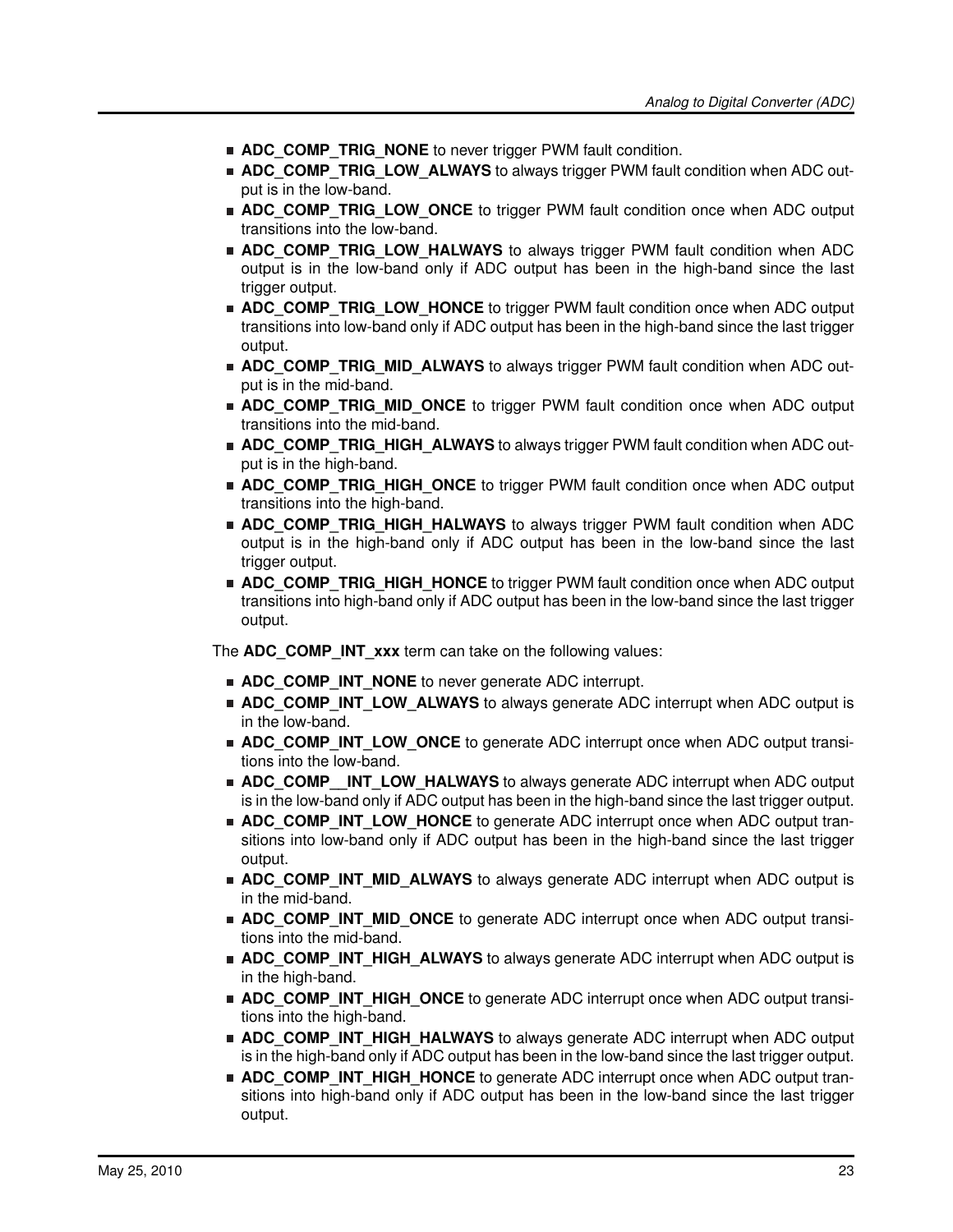**Returns:**

None.

### <span id="page-23-0"></span>5.2.1.2 ROM\_ADCComparatorIntClear

Clears sample sequence comparator interrupt source.

### **Prototype:**

```
void
ROM_ADCComparatorIntClear(unsigned long ulBase,
                          unsigned long ulStatus)
```
### **ROM Location:**

ROM APITABLE is an array of pointers located at 0x0100.0010. ROM\_ADCTABLE is an array of pointers located at ROM\_APITABLE[5]. ROM\_ADCComparatorIntClear is a function pointer located at ROM\_ADCTABLE[21].

### **Parameters:**

*ulBase* is the base address of the ADC module. *ulStatus* is the bit-mapped interrupts status to clear.

### **Description:**

The specified interrupt status is cleared.

### **Returns:**

None.

### <span id="page-23-1"></span>5.2.1.3 ROM\_ADCComparatorIntDisable

Disables a sample sequence comparator interrupt.

### **Prototype:**

```
void
ROM_ADCComparatorIntDisable(unsigned long ulBase,
                            unsigned long ulSequenceNum)
```
### **ROM Location:**

ROM\_APITABLE is an array of pointers located at  $0 \times 0100$ .0010. ROM\_ADCTABLE is an array of pointers located at ROM\_APITABLE[5]. ROM\_ADCComparatorIntDisable is a function pointer located at ROM\_ADCTABLE[18].

### **Parameters:**

*ulBase* is the base address of the ADC module. *ulSequenceNum* is the sample sequence number.

### **Description:**

This function disables the requested sample sequence comparator interrupt.

#### <span id="page-23-2"></span>**Returns:**

None.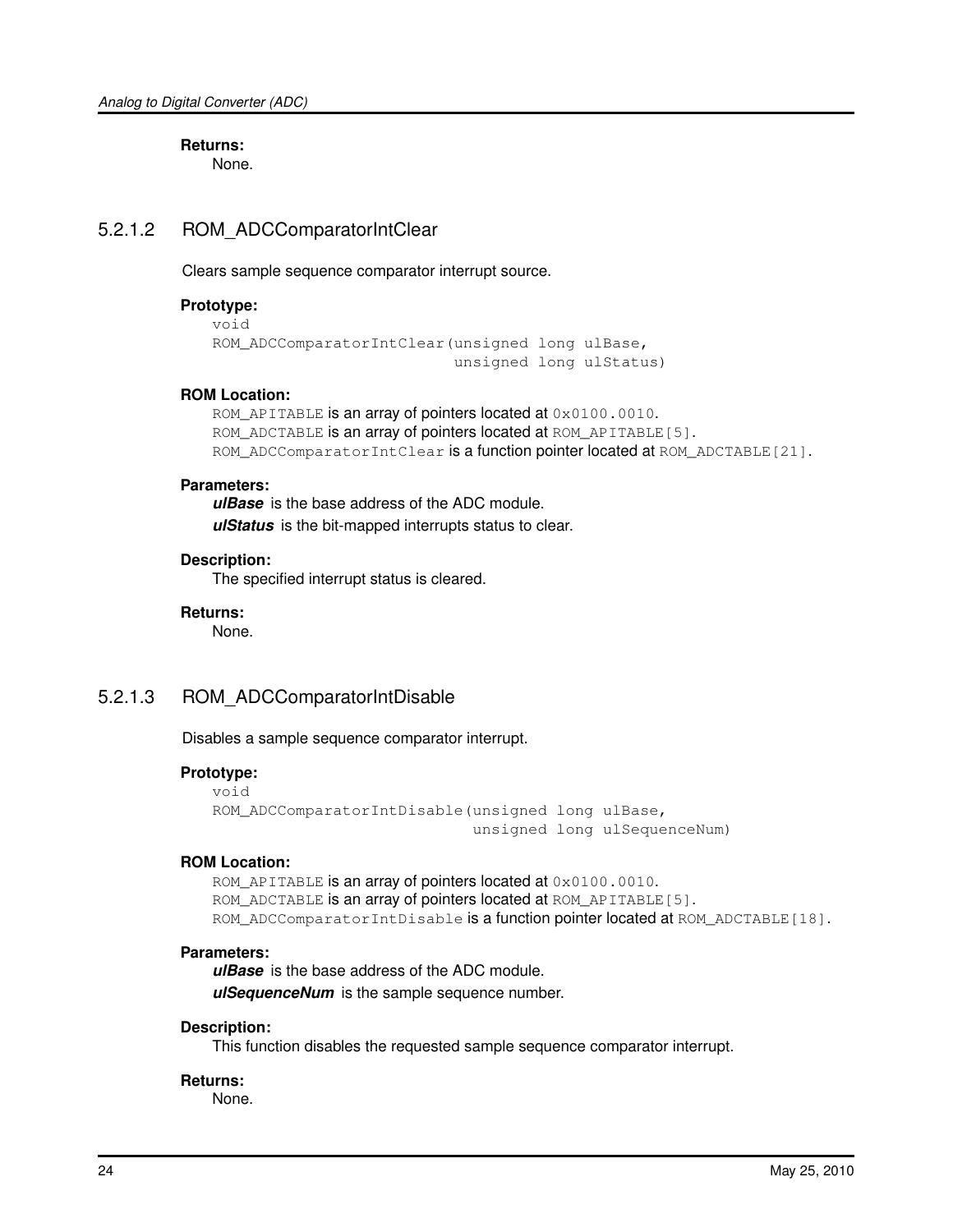### 5.2.1.4 ROM\_ADCComparatorIntEnable

Enables a sample sequence comparator interrupt.

### **Prototype:**

```
void
ROM ADCComparatorIntEnable(unsigned long ulBase,
                           unsigned long ulSequenceNum)
```
### **ROM Location:**

ROM\_APITABLE is an array of pointers located at  $0 \times 0100$ .0010. ROM\_ADCTABLE is an array of pointers located at ROM\_APITABLE[5]. ROM\_ADCComparatorIntEnable is a function pointer located at ROM\_ADCTABLE[19].

### **Parameters:**

*ulBase* is the base address of the ADC module. *ulSequenceNum* is the sample sequence number.

### **Description:**

This function enables the requested sample sequence comparator interrupt.

### **Returns:**

None.

### <span id="page-24-0"></span>5.2.1.5 ROM\_ADCComparatorIntStatus

Gets the current comparator interrupt status.

### **Prototype:**

```
unsigned long
ROM_ADCComparatorIntStatus(unsigned long ulBase)
```
### **ROM Location:**

ROM\_APITABLE is an array of pointers located at  $0 \times 0100$ .0010. ROM\_ADCTABLE is an array of pointers located at ROM\_APITABLE[5]. ROM\_ADCComparatorIntStatus is a function pointer located at ROM\_ADCTABLE[20].

### **Parameters:**

*ulBase* is the base address of the ADC module.

### **Description:**

This returns the Digitial Comparator interrupt status bits. This status is sequence agnostic.

### **Returns:**

The current comparator interrupt status.

### <span id="page-24-1"></span>5.2.1.6 ROM\_ADCComparatorRegionSet

Defines the ADC digital comparator regions.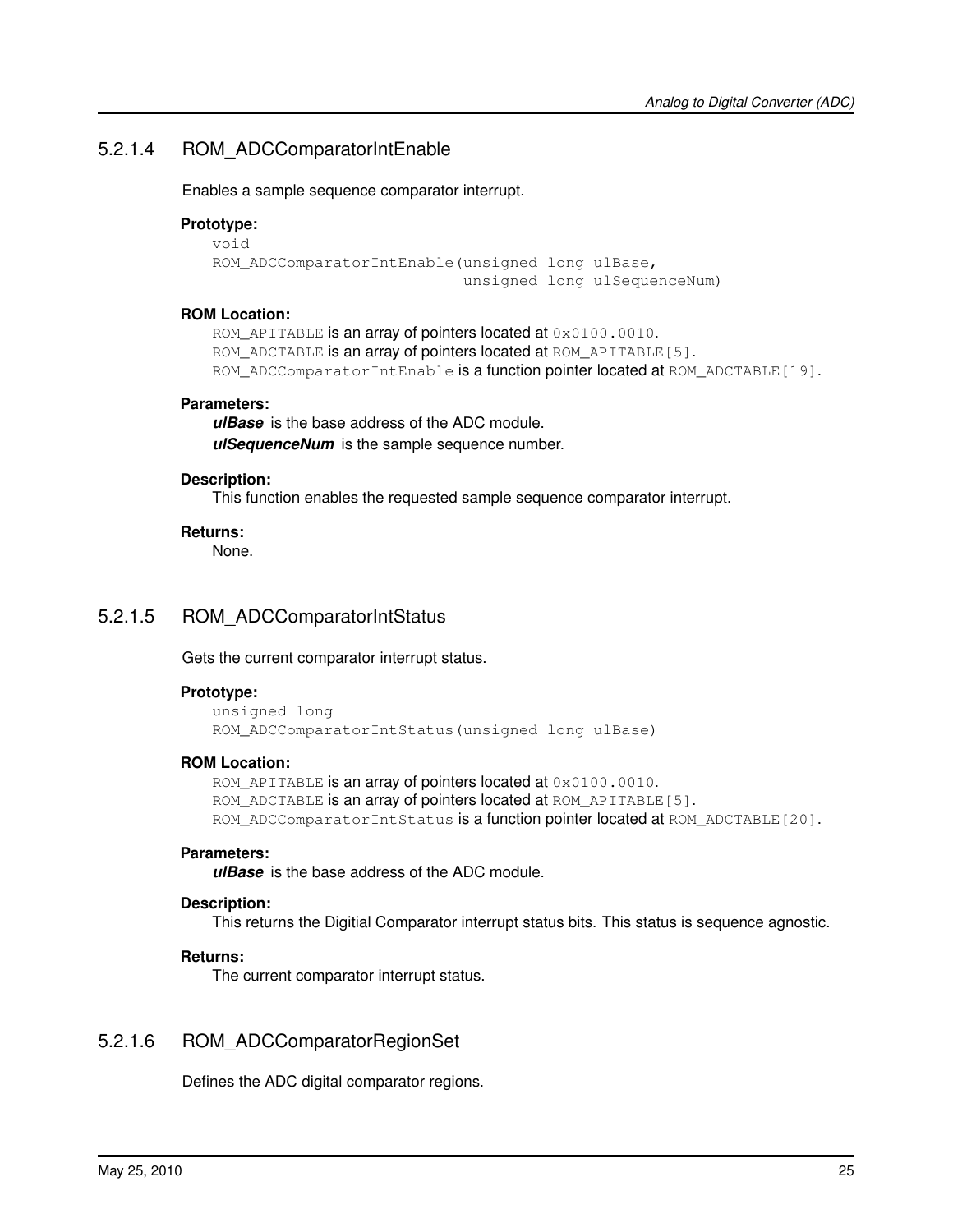### **Prototype:**

```
void
ROM_ADCComparatorRegionSet(unsigned long ulBase,
                            unsigned long ulComp,
                            unsigned long ulLowRef,
                            unsigned long ulHighRef)
```
### **ROM Location:**

ROM\_APITABLE is an array of pointers located at  $0 \times 0100$ .0010. ROM ADCTABLE is an array of pointers located at ROM APITABLE[5]. ROM ADCComparatorRegionSet is a function pointer located at ROM ADCTABLE[16].

### **Parameters:**

*ulBase* is the base address of the ADC module. *ulComp* is the index of the comparator to configure. *ulLowRef* is the reference point for the low/mid band threshold. *ulHighRef* is the reference point for the mid/high band threshold.

### **Description:**

The ADC digital comparator operation is based on three ADC value regions:

- **low-band** is defined as any ADC value less than or equal to the *ulLowRef* value.
- **mid-band** is defined as any ADC value greater than the *ulLowRef* value but less than or equal to the *ulHighRef* value.
- **high-band** is defined as any ADC value greater than the *ulHighRef* value.

### **Returns:**

None.

### <span id="page-25-0"></span>5.2.1.7 ROM\_ADCComparatorReset

Resets the current ADC digital comparator conditions.

### **Prototype:**

```
void
ROM ADCComparatorReset(unsigned long ulBase,
                        unsigned long ulComp,
                        tBoolean bTrigger,
                        tBoolean bInterrupt)
```
### **ROM Location:**

ROM\_APITABLE is an array of pointers located at  $0 \times 0100$ .0010. ROM ADCTABLE is an array of pointers located at ROM APITABLE[5]. ROM\_ADCComparatorReset is a function pointer located at ROM\_ADCTABLE[17].

### **Parameters:**

*ulBase* is the base address of the ADC module. *ulComp* is the index of the comparator. *bTrigger* is the flag to indicate reset of Trigger conditions. *bInterrupt* is the flag to indicate reset of Interrupt conditions.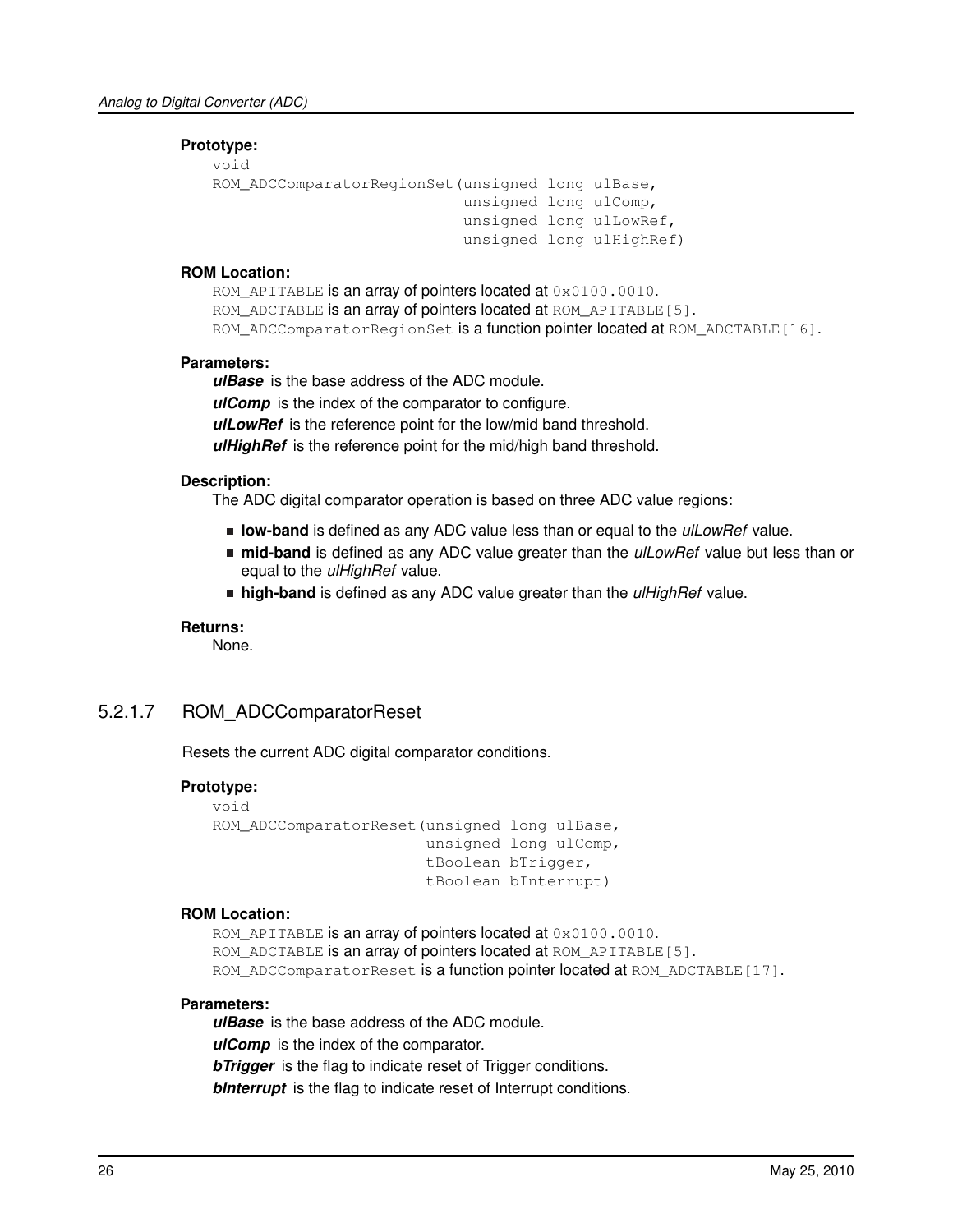### **Description:**

Because the digital comparator uses current and previous ADC values, this function is provide to allow the comparator to be reset to its initial value to prevent stale data from being used when a sequence is enabled.

### **Returns:**

None.

### <span id="page-26-0"></span>5.2.1.8 ROM\_ADCHardwareOversampleConfigure

Configures the hardware oversampling factor of the ADC.

### **Prototype:**

```
void
ROM_ADCHardwareOversampleConfigure(unsigned long ulBase,
                                    unsigned long ulFactor)
```
### **ROM Location:**

ROM\_APITABLE is an array of pointers located at  $0 \times 0100$ .0010. ROM\_ADCTABLE is an array of pointers located at ROM\_APITABLE[5]. ROM\_ADCHardwareOversampleConfigure is a function pointer located at ROM\_ADCTABLE[14].

### **Parameters:**

*ulBase* is the base address of the ADC module. **ulFactor** is the number of samples to be averaged.

### **Description:**

This function configures the hardware oversampling for the ADC, which can be used to provide better resolution on the sampled data. Oversampling is accomplished by averaging multiple samples from the same analog input. Six different oversampling rates are supported; 2x, 4x, 8x, 16x, 32x, and 64x. Specifying an oversampling factor of zero will disable hardware oversampling.

Hardware oversampling applies uniformly to all sample sequencers. It does not reduce the depth of the sample sequencers like the software oversampling APIs; each sample written into the sample sequence FIFO is a fully oversampled analog input reading.

Enabling hardware averaging increases the precision of the ADC at the cost of throughput. For example, enabling 4x oversampling reduces the throughput of a 250 Ksps ADC to 62.5 Ksps.

#### **Note:**

Hardware oversampling is available beginning with Rev C0 of the Stellaris microcontroller.

#### **Returns:**

None.

### <span id="page-26-1"></span>5.2.1.9 ROM\_ADCIntClear

Clears sample sequence interrupt source.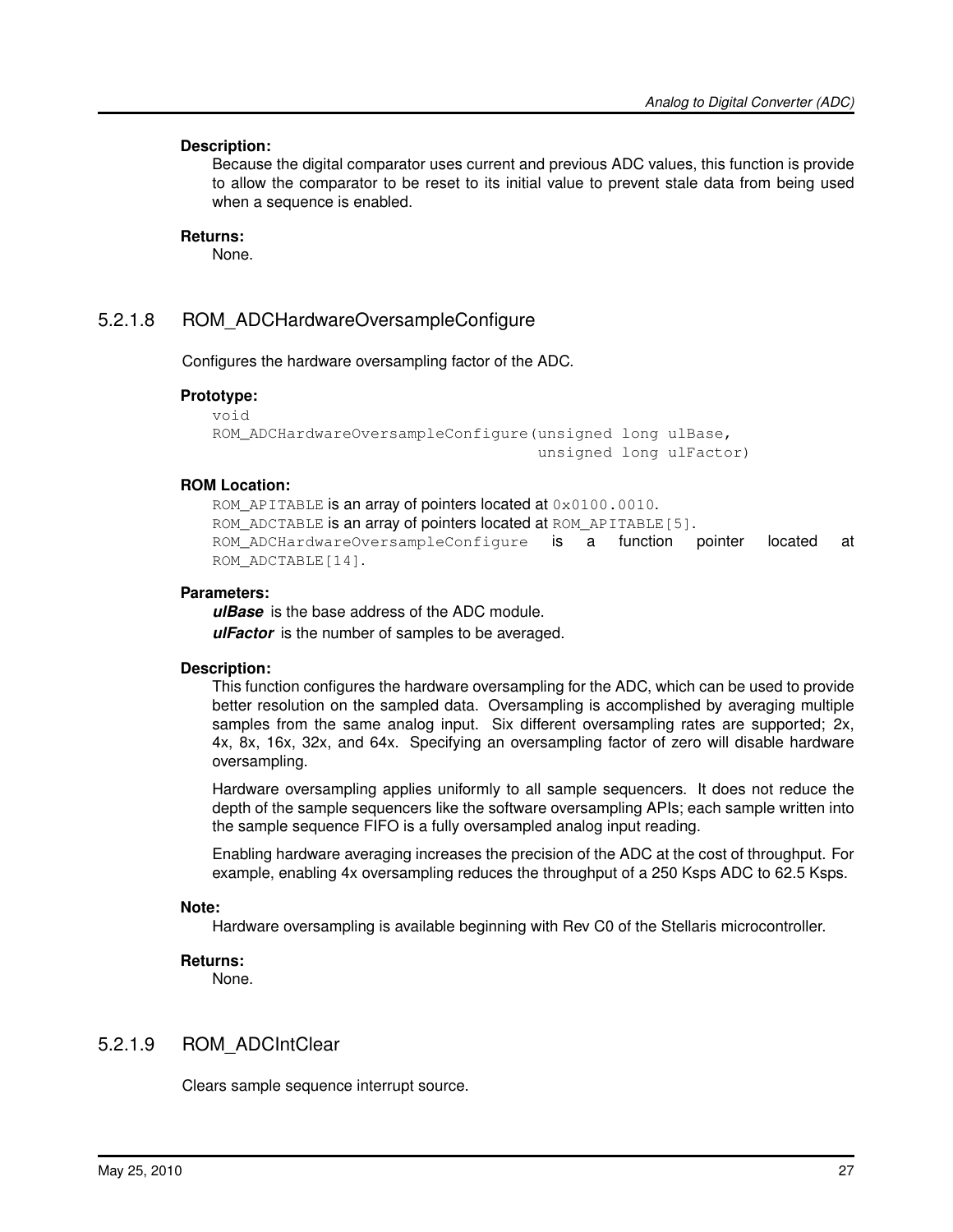### **Prototype:**

```
void
ROM_ADCIntClear(unsigned long ulBase,
                unsigned long ulSequenceNum)
```
### **ROM Location:**

ROM APITABLE is an array of pointers located at 0x0100.0010. ROM\_ADCTABLE is an array of pointers located at ROM\_APITABLE[5]. ROM\_ADCIntClear is a function pointer located at ROM\_ADCTABLE[4].

### **Parameters:**

*ulBase* is the base address of the ADC module. *ulSequenceNum* is the sample sequence number.

### **Description:**

The specified sample sequence interrupt is cleared, so that it no longer asserts. This must be done in the interrupt handler to keep it from being called again immediately upon exit.

### **Note:**

Since there is a write buffer in the Cortex-M3 processor, it may take several clock cycles before the interrupt source is actually cleared. Therefore, it is recommended that the interrupt source be cleared early in the interrupt handler (as opposed to the very last action) to avoid returning from the interrupt handler before the interrupt source is actually cleared. Failure to do so may result in the interrupt handler being immediately reentered (since NVIC still sees the interrupt source asserted).

### **Returns:**

None.

### <span id="page-27-0"></span>5.2.1.10 ROM\_ADCIntDisable

Disables a sample sequence interrupt.

### **Prototype:**

```
void
ROM_ADCIntDisable(unsigned long ulBase,
                  unsigned long ulSequenceNum)
```
### **ROM Location:**

ROM APITABLE is an array of pointers located at 0x0100.0010. ROM\_ADCTABLE is an array of pointers located at ROM\_APITABLE[5]. ROM ADCIntDisable is a function pointer located at ROM ADCTABLE[1].

### **Parameters:**

*ulBase* is the base address of the ADC module. *ulSequenceNum* is the sample sequence number.

### **Description:**

This function disables the requested sample sequence interrupt.

#### <span id="page-27-1"></span>**Returns:**

None.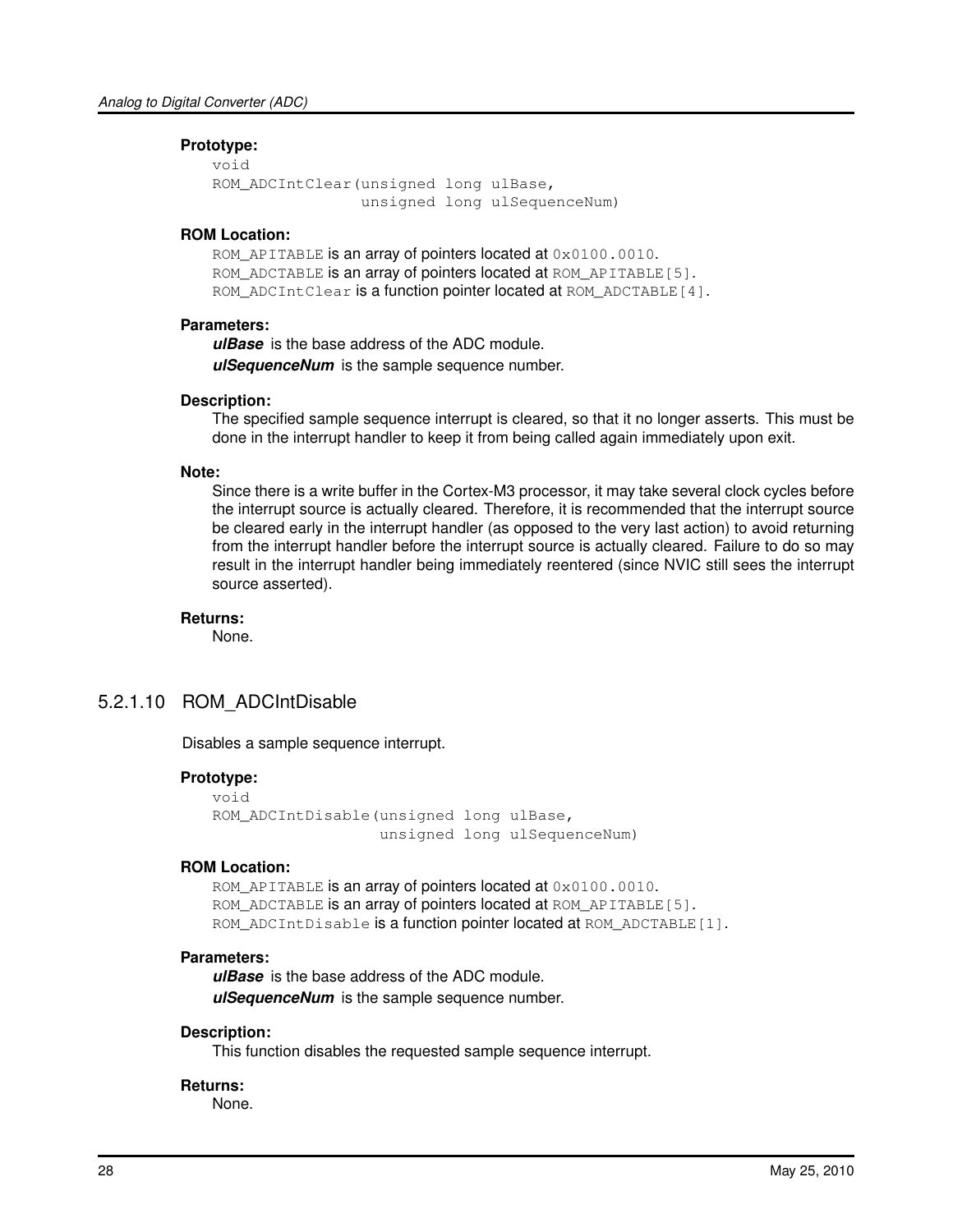### 5.2.1.11 ROM\_ADCIntEnable

Enables a sample sequence interrupt.

### **Prototype:**

```
void
ROM_ADCIntEnable(unsigned long ulBase,
                 unsigned long ulSequenceNum)
```
### **ROM Location:**

ROM\_APITABLE is an array of pointers located at  $0 \times 0100$ .0010. ROM\_ADCTABLE is an array of pointers located at ROM\_APITABLE[5]. ROM\_ADCIntEnable is a function pointer located at ROM\_ADCTABLE [2].

### **Parameters:**

*ulBase* is the base address of the ADC module. *ulSequenceNum* is the sample sequence number.

### **Description:**

This function enables the requested sample sequence interrupt. Any outstanding interrupts are cleared before enabling the sample sequence interrupt.

### **Returns:**

None.

### <span id="page-28-0"></span>5.2.1.12 ROM\_ADCIntStatus

Gets the current interrupt status.

### **Prototype:**

```
unsigned long
ROM_ADCIntStatus(unsigned long ulBase,
                 unsigned long ulSequenceNum,
                 tBoolean bMasked)
```
### **ROM Location:**

ROM APITABLE is an array of pointers located at  $0 \times 0100$ .0010. ROM\_ADCTABLE is an array of pointers located at ROM\_APITABLE[5]. ROM ADCIntStatus is a function pointer located at ROM ADCTABLE[3].

### **Parameters:**

*ulBase* is the base address of the ADC module.

*ulSequenceNum* is the sample sequence number.

*bMasked* is false if the raw interrupt status is required and true if the masked interrupt status is required.

#### **Description:**

This returns the interrupt status for the specified sample sequence. Either the raw interrupt status or the status of interrupts that are allowed to reflect to the processor can be returned.

### <span id="page-28-1"></span>**Returns:**

The current raw or masked interrupt status.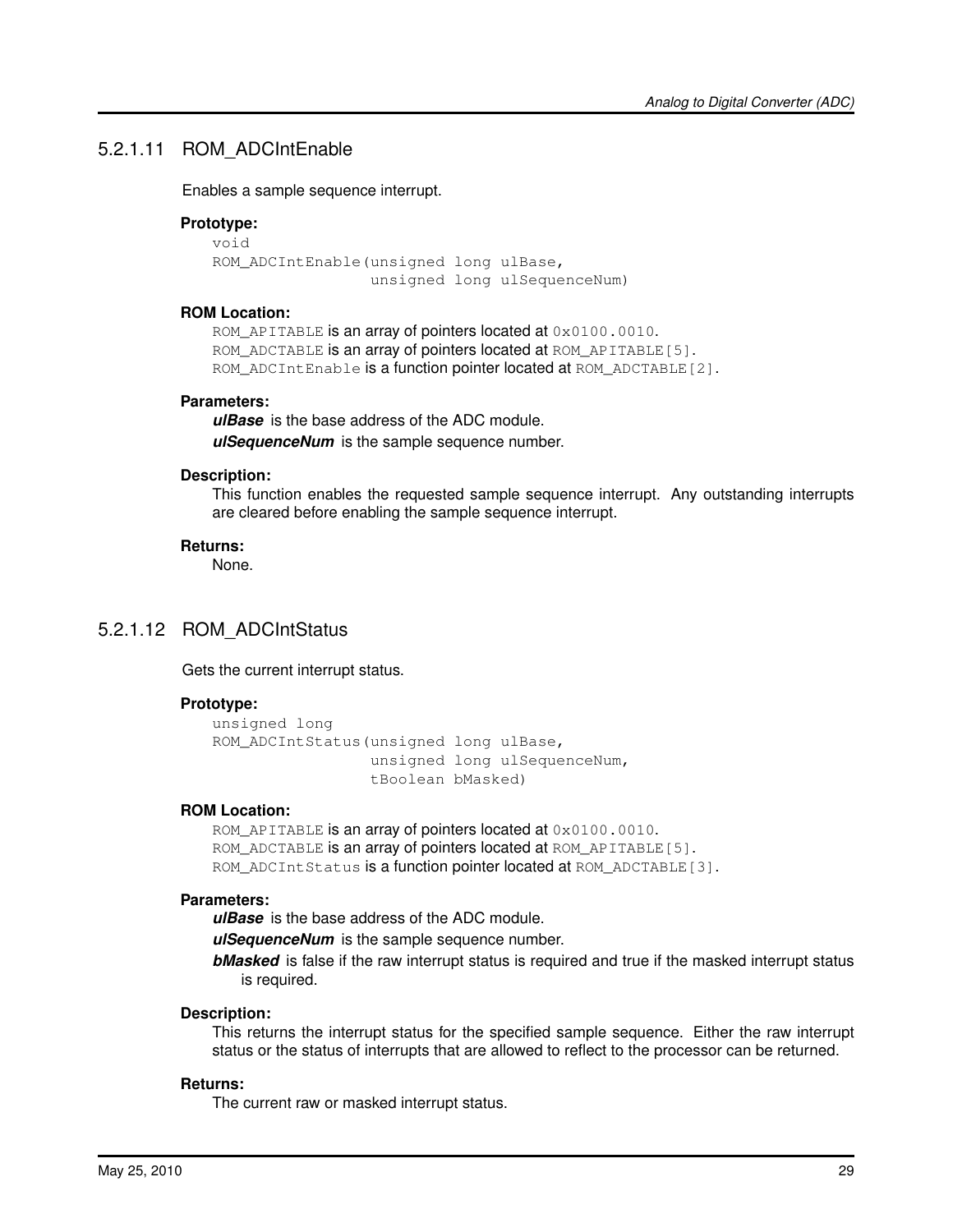### 5.2.1.13 ROM\_ADCPhaseDelayGet

Gets the phase delay between a trigger and the start of a sequence.

### **Prototype:**

unsigned long ROM ADCPhaseDelayGet(unsigned long ulBase)

#### **ROM Location:**

ROM\_APITABLE is an array of pointers located at  $0 \times 0100$ .0010. ROM\_ADCTABLE is an array of pointers located at ROM\_APITABLE[5]. ROM\_ADCPhaseDelayGet is a function pointer located at ROM\_ADCTABLE[25].

### **Parameters:**

*ulBase* is the base address of the ADC module.

### **Description:**

This function gets the current phase delay between the detection of an ADC trigger event and the start of the sample sequence.

### **Returns:**

Returns the phase delay, specified as one of **ADC\_PHASE\_0**, **ADC\_PHASE\_22\_5**, **ADC\_PHASE\_45**, **ADC\_PHASE\_67\_5**, **ADC\_PHASE\_90**, **ADC\_PHASE\_112\_5**, **ADC\_PHASE\_135**, **ADC\_PHASE\_157\_5**, **ADC\_PHASE\_180**, **ADC\_PHASE\_202\_5**, **ADC\_PHASE\_225**, **ADC\_PHASE\_247\_5**, **ADC\_PHASE\_270**, **ADC\_PHASE\_292\_5**, **ADC\_PHASE\_315**, or **ADC\_PHASE\_337\_5**.

### <span id="page-29-0"></span>5.2.1.14 ROM\_ADCPhaseDelaySet

Sets the phase delay between a trigger and the start of a sequence.

### **Prototype:**

```
void
ROM_ADCPhaseDelaySet(unsigned long ulBase,
                     unsigned long ulPhase)
```
### **ROM Location:**

ROM APITABLE is an array of pointers located at 0x0100.0010. ROM\_ADCTABLE is an array of pointers located at ROM\_APITABLE[5]. ROM\_ADCPhaseDelaySet is a function pointer located at ROM\_ADCTABLE[24].

### **Parameters:**

*ulBase* is the base address of the ADC module.

*ulPhase* is the phase delay, specified as one of **ADC\_PHASE\_0**, **ADC\_PHASE\_22\_5**, **ADC\_PHASE\_45**, **ADC\_PHASE\_67\_5**, **ADC\_PHASE\_90**, **ADC\_PHASE\_112\_5**, **ADC\_PHASE\_135**, **ADC\_PHASE\_157\_5**, **ADC\_PHASE\_180**, **ADC\_PHASE\_202\_5**, **ADC\_PHASE\_225**, **ADC\_PHASE\_247\_5**, **ADC\_PHASE\_270**, **ADC\_PHASE\_292\_5**, **ADC\_PHASE\_315**, or **ADC\_PHASE\_337\_5**.

### **Description:**

This function sets the phase delay between the detection of an ADC trigger event and the start of the sample sequence. By selecting a different phase delay for a pair of ADC modules (such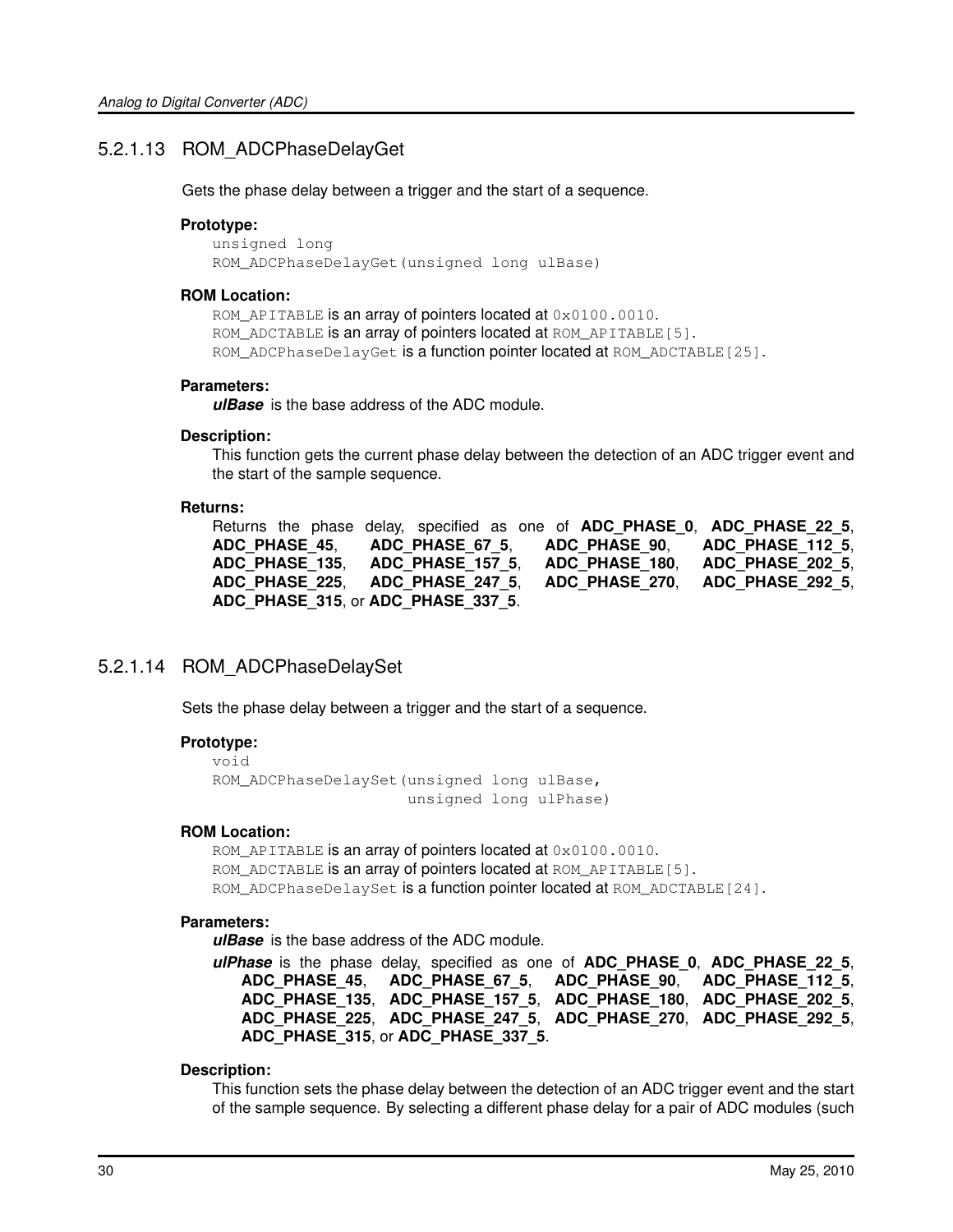as **ADC\_PHASE\_0** and **ADC\_PHASE\_180**) and having each ADC module sample the same analog input, it is possible to increase the sampling rate of the analog input (with samples N, N+2, N+4, and so on, coming from the first ADC and samples N+1, N+3, N+5, and so on, coming from the second ADC). The ADC module has a single phase delay that is applied to all sample sequences within that module.

#### **Returns:**

None.

### <span id="page-30-0"></span>5.2.1.15 ROM\_ADCProcessorTrigger

Causes a processor trigger for a sample sequence.

### **Prototype:**

```
void
ROM_ADCProcessorTrigger(unsigned long ulBase,
                        unsigned long ulSequenceNum)
```
### **ROM Location:**

ROM\_APITABLE is an array of pointers located at  $0 \times 0100$ .0010. ROM ADCTABLE is an array of pointers located at ROM APITABLE[5]. ROM\_ADCProcessorTrigger is a function pointer located at ROM\_ADCTABLE[13].

### **Parameters:**

*ulBase* is the base address of the ADC module. *ulSequenceNum* is the sample sequence number.

#### **Description:**

This function triggers a processor-initiated sample sequence if the sample sequence trigger is configured to **ADC\_TRIGGER\_PROCESSOR**.

### **Returns:**

None.

### <span id="page-30-1"></span>5.2.1.16 ROM\_ADCReferenceGet

Returns the current setting of the ADC reference.

### **Prototype:**

```
unsigned long
ROM_ADCReferenceGet(unsigned long ulBase)
```
#### **ROM Location:**

ROM\_APITABLE is an array of pointers located at  $0 \times 0100$ .0010. ROM ADCTABLE is an array of pointers located at ROM APITABLE[5]. ROM\_ADCReferenceGet is a function pointer located at ROM\_ADCTABLE [23].

#### **Parameters:**

*ulBase* is the base address of the ADC module.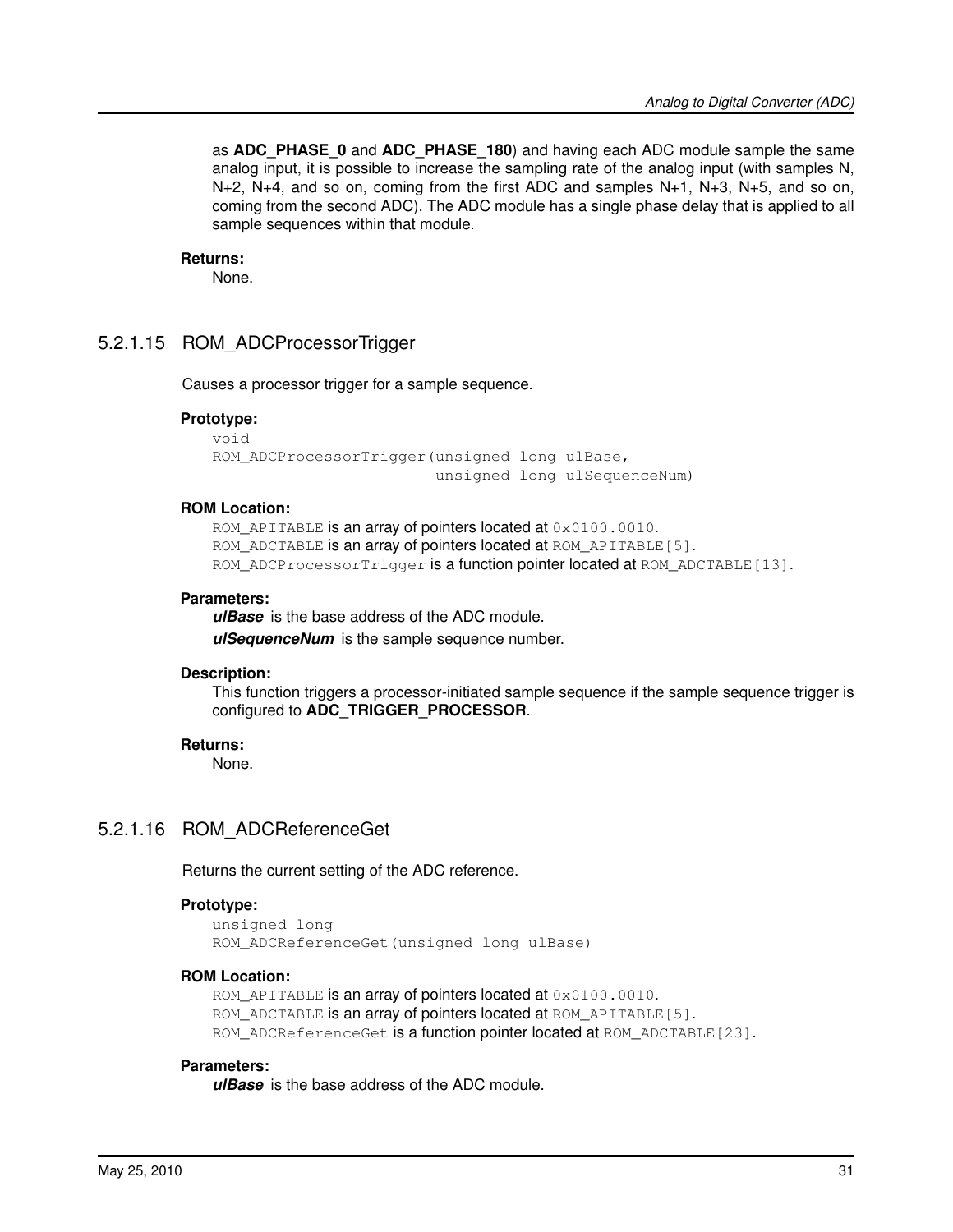### **Description:**

Returns the value of the ADC reference setting. The returned value will be one of **ADC\_REF\_INT** or **ADC\_REF\_EXT\_3V**.

### **Note:**

The value returned by this function is only meaningful if used on a part that is capable of using an external reference. Consult the data sheet for your part to determine if it has an external reference input.

### **Returns:**

The current setting of the ADC reference.

### <span id="page-31-0"></span>5.2.1.17 ROM\_ADCReferenceSet

### Selects the ADC reference.

### **Prototype:**

```
void
ROM ADCReferenceSet(unsigned long ulBase,
                    unsigned long ulRef)
```
### **ROM Location:**

ROM\_APITABLE is an array of pointers located at  $0 \times 0100$ .0010. ROM\_ADCTABLE is an array of pointers located at ROM\_APITABLE[5]. ROM\_ADCReferenceSet is a function pointer located at ROM\_ADCTABLE[22].

### **Parameters:**

*ulBase* is the base address of the ADC module. *ulRef* is the reference to use.

#### **Description:**

The ADC reference is set as specified by *ulRef*. It must be one of **ADC\_REF\_INT** or **ADC\_REF\_EXT\_3V**, for internal or external reference. If **ADC\_REF\_INT** is chosen, then an internal 3V reference is used and no external reference is needed. If **ADC\_REF\_EXT\_3V** is chosen, then a 3V reference must be supplied to the AVREF pin.

### **Note:**

The ADC reference can only be selected on parts that have an external reference. Consult the data sheet for your part to determine if there is an external reference.

#### **Returns:**

None.

### <span id="page-31-1"></span>5.2.1.18 ROM\_ADCSequenceConfigure

Configures the trigger source and priority of a sample sequence.

```
void
ROM_ADCSequenceConfigure(unsigned long ulBase,
                         unsigned long ulSequenceNum,
```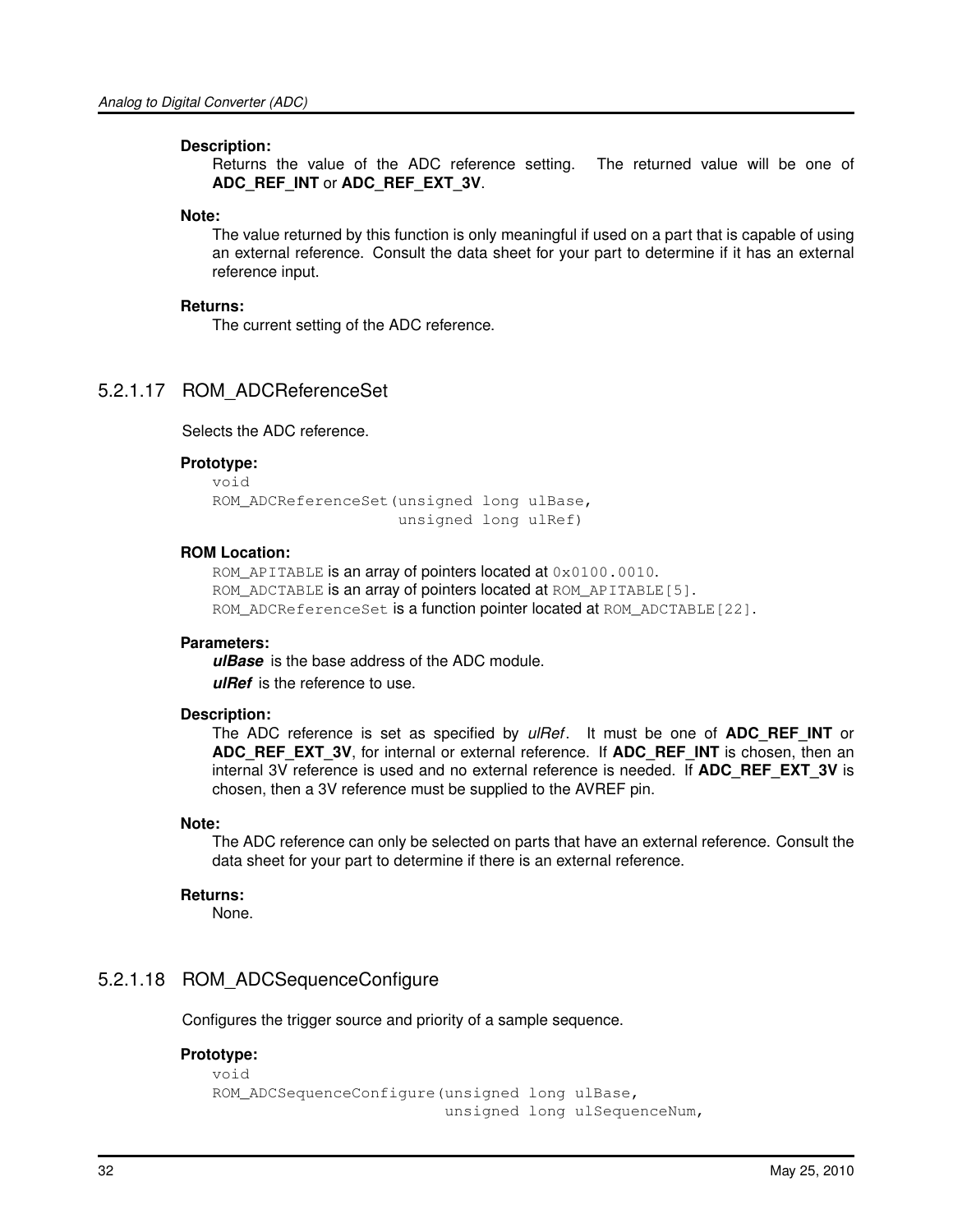unsigned long ulTrigger, unsigned long ulPriority)

### **ROM Location:**

ROM APITABLE is an array of pointers located at 0x0100.0010. ROM\_ADCTABLE is an array of pointers located at ROM\_APITABLE[5]. ROM ADCSequenceConfigure is a function pointer located at ROM ADCTABLE [7].

### **Parameters:**

*ulBase* is the base address of the ADC module.

*ulSequenceNum* is the sample sequence number.

- *ulTrigger* is the trigger source that initiates the sample sequence; must be one of the **ADC\_TRIGGER\_**∗ values.
- *ulPriority* is the relative priority of the sample sequence with respect to the other sample sequences.

### **Description:**

This function configures the initiation criteria for a sample sequence. Valid sample sequences range from zero to three; sequence zero will capture up to eight samples, sequences one and two will capture up to four samples, and sequence three will capture a single sample. The trigger condition and priority (with respect to other sample sequence execution) is set.

The *ulTrigger* parameter can take on the following values:

- **ADC TRIGGER PROCESSOR** A trigger generated by the processor, via the [ROM\\_ADCProcessorTrigger\(\)](#page-30-0) function.
- **ADC\_TRIGGER\_COMP0** A trigger generated by the first analog comparator; configured with ROM ComparatorConfigure().
- **ADC\_TRIGGER\_COMP1** A trigger generated by the second analog comparator; configured with ROM ComparatorConfigure().
- **ADC\_TRIGGER\_COMP2** A trigger generated by the third analog comparator; configured with ROM ComparatorConfigure().
- **ADC\_TRIGGER\_EXTERNAL** A trigger generated by an input from the Port B4 pin.
- **ADC\_TRIGGER\_TIMER** A trigger generated by a timer; configured with [ROM\\_TimerControlTrigger\(\).](#page-206-0)
- **ADC\_TRIGGER\_PWM0** A trigger generated by the first PWM generator; configured with [ROM\\_PWMGenIntTrigEnable\(\).](#page-146-0)
- **ADC\_TRIGGER\_PWM1** A trigger generated by the second PWM generator; configured with [ROM\\_PWMGenIntTrigEnable\(\).](#page-146-0)
- **ADC\_TRIGGER\_PWM2** A trigger generated by the third PWM generator; configured with [ROM\\_PWMGenIntTrigEnable\(\).](#page-146-0)
- **ADC\_TRIGGER\_PWM3** A trigger generated by the fourth PWM generator; configured with [ROM\\_PWMGenIntTrigEnable\(\).](#page-146-0)
- **ADC\_TRIGGER\_ALWAYS** A trigger that is always asserted, causing the sample sequence to capture repeatedly (so long as there is not a higher priority source active).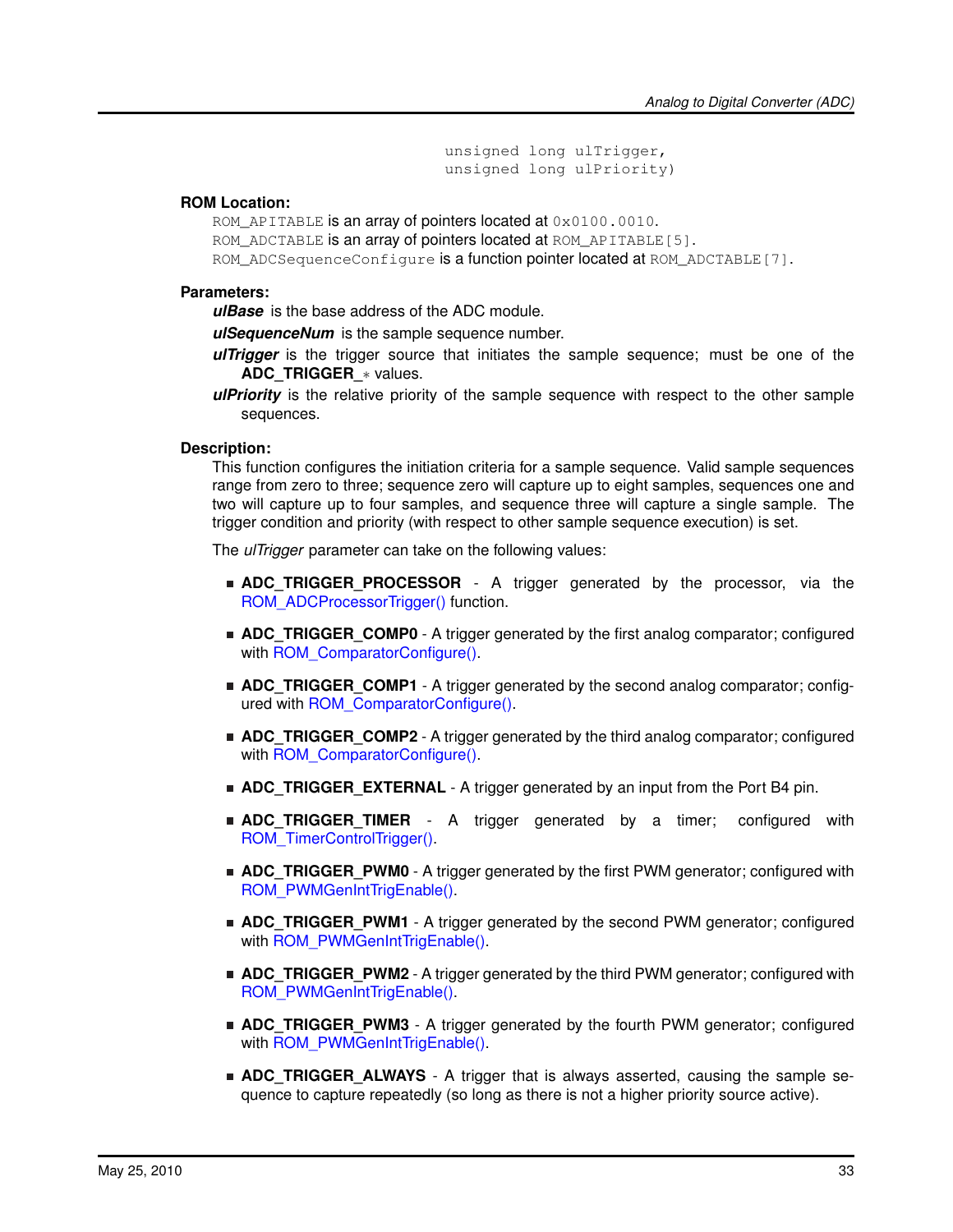Note that not all trigger sources are available on all Stellaris family members; consult the data sheet for the device in question to determine the availability of triggers.

The *ulPriority* parameter is a value between 0 and 3, where 0 represents the highest priority and 3 the lowest. Note that when programming the priority among a set of sample sequences, each must have unique priority; it is up to the caller to guarantee the uniqueness of the priorities.

### **Returns:**

None.

### <span id="page-33-0"></span>5.2.1.19 ROM\_ADCSequenceDataGet

Gets the captured data for a sample sequence.

### **Prototype:**

```
long
ROM_ADCSequenceDataGet(unsigned long ulBase,
                       unsigned long ulSequenceNum,
                       unsigned long *pulBuffer)
```
### **ROM Location:**

ROM APITABLE is an array of pointers located at 0x0100.0010. ROM\_ADCTABLE is an array of pointers located at ROM\_APITABLE[5]. ROM\_ADCSequenceDataGet is a function pointer located at ROM\_ADCTABLE [0].

### **Parameters:**

*ulBase* is the base address of the ADC module. *ulSequenceNum* is the sample sequence number. *pulBuffer* is the address where the data is stored.

#### **Description:**

This function copies data from the specified sample sequence output FIFO to a memory resident buffer. The number of samples available in the hardware FIFO are copied into the buffer, which is assumed to be large enough to hold that many samples. This will only return the samples that are presently available, which may not be the entire sample sequence if it is in the process of being executed.

### **Returns:**

Returns the number of samples copied to the buffer.

### <span id="page-33-1"></span>5.2.1.20 ROM\_ADCSequenceDisable

Disables a sample sequence.

```
void
ROM_ADCSequenceDisable(unsigned long ulBase,
                       unsigned long ulSequenceNum)
```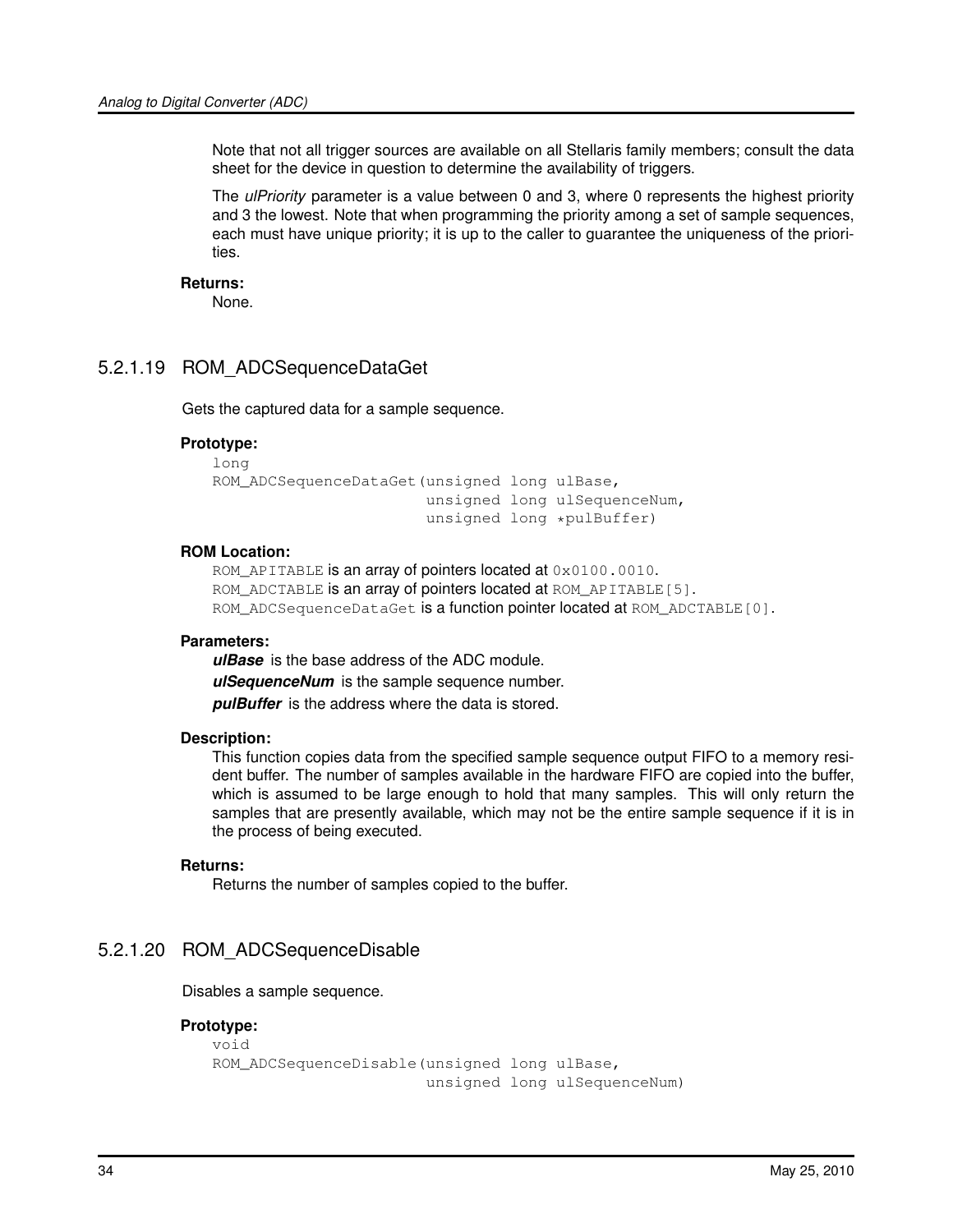### **ROM Location:**

ROM\_APITABLE is an array of pointers located at  $0 \times 0100$ .0010. ROM\_ADCTABLE is an array of pointers located at ROM\_APITABLE[5]. ROM\_ADCSequenceDisable is a function pointer located at ROM\_ADCTABLE[6].

### **Parameters:**

*ulBase* is the base address of the ADC module.

*ulSequenceNum* is the sample sequence number.

### **Description:**

Prevents the specified sample sequence from being captured when its trigger is detected. A sample sequence should be disabled before it is configured.

#### **Returns:**

None.

### <span id="page-34-0"></span>5.2.1.21 ROM\_ADCSequenceEnable

Enables a sample sequence.

### **Prototype:**

```
void
ROM_ADCSequenceEnable(unsigned long ulBase,
                      unsigned long ulSequenceNum)
```
### **ROM Location:**

```
ROM_APITABLE is an array of pointers located at 0 \times 0100.0010.
ROM ADCTABLE is an array of pointers located at ROM APITABLE[5].
ROM_ADCSequenceEnable is a function pointer located at ROM_ADCTABLE[5].
```
#### **Parameters:**

*ulBase* is the base address of the ADC module. *ulSequenceNum* is the sample sequence number.

#### **Description:**

Allows the specified sample sequence to be captured when its trigger is detected. A sample sequence must be configured before it is enabled.

#### **Returns:**

None.

### <span id="page-34-1"></span>5.2.1.22 ROM\_ADCSequenceOverflow

Determines if a sample sequence overflow occurred.

```
long
ROM_ADCSequenceOverflow(unsigned long ulBase,
                        unsigned long ulSequenceNum)
```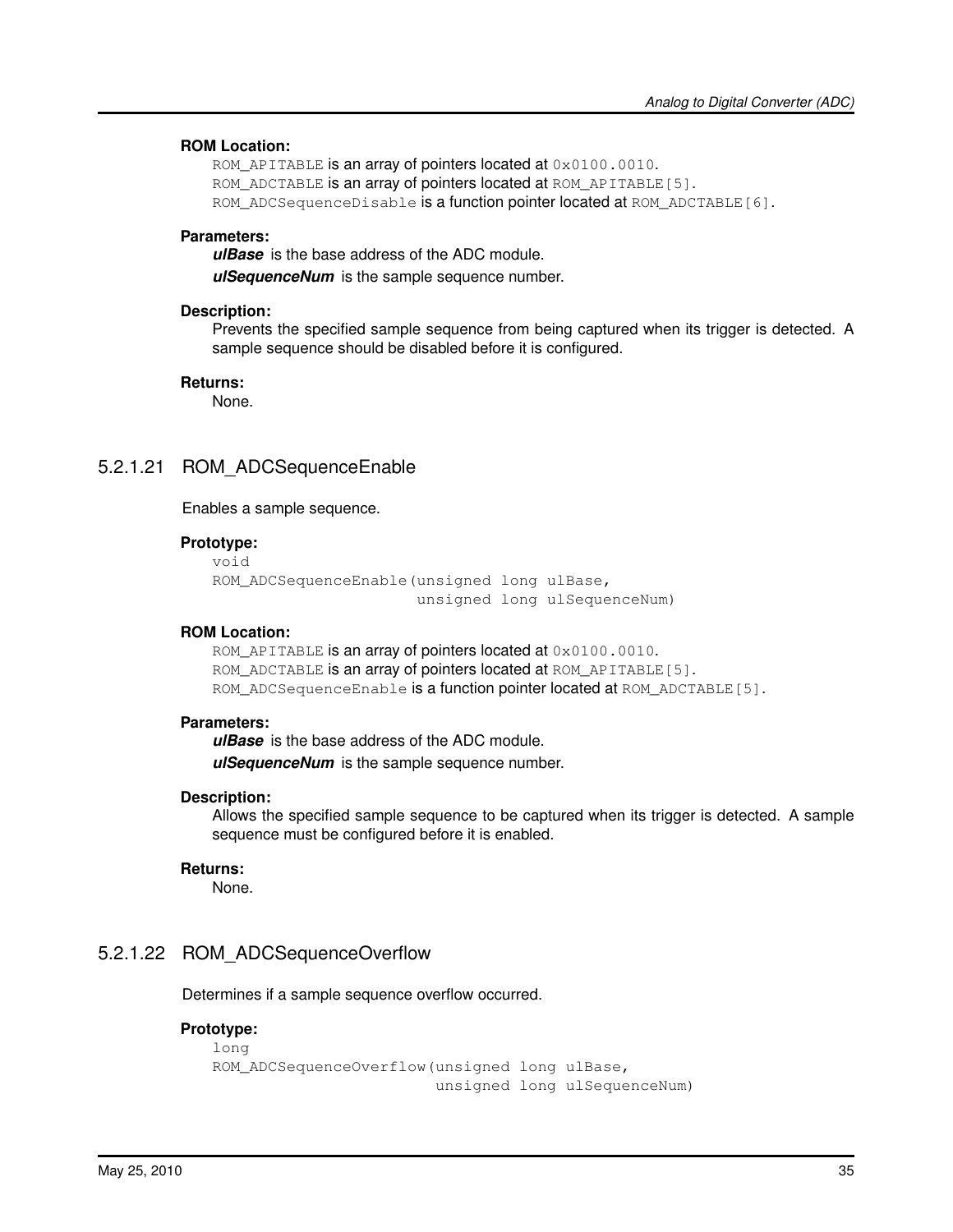### **ROM Location:**

ROM\_APITABLE is an array of pointers located at  $0 \times 0100$ .0010. ROM\_ADCTABLE is an array of pointers located at ROM\_APITABLE[5]. ROM\_ADCSequenceOverflow is a function pointer located at ROM\_ADCTABLE[9].

### **Parameters:**

*ulBase* is the base address of the ADC module. *ulSequenceNum* is the sample sequence number.

### **Description:**

This determines if a sample sequence overflow has occurred. This will happen if the captured samples are not read from the FIFO before the next trigger occurs.

#### **Returns:**

Returns zero if there was not an overflow, and non-zero if there was.

### <span id="page-35-0"></span>5.2.1.23 ROM\_ADCSequenceOverflowClear

Clears the overflow condition on a sample sequence.

### **Prototype:**

```
void
ROM_ADCSequenceOverflowClear(unsigned long ulBase,
                             unsigned long ulSequenceNum)
```
### **ROM Location:**

ROM\_APITABLE is an array of pointers located at  $0 \times 0100$ .0010. ROM\_ADCTABLE is an array of pointers located at ROM\_APITABLE[5]. ROM\_ADCSequenceOverflowClear is a function pointer located at ROM\_ADCTABLE[10].

### **Parameters:**

*ulBase* is the base address of the ADC module. *ulSequenceNum* is the sample sequence number.

#### **Description:**

This will clear an overflow condition on one of the sample sequences. The overflow condition must be cleared in order to detect a subsequent overflow condition (it otherwise causes no harm).

#### **Returns:**

None.

### <span id="page-35-1"></span>5.2.1.24 ROM\_ADCSequenceStepConfigure

Configure a step of the sample sequencer.

```
void
ROM_ADCSequenceStepConfigure(unsigned long ulBase,
                              unsigned long ulSequenceNum,
                              unsigned long ulStep,
                              unsigned long ulConfig)
```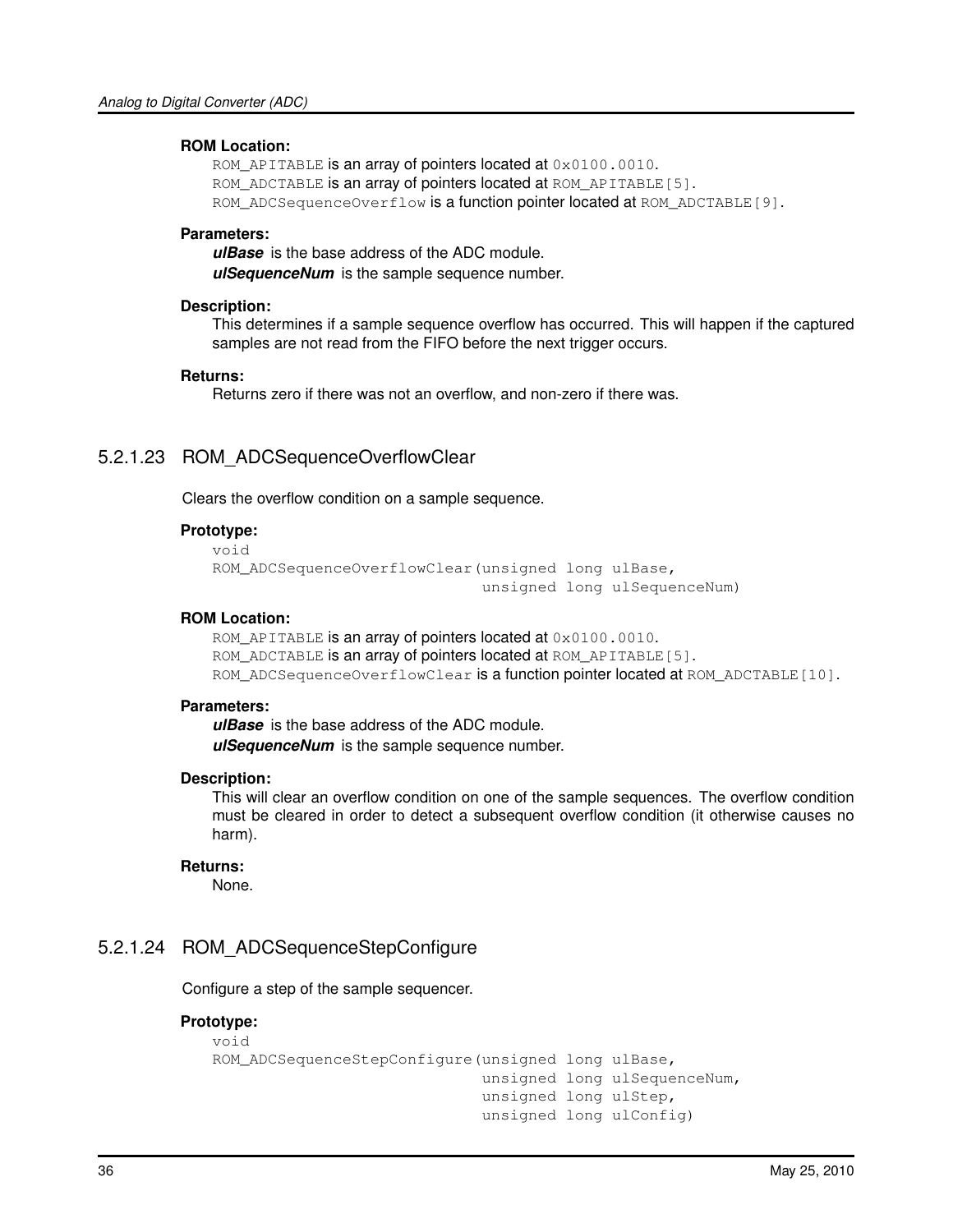# **ROM Location:**

ROM\_APITABLE is an array of pointers located at  $0 \times 0100$ .0010. ROM\_ADCTABLE is an array of pointers located at ROM\_APITABLE[5]. ROM\_ADCSequenceStepConfigure is a function pointer located at ROM\_ADCTABLE[8].

# **Parameters:**

*ulBase* is the base address of the ADC module.

*ulSequenceNum* is the sample sequence number.

**ulStep** is the step to be configured.

*ulConfig* is the configuration of this step; must be a logical OR of **ADC\_CTL\_TS**, **ADC\_CTL\_IE**, **ADC\_CTL\_END**, **ADC\_CTL\_D**, and one of the input channel selects (**ADC\_CTL\_CH0** through **ADC\_CTL\_CH15**). For parts with the digital comparator feature, the follow values may also be OR'd into the *ulConfig* value to enable the digital comparater feature: **ADC\_CTL\_CE** and one of the comparater selects (**ADC\_CTL\_CMP0** through **ADC\_CTL\_CMP7**).

# **Description:**

This function will set the configuration of the ADC for one step of a sample sequence. The ADC can be configured for single-ended or differential operation (the **ADC\_CTL\_D** bit selects differential operation when set), the channel to be sampled can be chosen (the **ADC\_CTL\_CH0** through **ADC\_CTL\_CH15** values), and the internal temperature sensor can be selected (the **ADC\_CTL\_TS** bit). Additionally, this step can be defined as the last in the sequence (the **ADC\_CTL\_END** bit) and it can be configured to cause an interrupt when the step is complete (the **ADC CTL IE** bit). If the digital comparators are present on the device, this step may also be configured send the ADC sample to the selected comparator (the **ADC\_CTL\_CMP0** through **ADC\_CTL\_CMP7** values) by using the **ADC\_CTL\_CE** bit. The configuration is used by the ADC at the appropriate time when the trigger for this sequence occurs.

# **Note:**

If the Digitial Comparator is present and enabled using the **ADC\_CTL\_CE** bit, the ADC sample will NOT be written into the ADC sequence data FIFO.

The *ulStep* parameter determines the order in which the samples are captured by the ADC when the trigger occurs. It can range from zero to seven for the first sample sequence, from zero to three for the second and third sample sequence, and can only be zero for the fourth sample sequence.

Differential mode only works with adjacent channel pairs (for example, 0 and 1). The channel select must be the number of the channel pair to sample (for example, **ADC\_CTL\_CH0** for 0 and 1, or **ADC\_CTL\_CH1** for 2 and 3) or undefined results will be returned by the ADC. Additionally, if differential mode is selected when the temperature sensor is being sampled, undefined results will be returned by the ADC.

It is the responsibility of the caller to ensure that a valid configuration is specified; this function does not check the validity of the specified configuration.

# **Returns:**

None.

# 5.2.1.25 ROM\_ADCSequenceUnderflow

Determines if a sample sequence underflow occurred.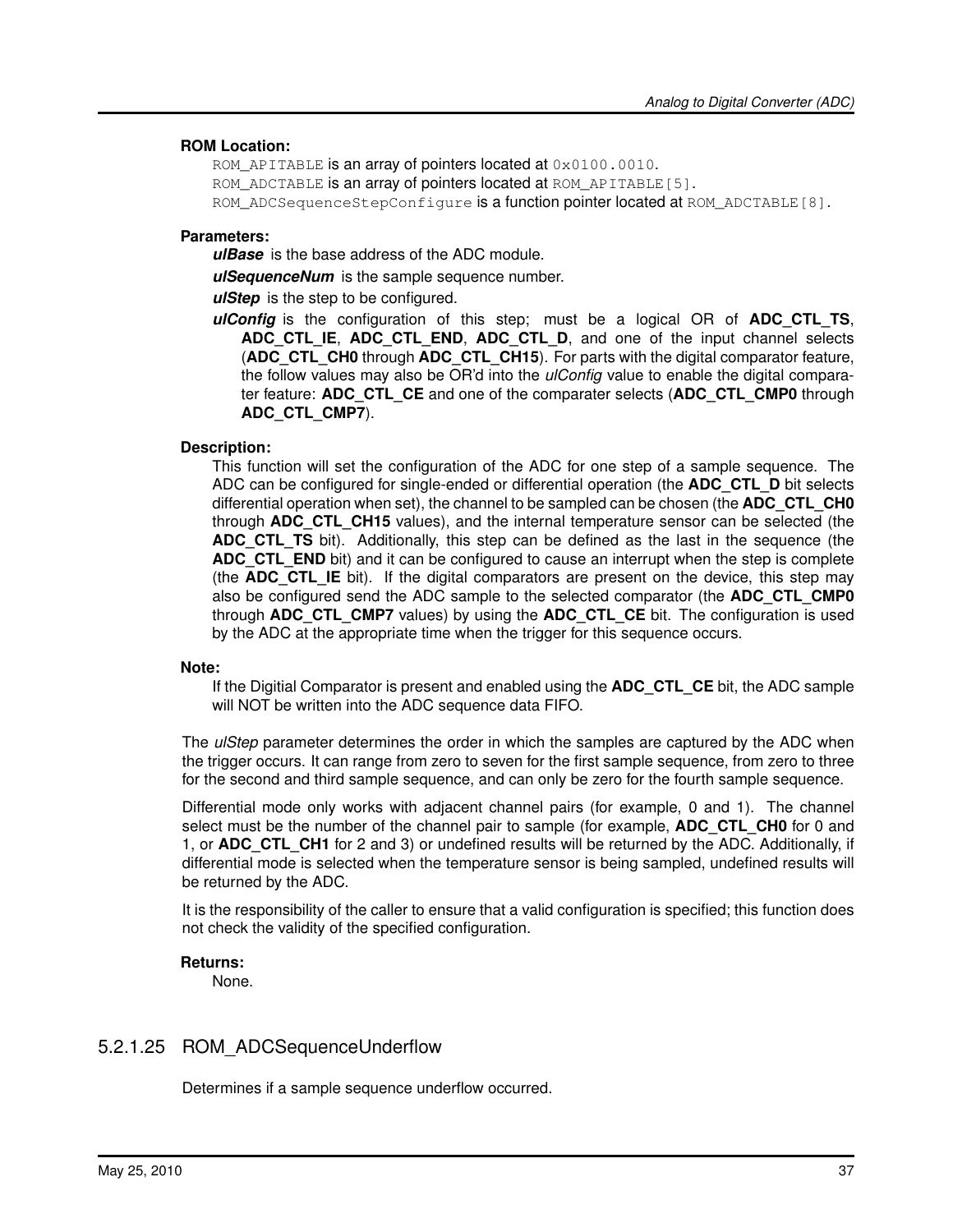# **Prototype:**

```
long
ROM_ADCSequenceUnderflow(unsigned long ulBase,
                         unsigned long ulSequenceNum)
```
#### **ROM Location:**

ROM APITABLE is an array of pointers located at 0x0100.0010. ROM\_ADCTABLE is an array of pointers located at ROM\_APITABLE[5]. ROM\_ADCSequenceUnderflow is a function pointer located at ROM\_ADCTABLE[11].

#### **Parameters:**

*ulBase* is the base address of the ADC module. *ulSequenceNum* is the sample sequence number.

#### **Description:**

This determines if a sample sequence underflow has occurred. This will happen if too many samples are read from the FIFO.

### **Returns:**

Returns zero if there was not an underflow, and non-zero if there was.

# 5.2.1.26 ROM\_ADCSequenceUnderflowClear

Clears the underflow condition on a sample sequence.

# **Prototype:**

void ROM ADCSequenceUnderflowClear(unsigned long ulBase, unsigned long ulSequenceNum)

#### **ROM Location:**

ROM\_APITABLE is an array of pointers located at  $0 \times 0100$ .0010. ROM\_ADCTABLE is an array of pointers located at ROM\_APITABLE[5]. ROM\_ADCSequenceUnderflowClear is a function pointer located at ROM\_ADCTABLE[12].

#### **Parameters:**

*ulBase* is the base address of the ADC module.

*ulSequenceNum* is the sample sequence number.

#### **Description:**

This will clear an underflow condition on one of the sample sequences. The underflow condition must be cleared in order to detect a subsequent underflow condition (it otherwise causes no harm).

# **Returns:**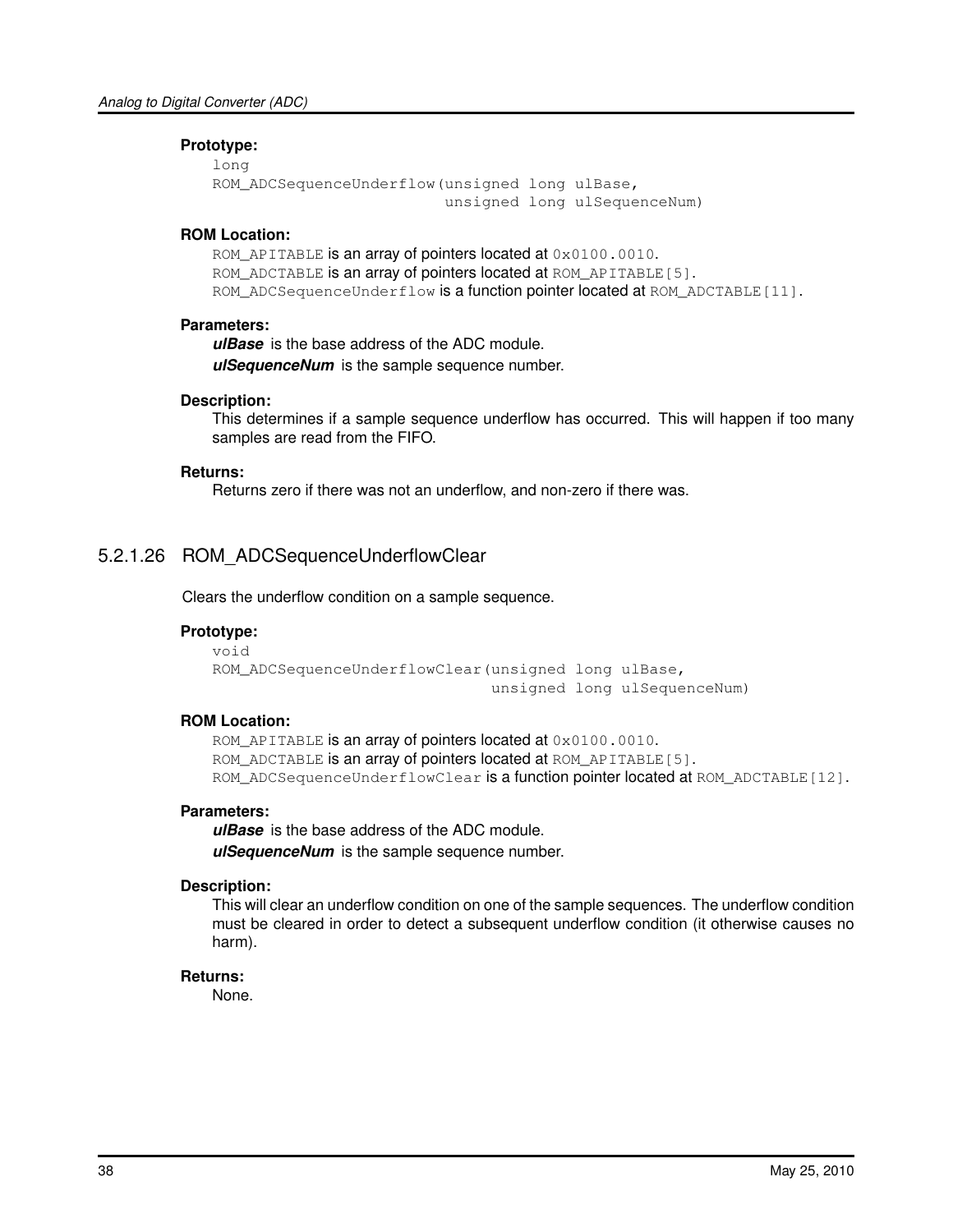# **6 CRC-16**

# <span id="page-38-1"></span>**6.1 Introduction**

CRC (Cyclic Redundancy Check) is a technique to validate a span of data has the same contents as when previously checked. This technique can be used to validate correct receipt of messages (nothing lost or modified in transit), to validate data after decompression, to validate that Flash memory contents have not been changed, and for other cases where the data needs to be validated. A CRC is preferred over a simple checksum (for example, XOR all bits) because it catches changes more readily.

There are a two CRC calculation routines available. Both implement the standard CRC-16 (also known as CRC-16-IBM) polynomial:

<span id="page-38-2"></span><span id="page-38-0"></span>
$$
x^{16} + x^{15} + x^2 + 1
$$

The first function, ROM Crc16Array(), performs a CRC-16 calculation across all the bytes in the input data array. The other function, [ROM\\_Crc16Array3\(\),](#page-39-0) performs three separate CRC-16 calculations; one across all bytes in the input data array, one across the even bytes, and one across the odd bytes.

The ability of a CRC to detect errors decreases as the size of the data array increases. The triple CRC-16 function tries to slow this decrease in error detection rate since it is more difficult for a data error (or errors) to result in all three CRC-16 calculations being correct.

# <span id="page-38-3"></span>**6.2 Functions**

**Functions** 

- unsigned short [ROM\\_Crc16Array](#page-38-4) (unsigned long ulWordLen, unsigned long ∗pulData)
- void [ROM\\_Crc16Array3](#page-39-0) (unsigned long ulWordLen, unsigned long ∗pulData, unsigned short ∗pusCrc3)

# 6.2.1 Function Documentation

# <span id="page-38-4"></span>6.2.1.1 ROM\_Crc16Array

Calculates the CRC-16 of an array of words.

# **Prototype:**

```
unsigned short
ROM_Crc16Array(unsigned long ulWordLen,
               unsigned long *pulData)
```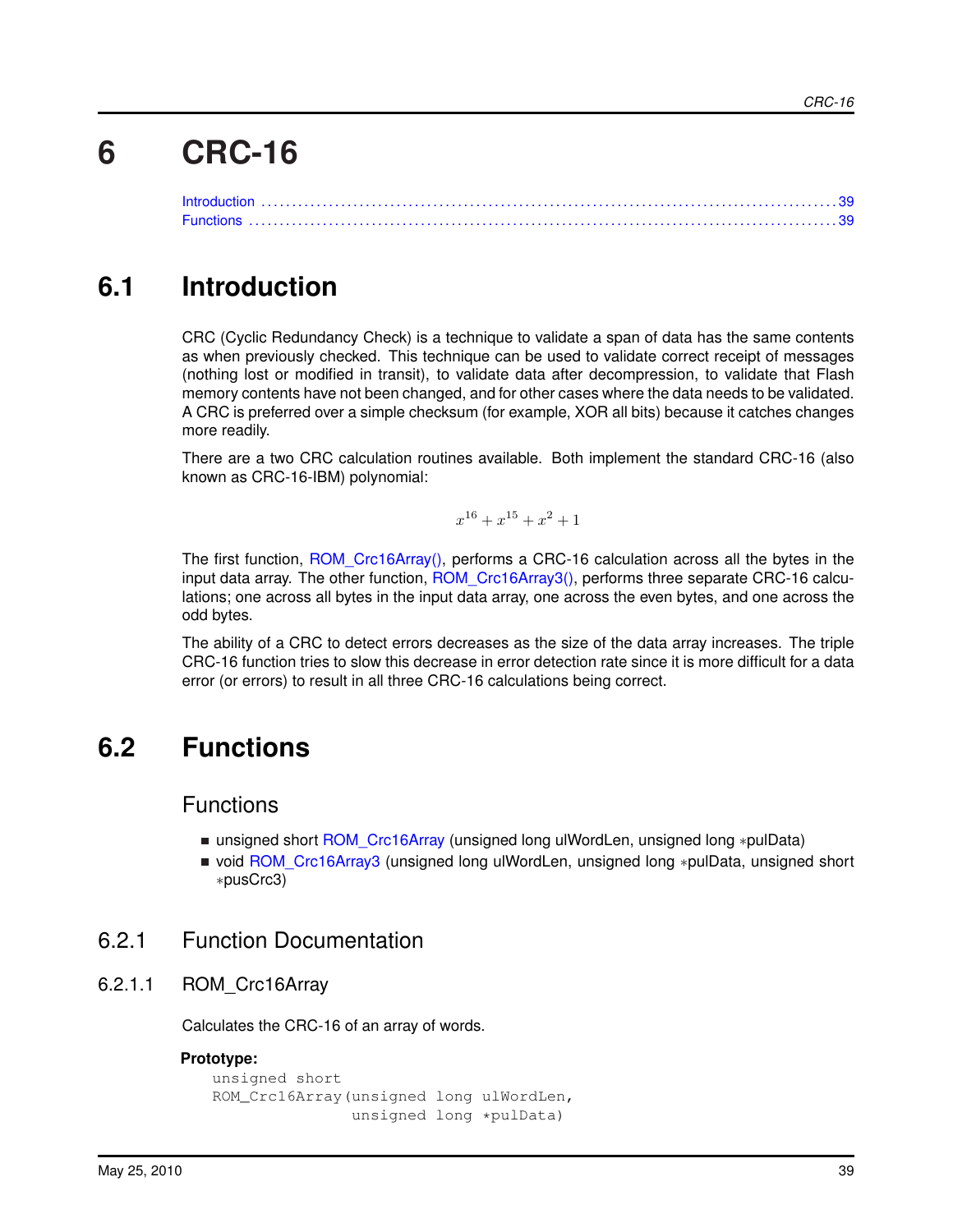# **ROM Location:**

ROM\_APITABLE is an array of pointers located at  $0 \times 0100$ .0010. ROM\_SOFTWARETABLE is an array of pointers located at ROM\_APITABLE [21]. ROM\_Crc16Array is a function pointer located at ROM\_SOFTWARETABLE [1].

# **Parameters:**

*ulWordLen* is the length of the array in words. *pulData* is a pointer to the array of words.

#### **Description:**

This function is used to calculate a standard CRC-16 cyclical redundancy check on the data passed to it. The length of the data only matters in terms of the "strength" of the CRC (likelihood of catching errors). The longer the data, the more likely it will not catch some errors.

#### **Returns:**

Returns the calculated CRC-16.

# <span id="page-39-0"></span>6.2.1.2 ROM\_Crc16Array3

Calculates three CRC-16s of an array of words.

#### **Prototype:**

```
void
ROM_Crc16Array3(unsigned long ulWordLen,
                unsigned long *pulData,
                unsigned short *pusCrc3)
```
# **ROM Location:**

ROM\_APITABLE is an array of pointers located at  $0 \times 0100$ .0010. ROM SOFTWARETABLE is an array of pointers located at ROM APITABLE [21]. ROM\_Crc16Array3 is a function pointer located at ROM\_SOFTWARETABLE[2].

#### **Parameters:**

*ulWordLen* is the length of the array in words.

*pulData* is a pointer to the array of words.

*pusCrc3* is a pointer to an array into which the three CRC values are to be placed.

# **Description:**

This function is used to calculate three CRC-16s from the same array. This computes the CRC-16 on all of the bytes (same as ROM Crc16Array()), on the even bytes, and on the odd bytes. This calculation of three CRC-16s increases the chance of detecting errors because it is much harder for a set of errors to end up being correct for all three CRC-16s.

# **Returns:**

None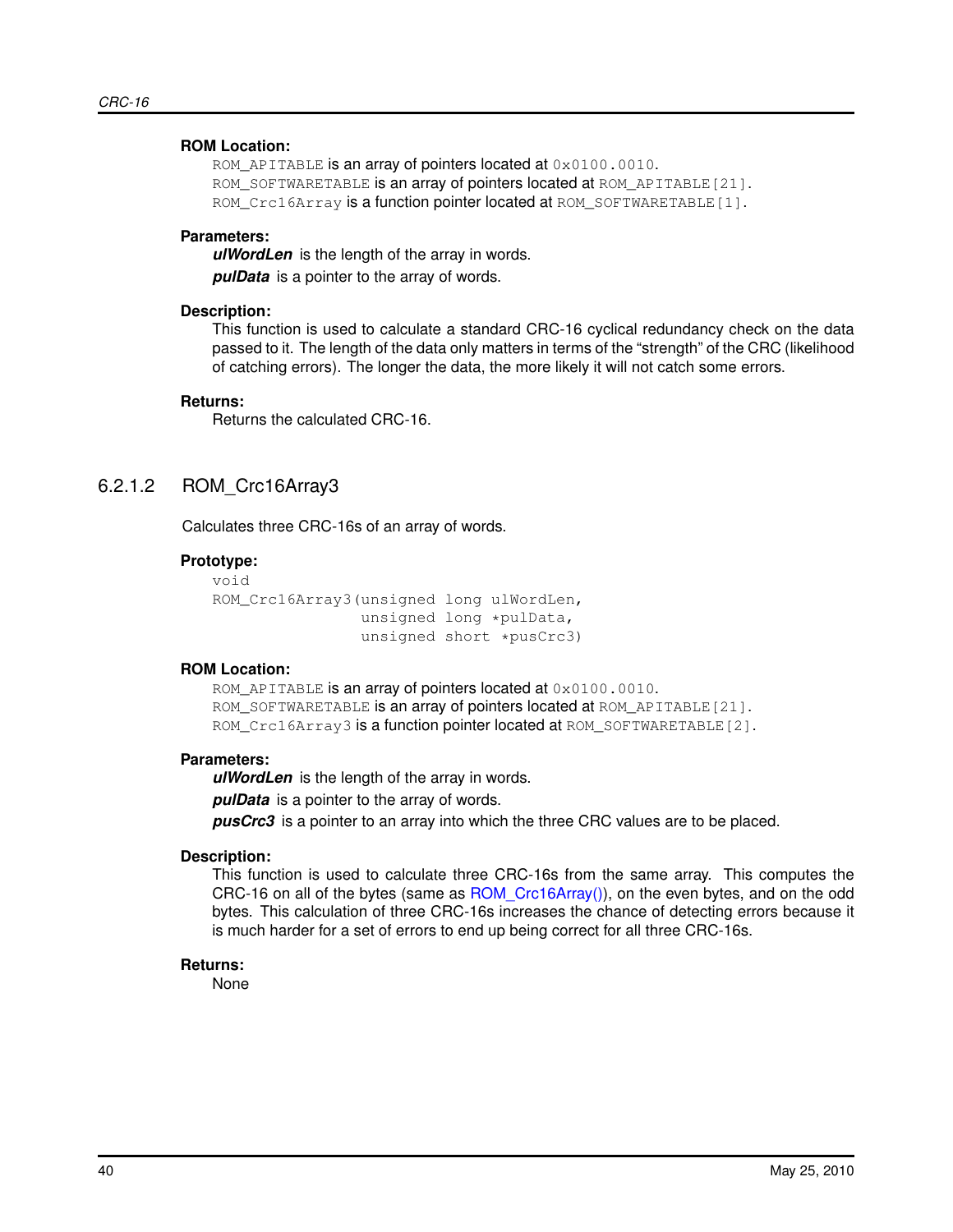#### <span id="page-40-0"></span>*Flash*

# **7 Flash**

# <span id="page-40-1"></span>**7.1 Introduction**

The flash API provides a set of functions for dealing with the on-chip flash. Functions are provided to program and erase the flash, configure the flash protection, and handle the flash interrupt.

The flash is organized as a set of 1 kB blocks that can be individually erased. Erasing a block causes the entire contents of the block to be reset to all ones. These blocks are paired into a set of 2 kB blocks that can be individually protected. The blocks can be marked as read-only or execute-only, providing differing levels of code protection. Read-only blocks cannot be erased or programmed, protecting the contents of those blocks from being modified. Execute-only blocks cannot be erased or programmed, and can only be read by the processor instruction fetch mechanism, protecting the contents of those blocks from being read by either the processor or by debuggers.

The flash can be programmed on a word-by-word basis. Programming causes 1 bits to become 0 bits (where appropriate); because of this, a word can be repeatedly programmed so long as each programming operation only requires changing 1 bits to 0 bits.

The timing for the flash is automatically handled by the flash controller. In order to do this, the flash controller must know the clock rate of the system in order to be able to time the number of micro-seconds certain signals are asserted. The number of clock cycles per micro-second must be provided to the flash controller for it to accomplish this timing.

The flash controller has the ability to generate an interrupt when an invalid access is attempted (such as reading from execute-only flash). This can be used to validate the operation of a program; the interrupt will keep invalid accesses from being silently ignored, hiding potential bugs. The flash protection can be applied without being permanently enabled; this, along with the interrupt, allows the program to be debugged before the flash protection is permanently applied to the device (which is a non-reversible operation). An interrupt can also be generated when an erase or programming operation has completed.

# <span id="page-40-3"></span>**7.2 Functions**

# <span id="page-40-2"></span>Functions

- long [ROM\\_FlashErase](#page-41-0) (unsigned long ulAddress)
- void [ROM\\_FlashIntClear](#page-41-1) (unsigned long ulIntFlags)
- void [ROM\\_FlashIntDisable](#page-42-0) (unsigned long ulIntFlags)
- void [ROM\\_FlashIntEnable](#page-42-1) (unsigned long ulIntFlags)
- unsigned long [ROM\\_FlashIntStatus](#page-43-0) (tBoolean bMasked)
- **long [ROM\\_FlashProgram](#page-43-1) (unsigned long ∗pulData, unsigned long ulAddress, unsigned long** ulCount)
- tFlashProtection [ROM\\_FlashProtectGet](#page-44-0) (unsigned long ulAddress)
- long [ROM\\_FlashProtectSave](#page-44-1) (void)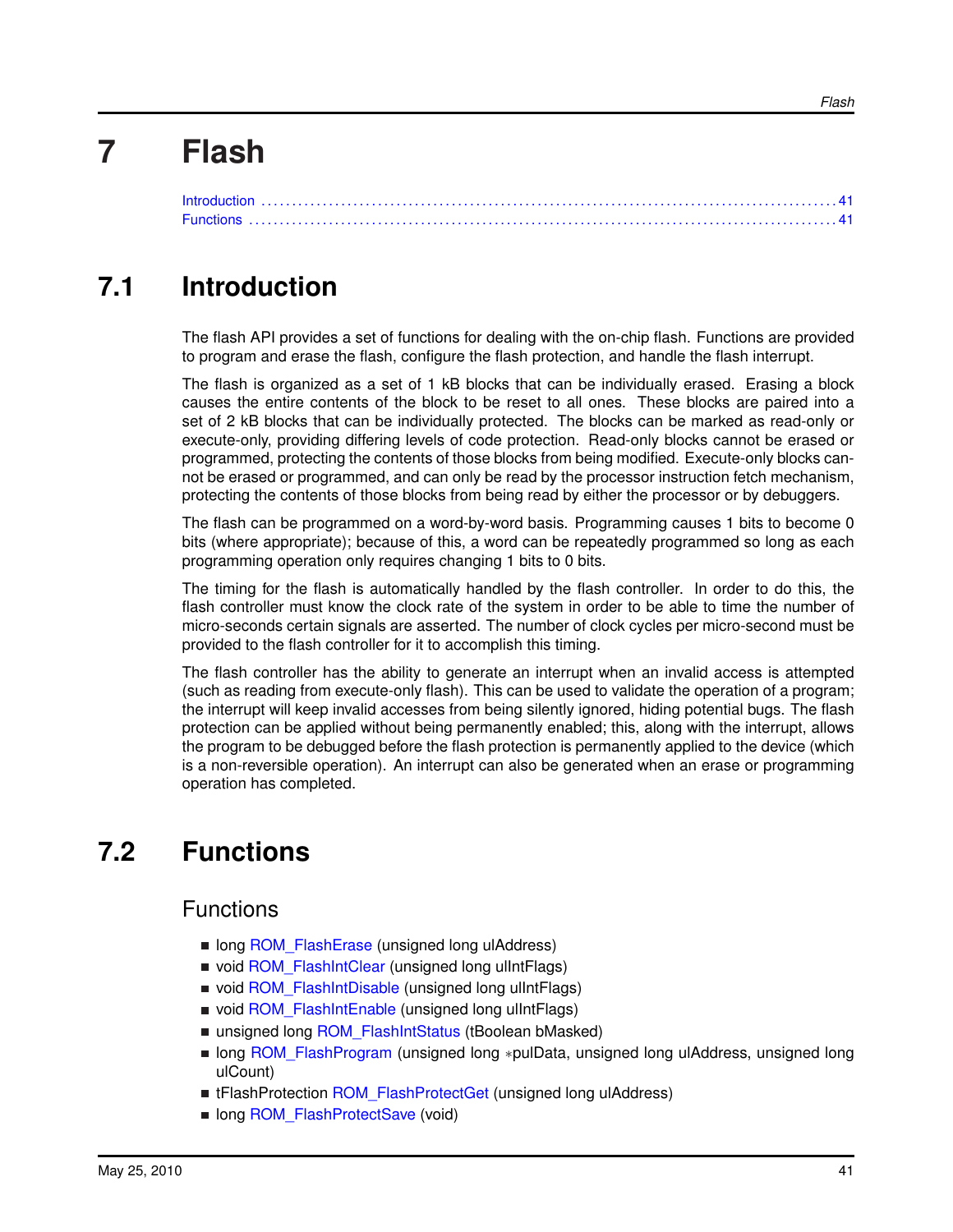- long [ROM\\_FlashProtectSet](#page-45-0) (unsigned long ulAddress, tFlashProtection eProtect)
- unsigned long [ROM\\_FlashUsecGet](#page-45-1) (void)
- void [ROM\\_FlashUsecSet](#page-46-0) (unsigned long ulClocks)
- long [ROM\\_FlashUserGet](#page-46-1) (unsigned long ∗pulUser0, unsigned long ∗pulUser1)
- long [ROM\\_FlashUserSave](#page-47-0) (void)
- long [ROM\\_FlashUserSet](#page-47-1) (unsigned long ulUser0, unsigned long ulUser1)

# 7.2.1 Function Documentation

# <span id="page-41-0"></span>7.2.1.1 ROM\_FlashErase

Erases a block of flash.

# **Prototype:**

```
long
ROM_FlashErase(unsigned long ulAddress)
```
#### **ROM Location:**

ROM APITABLE is an array of pointers located at  $0 \times 0100$ .0010. ROM FLASHTABLE is an array of pointers located at ROM APITABLE [7]. ROM\_FlashErase is a function pointer located at ROM\_FLASHTABLE[3].

#### **Parameters:**

*ulAddress* is the start address of the flash block to be erased.

#### **Description:**

This function will erase a 1 kB block of the on-chip flash. After erasing, the block will be filled with 0xFF bytes. Read-only and execute-only blocks cannot be erased.

This function will not return until the block has been erased.

#### **Returns:**

Returns 0 on success, or -1 if an invalid block address was specified or the block is writeprotected.

# <span id="page-41-1"></span>7.2.1.2 ROM\_FlashIntClear

Clears flash controller interrupt sources.

#### **Prototype:**

void

ROM\_FlashIntClear(unsigned long ulIntFlags)

# **ROM Location:**

ROM APITABLE is an array of pointers located at 0x0100.0010. ROM\_FLASHTABLE is an array of pointers located at ROM\_APITABLE [7]. ROM\_FlashIntClear is a function pointer located at ROM\_FLASHTABLE[13].

# **Parameters:**

*ulIntFlags* is the bit mask of the interrupt sources to be cleared. Can be any of the **FLASH\_FCMISC\_PROGRAM** or **FLASH\_FCMISC\_AMISC** values.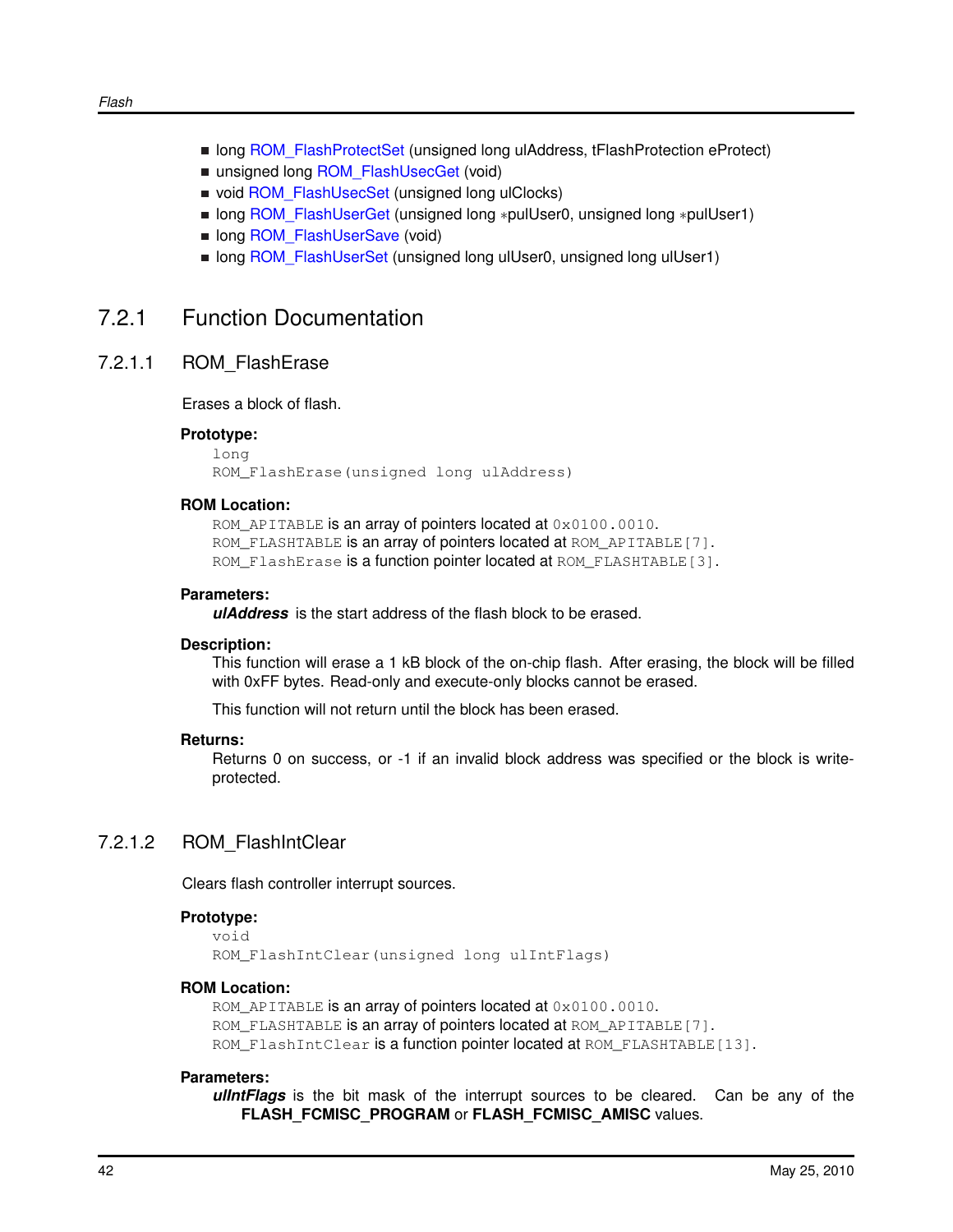#### **Description:**

The specified flash controller interrupt sources are cleared, so that they no longer assert. This must be done in the interrupt handler to keep it from being called again immediately upon exit.

#### **Note:**

Since there is a write buffer in the Cortex-M3 processor, it may take several clock cycles before the interrupt source is actually cleared. Therefore, it is recommended that the interrupt source be cleared early in the interrupt handler (as opposed to the very last action) to avoid returning from the interrupt handler before the interrupt source is actually cleared. Failure to do so may result in the interrupt handler being immediately reentered (since NVIC still sees the interrupt source asserted).

#### **Returns:**

None.

# <span id="page-42-0"></span>7.2.1.3 ROM\_FlashIntDisable

Disables individual flash controller interrupt sources.

#### **Prototype:**

```
void
ROM_FlashIntDisable(unsigned long ulIntFlags)
```
#### **ROM Location:**

ROM APITABLE is an array of pointers located at 0x0100.0010. ROM\_FLASHTABLE is an array of pointers located at ROM\_APITABLE[7]. ROM\_FlashIntDisable is a function pointer located at ROM\_FLASHTABLE[11].

#### **Parameters:**

*ulIntFlags* is a bit mask of the interrupt sources to be disabled. Can be any of the **FLASH\_FCIM\_PROGRAM** or **FLASH\_FCIM\_ACCESS** values.

#### **Description:**

Disables the indicated flash controller interrupt sources. Only the sources that are enabled can be reflected to the processor interrupt; disabled sources have no effect on the processor.

#### **Returns:**

None.

# <span id="page-42-1"></span>7.2.1.4 ROM\_FlashIntEnable

Enables individual flash controller interrupt sources.

#### **Prototype:**

```
void
ROM_FlashIntEnable(unsigned long ulIntFlags)
```
#### **ROM Location:**

```
ROM_APITABLE is an array of pointers located at 0 \times 0100.0010.
ROM_FLASHTABLE is an array of pointers located at ROM_APITABLE[7].
ROM_FlashIntEnable is a function pointer located at ROM_FLASHTABLE[10].
```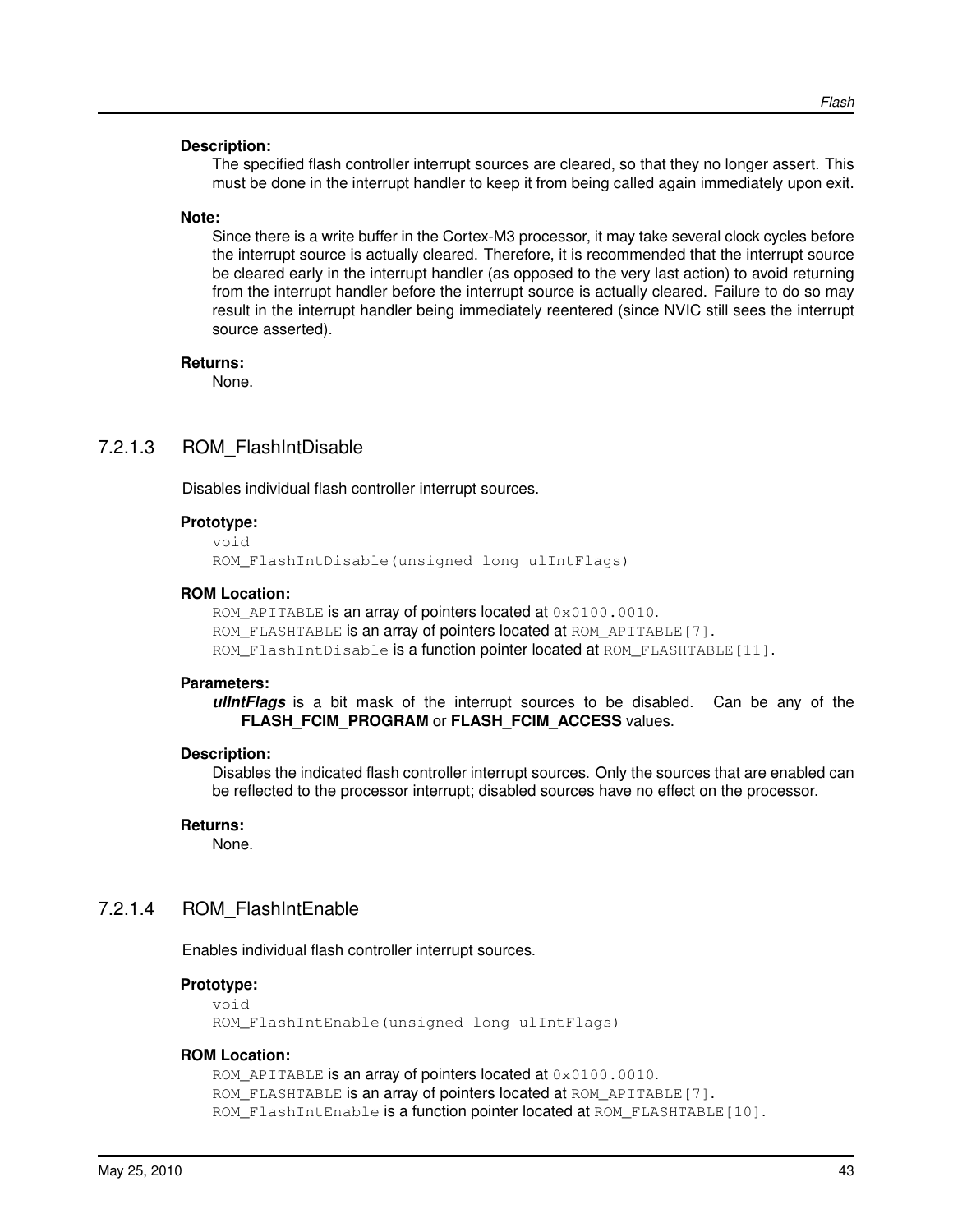#### **Parameters:**

*ulIntFlags* is a bit mask of the interrupt sources to be enabled. Can be any of the **FLASH\_FCIM\_PROGRAM** or **FLASH\_FCIM\_ACCESS** values.

#### **Description:**

Enables the indicated flash controller interrupt sources. Only the sources that are enabled can be reflected to the processor interrupt; disabled sources have no effect on the processor.

#### **Returns:**

None.

# <span id="page-43-0"></span>7.2.1.5 ROM\_FlashIntStatus

Gets the current interrupt status.

#### **Prototype:**

unsigned long ROM\_FlashIntStatus(tBoolean bMasked)

#### **ROM Location:**

ROM\_APITABLE is an array of pointers located at  $0 \times 0100$ .0010. ROM\_FLASHTABLE is an array of pointers located at ROM\_APITABLE [7]. ROM\_FlashIntStatus is a function pointer located at ROM\_FLASHTABLE[12].

#### **Parameters:**

*bMasked* is false if the raw interrupt status is required and true if the masked interrupt status is required.

#### **Description:**

This returns the interrupt status for the flash controller. Either the raw interrupt status or the status of interrupts that are allowed to reflect to the processor can be returned.

# **Returns:**

The current interrupt status, enumerated as a bit field of **FLASH\_FCMISC\_PROGRAM** and **FLASH\_FCMISC\_AMISC**.

# <span id="page-43-1"></span>7.2.1.6 ROM\_FlashProgram

Programs flash.

# **Prototype:**

```
long
ROM_FlashProgram(unsigned long *pulData,
                 unsigned long ulAddress,
                 unsigned long ulCount)
```
# **ROM Location:**

ROM\_APITABLE is an array of pointers located at  $0 \times 0100$ .0010. ROM\_FLASHTABLE is an array of pointers located at ROM\_APITABLE[7]. ROM\_FlashProgram is a function pointer located at ROM\_FLASHTABLE[0].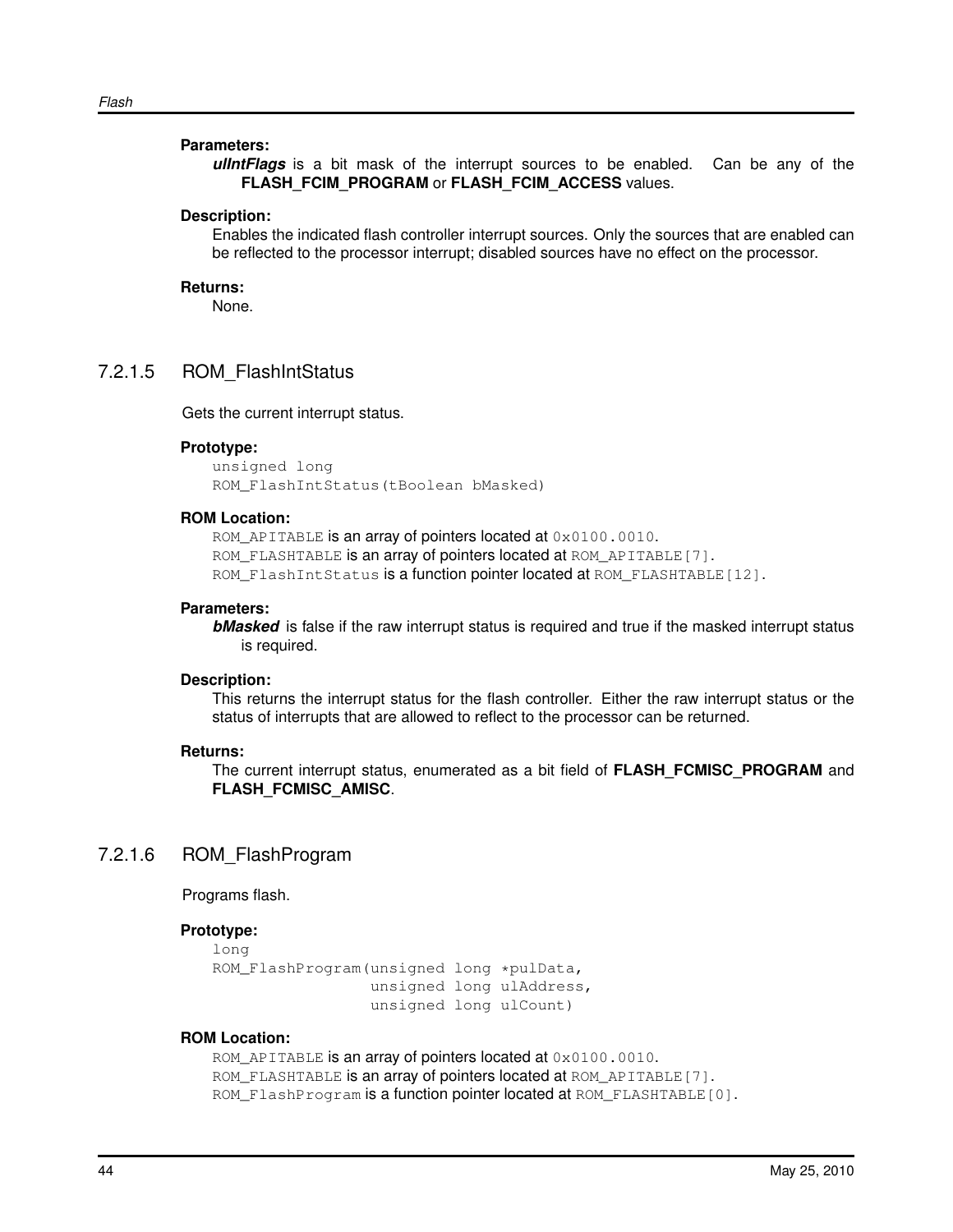### **Parameters:**

*pulData* is a pointer to the data to be programmed.

*ulAddress* is the starting address in flash to be programmed. Must be a multiple of four.

*ulCount* is the number of bytes to be programmed. Must be a multiple of four.

#### **Description:**

This function will program a sequence of words into the on-chip flash. Programming each location consists of the result of an AND operation of the new data and the existing data; in other words bits that contain 1 can remain 1 or be changed to 0, but bits that are 0 cannot be changed to 1. Therefore, a word can be programmed multiple times as long as these rules are followed; if a program operation attempts to change a 0 bit to a 1 bit, that bit will not have its value changed.

Since the flash is programmed one word at a time, the starting address and byte count must both be multiples of four. It is up to the caller to verify the programmed contents, if such verification is required.

This function will not return until the data has been programmed.

#### **Returns:**

Returns 0 on success, or -1 if a programming error is encountered.

# <span id="page-44-0"></span>7.2.1.7 ROM\_FlashProtectGet

Gets the protection setting for a block of flash.

#### **Prototype:**

tFlashProtection ROM\_FlashProtectGet(unsigned long ulAddress)

#### **ROM Location:**

ROM APITABLE is an array of pointers located at 0x0100.0010. ROM FLASHTABLE is an array of pointers located at ROM APITABLE [7]. ROM\_FlashProtectGet is a function pointer located at ROM\_FLASHTABLE[4].

### **Parameters:**

*ulAddress* is the start address of the flash block to be queried.

#### **Description:**

This function will get the current protection for the specified 2 kB block of flash. Each block can be read/write, read-only, or execute-only. Read/write blocks can be read, executed, erased, and programmed. Read-only blocks can be read and executed. Execute-only blocks can only be executed; processor and debugger data reads are not allowed.

#### **Returns:**

Returns the protection setting for this block. See [ROM\\_FlashProtectSet\(\)](#page-45-0) for possible values.

# <span id="page-44-1"></span>7.2.1.8 ROM\_FlashProtectSave

Saves the flash protection settings.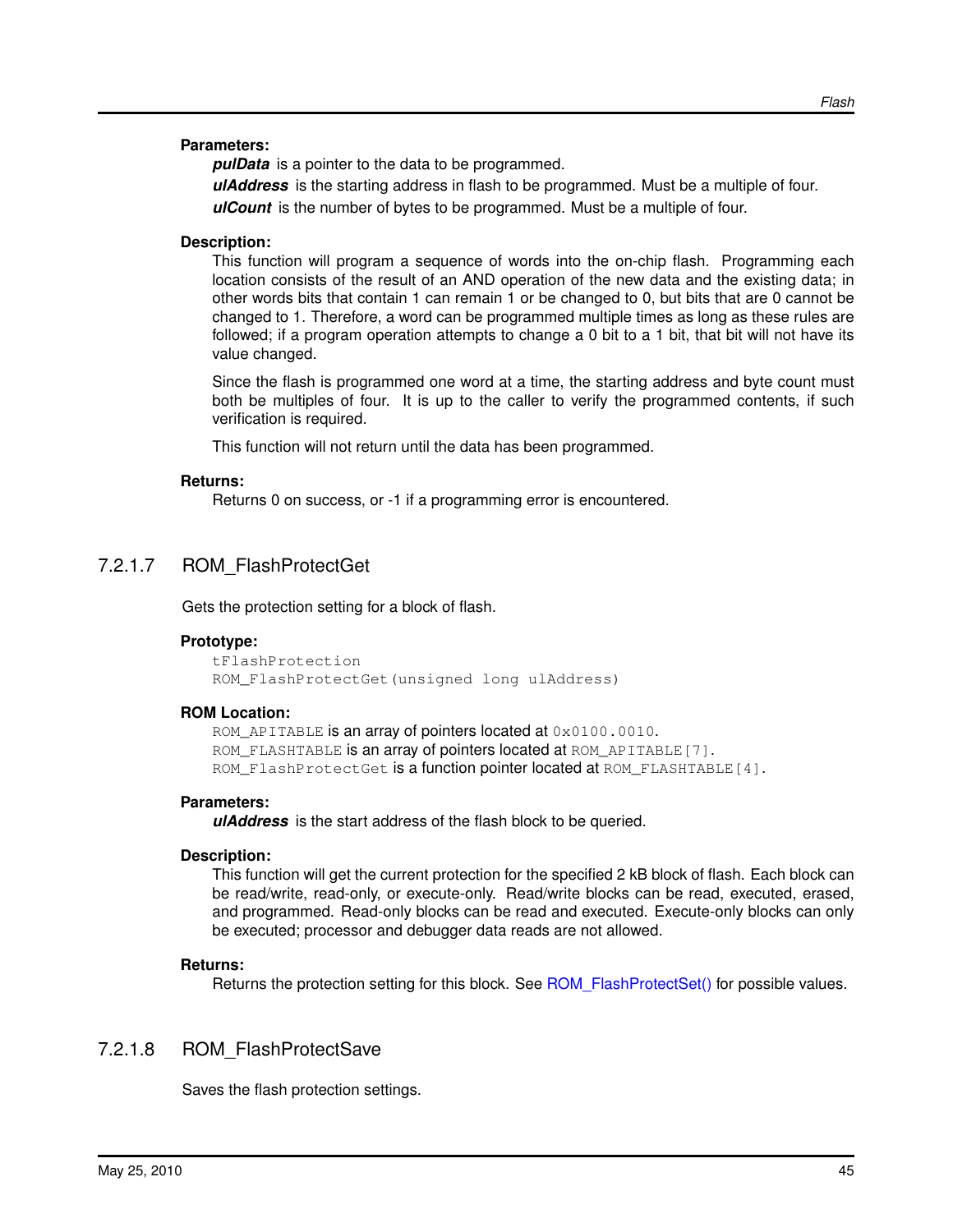## **Prototype:**

```
long
ROM_FlashProtectSave(void)
```
### **ROM Location:**

ROM APITABLE is an array of pointers located at 0x0100.0010. ROM FLASHTABLE is an array of pointers located at ROM APITABLE [7]. ROM\_FlashProtectSave is a function pointer located at ROM\_FLASHTABLE[6].

#### **Description:**

This function will make the currently programmed flash protection settings permanent. This is a non-reversible operation; a chip reset or power cycle will not change the flash protection.

This function will not return until the protection has been saved.

#### **Returns:**

Returns 0 on success, or -1 if a hardware error is encountered.

# <span id="page-45-0"></span>7.2.1.9 ROM\_FlashProtectSet

Sets the protection setting for a block of flash.

#### **Prototype:**

```
long
ROM_FlashProtectSet(unsigned long ulAddress,
                    tFlashProtection eProtect)
```
# **ROM Location:**

ROM APITABLE is an array of pointers located at 0x0100.0010. ROM\_FLASHTABLE is an array of pointers located at ROM\_APITABLE [7]. ROM\_FlashProtectSet is a function pointer located at ROM\_FLASHTABLE[5].

#### **Parameters:**

*ulAddress* is the start address of the flash block to be protected.

*eProtect* is the protection to be applied to the block. Can be one of **FlashReadWrite**, **FlashReadOnly**, or **FlashExecuteOnly**.

#### **Description:**

This function will set the protection for the specified 2 kB block of flash. Blocks which are read/write can be made read-only or execute-only. Blocks which are read-only can be made execute-only. Blocks which are execute-only cannot have their protection modified. Attempts to make the block protection less stringent (that is, read-only to read/write) will result in a failure (and be prevented by the hardware).

Changes to the flash protection are maintained only until the next reset. This allows the application to be executed in the desired flash protection environment to check for inappropriate flash access (via the flash interrupt). To make the flash protection permanent, use the [ROM\\_FlashProtectSave\(\)](#page-44-1) function.

#### <span id="page-45-1"></span>**Returns:**

Returns 0 on success, or -1 if an invalid address or an invalid protection was specified.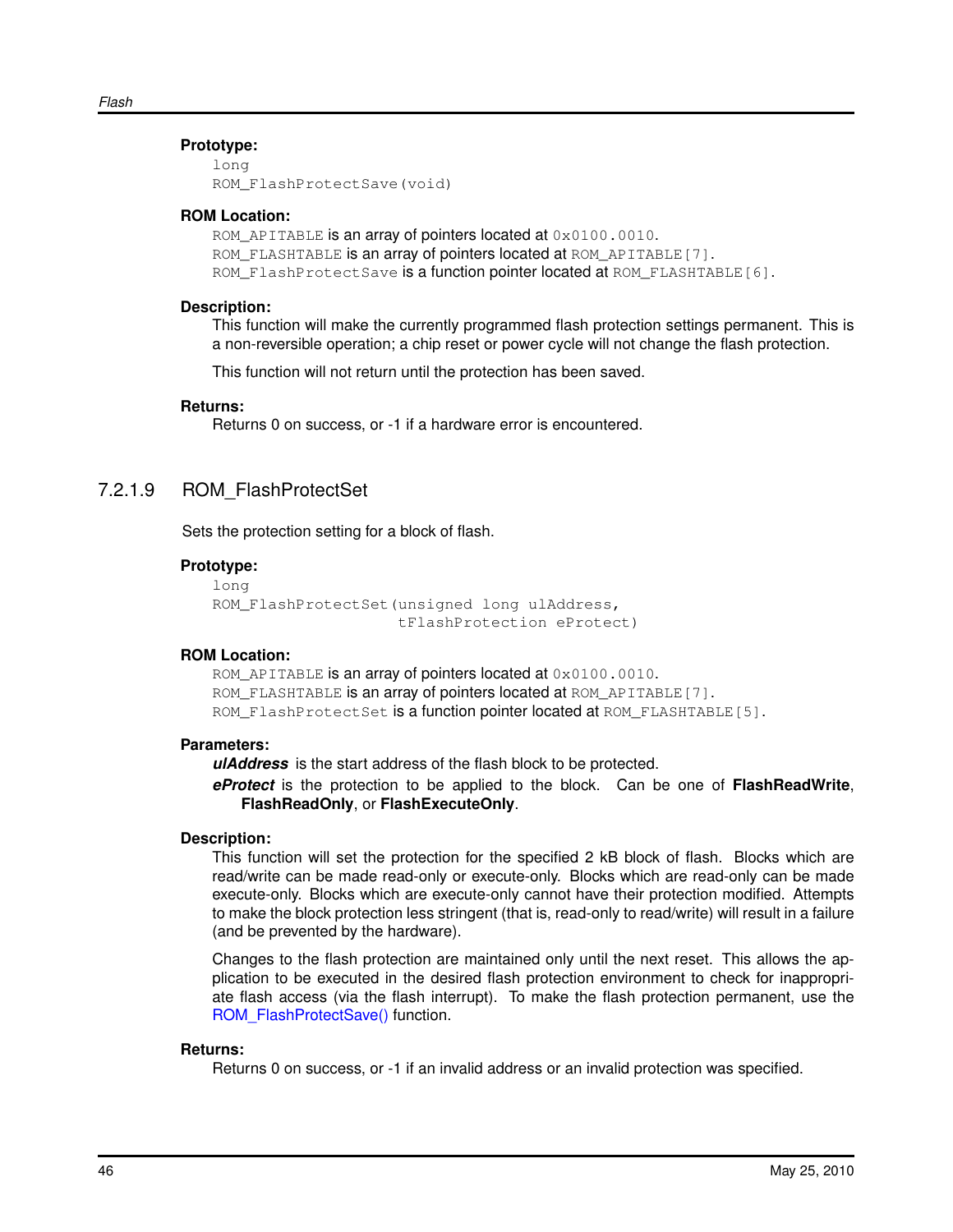# 7.2.1.10 ROM\_FlashUsecGet

Gets the number of processor clocks per micro-second.

### **Prototype:**

unsigned long ROM\_FlashUsecGet(void)

#### **ROM Location:**

ROM APITABLE is an array of pointers located at 0x0100.0010. ROM\_FLASHTABLE is an array of pointers located at ROM\_APITABLE [7]. ROM\_FlashUsecGet is a function pointer located at ROM\_FLASHTABLE[1].

#### **Description:**

This function returns the number of clocks per micro-second, as presently known by the flash controller.

# **Returns:**

Returns the number of processor clocks per micro-second.

# <span id="page-46-0"></span>7.2.1.11 ROM\_FlashUsecSet

Sets the number of processor clocks per micro-second.

#### **Prototype:**

void ROM\_FlashUsecSet(unsigned long ulClocks)

#### **ROM Location:**

ROM\_APITABLE is an array of pointers located at  $0 \times 0100$ .0010. ROM FLASHTABLE is an array of pointers located at ROM APITABLE [7]. ROM\_FlashUsecSet is a function pointer located at ROM\_FLASHTABLE[2].

#### **Parameters:**

*ulClocks* is the number of processor clocks per micro-second.

#### **Description:**

This function is used to tell the flash controller the number of processor clocks per microsecond. This value must be programmed correctly or the flash most likely will not program correctly; it has no affect on reading flash.

#### **Returns:**

None.

# <span id="page-46-1"></span>7.2.1.12 ROM\_FlashUserGet

Gets the user registers.

# **Prototype:**

```
long
ROM_FlashUserGet(unsigned long *pulUser0,
                 unsigned long *pulUser1)
```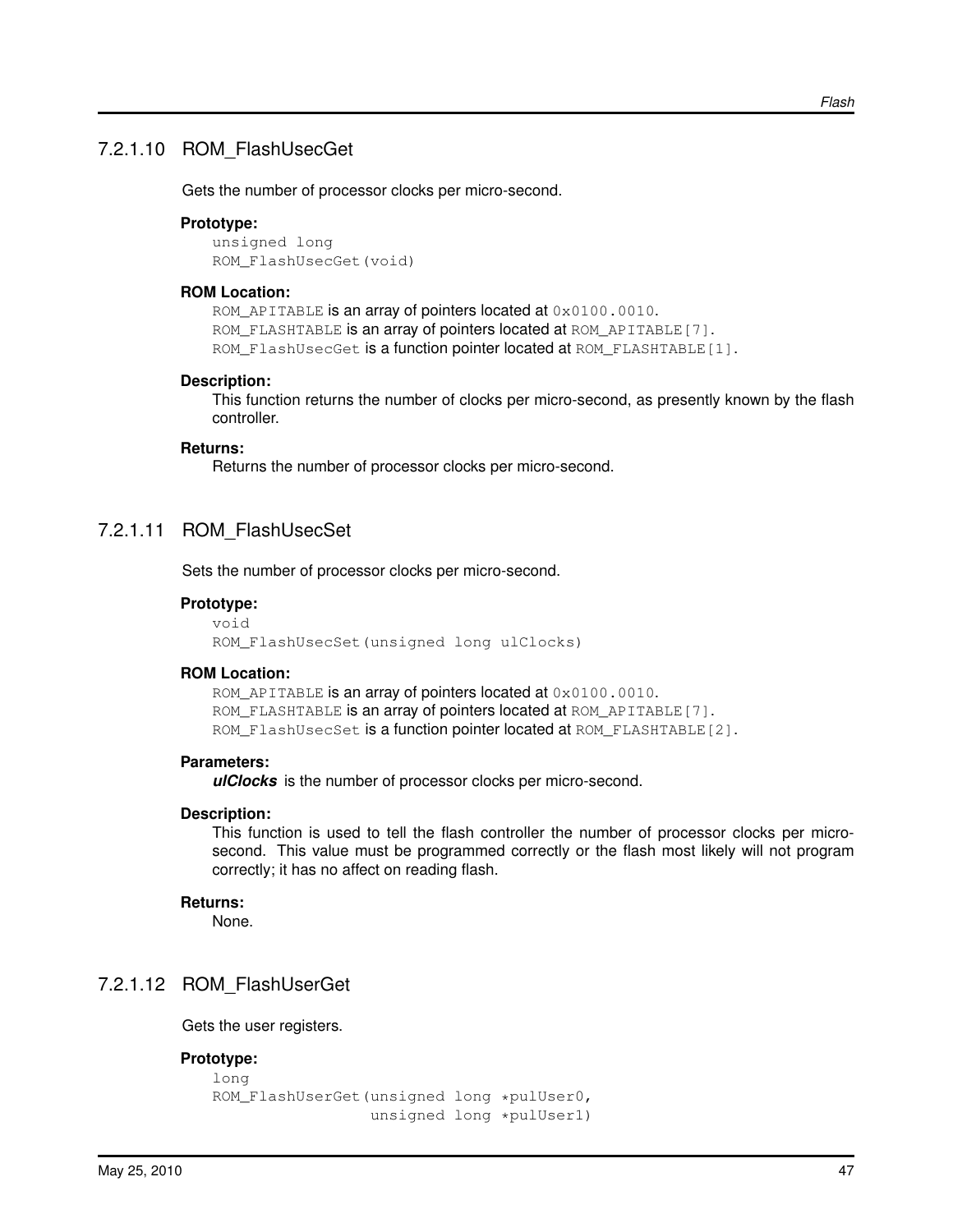# **ROM Location:**

ROM\_APITABLE is an array of pointers located at  $0 \times 0100$ .0010. ROM\_FLASHTABLE is an array of pointers located at ROM\_APITABLE [7]. ROM\_FlashUserGet is a function pointer located at ROM\_FLASHTABLE[7].

### **Parameters:**

*pulUser0* is a pointer to the location to store USER Register 0. *pulUser1* is a pointer to the location to store USER Register 1.

#### **Description:**

This function will read the contents of user registers (0 and 1), and store them in the specified locations.

#### **Returns:**

Returns 0 on success, or -1 if a hardware error is encountered.

# <span id="page-47-0"></span>7.2.1.13 ROM\_FlashUserSave

Saves the user registers.

# **Prototype:**

```
long
ROM_FlashUserSave(void)
```
### **ROM Location:**

ROM\_APITABLE is an array of pointers located at  $0 \times 0100$ .0010. ROM\_FLASHTABLE is an array of pointers located at ROM\_APITABLE [7]. ROM\_FlashUserSave is a function pointer located at ROM\_FLASHTABLE [9].

#### **Description:**

This function will make the currently programmed user register settings permanent. This is a non-reversible operation; a chip reset or power cycle will not change this setting.

This function will not return until the protection has been saved.

# **Returns:**

Returns 0 on success, or -1 if a hardware error is encountered.

# <span id="page-47-1"></span>7.2.1.14 ROM\_FlashUserSet

Sets the user registers.

# **Prototype:**

```
long
ROM_FlashUserSet(unsigned long ulUser0,
                 unsigned long ulUser1)
```
# **ROM Location:**

```
ROM_APITABLE is an array of pointers located at 0 \times 0100.0010.
ROM_FLASHTABLE is an array of pointers located at ROM_APITABLE[7].
ROM_FlashUserSet is a function pointer located at ROM_FLASHTABLE[8].
```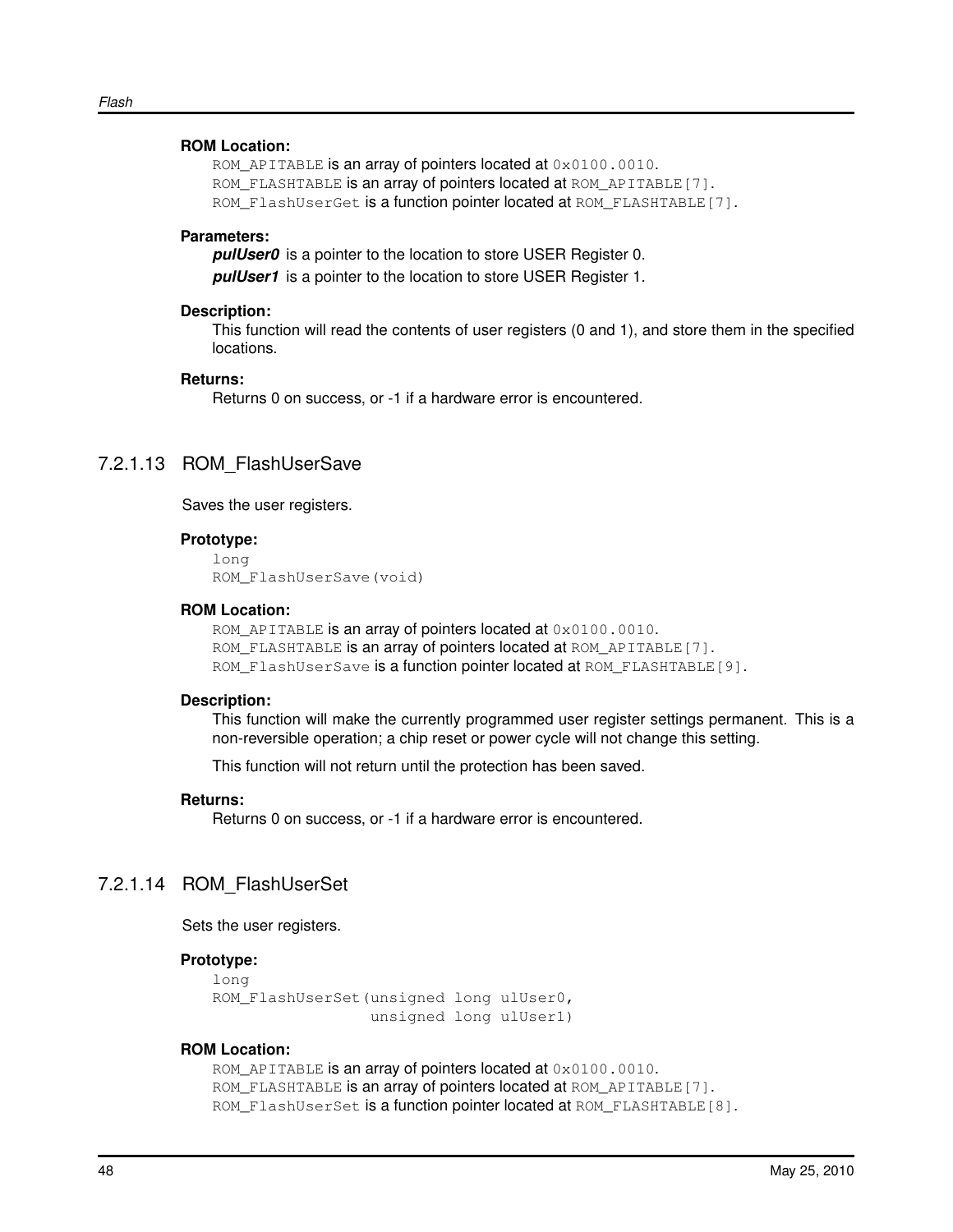# **Parameters:**

*ulUser0* is the value to store in USER Register 0. *ulUser1* is the value to store in USER Register 1.

# **Description:**

This function will set the contents of the user registers (0 and 1) to the specified values.

# **Returns:**

Returns 0 on success, or -1 if a hardware error is encountered.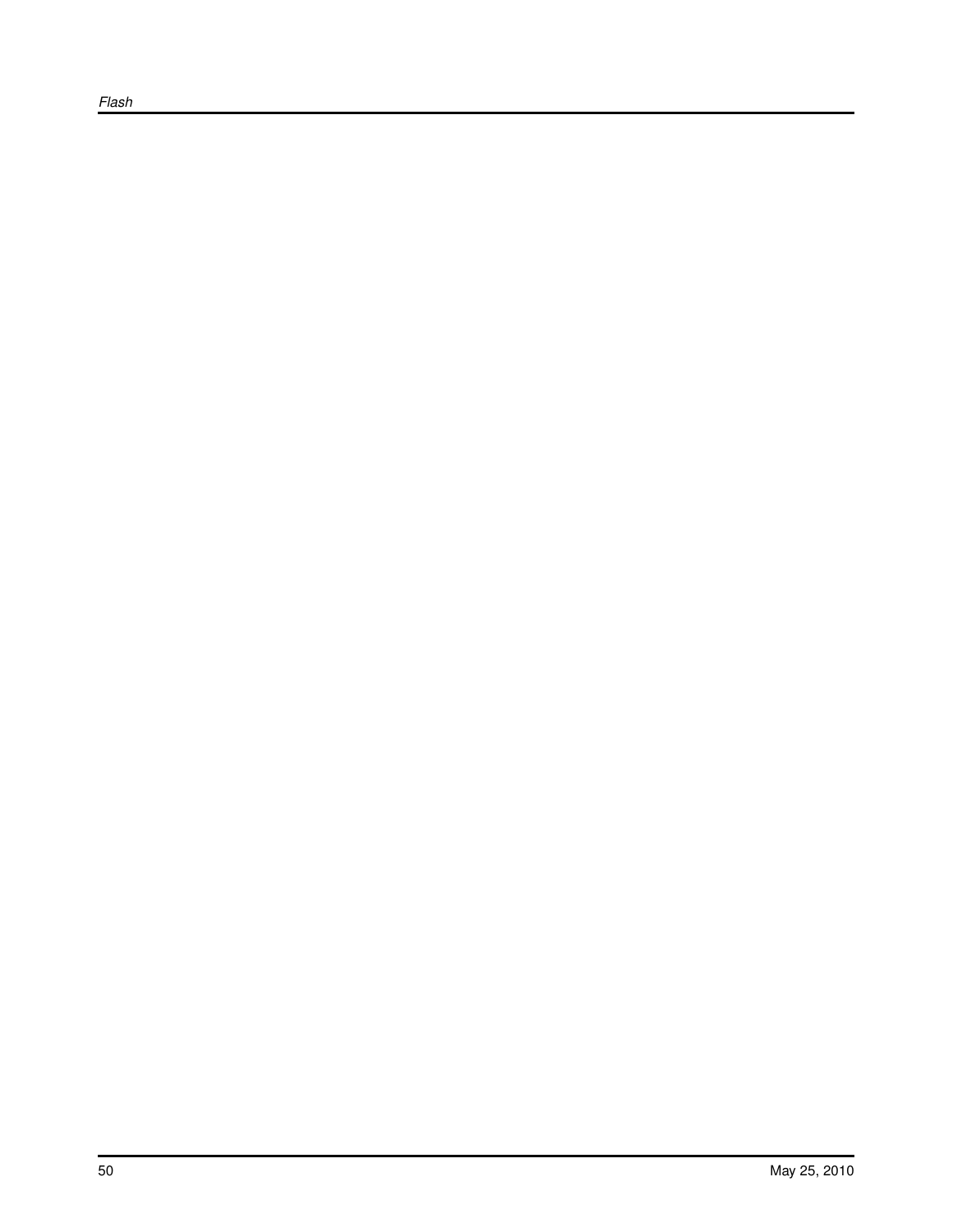#### <span id="page-50-0"></span>*GPIO*

# **8 GPIO**

# <span id="page-50-1"></span>**8.1 Introduction**

The GPIO module provides control for up to eight independent GPIO pins (the actual number present depend upon the GPIO port and part number). Each pin has the following capabilities:

- Can be configured as an input or an output. On reset, they default to being an input.
- In input mode, can generate interrupts on high level, low level, rising edge, falling edge, or both edges.
- In output mode, can be configured for 2 mA, 4 mA, or 8 mA drive strength. The 8 mA drive strength configuration has optional slew rate control to limit the rise and fall times of the signal. On reset, they default to 2 mA drive strength.
- Optional weak pull-up or pull-down resistors. On reset, they default to no pull-up or pull-down resistors.
- Optional open-drain operation. On reset, they default to standard push/pull operation.
- Can be configured to be a GPIO or a peripheral pin. On reset, they default to being GPIOs. Note that not all pins on all parts have peripheral functions, in which case the pin is only useful as a GPIO (that is, when configured for peripheral function the pin will not do anything useful).

Most of the GPIO functions can operate on more than one GPIO pin (within a single module) at a time. The *ucPins* parameter to these functions is used to specify the pins that are affected; the GPIO pins whose corresponding bits in this parameter that are set will be affected (where pin 0 is in bit 0, pin 1 in bit 1, and so on). For example, if *ucPins* is 0x09, then pins 0 and 3 will be affected by the function.

This is most useful for the [ROM\\_GPIOPinRead\(\)](#page-58-0) and [ROM\\_GPIOPinWrite\(\)](#page-66-0) functions; a read will return only the value of the requested pins (with the other pin values masked out) and a write will affect the requested pins simultaneously (that is, the state of multiple GPIO pins can be changed at the same time). This data masking for the GPIO pin state occurs in the hardware; a single read or write is issued to the hardware, which interprets some of the address bits as an indication of the GPIO pins to operate upon (and therefore the ones to not affect). See the part data sheet for details of the GPIO data register address-based bit masking.

<span id="page-50-2"></span>For functions that have a *ucPin* (singular) parameter, only a single pin is affected by the function. In this case, this value specifies the pin number (that is, 0 through 7).

# <span id="page-50-3"></span>**8.2 Functions**

# Functions

- unsigned long [ROM\\_GPIODirModeGet](#page-51-0) (unsigned long ulPort, unsigned char ucPin)
- void [ROM\\_GPIODirModeSet](#page-52-0) (unsigned long ulPort, unsigned char ucPins, unsigned long ulPinIO)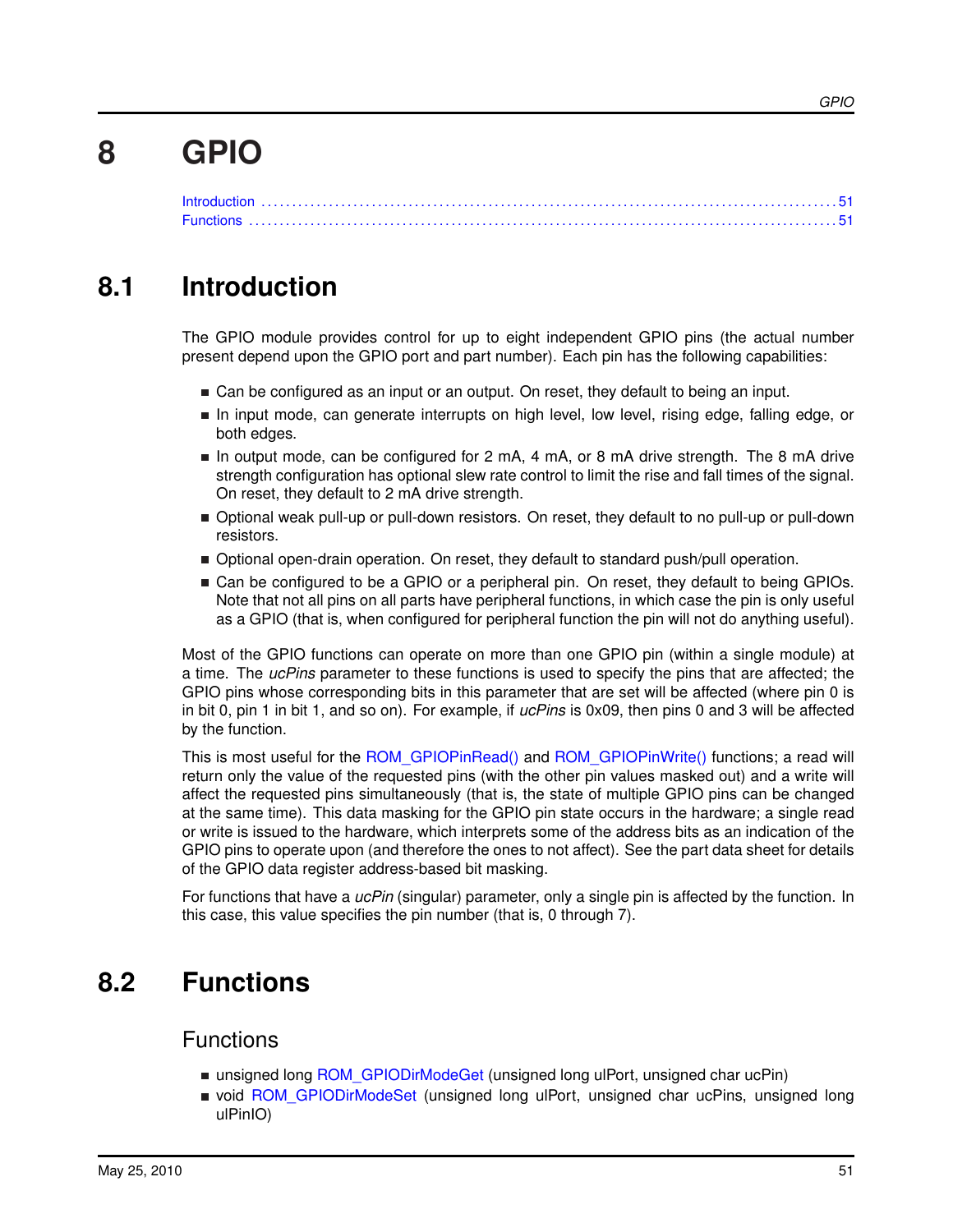- unsigned long [ROM\\_GPIOIntTypeGet](#page-52-1) (unsigned long ulPort, unsigned char ucPin)
- void [ROM\\_GPIOIntTypeSet](#page-53-0) (unsigned long ulPort, unsigned char ucPins, unsigned long ulInt-Type)
- void [ROM\\_GPIOPadConfigGet](#page-54-0) (unsigned long ulPort, unsigned char ucPin, unsigned long ∗pulStrength, unsigned long ∗pulPinType)
- void [ROM\\_GPIOPadConfigSet](#page-54-1) (unsigned long ulPort, unsigned char ucPins, unsigned long ulStrength, unsigned long ulPinType)
- void [ROM\\_GPIOPinConfigure](#page-56-0) (unsigned long ulPinConfig)
- void [ROM\\_GPIOPinIntClear](#page-56-1) (unsigned long ulPort, unsigned char ucPins)
- void [ROM\\_GPIOPinIntDisable](#page-57-0) (unsigned long ulPort, unsigned char ucPins)
- void [ROM\\_GPIOPinIntEnable](#page-57-1) (unsigned long ulPort, unsigned char ucPins)
- long [ROM\\_GPIOPinIntStatus](#page-58-1) (unsigned long ulPort, tBoolean bMasked)
- long [ROM\\_GPIOPinRead](#page-58-0) (unsigned long ulPort, unsigned char ucPins)
- void ROM GPIOPinTypeADC (unsigned long ulPort, unsigned char ucPins)
- void [ROM\\_GPIOPinTypeComparator](#page-60-0) (unsigned long ulPort, unsigned char ucPins)
- void [ROM\\_GPIOPinTypeGPIOInput](#page-60-1) (unsigned long ulPort, unsigned char ucPins)
- void [ROM\\_GPIOPinTypeGPIOOutput](#page-61-0) (unsigned long ulPort, unsigned char ucPins)
- void [ROM\\_GPIOPinTypeGPIOOutputOD](#page-61-1) (unsigned long ulPort, unsigned char ucPins)
- void [ROM\\_GPIOPinTypeI2C](#page-62-0) (unsigned long ulPort, unsigned char ucPins)
- void ROM GPIOPinTypeI2S (unsigned long ulPort, unsigned char ucPins)
- void ROM GPIOPinTypePWM (unsigned long ulPort, unsigned char ucPins)
- void [ROM\\_GPIOPinTypeQEI](#page-64-0) (unsigned long ulPort, unsigned char ucPins)
- void [ROM\\_GPIOPinTypeSSI](#page-64-1) (unsigned long ulPort, unsigned char ucPins)
- void [ROM\\_GPIOPinTypeTimer](#page-65-0) (unsigned long ulPort, unsigned char ucPins)
- void [ROM\\_GPIOPinTypeUART](#page-66-1) (unsigned long ulPort, unsigned char ucPins)
- void [ROM\\_GPIOPinWrite](#page-66-0) (unsigned long ulPort, unsigned char ucPins, unsigned char ucVal)

# 8.2.1 Function Documentation

# <span id="page-51-0"></span>8.2.1.1 ROM\_GPIODirModeGet

Gets the direction and mode of a pin.

### **Prototype:**

```
unsigned long
ROM GPIODirModeGet(unsigned long ulPort,
                   unsigned char ucPin)
```
#### **ROM Location:**

ROM APITABLE is an array of pointers located at  $0 \times 0100$ .0010. ROM\_GPIOTABLE is an array of pointers located at ROM\_APITABLE [4]. ROM\_GPIODirModeGet is a function pointer located at ROM\_GPIOTABLE[2].

#### **Parameters:**

*ulPort* is the base address of the GPIO port. *ucPin* is the pin number.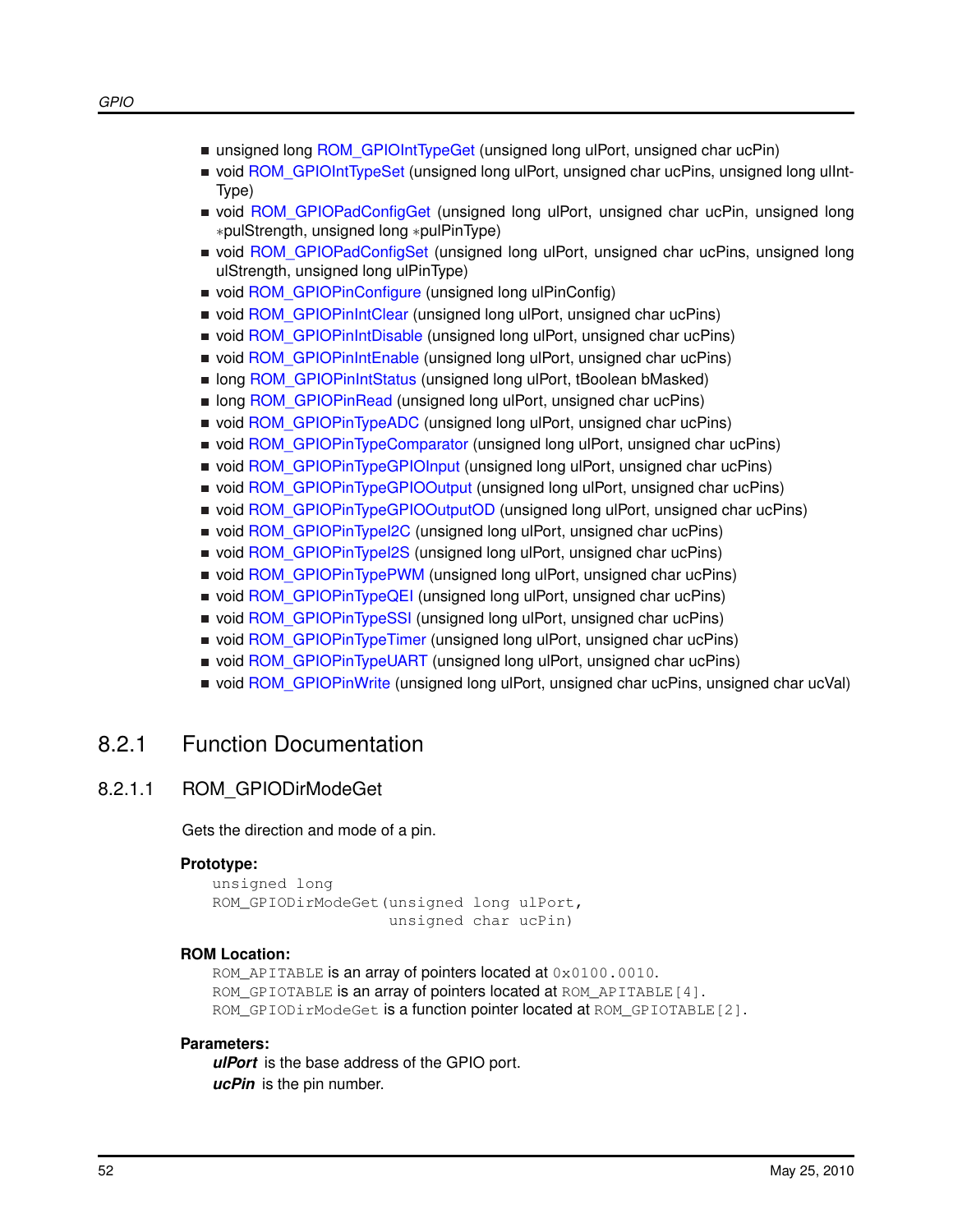### **Description:**

This function gets the direction and control mode for a specified pin on the selected GPIO port. The pin can be configured as either an input or output under software control, or it can be under hardware control. The type of control and direction are returned as an enumerated data type.

# **Returns:**

Returns one of the enumerated data types described for [ROM\\_GPIODirModeSet\(\).](#page-52-0)

# <span id="page-52-0"></span>8.2.1.2 ROM\_GPIODirModeSet

Sets the direction and mode of the specified pin(s).

#### **Prototype:**

```
void
ROM_GPIODirModeSet(unsigned long ulPort,
                   unsigned char ucPins,
                   unsigned long ulPinIO)
```
#### **ROM Location:**

ROM\_APITABLE is an array of pointers located at  $0 \times 0100$ .0010. ROM\_GPIOTABLE is an array of pointers located at ROM\_APITABLE [4]. ROM GPIODirModeSet is a function pointer located at ROM GPIOTABLE[1].

#### **Parameters:**

*ulPort* is the base address of the GPIO port *ucPins* is the bit-packed representation of the pin(s). *ulPinIO* is the pin direction and/or mode.

#### **Description:**

This function will set the specified pin(s) on the selected GPIO port as either an input or output under software control, or it will set the pin to be under hardware control.

The parameter *ulPinIO* is an enumerated data type that can be one of the following values:

- **GPIO\_DIR\_MODE\_IN**
- **GPIO\_DIR\_MODE\_OUT**
- **GPIO\_DIR\_MODE\_HW**

where **GPIO** DIR MODE IN specifies that the pin will be programmed as a software controlled input, **GPIO\_DIR\_MODE\_OUT** specifies that the pin will be programmed as a software controlled output, and **GPIO\_DIR\_MODE\_HW** specifies that the pin will be placed under hardware control.

The pin(s) are specified using a bit-packed byte, where each bit that is set identifies the pin to be accessed, and where bit 0 of the byte represents GPIO port pin 0, bit 1 represents GPIO port pin 1, and so on.

#### **Note:**

[ROM\\_GPIOPadConfigSet\(\)](#page-54-1) must also be used to configure the corresponding pad(s) in order for them to propagate the signal to/from the GPIO.

#### <span id="page-52-1"></span>**Returns:**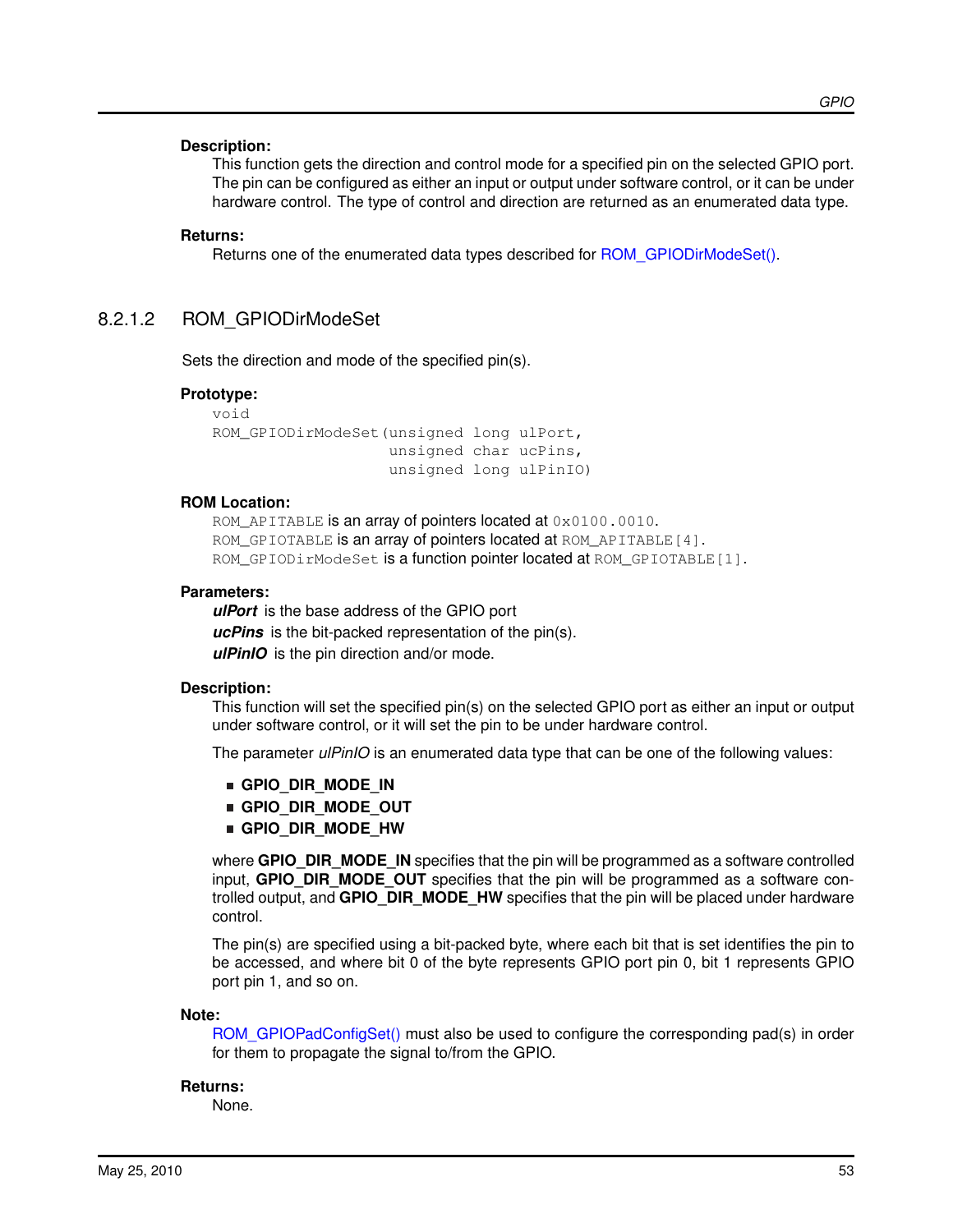# 8.2.1.3 ROM\_GPIOIntTypeGet

Gets the interrupt type for a pin.

### **Prototype:**

unsigned long ROM GPIOIntTypeGet(unsigned long ulPort, unsigned char ucPin)

### **ROM Location:**

ROM\_APITABLE is an array of pointers located at  $0 \times 0100$ .0010. ROM GPIOTABLE is an array of pointers located at ROM APITABLE [4]. ROM\_GPIOIntTypeGet is a function pointer located at ROM\_GPIOTABLE [4].

### **Parameters:**

*ulPort* is the base address of the GPIO port. *ucPin* is the pin number.

# **Description:**

This function gets the interrupt type for a specified pin on the selected GPIO port. The pin can be configured as a falling edge, rising edge, or both edge detected interrupt, or it can be configured as a low level or high level detected interrupt. The type of interrupt detection mechanism is returned as an enumerated data type.

#### **Returns:**

Returns one of the enumerated data types described for [ROM\\_GPIOIntTypeSet\(\).](#page-53-0)

# <span id="page-53-0"></span>8.2.1.4 ROM\_GPIOIntTypeSet

Sets the interrupt type for the specified pin(s).

# **Prototype:**

```
void
ROM_GPIOIntTypeSet(unsigned long ulPort,
                   unsigned char ucPins,
                   unsigned long ulIntType)
```
# **ROM Location:**

ROM APITABLE is an array of pointers located at  $0 \times 0100$ .0010. ROM\_GPIOTABLE is an array of pointers located at ROM\_APITABLE [4]. ROM\_GPIOIntTypeSet is a function pointer located at ROM\_GPIOTABLE [3].

#### **Parameters:**

*ulPort* is the base address of the GPIO port. *ucPins* is the bit-packed representation of the pin(s). *ulIntType* specifies the type of interrupt trigger mechanism.

#### **Description:**

This function sets up the various interrupt trigger mechanisms for the specified pin(s) on the selected GPIO port.

The parameter *ulIntType* is an enumerated data type that can be one of the following values: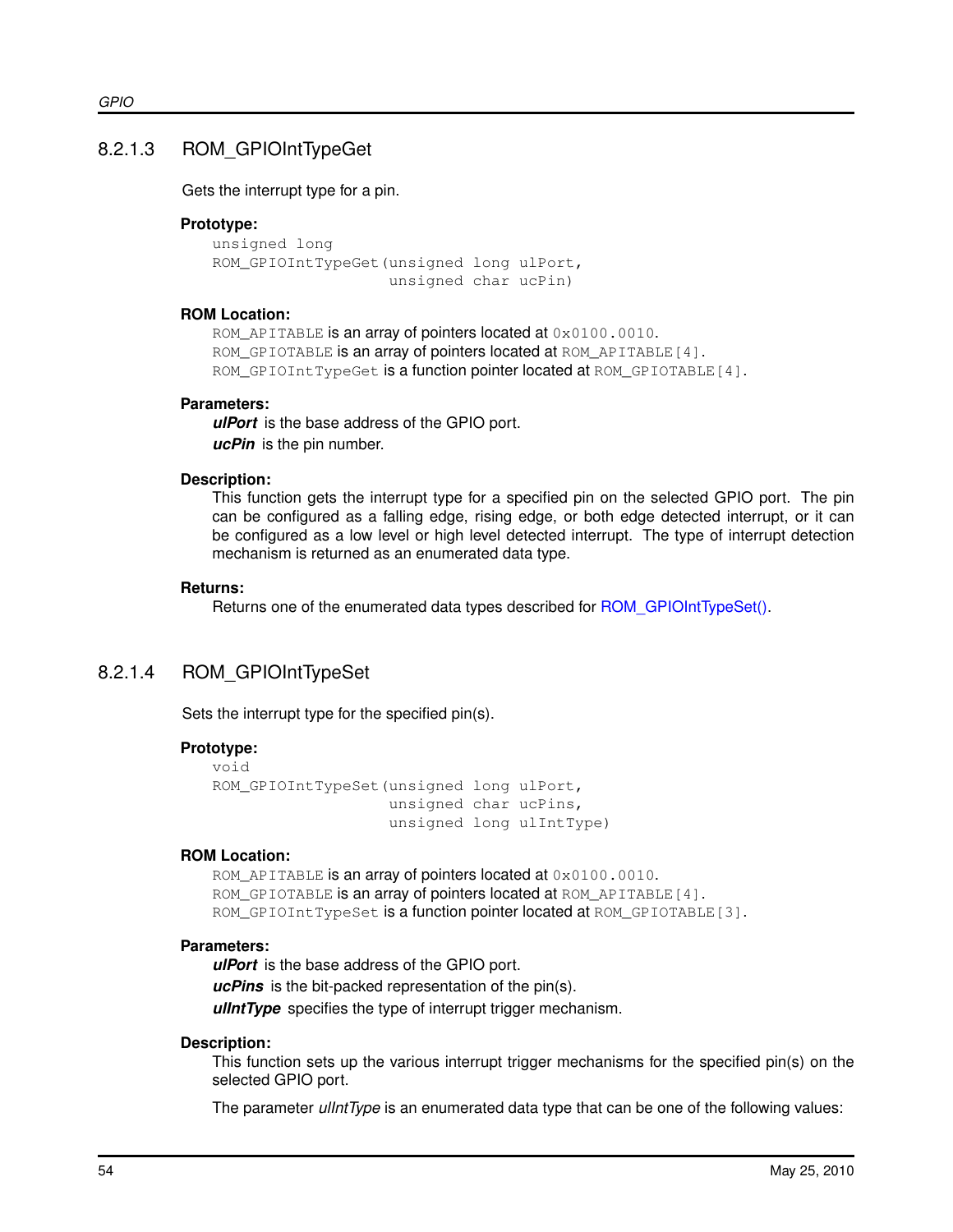- **GPIO\_FALLING\_EDGE**
- **GPIO\_RISING\_EDGE**
- **GPIO\_BOTH\_EDGES**
- **GPIO\_LOW\_LEVEL**
- **GPIO\_HIGH\_LEVEL**

where the different values describe the interrupt detection mechanism (edge or level) and the particular triggering event (falling, rising, or both edges for edge detect, low or high for level detect).

The pin(s) are specified using a bit-packed byte, where each bit that is set identifies the pin to be accessed, and where bit 0 of the byte represents GPIO port pin 0, bit 1 represents GPIO port pin 1, and so on.

#### **Note:**

In order to avoid any spurious interrupts, the user must ensure that the GPIO inputs remain stable for the duration of this function.

#### **Returns:**

None.

# <span id="page-54-0"></span>8.2.1.5 ROM\_GPIOPadConfigGet

Gets the pad configuration for a pin.

# **Prototype:**

```
void
ROM_GPIOPadConfigGet(unsigned long ulPort,
                     unsigned char ucPin,
                     unsigned long *pulStrength,
                     unsigned long *pulPinType)
```
# **ROM Location:**

ROM APITABLE is an array of pointers located at  $0 \times 0100$ .0010. ROM\_GPIOTABLE is an array of pointers located at ROM\_APITABLE [4]. ROM\_GPIOPadConfigGet is a function pointer located at ROM\_GPIOTABLE [6].

# **Parameters:**

*ulPort* is the base address of the GPIO port. *ucPin* is the pin number. *pulStrength* is a pointer to storage for the output drive strength.

*pulPinType* is a pointer to storage for the output drive type.

# **Description:**

This function gets the pad configuration for a specified pin on the selected GPIO port. The values returned in *pulStrength* and *pulPinType* correspond to the values used in [ROM\\_GPIOPadConfigSet\(\).](#page-54-1) This function also works for pin(s) configured as input pin(s); however, the only meaningful data returned is whether the pin is terminated with a pull-up or down resistor.

# <span id="page-54-1"></span>**Returns:**

None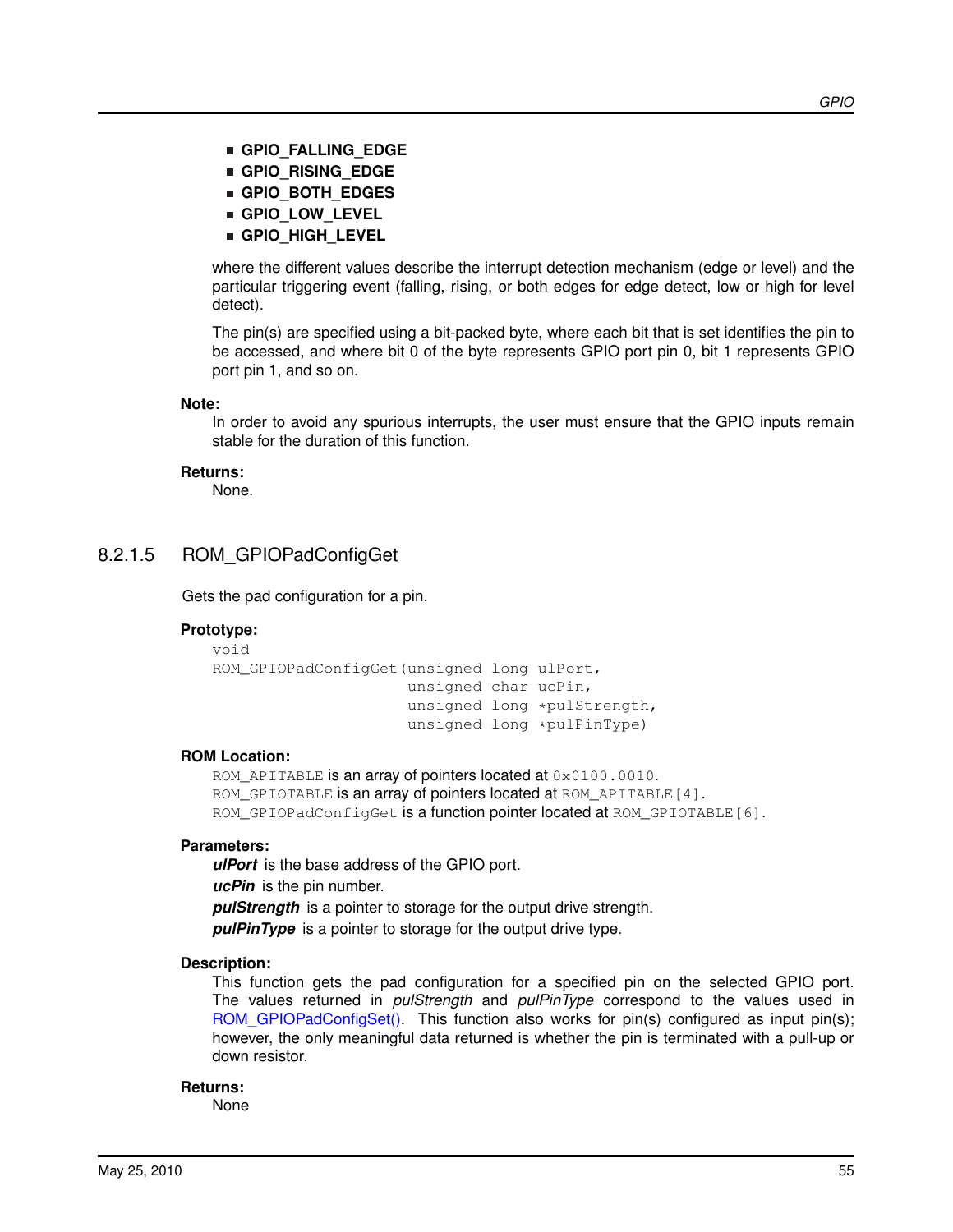# 8.2.1.6 ROM GPIOPadConfigSet

Sets the pad configuration for the specified pin(s).

# **Prototype:**

```
void
ROM_GPIOPadConfigSet(unsigned long ulPort,
                     unsigned char ucPins,
                     unsigned long ulStrength,
                     unsigned long ulPinType)
```
# **ROM Location:**

```
ROM APITABLE is an array of pointers located at 0x0100.0010.
ROM GPIOTABLE is an array of pointers located at ROM APITABLE [4].
ROM GPIOPadConfigSet is a function pointer located at ROM GPIOTABLE[5].
```
# **Parameters:**

*ulPort* is the base address of the GPIO port. *ucPins* is the bit-packed representation of the pin(s). *ulStrength* specifies the output drive strength. *ulPinType* specifies the pin type.

# **Description:**

This function sets the drive strength and type for the specified pin(s) on the selected GPIO port. For pin(s) configured as input ports, the pad is configured as requested, but the only real effect on the input is the configuration of the pull-up or pull-down termination.

The parameter *ulStrength* can be one of the following values:

- **GPIO\_STRENGTH\_2MA**
- **GPIO\_STRENGTH\_4MA**
- **GPIO\_STRENGTH\_8MA**
- **GPIO\_STRENGTH\_8MA\_SC**

where **GPIO STRENGTH xMA** specifies either 2, 4, or 8 mA output drive strength, and **GPIO\_OUT\_STRENGTH\_8MA\_SC** specifies 8 mA output drive with slew control.

The parameter *ulPinType* can be one of the following values:

- **GPIO\_PIN\_TYPE\_STD**
- **GPIO\_PIN\_TYPE\_STD\_WPU**
- **GPIO\_PIN\_TYPE\_STD\_WPD**
- **GPIO\_PIN\_TYPE\_OD**
- **GPIO\_PIN\_TYPE\_OD\_WPU**
- **GPIO\_PIN\_TYPE\_OD\_WPD**
- **GPIO\_PIN\_TYPE\_ANALOG**

where GPIO\_PIN\_TYPE\_STD<sup>∗</sup> specifies a push-pull pin, GPIO\_PIN\_TYPE\_OD<sup>∗</sup> specifies an open-drain pin, ∗**\_WPU** specifies a weak pull-up, ∗**\_WPD** specifies a weak pull-down, and **GPIO\_PIN\_TYPE\_ANALOG** specifies an analog input.

The pin(s) are specified using a bit-packed byte, where each bit that is set identifies the pin to be accessed, and where bit 0 of the byte represents GPIO port pin 0, bit 1 represents GPIO port pin 1, and so on.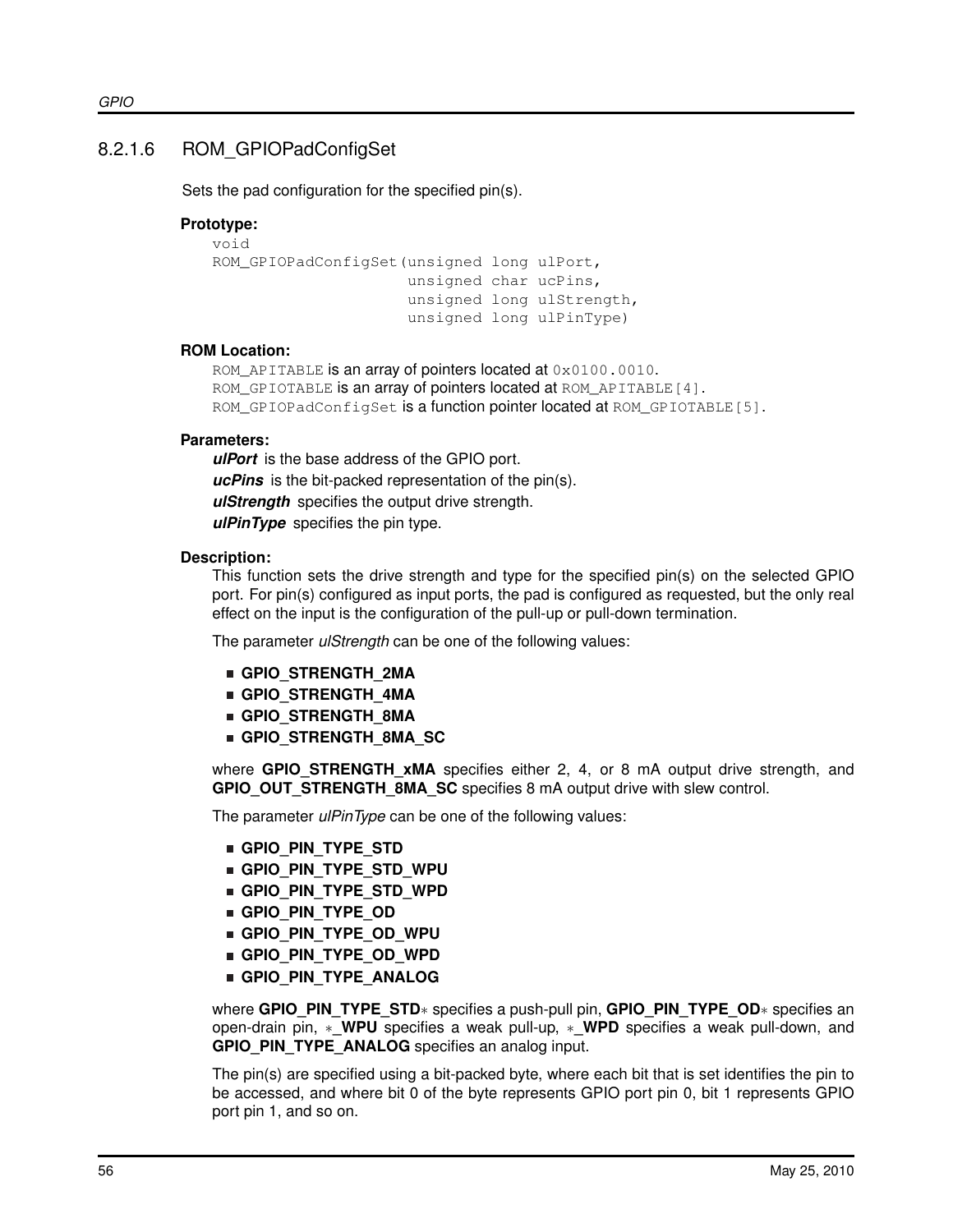**Returns:**

None.

# <span id="page-56-0"></span>8.2.1.7 ROM\_GPIOPinConfigure

Configures the alternate function of a GPIO pin.

# **Prototype:**

void ROM\_GPIOPinConfigure(unsigned long ulPinConfig)

# **ROM Location:**

ROM\_APITABLE is an array of pointers located at  $0 \times 0100$ .0010. ROM GPIOTABLE is an array of pointers located at ROM APITABLE[4]. ROM\_GPIOPinConfigure is a function pointer located at ROM\_GPIOTABLE[26].

#### **Parameters:**

**ulPinConfig** is the pin configuration value, specified as one of the **GPIO** P?? ??? values.

#### **Description:**

This function configures the pin mux that selects the peripheral function associated with a particular GPIO pin. Only one peripheral function at a time can be associated with a GPIO pin, and each peripheral function should only be associated with a single GPIO pin at a time (despite the fact that many of them can be associated with more than one GPIO pin).

# **Returns:**

None.

# <span id="page-56-1"></span>8.2.1.8 ROM GPIOPinIntClear

Clears the interrupt for the specified pin(s).

# **Prototype:**

void ROM\_GPIOPinIntClear(unsigned long ulPort, unsigned char ucPins)

# **ROM Location:**

ROM\_APITABLE is an array of pointers located at  $0 \times 0100$ .0010. ROM\_GPIOTABLE is an array of pointers located at ROM\_APITABLE[4]. ROM\_GPIOPinIntClear is a function pointer located at ROM\_GPIOTABLE[10].

### **Parameters:**

*ulPort* is the base address of the GPIO port. *ucPins* is the bit-packed representation of the pin(s).

#### **Description:**

Clears the interrupt for the specified pin(s).

The pin(s) are specified using a bit-packed byte, where each bit that is set identifies the pin to be accessed, and where bit 0 of the byte represents GPIO port pin 0, bit 1 represents GPIO port pin 1, and so on.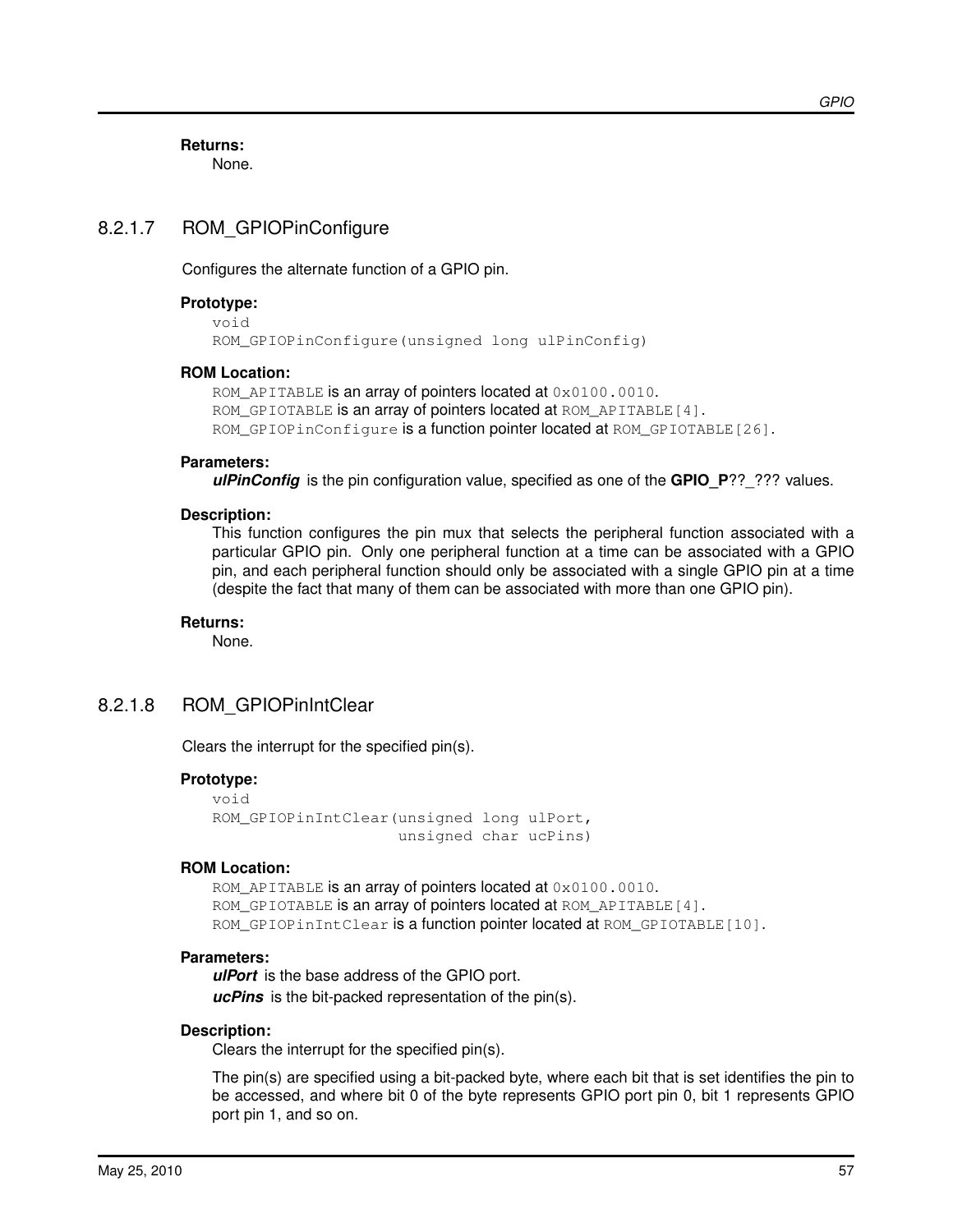# **Note:**

Since there is a write buffer in the Cortex-M3 processor, it may take several clock cycles before the interrupt source is actually cleared. Therefore, it is recommended that the interrupt source be cleared early in the interrupt handler (as opposed to the very last action) to avoid returning from the interrupt handler before the interrupt source is actually cleared. Failure to do so may result in the interrupt handler being immediately reentered (since NVIC still sees the interrupt source asserted).

# **Returns:**

None.

# <span id="page-57-0"></span>8.2.1.9 ROM\_GPIOPinIntDisable

Disables interrupts for the specified pin(s).

# **Prototype:**

```
void
ROM GPIOPinIntDisable(unsigned long ulPort,
                      unsigned char ucPins)
```
# **ROM Location:**

ROM APITABLE is an array of pointers located at 0x0100.0010. ROM\_GPIOTABLE is an array of pointers located at ROM\_APITABLE [4]. ROM\_GPIOPinIntDisable is a function pointer located at ROM\_GPIOTABLE[8].

# **Parameters:**

*ulPort* is the base address of the GPIO port. *ucPins* is the bit-packed representation of the pin(s).

# **Description:**

Masks the interrupt for the specified pin(s).

The pin(s) are specified using a bit-packed byte, where each bit that is set identifies the pin to be accessed, and where bit 0 of the byte represents GPIO port pin 0, bit 1 represents GPIO port pin 1, and so on.

# **Returns:**

None.

# <span id="page-57-1"></span>8.2.1.10 ROM\_GPIOPinIntEnable

Enables interrupts for the specified pin(s).

# **Prototype:**

```
void
ROM_GPIOPinIntEnable(unsigned long ulPort,
                     unsigned char ucPins)
```
# **ROM Location:**

ROM\_APITABLE is an array of pointers located at  $0 \times 0100$ .0010. ROM\_GPIOTABLE is an array of pointers located at ROM\_APITABLE [4]. ROM GPIOPinIntEnable is a function pointer located at ROM GPIOTABLE[7].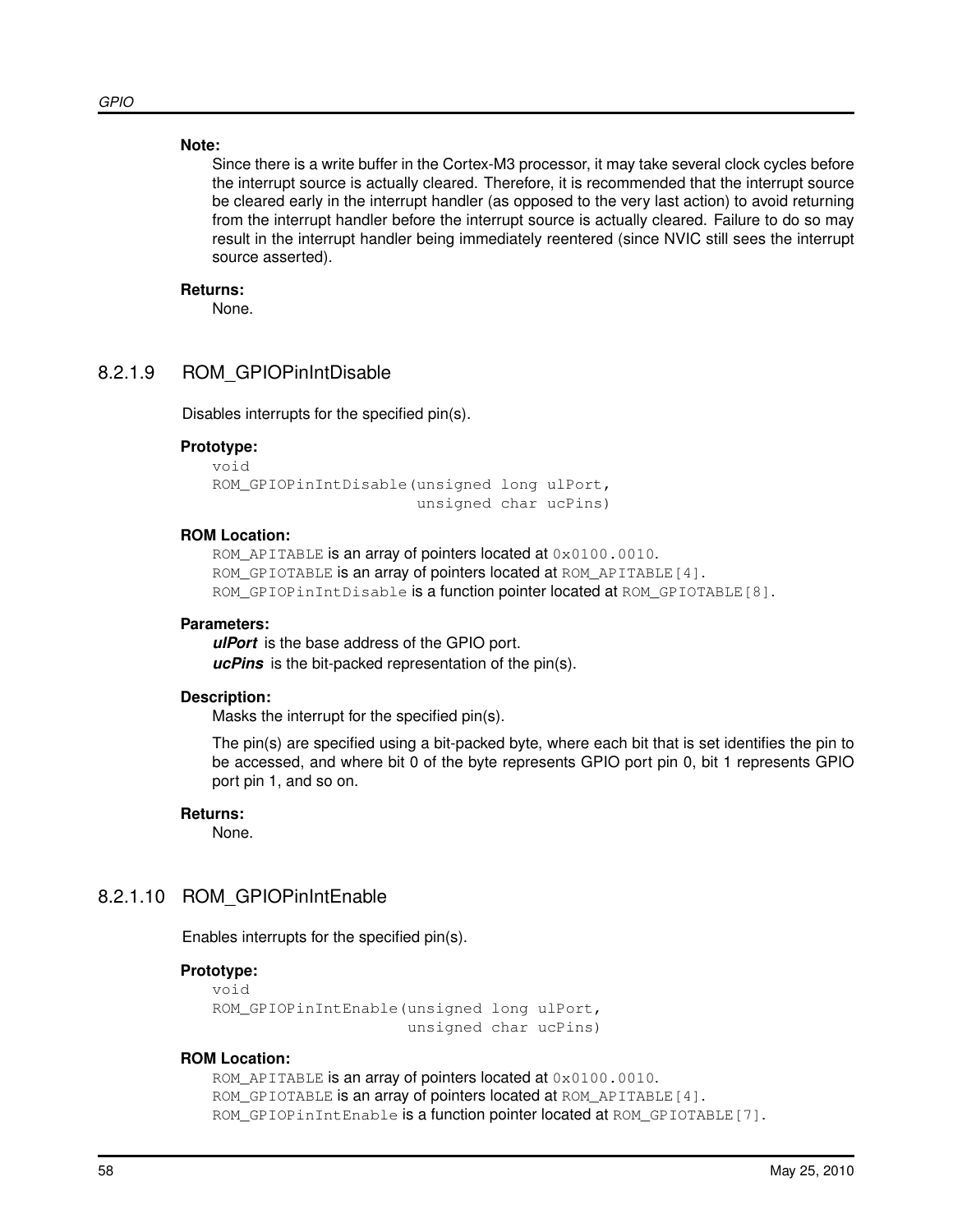#### **Parameters:**

*ulPort* is the base address of the GPIO port. *ucPins* is the bit-packed representation of the pin(s).

#### **Description:**

Unmasks the interrupt for the specified pin(s).

The pin(s) are specified using a bit-packed byte, where each bit that is set identifies the pin to be accessed, and where bit 0 of the byte represents GPIO port pin 0, bit 1 represents GPIO port pin 1, and so on.

#### **Returns:**

None.

# <span id="page-58-1"></span>8.2.1.11 ROM\_GPIOPinIntStatus

Gets interrupt status for the specified GPIO port.

# **Prototype:**

```
long
ROM_GPIOPinIntStatus(unsigned long ulPort,
                     tBoolean bMasked)
```
#### **ROM Location:**

```
ROM_APITABLE is an array of pointers located at 0 \times 0100.0010.
ROM_GPIOTABLE is an array of pointers located at ROM_APITABLE [4].
ROM GPIOPinIntStatus is a function pointer located at ROM GPIOTABLE[9].
```
#### **Parameters:**

*ulPort* is the base address of the GPIO port.

*bMasked* specifies whether masked or raw interrupt status is returned.

#### **Description:**

If *bMasked* is set as **true**, then the masked interrupt status is returned; otherwise, the raw interrupt status will be returned.

### **Returns:**

Returns a bit-packed byte, where each bit that is set identifies an active masked or raw interrupt, and where bit 0 of the byte represents GPIO port pin 0, bit 1 represents GPIO port pin 1, and so on. Bits 31:8 should be ignored.

# <span id="page-58-0"></span>8.2.1.12 ROM\_GPIOPinRead

Reads the values present of the specified pin(s).

#### **Prototype:**

```
long
ROM_GPIOPinRead(unsigned long ulPort,
                unsigned char ucPins)
```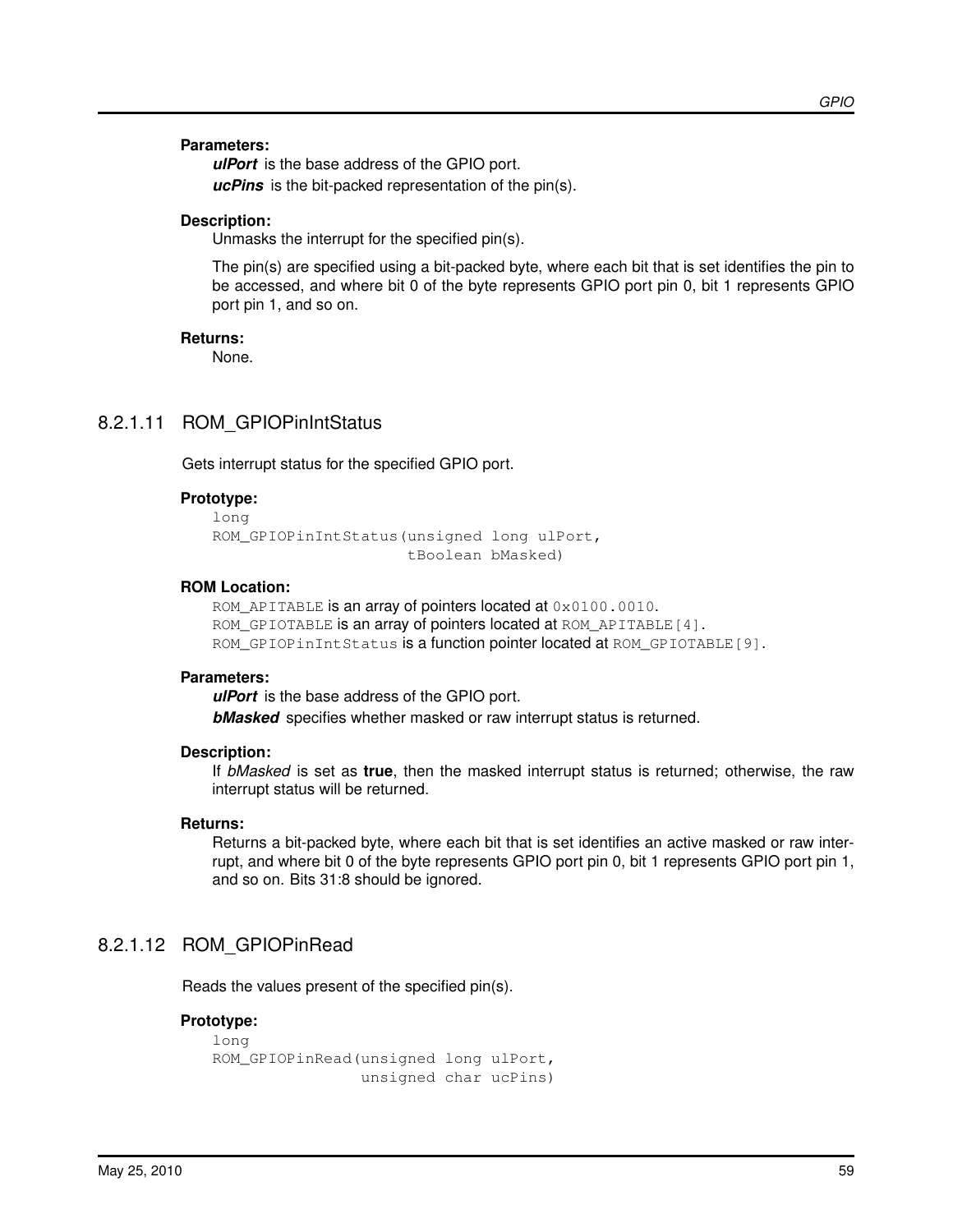# **ROM Location:**

ROM\_APITABLE is an array of pointers located at  $0 \times 0100$ .0010. ROM\_GPIOTABLE is an array of pointers located at ROM\_APITABLE[4]. ROM\_GPIOPinRead is a function pointer located at ROM\_GPIOTABLE[11].

# **Parameters:**

*ulPort* is the base address of the GPIO port.

*ucPins* is the bit-packed representation of the pin(s).

# **Description:**

The values at the specified pin(s) are read, as specified by *ucPins*. Values are returned for both input and output pin(s), and the value for pin(s) that are not specified by *ucPins* are set to 0.

The pin(s) are specified using a bit-packed byte, where each bit that is set identifies the pin to be accessed, and where bit 0 of the byte represents GPIO port pin 0, bit 1 represents GPIO port pin 1, and so on.

# **Returns:**

Returns a bit-packed byte providing the state of the specified pin, where bit 0 of the byte represents GPIO port pin 0, bit 1 represents GPIO port pin 1, and so on. Any bit that is not specified by *ucPins* is returned as a 0. Bits 31:8 should be ignored.

# <span id="page-59-0"></span>8.2.1.13 ROM\_GPIOPinTypeADC

Configures pin(s) for use as analog-to-digital converter inputs.

# **Prototype:**

```
void
ROM_GPIOPinTypeADC(unsigned long ulPort,
                   unsigned char ucPins)
```
# **ROM Location:**

ROM APITABLE is an array of pointers located at 0x0100.0010. ROM GPIOTABLE is an array of pointers located at ROM APITABLE [4]. ROM GPIOPinTypeADC is a function pointer located at ROM GPIOTABLE[23].

# **Parameters:**

*ulPort* is the base address of the GPIO port.

*ucPins* is the bit-packed representation of the pin(s).

# **Description:**

The analog-to-digital converter input pins must be properly configured to function correctly. This function provides the proper configuration for those pin(s).

The pin(s) are specified using a bit-packed byte, where each bit that is set identifies the pin to be accessed, and where bit 0 of the byte represents GPIO port pin 0, bit 1 represents GPIO port pin 1, and so on.

# **Note:**

This cannot be used to turn any pin into an ADC input; it only configures an ADC input pin for proper operation.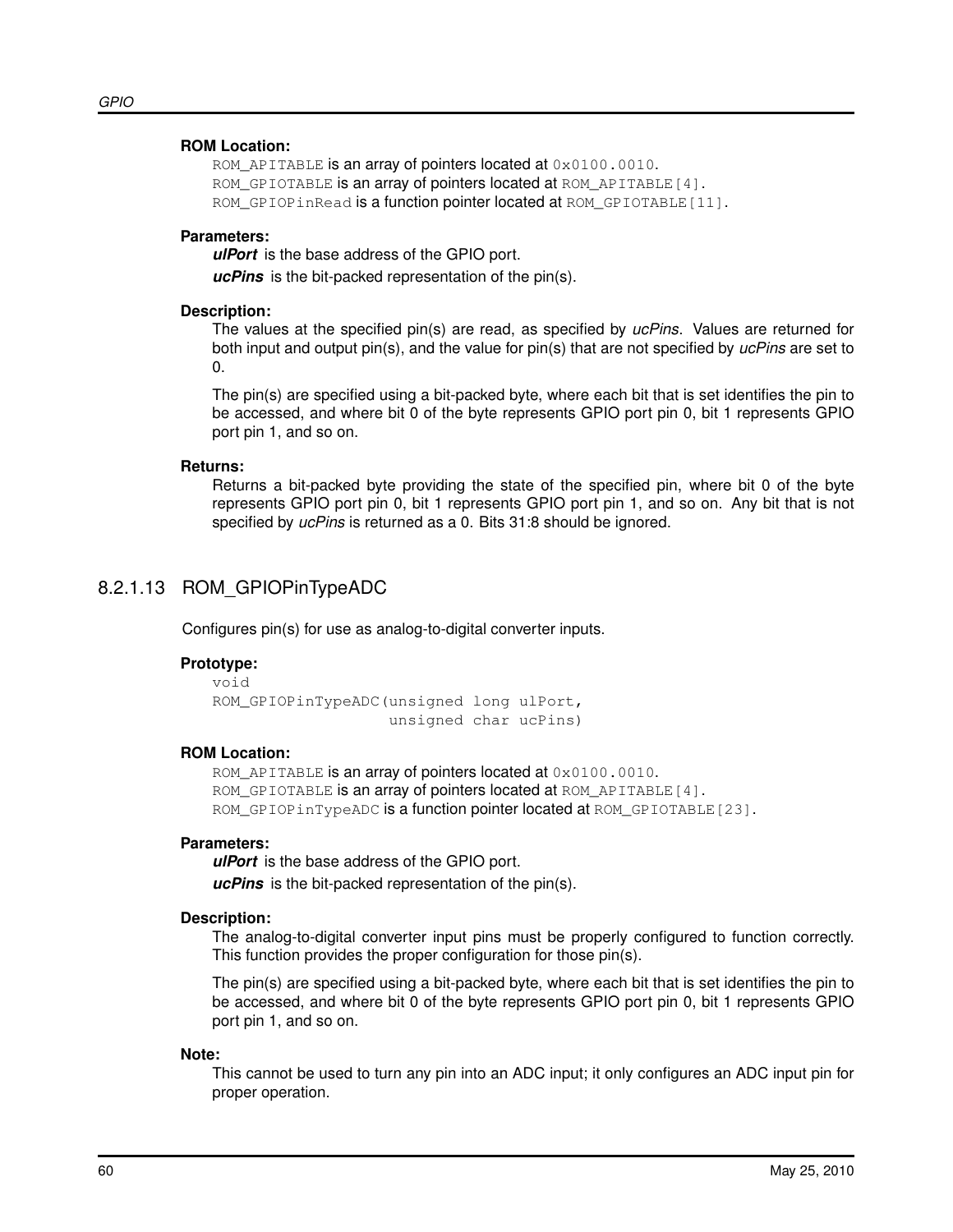**Returns:**

None.

# <span id="page-60-0"></span>8.2.1.14 ROM\_GPIOPinTypeComparator

Configures pin(s) for use as an analog comparator input.

# **Prototype:**

```
void
ROM_GPIOPinTypeComparator(unsigned long ulPort,
                          unsigned char ucPins)
```
#### **ROM Location:**

ROM\_APITABLE is an array of pointers located at  $0 \times 0100$ .0010. ROM\_GPIOTABLE is an array of pointers located at ROM\_APITABLE [4]. ROM GPIOPinTypeComparator is a function pointer located at ROM GPIOTABLE[13].

#### **Parameters:**

*ulPort* is the base address of the GPIO port.

*ucPins* is the bit-packed representation of the pin(s).

#### **Description:**

The analog comparator input pins must be properly configured for the analog comparator to function correctly. This function provides the proper configuration for those pin(s).

The pin(s) are specified using a bit-packed byte, where each bit that is set identifies the pin to be accessed, and where bit 0 of the byte represents GPIO port pin 0, bit 1 represents GPIO port pin 1, and so on.

#### **Note:**

This cannot be used to turn any pin into an analog comparator input; it only configures an analog comparator pin for proper operation.

#### **Returns:**

None.

# <span id="page-60-1"></span>8.2.1.15 ROM\_GPIOPinTypeGPIOInput

Configures pin(s) for use as GPIO inputs.

#### **Prototype:**

void

```
ROM_GPIOPinTypeGPIOInput(unsigned long ulPort,
                         unsigned char ucPins)
```
#### **ROM Location:**

ROM\_APITABLE is an array of pointers located at  $0 \times 0100$ .0010. ROM\_GPIOTABLE is an array of pointers located at ROM\_APITABLE [4]. ROM GPIOPinTypeGPIOInput is a function pointer located at ROM GPIOTABLE[14].

#### **Parameters:**

*ulPort* is the base address of the GPIO port.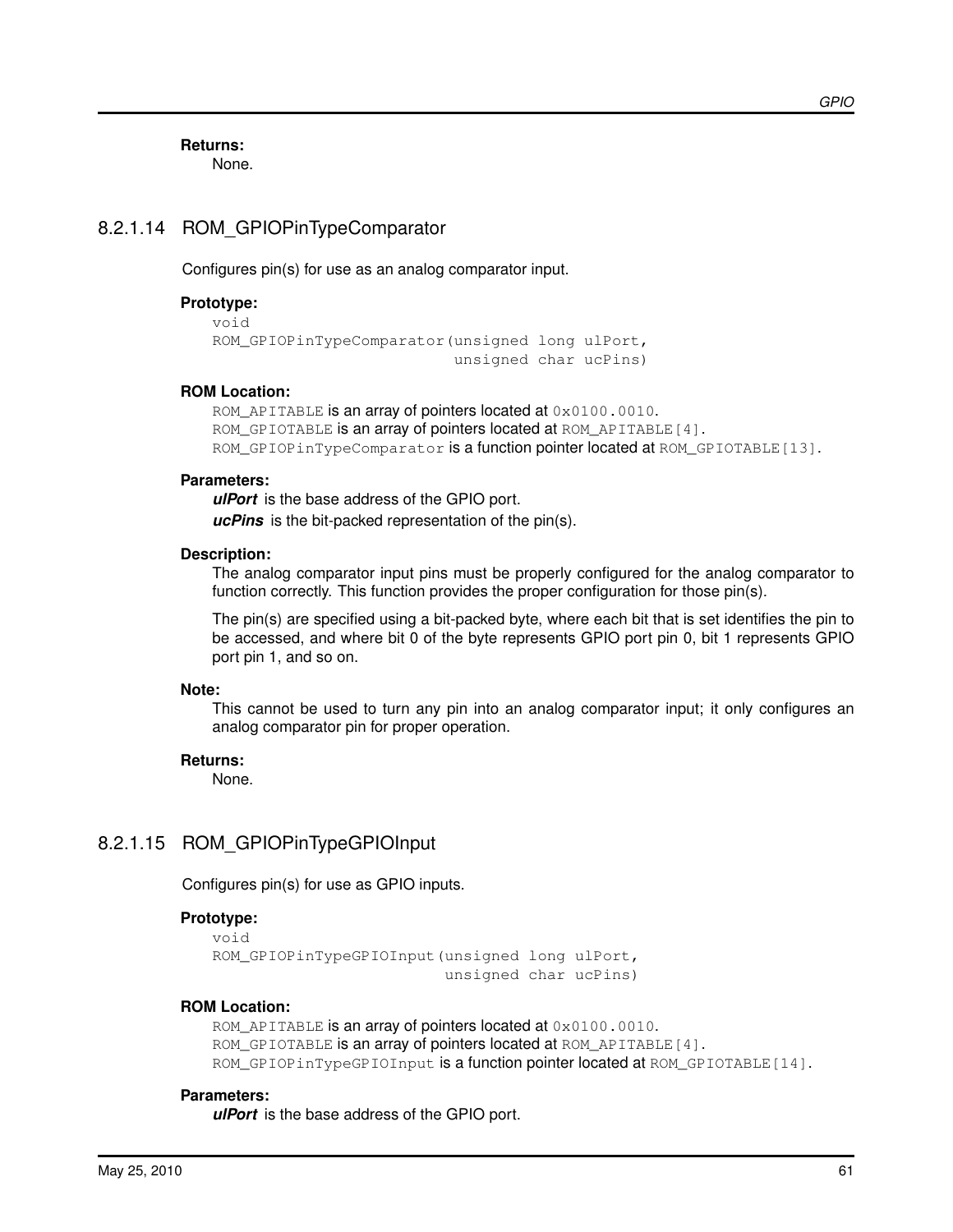*ucPins* is the bit-packed representation of the pin(s).

# **Description:**

The GPIO pins must be properly configured in order to function correctly as GPIO inputs. This function provides the proper configuration for those pin(s).

The pin(s) are specified using a bit-packed byte, where each bit that is set identifies the pin to be accessed, and where bit 0 of the byte represents GPIO port pin 0, bit 1 represents GPIO port pin 1, and so on.

# **Returns:**

None.

# <span id="page-61-0"></span>8.2.1.16 ROM\_GPIOPinTypeGPIOOutput

Configures pin(s) for use as GPIO outputs.

# **Prototype:**

```
void
ROM_GPIOPinTypeGPIOOutput(unsigned long ulPort,
                           unsigned char ucPins)
```
# **ROM Location:**

ROM\_APITABLE is an array of pointers located at  $0 \times 0100$ .0010. ROM GPIOTABLE is an array of pointers located at ROM APITABLE [4]. ROM GPIOPinTypeGPIOOutput is a function pointer located at ROM GPIOTABLE[15].

# **Parameters:**

*ulPort* is the base address of the GPIO port.

*ucPins* is the bit-packed representation of the pin(s).

# **Description:**

The GPIO pins must be properly configured in order to function correctly as GPIO outputs. This function provides the proper configuration for those pin(s).

The pin(s) are specified using a bit-packed byte, where each bit that is set identifies the pin to be accessed, and where bit 0 of the byte represents GPIO port pin 0, bit 1 represents GPIO port pin 1, and so on.

# **Returns:**

None.

# <span id="page-61-1"></span>8.2.1.17 ROM\_GPIOPinTypeGPIOOutputOD

Configures pin(s) for use as GPIO open drain outputs.

# **Prototype:**

```
void
ROM_GPIOPinTypeGPIOOutputOD(unsigned long ulPort,
                            unsigned char ucPins)
```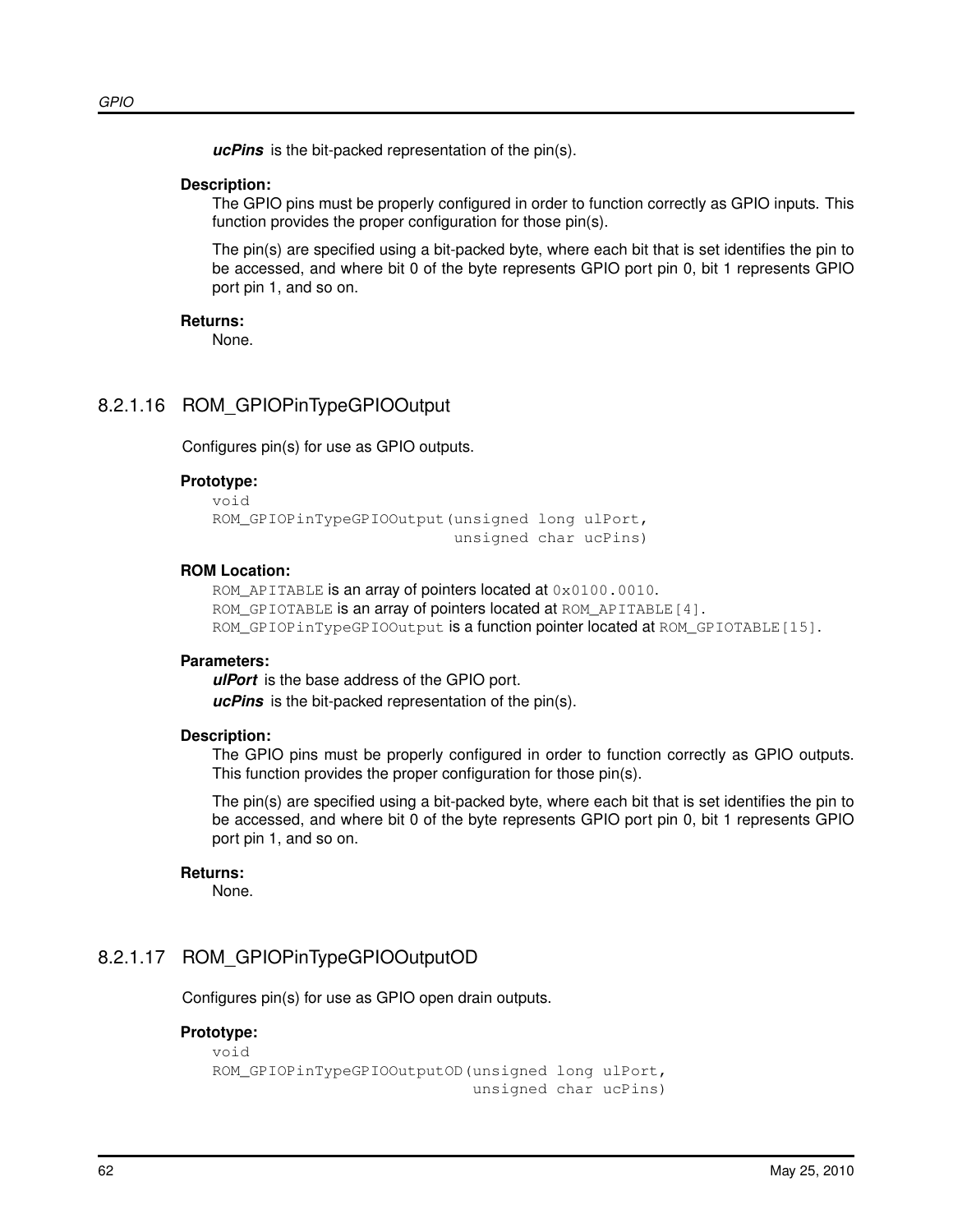# **ROM Location:**

ROM\_APITABLE is an array of pointers located at  $0 \times 0100$ .0010. ROM GPIOTABLE is an array of pointers located at ROM  $APITABLE[4]$ . ROM\_GPIOPinTypeGPIOOutputOD is a function pointer located at ROM\_GPIOTABLE[22].

#### **Parameters:**

*ulPort* is the base address of the GPIO port.

*ucPins* is the bit-packed representation of the pin(s).

#### **Description:**

The GPIO pins must be properly configured in order to function correctly as GPIO outputs. This function provides the proper configuration for those pin(s).

The pin(s) are specified using a bit-packed byte, where each bit that is set identifies the pin to be accessed, and where bit 0 of the byte represents GPIO port pin 0, bit 1 represents GPIO port pin 1, and so on.

#### **Returns:**

None.

# <span id="page-62-0"></span>8.2.1.18 ROM\_GPIOPinTypeI2C

Configures pin(s) for use by the I2C peripheral.

#### **Prototype:**

void ROM\_GPIOPinTypeI2C(unsigned long ulPort, unsigned char ucPins)

#### **ROM Location:**

ROM\_APITABLE is an array of pointers located at  $0 \times 0100$ .0010. ROM GPIOTABLE is an array of pointers located at ROM APITABLE[4]. ROM\_GPIOPinTypeI2C is a function pointer located at ROM\_GPIOTABLE[16].

#### **Parameters:**

*ulPort* is the base address of the GPIO port. *ucPins* is the bit-packed representation of the pin(s).

### **Description:**

The I2C pins must be properly configured for the I2C peripheral to function correctly. This function provides the proper configuration for those pin(s).

The pin(s) are specified using a bit-packed byte, where each bit that is set identifies the pin to be accessed, and where bit 0 of the byte represents GPIO port pin 0, bit 1 represents GPIO port pin 1, and so on.

#### **Note:**

This cannot be used to turn any pin into an I2C pin; it only configures an I2C pin for proper operation.

#### <span id="page-62-1"></span>**Returns:**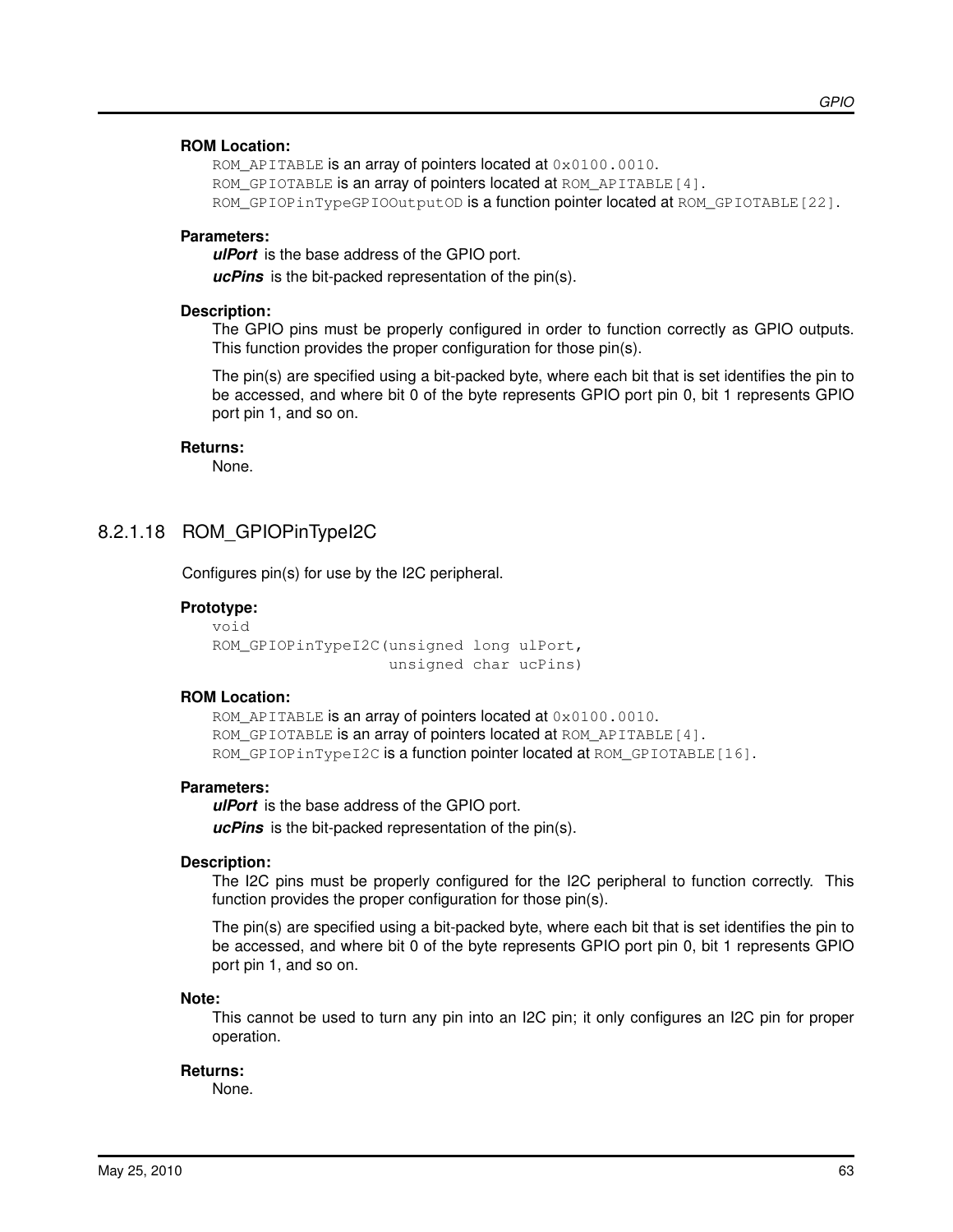# 8.2.1.19 ROM\_GPIOPinTypeI2S

Configures pin(s) for use by the I2S peripheral.

# **Prototype:**

```
void
ROM_GPIOPinTypeI2S(unsigned long ulPort,
                   unsigned char ucPins)
```
# **ROM Location:**

ROM\_APITABLE is an array of pointers located at  $0 \times 0100$ .0010. ROM GPIOTABLE is an array of pointers located at ROM APITABLE [4]. ROM GPIOPinTypeI2S is a function pointer located at ROM GPIOTABLE[25].

### **Parameters:**

*ulPort* is the base address of the GPIO port. *ucPins* is the bit-packed representation of the pin(s).

#### **Description:**

Some I2S pins must be properly configured for the I2S peripheral to function correctly. This function provides a typical configuration for the digital I2S pin(s); other configurations may work as well depending upon the board setup (for example, using the on-chip pull-ups).

The pin(s) are specified using a bit-packed byte, where each bit that is set identifies the pin to be accessed, and where bit 0 of the byte represents GPIO port pin 0, bit 1 represents GPIO port pin 1, and so on.

#### **Note:**

This cannot be used to turn any pin into a I2S pin; it only configures a I2S pin for proper operation.

#### **Returns:**

None.

# <span id="page-63-0"></span>8.2.1.20 ROM\_GPIOPinTypePWM

Configures pin(s) for use by the PWM peripheral.

#### **Prototype:**

```
void
ROM_GPIOPinTypePWM(unsigned long ulPort,
                   unsigned char ucPins)
```
#### **ROM Location:**

ROM\_APITABLE is an array of pointers located at  $0 \times 0100$ .0010. ROM\_GPIOTABLE is an array of pointers located at ROM\_APITABLE [4]. ROM\_GPIOPinTypePWM is a function pointer located at ROM\_GPIOTABLE[17].

#### **Parameters:**

*ulPort* is the base address of the GPIO port. *ucPins* is the bit-packed representation of the pin(s).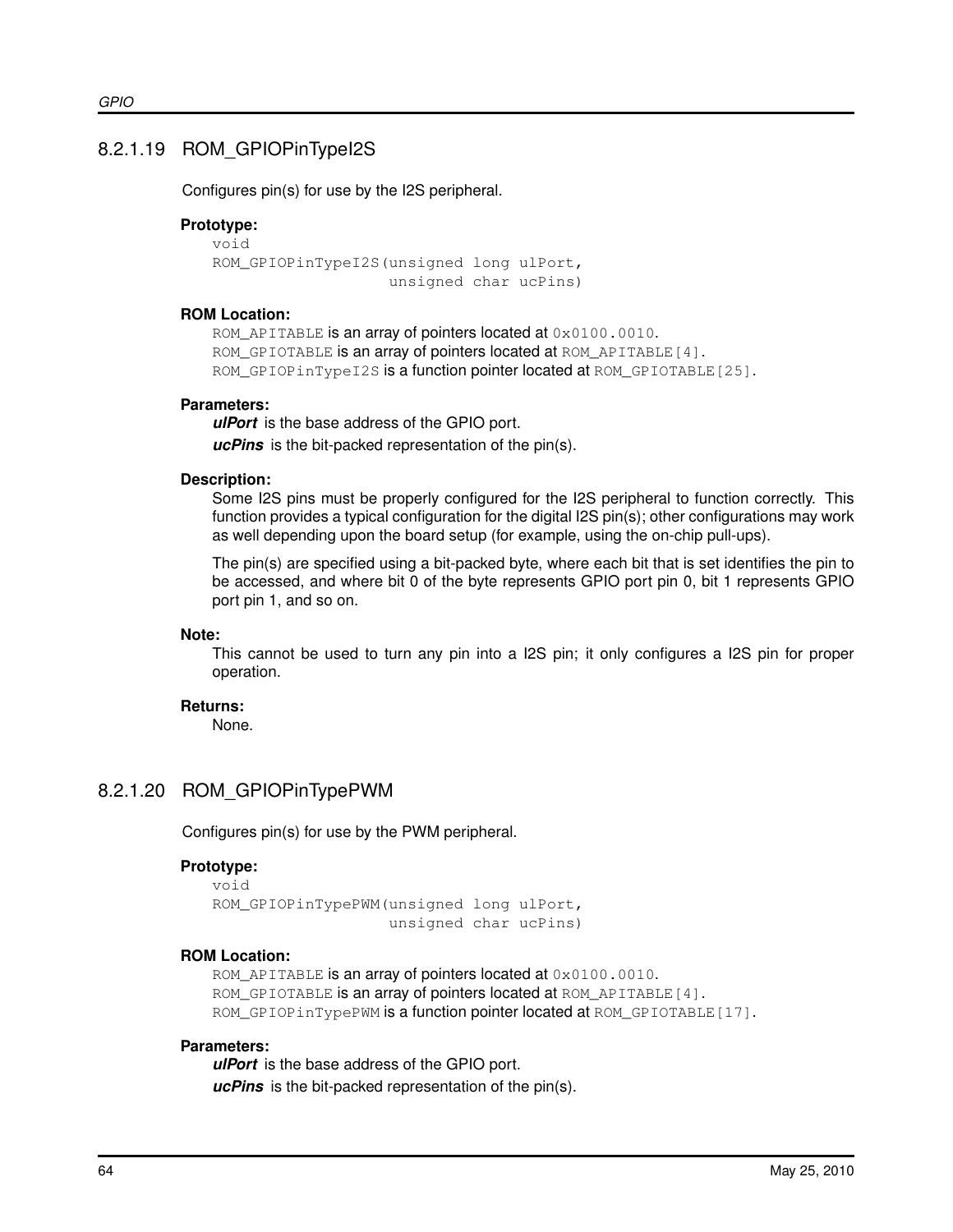# **Description:**

The PWM pins must be properly configured for the PWM peripheral to function correctly. This function provides a typical configuration for those pin(s); other configurations may work as well depending upon the board setup (for example, using the on-chip pull-ups).

The pin(s) are specified using a bit-packed byte, where each bit that is set identifies the pin to be accessed, and where bit 0 of the byte represents GPIO port pin 0, bit 1 represents GPIO port pin 1, and so on.

#### **Note:**

This cannot be used to turn any pin into a PWM pin; it only configures a PWM pin for proper operation.

#### **Returns:**

None.

# <span id="page-64-0"></span>8.2.1.21 ROM\_GPIOPinTypeQEI

Configures pin(s) for use by the QEI peripheral.

# **Prototype:**

```
void
ROM_GPIOPinTypeQEI(unsigned long ulPort,
                   unsigned char ucPins)
```
# **ROM Location:**

ROM\_APITABLE is an array of pointers located at  $0 \times 0100$ .0010. ROM GPIOTABLE is an array of pointers located at ROM APITABLE [4]. ROM\_GPIOPinTypeQEI is a function pointer located at ROM\_GPIOTABLE[18].

# **Parameters:**

*ulPort* is the base address of the GPIO port. *ucPins* is the bit-packed representation of the pin(s).

#### **Description:**

The QEI pins must be properly configured for the QEI peripheral to function correctly. This function provides a typical configuration for those pin(s); other configurations may work as well depending upon the board setup (for example, not using the on-chip pull-ups).

The pin(s) are specified using a bit-packed byte, where each bit that is set identifies the pin to be accessed, and where bit 0 of the byte represents GPIO port pin 0, bit 1 represents GPIO port pin 1, and so on.

# **Note:**

This cannot be used to turn any pin into a QEI pin; it only configures a QEI pin for proper operation.

#### <span id="page-64-1"></span>**Returns:**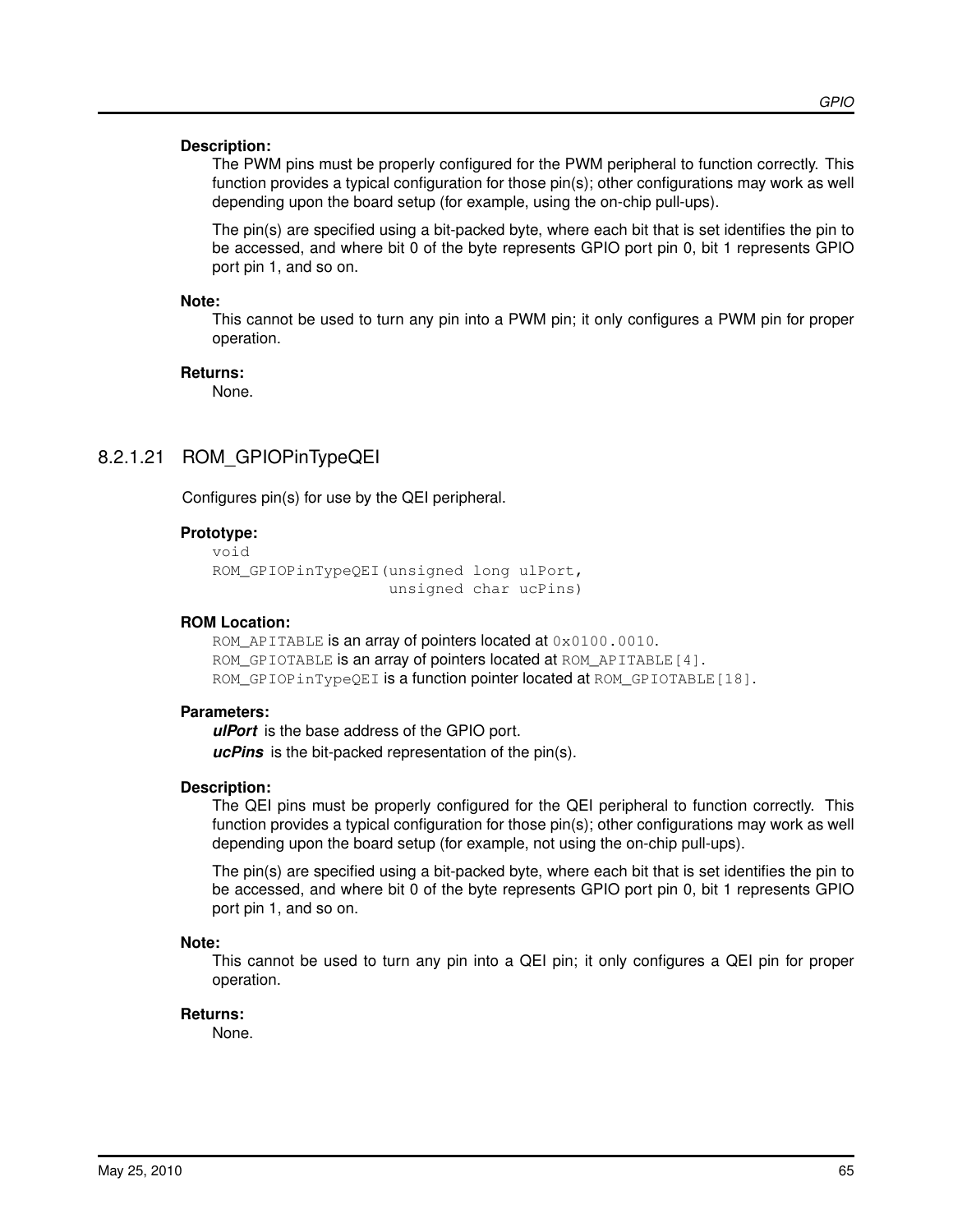# 8.2.1.22 ROM\_GPIOPinTypeSSI

Configures pin(s) for use by the SSI peripheral.

### **Prototype:**

```
void
ROM GPIOPinTypeSSI(unsigned long ulPort,
                   unsigned char ucPins)
```
# **ROM Location:**

ROM\_APITABLE is an array of pointers located at  $0 \times 0100$ .0010. ROM GPIOTABLE is an array of pointers located at ROM APITABLE [4]. ROM GPIOPinTypeSSI is a function pointer located at ROM GPIOTABLE[19].

### **Parameters:**

*ulPort* is the base address of the GPIO port. *ucPins* is the bit-packed representation of the pin(s).

#### **Description:**

The SSI pins must be properly configured for the SSI peripheral to function correctly. This function provides a typical configuration for those pin(s); other configurations may work as well depending upon the board setup (for example, using the on-chip pull-ups).

The pin(s) are specified using a bit-packed byte, where each bit that is set identifies the pin to be accessed, and where bit 0 of the byte represents GPIO port pin 0, bit 1 represents GPIO port pin 1, and so on.

#### **Note:**

This cannot be used to turn any pin into a SSI pin; it only configures a SSI pin for proper operation.

#### **Returns:**

None.

# <span id="page-65-0"></span>8.2.1.23 ROM\_GPIOPinTypeTimer

Configures pin(s) for use by the Timer peripheral.

#### **Prototype:**

```
void
ROM_GPIOPinTypeTimer(unsigned long ulPort,
                     unsigned char ucPins)
```
#### **ROM Location:**

ROM\_APITABLE is an array of pointers located at  $0 \times 0100$ .0010. ROM\_GPIOTABLE is an array of pointers located at ROM\_APITABLE [4]. ROM\_GPIOPinTypeTimer is a function pointer located at ROM\_GPIOTABLE[20].

#### **Parameters:**

*ulPort* is the base address of the GPIO port. *ucPins* is the bit-packed representation of the pin(s).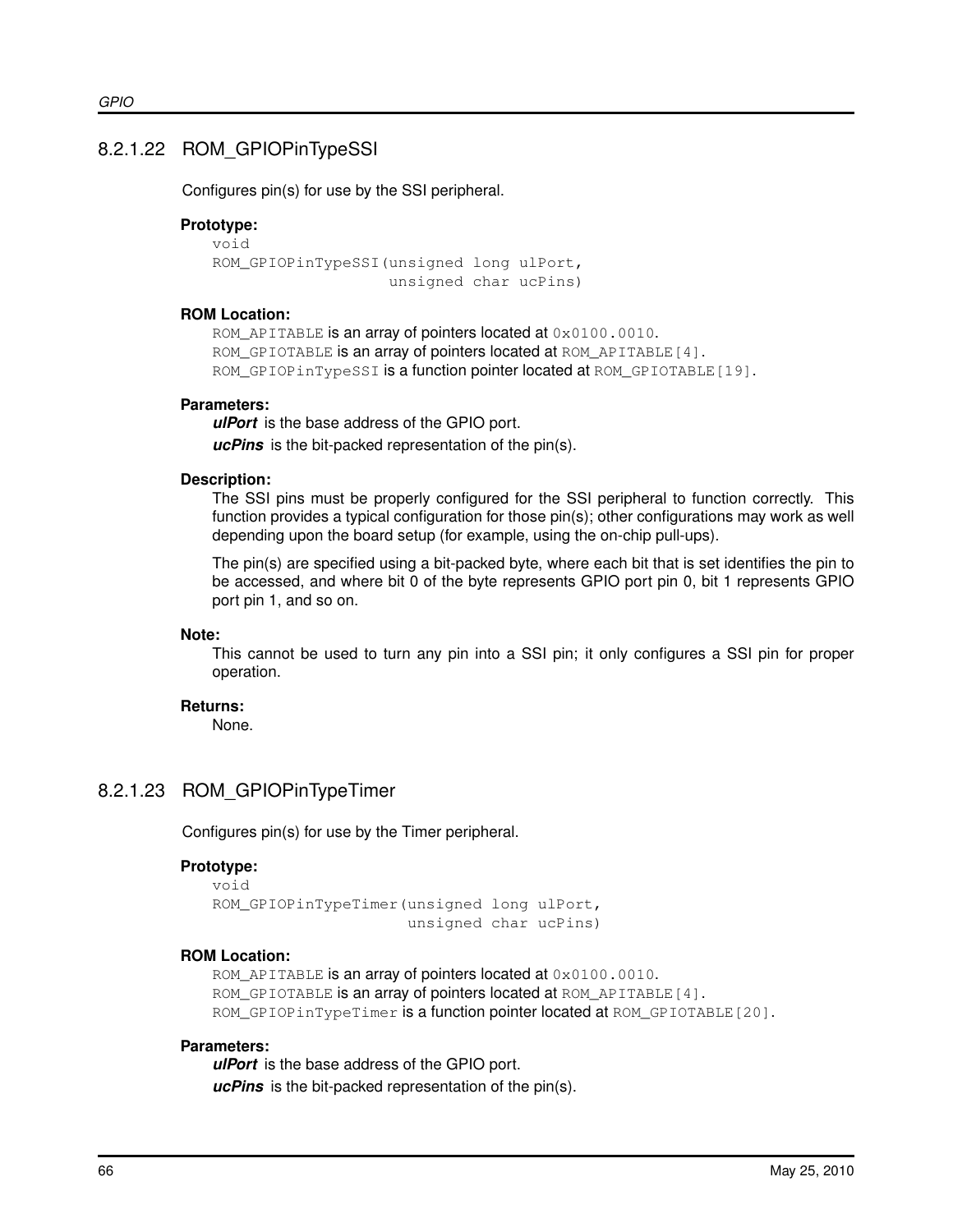### **Description:**

The CCP pins must be properly configured for the timer peripheral to function correctly. This function provides a typical configuration for those pin(s); other configurations may work as well depending upon the board setup (for example, using the on-chip pull-ups).

The pin(s) are specified using a bit-packed byte, where each bit that is set identifies the pin to be accessed, and where bit 0 of the byte represents GPIO port pin 0, bit 1 represents GPIO port pin 1, and so on.

#### **Note:**

This cannot be used to turn any pin into a timer pin; it only configures a timer pin for proper operation.

#### **Returns:**

None.

# <span id="page-66-1"></span>8.2.1.24 ROM\_GPIOPinTypeUART

Configures pin(s) for use by the UART peripheral.

# **Prototype:**

```
void
ROM_GPIOPinTypeUART(unsigned long ulPort,
                    unsigned char ucPins)
```
### **ROM Location:**

ROM\_APITABLE is an array of pointers located at  $0 \times 0100$ .0010. ROM\_GPIOTABLE is an array of pointers located at ROM\_APITABLE [4]. ROM\_GPIOPinTypeUART is a function pointer located at ROM\_GPIOTABLE[21].

#### **Parameters:**

*ulPort* is the base address of the GPIO port. *ucPins* is the bit-packed representation of the pin(s).

#### **Description:**

The UART pins must be properly configured for the UART peripheral to function correctly. This function provides a typical configuration for those pin(s); other configurations may work as well depending upon the board setup (for example, using the on-chip pull-ups).

The pin(s) are specified using a bit-packed byte, where each bit that is set identifies the pin to be accessed, and where bit 0 of the byte represents GPIO port pin 0, bit 1 represents GPIO port pin 1, and so on.

#### **Note:**

This cannot be used to turn any pin into a UART pin; it only configures a UART pin for proper operation.

#### <span id="page-66-0"></span>**Returns:**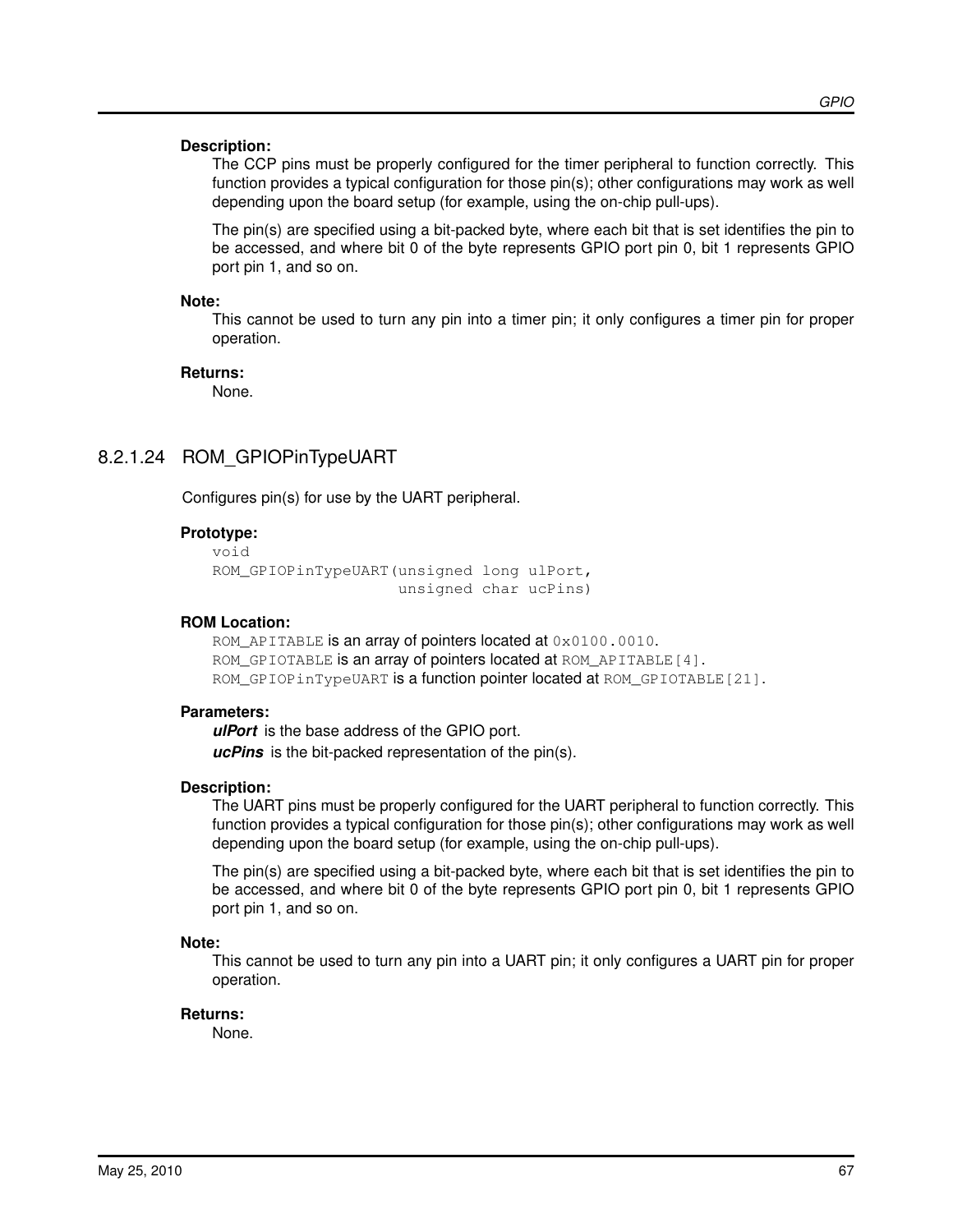# 8.2.1.25 ROM\_GPIOPinWrite

Writes a value to the specified pin(s).

# **Prototype:**

```
void
ROM_GPIOPinWrite(unsigned long ulPort,
                 unsigned char ucPins,
                 unsigned char ucVal)
```
# **ROM Location:**

ROM APITABLE is an array of pointers located at 0x0100.0010. ROM\_GPIOTABLE is an array of pointers located at ROM\_APITABLE [4]. ROM\_GPIOPinWrite is a function pointer located at ROM\_GPIOTABLE[0].

# **Parameters:**

*ulPort* is the base address of the GPIO port. *ucPins* is the bit-packed representation of the pin(s). *ucVal* is the value to write to the pin(s).

# **Description:**

Writes the corresponding bit values to the output pin(s) specified by *ucPins*. Writing to a pin configured as an input pin has no effect.

The pin(s) are specified using a bit-packed byte, where each bit that is set identifies the pin to be accessed, and where bit 0 of the byte represents GPIO port pin 0, bit 1 represents GPIO port pin 1, and so on.

# **Returns:**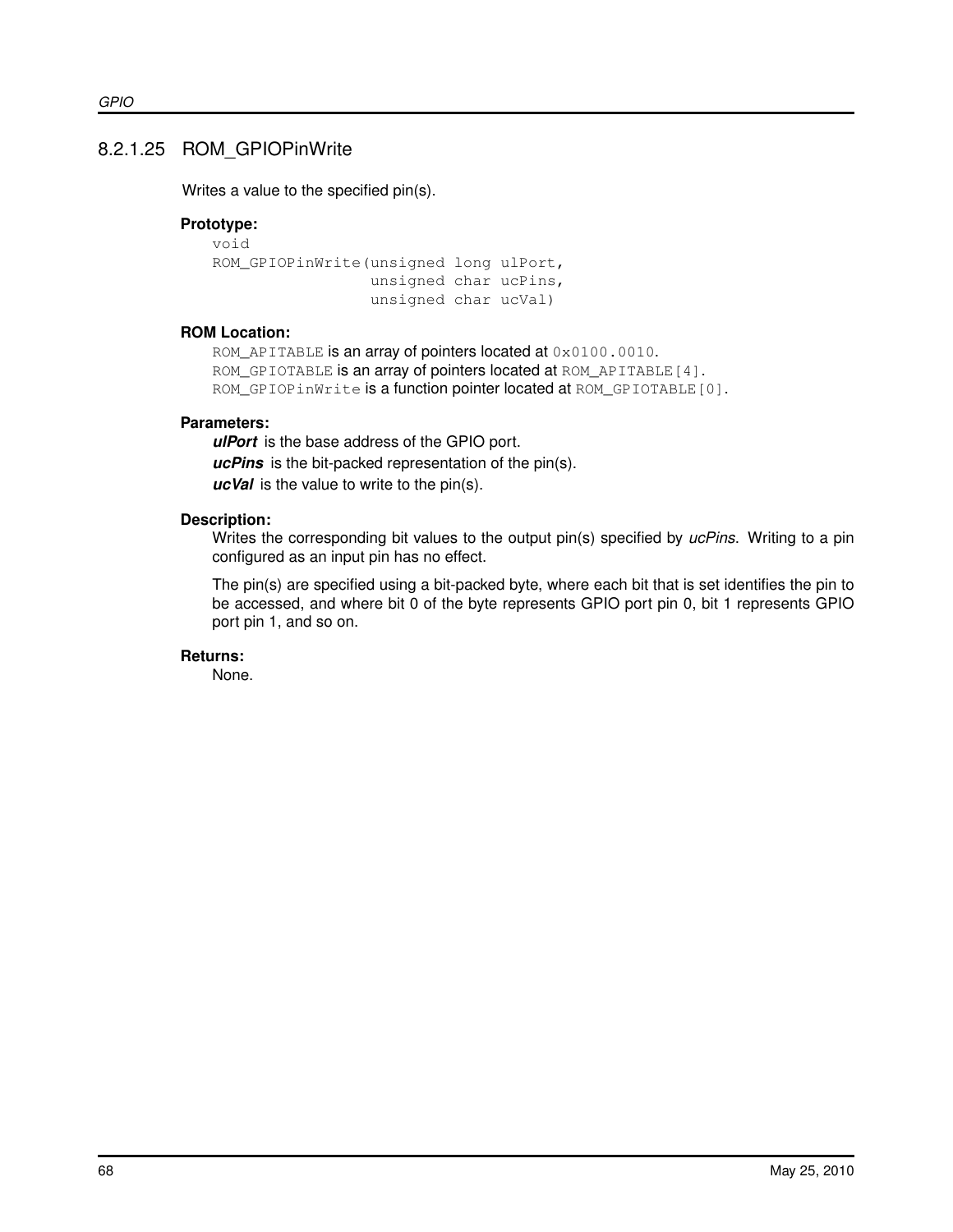# **9 Hibernation Module**

<span id="page-68-0"></span>

# <span id="page-68-1"></span>**9.1 Introduction**

The Hibernate API provides a set of functions for using the Hibernation module on the Stellaris microcontroller. The Hibernation module allows the software application to cause power to be removed from the microcontroller, and then be powered on later based on specific time or a signal on the external **WAKE** pin. The API provides functions to configure wake conditions, manage interrupts, read status, save and restore program state information, and request hibernation mode.

Some of the features of the Hibernation module are:

- 32-bit real time clock
- $\blacksquare$  Trim register for fine tuning the RTC rate
- Two RTC match registers for generating RTC events
- **External WAKE** pin to initiate a wake-up
- **Low-battery detection**
- 64 32-bit words of non-volatile memory
- **Programmable interrupts for hibernation events**

The Hibernation module must be enabled before it can be used. Use the ROM HibernateEnableExpClk() function to enable it. If a crystal is used for the clock source, then the initializing code must allow time for the crystal to stabilize after calling the [ROM\\_HibernateEnableExpClk\(\)](#page-71-0) function. Refer to the device data sheet for information about crystal stabilization time. If an oscillator is used, then no delay is necessary. After the module is enabled, the clock source must be configured by calling [ROM\\_HibernateClockSelect\(\).](#page-70-0)

In order to use the RTC feature of the Hibernation module, the RTC must be enabled by calling [ROM\\_HibernateRTCEnable\(\).](#page-77-0) It can be later disabled by calling [ROM\\_HibernateRTCDisable\(\).](#page-76-0) These functions can be called at any time to start and stop the RTC. The RTC value can be read or set by using the ROM HibernateRTCGet() and [ROM\\_HibernateRTCSet\(\)](#page-79-0) functions. The two match registers can be read and set by using the [ROM\\_HibernateRTCMatch0Get\(\),](#page-78-0) [ROM\\_HibernateRTCMatch0Set\(\),](#page-78-1) [ROM\\_HibernateRTCMatch1Get\(\),](#page-78-2) and [ROM\\_HibernateRTCMatch1Set\(\)](#page-79-1) functions. The realtime clock rate can be adjusted by using the trim register. Use the ROM HibernateRTCTrimGet() and ROM HibernateRTCTrimSet() functions for this purpose.

Application state information can be stored in the non-volatile memory of the Hibernation module when the processor is powered off. Use the [ROM\\_HibernateDataSet\(\)](#page-71-1) and ROM HibernateDataGet() functions to access the non-volatile memory area.

The module can be configured to wake when the external **WAKE** pin is asserted, or when an RTC match occurs, or both. Use the [ROM\\_HibernateWakeSet\(\)](#page-81-0) function to configure the wake conditions. The present configuration can be read by calling ROM HibernateWakeGet().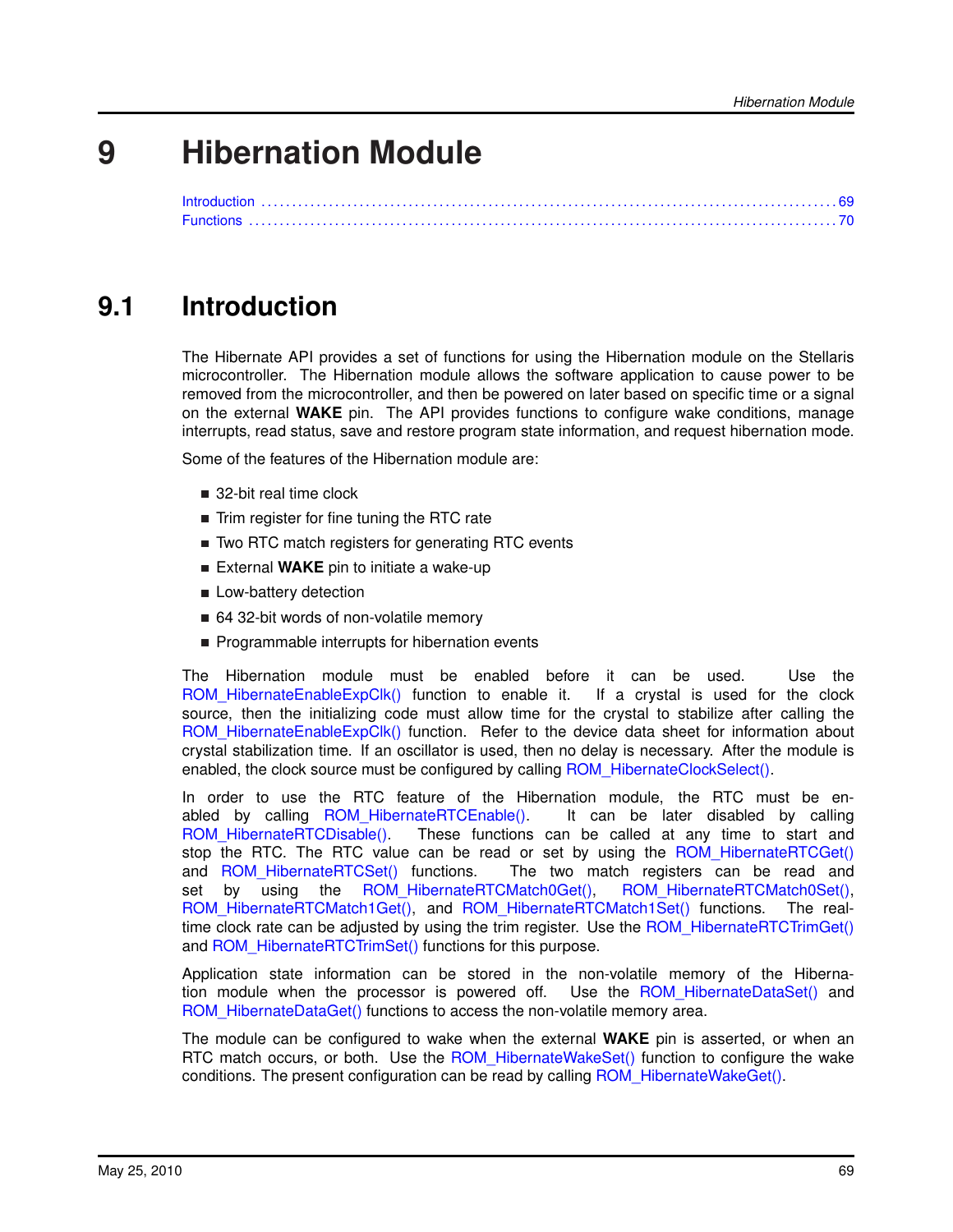The Hibernation module can detect a low battery and signal the processor. It can also be configured to abort a hibernation request if the battery voltage is too low. Use the [ROM\\_HibernateLowBatSet\(\)](#page-75-0) and [ROM\\_HibernateLowBatGet\(\)](#page-75-1) functions to configure this feature.

Several functions are provided for managing interrupts. Use the ROM HibernateIntEnable() and ROM HibernateIntDisable() functions to enable and disable specific interrupt sources. The present interrupt status can be found by calling [ROM\\_HibernateIntStatus\(\).](#page-74-0) In the interrupt handler, all pending interrupts must be cleared. Use the [ROM\\_HibernateIntClear\(\)](#page-72-0) function to clear pending interrupts.

Finally, once the module is appropriately configured, the state saved, and the software application is ready to hibernate, call the ROM HibernateRequest() function. This will initiate the sequence to remove power from the processor. At a power-on reset, the software application can use the ROM HibernateIsActive() function to determine if the Hibernation module is already active and therefore does not need to be enabled. This can provide a hint to the software that the processor is waking from hibernation instead of a cold start. The software can then use the [ROM\\_HibernateIntStatus\(\)](#page-74-0) and [ROM\\_HibernateDataGet\(\)](#page-70-1) functions to discover the cause of the wake and to get the saved system state.

# <span id="page-69-1"></span>**9.2 Functions**

# **Functions**

- <span id="page-69-0"></span>void [ROM\\_HibernateClockSelect](#page-70-0) (unsigned long ulClockInput)
- void [ROM\\_HibernateDataGet](#page-70-1) (unsigned long ∗pulData, unsigned long ulCount)
- void [ROM\\_HibernateDataSet](#page-71-1) (unsigned long ∗pulData, unsigned long ulCount)
- void ROM HibernateDisable (void)
- void [ROM\\_HibernateEnableExpClk](#page-71-0) (unsigned long ulHibClk)
- void [ROM\\_HibernateIntClear](#page-72-0) (unsigned long ulIntFlags)
- void [ROM\\_HibernateIntDisable](#page-73-1) (unsigned long ulIntFlags)
- void ROM HibernateIntEnable (unsigned long ulIntFlags)
- unsigned long [ROM\\_HibernateIntStatus](#page-74-0) (tBoolean bMasked)
- unsigned int [ROM\\_HibernateIsActive](#page-74-1) (void)
- unsigned long [ROM\\_HibernateLowBatGet](#page-75-1) (void)
- void [ROM\\_HibernateLowBatSet](#page-75-0) (unsigned long ulLowBatFlags)
- void ROM HibernateRequest (void)
- void [ROM\\_HibernateRTCDisable](#page-76-0) (void)
- void [ROM\\_HibernateRTCEnable](#page-77-0) (void)
- unsigned long [ROM\\_HibernateRTCGet](#page-77-1) (void)
- unsigned long [ROM\\_HibernateRTCMatch0Get](#page-78-0) (void)
- void [ROM\\_HibernateRTCMatch0Set](#page-78-1) (unsigned long ulMatch)
- unsigned long ROM HibernateRTCMatch1Get (void)
- void [ROM\\_HibernateRTCMatch1Set](#page-79-1) (unsigned long ulMatch)
- void [ROM\\_HibernateRTCSet](#page-79-0) (unsigned long ulRTCValue)
- unsigned long [ROM\\_HibernateRTCTrimGet](#page-80-0) (void)
- void [ROM\\_HibernateRTCTrimSet](#page-80-1) (unsigned long ulTrim)
- unsigned long ROM HibernateWakeGet (void)
- void [ROM\\_HibernateWakeSet](#page-81-0) (unsigned long ulWakeFlags)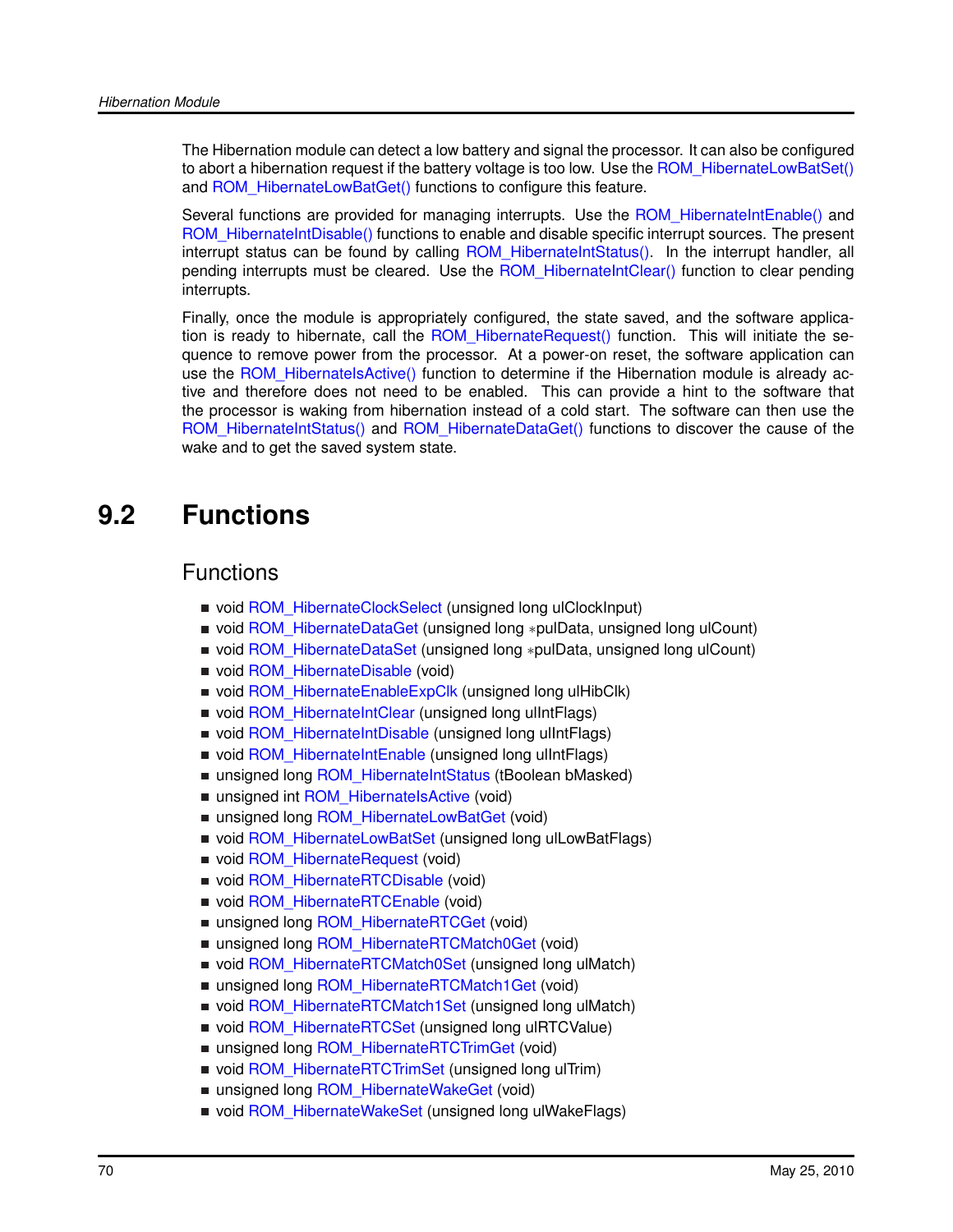# 9.2.1 Function Documentation

# <span id="page-70-0"></span>9.2.1.1 ROM HibernateClockSelect

Selects the clock input for the Hibernation module.

# **Prototype:**

```
void
```
ROM\_HibernateClockSelect(unsigned long ulClockInput)

# **ROM Location:**

ROM APITABLE is an array of pointers located at  $0 \times 0100$ .0010. ROM\_HIBERNATETABLE is an array of pointers located at ROM\_APITABLE[19]. ROM HibernateClockSelect is a function pointer located at ROM HIBERNATETABLE[3].

# **Parameters:**

*ulClockInput* specifies the clock input.

# **Description:**

Configures the clock input for the Hibernation module. The configuration option chosen depends entirely on hardware design. The clock input for the module will either be a 32.768 kHz oscillator or a 4.194304 MHz crystal. The *ulClockFlags* parameter must be one of the following:

- **HIBERNATE\_CLOCK\_SEL\_RAW** use the raw signal from a 32.768 kHz oscillator.
- **HIBERNATE CLOCK SEL DIV128** use the crystal input, divided by 128.

# **Returns:**

None.

# <span id="page-70-1"></span>9.2.1.2 ROM HibernateDataGet

Reads a set of data from the non-volatile memory of the Hibernation module.

# **Prototype:**

```
void
ROM_HibernateDataGet(unsigned long *pulData,
                     unsigned long ulCount)
```
# **ROM Location:**

ROM APITABLE is an array of pointers located at 0x0100.0010. ROM HIBERNATETABLE is an array of pointers located at ROM APITABLE[19]. ROM\_HibernateDataGet is a function pointer located at ROM\_HIBERNATETABLE[19].

#### **Parameters:**

*pulData* points to a location where the data that is read from the Hibernation module will be stored.

*ulCount* is the count of 32-bit words to read.

# **Description:**

Retrieves a set of data from the Hibernation module non-volatile memory that was previously stored with the [ROM\\_HibernateDataSet\(\)](#page-71-1) function. The caller must ensure that *pulData* points to a large enough memory block to hold all the data that is read from the non-volatile memory.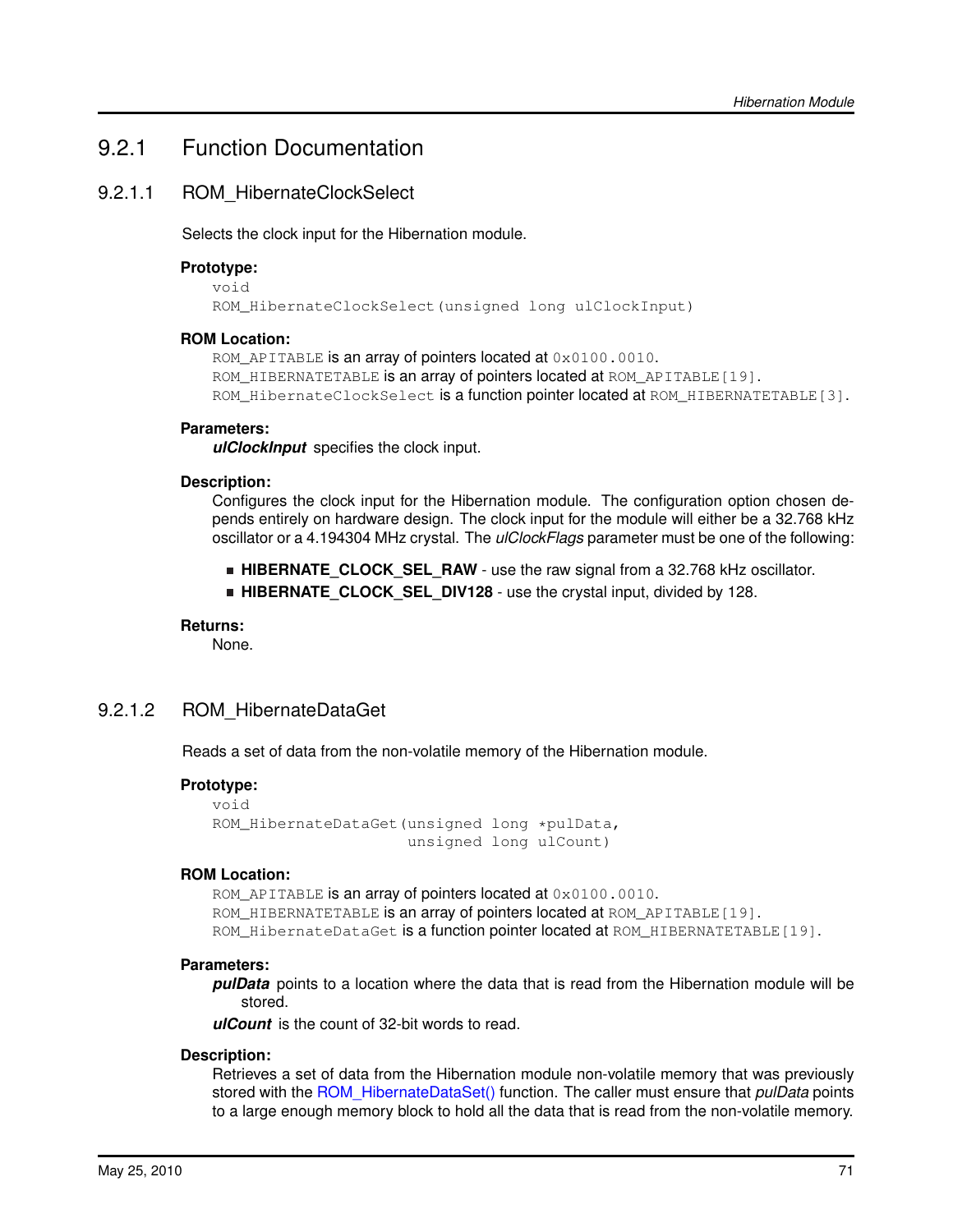**Returns:**

None.

# <span id="page-71-1"></span>9.2.1.3 ROM\_HibernateDataSet

Stores data in the non-volatile memory of the Hibernation module.

# **Prototype:**

```
void
ROM_HibernateDataSet(unsigned long *pulData,
                     unsigned long ulCount)
```
# **ROM Location:**

ROM\_APITABLE is an array of pointers located at  $0 \times 0100$ .0010. ROM\_HIBERNATETABLE is an array of pointers located at ROM\_APITABLE[19]. ROM\_HibernateDataSet is a function pointer located at ROM\_HIBERNATETABLE[18].

# **Parameters:**

*pulData* points to the data that the caller wants to store in the memory of the Hibernation module.

*ulCount* is the count of 32-bit words to store.

#### **Description:**

Stores a set of data in the Hibernation module non-volatile memory. This memory will be preserved when the power to the processor is turned off, and can be used to store application state information which will be available when the processor wakes. Up to 64 32-bit words can be stored in the non-volatile memory. The data can be restored by calling the [ROM\\_HibernateDataGet\(\)](#page-70-1) function.

# **Returns:**

None.

# <span id="page-71-2"></span>9.2.1.4 ROM HibernateDisable

Disables the Hibernation module for operation.

# **Prototype:**

```
void
ROM_HibernateDisable(void)
```
# **ROM Location:**

ROM\_APITABLE is an array of pointers located at  $0 \times 0100$ .0010. ROM\_HIBERNATETABLE is an array of pointers located at ROM\_APITABLE [19]. ROM\_HibernateDisable is a function pointer located at ROM\_HIBERNATETABLE[2].

### **Description:**

Disables the Hibernation module for operation. After this function is called, none of the Hibernation module features are available.

# <span id="page-71-0"></span>**Returns:**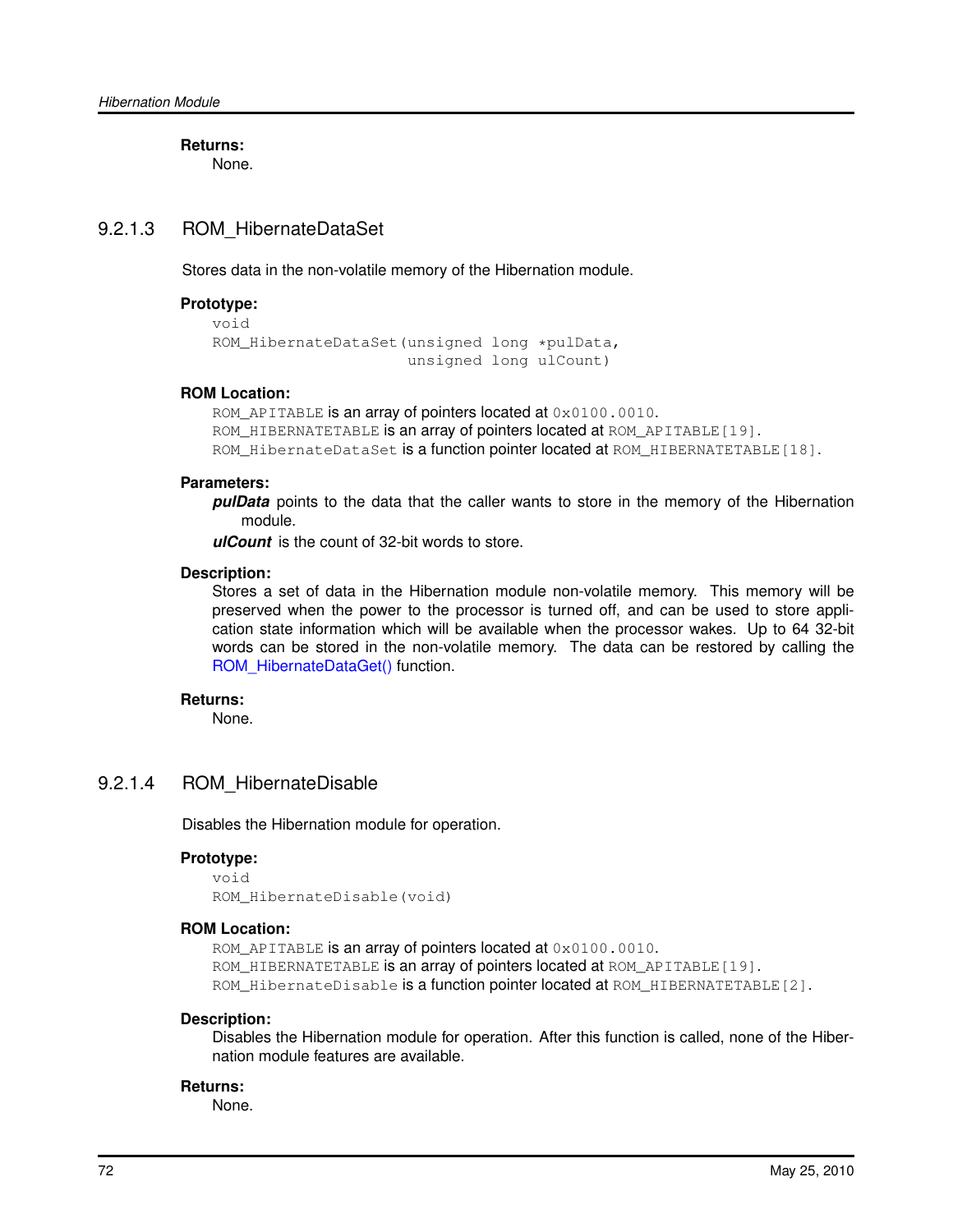## 9.2.1.5 ROM\_HibernateEnableExpClk

Enables the Hibernation module for operation.

#### **Prototype:**

```
void
ROM_HibernateEnableExpClk(unsigned long ulHibClk)
```
#### **ROM Location:**

ROM\_APITABLE is an array of pointers located at  $0 \times 0100$ .0010. ROM\_HIBERNATETABLE is an array of pointers located at ROM\_APITABLE [19]. ROM\_HibernateEnableExpClk is a function pointer located at ROM\_HIBERNATETABLE[1].

#### **Parameters:**

*ulHibClk* is the rate of the clock supplied to the Hibernation module.

#### **Description:**

Enables the Hibernation module for operation. This function should be called before any of the Hibernation module features are used.

The peripheral clock will be the same as the processor clock. This will be the value returned by ROM SysCtlClockGet(), or it can be explicitly hard-coded if it is constant and known (to save the code/execution overhead of a call to [ROM\\_SysCtlClockGet\(\)\)](#page-178-0).

### **Returns:**

None.

# 9.2.1.6 ROM HibernateIntClear

Clears pending interrupts from the Hibernation module.

## **Prototype:**

```
void
ROM_HibernateIntClear(unsigned long ulIntFlags)
```
#### **ROM Location:**

ROM APITABLE is an array of pointers located at 0x0100.0010. ROM\_HIBERNATETABLE is an array of pointers located at ROM\_APITABLE[19]. ROM\_HibernateIntClear is a function pointer located at ROM\_HIBERNATETABLE[0].

## **Parameters:**

*ulIntFlags* is the bit mask of the interrupts to be cleared.

#### **Description:**

Clears the specified interrupt sources. This must be done from within the interrupt handler or else the handler will be called again upon exit.

The *ulIntFlags* parameter has the same definition as the *ulIntFlags* parameter to the [ROM\\_HibernateIntEnable\(\)](#page-73-0) function.

#### **Note:**

Since there is a write buffer in the Cortex-M3 processor, it may take several clock cycles before the interrupt source is actually cleared. Therefore, it is recommended that the interrupt source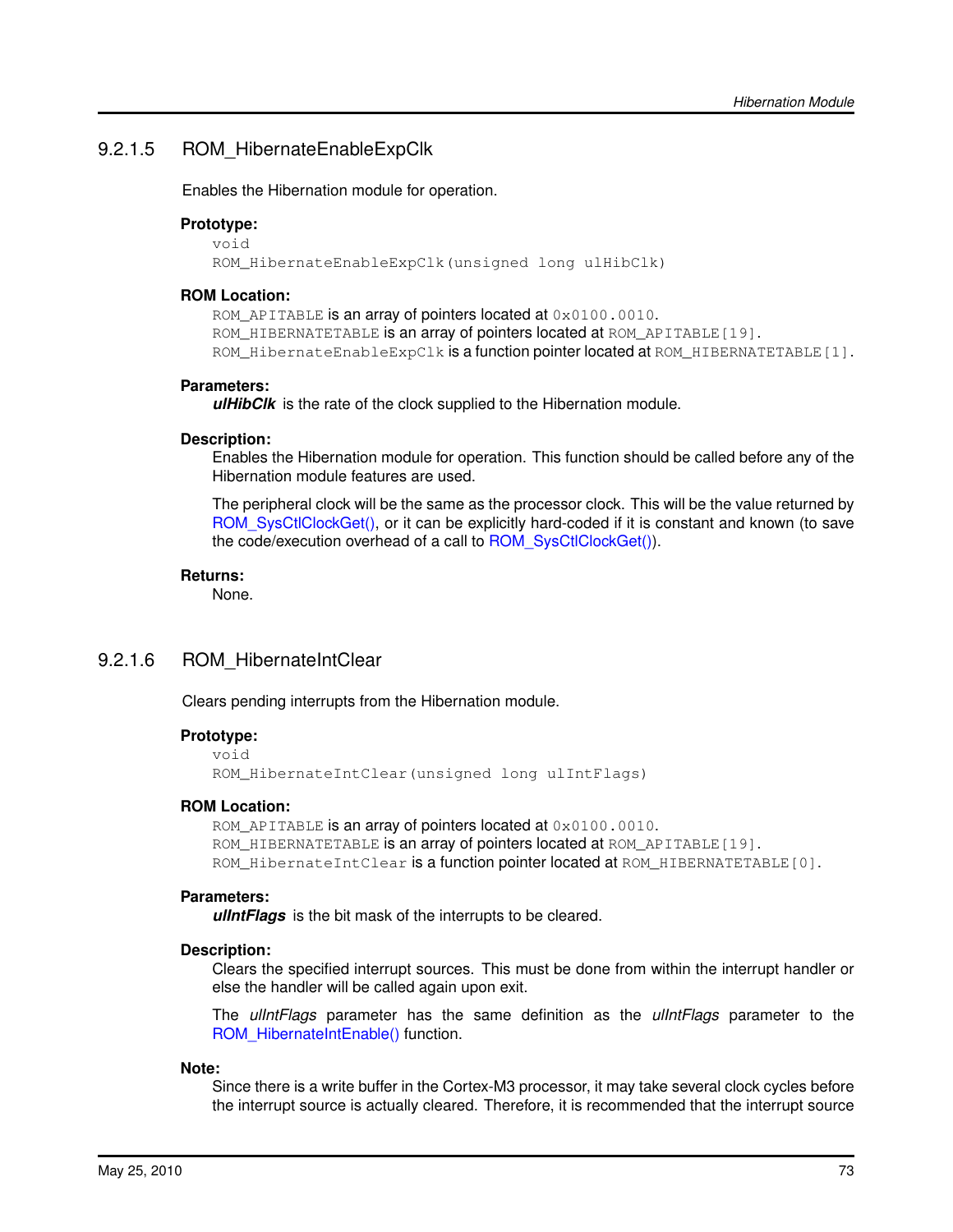be cleared early in the interrupt handler (as opposed to the very last action) to avoid returning from the interrupt handler before the interrupt source is actually cleared. Failure to do so may result in the interrupt handler being immediately reentered (since NVIC still sees the interrupt source asserted).

## **Returns:**

None.

## 9.2.1.7 ROM HibernateIntDisable

Disables interrupts for the Hibernation module.

#### **Prototype:**

```
void
ROM_HibernateIntDisable(unsigned long ulIntFlags)
```
#### **ROM Location:**

ROM\_APITABLE is an array of pointers located at  $0 \times 0100$ .0010. ROM HIBERNATETABLE is an array of pointers located at ROM APITABLE[19]. ROM\_HibernateIntDisable is a function pointer located at ROM\_HIBERNATETABLE[22].

#### **Parameters:**

*ulIntFlags* is the bit mask of the interrupts to be disabled.

#### **Description:**

Disables the specified interrupt sources from the Hibernation module.

The *ulIntFlags* parameter has the same definition as the *ulIntFlags* parameter to the [ROM\\_HibernateIntEnable\(\)](#page-73-0) function.

## **Returns:**

None.

## <span id="page-73-0"></span>9.2.1.8 ROM\_HibernateIntEnable

Enables interrupts for the Hibernation module.

#### **Prototype:**

```
void
```
ROM\_HibernateIntEnable(unsigned long ulIntFlags)

#### **ROM Location:**

ROM\_APITABLE is an array of pointers located at  $0 \times 0100$ .0010. ROM\_HIBERNATETABLE is an array of pointers located at ROM\_APITABLE [19]. ROM\_HibernateIntEnable is a function pointer located at ROM\_HIBERNATETABLE[21].

#### **Parameters:**

*ulIntFlags* is the bit mask of the interrupts to be enabled.

#### **Description:**

Enables the specified interrupt sources from the Hibernation module.

The *ulIntFlags* parameter must be the logical OR of any combination of the following: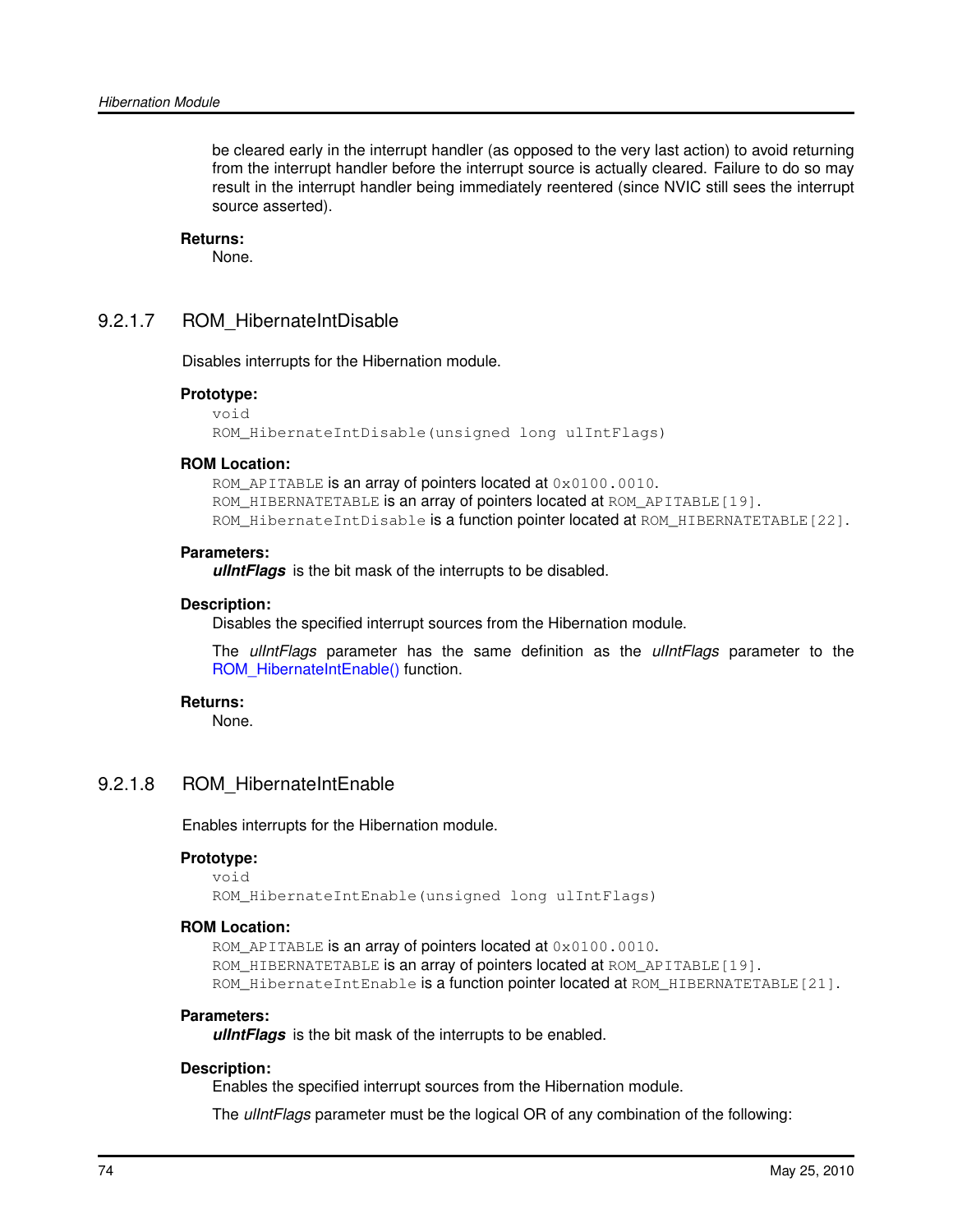- **HIBERNATE\_INT\_PIN\_WAKE** wake from pin interrupt
- **HIBERNATE\_INT\_LOW\_BAT** low battery interrupt
- **HIBERNATE\_INT\_RTC\_MATCH\_0** RTC match 0 interrupt
- **HIBERNATE\_INT\_RTC\_MATCH\_1** RTC match 1 interrupt

#### **Returns:**

None.

## <span id="page-74-0"></span>9.2.1.9 ROM\_HibernateIntStatus

Gets the current interrupt status of the Hibernation module.

#### **Prototype:**

```
unsigned long
ROM_HibernateIntStatus(tBoolean bMasked)
```
## **ROM Location:**

ROM\_APITABLE is an array of pointers located at  $0 \times 0100$ .0010. ROM HIBERNATETABLE is an array of pointers located at ROM APITABLE [19]. ROM\_HibernateIntStatus is a function pointer located at ROM\_HIBERNATETABLE[23].

## **Parameters:**

*bMasked* is false to retrieve the raw interrupt status, and true to retrieve the masked interrupt status.

#### **Description:**

Returns the interrupt status of the Hibernation module. The caller can use this to determine the cause of a hibernation interrupt. Either the masked or raw interrupt status can be returned.

#### **Returns:**

Returns the interrupt status as a bit field with the values as described in the [ROM\\_HibernateIntEnable\(\)](#page-73-0) function.

## 9.2.1.10 ROM HibernateIsActive

Checks to see if the Hibernation module is already powered up.

#### **Prototype:**

```
unsigned int
ROM_HibernateIsActive(void)
```
#### **ROM Location:**

ROM APITABLE is an array of pointers located at 0x0100.0010. ROM HIBERNATETABLE is an array of pointers located at ROM APITABLE[19]. ROM\_HibernateIsActive is a function pointer located at ROM\_HIBERNATETABLE[24].

#### **Description:**

This function queries the control register to determine if the module is already active. This function can be called at a power-on reset to help determine if the reset is due to a wake from hibernation or a cold start. If the Hibernation module is already active, then it does not need to be re-enabled and its status can be queried immediately.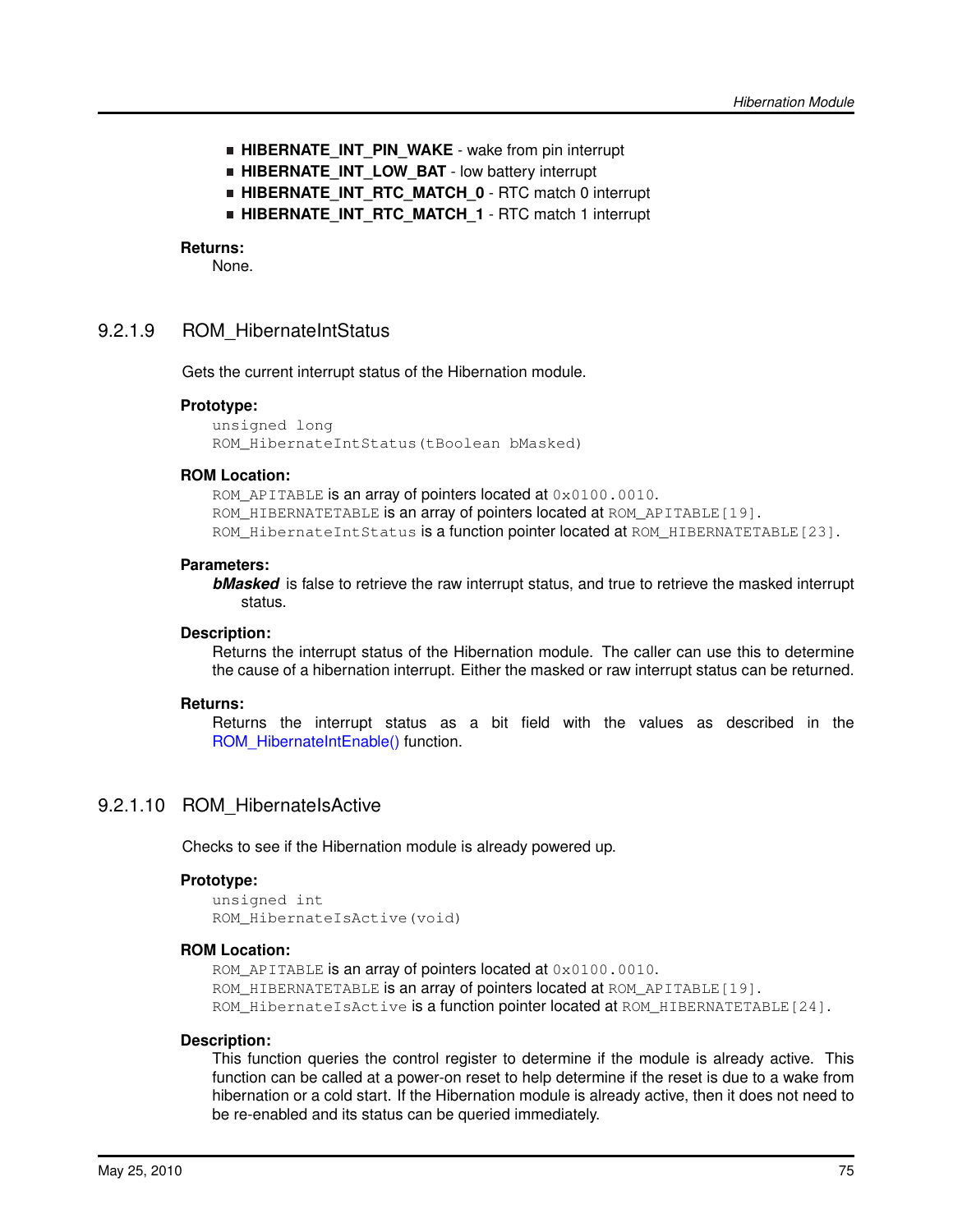The software application should also use the [ROM\\_HibernateIntStatus\(\)](#page-74-0) function to read the raw interrupt status to determine the cause of the wake. The ROM HibernateDataGet() function can be used to restore state. These combinations of functions can be used by the software to determine if the processor is waking from hibernation and the appropriate action to take as a result.

#### **Returns:**

Returns **true** if the module is already active, and **false** if not.

## 9.2.1.11 ROM\_HibernateLowBatGet

Gets the currently configured low battery detection behavior.

#### **Prototype:**

```
unsigned long
ROM_HibernateLowBatGet(void)
```
#### **ROM Location:**

ROM APITABLE is an array of pointers located at 0x0100.0010. ROM HIBERNATETABLE is an array of pointers located at ROM APITABLE[19]. ROM HibernateLowBatGet is a function pointer located at ROM HIBERNATETABLE[9].

#### **Description:**

Returns a value representing the currently configured low battery detection behavior. The return value will be one of the following:

- **HIBERNATE\_LOW\_BAT\_DETECT** detect a low battery condition.
- **HIBERNATE LOW BAT ABORT** detect a low battery condition, and abort hibernation if low battery is detected.

#### **Returns:**

Returns a value indicating the configured low battery detection.

## <span id="page-75-0"></span>9.2.1.12 ROM\_HibernateLowBatSet

Configures the low battery detection.

#### **Prototype:**

```
void
ROM_HibernateLowBatSet(unsigned long ulLowBatFlags)
```
#### **ROM Location:**

```
ROM_APITABLE is an array of pointers located at 0 \times 0100.0010.
ROM_HIBERNATETABLE is an array of pointers located at ROM_APITABLE[19].
ROM_HibernateLowBatSet is a function pointer located at ROM_HIBERNATETABLE [8].
```
#### **Parameters:**

*ulLowBatFlags* specifies behavior of low battery detection.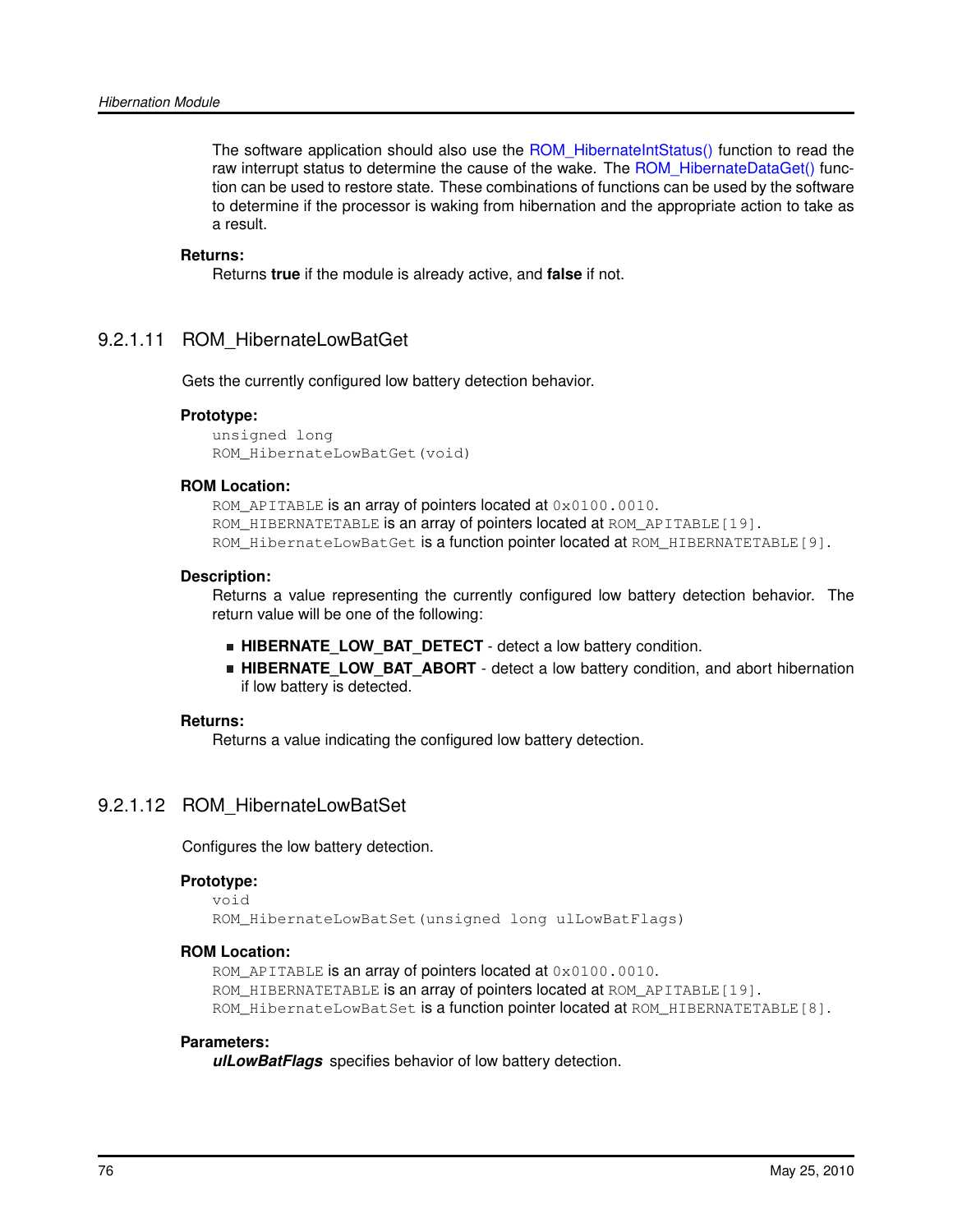## **Description:**

Enables the low battery detection and whether hibernation is allowed if a low battery is detected. If low battery detection is enabled, then a low battery condition will be indicated in the raw interrupt status register, and can also trigger an interrupt. Optionally, hibernation can be aborted if a low battery is detected.

The *ulLowBatFlags* parameter is one of the following values:

- **HIBERNATE\_LOW\_BAT\_DETECT** detect a low battery condition.
- **HIBERNATE\_LOW\_BAT\_ABORT** detect a low battery condition, and abort hibernation if low battery is detected.

#### **Returns:**

None.

# 9.2.1.13 ROM\_HibernateRequest

Requests hibernation mode.

## **Prototype:**

```
void
ROM_HibernateRequest(void)
```
### **ROM Location:**

ROM\_APITABLE is an array of pointers located at  $0 \times 0100$ .0010. ROM\_HIBERNATETABLE is an array of pointers located at ROM\_APITABLE[19]. ROM\_HibernateRequest is a function pointer located at ROM\_HIBERNATETABLE[20].

## **Description:**

This function requests the Hibernation module to disable the external regulator, thus removing power from the processor and all peripherals. The Hibernation module will remain powered from the battery or auxiliary power supply.

The Hibernation module will re-enable the external regulator when one of the configured wake conditions occurs (such as RTC match or external **WAKE** pin). When the power is restored the processor will go through a normal power-on reset. The processor can retrieve saved state information with the [ROM\\_HibernateDataGet\(\)](#page-70-0) function. Prior to calling the function to request hibernation mode, the conditions for waking must have already been set by using the [ROM\\_HibernateWakeSet\(\)](#page-81-0) function.

Note that this function may return because some time may elapse before the power is actually removed, or it may not be removed at all. For this reason, the processor will continue to execute instructions for some time and the caller should be prepared for this function to return. There are various reasons why the power may not be removed. For example, if the [ROM\\_HibernateLowBatSet\(\)](#page-75-0) function was used to configure an abort if low battery is detected, then the power will not be removed if the battery voltage is too low. There may be other reasons, related to the external circuit design, that a request for hibernation may not actually occur.

For all these reasons, the caller must be prepared for this function to return. The simplest way to handle it is to just enter an infinite loop and wait for the power to be removed.

#### **Returns:**

None.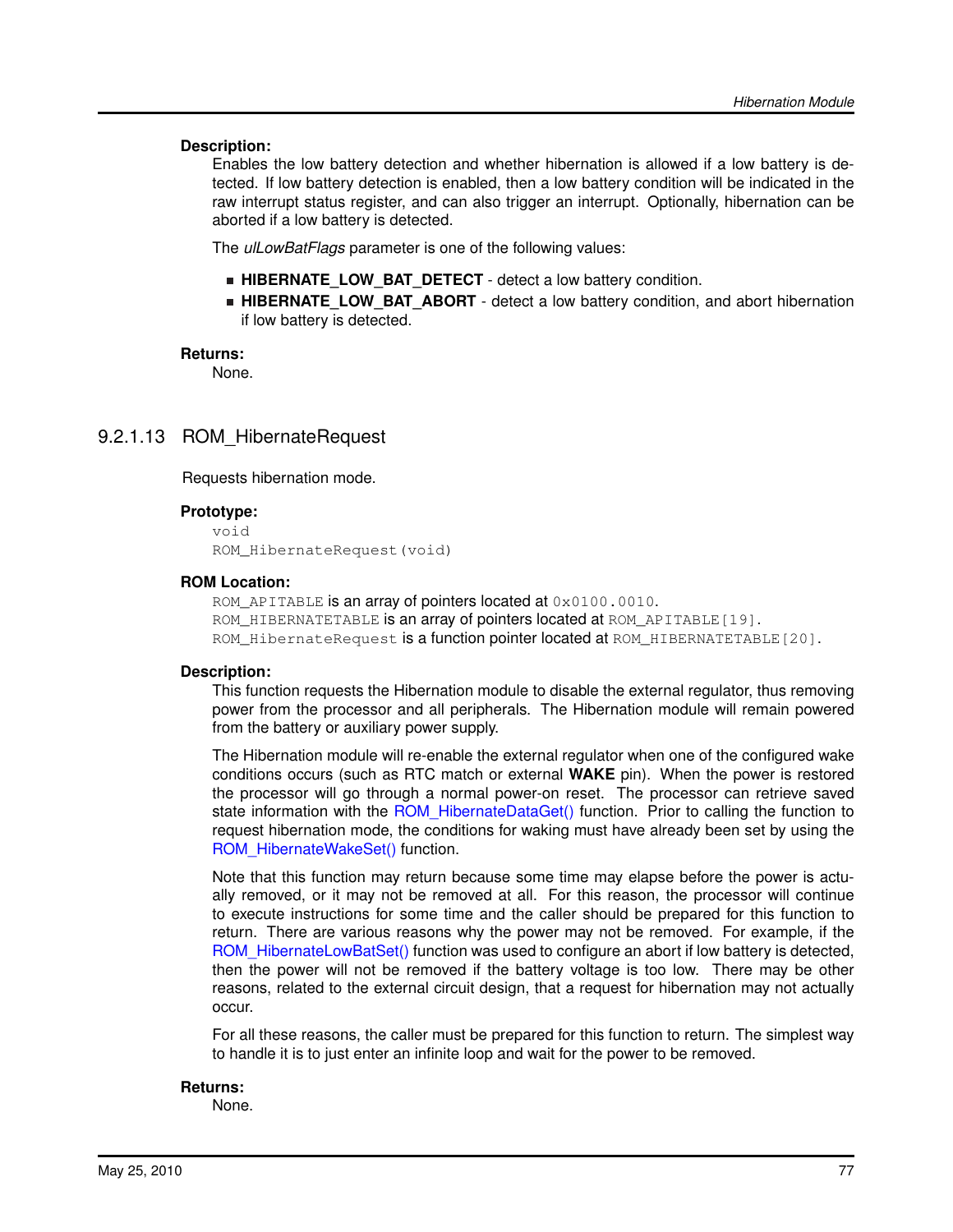# 9.2.1.14 ROM\_HibernateRTCDisable

Disables the RTC feature of the Hibernation module.

#### **Prototype:**

void ROM\_HibernateRTCDisable(void)

#### **ROM Location:**

ROM\_APITABLE is an array of pointers located at  $0 \times 0100$ .0010. ROM\_HIBERNATETABLE is an array of pointers located at ROM\_APITABLE [19]. ROM HibernateRTCDisable is a function pointer located at ROM HIBERNATETABLE[5].

## **Description:**

Disables the RTC in the Hibernation module. After calling this function the RTC features of the Hibernation module will not be available.

## **Returns:**

None.

## <span id="page-77-0"></span>9.2.1.15 ROM\_HibernateRTCEnable

Enables the RTC feature of the Hibernation module.

## **Prototype:**

void ROM\_HibernateRTCEnable(void)

#### **ROM Location:**

ROM\_APITABLE is an array of pointers located at  $0 \times 0100$ .0010. ROM\_HIBERNATETABLE is an array of pointers located at ROM\_APITABLE[19]. ROM\_HibernateRTCEnable is a function pointer located at ROM\_HIBERNATETABLE [4].

#### **Description:**

Enables the RTC in the Hibernation module. The RTC can be used to wake the processor from hibernation at a certain time, or to generate interrupts at certain times. This function must be called before using any of the RTC features of the Hibernation module.

#### **Returns:**

None.

## 9.2.1.16 ROM\_HibernateRTCGet

Gets the value of the real time clock (RTC) counter.

### **Prototype:**

unsigned long ROM\_HibernateRTCGet(void)

#### **ROM Location:**

ROM\_APITABLE is an array of pointers located at  $0 \times 0100$ .0010. ROM\_HIBERNATETABLE is an array of pointers located at ROM\_APITABLE[19]. ROM HibernateRTCGet is a function pointer located at ROM HIBERNATETABLE[11].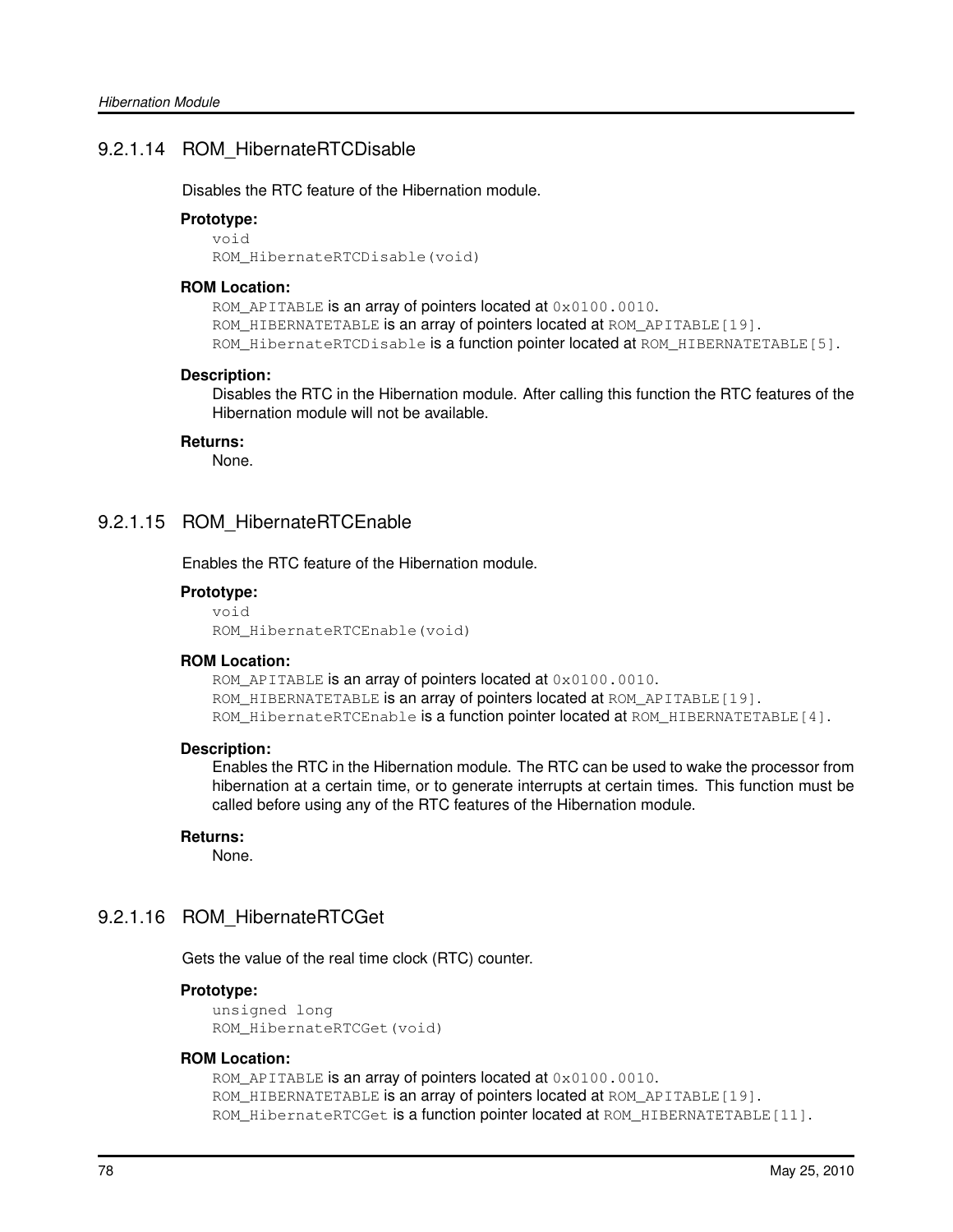#### **Description:**

Gets the value of the RTC and returns it to the caller.

#### **Returns:**

Returns the value of the RTC.

## 9.2.1.17 ROM\_HibernateRTCMatch0Get

Gets the value of the RTC match 0 register.

#### **Prototype:**

```
unsigned long
ROM_HibernateRTCMatch0Get(void)
```
#### **ROM Location:**

```
ROM_APITABLE is an array of pointers located at 0 \times 0100.0010.
ROM HIBERNATETABLE is an array of pointers located at ROM APITABLE [19].
ROM HibernateRTCMatch0Get is a function pointer located at
ROM_HIBERNATETABLE[13].
```
#### **Description:**

Gets the value of the match 0 register for the RTC.

#### **Returns:**

Returns the value of the match register.

## 9.2.1.18 ROM\_HibernateRTCMatch0Set

Sets the value of the RTC match 0 register.

## **Prototype:**

```
void
ROM_HibernateRTCMatch0Set(unsigned long ulMatch)
```
#### **ROM Location:**

```
ROM_APITABLE is an array of pointers located at 0 \times 0100.0010.
ROM_HIBERNATETABLE is an array of pointers located at ROM_APITABLE [19].
ROM_HibernateRTCMatch0Set is a function pointer located at
ROM_HIBERNATETABLE[12].
```
## **Parameters:**

*ulMatch* is the value for the match register.

#### **Description:**

Sets the match 0 register for the RTC. The Hibernation module can be configured to wake from hibernation, and/or generate an interrupt when the value of the RTC counter is the same as the match register.

#### **Returns:**

None.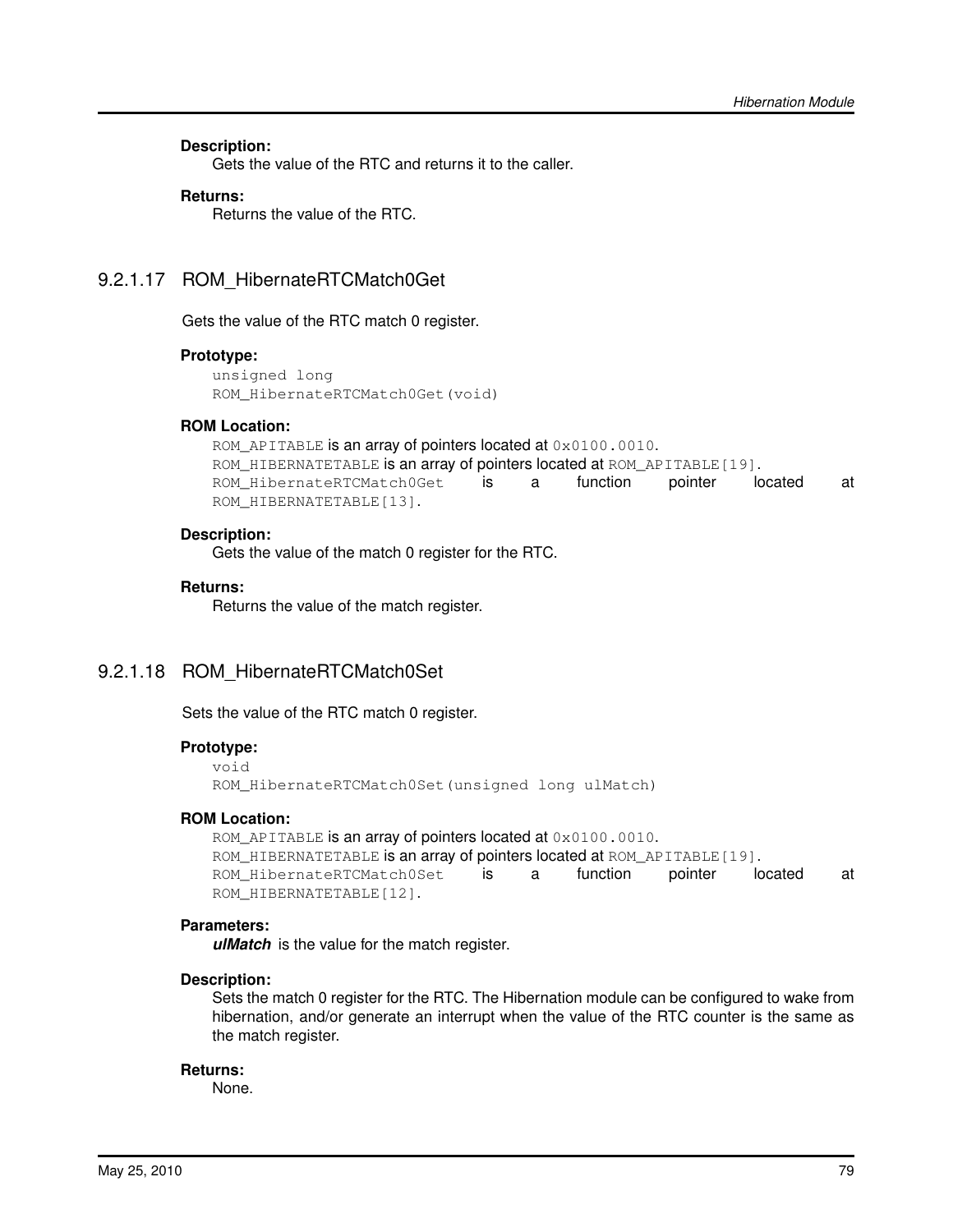# 9.2.1.19 ROM\_HibernateRTCMatch1Get

Gets the value of the RTC match 1 register.

#### **Prototype:**

unsigned long ROM\_HibernateRTCMatch1Get(void)

## **ROM Location:**

```
ROM APITABLE is an array of pointers located at 0x0100.0010.
ROM_HIBERNATETABLE is an array of pointers located at ROM_APITABLE[19].
ROM_HibernateRTCMatch1Get is a function pointer located at
ROM_HIBERNATETABLE[15].
```
#### **Description:**

Gets the value of the match 1 register for the RTC.

#### **Returns:**

Returns the value of the match register.

## 9.2.1.20 ROM\_HibernateRTCMatch1Set

Sets the value of the RTC match 1 register.

#### **Prototype:**

```
void
ROM HibernateRTCMatch1Set(unsigned long ulMatch)
```
#### **ROM Location:**

```
ROM_APITABLE is an array of pointers located at 0 \times 0100.0010.
ROM HIBERNATETABLE is an array of pointers located at ROM APITABLE[19].
ROM HibernateRTCMatch1Set is a function pointer located at
ROM_HIBERNATETABLE[14].
```
#### **Parameters:**

*ulMatch* is the value for the match register.

#### **Description:**

Sets the match 1 register for the RTC. The Hibernation module can be configured to wake from hibernation, and/or generate an interrupt when the value of the RTC counter is the same as the match register.

## **Returns:**

None.

## 9.2.1.21 ROM\_HibernateRTCSet

Sets the value of the real time clock (RTC) counter.

#### **Prototype:**

```
void
ROM_HibernateRTCSet(unsigned long ulRTCValue)
```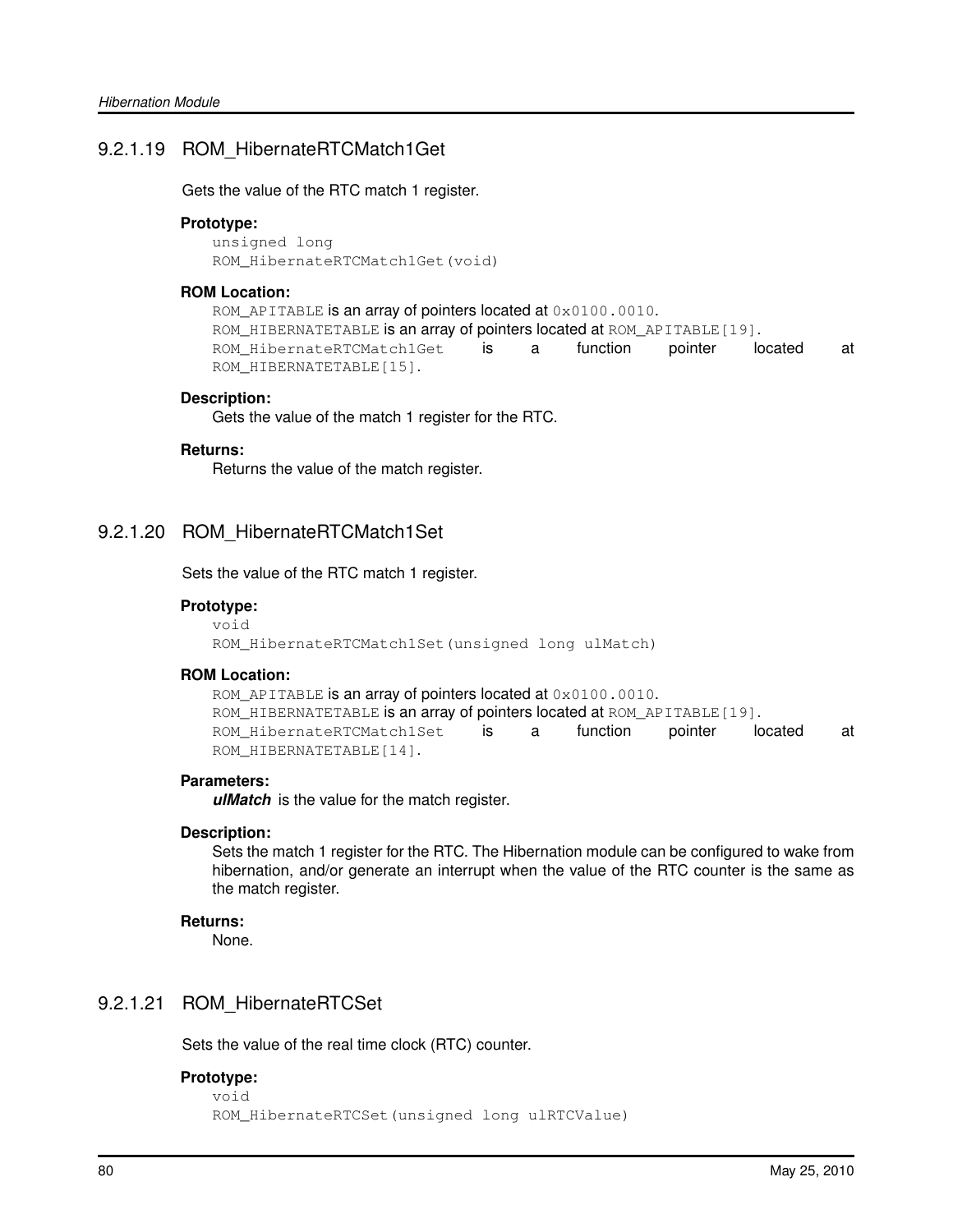## **ROM Location:**

ROM\_APITABLE is an array of pointers located at  $0 \times 0100$ .0010. ROM\_HIBERNATETABLE is an array of pointers located at ROM\_APITABLE[19]. ROM\_HibernateRTCSet is a function pointer located at ROM\_HIBERNATETABLE[10].

## **Parameters:**

*ulRTCValue* is the new value for the RTC.

#### **Description:**

Sets the value of the RTC. The RTC will count seconds if the hardware is configured correctly. The RTC must be enabled by calling [ROM\\_HibernateRTCEnable\(\)](#page-77-0) before calling this function.

## **Returns:**

None.

## 9.2.1.22 ROM\_HibernateRTCTrimGet

Gets the value of the RTC predivider trim register.

#### **Prototype:**

```
unsigned long
ROM_HibernateRTCTrimGet(void)
```
#### **ROM Location:**

ROM\_APITABLE is an array of pointers located at  $0 \times 0100$ .0010. ROM HIBERNATETABLE is an array of pointers located at ROM APITABLE[19]. ROM HibernateRTCTrimGet is a function pointer located at ROM HIBERNATETABLE[17].

#### **Description:**

Gets the value of the pre-divider trim register. This function can be used to get the current value of the trim register prior to making an adjustment by using the [ROM\\_HibernateRTCTrimSet\(\)](#page-80-0) function.

#### **Returns:**

None.

## <span id="page-80-0"></span>9.2.1.23 ROM\_HibernateRTCTrimSet

Sets the value of the RTC predivider trim register.

## **Prototype:**

```
void
ROM_HibernateRTCTrimSet(unsigned long ulTrim)
```
#### **ROM Location:**

ROM\_APITABLE is an array of pointers located at  $0 \times 0100$ .0010. ROM HIBERNATETABLE is an array of pointers located at ROM APITABLE[19]. ROM\_HibernateRTCTrimSet is a function pointer located at ROM\_HIBERNATETABLE[16].

#### **Parameters:**

*ulTrim* is the new value for the pre-divider trim register.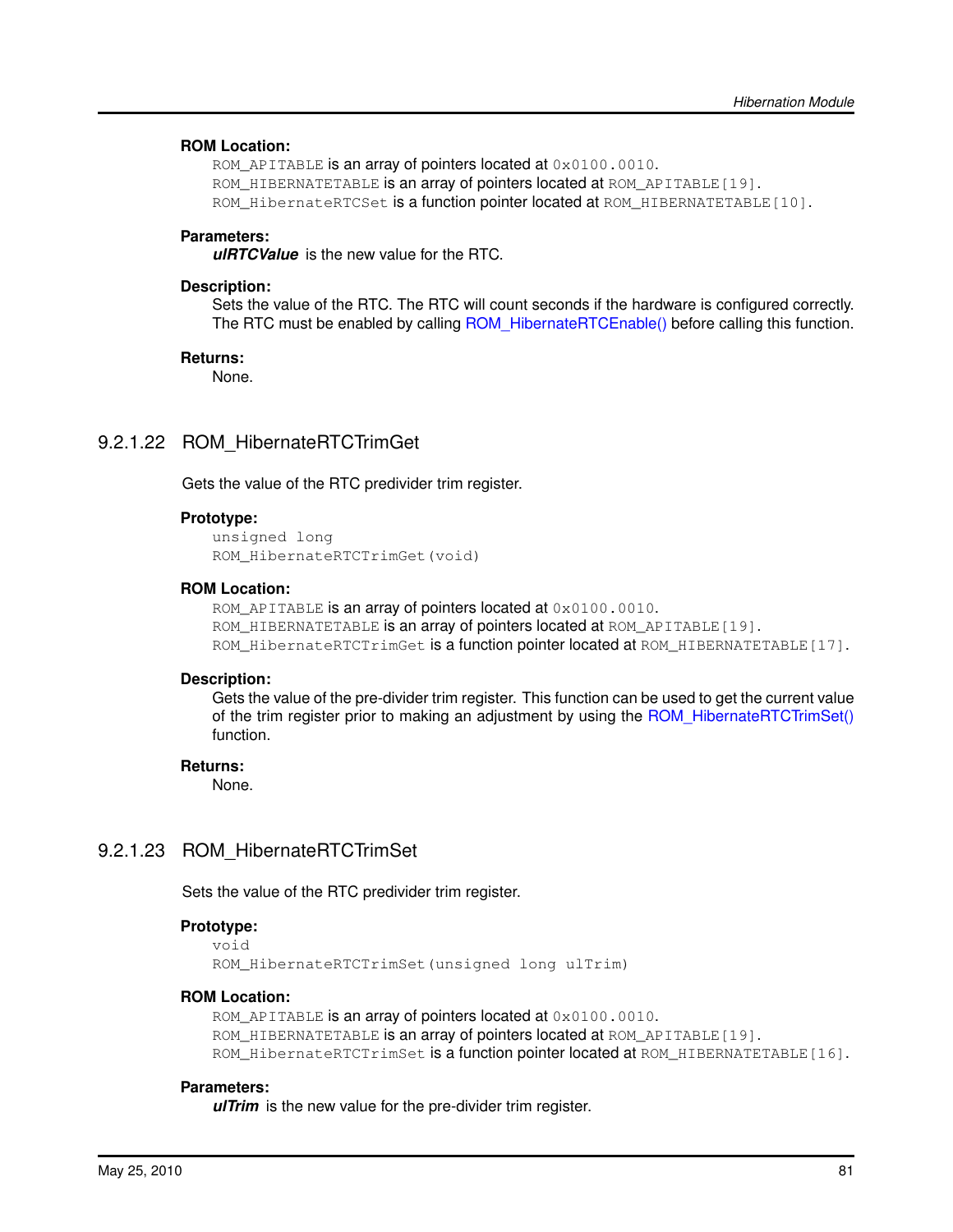#### **Description:**

Sets the value of the pre-divider trim register. The input time source is divided by the predivider to achieve a one-second clock rate. Once every 64 seconds, the value of the pre-divider trim register is applied to the predivider to allow fine-tuning of the RTC rate, in order to make corrections to the rate. The software application can make adjustments to the predivider trim register to account for variations in the accuracy of the input time source. The nominal value is 0x7FFF, and it can be adjusted up or down in order to fine-tune the RTC rate.

### **Returns:**

None.

# 9.2.1.24 ROM\_HibernateWakeGet

Gets the currently configured wake conditions for the Hibernation module.

### **Prototype:**

unsigned long ROM\_HibernateWakeGet(void)

## **ROM Location:**

ROM APITABLE is an array of pointers located at 0x0100.0010. ROM HIBERNATETABLE is an array of pointers located at ROM APITABLE [19]. ROM HibernateWakeGet is a function pointer located at ROM HIBERNATETABLE[7].

#### **Description:**

Returns the flags representing the wake configuration for the Hibernation module. The return value will be a combination of the following flags:

- **HIBERNATE\_WAKE\_PIN** wake when the external wake pin is asserted.
- **HIBERNATE\_WAKE\_RTC** wake when one of the RTC matches occurs.

#### **Returns:**

Returns flags indicating the configured wake conditions.

# <span id="page-81-0"></span>9.2.1.25 ROM\_HibernateWakeSet

Configures the wake conditions for the Hibernation module.

## **Prototype:**

```
void
```
ROM\_HibernateWakeSet(unsigned long ulWakeFlags)

## **ROM Location:**

ROM\_APITABLE is an array of pointers located at  $0 \times 0100$ .0010. ROM HIBERNATETABLE is an array of pointers located at ROM APITABLE[19]. ROM\_HibernateWakeSet is a function pointer located at ROM\_HIBERNATETABLE[6].

## **Parameters:**

*ulWakeFlags* specifies which conditions should be used for waking.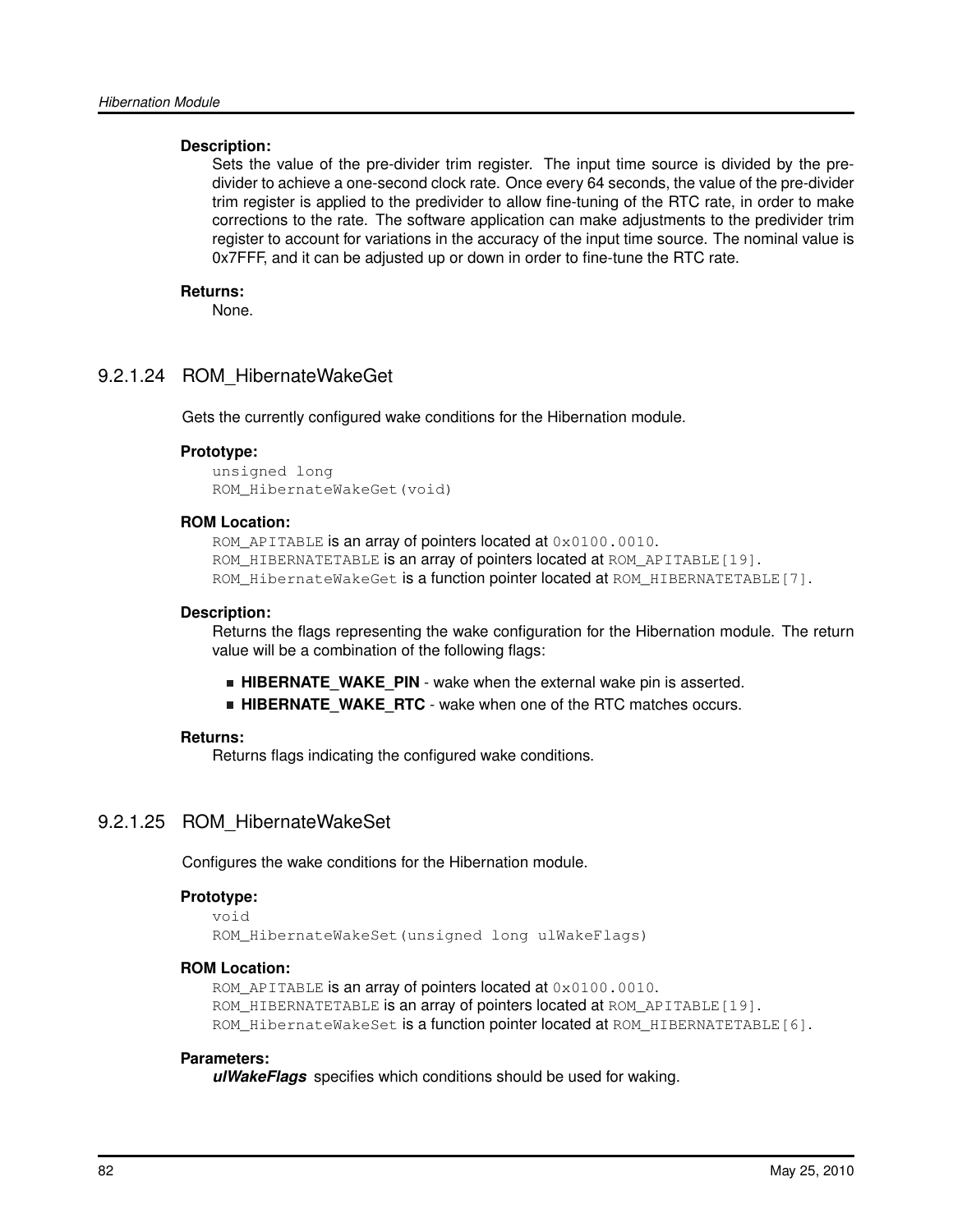## **Description:**

Enables the conditions under which the Hibernation module will wake. The *ulWakeFlags* parameter is the logical OR of any combination of the following:

- **HIBERNATE\_WAKE\_PIN** wake when the external wake pin is asserted.
- **HIBERNATE\_WAKE\_RTC** wake when one of the RTC matches occurs.

## **Returns:**

None.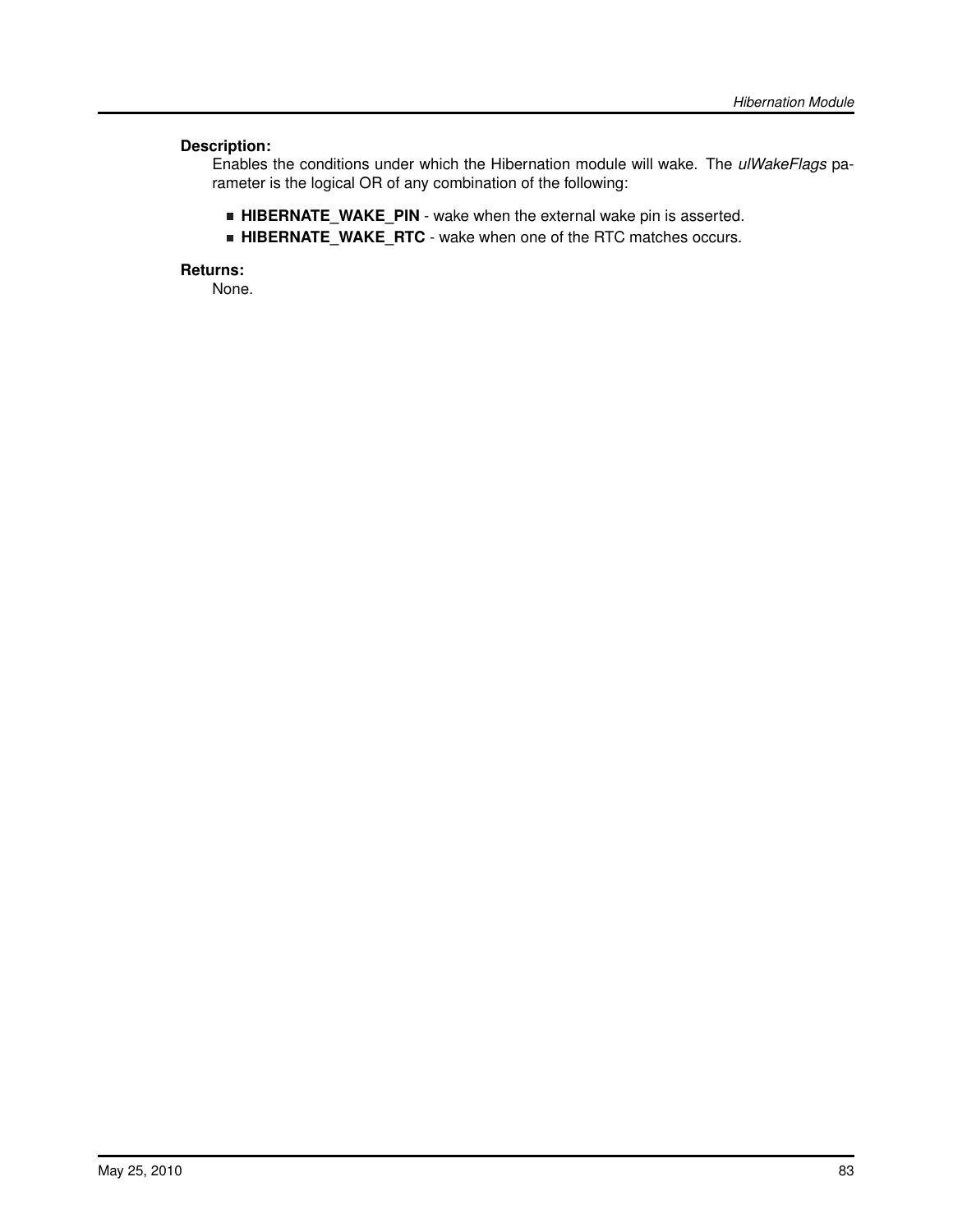*Hibernation Module*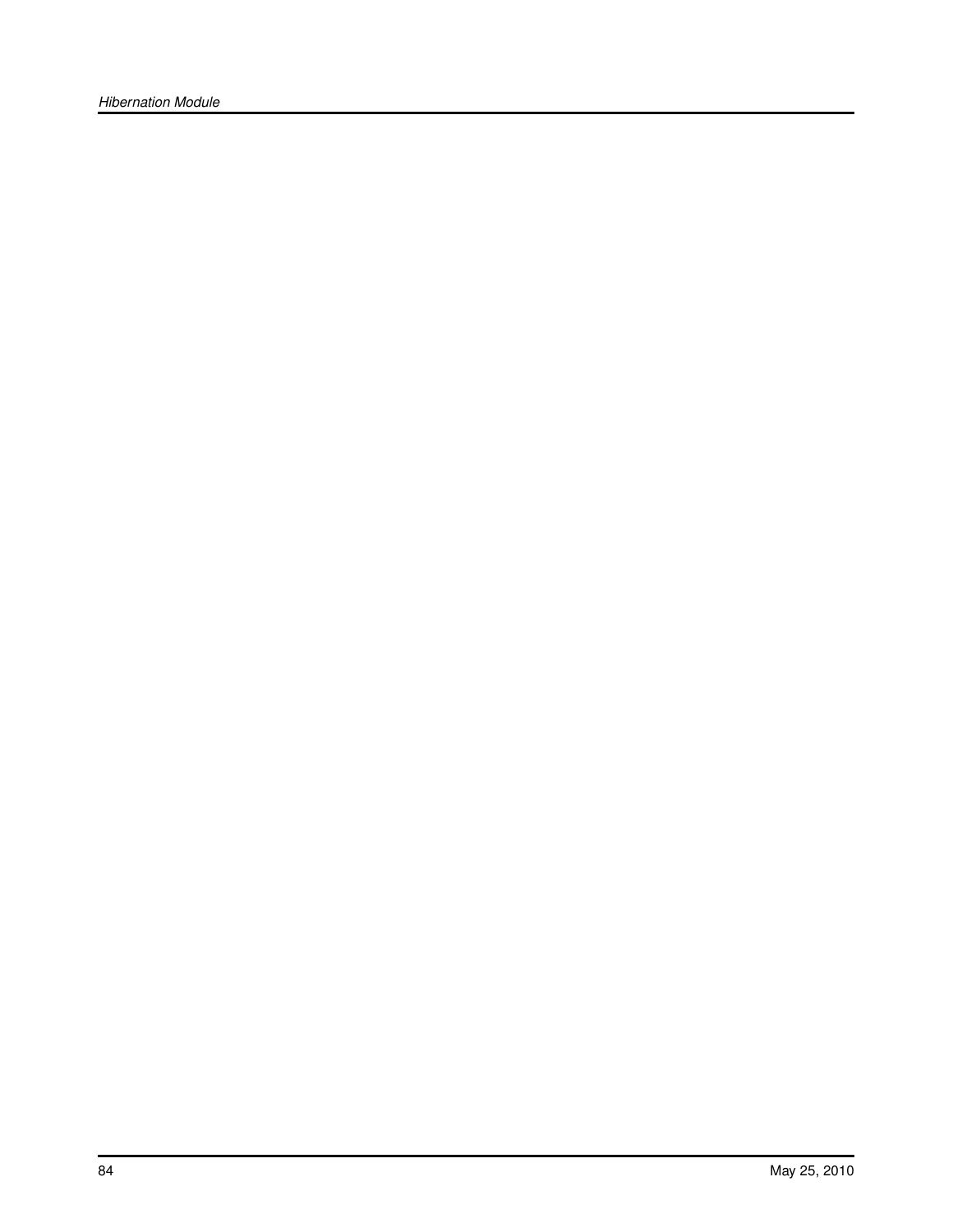# **10 Inter-Integrated Circuit (I2C)**

<span id="page-84-0"></span>[Introduction . . . . . . . . . . . . . . . . . . . . . . . . . . . . . . . . . . . . . . . . . . . . . . . . . . . . . . . . . . . . . . . . . . . . . . . . . . . . . . . . . . . . . . . . . . . . . .](#page-84-0) [85](#page-84-1) [Functions . . . . . . . . . . . . . . . . . . . . . . . . . . . . . . . . . . . . . . . . . . . . . . . . . . . . . . . . . . . . . . . . . . . . . . . . . . . . . . . . . . . . . . . . . . . . . . . .](#page-85-0) [86](#page-85-1)

# <span id="page-84-1"></span>**10.1 Introduction**

The Inter-Integrated Circuit (I2C) API provides a set of functions for using the Stellaris I2C master and slave modules. Functions are provided to initialize the I2C modules, to send and receive data, obtain status, and to manage interrupts for the I2C modules.

The I2C master and slave modules provide the ability to communicate to other IC devices over an I2C bus. The I2C bus is specified to support devices that can both transmit and receive (write and read) data. Also, devices on the I2C bus can be designated as either a master or a slave. The Stellaris I2C modules support both sending and receiving data as either a master or a slave, and also support the simultaneous operation as both a master and a slave. Finally, the Stellaris I2C modules can operate at two speeds: Standard (100 kb/s) and Fast (400 kb/s).

Both the master and slave I2C modules can generate interrupts. The I2C master module will generate interrupts when a transmit or receive operation is completed (or aborted due to an error). The I2C slave module will generate interrupts when data has been sent or requested by a master.

# 10.1.1 Master Operations

When using this API to drive the I2C master module, the user must first initialize the I2C master module with a call to [ROM\\_I2CMasterInitExpClk\(\).](#page-90-0) That function will set the bus speed and enable the master module.

The user may transmit or receive data after the successful initialization of the I2C master module. Data is transferred by first setting the slave address using [ROM\\_I2CMasterSlaveAddrSet\(\).](#page-92-0) That function is also used to define whether the transfer is a send (a write to the slave from the master) or a receive (a read from the slave by the master). Then, if connected to an I2C bus that has multiple masters, the Stellaris I2C master must first call ROM I2CMasterBusBusy() before attempting to initiate the desired transaction. After determining that the bus is not busy, if trying to send data, the user must call the [ROM\\_I2CMasterDataPut\(\)](#page-88-0) function. The transaction can then be initiated on the bus by calling the [ROM\\_I2CMasterControl\(\)](#page-87-0) function with any of the following commands:

- **I2C\_MASTER\_CMD\_SINGLE\_SEND**
- **I2C\_MASTER\_CMD\_SINGLE\_RECEIVE**
- **I2C\_MASTER\_CMD\_BURST\_SEND\_START**
- **I2C\_MASTER\_CMD\_BURST\_RECEIVE\_START**

Any of those commands will result in the master arbitrating for the bus, driving the start sequence onto the bus, and sending the slave address and direction bit across the bus. The remainder of the transaction can then be driven using either a polling or interrupt-driven method.

For the single send and receive cases, the polling method will involve looping on the return from ROM I2CMasterBusy(). Once that function indicates that the I2C master is no longer busy, the bus transaction has been completed and can be checked for errors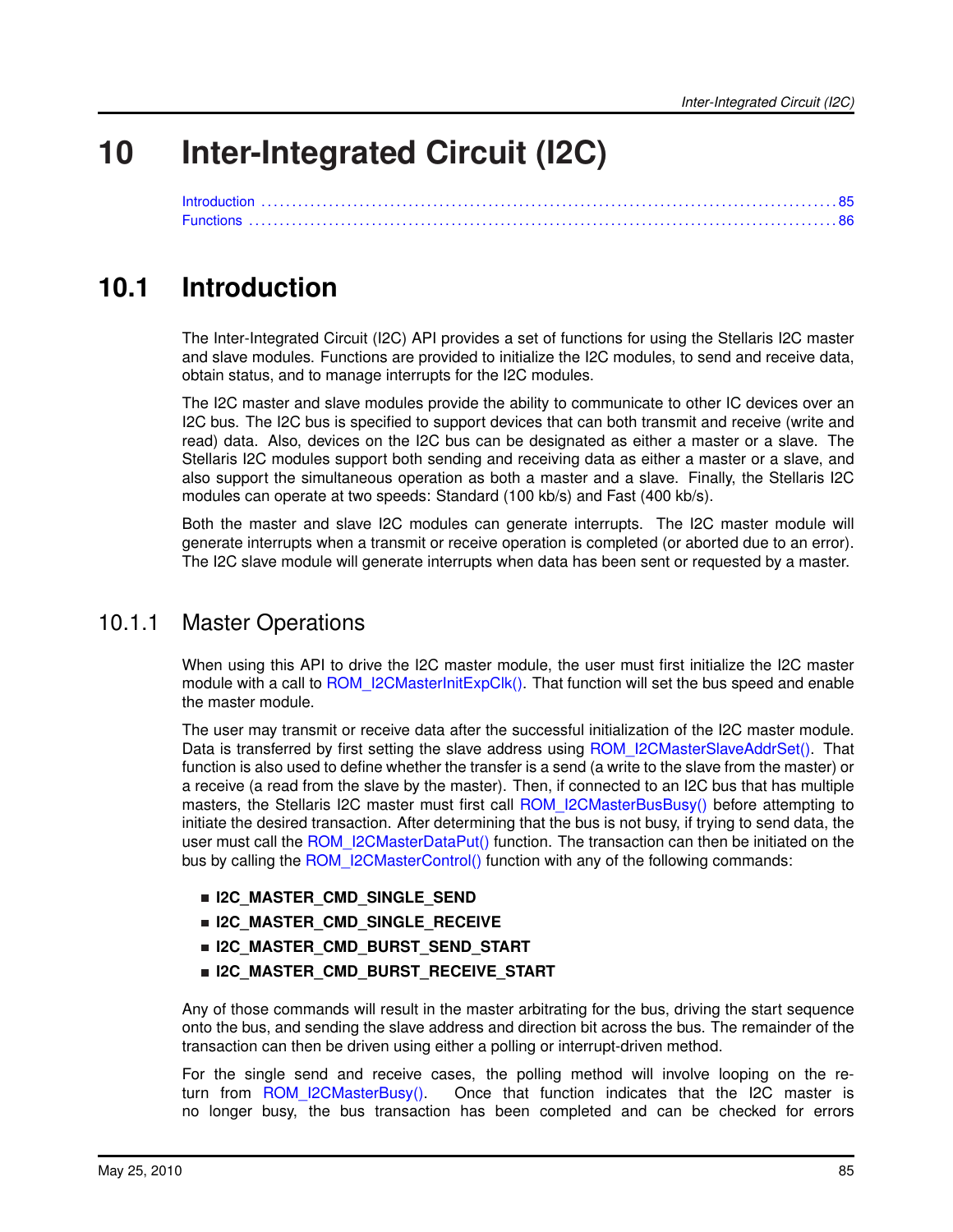using ROM I2CMasterErr(). If there are no errors, then the data has been sent or is ready to be read using ROM I2CMasterDataGet(). For the burst send and receive cases, the polling method also involves calling the [ROM\\_I2CMasterControl\(\)](#page-87-0) function for each byte transmitted or received (using either the **I2C\_MASTER\_CMD\_BURST\_SEND\_CONT** or **I2C\_MASTER\_CMD\_BURST\_RECEIVE\_CONT** commands), and for the last byte sent or received (using either the **I2C\_MASTER\_CMD\_BURST\_SEND\_FINISH** or **I2C\_MASTER\_CMD\_BURST\_RECEIVE\_FINISH\_** commands). If any error is detected during the burst transfer, the [ROM\\_I2CMasterControl\(\)](#page-87-0) function should be called using the appropriate stop command (**I2C\_MASTER\_CMD\_BURST\_SEND\_ERROR\_STOP** or **I2C\_MASTER\_CMD\_BURST\_RECEIVE\_ERROR\_STOP**).

For the interrupt-driven transaction, the user must register an interrupt handler for the I2C devices and enable the I2C master interrupt; the interrupt will occur when the master is no longer busy.

# 10.1.2 Slave Operations

When using this API to drive the I2C slave module, the user must first initialize the I2C slave module with a call to [ROM\\_I2CSlaveInit\(\).](#page-95-0) This will enable the I2C slave module and initialize the slave's own address. After the initialization is complete, the user may poll the slave sta-tus using [ROM\\_I2CSlaveStatus\(\)](#page-100-0) to determine if a master requested a send or receive operation. Depending on the type of operation requested, the user can call [ROM\\_I2CSlaveDataPut\(\)](#page-93-0) or ROM I2CSlaveDataGet() to complete the transaction. Alternatively, the I2C slave can handle transactions using an interrupt handler.

# <span id="page-85-1"></span>**10.2 Functions**

# Functions

- <span id="page-85-0"></span>■ tBoolean [ROM\\_I2CMasterBusBusy](#page-86-0) (unsigned long ulBase)
- tBoolean [ROM\\_I2CMasterBusy](#page-86-1) (unsigned long ulBase)
- void [ROM\\_I2CMasterControl](#page-87-0) (unsigned long ulBase, unsigned long ulCmd)
- unsigned long [ROM\\_I2CMasterDataGet](#page-87-1) (unsigned long ulBase)
- void [ROM\\_I2CMasterDataPut](#page-88-0) (unsigned long ulBase, unsigned char ucData)
- void [ROM\\_I2CMasterDisable](#page-88-1) (unsigned long ulBase)
- void [ROM\\_I2CMasterEnable](#page-89-1) (unsigned long ulBase)
- unsigned long [ROM\\_I2CMasterErr](#page-89-0) (unsigned long ulBase)
- void [ROM\\_I2CMasterInitExpClk](#page-90-0) (unsigned long ulBase, unsigned long ulI2CClk, tBoolean bFast)
- void [ROM\\_I2CMasterIntClear](#page-90-1) (unsigned long ulBase)
- void [ROM\\_I2CMasterIntDisable](#page-91-0) (unsigned long ulBase)
- void [ROM\\_I2CMasterIntEnable](#page-91-1) (unsigned long ulBase)
- tBoolean [ROM\\_I2CMasterIntStatus](#page-92-1) (unsigned long ulBase, tBoolean bMasked)
- void [ROM\\_I2CMasterSlaveAddrSet](#page-92-0) (unsigned long ulBase, unsigned char ucSlaveAddr, tBoolean bReceive)
- unsigned long [ROM\\_I2CSlaveDataGet](#page-93-1) (unsigned long ulBase)
- void [ROM\\_I2CSlaveDataPut](#page-93-0) (unsigned long ulBase, unsigned char ucData)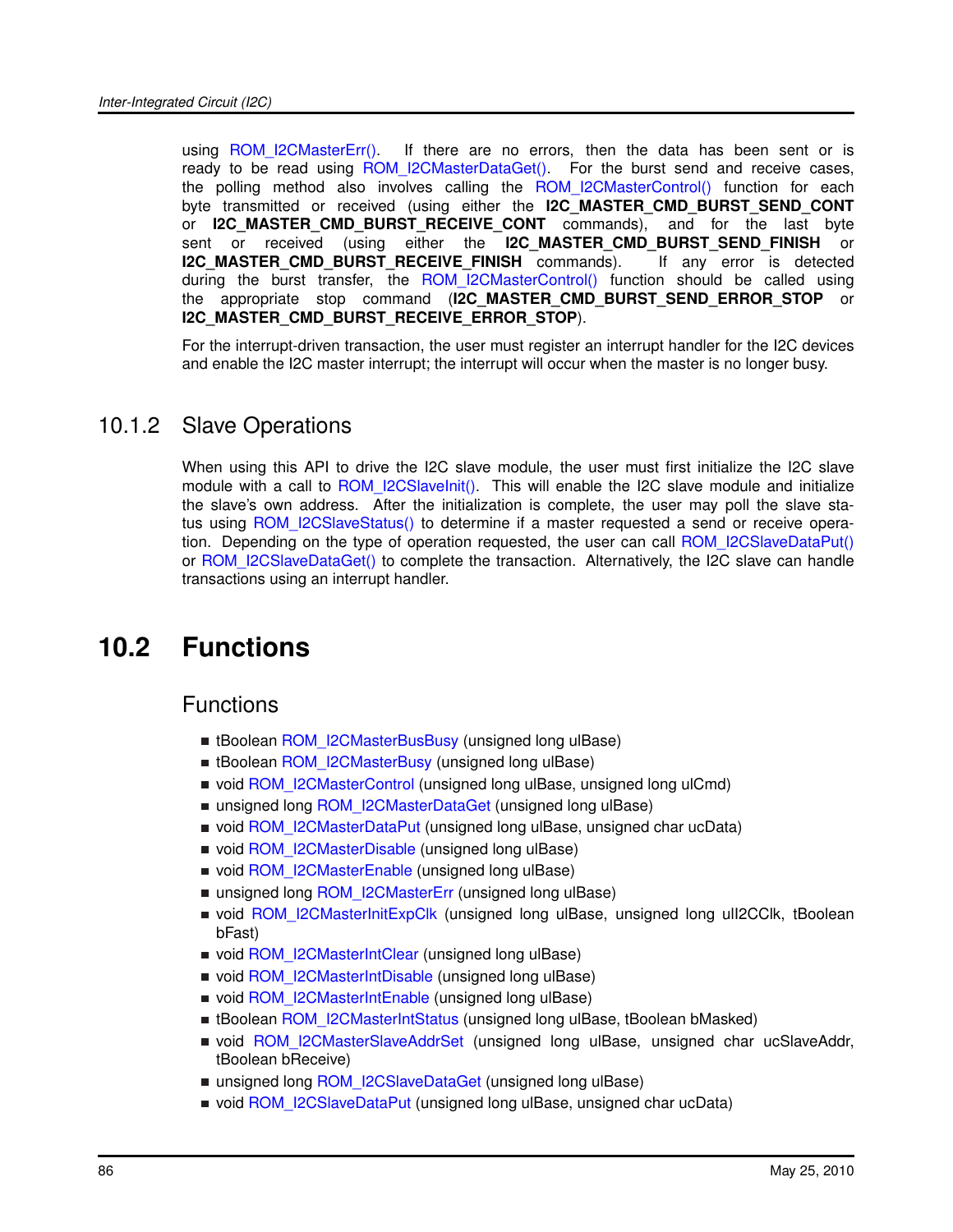- void [ROM\\_I2CSlaveDisable](#page-94-0) (unsigned long ulBase)
- void [ROM\\_I2CSlaveEnable](#page-94-1) (unsigned long ulBase)
- void [ROM\\_I2CSlaveInit](#page-95-0) (unsigned long ulBase, unsigned char ucSlaveAddr)
- void [ROM\\_I2CSlaveIntClear](#page-95-1) (unsigned long ulBase)
- void [ROM\\_I2CSlaveIntClearEx](#page-96-0) (unsigned long ulBase, unsigned long ulIntFlags)
- void [ROM\\_I2CSlaveIntDisable](#page-97-0) (unsigned long ulBase)
- void [ROM\\_I2CSlaveIntDisableEx](#page-97-1) (unsigned long ulBase, unsigned long ulIntFlags)
- void [ROM\\_I2CSlaveIntEnable](#page-98-0) (unsigned long ulBase)
- void [ROM\\_I2CSlaveIntEnableEx](#page-98-1) (unsigned long ulBase, unsigned long ulIntFlags)
- tBoolean [ROM\\_I2CSlaveIntStatus](#page-99-0) (unsigned long ulBase, tBoolean bMasked)
- unsigned long [ROM\\_I2CSlaveIntStatusEx](#page-99-1) (unsigned long ulBase, tBoolean bMasked)
- unsigned long [ROM\\_I2CSlaveStatus](#page-100-0) (unsigned long ulBase)
- void [ROM\\_UpdateI2C](#page-100-1) (void)

# 10.2.1 Function Documentation

## <span id="page-86-0"></span>10.2.1.1 ROM\_I2CMasterBusBusy

Indicates whether or not the I2C bus is busy.

## **Prototype:**

tBoolean ROM\_I2CMasterBusBusy(unsigned long ulBase)

## **ROM Location:**

ROM\_APITABLE is an array of pointers located at  $0 \times 0100$ .0010. ROM\_I2CTABLE is an array of pointers located at ROM\_APITABLE[3]. ROM\_I2CMasterBusBusy is a function pointer located at ROM\_I2CTABLE[17].

## **Parameters:**

*ulBase* is the base address of the I2C Master module.

## **Description:**

This function returns an indication of whether or not the I2C bus is busy. This function can be used in a multi-master environment to determine if another master is currently using the bus.

## **Returns:**

Returns **true** if the I2C bus is busy; otherwise, returns **false**.

# <span id="page-86-1"></span>10.2.1.2 ROM\_I2CMasterBusy

Indicates whether or not the I2C Master is busy.

## **Prototype:**

```
tBoolean
ROM_I2CMasterBusy(unsigned long ulBase)
```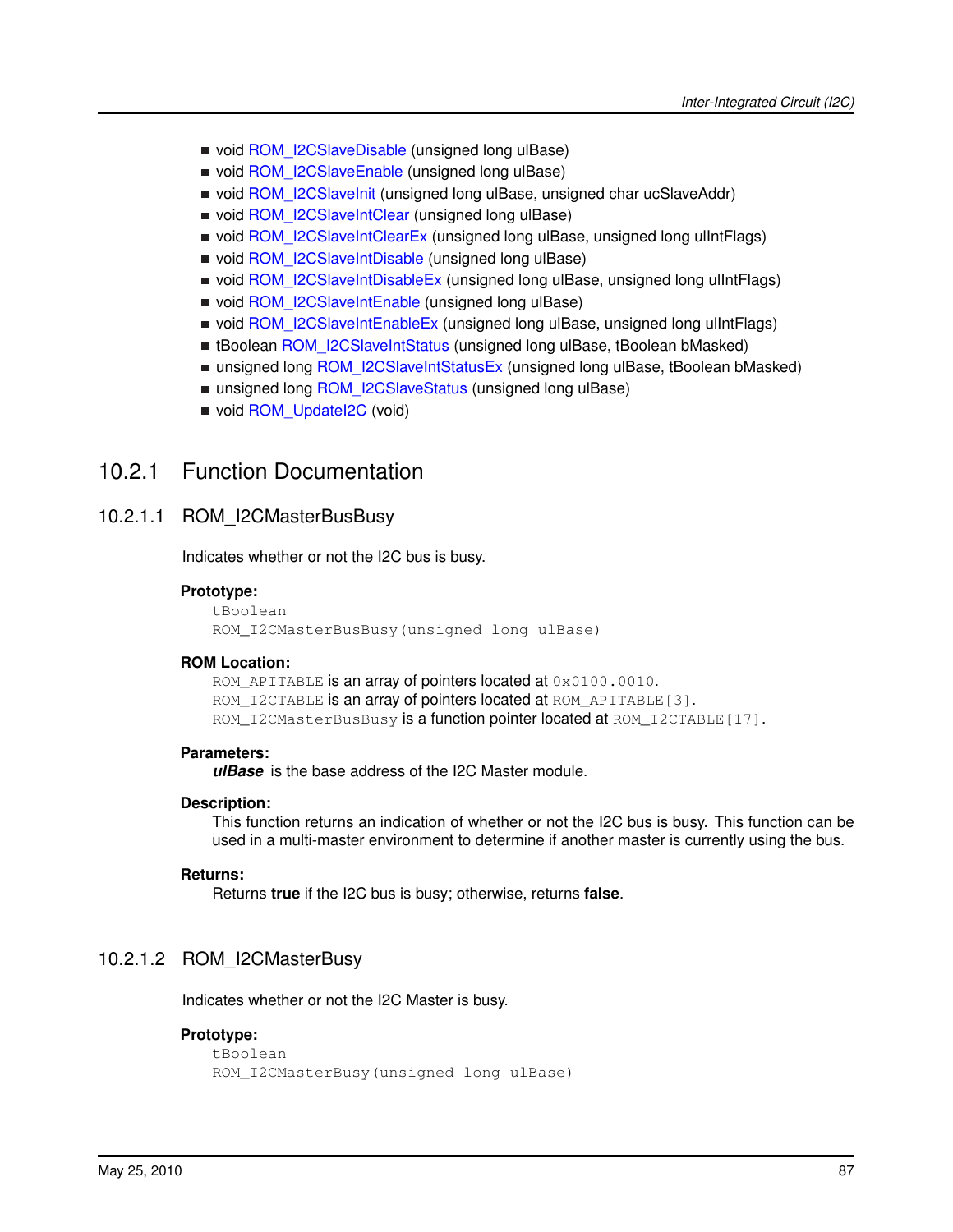## **ROM Location:**

ROM\_APITABLE is an array of pointers located at  $0 \times 0100$ .0010. ROM\_I2CTABLE is an array of pointers located at ROM\_APITABLE[3]. ROM\_I2CMasterBusy is a function pointer located at ROM\_I2CTABLE[16].

## **Parameters:**

*ulBase* is the base address of the I2C Master module.

### **Description:**

This function returns an indication of whether or not the I2C Master is busy transmitting or receiving data.

### **Returns:**

Returns **true** if the I2C Master is busy; otherwise, returns **false**.

# <span id="page-87-0"></span>10.2.1.3 ROM\_I2CMasterControl

Controls the state of the I2C Master module.

## **Prototype:**

```
void
ROM_I2CMasterControl(unsigned long ulBase,
                     unsigned long ulCmd)
```
## **ROM Location:**

ROM APITABLE is an array of pointers located at 0x0100.0010. ROM\_I2CTABLE is an array of pointers located at ROM\_APITABLE[3]. ROM\_I2CMasterControl is a function pointer located at ROM\_I2CTABLE[18].

## **Parameters:**

*ulBase* is the base address of the I2C Master module. *ulCmd* command to be issued to the I2C Master module

#### **Description:**

This function is used to control the state of the Master module send and receive operations. The *ucCmd* parameter can be one of the following values:

- **I2C\_MASTER\_CMD\_SINGLE\_SEND**
- **I2C\_MASTER\_CMD\_SINGLE\_RECEIVE**
- **I2C\_MASTER\_CMD\_BURST\_SEND\_START**
- **I2C\_MASTER\_CMD\_BURST\_SEND\_CONT**
- **I2C\_MASTER\_CMD\_BURST\_SEND\_FINISH**
- **I2C\_MASTER\_CMD\_BURST\_SEND\_ERROR\_STOP**
- **I2C\_MASTER\_CMD\_BURST\_RECEIVE\_START**
- **I2C\_MASTER\_CMD\_BURST\_RECEIVE\_CONT**
- **I2C\_MASTER\_CMD\_BURST\_RECEIVE\_FINISH**
- **I2C\_MASTER\_CMD\_BURST\_RECEIVE\_ERROR\_STOP**

## <span id="page-87-1"></span>**Returns:**

None.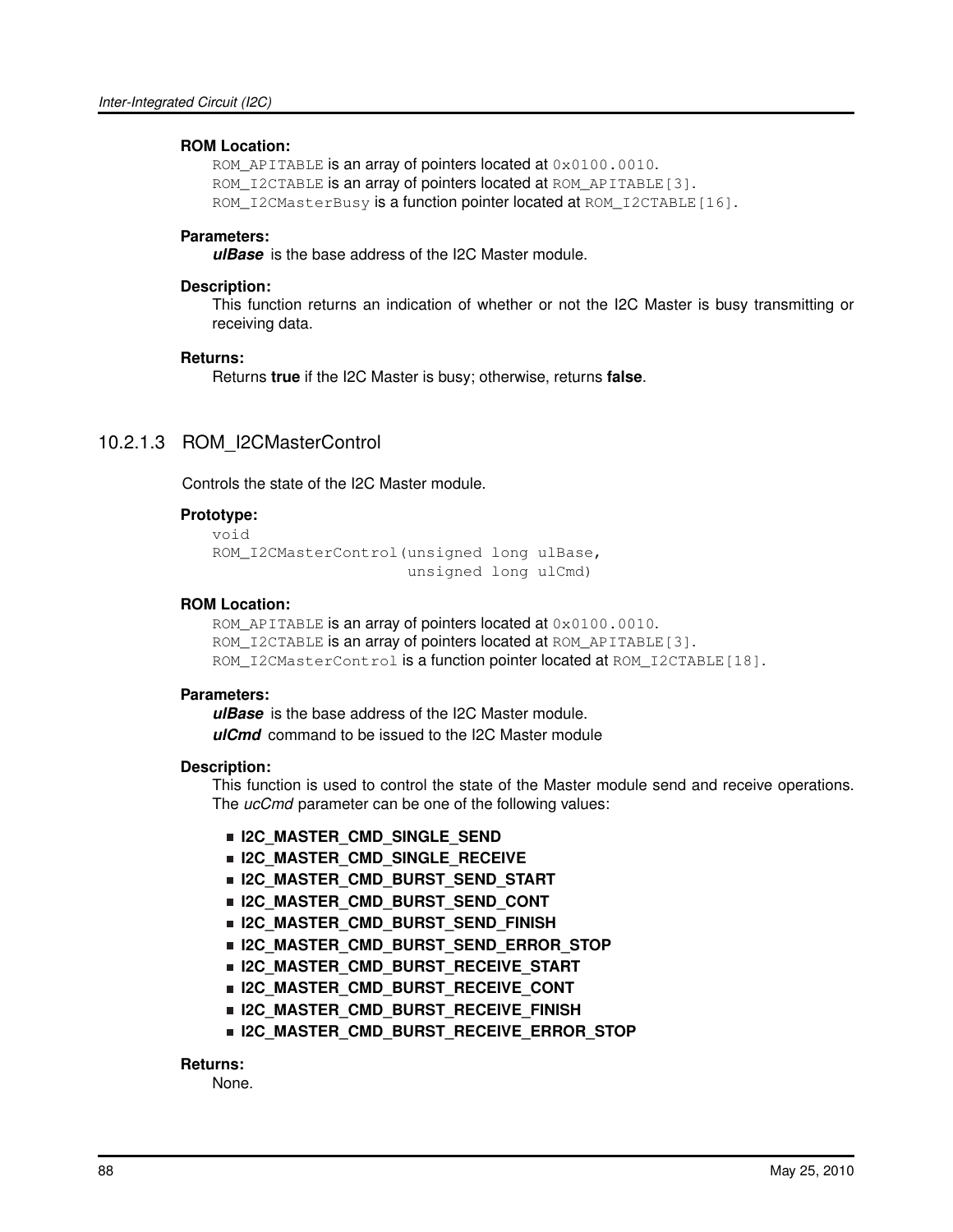# 10.2.1.4 ROM\_I2CMasterDataGet

Receives a byte that has been sent to the I2C Master.

## **Prototype:**

unsigned long ROM\_I2CMasterDataGet(unsigned long ulBase)

## **ROM Location:**

ROM\_APITABLE is an array of pointers located at  $0 \times 0100$ .0010. ROM\_I2CTABLE is an array of pointers located at ROM\_APITABLE[3]. ROM\_I2CMasterDataGet is a function pointer located at ROM\_I2CTABLE[20].

## **Parameters:**

*ulBase* is the base address of the I2C Master module.

## **Description:**

This function reads a byte of data from the I2C Master Data Register.

## **Returns:**

Returns the byte received from by the I2C Master, cast as an unsigned long.

# <span id="page-88-0"></span>10.2.1.5 ROM\_I2CMasterDataPut

Transmits a byte from the I2C Master.

## **Prototype:**

```
void
ROM_I2CMasterDataPut(unsigned long ulBase,
                     unsigned char ucData)
```
## **ROM Location:**

ROM\_APITABLE is an array of pointers located at  $0 \times 0100$ .0010. ROM\_I2CTABLE is an array of pointers located at ROM\_APITABLE[3]. ROM\_I2CMasterDataPut is a function pointer located at ROM\_I2CTABLE[0].

## **Parameters:**

*ulBase* is the base address of the I2C Master module. *ucData* data to be transmitted from the I2C Master

## **Description:**

This function will place the supplied data into I2C Master Data Register.

## **Returns:**

None.

# <span id="page-88-1"></span>10.2.1.6 ROM\_I2CMasterDisable

Disables the I2C master block.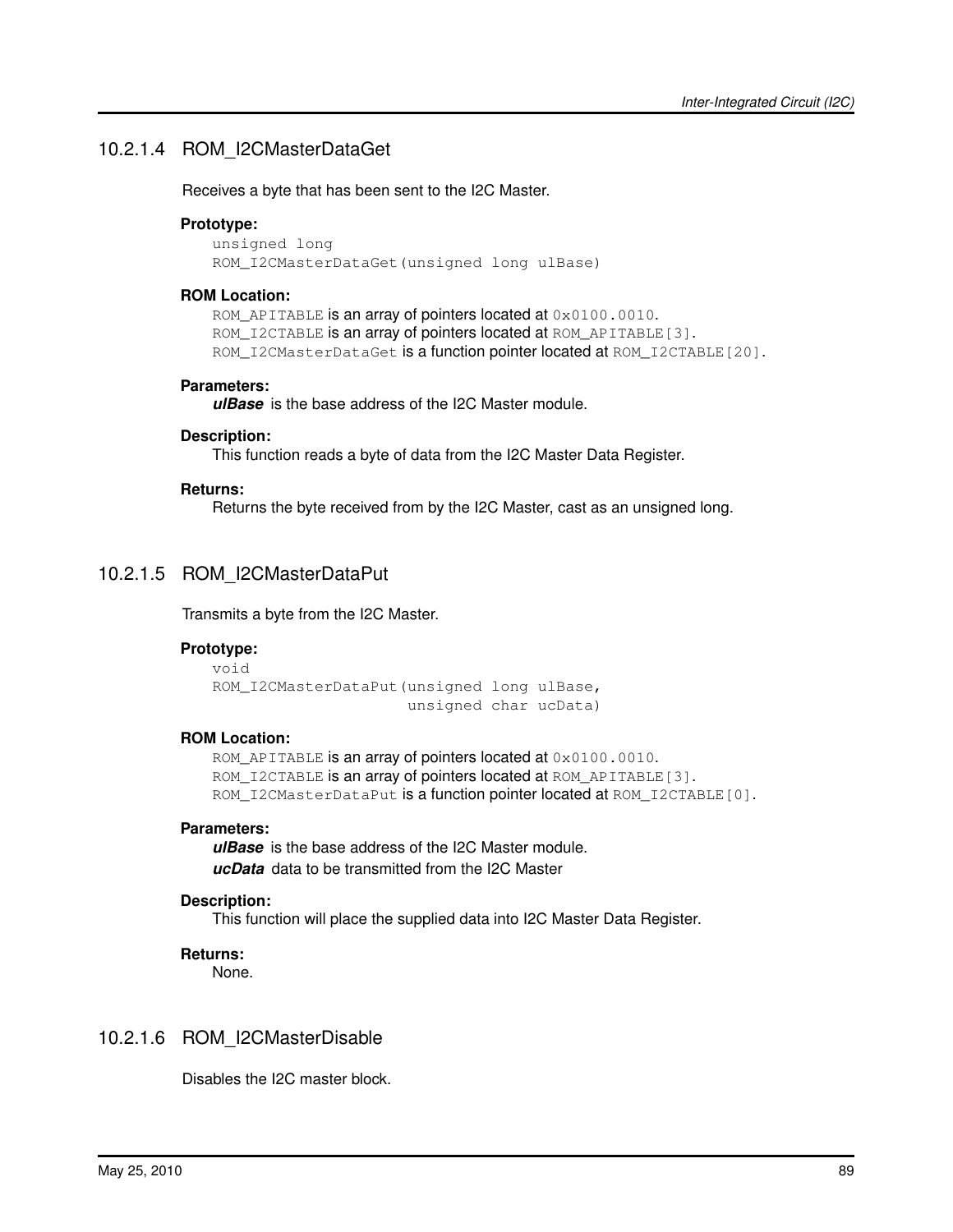## **Prototype:**

```
void
ROM_I2CMasterDisable(unsigned long ulBase)
```
#### **ROM Location:**

ROM\_APITABLE is an array of pointers located at  $0 \times 0100$ .0010. ROM I2CTABLE is an array of pointers located at ROM APITABLE[3]. ROM\_I2CMasterDisable is a function pointer located at ROM\_I2CTABLE[5].

## **Parameters:**

*ulBase* is the base address of the I2C Master module.

## **Description:**

This will disable operation of the I2C master block.

# **Returns:**

None.

## <span id="page-89-1"></span>10.2.1.7 ROM\_I2CMasterEnable

Enables the I2C Master block.

## **Prototype:**

```
void
ROM_I2CMasterEnable(unsigned long ulBase)
```
#### **ROM Location:**

```
ROM_APITABLE is an array of pointers located at 0 \times 0100.0010.
ROM_I2CTABLE is an array of pointers located at ROM_APITABLE[3].
ROM_I2CMasterEnable is a function pointer located at ROM_I2CTABLE[3].
```
#### **Parameters:**

*ulBase* is the base address of the I2C Master module.

#### **Description:**

This will enable operation of the I2C Master block.

#### **Returns:**

None.

## <span id="page-89-0"></span>10.2.1.8 ROM\_I2CMasterErr

Gets the error status of the I2C Master module.

#### **Prototype:**

```
unsigned long
ROM_I2CMasterErr(unsigned long ulBase)
```
#### **ROM Location:**

ROM\_APITABLE is an array of pointers located at  $0 \times 0100$ .0010. ROM\_I2CTABLE is an array of pointers located at ROM\_APITABLE[3]. ROM\_I2CMasterErr is a function pointer located at ROM\_I2CTABLE[19].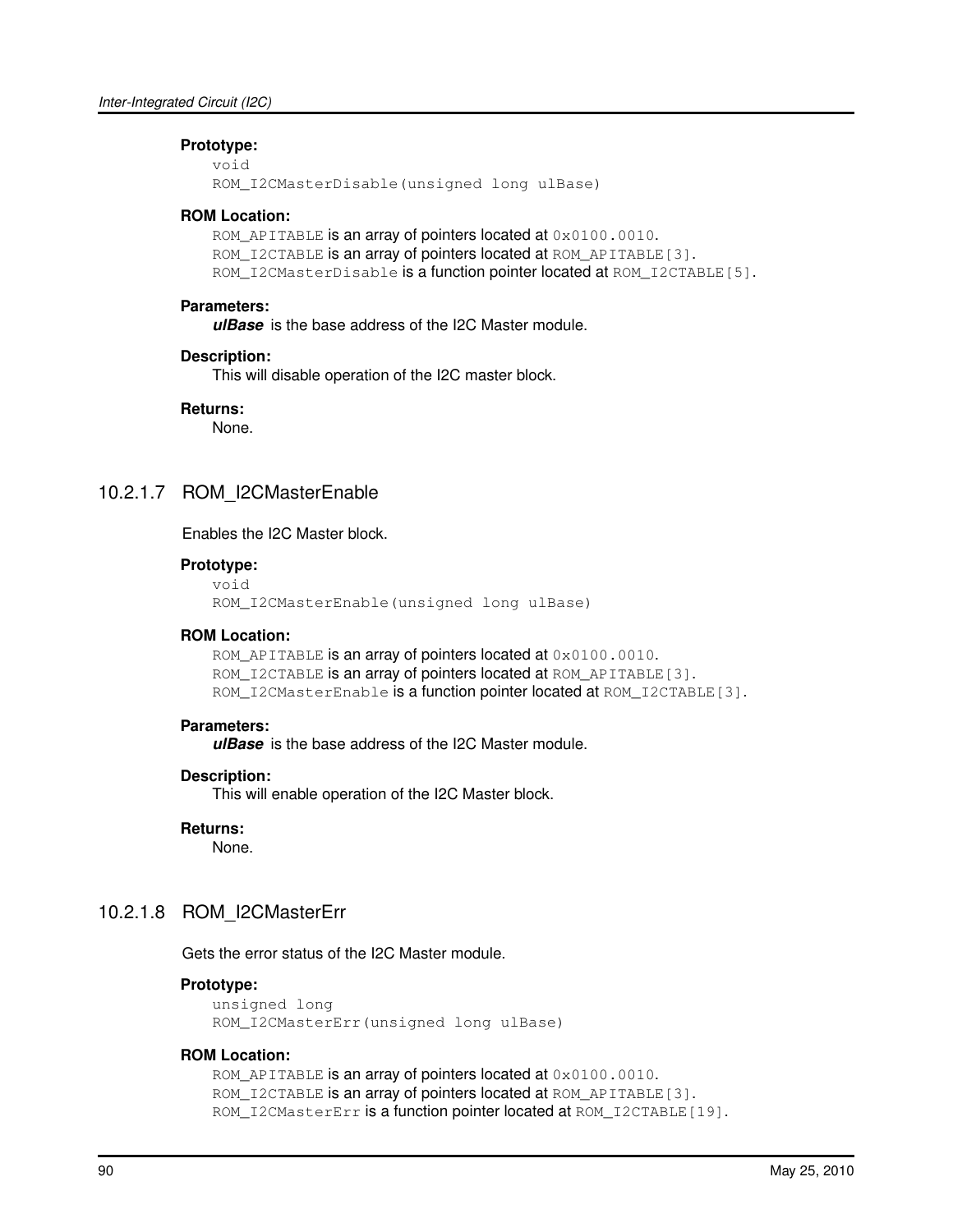#### **Parameters:**

*ulBase* is the base address of the I2C Master module.

#### **Description:**

This function is used to obtain the error status of the Master module send and receive operations.

## **Returns:**

```
I2C_MASTER_ERR_ARB_LOST.
```
Returns the error status, as one of **I2C\_MASTER\_ERR\_NONE**, **I2C\_MASTER\_ERR\_ADDR\_ACK, COMASTER\_ERR\_DATA\_ACK, org.** or

# <span id="page-90-0"></span>10.2.1.9 ROM\_I2CMasterInitExpClk

Initializes the I2C Master block.

#### **Prototype:**

```
void
ROM_I2CMasterInitExpClk(unsigned long ulBase,
                        unsigned long ulI2CClk,
                        tBoolean bFast)
```
### **ROM Location:**

ROM\_APITABLE is an array of pointers located at  $0 \times 0100$ .0010. ROM\_I2CTABLE is an array of pointers located at ROM\_APITABLE[3]. ROM\_I2CMasterInitExpClk is a function pointer located at ROM\_I2CTABLE[1].

#### **Parameters:**

*ulBase* is the base address of the I2C Master module. *ulI2CClk* is the rate of the clock supplied to the I2C module. *bFast* set up for fast data transfers

#### **Description:**

This function initializes operation of the I2C Master block. Upon successful initialization of the I2C block, this function will have set the bus speed for the master, and will have enabled the I2C Master block.

If the parameter *bFast* is **true**, then the master block will be set up to transfer data at 400 kbps; otherwise, it will be set up to transfer data at 100 kbps.

The peripheral clock will be the same as the processor clock. This will be the value returned by ROM SysCtlClockGet(), or it can be explicitly hard coded if it is constant and known (to save the code/execution overhead of a call to [ROM\\_SysCtlClockGet\(\)\)](#page-178-0).

## **Returns:**

None.

## <span id="page-90-1"></span>10.2.1.10 ROM\_I2CMasterIntClear

Clears I2C Master interrupt sources.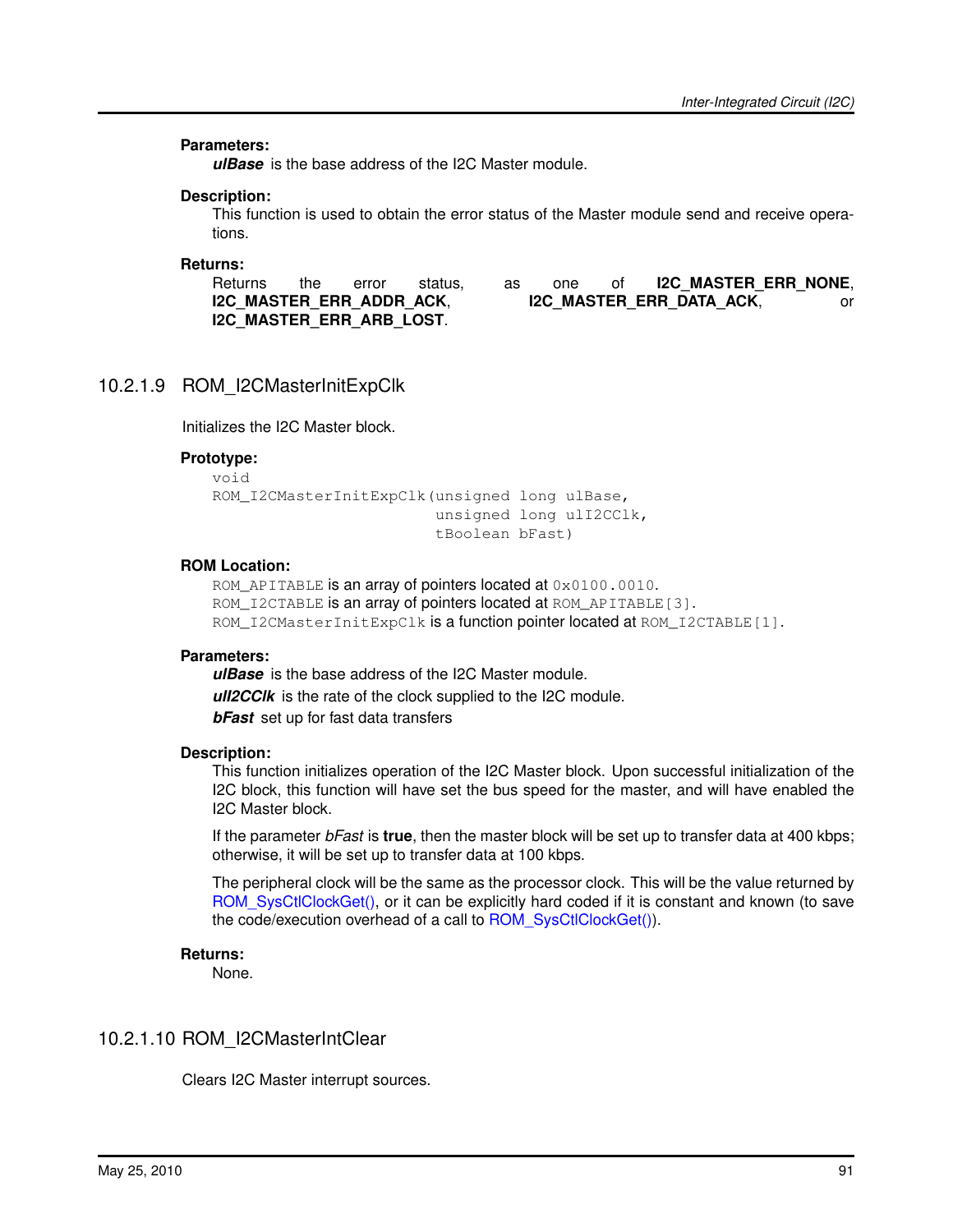## **Prototype:**

```
void
ROM I2CMasterIntClear(unsigned long ulBase)
```
### **ROM Location:**

ROM\_APITABLE is an array of pointers located at  $0 \times 0100$ .0010. ROM I2CTABLE is an array of pointers located at ROM APITABLE[3]. ROM\_I2CMasterIntClear is a function pointer located at ROM\_I2CTABLE[13].

### **Parameters:**

*ulBase* is the base address of the I2C Master module.

#### **Description:**

The I2C Master interrupt source is cleared, so that it no longer asserts. This must be done in the interrupt handler to keep it from being called again immediately upon exit.

#### **Note:**

Since there is a write buffer in the Cortex-M3 processor, it may take several clock cycles before the interrupt source is actually cleared. Therefore, it is recommended that the interrupt source be cleared early in the interrupt handler (as opposed to the very last action) to avoid returning from the interrupt handler before the interrupt source is actually cleared. Failure to do so may result in the interrupt handler being immediately reentered (since NVIC still sees the interrupt source asserted).

### **Returns:**

None.

## <span id="page-91-0"></span>10.2.1.11 ROM\_I2CMasterIntDisable

Disables the I2C Master interrupt.

## **Prototype:**

```
void
ROM_I2CMasterIntDisable(unsigned long ulBase)
```
## **ROM Location:**

ROM APITABLE is an array of pointers located at 0x0100.0010. ROM\_I2CTABLE is an array of pointers located at ROM\_APITABLE[3]. ROM I2CMasterIntDisable is a function pointer located at ROM I2CTABLE[9].

#### **Parameters:**

*ulBase* is the base address of the I2C Master module.

## **Description:**

Disables the I2C Master interrupt source.

#### <span id="page-91-1"></span>**Returns:**

None.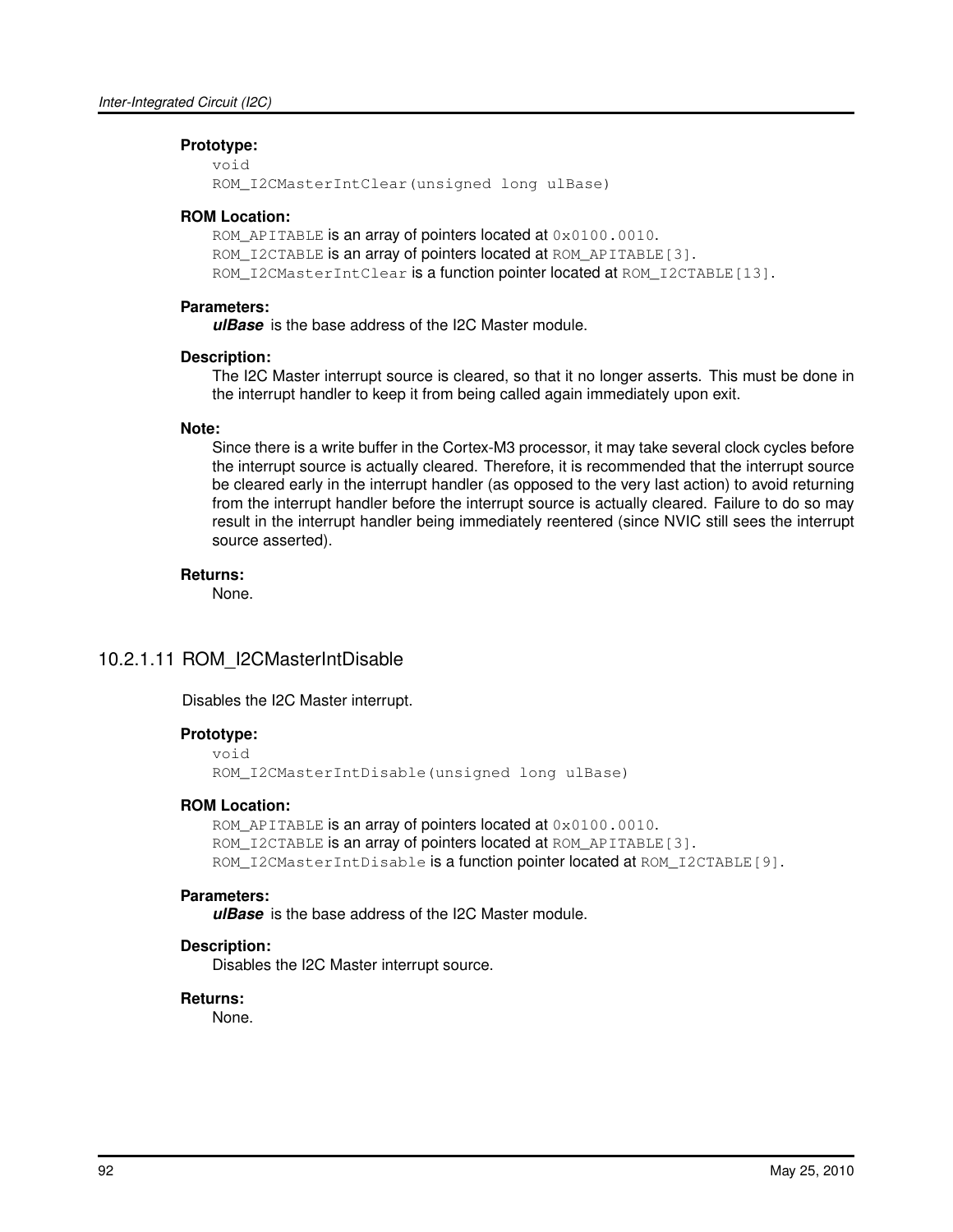# 10.2.1.12 ROM\_I2CMasterIntEnable

Enables the I2C Master interrupt.

## **Prototype:**

```
void
ROM_I2CMasterIntEnable(unsigned long ulBase)
```
## **ROM Location:**

ROM\_APITABLE is an array of pointers located at  $0 \times 0100$ .0010. ROM\_I2CTABLE is an array of pointers located at ROM\_APITABLE[3]. ROM\_I2CMasterIntEnable is a function pointer located at ROM\_I2CTABLE[7].

## **Parameters:**

*ulBase* is the base address of the I2C Master module.

## **Description:**

Enables the I2C Master interrupt source.

## **Returns:**

None.

# <span id="page-92-1"></span>10.2.1.13 ROM\_I2CMasterIntStatus

Gets the current I2C Master interrupt status.

## **Prototype:**

```
tBoolean
ROM_I2CMasterIntStatus(unsigned long ulBase,
                       tBoolean bMasked)
```
## **ROM Location:**

ROM\_APITABLE is an array of pointers located at  $0 \times 0100$ .0010. ROM I2CTABLE is an array of pointers located at ROM APITABLE[3]. ROM\_I2CMasterIntStatus is a function pointer located at ROM\_I2CTABLE[11].

#### **Parameters:**

*ulBase* is the base address of the I2C Master module.

*bMasked* is false if the raw interrupt status is requested and true if the masked interrupt status is requested.

#### **Description:**

This returns the interrupt status for the I2C Master module. Either the raw interrupt status or the status of interrupts that are allowed to reflect to the processor can be returned.

#### <span id="page-92-0"></span>**Returns:**

The current interrupt status, returned as **true** if active or **false** if not active.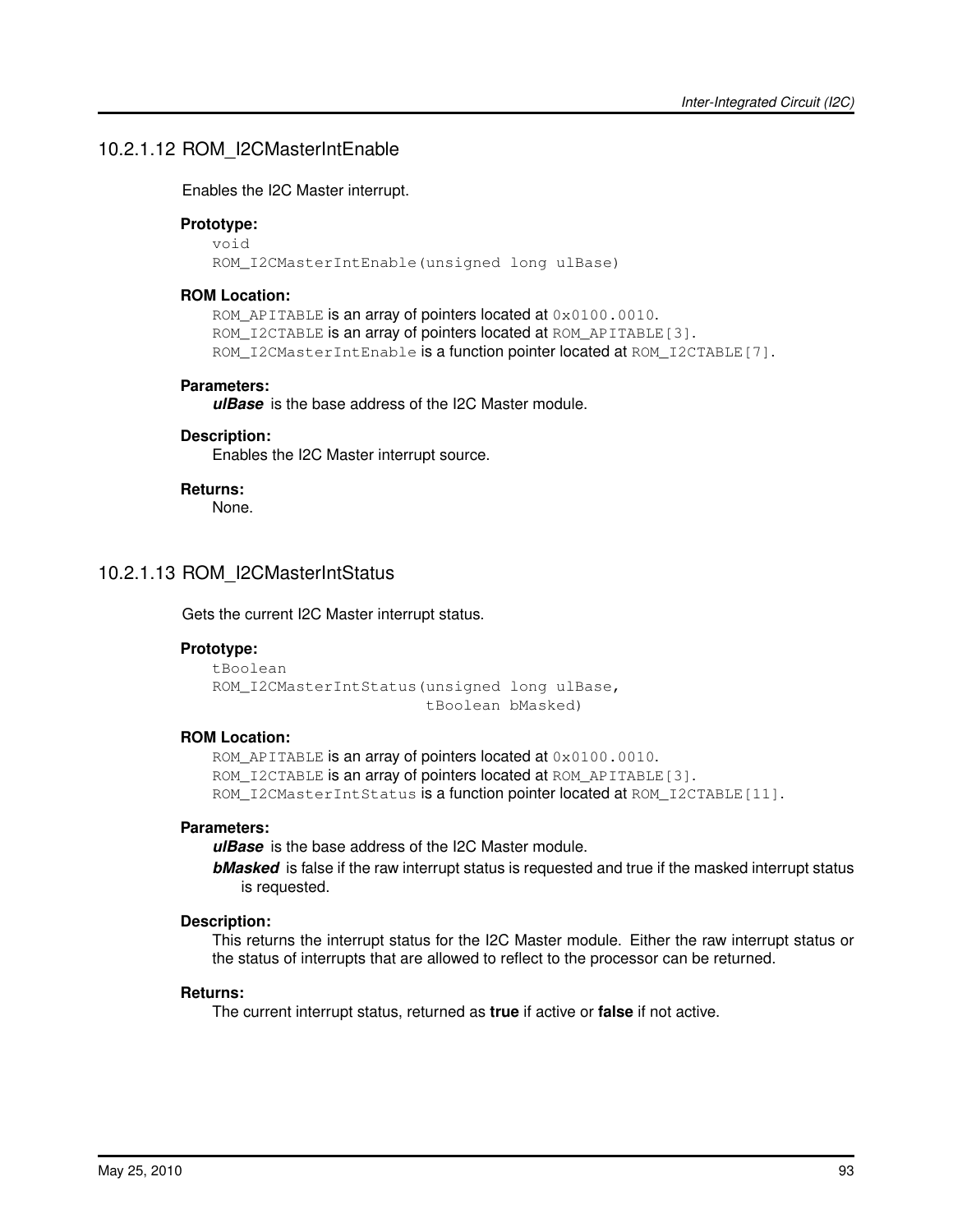# 10.2.1.14 ROM\_I2CMasterSlaveAddrSet

Sets the address that the I2C Master will place on the bus.

## **Prototype:**

```
void
ROM I2CMasterSlaveAddrSet(unsigned long ulBase,
                          unsigned char ucSlaveAddr,
                          tBoolean bReceive)
```
## **ROM Location:**

ROM\_APITABLE is an array of pointers located at  $0 \times 0100$ .0010. ROM I2CTABLE is an array of pointers located at ROM APITABLE[3]. ROM\_I2CMasterSlaveAddrSet is a function pointer located at ROM\_I2CTABLE[15].

## **Parameters:**

*ulBase* is the base address of the I2C Master module.

*ucSlaveAddr* 7-bit slave address

*bReceive* flag indicating the type of communication with the slave

## **Description:**

This function will set the address that the I2C Master will place on the bus when initiating a transaction. When the *bReceive* parameter is set to **true**, the address will indicate that the I2C Master is initiating a read from the slave; otherwise the address will indicate that the I2C Master is initiating a write to the slave.

## **Returns:**

None.

# <span id="page-93-1"></span>10.2.1.15 ROM\_I2CSlaveDataGet

Receives a byte that has been sent to the I2C Slave.

## **Prototype:**

unsigned long ROM\_I2CSlaveDataGet(unsigned long ulBase)

## **ROM Location:**

ROM\_APITABLE is an array of pointers located at  $0 \times 0100$ .0010. ROM\_I2CTABLE is an array of pointers located at ROM\_APITABLE[3]. ROM\_I2CSlaveDataGet is a function pointer located at ROM\_I2CTABLE[23].

## **Parameters:**

*ulBase* is the base address of the I2C Slave module.

## **Description:**

This function reads a byte of data from the I2C Slave Data Register.

## <span id="page-93-0"></span>**Returns:**

Returns the byte received from by the I2C Slave, cast as an unsigned long.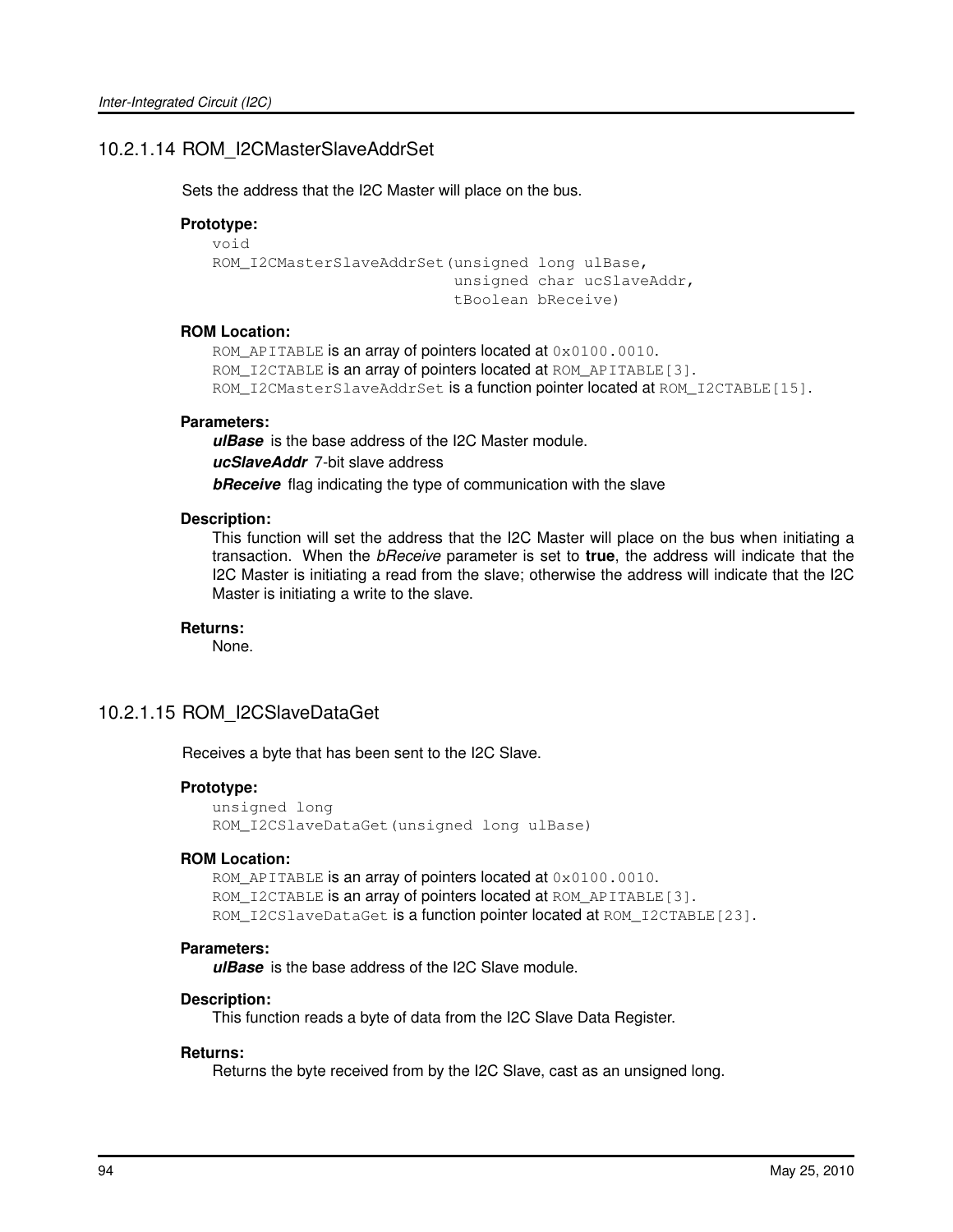# 10.2.1.16 ROM\_I2CSlaveDataPut

Transmits a byte from the I2C Slave.

## **Prototype:**

void ROM\_I2CSlaveDataPut(unsigned long ulBase, unsigned char ucData)

## **ROM Location:**

ROM\_APITABLE is an array of pointers located at  $0 \times 0100$ .0010. ROM I2CTABLE is an array of pointers located at ROM APITABLE[3]. ROM\_I2CSlaveDataPut is a function pointer located at ROM\_I2CTABLE[22].

## **Parameters:**

*ulBase* is the base address of the I2C Slave module. *ucData* data to be transmitted from the I2C Slave

### **Description:**

This function will place the supplied data into I2C Slave Data Register.

### **Returns:**

None.

## <span id="page-94-0"></span>10.2.1.17 ROM\_I2CSlaveDisable

Disables the I2C slave block.

## **Prototype:**

void ROM\_I2CSlaveDisable(unsigned long ulBase)

## **ROM Location:**

ROM\_APITABLE is an array of pointers located at  $0 \times 0100$ .0010. ROM\_I2CTABLE is an array of pointers located at ROM\_APITABLE[3]. ROM\_I2CSlaveDisable is a function pointer located at ROM\_I2CTABLE[6].

## **Parameters:**

*ulBase* is the base address of the I2C Slave module.

## **Description:**

This will disable operation of the I2C slave block.

## **Returns:**

None.

## <span id="page-94-1"></span>10.2.1.18 ROM\_I2CSlaveEnable

Enables the I2C Slave block.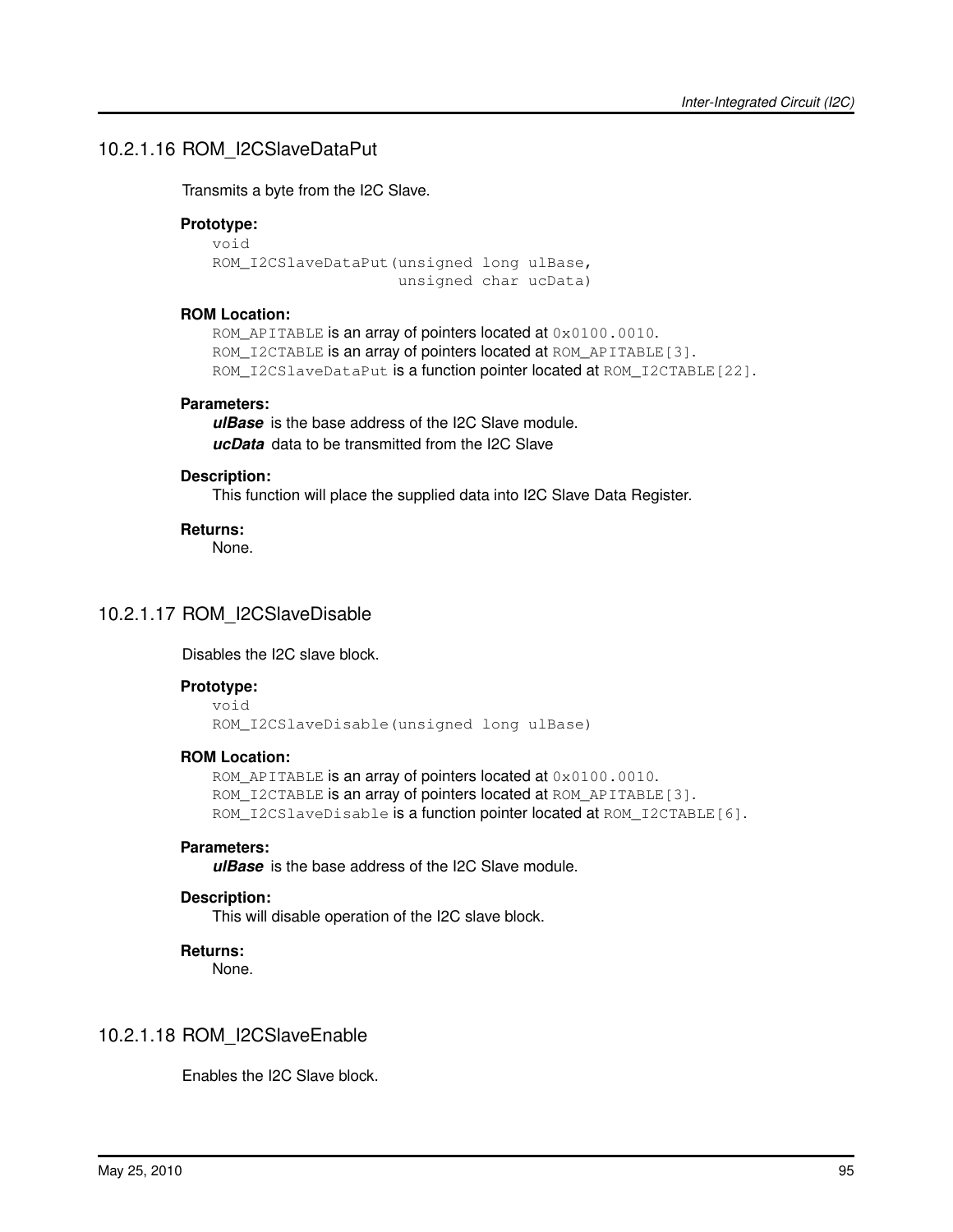## **Prototype:**

```
void
ROM_I2CSlaveEnable(unsigned long ulBase)
```
#### **ROM Location:**

ROM APITABLE is an array of pointers located at 0x0100.0010. ROM\_I2CTABLE is an array of pointers located at ROM\_APITABLE[3]. ROM\_I2CSlaveEnable is a function pointer located at ROM\_I2CTABLE[4].

#### **Parameters:**

*ulBase* is the base address of the I2C Slave module.

#### **Description:**

This will enable operation of the I2C Slave block.

## **Returns:**

None.

# <span id="page-95-0"></span>10.2.1.19 ROM\_I2CSlaveInit

Initializes the I2C Slave block.

#### **Prototype:**

```
void
ROM_I2CSlaveInit(unsigned long ulBase,
                 unsigned char ucSlaveAddr)
```
#### **ROM Location:**

ROM APITABLE is an array of pointers located at 0x0100.0010. ROM\_I2CTABLE is an array of pointers located at ROM\_APITABLE[3]. ROM\_I2CSlaveInit is a function pointer located at ROM\_I2CTABLE[2].

#### **Parameters:**

*ulBase* is the base address of the I2C Slave module. *ucSlaveAddr* 7-bit slave address

## **Description:**

This function initializes operation of the I2C Slave block. Upon successful initialization of the I2C blocks, this function will have set the slave address and have enabled the I2C Slave block.

The parameter *ucSlaveAddr* is the value that will be compared against the slave address sent by an I2C master.

## **Returns:**

None.

## <span id="page-95-1"></span>10.2.1.20 ROM\_I2CSlaveIntClear

Clears I2C Slave interrupt sources.

#### **Prototype:**

```
void
ROM_I2CSlaveIntClear(unsigned long ulBase)
```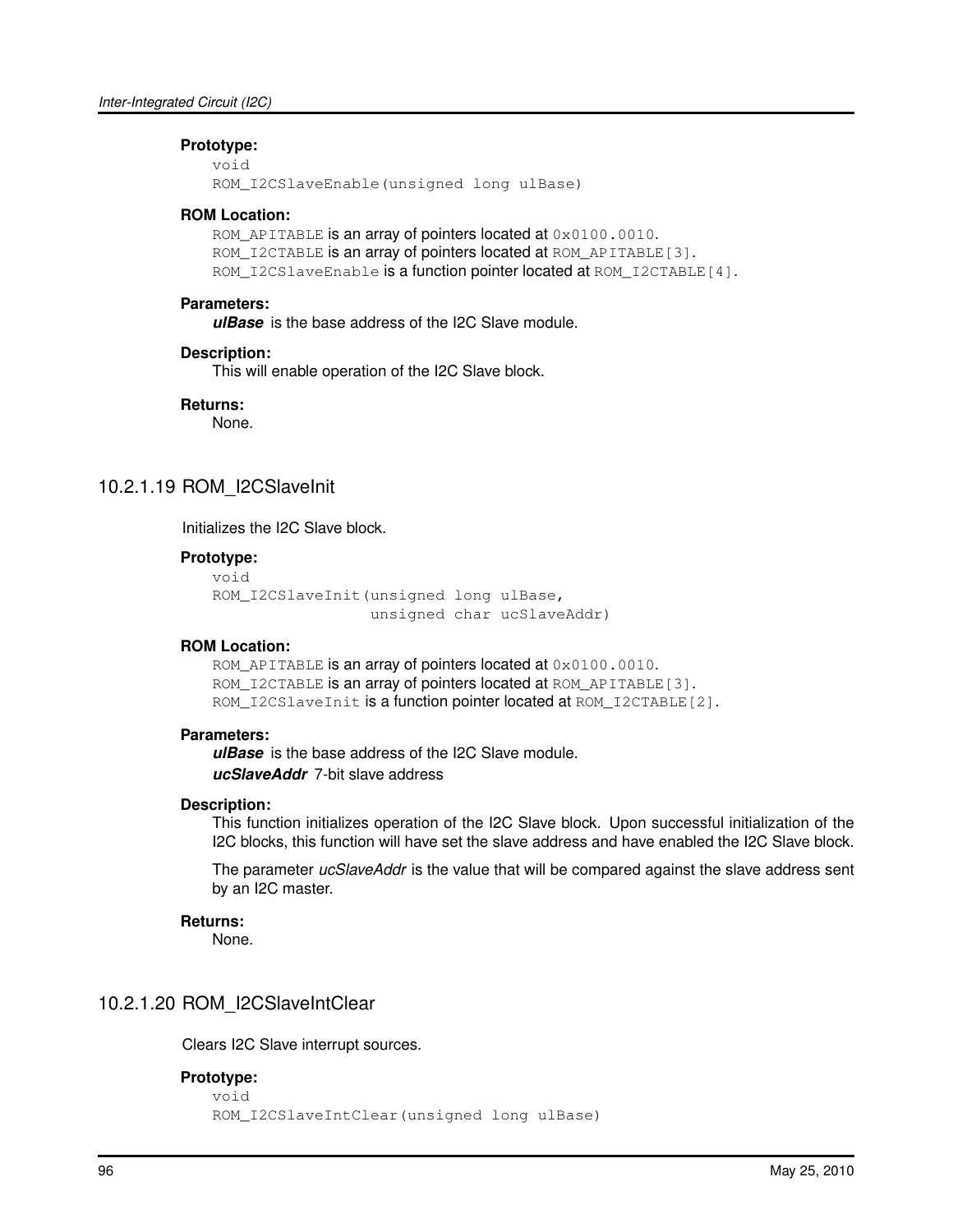## **ROM Location:**

ROM\_APITABLE is an array of pointers located at  $0 \times 0100$ .0010. ROM\_I2CTABLE is an array of pointers located at ROM\_APITABLE[3]. ROM\_I2CSlaveIntClear is a function pointer located at ROM\_I2CTABLE[14].

## **Parameters:**

*ulBase* is the base address of the I2C Slave module.

#### **Description:**

The I2C Slave interrupt source is cleared, so that it no longer asserts. This must be done in the interrupt handler to keep it from being called again immediately upon exit.

#### **Note:**

Since there is a write buffer in the Cortex-M3 processor, it may take several clock cycles before the interrupt source is actually cleared. Therefore, it is recommended that the interrupt source be cleared early in the interrupt handler (as opposed to the very last action) to avoid returning from the interrupt handler before the interrupt source is actually cleared. Failure to do so may result in the interrupt handler being immediately reentered (since NVIC still sees the interrupt source asserted).

#### **Returns:**

None.

## <span id="page-96-0"></span>10.2.1.21 ROM\_I2CSlaveIntClearEx

Clears I2C Slave interrupt sources.

#### **Prototype:**

```
void
ROM_I2CSlaveIntClearEx(unsigned long ulBase,
                       unsigned long ulIntFlags)
```
#### **ROM Location:**

ROM APITABLE is an array of pointers located at 0x0100.0010. ROM I2CTABLE is an array of pointers located at ROM APITABLE[3]. ROM I2CSlaveIntClearEx is a function pointer located at ROM I2CTABLE[28].

#### **Parameters:**

*ulBase* is the base address of the I2C Slave module. *ulIntFlags* is a bit mask of the interrupt sources to be cleared.

#### **Description:**

The specified I2C Slave interrupt sources are cleared, so that they no longer assert. This must be done in the interrupt handler to keep it from being called again immediately upon exit.

The *ulIntFlags* parameter has the same definition as the *ulIntFlags* parameter to [ROM\\_I2CSlaveIntEnableEx\(\).](#page-98-1)

#### **Note:**

Since there is a write buffer in the Cortex-M3 processor, it may take several clock cycles before the interrupt source is actually cleared. Therefore, it is recommended that the interrupt source be cleared early in the interrupt handler (as opposed to the very last action) to avoid returning from the interrupt handler before the interrupt source is actually cleared. Failure to do so may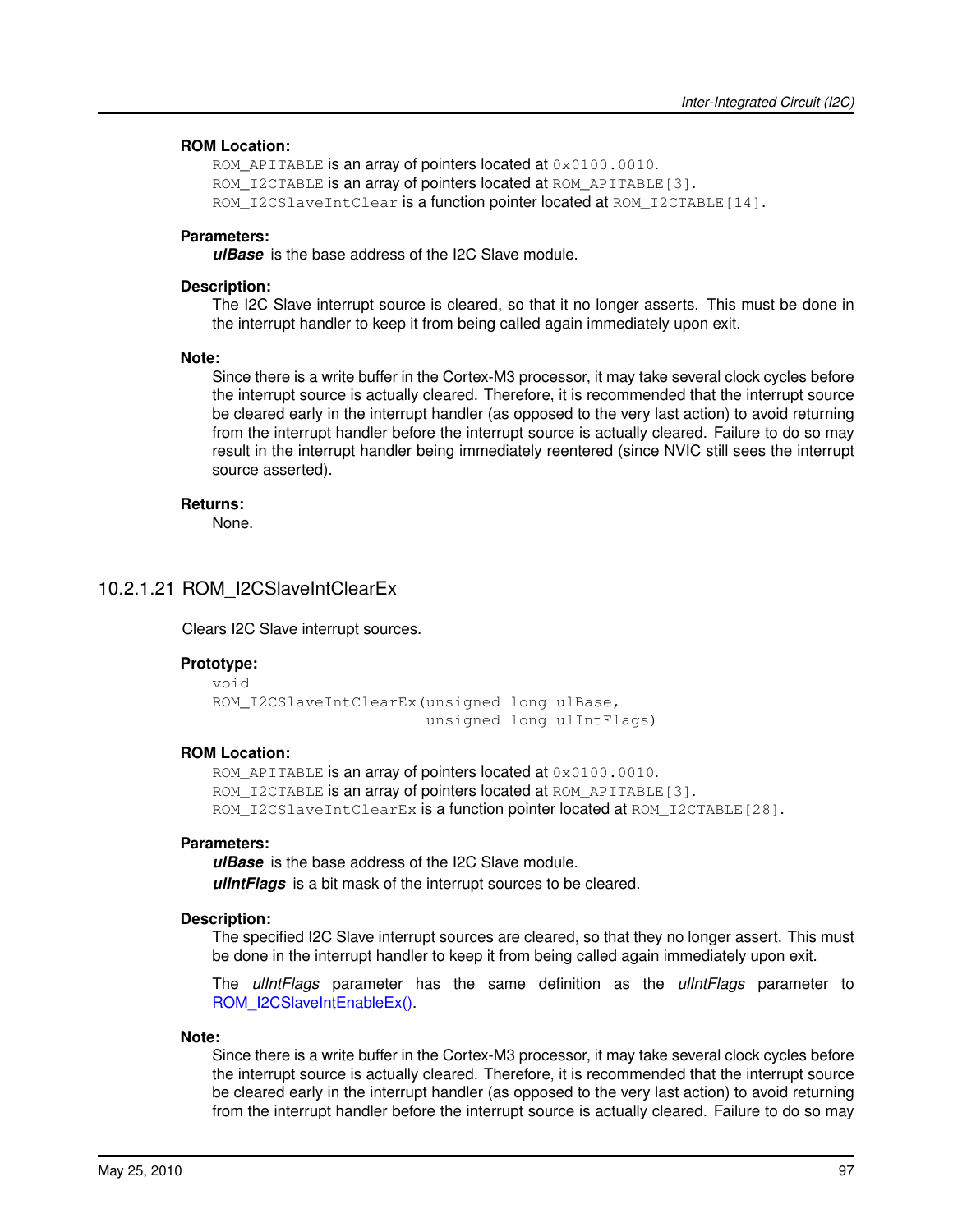result in the interrupt handler being immediately reentered (since NVIC still sees the interrupt source asserted).

#### **Returns:**

None.

## <span id="page-97-0"></span>10.2.1.22 ROM\_I2CSlaveIntDisable

Disables the I2C Slave interrupt.

## **Prototype:**

```
void
ROM I2CSlaveIntDisable(unsigned long ulBase)
```
#### **ROM Location:**

ROM\_APITABLE is an array of pointers located at  $0 \times 0100$ .0010. ROM I2CTABLE is an array of pointers located at ROM APITABLE[3]. ROM\_I2CSlaveIntDisable is a function pointer located at ROM\_I2CTABLE[10].

#### **Parameters:**

*ulBase* is the base address of the I2C Slave module.

## **Description:**

Disables the I2C Slave interrupt source.

#### **Returns:**

None.

## <span id="page-97-1"></span>10.2.1.23 ROM\_I2CSlaveIntDisableEx

Disables individual I2C Slave interrupt sources.

## **Prototype:**

```
void
ROM I2CSlaveIntDisableEx(unsigned long ulBase,
                         unsigned long ulIntFlags)
```
## **ROM Location:**

ROM APITABLE is an array of pointers located at 0x0100.0010. ROM\_I2CTABLE is an array of pointers located at ROM\_APITABLE[3]. ROM I2CSlaveIntDisableEx is a function pointer located at ROM I2CTABLE[26].

## **Parameters:**

*ulBase* is the base address of the I2C Slave module. *ulIntFlags* is the bit mask of the interrupt sources to be disabled.

#### **Description:**

Disables the indicated I2C Slave interrupt sources. Only the sources that are enabled can be reflected to the processor interrupt; disabled sources have no effect on the processor.

The *ulIntFlags* parameter has the same definition as the *ulIntFlags* parameter to [ROM\\_I2CSlaveIntEnableEx\(\).](#page-98-1)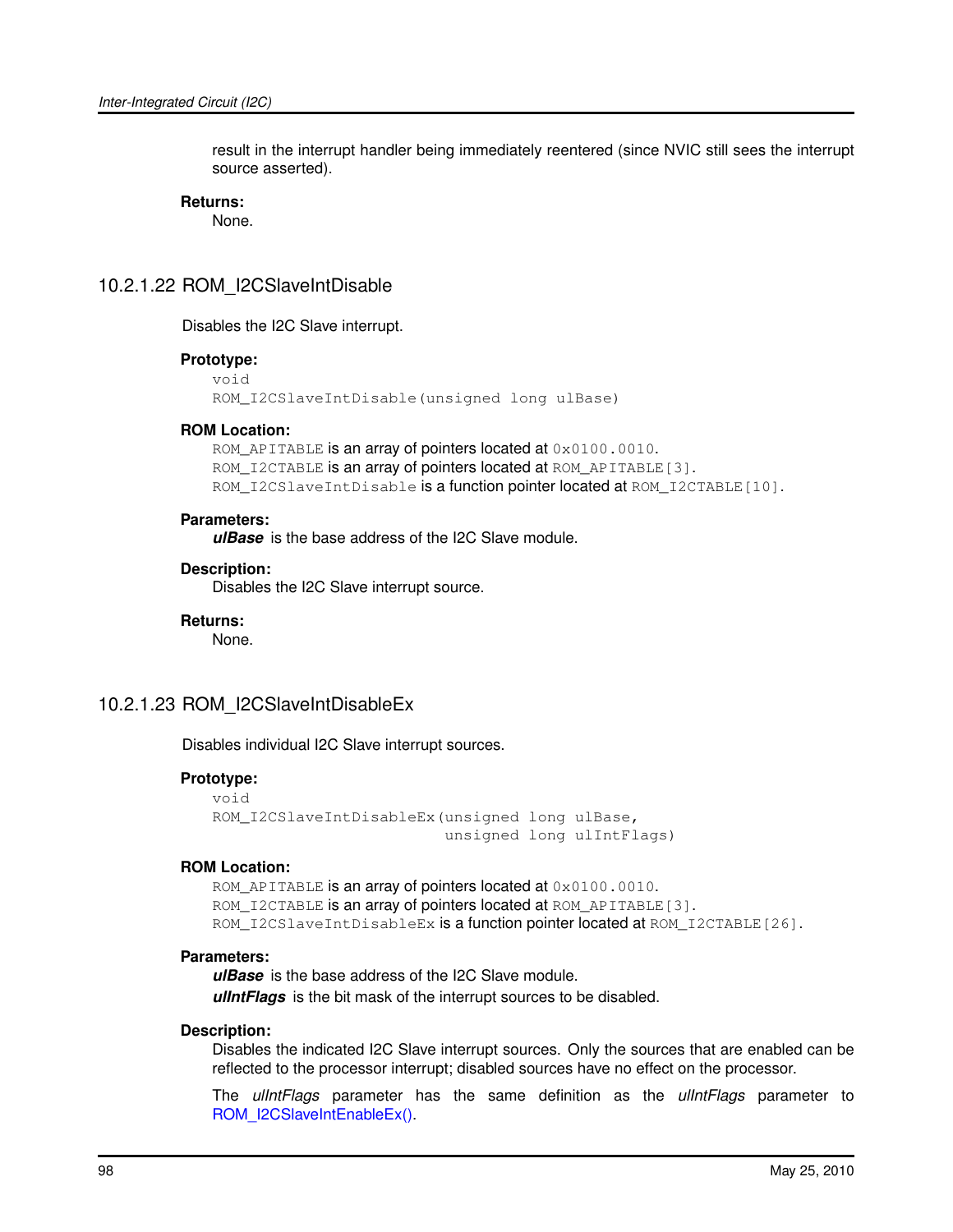**Returns:**

None.

# <span id="page-98-0"></span>10.2.1.24 ROM\_I2CSlaveIntEnable

Enables the I2C Slave interrupt.

## **Prototype:**

void ROM\_I2CSlaveIntEnable(unsigned long ulBase)

## **ROM Location:**

ROM APITABLE is an array of pointers located at  $0 \times 0100$ .0010. ROM I2CTABLE is an array of pointers located at ROM APITABLE[3]. ROM\_I2CSlaveIntEnable is a function pointer located at ROM\_I2CTABLE[8].

## **Parameters:**

*ulBase* is the base address of the I2C Slave module.

## **Description:**

Enables the I2C Slave interrupt source.

## **Returns:**

None.

# <span id="page-98-1"></span>10.2.1.25 ROM\_I2CSlaveIntEnableEx

Enables individual I2C Slave interrupt sources.

## **Prototype:**

```
void
ROM_I2CSlaveIntEnableEx(unsigned long ulBase,
                        unsigned long ulIntFlags)
```
## **ROM Location:**

ROM\_APITABLE is an array of pointers located at  $0 \times 0100$ .0010. ROM\_I2CTABLE is an array of pointers located at ROM\_APITABLE[3]. ROM\_I2CSlaveIntEnableEx is a function pointer located at ROM\_I2CTABLE[25].

## **Parameters:**

*ulBase* is the base address of the I2C Slave module. *ulIntFlags* is the bit mask of the interrupt sources to be enabled.

## **Description:**

Enables the indicated I2C Slave interrupt sources. Only the sources that are enabled can be reflected to the processor interrupt; disabled sources have no effect on the processor.

The *ulIntFlags* parameter is the logical OR of any of the following:

- **I2C\_SLAVE\_INT\_STOP** Stop condition detected interrupt
- **I2C\_SLAVE\_INT\_START** Start condition detected interrupt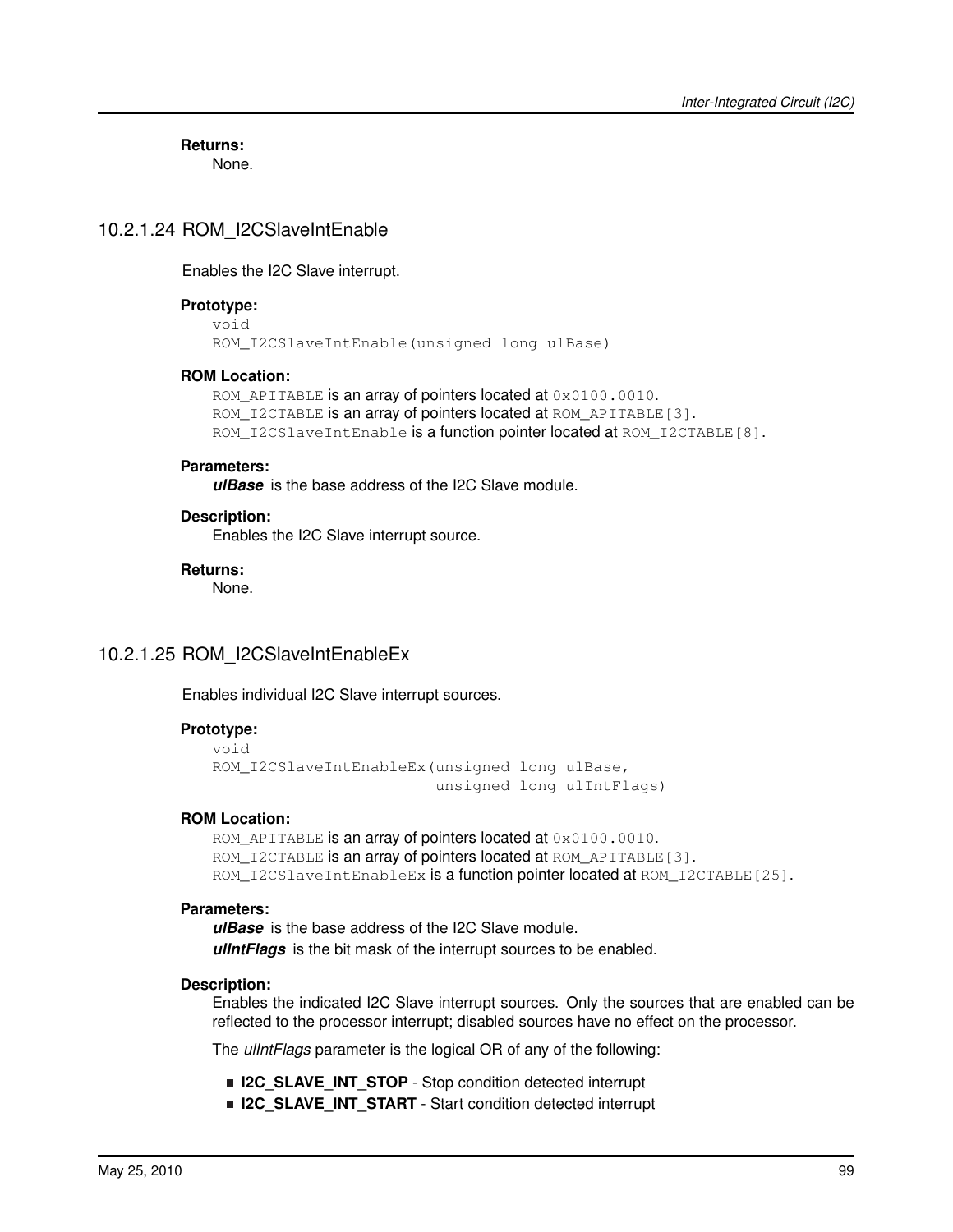## **I** I2C SLAVE INT DATA - Data interrupt

**Returns:**

None.

# <span id="page-99-0"></span>10.2.1.26 ROM\_I2CSlaveIntStatus

Gets the current I2C Slave interrupt status.

## **Prototype:**

```
tBoolean
ROM_I2CSlaveIntStatus(unsigned long ulBase,
                      tBoolean bMasked)
```
## **ROM Location:**

ROM\_APITABLE is an array of pointers located at  $0 \times 0100$ .0010. ROM\_I2CTABLE is an array of pointers located at ROM\_APITABLE[3]. ROM\_I2CSlaveIntStatus is a function pointer located at ROM\_I2CTABLE[12].

## **Parameters:**

*ulBase* is the base address of the I2C Slave module.

*bMasked* is false if the raw interrupt status is requested and true if the masked interrupt status is requested.

## **Description:**

This returns the interrupt status for the I2C Slave module. Either the raw interrupt status or the status of interrupts that are allowed to reflect to the processor can be returned.

## **Returns:**

The current interrupt status, returned as **true** if active or **false** if not active.

# <span id="page-99-1"></span>10.2.1.27 ROM\_I2CSlaveIntStatusEx

Gets the current I2C Slave interrupt status.

## **Prototype:**

```
unsigned long
ROM_I2CSlaveIntStatusEx(unsigned long ulBase,
                        tBoolean bMasked)
```
## **ROM Location:**

ROM APITABLE is an array of pointers located at 0x0100.0010. ROM\_I2CTABLE is an array of pointers located at ROM\_APITABLE[3]. ROM\_I2CSlaveIntStatusEx is a function pointer located at ROM\_I2CTABLE[27].

## **Parameters:**

*ulBase* is the base address of the I2C Slave module.

*bMasked* is false if the raw interrupt status is requested and true if the masked interrupt status is requested.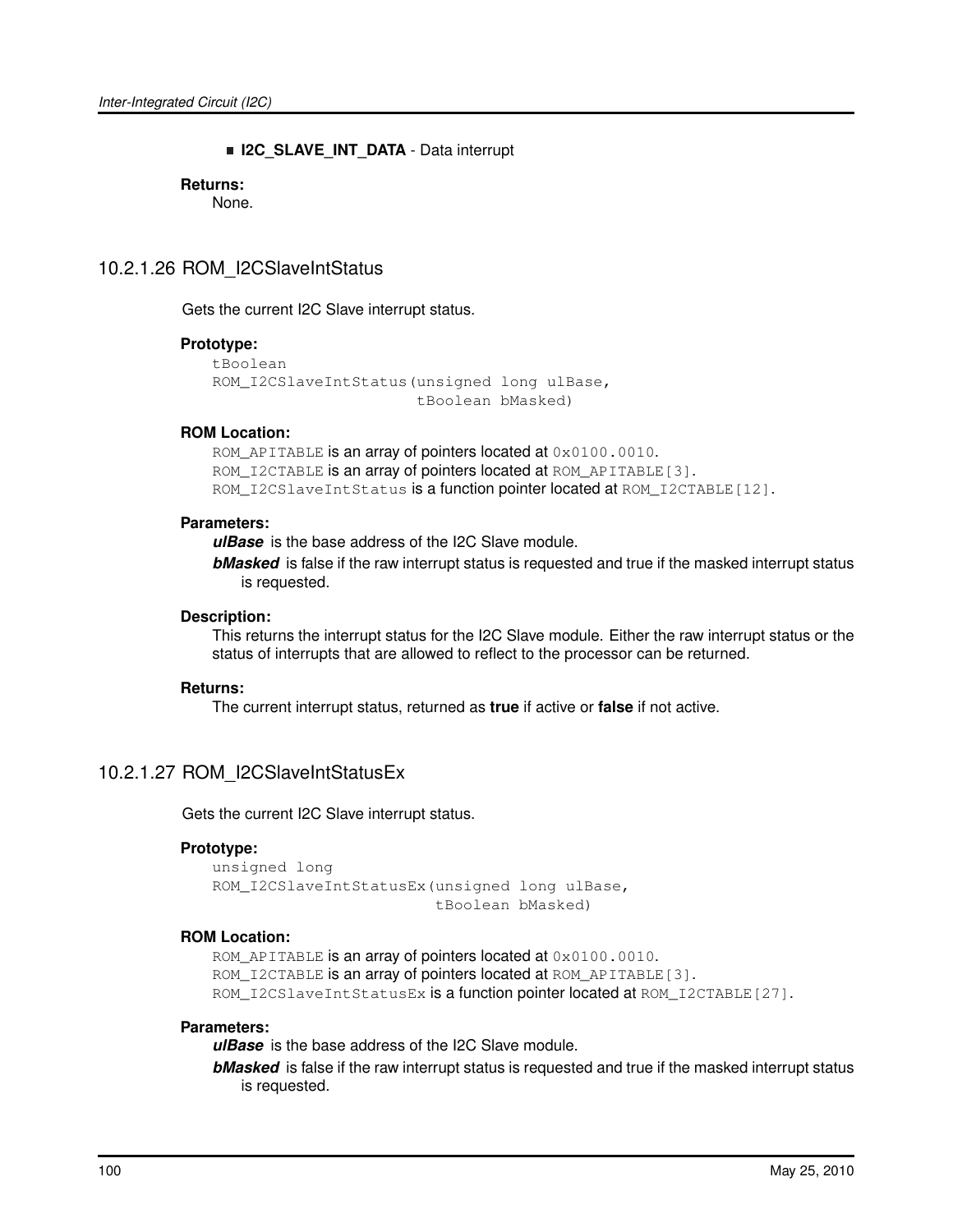## **Description:**

This returns the interrupt status for the I2C Slave module. Either the raw interrupt status or the status of interrupts that are allowed to reflect to the processor can be returned.

### **Returns:**

Returns the current interrupt status, enumerated as a bit field of values described in [ROM\\_I2CSlaveIntEnableEx\(\).](#page-98-1)

## <span id="page-100-0"></span>10.2.1.28 ROM\_I2CSlaveStatus

Gets the I2C Slave module status

#### **Prototype:**

```
unsigned long
ROM_I2CSlaveStatus(unsigned long ulBase)
```
### **ROM Location:**

ROM APITABLE is an array of pointers located at 0x0100.0010. ROM\_I2CTABLE is an array of pointers located at ROM\_APITABLE[3]. ROM\_I2CSlaveStatus is a function pointer located at ROM\_I2CTABLE[21].

## **Parameters:**

*ulBase* is the base address of the I2C Slave module.

### **Description:**

This function will return the action requested from a master, if any. Possible values are:

- **I2C\_SLAVE\_ACT\_NONE**
- **I2C\_SLAVE\_ACT\_RREQ**
- **I2C\_SLAVE\_ACT\_TREQ**
- **I2C\_SLAVE\_ACT\_RREQ\_FBR**

### **Returns:**

Returns **I2C\_SLAVE\_ACT\_NONE** to indicate that no action has been requested of the I2C Slave module, **I2C\_SLAVE\_ACT\_RREQ** to indicate that an I2C master has sent data to the I2C Slave module, **I2C\_SLAVE\_ACT\_TREQ** to indicate that an I2C master has requested that the I2C Slave module send data, and **I2C\_SLAVE\_ACT\_RREQ\_FBR** to indicate that an I2C master has sent data to the I2C slave and the first byte following the slave's own address has been received.

## <span id="page-100-1"></span>10.2.1.29 ROM\_UpdateI2C

Starts an update over the I2C0 interface.

#### **Prototype:**

```
void
ROM_UpdateI2C(void)
```
#### **ROM Location:**

ROM\_APITABLE is an array of pointers located at  $0 \times 0100$ .0010. ROM I2CTABLE is an array of pointers located at ROM APITABLE[3]. ROM UpdateI2C is a function pointer located at ROM I2CTABLE[24].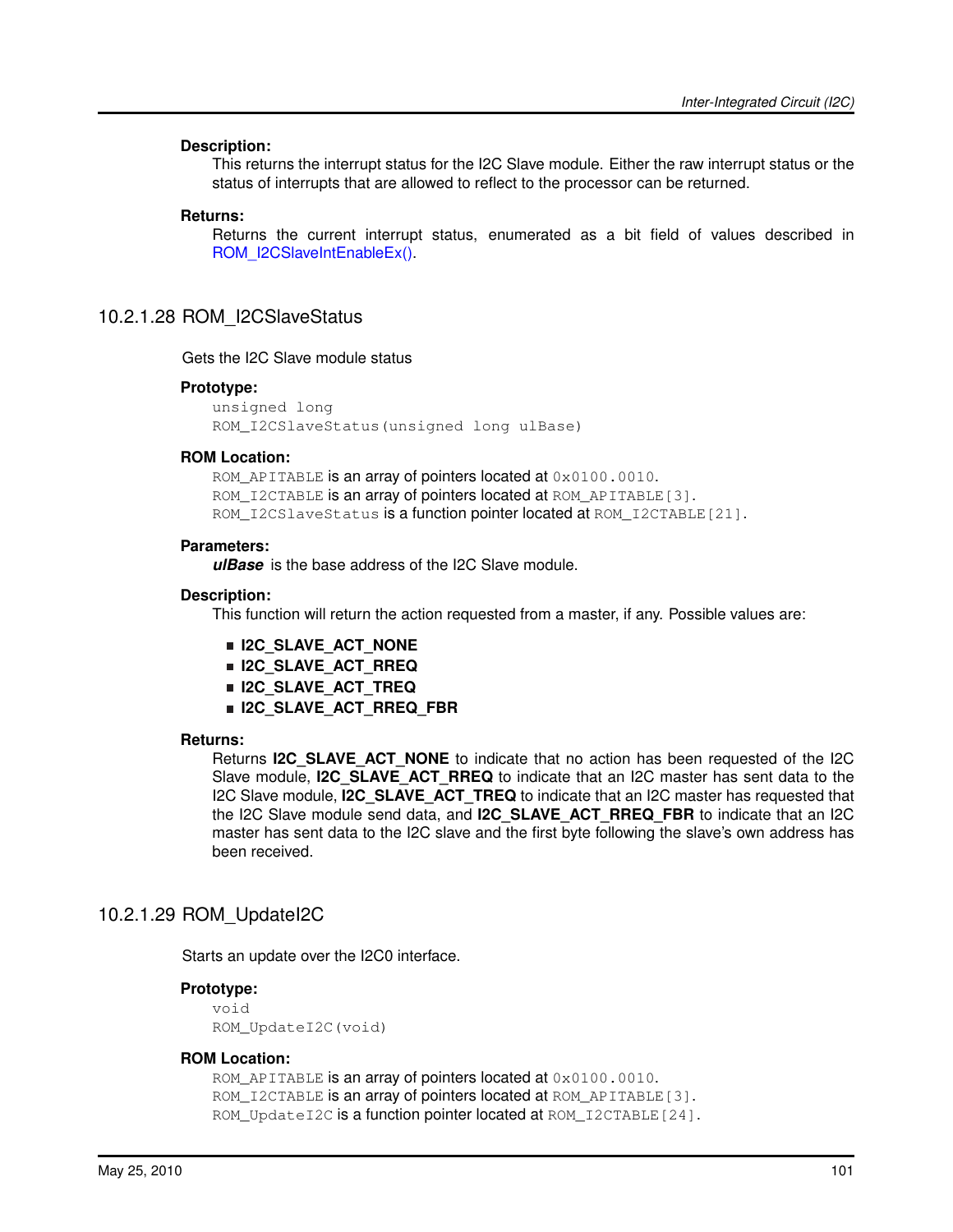# **Description:**

Calling this function commences an update of the firmware via the I2C0 interface. This function assumes that the I2C0 interface has already been configured and is currently operational. The I2C0 slave is used for data transfer, and the I2C0 master is used to monitor bus busy conditions (therefore, both must be enabled).

## **Returns:**

Never returns.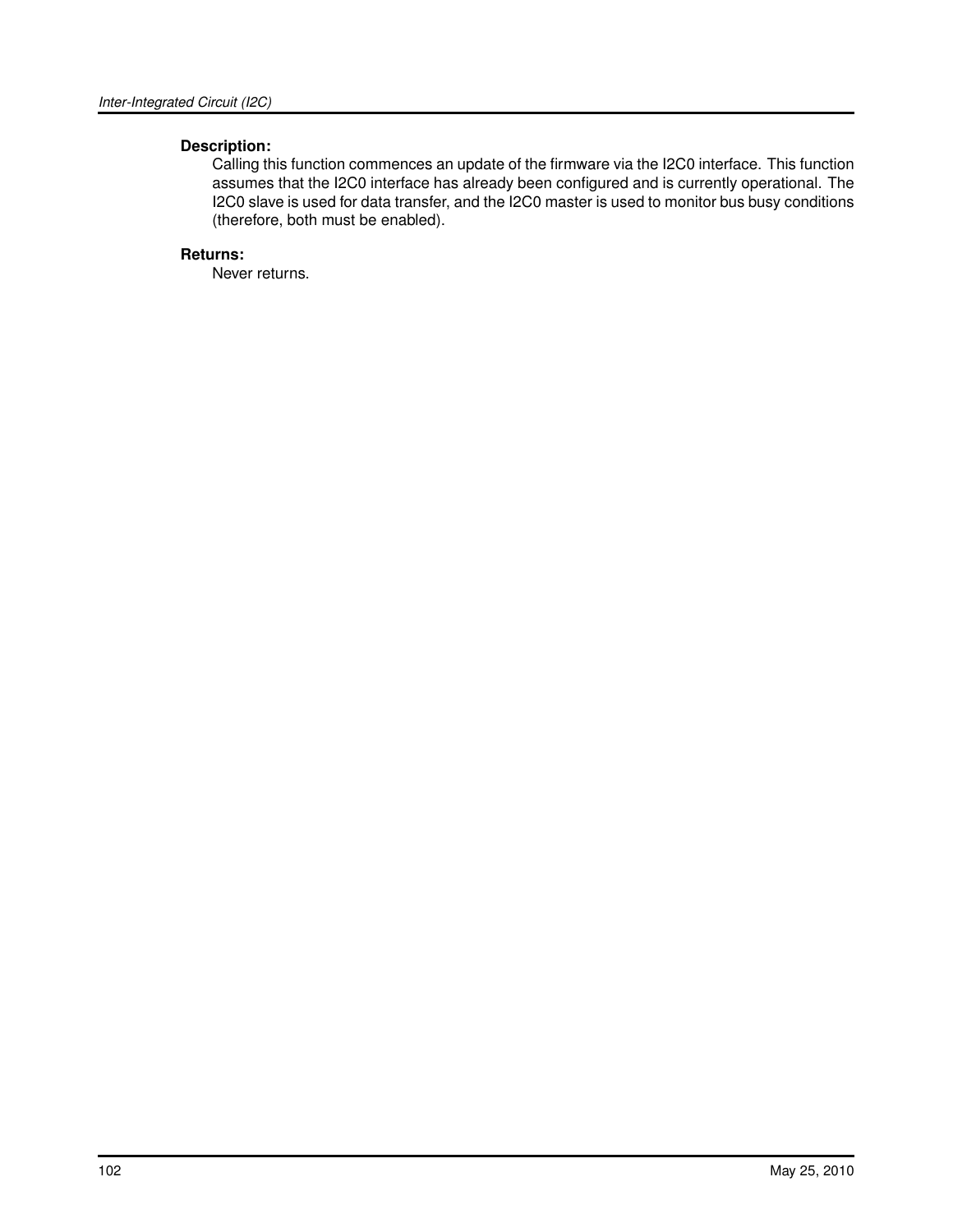# **11 Inter-IC Sound (I2S)**

<span id="page-102-0"></span>

# <span id="page-102-1"></span>**11.1 Introduction**

The I2S API provides functions to use the I2S peripheral in the Stellaris microcontroller. The I2S peripheral provides an interface for serial transfer of variable sized data samples, typically for audio or analog applications. The I2S peripheral automatically handles left and right channels in audio data.

The I2S peripheral contains two modules, one for transmit and one for receive. These two modules can be independently configured for clock time base and data format.

Some features of the I2S peripheral are:

- independently configurable transmit and receive modules
- 8 sample pair FIFOs
- adjustable FIFO service request levels
- interrupt on FIFO service request or error
- **DMA** interface
- $\blacksquare$  adjustable time base for clocking
- clock slave or master
- left justified, right justified, and I2S format modes
- adjustable sample data size
- adjustable wire word size
- single or dual channel (stereo/mono)

The I2S peripheral contains a transmit and receive module, which are generally the same in terms of configuration. Use [ROM\\_I2SRxConfigSet\(\)](#page-106-0) or [ROM\\_I2STxConfigSet\(\)](#page-111-0) to configure the receive or transmit module format and mode. Once configured, the transmit or receive module must be enabled using [ROM\\_I2STxEnable\(\)](#page-114-0) or [ROM\\_I2SRxEnable\(\).](#page-109-0) The module can be later disabled with ROM I2STxDisable() or ROM I2SRxDisable().

If you want to use interrupts or DMA to service the I2S FIFO, then the FIFO trigger level must be set using [ROM\\_I2SRxFIFOLimitSet\(\)](#page-110-0) or [ROM\\_I2STxFIFOLimitSet\(\).](#page-115-0)

Use the function  $ROM_12STxDataPut()$  to write data to the I2S transmit FIFO. This function will block until there is space in the FIFO. To avoid blocking, use the function [ROM\\_I2STxDataPutNonBlocking\(\)](#page-113-1) instead. Likewise, the functions [ROM\\_I2SRxDataGet\(\)](#page-107-0) and [ROM\\_I2SRxDataGetNonBlocking\(\)](#page-108-1) are used to read data from the receive FIFO.

There are several functions that can be used to query the status of the I2S peripheral. The functions [ROM\\_I2SRxFIFOLevelGet\(\)](#page-109-1) and [ROM\\_I2STxFIFOLevelGet\(\)](#page-114-1) can be used to read the number of samples in the receive or transmit FIFO.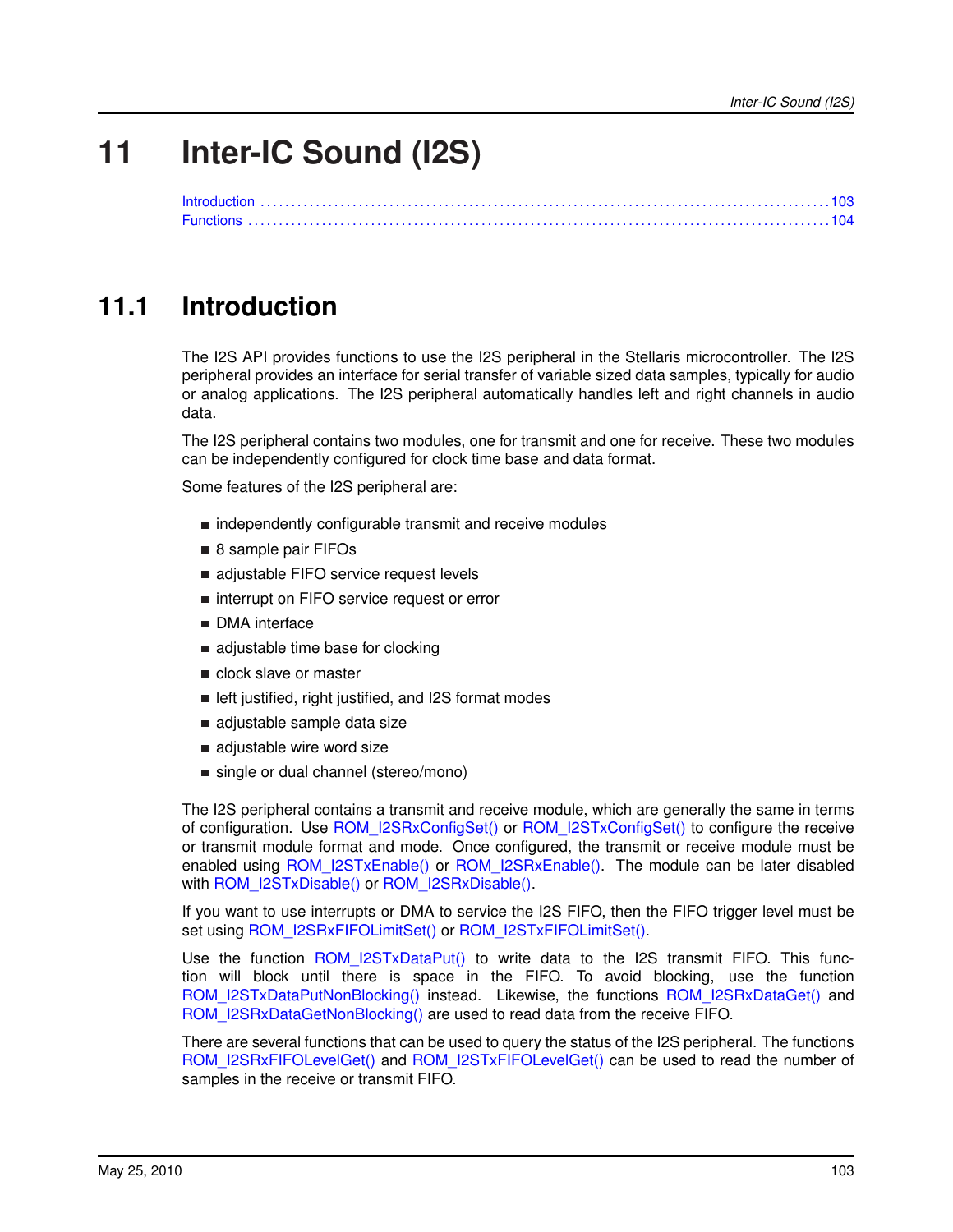There is a master clock that is used to derive the serial bit clock (SCLK) and the left-right word clock (LRCLK) timings. The master clock can be sourced from the microcontroller's internal PLL or from an external pin. The master clock source is configured with the function [ROM\\_I2SMasterClockSelect\(\).](#page-106-1) This function will configure both the transmit and receive module. If the internal PLL is used, then the master clock rate must be set using ROM SysCtll2SMClkSet().

<span id="page-103-0"></span>Interrupts for the transmit and receive modules are configured together since there is one interrupt for both. Interrupts are enabled or disabled using ROM I2SIntEnable() and ROM I2SIntDisable(). The interrupt status can be read using [ROM\\_I2SIntStatus\(\)](#page-105-1) from within the interrupt handler, or non-interrupt code. When in the interrupt handler, the pending interrupts must be cleared using ROM I2SIntClear().

# <span id="page-103-1"></span>**11.2 Functions**

# Functions

- void [ROM\\_I2SIntClear](#page-103-2) (unsigned long ulBase, unsigned long ulIntFlags)
- void [ROM\\_I2SIntDisable](#page-104-0) (unsigned long ulBase, unsigned long ulIntFlags)
- void [ROM\\_I2SIntEnable](#page-105-0) (unsigned long ulBase, unsigned long ulIntFlags)
- unsigned long [ROM\\_I2SIntStatus](#page-105-1) (unsigned long ulBase, tBoolean bMasked)
- void [ROM\\_I2SMasterClockSelect](#page-106-1) (unsigned long ulBase, unsigned long ulMClock)
- void [ROM\\_I2SRxConfigSet](#page-106-0) (unsigned long ulBase, unsigned long ulConfig)
- void [ROM\\_I2SRxDataGet](#page-107-0) (unsigned long ulBase, unsigned long \*pulData)
- **long [ROM\\_I2SRxDataGetNonBlocking](#page-108-1) (unsigned long ulBase, unsigned long ∗pulData)**
- void [ROM\\_I2SRxDisable](#page-108-0) (unsigned long ulBase)
- void [ROM\\_I2SRxEnable](#page-109-0) (unsigned long ulBase)
- unsigned long [ROM\\_I2SRxFIFOLevelGet](#page-109-1) (unsigned long ulBase)
- unsigned long [ROM\\_I2SRxFIFOLimitGet](#page-110-1) (unsigned long ulBase)
- void [ROM\\_I2SRxFIFOLimitSet](#page-110-0) (unsigned long ulBase, unsigned long ulLevel)
- void [ROM\\_I2STxConfigSet](#page-111-0) (unsigned long ulBase, unsigned long ulConfig)
- void [ROM\\_I2STxDataPut](#page-112-0) (unsigned long ulBase, unsigned long ulData)
- **If** long ROM I2STxDataPutNonBlocking (unsigned long ulBase, unsigned long ulData)
- void [ROM\\_I2STxDisable](#page-113-0) (unsigned long ulBase)
- void [ROM\\_I2STxEnable](#page-114-0) (unsigned long ulBase)
- unsigned long [ROM\\_I2STxFIFOLevelGet](#page-114-1) (unsigned long ulBase)
- unsigned long [ROM\\_I2STxFIFOLimitGet](#page-115-1) (unsigned long ulBase)
- void [ROM\\_I2STxFIFOLimitSet](#page-115-0) (unsigned long ulBase, unsigned long ulLevel)
- void [ROM\\_I2STxRxConfigSet](#page-116-0) (unsigned long ulBase, unsigned long ulConfig)
- void [ROM\\_I2STxRxDisable](#page-117-0) (unsigned long ulBase)
- void [ROM\\_I2STxRxEnable](#page-117-1) (unsigned long ulBase)

# 11.2.1 Function Documentation

<span id="page-103-2"></span>11.2.1.1 ROM\_I2SIntClear

Clears pending I2S interrupt sources.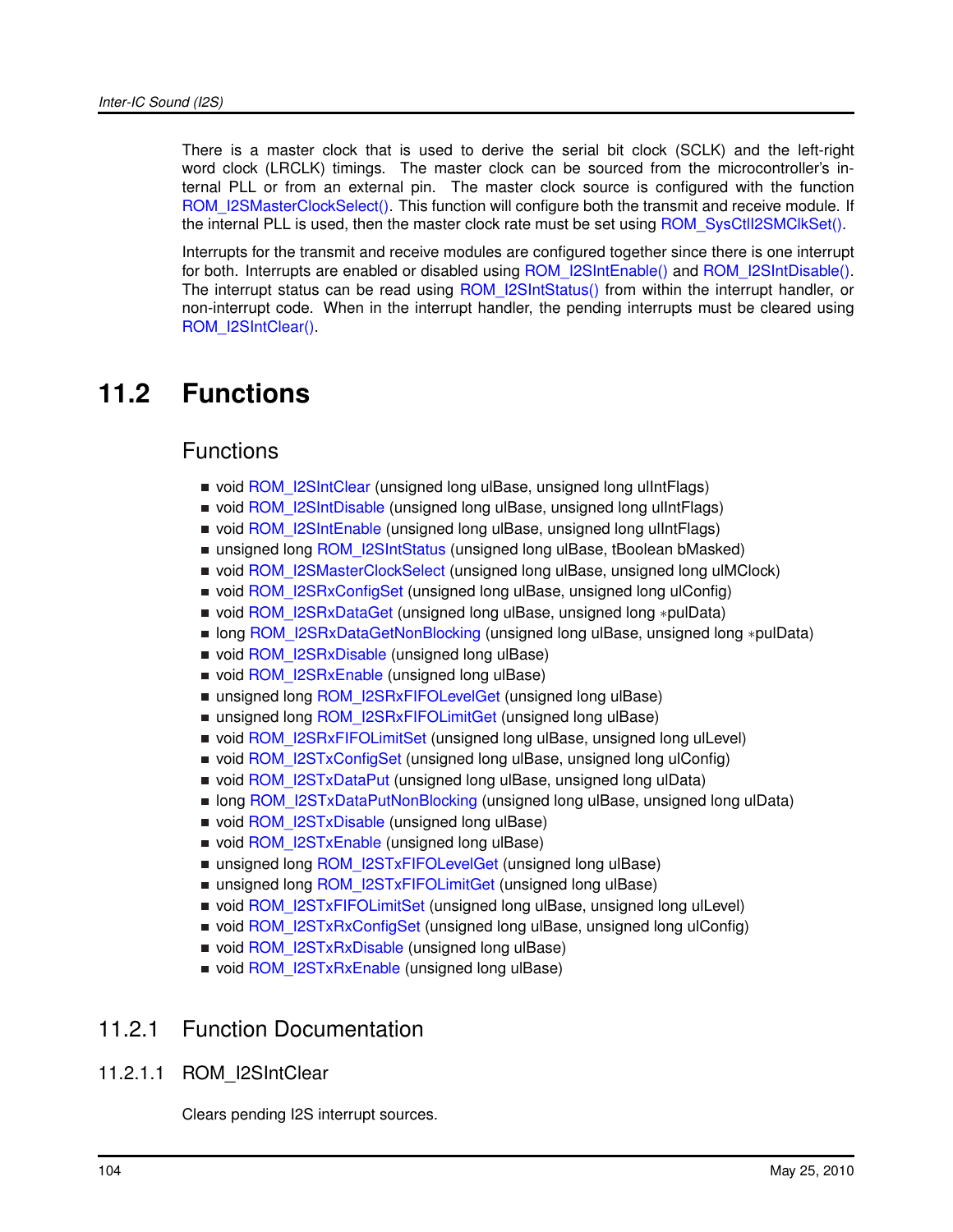## **Prototype:**

```
void
ROM I2SIntClear(unsigned long ulBase,
                unsigned long ulIntFlags)
```
#### **ROM Location:**

ROM\_APITABLE is an array of pointers located at  $0 \times 0100$ .0010. ROM I2STABLE is an array of pointers located at ROM APITABLE[22]. ROM\_I2SIntClear is a function pointer located at ROM\_I2STABLE[23].

#### **Parameters:**

*ulBase* is the I2S module base address. *ulIntFlags* is a bit mask of the interrupt sources to be cleared.

#### **Description:**

This function clears the specified pending I2S interrupts. This must be done in the interrupt handler to keep the handler from being called again immediately upon exit. The *ulInt-Flags* parameter can be the logical OR of any of the following values: **I2S\_INT\_RXERR**, **I2S\_INT\_RXREQ**, **I2S\_INT\_TXERR**, or **I2S\_INT\_TXREQ**.

#### **Note:**

Since there is a write buffer in the Cortex-M3 processor, it may take several clock cycles before the interrupt source is actually cleared. Therefore, it is recommended that the interrupt source be cleared early in the interrupt handler (as opposed to the very last action) to avoid returning from the interrupt handler before the interrupt source is actually cleared. Failure to do so may result in the interrupt handler being immediately reentered (since NVIC still sees the interrupt source asserted).

## **Returns:**

Returns None.

# <span id="page-104-0"></span>11.2.1.2 ROM\_I2SIntDisable

Disables I2S interrupt sources.

## **Prototype:**

void ROM\_I2SIntDisable(unsigned long ulBase, unsigned long ulIntFlags)

#### **ROM Location:**

ROM\_APITABLE is an array of pointers located at  $0 \times 0100$ .0010. ROM\_I2STABLE is an array of pointers located at ROM\_APITABLE[22]. ROM I2SIntDisable is a function pointer located at ROM I2STABLE[22].

#### **Parameters:**

*ulBase* is the I2S module base address. *ulIntFlags* is a bit mask of the interrupt sources to be disabled.

#### **Description:**

This function disables the specified I2S sources for interrupt generation. The *ulIntFlags* parameter can be the logical OR of any of the following values: **I2S\_INT\_RXERR**, **I2S\_INT\_RXREQ**, **I2S\_INT\_TXERR**, or **I2S\_INT\_TXREQ**.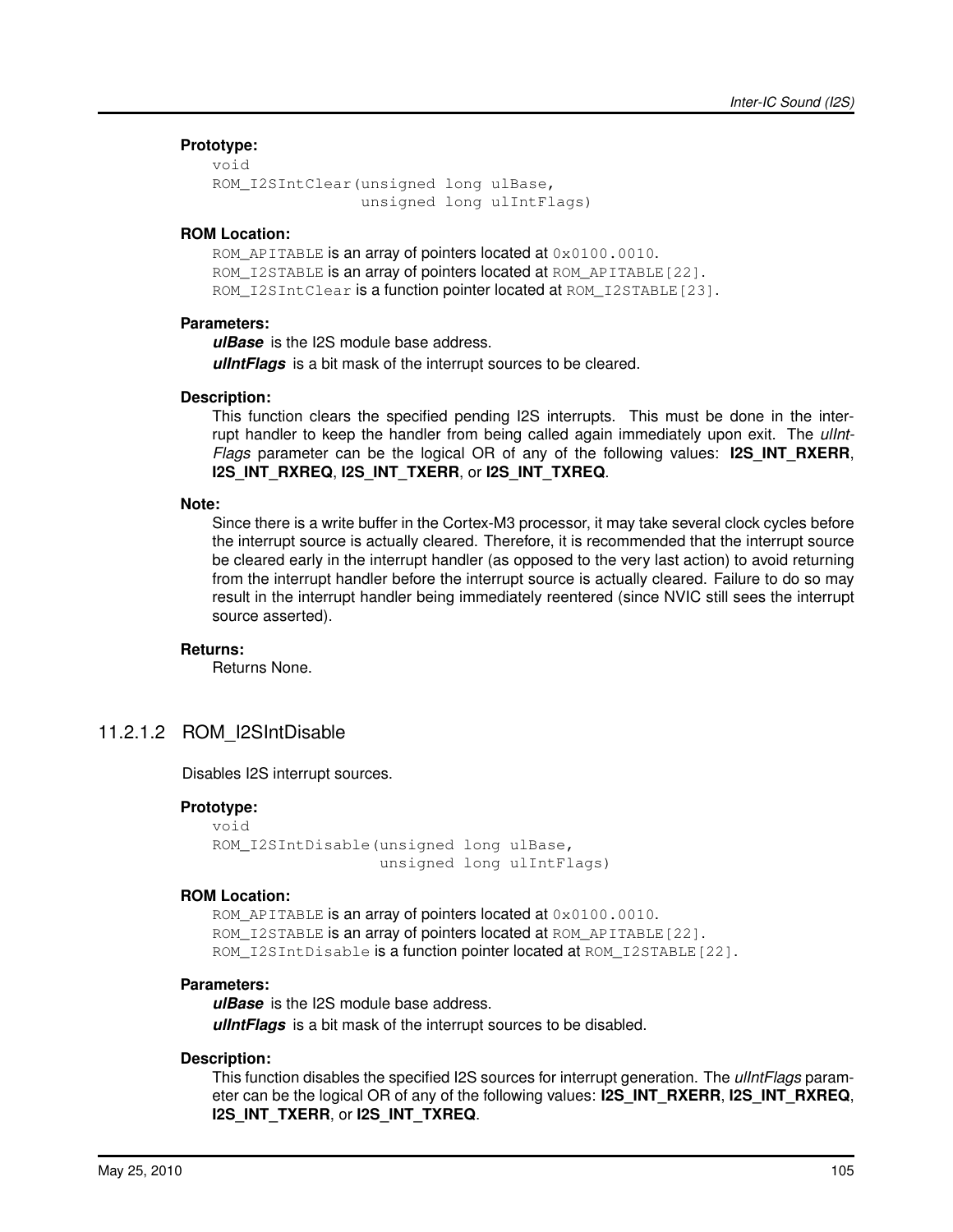**Returns:**

Returns None.

# <span id="page-105-0"></span>11.2.1.3 ROM\_I2SIntEnable

Enables I2S interrupt sources.

## **Prototype:**

```
void
ROM_I2SIntEnable(unsigned long ulBase,
                 unsigned long ulIntFlags)
```
## **ROM Location:**

ROM APITABLE is an array of pointers located at 0x0100.0010. ROM\_I2STABLE is an array of pointers located at ROM\_APITABLE[22]. ROM\_I2SIntEnable is a function pointer located at ROM\_I2STABLE[21].

#### **Parameters:**

*ulBase* is the I2S module base address.

*ulIntFlags* is a bit mask of the interrupt sources to be enabled.

#### **Description:**

This function enables the specified I2S sources to generate interrupts. The *ulIntFlags* parameter can be the logical OR of any of the following values:

- **I** I2S\_INT\_RXERR for receive errors
- **IZS INT RXREQ** for receive FIFO service requests
- **II2S INT TXERR** for transmit errors
- **IZS INT TXREQ** for transmit FIFO service requests

#### **Returns:**

Returns None.

## <span id="page-105-1"></span>11.2.1.4 ROM\_I2SIntStatus

Gets the I2S interrupt status.

#### **Prototype:**

```
unsigned long
ROM_I2SIntStatus(unsigned long ulBase,
                 tBoolean bMasked)
```
#### **ROM Location:**

ROM\_APITABLE is an array of pointers located at  $0 \times 0100$ .0010. ROM\_I2STABLE is an array of pointers located at ROM\_APITABLE[22]. ROM\_I2SIntStatus is a function pointer located at ROM\_I2STABLE[0].

#### **Parameters:**

*ulBase* is the I2S module base address. *bMasked* is set **true** to get the masked interrupt status, or **false** to get the raw interrupt status.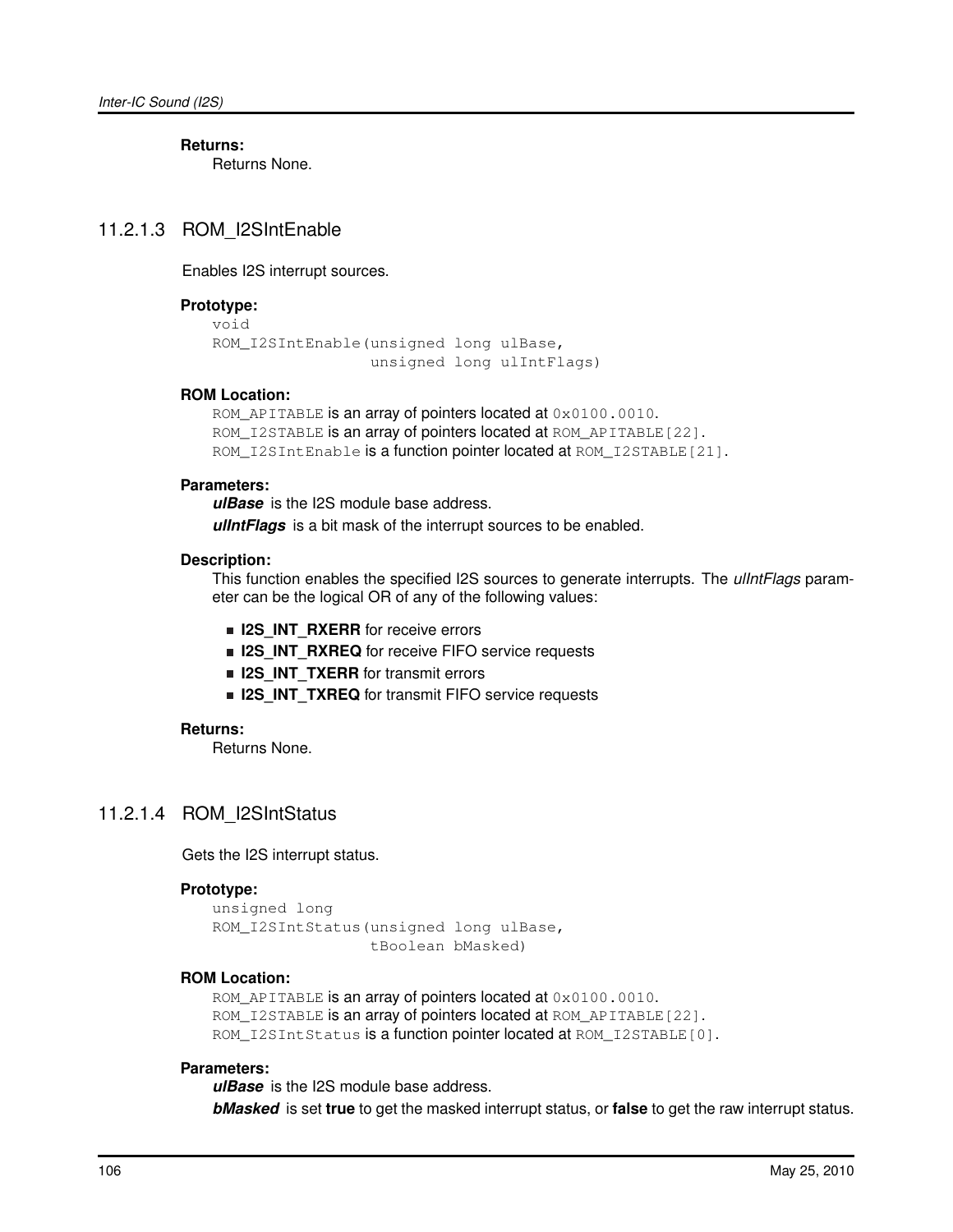#### **Description:**

This function returns the I2S interrupt status. It can return either the raw or masked interrupt status.

## **Returns:**

Returns the masked or raw I2S interrupt status, as a bit field of any of the following values: **I2S\_INT\_RXERR**, **I2S\_INT\_RXREQ**, **I2S\_INT\_TXERR**, or **I2S\_INT\_TXREQ**

## <span id="page-106-1"></span>11.2.1.5 ROM\_I2SMasterClockSelect

Selects the source of the master clock, internal or external.

#### **Prototype:**

```
void
ROM_I2SMasterClockSelect(unsigned long ulBase,
                         unsigned long ulMClock)
```
## **ROM Location:**

ROM APITABLE is an array of pointers located at  $0 \times 0100$ .0010. ROM I2STABLE is an array of pointers located at ROM APITABLE[22]. ROM\_I2SMasterClockSelect is a function pointer located at ROM\_I2STABLE[20].

#### **Parameters:**

*ulBase* is the I2S module base address. *ulMClock* is the logical OR of the master clock configuration choices.

#### **Description:**

This function selects whether the master clock is sourced from the device internal PLL, or comes from an external pin. The I2S serial bit clock (SCLK) and left-right word clock (LRCLK) are derived from the I2S master clock. The transmit and receive modules can be configured independently. The *ulMClock* parameter is chosen from the following:

- one of **I2S\_TX\_MCLK\_EXT** or **I2S\_TX\_MCLK\_INT**
- one of **I2S\_RX\_MCLK\_EXT** or **I2S\_RX\_MCLK\_INT**

#### **Returns:**

Returns None.

## <span id="page-106-0"></span>11.2.1.6 ROM\_I2SRxConfigSet

Configures the I2S receive module.

## **Prototype:**

```
void
ROM_I2SRxConfigSet(unsigned long ulBase,
                   unsigned long ulConfig)
```
#### **ROM Location:**

```
ROM_APITABLE is an array of pointers located at 0 \times 0100.0010.
ROM_I2STABLE is an array of pointers located at ROM_APITABLE[22].
ROM_I2SRxConfigSet is a function pointer located at ROM_I2STABLE[13].
```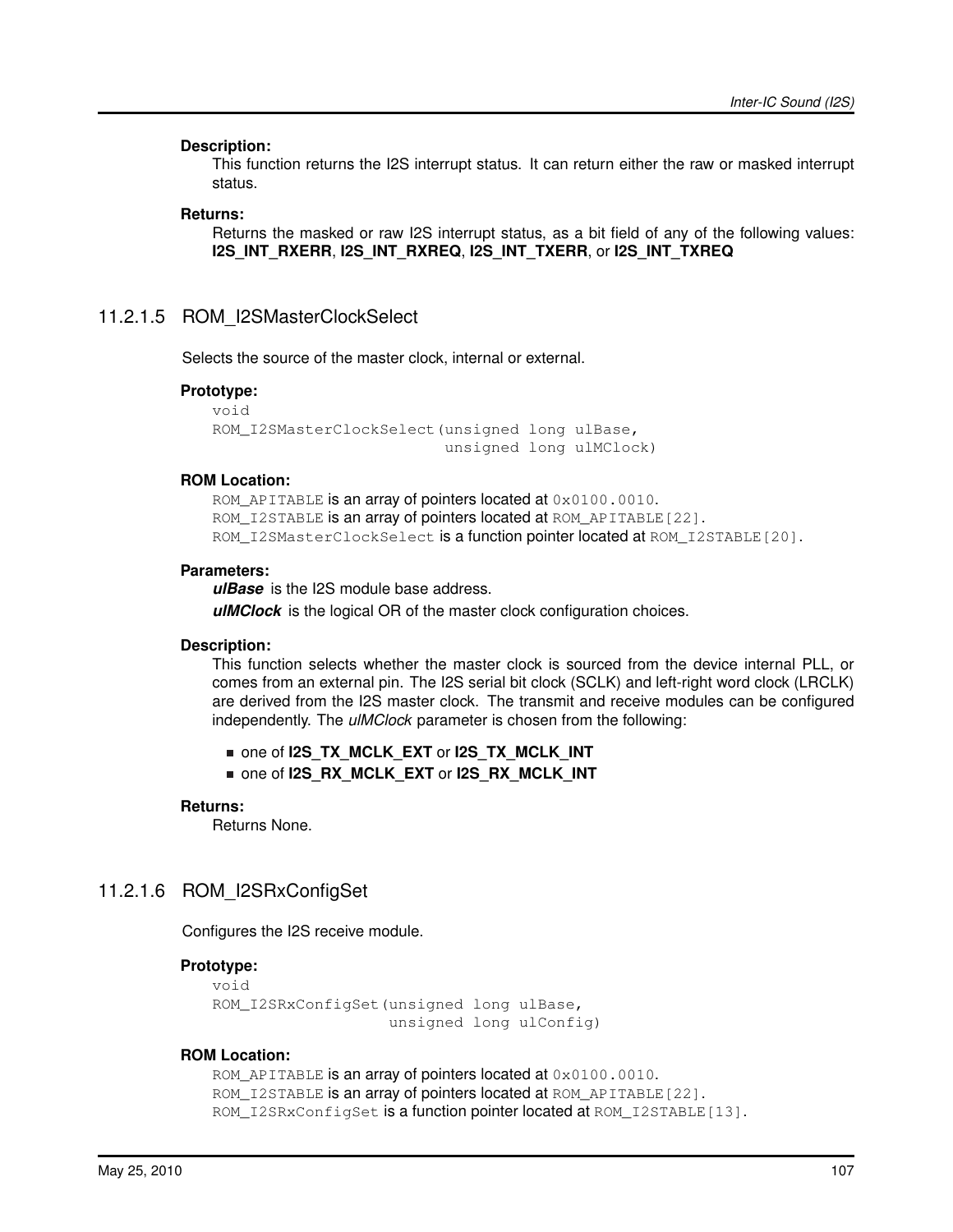## **Parameters:**

*ulBase* is the I2S module base address.

*ulConfig* is the logical OR of the configuration options.

## **Description:**

This function is used to configure the options for the I2S receive channel. The parameter *ulConfig* is the logical OR of the following options:

- **I2S\_CONFIG\_FORMAT\_I2S** for standard I2S format, **I2S\_CONFIG\_FORMAT\_LEFT\_JUST** for left justified format, or **I2S\_CONFIG\_FORMAT\_RIGHT\_JUST** for right justified format.
- **I2S CONFIG SCLK INVERT** to invert the polarity of the serial bit clock.
- **I2S\_CONFIG\_MODE\_DUAL** for dual channel stereo, **I2S\_CONFIG\_MODE\_COMPACT\_16** for 16-bit compact stereo mode, **I2S\_CONFIG\_MODE\_COMPACT\_8** for 8-bit compact stereo mode, or **I2S\_CONFIG\_MODE\_MONO** for single channel mono format.
- **I2S\_CONFIG\_CLK\_MASTER** or **I2S\_CONFIG\_CLK\_SLAVE** to select whether the I2S receiver is the clock master or slave.
- **I2S\_CONFIG\_SAMPLE\_SIZE\_32**, **\_24**, **\_20**, **\_16**, or **\_8** to select the number of bits per sample.
- **I2S\_CONFIG\_WIRE\_SIZE\_32**, **\_24**, **\_20**, **\_16**, or **\_8** to select the number of bits per word that are transferred on the data line.

## **Returns:**

None.

# <span id="page-107-0"></span>11.2.1.7 ROM\_I2SRxDataGet

Reads data samples from the I2S receive FIFO with blocking.

## **Prototype:**

```
void
ROM I2SRxDataGet(unsigned long ulBase,
                 unsigned long *pulData)
```
## **ROM Location:**

ROM\_APITABLE is an array of pointers located at  $0 \times 0100$ .0010. ROM I2STABLE is an array of pointers located at ROM APITABLE[22]. ROM\_I2SRxDataGet is a function pointer located at ROM\_I2STABLE[11].

## **Parameters:**

*ulBase* is the I2S module base address.

*pulData* points to storage for the returned I2S sample data.

## **Description:**

This function reads a single channel sample or combined left-right samples from the I2S receive FIFO. The format of the sample is determined by the configuration that was used with the function [ROM\\_I2SRxConfigSet\(\).](#page-106-0) If the receive mode is **I2S\_MODE\_DUAL\_STEREO** then the returned value contains either the left or right sample. The left and right sample alternate with each read from the FIFO, left sample first. If the receive mode is **I2S\_MODE\_COMPACT\_STEREO\_16** or **I2S\_MODE\_COMPACT\_STEREO\_8**, then the returned data contains both the left and right samples. If the receive mode is **I2S\_MODE\_SINGLE\_MONO** then the returned data contains the single channel sample.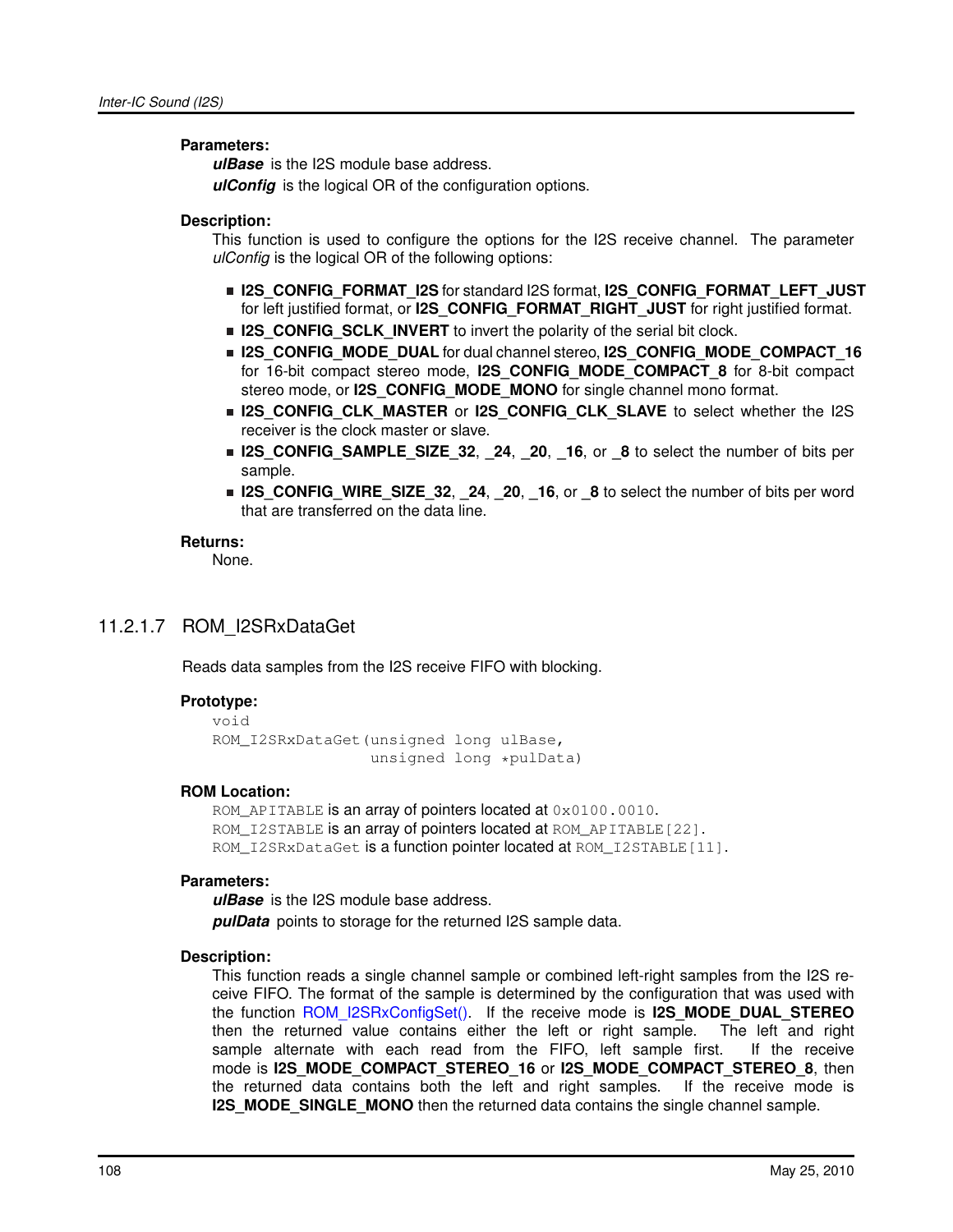For the compact modes, both the left and right samples are read at the same time. If 16-bit compact mode is used, then the least significant 16 bits contain the left sample, and the most significant 16 bits contain the right sample. If 8-bit compact mode is used, then the lower 8 bits contain the left sample, and the next 8 bits contain the right sample, with the upper 16 bits unused.

If there is no data in the receive FIFO, then this function will wait in a polling loop until data is available.

#### **Returns:**

None.

# 11.2.1.8 ROM\_I2SRxDataGetNonBlocking

Reads data samples from the I2S receive FIFO without blocking.

#### **Prototype:**

```
long
ROM_I2SRxDataGetNonBlocking(unsigned long ulBase,
                            unsigned long *pulData)
```
#### **ROM Location:**

```
ROM_APITABLE is an array of pointers located at 0 \times 0100.0010.
ROM_I2STABLE is an array of pointers located at ROM_APITABLE[22].
ROM_I2SRxDataGetNonBlocking is a function pointer located at ROM_I2STABLE[12].
```
# **Parameters:**

*ulBase* is the I2S module base address. **pulData** points to storage for the returned I2S sample data.

#### **Description:**

This function reads a single channel sample or combined left-right samples from the I2S receive FIFO. The format of the sample is determined by the configuration that was used with the function [ROM\\_I2SRxConfigSet\(\).](#page-106-0) If the receive mode is **I2S\_MODE\_DUAL\_STEREO** then the received data contains either the left or right sample. The left and right sample alternate with each read from the FIFO, left sample first. If the receive mode is **I2S\_MODE\_COMPACT\_STEREO\_16** or **I2S\_MODE\_COMPACT\_STEREO\_8**, then the! received data contains both the left and right samples. If the receive mode is **I2S MODE SINGLE MONO** then the received data contains the single channel sample.

For the compact modes, both the left and right samples are read at the same time. If 16-bit compact mode is used, then the least significant 16 bits contain the left sample, and the most significant 16 bits contain the right sample. If 8-bit compact mode is used, then the lower 8 bits contain the left sample, and the next 8 bits contain the right sample, with the upper 16 bits unused.

If there is no data in the receive FIFO, then this function will return immediately without reading any data from the FIFO.

#### **Returns:**

The number of elements read from the I2S receive FIFO (1 or 0).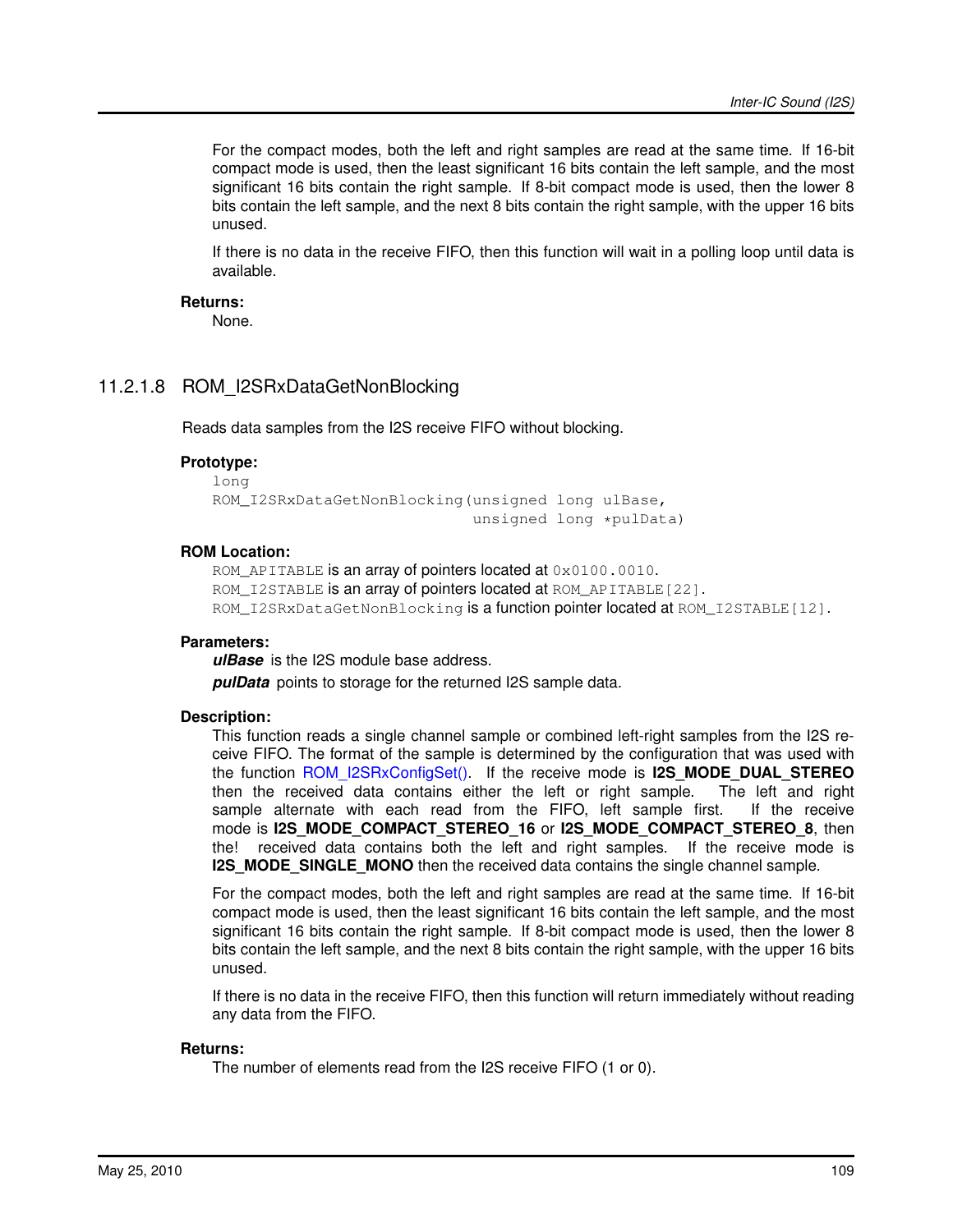# 11.2.1.9 ROM\_I2SRxDisable

Disables the I2S receive module for operation.

# **Prototype:**

void ROM\_I2SRxDisable(unsigned long ulBase)

# **ROM Location:**

ROM\_APITABLE is an array of pointers located at  $0 \times 0100$ .0010. ROM\_I2STABLE is an array of pointers located at ROM\_APITABLE[22]. ROM\_I2SRxDisable is a function pointer located at ROM\_I2STABLE[10].

## **Parameters:**

*ulBase* is the I2S module base address.

#### **Description:**

This function disables the receive module for operation. The module should be disabled before configuration. When the module is disabled, no data will be clocked in regardless of the signals on the I2S interface.

#### **Returns:**

None.

# 11.2.1.10 ROM\_I2SRxEnable

Enables the I2S receive module for operation.

# **Prototype:**

void ROM\_I2SRxEnable(unsigned long ulBase)

# **ROM Location:**

ROM\_APITABLE is an array of pointers located at  $0 \times 0100$ .0010. ROM I2STABLE is an array of pointers located at ROM APITABLE[22]. ROM\_I2SRxEnable is a function pointer located at ROM\_I2STABLE[9].

# **Parameters:**

*ulBase* is the I2S module base address.

# **Description:**

This function enables the receive module for operation. The module should be enabled after configuration. When the module is disabled, no data will be clocked in regardless of the signals on the I2S interface.

# **Returns:**

None.

# 11.2.1.11 ROM\_I2SRxFIFOLevelGet

Gets the number of samples in the receive FIFO.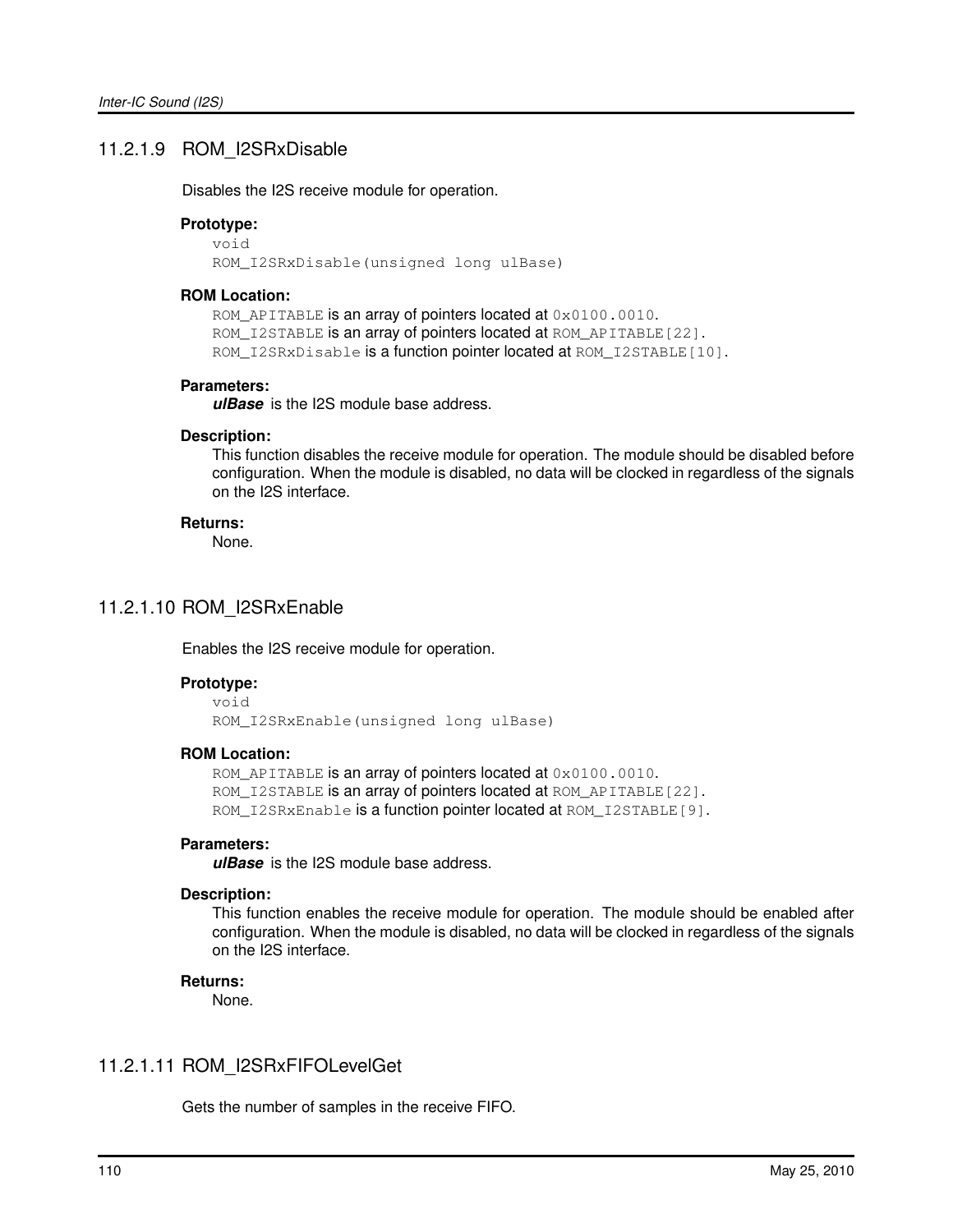#### **Prototype:**

```
unsigned long
ROM I2SRxFIFOLevelGet(unsigned long ulBase)
```
#### **ROM Location:**

ROM APITABLE is an array of pointers located at 0x0100.0010. ROM I2STABLE is an array of pointers located at ROM APITABLE[22]. ROM I2SRxFIFOLevelGet is a function pointer located at ROM I2STABLE[16].

## **Parameters:**

*ulBase* is the I2S module base address.

#### **Description:**

This function is used to get the number of samples in the receive FIFO. For the purposes of measuring the FIFO level, a left-right sample pair counts as 2, whether the mode is dual or compact stereo. When mono mode is used, internally the mono sample is still treated as a sample pair, so a single mono sample counts as 2. Since the FIFO always deals with sample pairs, normally the level will be an even number from 0 to 16. If dual stereo mode is used and only the left sample has been read without reading the matching right sample, then the FIFO level will be an odd value. If the FIFO level is odd, it indicates a left-right sample mismatch.

#### **Returns:**

Returns the number of samples in the transmit FIFO, which will normally be an even number.

# 11.2.1.12 ROM\_I2SRxFIFOLimitGet

Gets the current setting of the FIFO service request level.

#### **Prototype:**

unsigned long ROM\_I2SRxFIFOLimitGet(unsigned long ulBase)

#### **ROM Location:**

ROM APITABLE is an array of pointers located at 0x0100.0010. ROM\_I2STABLE is an array of pointers located at ROM\_APITABLE[22]. ROM\_I2SRxFIFOLimitGet is a function pointer located at ROM\_I2STABLE[15].

#### **Parameters:**

*ulBase* is the I2S module base address.

# **Description:**

This function is used to get the value of the receive FIFO service request level. This value is set using the [ROM\\_I2SRxFIFOLimitSet\(\)](#page-110-0) function.

#### **Returns:**

Returns the current value of the FIFO service request limit.

# <span id="page-110-0"></span>11.2.1.13 ROM\_I2SRxFIFOLimitSet

Sets the FIFO level at which a service request is generated.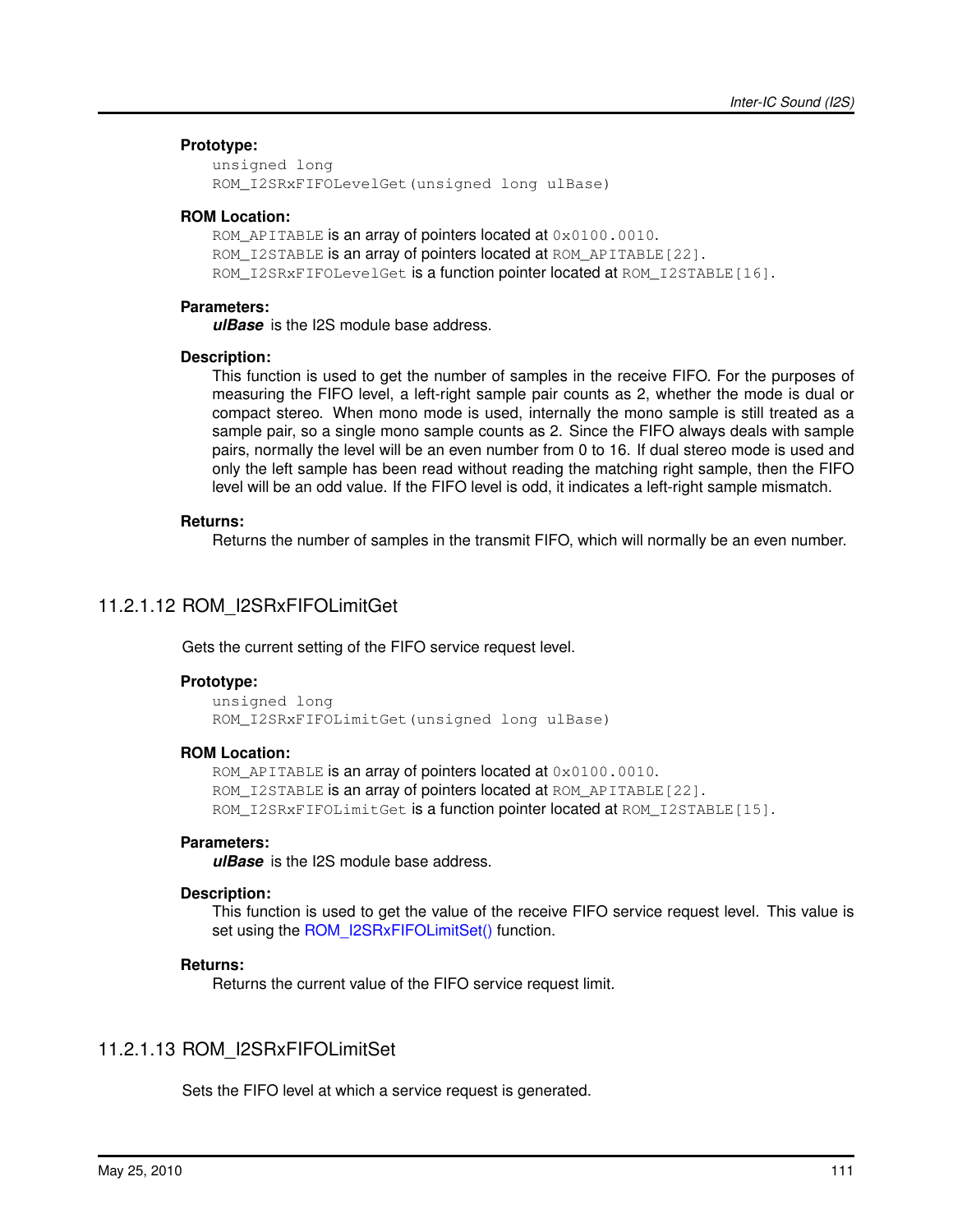#### **Prototype:**

```
void
ROM I2SRxFIFOLimitSet(unsigned long ulBase,
                      unsigned long ulLevel)
```
## **ROM Location:**

ROM APITABLE is an array of pointers located at 0x0100.0010. ROM\_I2STABLE is an array of pointers located at ROM\_APITABLE[22]. ROM\_I2SRxFIFOLimitSet is a function pointer located at ROM\_I2STABLE[14].

## **Parameters:**

*ulBase* is the I2S module base address. *ulLevel* is the FIFO service request limit.

#### **Description:**

This function is used to set the receive FIFO fullness level at which a service request will occur. The service request is used to generate an interrupt or a DMA transfer request. The receive FIFO will generate a service request when the number of items in the FIFO is greater than the level specified in the *ulLevel* parameter. For example, if *ulLevel* is 4, then a service request will be generated when there are more than 4 samples available in the receive FIFO.

For the purposes of counting the FIFO level, a left-right sample pair counts as 2, whether the mode is dual or compact stereo. When mono mode is used, internally the mono sample is still treated as a sample pair, so a single mono sample counts as 2. Since the FIFO always deals with sample pairs, the level must be an even number from 0 to 16. The minimum value is 0, which will cause a service request when there is any data available in the FIFO. The maximum value is 16, which disables the service request (because there cannot be more than 16 items in the FIFO).

#### **Returns:**

None.

# <span id="page-111-0"></span>11.2.1.14 ROM\_I2STxConfigSet

Configures the I2S transmit module.

# **Prototype:**

void ROM\_I2STxConfigSet(unsigned long ulBase, unsigned long ulConfig)

# **ROM Location:**

ROM\_APITABLE is an array of pointers located at  $0 \times 0100$ .0010. ROM\_I2STABLE is an array of pointers located at ROM\_APITABLE[22]. ROM I2STxConfigSet is a function pointer located at ROM I2STABLE[5].

#### **Parameters:**

*ulBase* is the I2S module base address. *ulConfig* is the logical OR of the configuration options.

# **Description:**

This function is used to configure the options for the I2S transmit channel. The parameter *ulConfig* is the logical OR of the following options: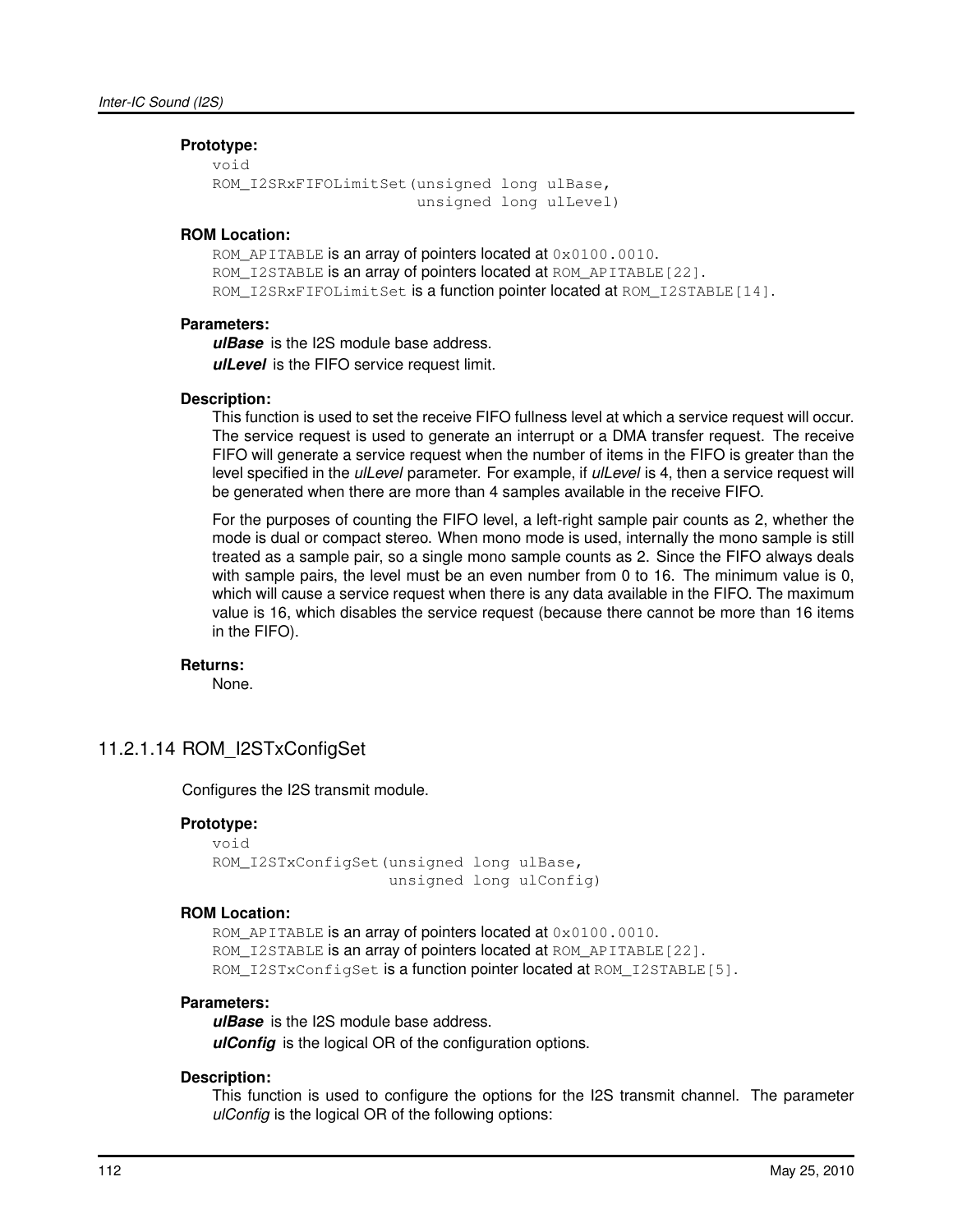- **I2S\_CONFIG\_FORMAT\_I2S** for standard I2S format, **I2S\_CONFIG\_FORMAT\_LEFT\_JUST** for left justified format, or **I2S\_CONFIG\_FORMAT\_RIGHT\_JUST** for right justified format.
- **I2S CONFIG SCLK INVERT** to invert the polarity of the serial bit clock.
- **I2S\_CONFIG\_MODE\_DUAL** for dual channel stereo, **I2S\_CONFIG\_MODE\_COMPACT\_16** for 16-bit compact stereo mode, **I2S\_CONFIG\_MODE\_COMPACT\_8** for 8-bit compact stereo mode, or **I2S\_CONFIG\_MODE\_MONO** for single channel mono format.
- **I2S CONFIG CLK MASTER** or **I2S CONFIG CLK SLAVE** to select whether the I2S transmitter is the clock master or slave.
- **I2S** CONFIG SAMPLE SIZE 32, 24, 20, 16, or 8 to select the number of bits per sample.
- **I2S\_CONFIG\_WIRE\_SIZE\_32**, **\_24**, **\_20**, **\_16**, or **\_8** to select the number of bits per word that are transferred on the data line.
- **I2S CONFIG EMPTY ZERO** or **I2S CONFIG EMPTY REPEAT** to select whether the module transmits zeroes or repeats the last sample when the FIFO is empty.

#### **Returns:**

None.

# 11.2.1.15 ROM\_I2STxDataPut

Writes data samples to the I2S transmit FIFO with blocking.

#### **Prototype:**

void ROM\_I2STxDataPut(unsigned long ulBase, unsigned long ulData)

# **ROM Location:**

ROM\_APITABLE is an array of pointers located at  $0 \times 0100$ .0010. ROM\_I2STABLE is an array of pointers located at ROM\_APITABLE[22]. ROM\_I2STxDataPut is a function pointer located at ROM\_I2STABLE[3].

#### **Parameters:**

*ulBase* is the I2S module base address. *ulData* is the single or dual channel I2S data.

# **Description:**

This function writes a single channel sample or combined left-right samples to the I2S transmit FIFO. The format of the sample is determined by the configuration that was used with the function [ROM\\_I2STxConfigSet\(\).](#page-111-0) If the transmit mode is **I2S\_MODE\_DUAL\_STEREO** then the *ulData* parameter contains either the left or right sample. The left and right sample alternate with each write to the FIFO, left sample first. If the transmit mode is **I2S\_MODE\_COMPACT\_STEREO\_16** or **I2S\_MODE\_COMPACT\_STEREO\_8**, then the *ulData* parameter contains both the left and right samples. If the transmit mode is **I2S\_MODE\_SINGLE\_MONO** then the *ulData* parameter contains the single channel sample.

For the compact modes, both the left and right samples are written at the same time. If 16-bit compact mode is used, then the least significant 16 bits contain the left sample, and the most significant 16 bits contain the right sample. If 8-bit compact mode is used, then the lower 8 bits contain the left sample, and the next 8 bits contain the right sample, with the upper 16 bits unused.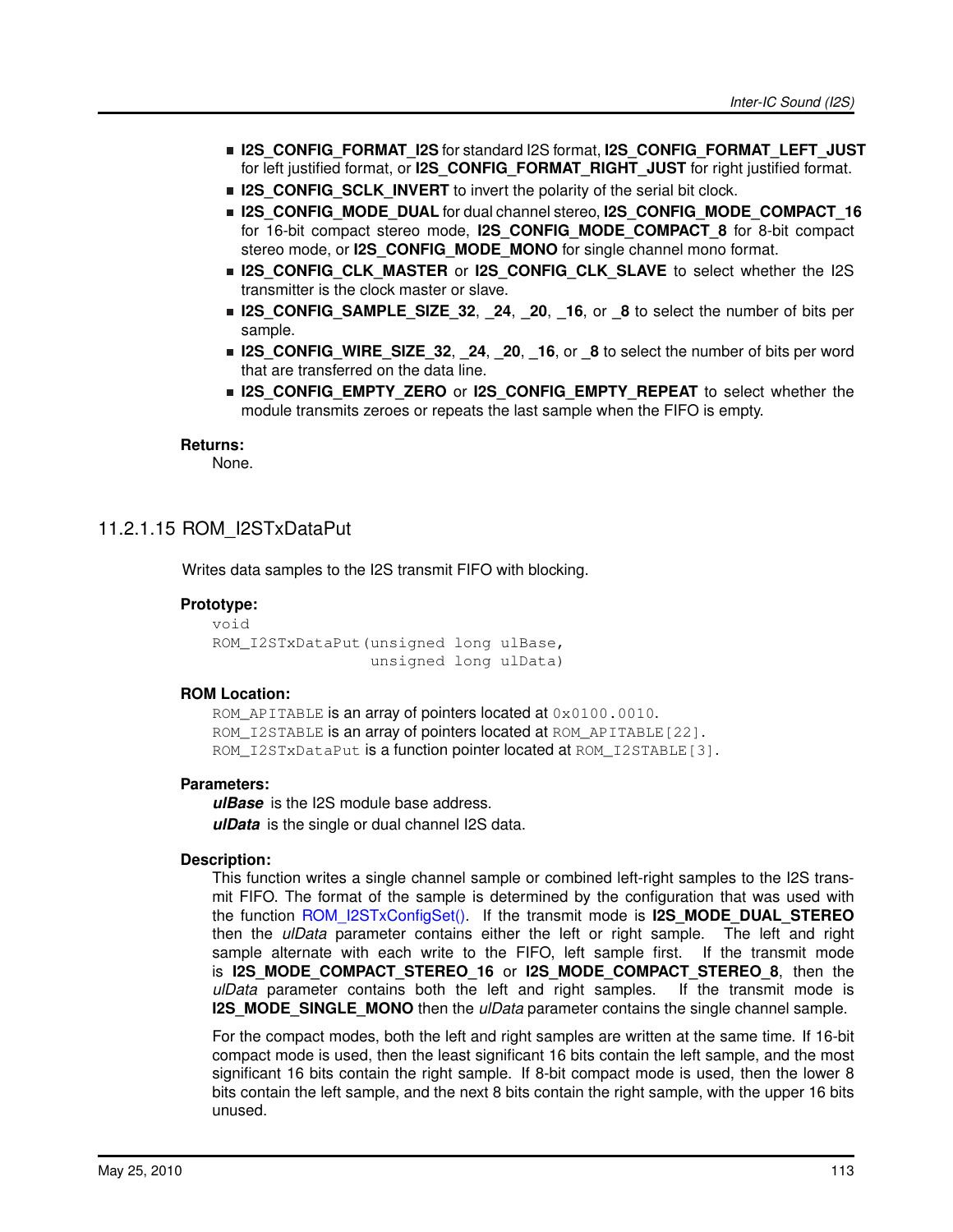If there is no room in the transmit FIFO, then this function will wait in a polling loop until the data can be written.

#### **Returns:**

None.

# 11.2.1.16 ROM\_I2STxDataPutNonBlocking

Writes data samples to the I2S transmit FIFO without blocking.

## **Prototype:**

```
long
ROM I2STxDataPutNonBlocking(unsigned long ulBase,
                            unsigned long ulData)
```
# **ROM Location:**

ROM APITABLE is an array of pointers located at 0x0100.0010. ROM\_I2STABLE is an array of pointers located at ROM\_APITABLE[22]. ROM\_I2STxDataPutNonBlocking is a function pointer located at ROM\_I2STABLE[4].

#### **Parameters:**

*ulBase* is the I2S module base address.

*ulData* is the single or dual channel I2S data.

## **Description:**

This function writes a single channel sample or combined left-right samples to the I2S transmit FIFO. The format of the sample is determined by the configuration that was used with the function [ROM\\_I2STxConfigSet\(\).](#page-111-0) If the transmit mode is **I2S\_MODE\_DUAL\_STEREO** then the *ulData* parameter contains either the left or right sample. The left and right sample alternate with each write to the FIFO, left sample first. If the transmit mode is **I2S\_MODE\_COMPACT\_STEREO\_16** or **I2S\_MODE\_COMPACT\_STEREO\_8**, then the *ulData* parameter contains both the left and right samples. If the transmit mode is **I2S\_MODE\_SINGLE\_MONO** then the *ulData* parameter contains the single channel sample.

For the compact modes, both the left and right samples are written at the same time. If 16-bit compact mode is used, then the least significant 16 bits contain the left sample, and the most significant 16 bits contain the right sample. If 8-bit compact mode is used, then the lower 8 bits contain the left sample, and the next 8 bits contain the right sample, with the upper 16 bits unused.

If there is no room in the transmit FIFO, then this function will return immediately without writing any data to the FIFO.

# **Returns:**

The number of elements written to the I2S transmit FIFO (1 or 0).

# 11.2.1.17 ROM\_I2STxDisable

Disables the I2S transmit module for operation.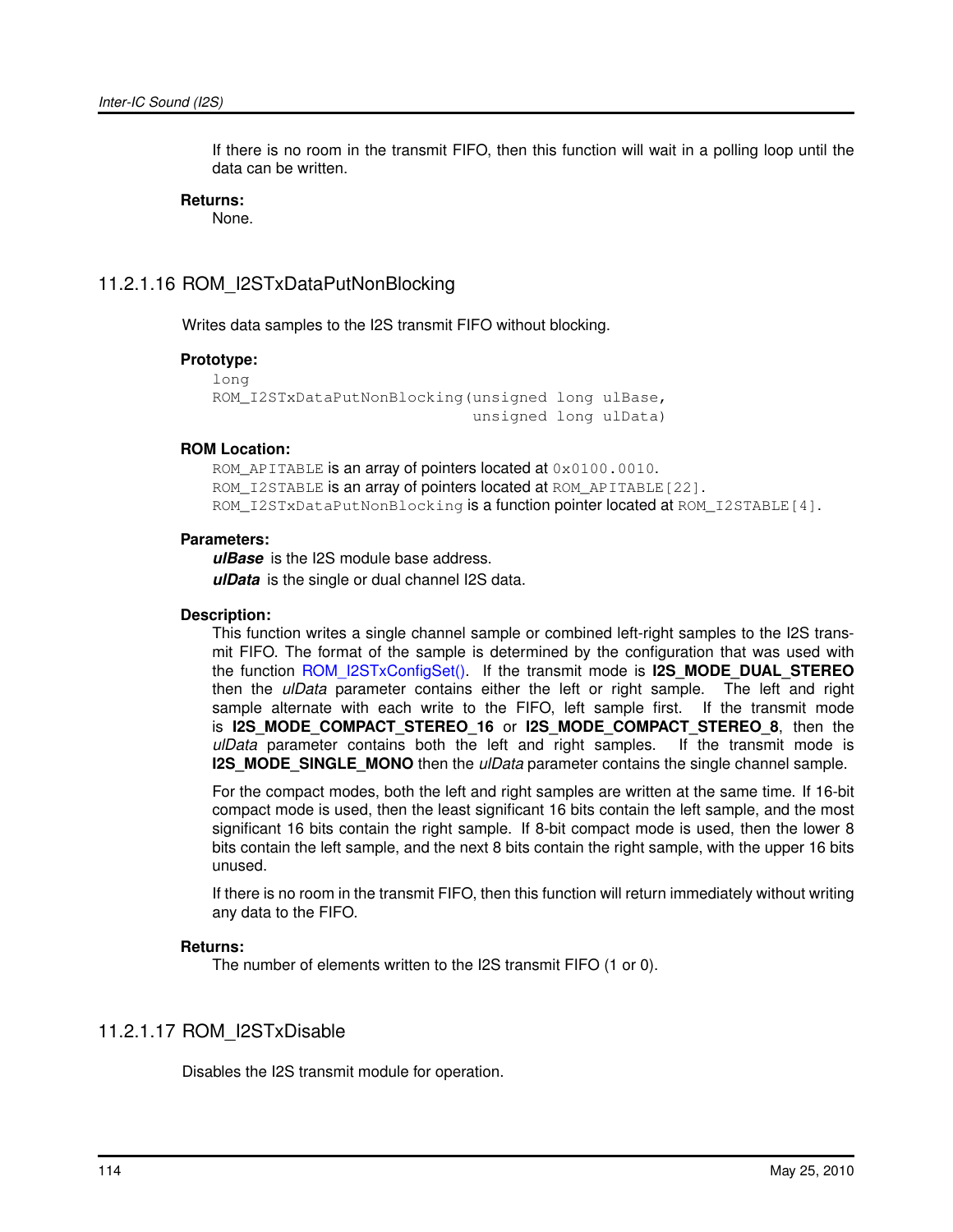## **Prototype:**

```
void
ROM_I2STxDisable(unsigned long ulBase)
```
# **ROM Location:**

ROM\_APITABLE is an array of pointers located at  $0 \times 0100$ .0010. ROM I2STABLE is an array of pointers located at ROM APITABLE[22]. ROM\_I2STxDisable is a function pointer located at ROM\_I2STABLE[2].

#### **Parameters:**

*ulBase* is the I2S module base address.

#### **Description:**

This function disables the transmit module for operation. The module should be disabled before configuration. When the module is disabled, no data or clocks will be generated on the I2S signals.

# **Returns:**

None.

# 11.2.1.18 ROM\_I2STxEnable

Enables the I2S transmit module for operation.

#### **Prototype:**

```
void
ROM_I2STxEnable(unsigned long ulBase)
```
# **ROM Location:**

ROM APITABLE is an array of pointers located at 0x0100.0010. ROM\_I2STABLE is an array of pointers located at ROM\_APITABLE[22]. ROM\_I2STxEnable is a function pointer located at ROM\_I2STABLE[1].

#### **Parameters:**

*ulBase* is the I2S module base address.

#### **Description:**

This function enables the transmit module for operation. The module should be enabled after configuration. When the module is disabled, no data or clocks will be generated on the I2S signals.

#### **Returns:**

None.

# 11.2.1.19 ROM\_I2STxFIFOLevelGet

Gets the number of samples in the transmit FIFO.

#### **Prototype:**

```
unsigned long
ROM_I2STxFIFOLevelGet(unsigned long ulBase)
```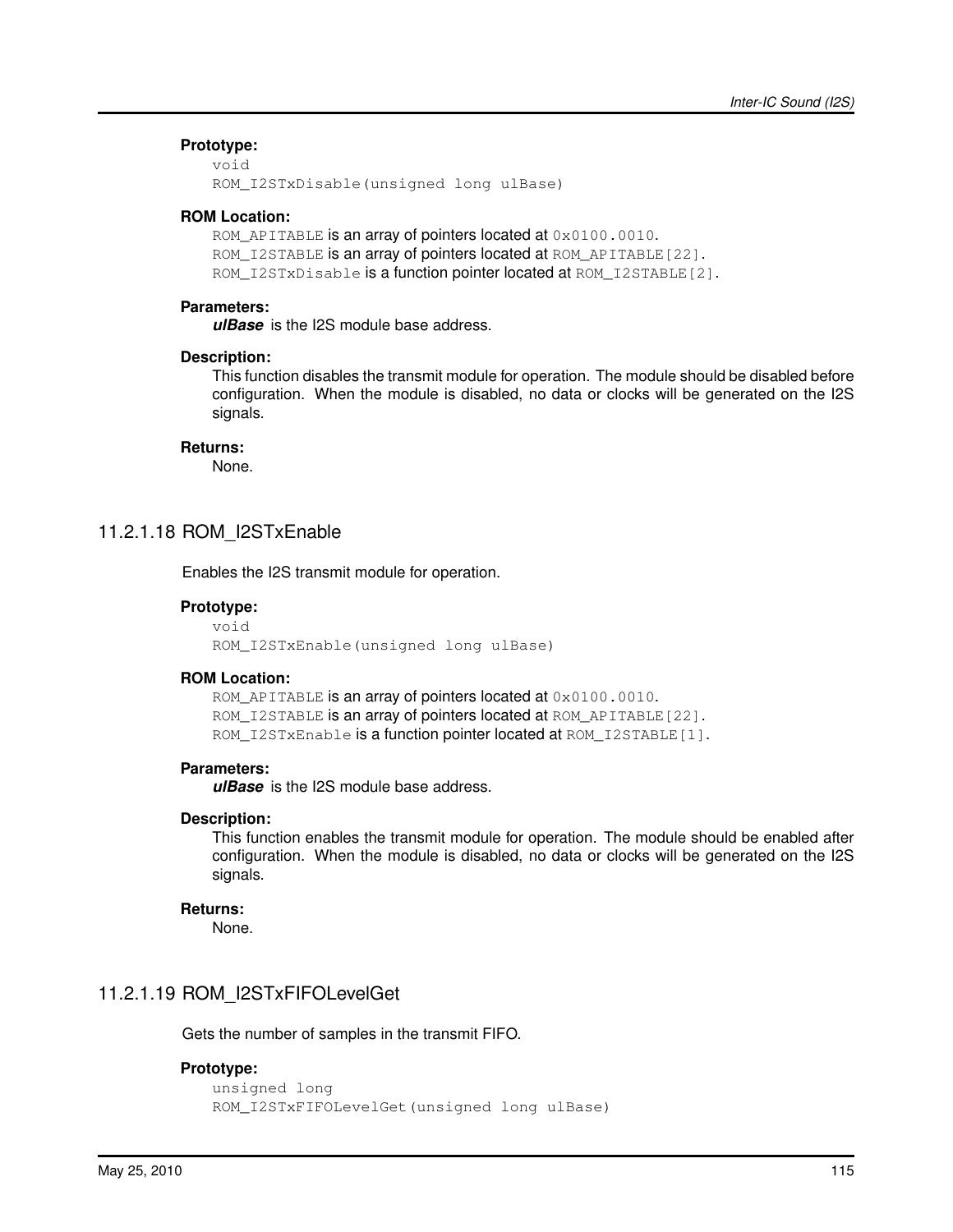#### **ROM Location:**

ROM\_APITABLE is an array of pointers located at  $0 \times 0100$ .0010. ROM\_I2STABLE is an array of pointers located at ROM\_APITABLE[22]. ROM\_I2STxFIFOLevelGet is a function pointer located at ROM\_I2STABLE[8].

#### **Parameters:**

*ulBase* is the I2S module base address.

# **Description:**

This function is used to get the number of samples in the transmit FIFO. For the purposes of measuring the FIFO level, a left-right sample pair counts as 2, whether the mode is dual or compact stereo. When mono mode is used, internally the mono sample is still treated as a sample pair, so a single mono sample counts as 2. Since the FIFO always deals with sample pairs, normally the level will be an even number from 0 to 16. If dual stereo mode is used and only the left sample has been written without the matching right sample, then the FIFO level will be an odd value. If the FIFO level is odd, it indicates a left-right sample mismatch.

#### **Returns:**

Returns the number of samples in the transmit FIFO, which will normally be an even number.

# 11.2.1.20 ROM\_I2STxFIFOLimitGet

Gets the current setting of the FIFO service request level.

#### **Prototype:**

unsigned long ROM\_I2STxFIFOLimitGet(unsigned long ulBase)

#### **ROM Location:**

ROM\_APITABLE is an array of pointers located at  $0 \times 0100$ .0010. ROM\_I2STABLE is an array of pointers located at ROM\_APITABLE[22]. ROM I2STxFIFOLimitGet is a function pointer located at ROM I2STABLE[7].

#### **Parameters:**

*ulBase* is the I2S module base address.

## **Description:**

This function is used to get the value of the transmit FIFO service request level. This value is set using the [ROM\\_I2STxFIFOLimitSet\(\)](#page-115-0) function.

#### **Returns:**

Returns the current value of the FIFO service request limit.

# <span id="page-115-0"></span>11.2.1.21 ROM\_I2STxFIFOLimitSet

Sets the FIFO level at which a service request is generated.

# **Prototype:**

```
void
ROM_I2STxFIFOLimitSet(unsigned long ulBase,
                      unsigned long ulLevel)
```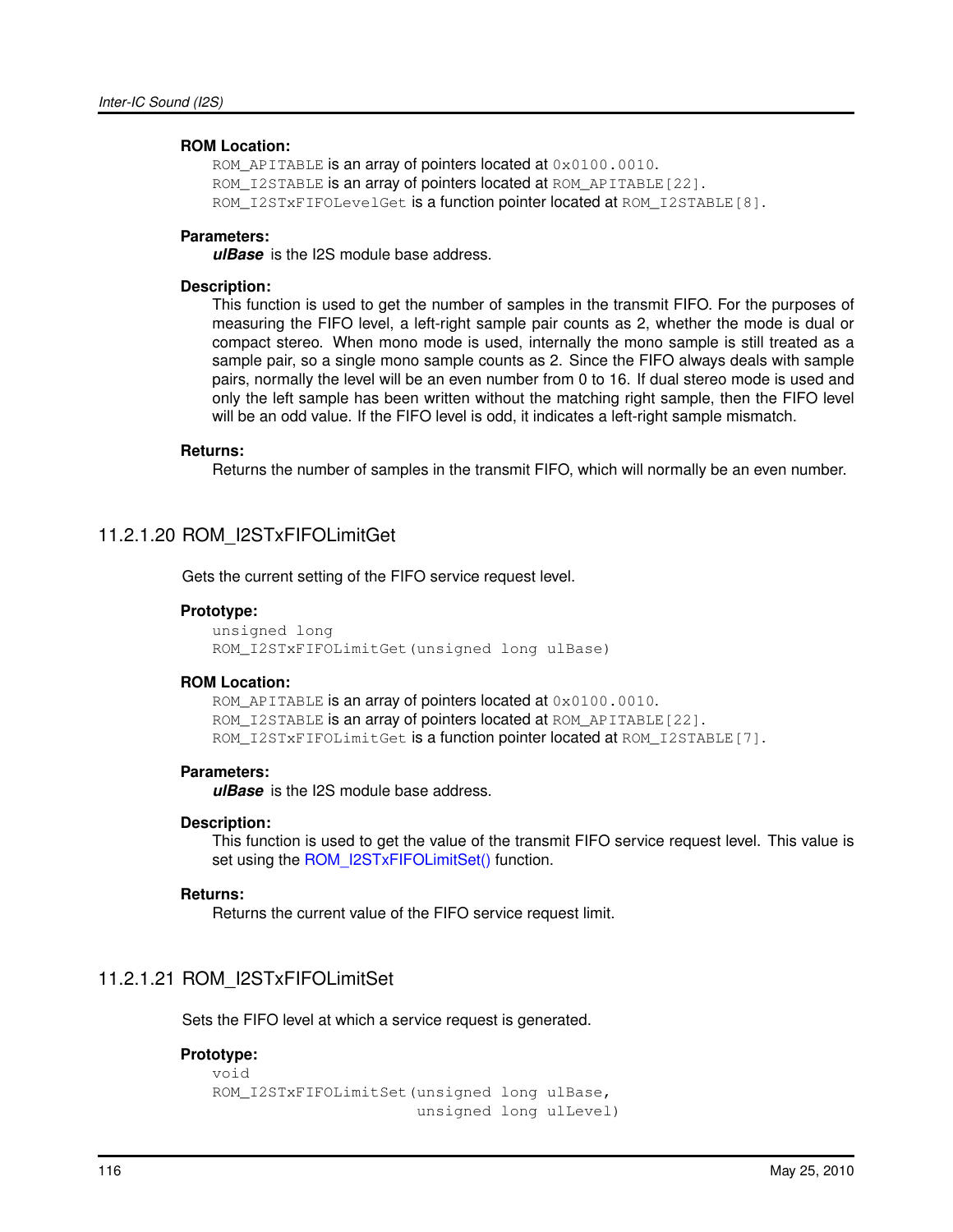# **ROM Location:**

ROM\_APITABLE is an array of pointers located at  $0 \times 0100$ .0010. ROM\_I2STABLE is an array of pointers located at ROM\_APITABLE[22]. ROM\_I2STxFIFOLimitSet is a function pointer located at ROM\_I2STABLE[6].

#### **Parameters:**

*ulBase* is the I2S module base address.

*ulLevel* is the FIFO service request limit.

## **Description:**

This function is used to set the transmit FIFO fullness level at which a service request will occur. The service request is used to generate an interrupt or a DMA transfer request. The transmit FIFO will generate a service request when the number of items in the FIFO is less than the level specified in the *ulLevel* parameter. For example, if *ulLevel* is 8, then a service request will be generated when there are less than 8 samples remaining in the transmit FIFO.

For the purposes of counting the FIFO level, a left-right sample pair counts as 2, whether the mode is dual or compact stereo. When mono mode is used, internally the mono sample is still treated as a sample pair, so a single mono sample counts as 2. Since the FIFO always deals with sample pairs, the level must be an even number from 0 to 16. The maximum value is 16, which will cause a service request when there is any room in the FIFO. The minimum value is 0, which disables the service request.

#### **Returns:**

None.

# 11.2.1.22 ROM\_I2STxRxConfigSet

Configures the I2S transmit and receive modules.

# **Prototype:**

```
void
ROM_I2STxRxConfigSet(unsigned long ulBase,
                     unsigned long ulConfig)
```
# **ROM Location:**

ROM\_APITABLE is an array of pointers located at  $0 \times 0100$ .0010. ROM\_I2STABLE is an array of pointers located at ROM\_APITABLE[22]. ROM\_I2STxRxConfigSet is a function pointer located at ROM\_I2STABLE[19].

#### **Parameters:**

*ulBase* is the I2S module base address.

*ulConfig* is the logical OR of the configuration options.

### **Description:**

This function is used to configure the options for the I2S transmit and receive channels with identical parameters. The parameter *ulConfig* is the logical OR of the following options:

- **I2S\_CONFIG\_FORMAT\_I2S** for standard I2S format, **I2S\_CONFIG\_FORMAT\_LEFT\_JUST** for left justified format, or **I2S\_CONFIG\_FORMAT\_RIGHT\_JUST** for right justified format.
- **I2S CONFIG SCLK INVERT** to invert the polarity of the serial bit clock.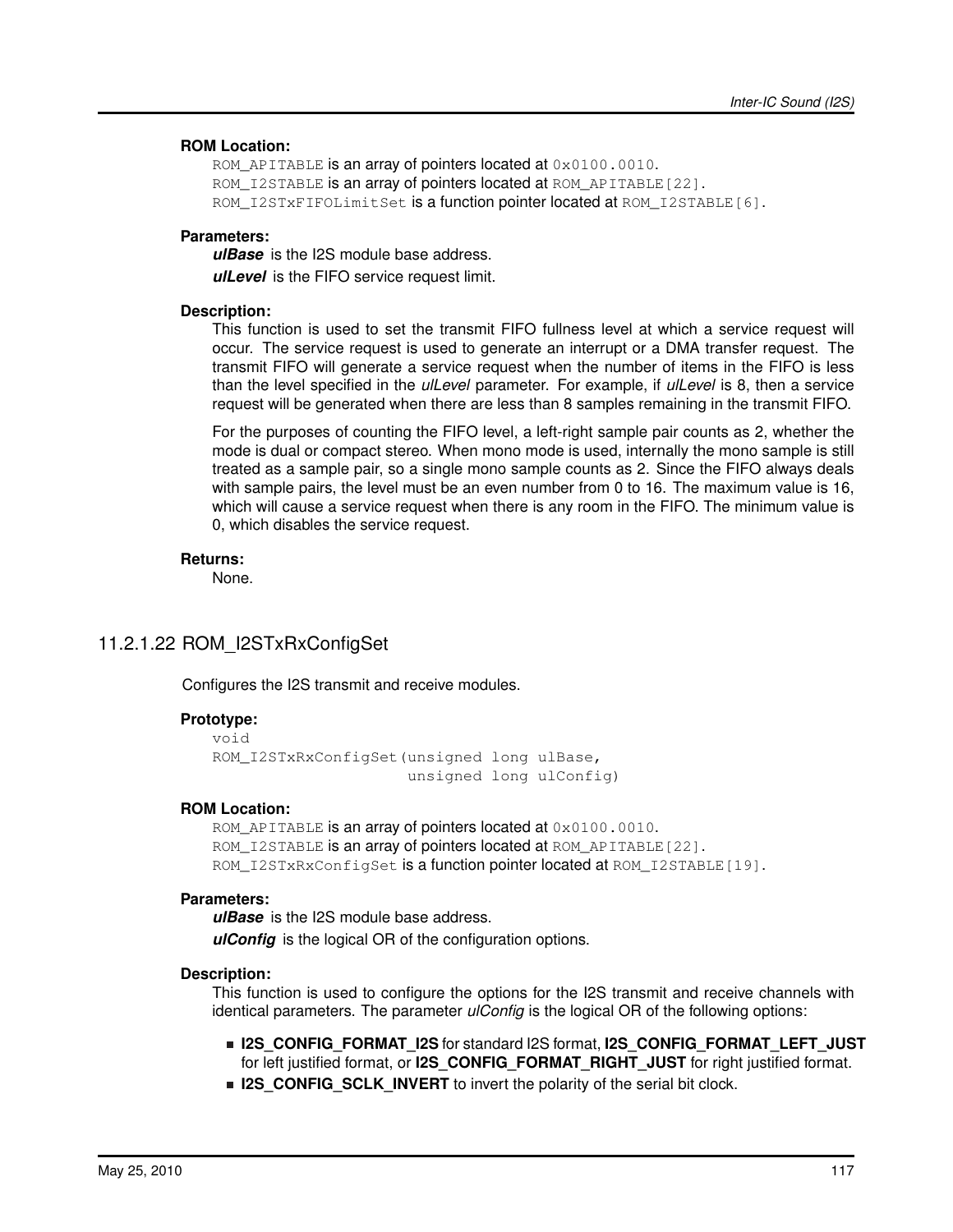- **I2S\_CONFIG\_MODE\_DUAL** for dual channel stereo, **I2S\_CONFIG\_MODE\_COMPACT\_16** for 16-bit compact stereo mode, **I2S\_CONFIG\_MODE\_COMPACT\_8** for 8-bit compact stereo mode, or **I2S\_CONFIG\_MODE\_MONO** for single channel mono format.
- **I2S CONFIG CLK MASTER** or **I2S\_CONFIG\_CLK\_SLAVE** to select whether the I2S transmitter is the clock master or slave.
- **I2S** CONFIG SAMPLE SIZE 32, 24, 20, 16, or 8 to select the number of bits per sample.
- **I2S\_CONFIG\_WIRE\_SIZE\_32**, **\_24**, **\_20**, **\_16**, or **\_8** to select the number of bits per word that are transferred on the data line.
- **I2S CONFIG EMPTY ZERO** or **I2S CONFIG EMPTY REPEAT** to select whether the module transmits zeroes or repeats the last sample when the FIFO is empty.

#### **Returns:**

None.

# 11.2.1.23 ROM\_I2STxRxDisable

Disables the I2S transmit and receive modules.

# **Prototype:**

```
void
ROM_I2STxRxDisable(unsigned long ulBase)
```
#### **ROM Location:**

```
ROM_APITABLE is an array of pointers located at 0 \times 0100.0010.
ROM I2STABLE is an array of pointers located at ROM APITABLE[22].
ROM_I2STxRxDisable is a function pointer located at ROM_I2STABLE[18].
```
#### **Parameters:**

*ulBase* is the I2S module base address.

## **Description:**

This function simultaneously disables the transmit and receive modules. When the module is disabled, no data or clocks will be generated on the I2S signals.

#### **Returns:**

None.

# 11.2.1.24 ROM\_I2STxRxEnable

Enables the I2S transmit and receive modules for operation.

#### **Prototype:**

```
void
ROM_I2STxRxEnable(unsigned long ulBase)
```
#### **ROM Location:**

```
ROM_APITABLE is an array of pointers located at 0 \times 0100.0010.
ROM_I2STABLE is an array of pointers located at ROM_APITABLE[22].
ROM_I2STxRxEnable is a function pointer located at ROM_I2STABLE[17].
```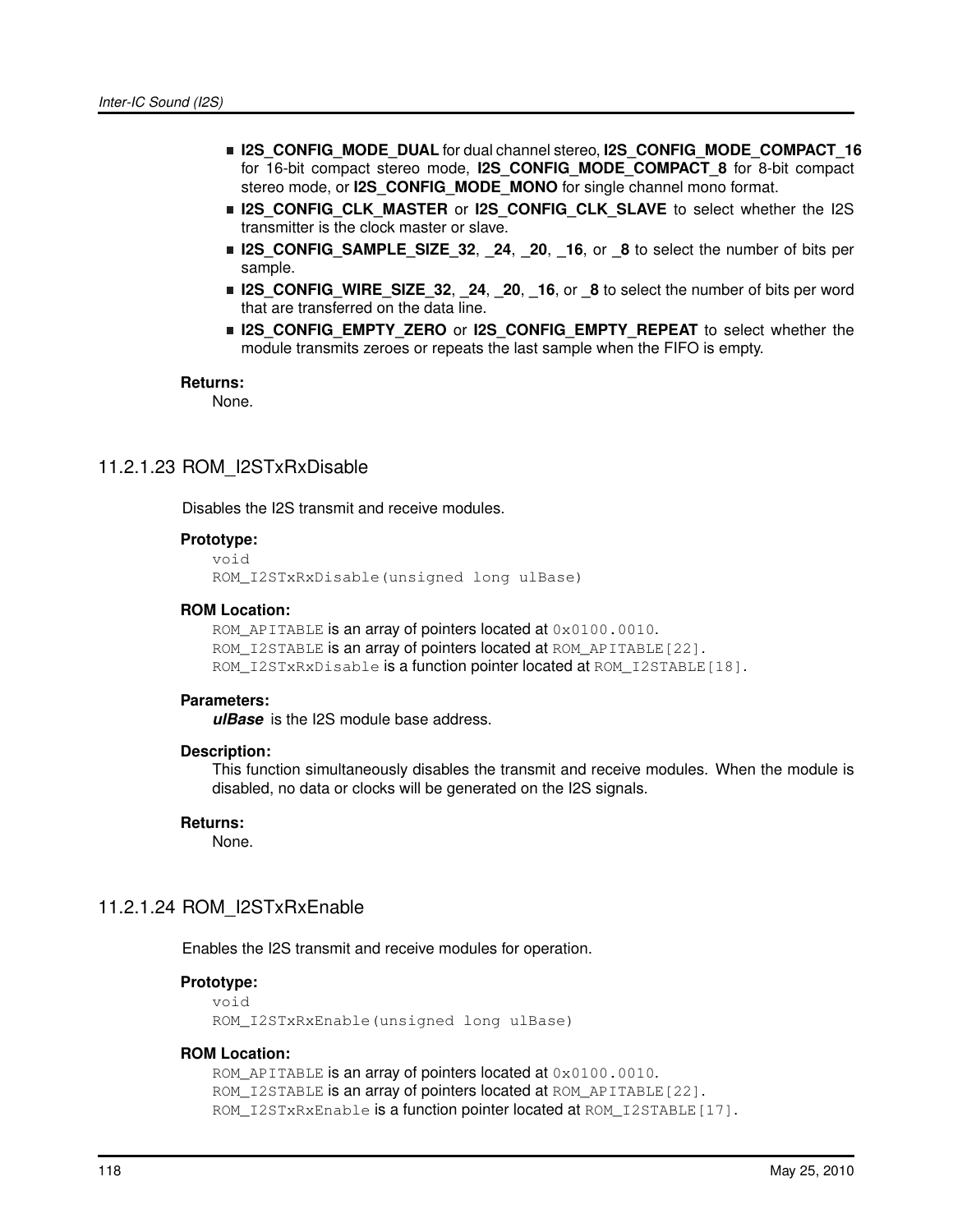# **Parameters:**

*ulBase* is the I2S module base address.

# **Description:**

This function simultaneously enables the transmit and receive modules for operation, providing a synchronized SCLK and LRCLK. The module should be enabled after configuration. When the module is disabled, no data or clocks will be generated on the I2S signals.

# **Returns:**

None.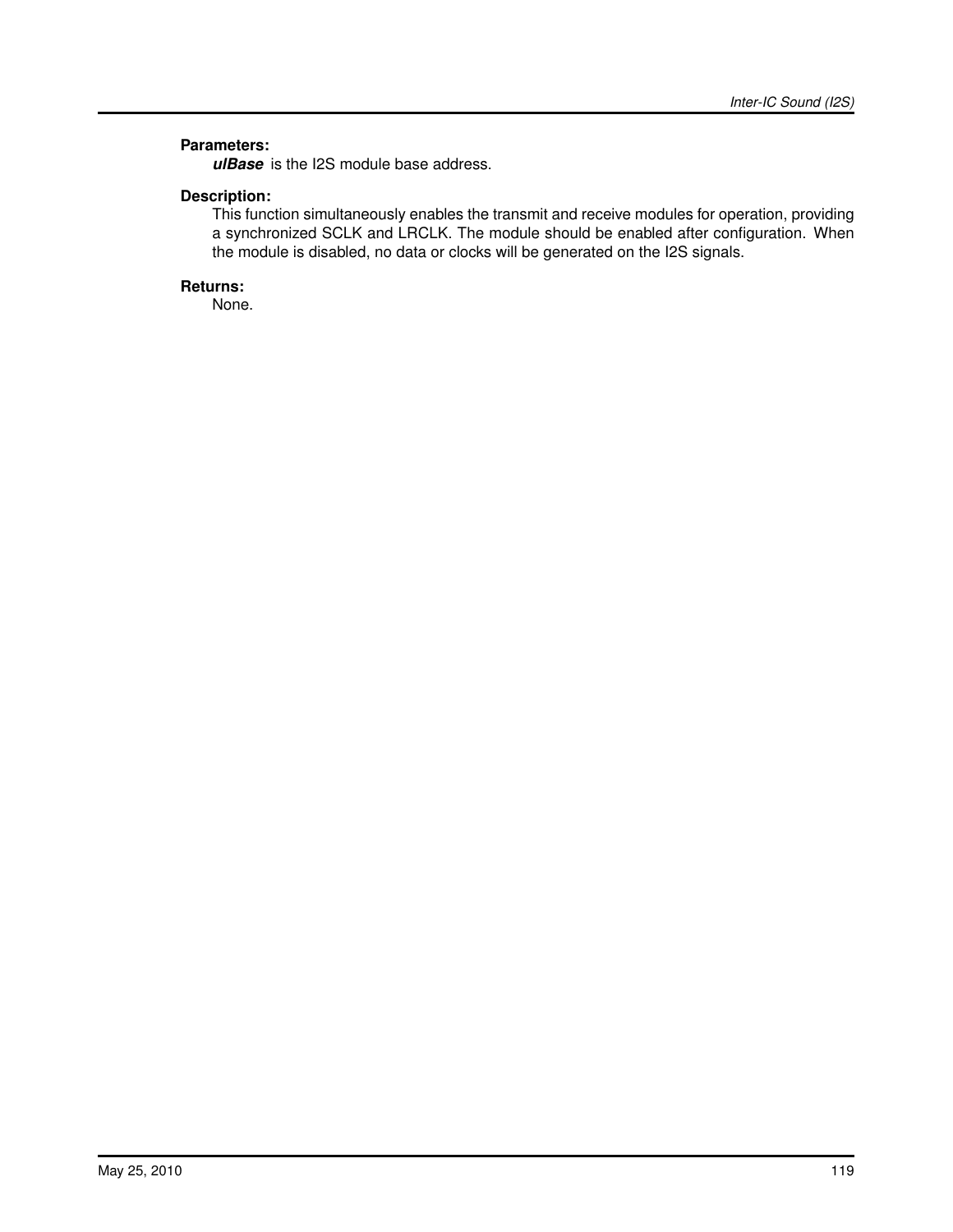*Inter-IC Sound (I2S)*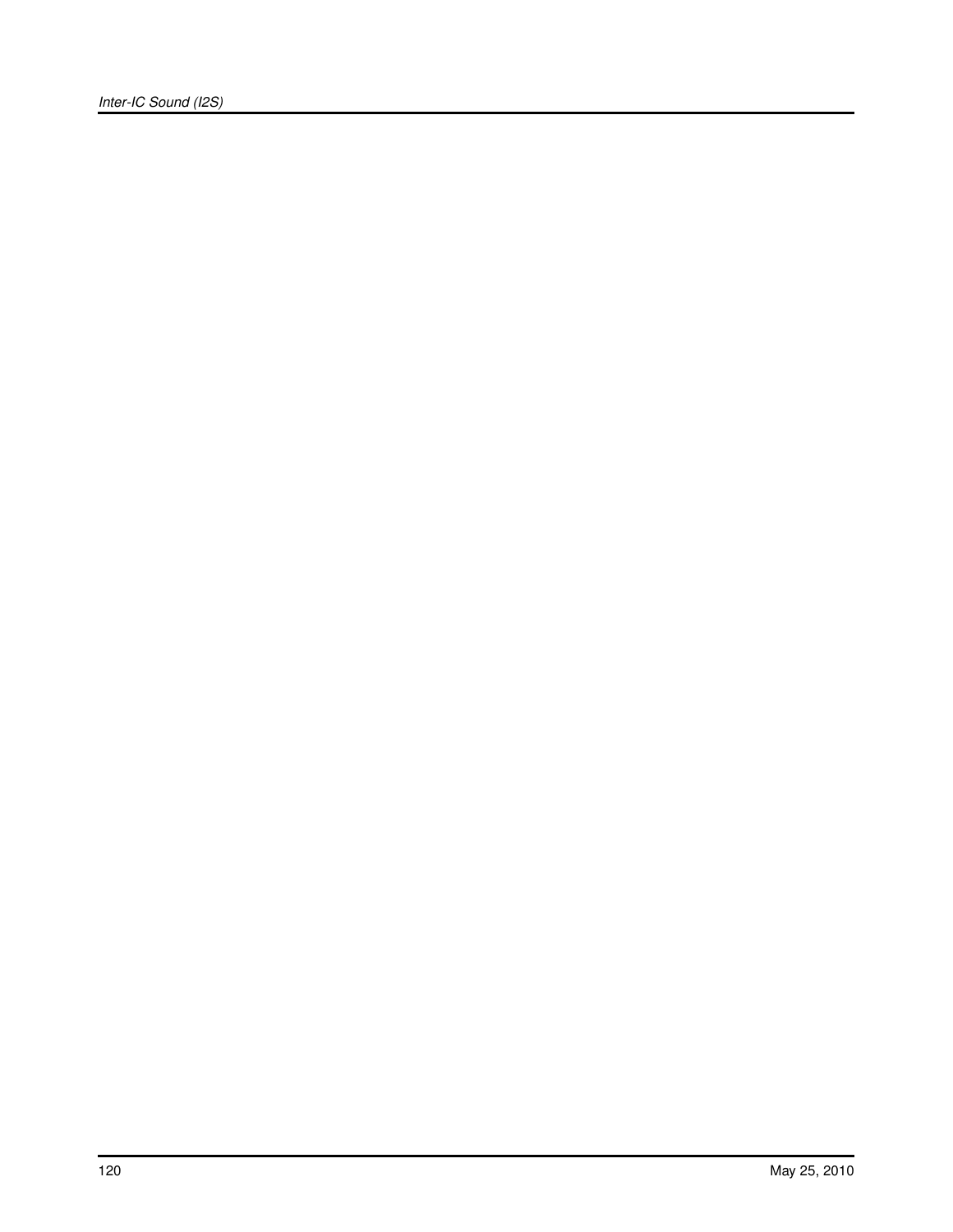# **12 Interrupt Controller (NVIC)**

<span id="page-120-0"></span>

| Introduction 121 |  |
|------------------|--|
|                  |  |

# <span id="page-120-1"></span>**12.1 Introduction**

The interrupt controller API provides a set of functions for dealing with the Nested Vectored Interrupt Controller (NVIC). Functions are provided to enable and disable interrupts, register interrupt handlers, and set the priority of interrupts.

The NVIC provides global interrupt masking, prioritization, and handler dispatching. This version of the Stellaris family supports thirty-two interrupt sources and eight priority levels. Individual interrupt sources can be masked, and the processor interrupt can be globally masked as well (without affecting the individual source masks).

The NVIC is tightly coupled with the Cortex-M3 microprocessor. When the processor responds to an interrupt, NVIC will supply the address of the function to handle the interrupt directly to the processor. This eliminates the need for a global interrupt handler that queries the interrupt controller to determine the cause of the interrupt and branch to the appropriate handler, reducing interrupt response time.

The interrupt prioritization in the NVIC allows higher priority interrupts to be handled before lower priority interrupts, as well as allowing preemption of lower priority interrupt handlers by higher priority interrupts. Again, this helps reduce interrupt response time (for example, a 1 ms system control interrupt is not held off by the execution of a lower priority 1 second housekeeping interrupt handler).

Sub-prioritization is also possible; instead of having N bits of preemptable prioritization, NVIC can be configured (via software) for N - M bits of preemptable prioritization and M bits of subpriority. In this scheme, two interrupts with the same preemptable prioritization but different subpriorities will not cause a preemption; tail chaining will instead be used to process the two interrupts back-toback.

<span id="page-120-2"></span>If two interrupts with the same priority (and subpriority if so configured) are asserted at the same time, the one with the lower interrupt number will be processed first. NVIC keeps track of the nesting of interrupt handlers, allowing the processor to return from interrupt context only once all nested and pending interrupts have been handled.

# <span id="page-120-3"></span>**12.2 Functions**

# Functions

- void [IntPendClear](#page-121-0) (unsigned long ulInterrupt)
- void [IntPendSet](#page-121-1) (unsigned long ulInterrupt)
- void [ROM\\_IntDisable](#page-122-0) (unsigned long ulInterrupt)
- void [ROM\\_IntEnable](#page-122-1) (unsigned long ulInterrupt)
- tBoolean [ROM\\_IntMasterDisable](#page-122-2) (void)
- **tBoolean [ROM\\_IntMasterEnable](#page-123-0) (void)**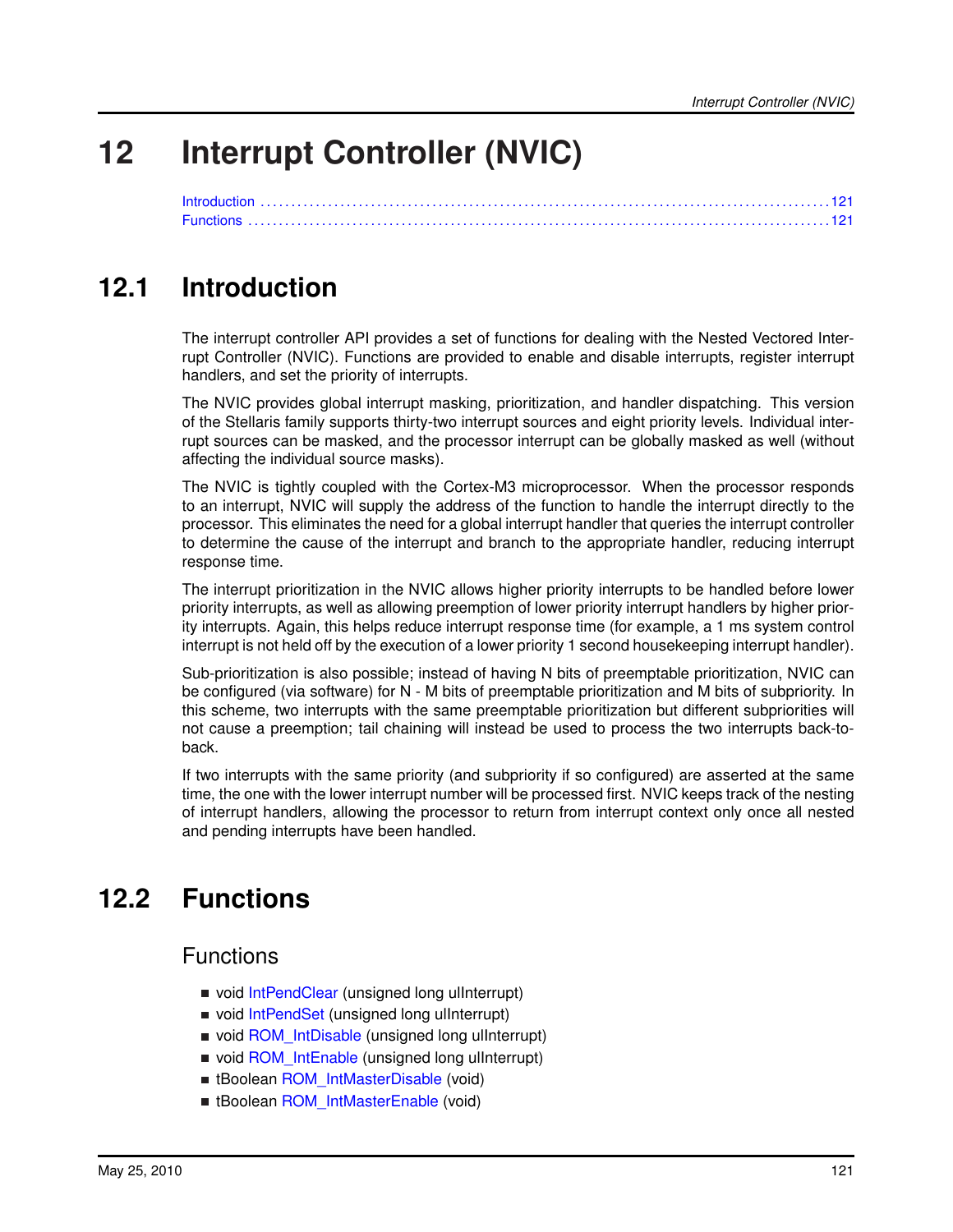- long [ROM\\_IntPriorityGet](#page-123-1) (unsigned long ulInterrupt)
- unsigned long [ROM\\_IntPriorityGroupingGet](#page-124-0) (void)
- void [ROM\\_IntPriorityGroupingSet](#page-124-1) (unsigned long ulBits)
- void ROM IntPrioritySet (unsigned long ulInterrupt, unsigned char ucPriority)

# 12.2.1 Function Documentation

# <span id="page-121-0"></span>12.2.1.1 IntPendClear

Unpends an interrupt.

## **Prototype:**

```
void
IntPendClear(unsigned long ulInterrupt)
```
## **ROM Location:**

ROM\_APITABLE is an array of pointers located at  $0 \times 0100$ .0010. ROM INTERRUPTTABLE is an array of pointers located at ROM APITABLE[14]. ROM IntPendClear is a function pointer located at ROM INTERRUPTTABLE[9].

#### **Parameters:**

*ulInterrupt* specifies the interrupt to be unpended.

## **Description:**

The specified interrupt is unpended in the interrupt controller. This will cause any previously generated interrupts that have not been handled yet (due to higher priority interrupts or the interrupt no having been enabled yet) to be discarded.

# **Returns:**

None.

# <span id="page-121-1"></span>12.2.1.2 IntPendSet

Pends an interrupt.

#### **Prototype:**

```
void
IntPendSet(unsigned long ulInterrupt)
```
# **ROM Location:**

ROM\_APITABLE is an array of pointers located at  $0 \times 0100$ .0010. ROM INTERRUPTTABLE is an array of pointers located at ROM APITABLE [14]. ROM IntPendSet is a function pointer located at ROM INTERRUPTTABLE[8].

#### **Parameters:**

*ulInterrupt* specifies the interrupt to be pended.

# **Description:**

The specified interrupt is pended in the interrupt controller. This will cause the interrupt controller to execute the corresponding interrupt handler at the next available time, based on the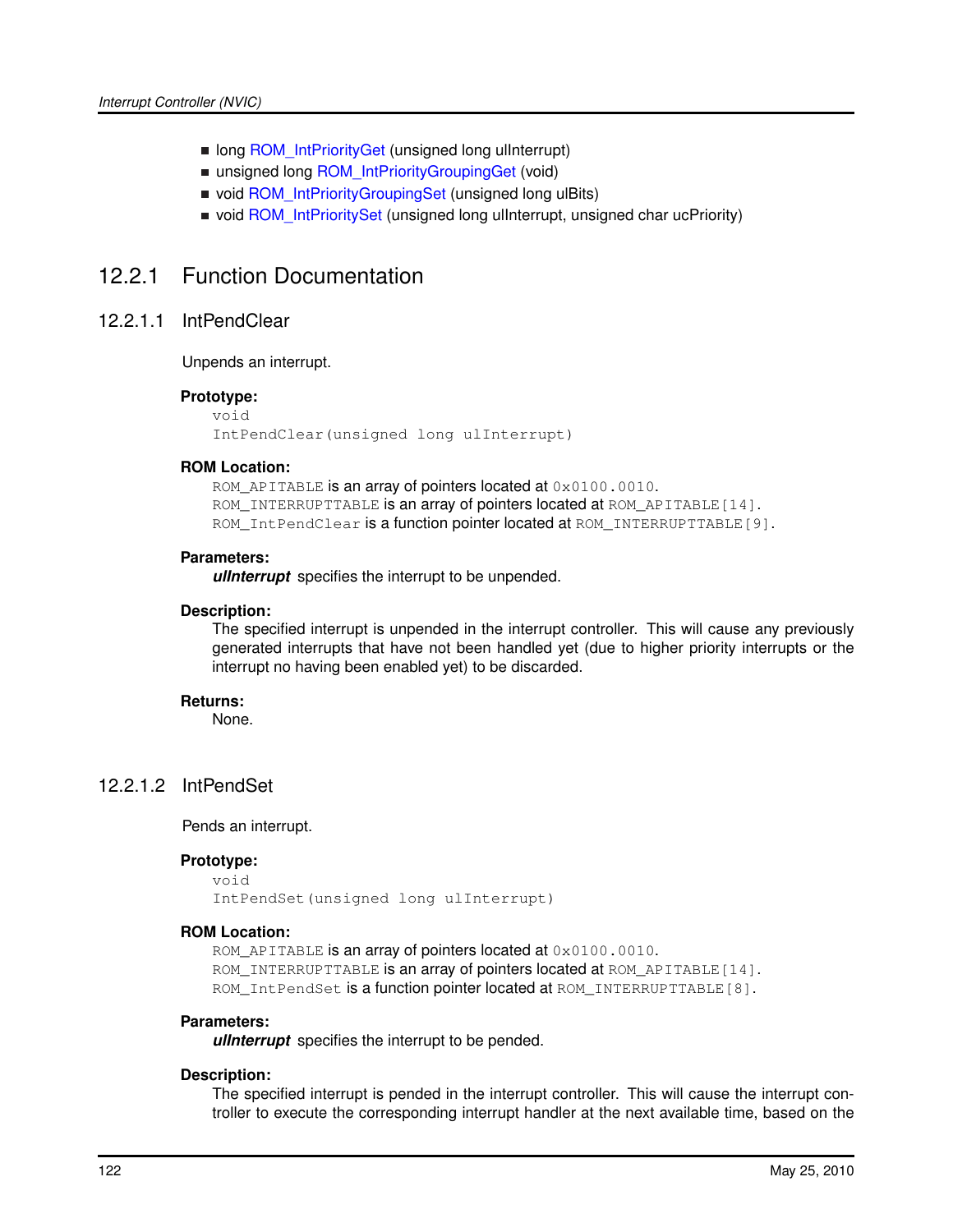current interrupt state priorities. For example, if called by a higher priority interrupt handler, the specified interrupt handler will not be called until after the current interrupt handler has completed execution. The interrupt must have been enabled for it to be called.

#### **Returns:**

None.

# <span id="page-122-0"></span>12.2.1.3 ROM\_IntDisable

Disables an interrupt.

#### **Prototype:**

```
void
ROM_IntDisable(unsigned long ulInterrupt)
```
#### **ROM Location:**

ROM\_APITABLE is an array of pointers located at  $0 \times 0100$ .0010. ROM\_INTERRUPTTABLE is an array of pointers located at ROM\_APITABLE [14]. ROM IntDisable is a function pointer located at ROM INTERRUPTTABLE[3].

### **Parameters:**

*ulInterrupt* specifies the interrupt to be disabled.

#### **Description:**

The specified interrupt is disabled in the interrupt controller. Other enables for the interrupt (such as at the peripheral level) are unaffected by this function.

## **Returns:**

None.

# <span id="page-122-1"></span>12.2.1.4 ROM\_IntEnable

Enables an interrupt.

#### **Prototype:**

void ROM\_IntEnable(unsigned long ulInterrupt)

#### **ROM Location:**

ROM\_APITABLE is an array of pointers located at  $0 \times 0100$ .0010. ROM\_INTERRUPTTABLE is an array of pointers located at ROM\_APITABLE [14]. ROM\_IntEnable is a function pointer located at ROM\_INTERRUPTTABLE [0].

#### **Parameters:**

*ulInterrupt* specifies the interrupt to be enabled.

#### **Description:**

The specified interrupt is enabled in the interrupt controller. Other enables for the interrupt (such as at the peripheral level) are unaffected by this function.

#### <span id="page-122-2"></span>**Returns:**

None.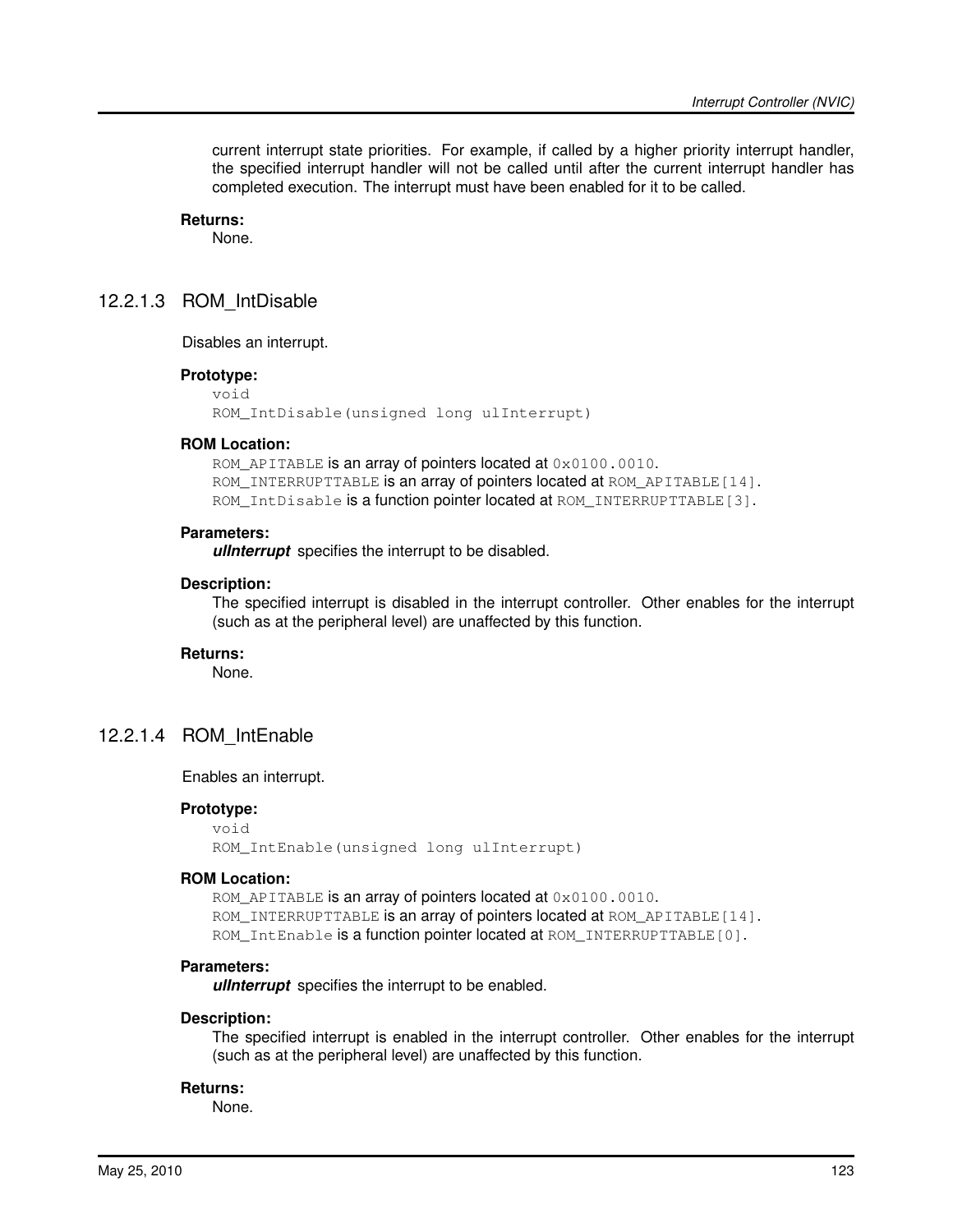# 12.2.1.5 ROM\_IntMasterDisable

Disables the processor interrupt.

# **Prototype:**

tBoolean ROM\_IntMasterDisable(void)

# **ROM Location:**

ROM\_APITABLE is an array of pointers located at  $0 \times 0100$ .0010. ROM\_INTERRUPTTABLE is an array of pointers located at ROM\_APITABLE[14]. ROM\_IntMasterDisable is a function pointer located at ROM\_INTERRUPTTABLE[2].

# **Description:**

Prevents the processor from receiving interrupts. This does not affect the set of interrupts enabled in the interrupt controller; it just gates the single interrupt from the controller to the processor.

# **Returns:**

Returns **true** if interrupts were already disabled when the function was called or **false** if they were initially enabled.

# <span id="page-123-0"></span>12.2.1.6 ROM\_IntMasterEnable

Enables the processor interrupt.

# **Prototype:**

```
tBoolean
ROM_IntMasterEnable(void)
```
# **ROM Location:**

ROM\_APITABLE is an array of pointers located at  $0 \times 0100$ .0010. ROM\_INTERRUPTTABLE is an array of pointers located at ROM\_APITABLE[14]. ROM\_IntMasterEnable is a function pointer located at ROM\_INTERRUPTTABLE[1].

# **Description:**

Allows the processor to respond to interrupts. This does not affect the set of interrupts enabled in the interrupt controller; it just gates the single interrupt from the controller to the processor.

# **Returns:**

Returns **true** if interrupts were disabled when the function was called or **false** if they were initially enabled.

# <span id="page-123-1"></span>12.2.1.7 ROM\_IntPriorityGet

Gets the priority of an interrupt.

# **Prototype:**

```
long
ROM_IntPriorityGet(unsigned long ulInterrupt)
```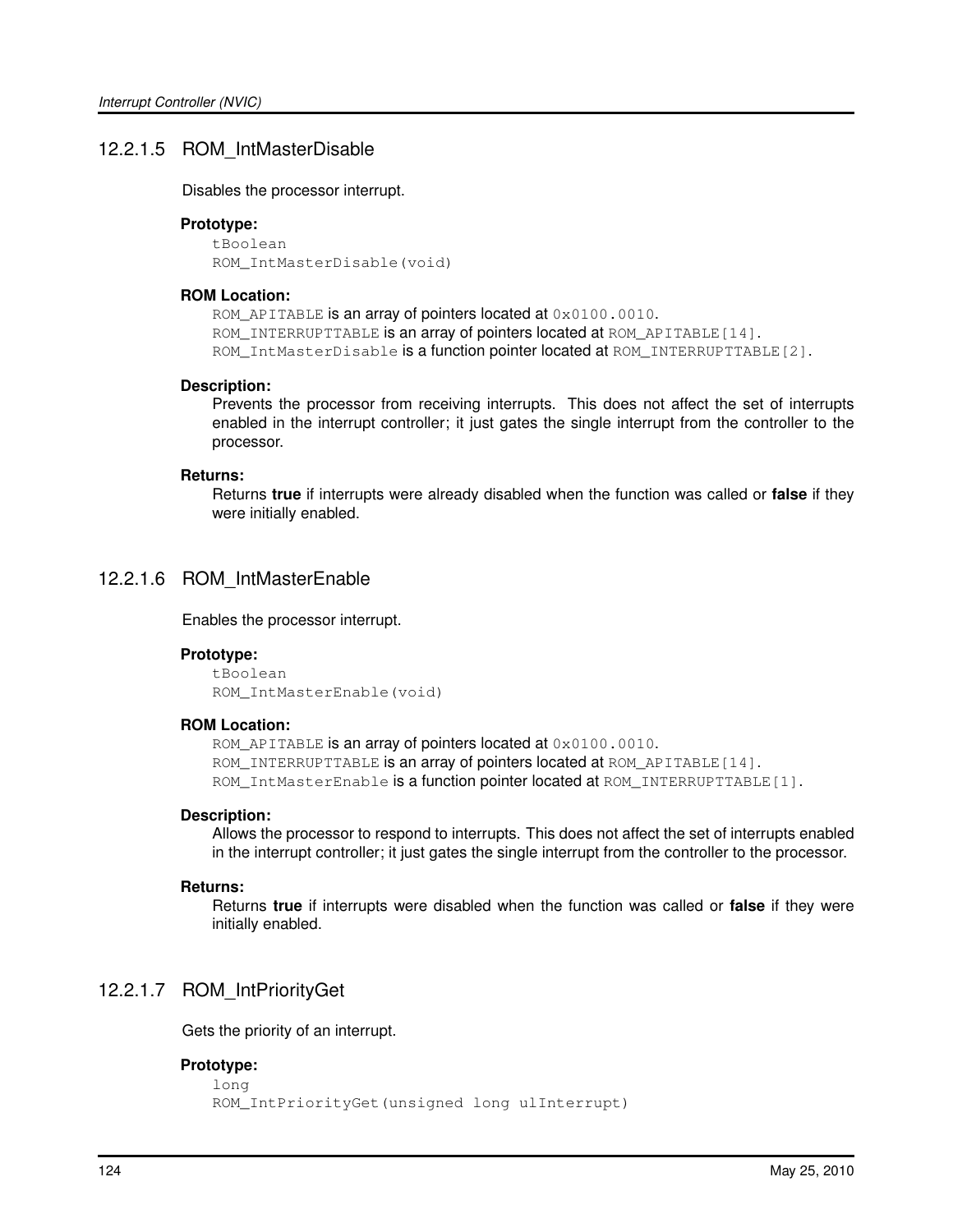# **ROM Location:**

ROM\_APITABLE is an array of pointers located at  $0 \times 0100$ .0010. ROM\_INTERRUPTTABLE is an array of pointers located at ROM\_APITABLE[14]. ROM\_IntPriorityGet is a function pointer located at ROM\_INTERRUPTTABLE[7].

# **Parameters:**

*ulInterrupt* specifies the interrupt in question.

#### **Description:**

This function gets the priority of an interrupt. See [ROM\\_IntPrioritySet\(\)](#page-125-0) for a definition of the priority value.

#### **Returns:**

Returns the interrupt priority, or -1 if an invalid interrupt was specified.

# <span id="page-124-0"></span>12.2.1.8 ROM\_IntPriorityGroupingGet

Gets the priority grouping of the interrupt controller.

#### **Prototype:**

```
unsigned long
ROM_IntPriorityGroupingGet(void)
```
#### **ROM Location:**

```
ROM APITABLE is an array of pointers located at 0x0100.0010.
ROM_INTERRUPTTABLE is an array of pointers located at ROM_APITABLE[14].
ROM_IntPriorityGroupingGet is a function pointer located at
ROM_INTERRUPTTABLE[5].
```
# **Description:**

This function returns the split between preemptable priority levels and subpriority levels in the interrupt priority specification.

#### **Returns:**

The number of bits of preemptable priority.

# <span id="page-124-1"></span>12.2.1.9 ROM\_IntPriorityGroupingSet

Sets the priority grouping of the interrupt controller.

#### **Prototype:**

void

```
ROM_IntPriorityGroupingSet(unsigned long ulBits)
```
#### **ROM Location:**

```
ROM_APITABLE is an array of pointers located at 0 \times 0100.0010.
ROM_INTERRUPTTABLE is an array of pointers located at ROM_APITABLE [14].
ROM_IntPriorityGroupingSet is a function pointer located at
ROM_INTERRUPTTABLE[4].
```
## **Parameters:**

*ulBits* specifies the number of bits of preemptable priority.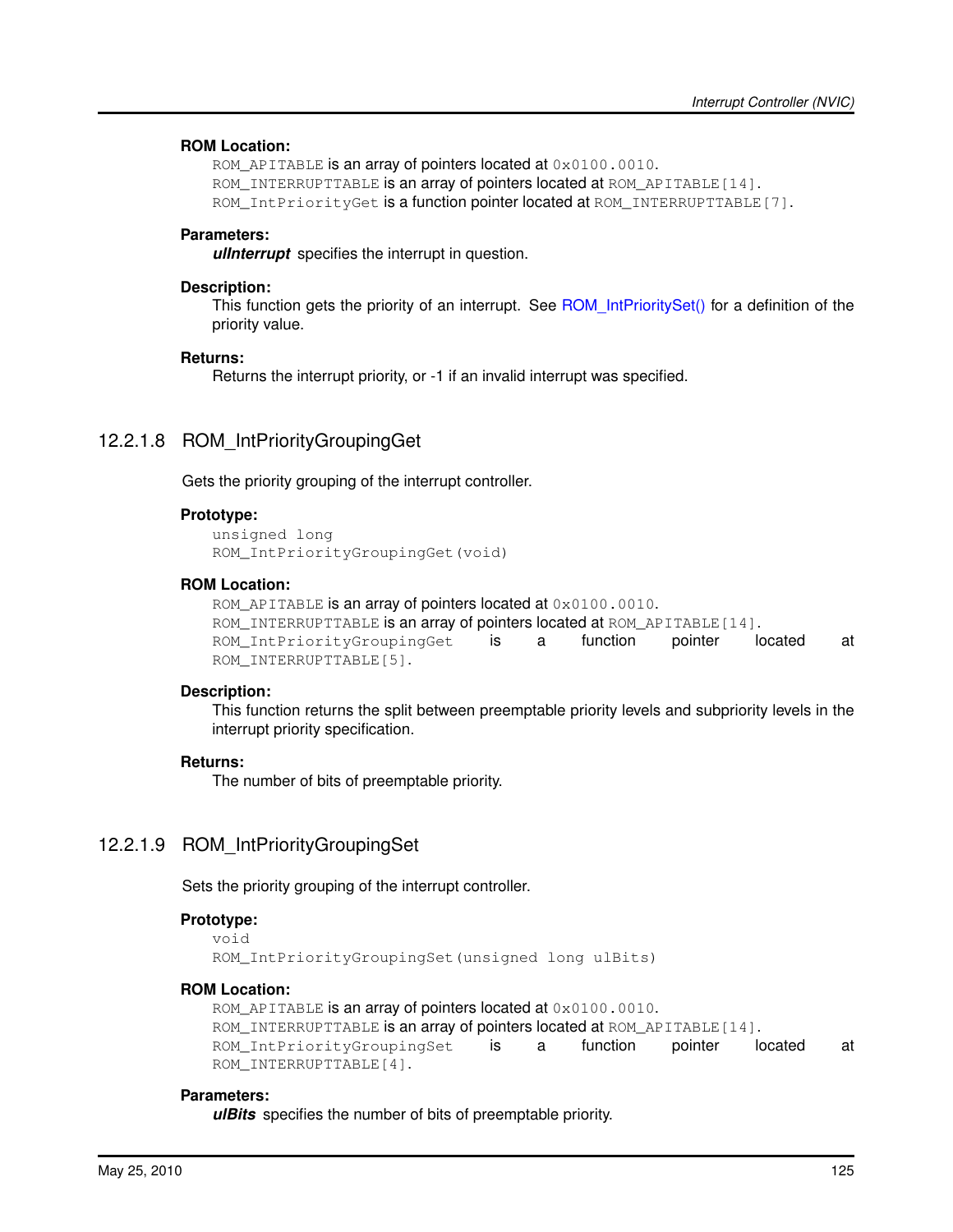# **Description:**

This function specifies the split between preemptable priority levels and subpriority levels in the interrupt priority specification. The range of the grouping values are dependent upon the hardware implementation; on the Stellaris family, three bits are available for hardware interrupt prioritization and therefore priority grouping values of three through seven have the same effect.

## **Returns:**

None.

# <span id="page-125-0"></span>12.2.1.10 ROM\_IntPrioritySet

Sets the priority of an interrupt.

# **Prototype:**

```
void
ROM_IntPrioritySet(unsigned long ulInterrupt,
                   unsigned char ucPriority)
```
# **ROM Location:**

ROM\_APITABLE is an array of pointers located at  $0 \times 0100$ .0010. ROM\_INTERRUPTTABLE is an array of pointers located at ROM\_APITABLE[14]. ROM\_IntPrioritySet is a function pointer located at ROM\_INTERRUPTTABLE[6].

# **Parameters:**

*ulInterrupt* specifies the interrupt in question. *ucPriority* specifies the priority of the interrupt.

# **Description:**

This function is used to set the priority of an interrupt. When multiple interrupts are asserted simultaneously, the ones with the highest priority are processed before the lower priority interrupts. Smaller numbers correspond to higher interrupt priorities; priority 0 is the highest interrupt priority.

The hardware priority mechanism will only look at the upper N bits of the priority level (where N is 3 for the Stellaris family), so any prioritization must be performed in those bits. The remaining bits can be used to sub-prioritize the interrupt sources, and may be used by the hardware priority mechanism on a future part. This arrangement allows priorities to migrate to different NVIC implementations without changing the gross prioritization of the interrupts.

# **Returns:**

None.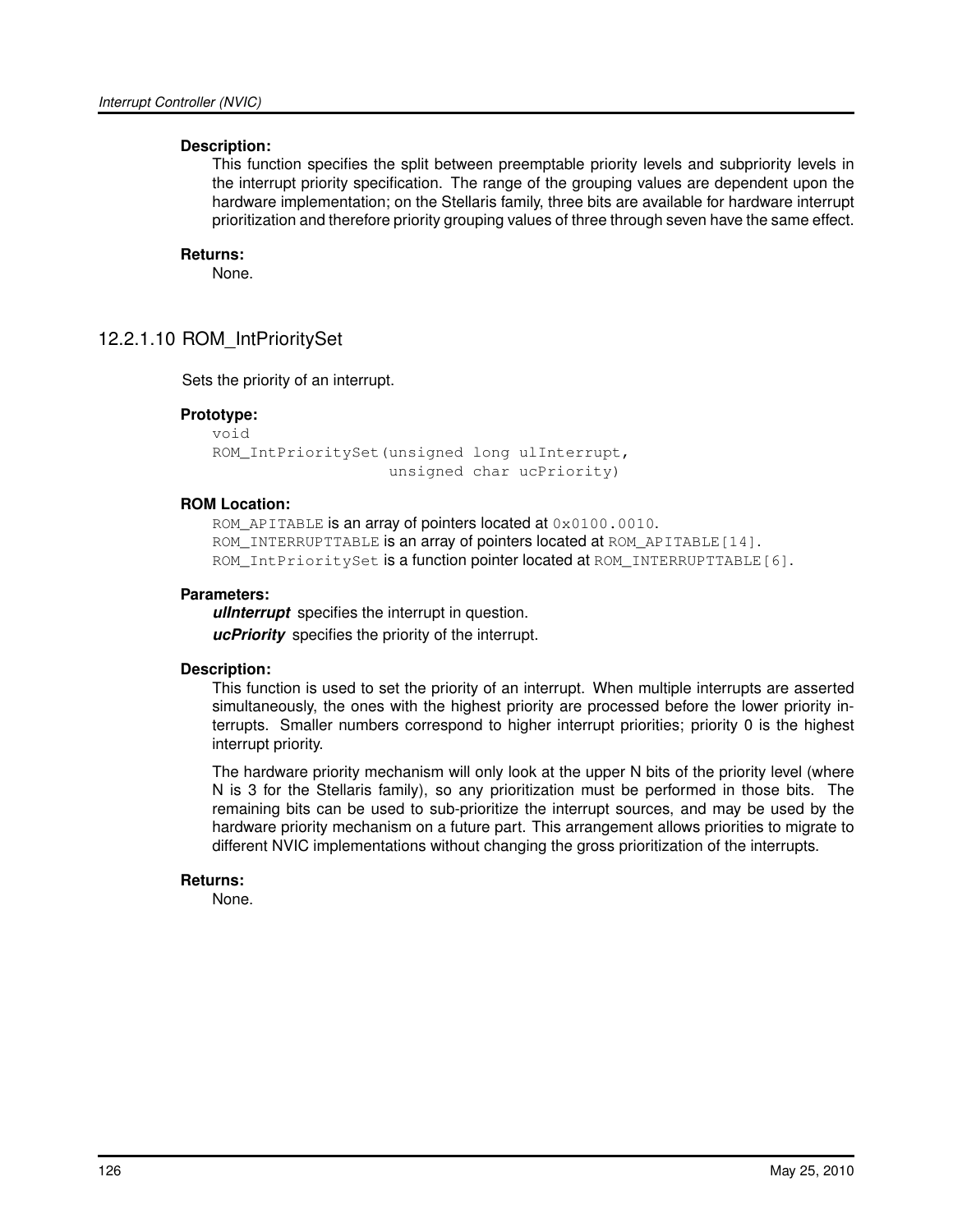# **13 Memory Protection Unit (MPU)**

<span id="page-126-0"></span>

# <span id="page-126-1"></span>**13.1 Introduction**

The Memory Protection Unit (MPU) API provides functions to configure the MPU. The MPU is tightly coupled to the Cortex-M3 processor core and provides a means to establish access permissions on regions of memory.

Up to eight memory regions can be defined. Each region has a base address and a size. The size is specified as a power of 2 between 32 bytes and 4 GB, inclusive. The region's base address must be aligned to the size of the region. Each region also has access permissions. Code execution can be allowed or disallowed for a region. A region can be set for read-only access, read/write access, or no access for both privileged and user modes. This can be used to set up an environment where only kernel or system code can access certain hardware registers or sections of code.

The MPU creates 8 sub-regions within each region. Any sub-region or combination of sub-regions can be disabled, allowing creation of "holes" or complex overlaying regions with different permissions. The sub-regions can also be used to create an unaligned beginning or ending of a region by disabling one or more of the leading or trailing sub-regions.

Once the regions are defined and the MPU is enabled, any access violation of a region will cause a memory management fault, and the fault handler will be activated.

Generally, the memory protection regions should be defined before enabling the MPU. The regions can be configured by calling [ROM\\_MPURegionSet\(\)](#page-130-0) once for each region to be configured.

A region that is defined by [ROM\\_MPURegionSet\(\)](#page-130-0) can be initially enabled or disabled. If the region is not initially enabled, it can be enabled later by calling [ROM\\_MPURegionEnable\(\).](#page-129-0) An enabled region can be disabled by calling [ROM\\_MPURegionDisable\(\).](#page-129-1) When a region is disabled, its configuration is preserved as long as it is not overwritten. In this case it can be enabled again with [ROM\\_MPURegionEnable\(\)](#page-129-0) without the need to reconfigure the region.

Care must be taken when setting up a protection region using [ROM\\_MPURegionSet\(\).](#page-130-0) The function will write to multiple registers and is not protected from interrupts. Therefore, it is possible that an interrupt which accesses a region may occur while that region is in the process of being changed. The safest way to protect against this is to make sure that a region is always disabled before making any changes. Otherwise, it is up to the caller to ensure that [ROM\\_MPURegionSet\(\)](#page-130-0) is always called from within code that cannot be interrupted, or from code that will not be affected if an interrupt occurs while the region attributes are being changed.

The attributes of a region that has already been programmed can be retrieved and saved using the [ROM\\_MPURegionGet\(\)](#page-129-2) function. This function is intended to save the attributes in a format that can be used later to reload the region using the [ROM\\_MPURegionSet\(\)](#page-130-0) function. Note that the enable state of the region is saved with the attributes and will take effect when the region is reloaded.

When one or more regions are defined, the MPU can be enabled by calling ROM MPUEnable(). This turns on the MPU and also defines the behavior in privileged mode and in the Hard Fault and NMI fault handlers. The MPU can be configured so that when in privileged mode and no regions are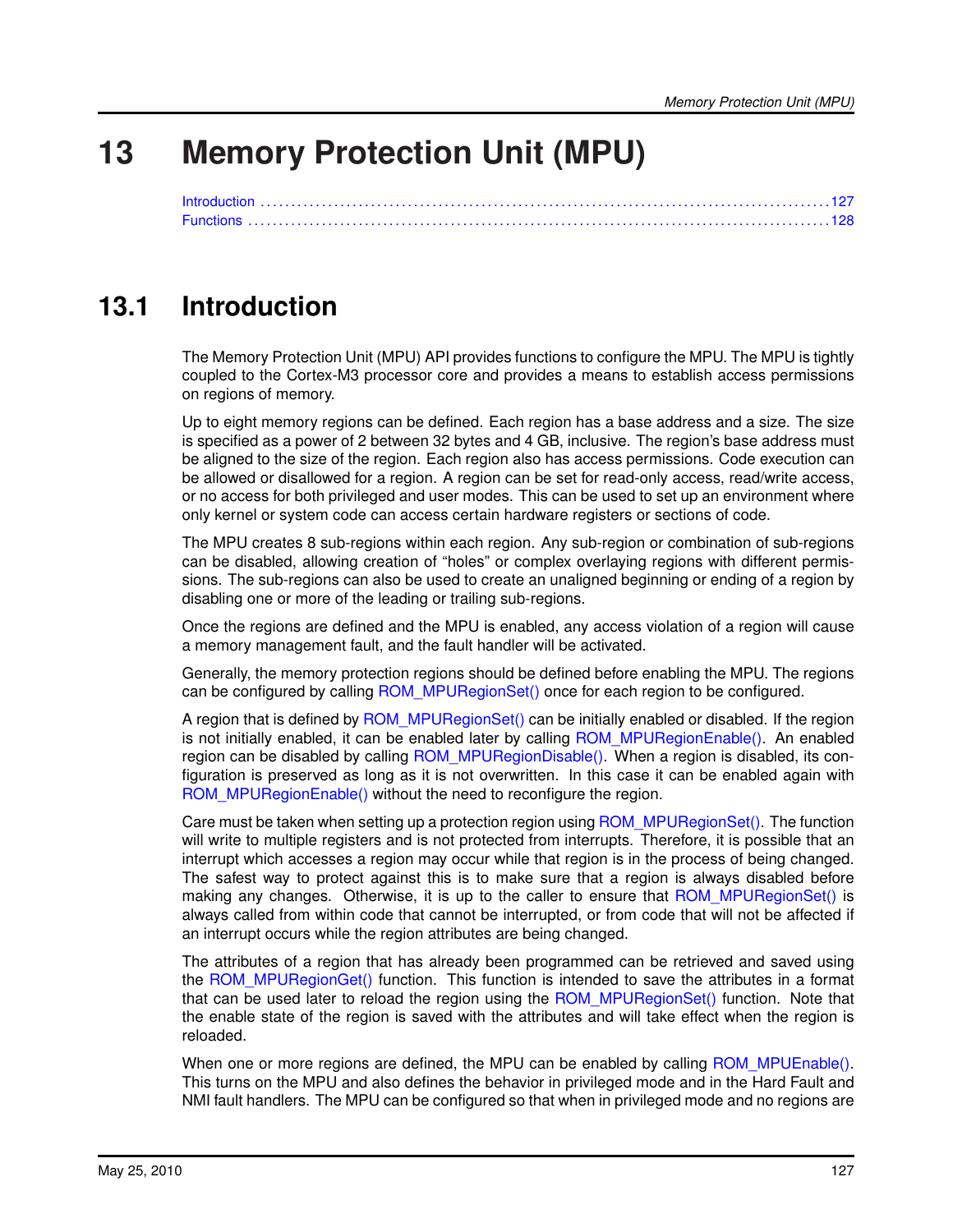enabled, a default memory map is applied. If this feature is not enabled, then a memory management fault is generated if the MPU is enabled and no regions are configured and enabled. The MPU can also be set to use a default memory map when in the Hard Fault or NMI handlers, instead of using the configured regions. All of these features are selected when calling [ROM\\_MPUEnable\(\).](#page-127-2) When the MPU is enabled, it can be disabled by calling ROM MPUDisable().

# <span id="page-127-1"></span>**13.2 Functions**

# Functions

- <span id="page-127-0"></span>void [ROM\\_MPUDisable](#page-127-3) (void)
- void [ROM\\_MPUEnable](#page-127-2) (unsigned long ulMPUConfig)
- unsigned long [ROM\\_MPURegionCountGet](#page-128-0) (void)
- void [ROM\\_MPURegionDisable](#page-129-1) (unsigned long ulRegion)
- void [ROM\\_MPURegionEnable](#page-129-0) (unsigned long ulRegion)
- void [ROM\\_MPURegionGet](#page-129-2) (unsigned long ulRegion, unsigned long ∗pulAddr, unsigned long ∗pulFlags)
- void [ROM\\_MPURegionSet](#page-130-0) (unsigned long ulRegion, unsigned long ulAddr, unsigned long ulFlags)

# 13.2.1 Function Documentation

# <span id="page-127-3"></span>13.2.1.1 ROM\_MPUDisable

Disables the MPU for use.

# **Prototype:**

```
void
ROM_MPUDisable(void)
```
# **ROM Location:**

ROM APITABLE is an array of pointers located at 0x0100.0010. ROM\_MPUTABLE is an array of pointers located at ROM\_APITABLE [20]. ROM MPUDisable is a function pointer located at ROM MPUTABLE[1].

#### **Description:**

This function disables the Cortex-M3 memory protection unit. When the MPU is disabled, the default memory map is used and memory management faults are not generated.

#### **Returns:**

None.

# <span id="page-127-2"></span>13.2.1.2 ROM\_MPUEnable

Enables and configures the MPU for use.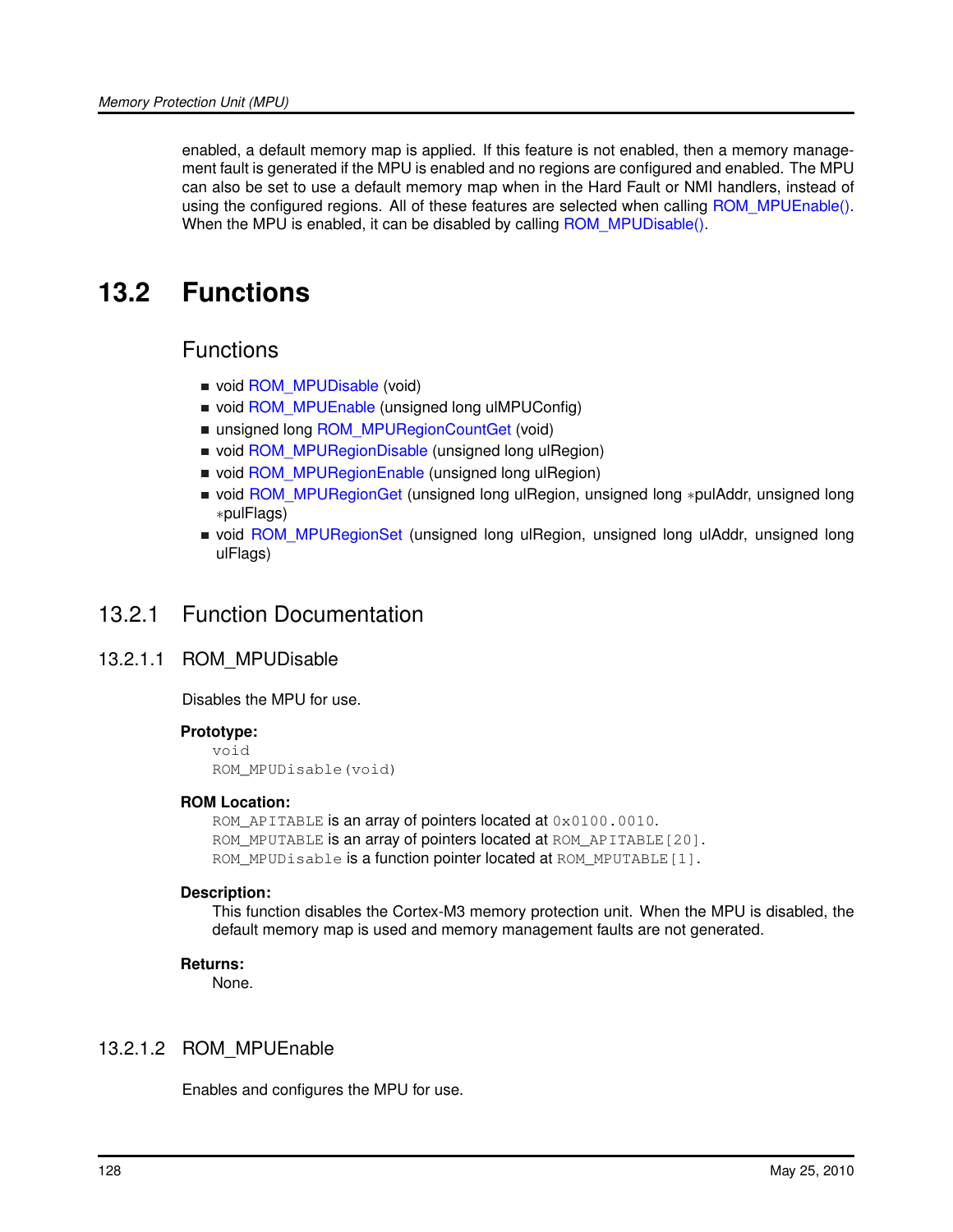# **Prototype:**

```
void
ROM_MPUEnable(unsigned long ulMPUConfig)
```
# **ROM Location:**

ROM\_APITABLE is an array of pointers located at  $0 \times 0100$ .0010. ROM MPUTABLE is an array of pointers located at ROM APITABLE[20]. ROM\_MPUEnable is a function pointer located at ROM\_MPUTABLE [0].

# **Parameters:**

*ulMPUConfig* is the logical OR of the possible configurations.

# **Description:**

This function enables the Cortex-M3 memory protection unit. It also configures the default behavior when in privileged mode and while handling a hard fault or NMI. Prior to enabling the MPU, at least one region must be set by calling [ROM\\_MPURegionSet\(\)](#page-130-0) or else by enabling the default region for privileged mode by passing the **MPU\_CONFIG\_PRIV\_DEFAULT** flag to [ROM\\_MPUEnable\(\).](#page-127-2) Once the MPU is enabled, a memory management fault will be generated for any memory access violations.

The *ulMPUConfig* parameter should be the logical OR of any of the following:

- **MPU CONFIG PRIV DEFAULT** enables the default memory map when in privileged mode and when no other regions are defined. If this option is not enabled, then there must be at least one valid region already defined when the MPU is enabled.
- **MPU CONFIG HARDFLT NMI** enables the MPU while in a hard fault or NMI exception handler. If this option is not enabled, then the MPU is disabled while in one of these exception handlers and the default memory map is applied.
- **MPU\_CONFIG\_NONE** chooses none of the above options. In this case, no default memory map is provided in privileged mode, and the MPU will not be enabled in the fault handlers.

# **Returns:**

None.

# <span id="page-128-0"></span>13.2.1.3 ROM\_MPURegionCountGet

Gets the count of regions supported by the MPU.

# **Prototype:**

```
unsigned long
ROM_MPURegionCountGet(void)
```
# **ROM Location:**

ROM\_APITABLE is an array of pointers located at  $0 \times 0100$ .0010. ROM MPUTABLE is an array of pointers located at ROM APITABLE[20]. ROM MPURegionCountGet is a function pointer located at ROM MPUTABLE[2].

# **Description:**

This function is used to get the number of regions that are supported by the MPU. This is the total number that are supported, including regions that are already programmed.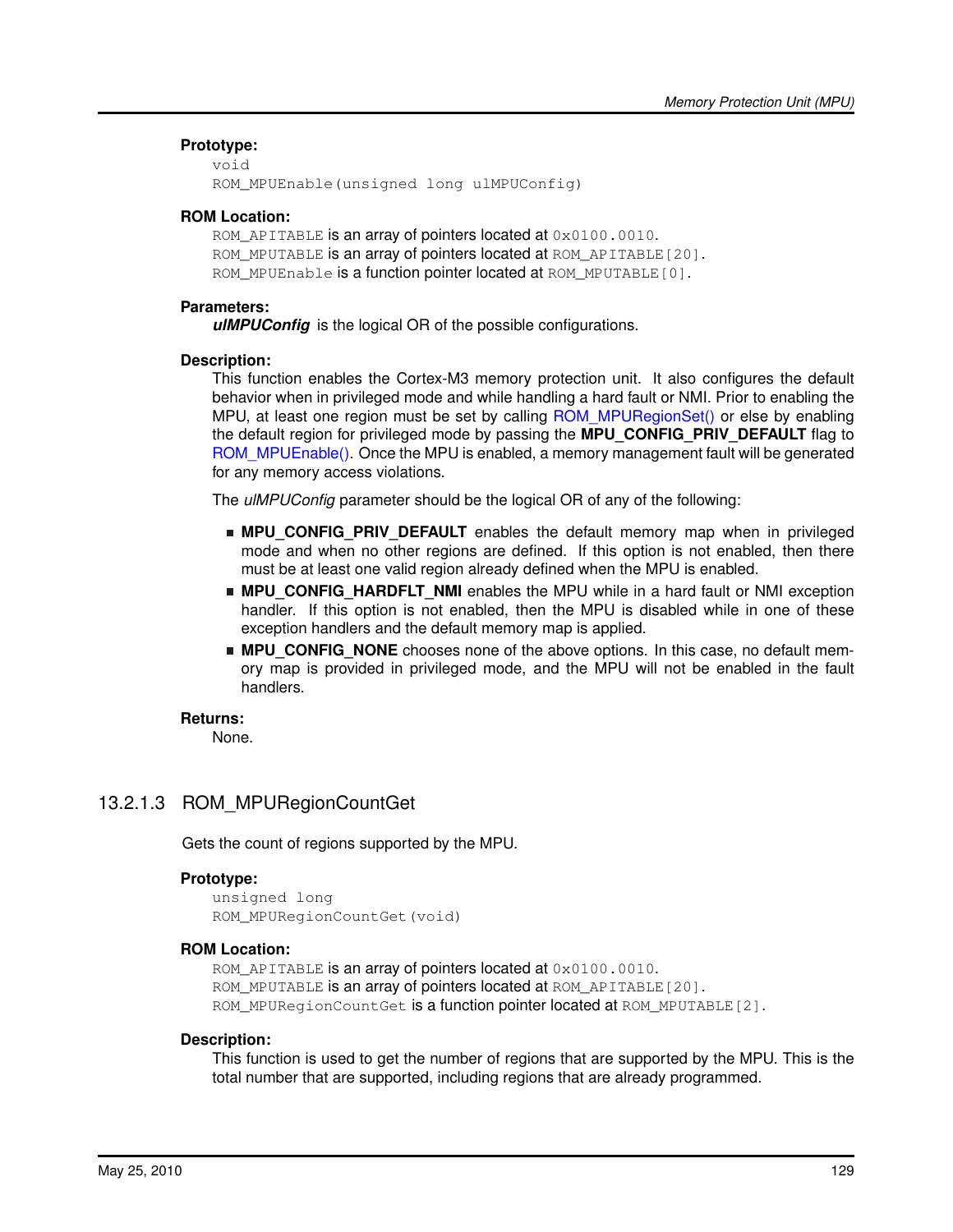#### **Returns:**

The number of memory protection regions that are available for programming using [ROM\\_MPURegionSet\(\).](#page-130-0)

# <span id="page-129-1"></span>13.2.1.4 ROM\_MPURegionDisable

Disables a specific region.

#### **Prototype:**

void ROM\_MPURegionDisable(unsigned long ulRegion)

#### **ROM Location:**

ROM\_APITABLE is an array of pointers located at  $0 \times 0100$ .0010. ROM MPUTABLE is an array of pointers located at ROM APITABLE[20]. ROM\_MPURegionDisable is a function pointer located at ROM\_MPUTABLE[4].

#### **Parameters:**

*ulRegion* is the region number to disable.

#### **Description:**

This function is used to disable a previously enabled memory protection region. The region will remain configured if it is not overwritten with another call to [ROM\\_MPURegionSet\(\),](#page-130-0) and can be enabled again by calling ROM MPURegionEnable().

#### **Returns:**

None.

# <span id="page-129-0"></span>13.2.1.5 ROM\_MPURegionEnable

Enables a specific region.

#### **Prototype:**

void ROM\_MPURegionEnable(unsigned long ulRegion)

#### **ROM Location:**

ROM\_APITABLE is an array of pointers located at  $0 \times 0100$ .0010. ROM MPUTABLE is an array of pointers located at ROM APITABLE[20]. ROM MPURegionEnable is a function pointer located at ROM MPUTABLE[3].

#### **Parameters:**

*ulRegion* is the region number to enable.

#### **Description:**

This function is used to enable a memory protection region. The region should already be set up with the [ROM\\_MPURegionSet\(\)](#page-130-0) function. Once enabled, the memory protection rules of the region will be applied and access violations will cause a memory management fault.

#### <span id="page-129-2"></span>**Returns:**

None.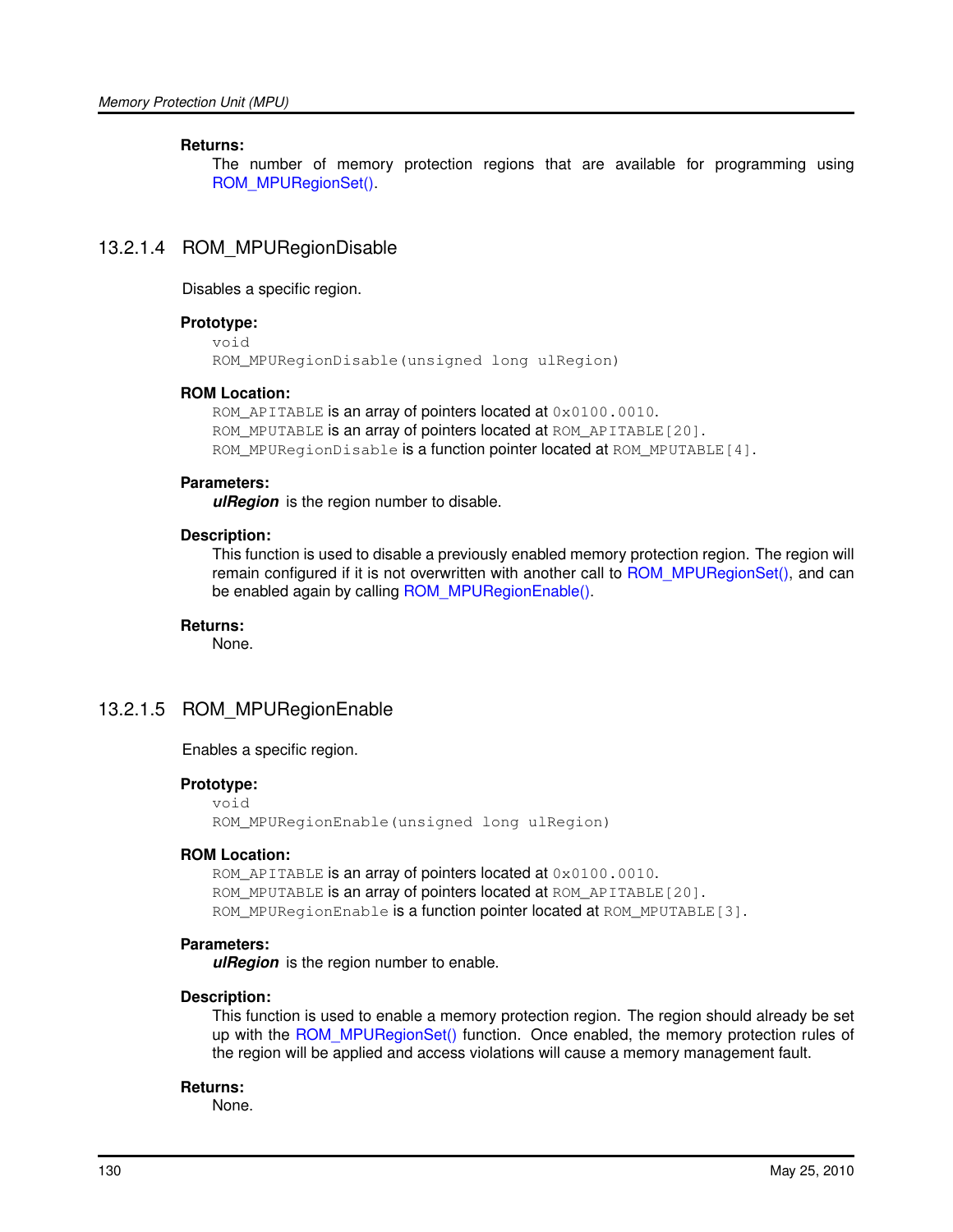# 13.2.1.6 ROM\_MPURegionGet

Gets the current settings for a specific region.

# **Prototype:**

```
void
ROM MPURegionGet (unsigned long ulRegion,
                 unsigned long *pulAddr,
                 unsigned long *pulFlags)
```
# **ROM Location:**

ROM APITABLE is an array of pointers located at 0x0100.0010. ROM\_MPUTABLE is an array of pointers located at ROM\_APITABLE[20]. ROM MPURegionGet is a function pointer located at ROM MPUTABLE[6].

#### **Parameters:**

*ulRegion* is the region number to get.

*pulAddr* points to storage for the base address of the region. *pulFlags* points to the attribute flags for the region.

#### **Description:**

This function retrieves the configuration of a specific region. The meanings and format of the parameters is the same as that of the [ROM\\_MPURegionSet\(\)](#page-130-0) function.

This function can be used to save the configuration of a region for later use with the ROM MPURegionSet() function. The region's enable state will be preserved in the attributes that are saved.

## **Returns:**

None.

# <span id="page-130-0"></span>13.2.1.7 ROM\_MPURegionSet

Sets up the access rules for a specific region.

# **Prototype:**

```
void
ROM_MPURegionSet(unsigned long ulRegion,
                 unsigned long ulAddr,
                 unsigned long ulFlags)
```
#### **ROM Location:**

ROM\_APITABLE is an array of pointers located at  $0 \times 0100$ .0010. ROM\_MPUTABLE is an array of pointers located at ROM\_APITABLE[20]. ROM MPURegionSet is a function pointer located at ROM MPUTABLE[5].

#### **Parameters:**

*ulRegion* is the region number to set up.

*ulAddr* is the base address of the region. It must be aligned according to the size of the region specified in ulFlags.

*ulFlags* is a set of flags to define the attributes of the region.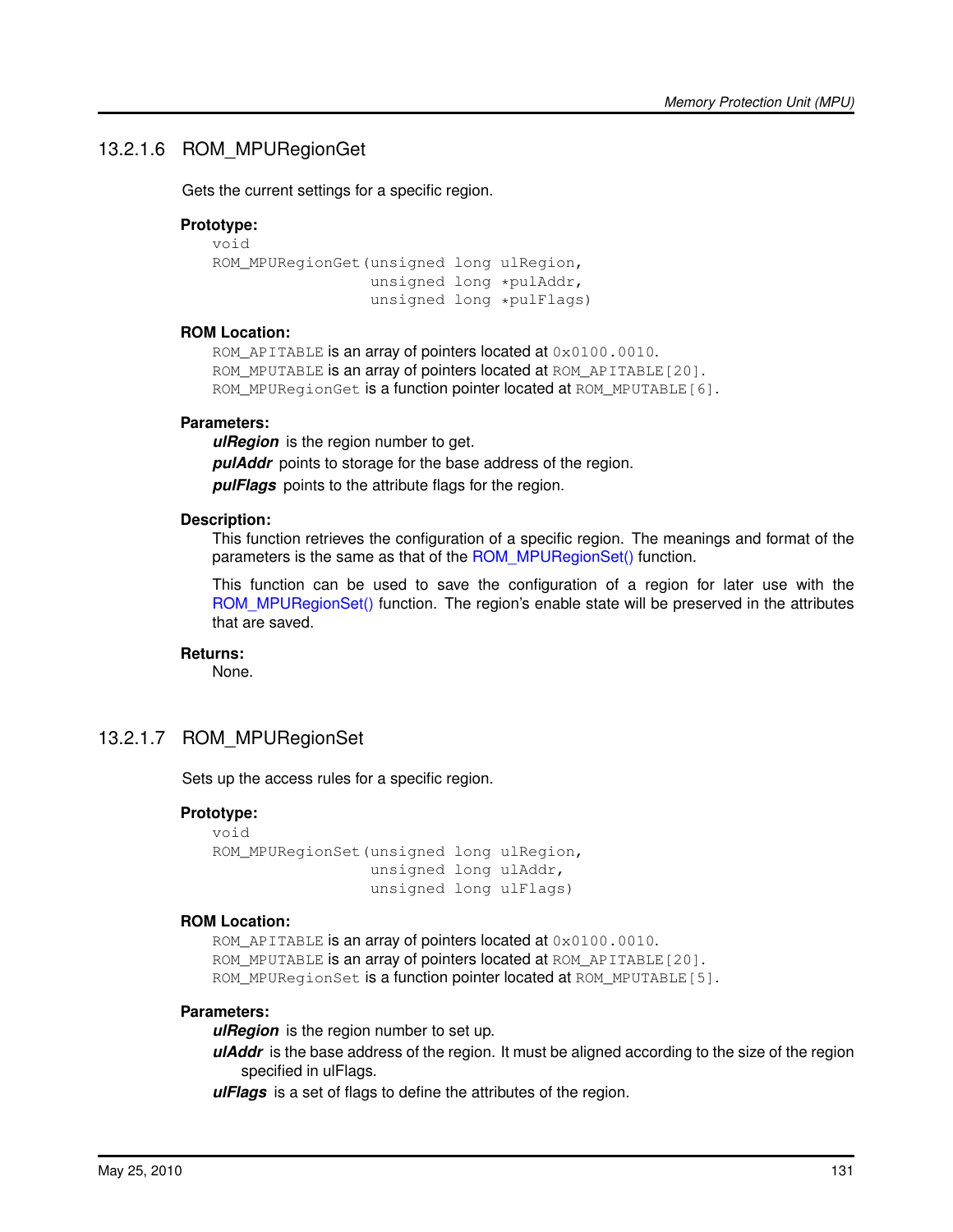# **Description:**

This function sets up the protection rules for a region. The region has a base address and a set of attributes including the size, which must be a power of 2. The base address parameter, *ulAddr*, must be aligned according to the size.

The *ulFlags* parameter is the logical OR of all of the attributes of the region. It is a combination of choices for region size, execute permission, read/write permissions, disabled sub-regions, and a flag to determine if the region is enabled.

The size flag determines the size of a region, and must be one of the following:

- **MPU\_RGN\_SIZE\_32B**
- **MPU\_RGN\_SIZE\_64B**
- **MPU\_RGN\_SIZE\_128B**
- **MPU\_RGN\_SIZE\_256B**
- **MPU\_RGN\_SIZE\_512B**
- **MPU\_RGN\_SIZE\_1K**
- **MPU\_RGN\_SIZE\_2K**
- **MPU\_RGN\_SIZE\_4K**
- **MPU\_RGN\_SIZE\_8K**
- **MPU\_RGN\_SIZE\_16K**
- **MPU\_RGN\_SIZE\_32K**
- **MPU\_RGN\_SIZE\_64K**
- **MPU\_RGN\_SIZE\_128K**
- **MPU\_RGN\_SIZE\_256K**
- **MPU\_RGN\_SIZE\_512K**
- **MPU\_RGN\_SIZE\_1M**
- **MPU\_RGN\_SIZE\_2M**
- **MPU\_RGN\_SIZE\_4M**
- **MPU\_RGN\_SIZE\_8M**
- **MPU\_RGN\_SIZE\_16M**
- **MPU\_RGN\_SIZE\_32M**
- **MPU\_RGN\_SIZE\_64M**
- **MPU\_RGN\_SIZE\_128M**
- **MPU\_RGN\_SIZE\_256M**
- **MPU\_RGN\_SIZE\_512M**
- **MPU\_RGN\_SIZE\_1G**
- **MPU\_RGN\_SIZE\_2G**
- **MPU\_RGN\_SIZE\_4G**

The execute permission flag must be one of the following:

- **MPU\_RGN\_PERM\_EXEC** enables the region for execution of code
- **MPU\_RGN\_PERM\_NOEXEC** disables the region for execution of code

The read/write access permissions are applied separately for the privileged and user modes. The read/write access flags must be one of the following:

- **MPU\_RGN\_PERM\_PRV\_NO\_USR\_NO** no access in privileged or user mode
- **MPU\_RGN\_PERM\_PRV\_RW\_USR\_NO** privileged read/write, user no access
- **MPU\_RGN\_PERM\_PRV\_RW\_USR\_RO** privileged read/write, user read-only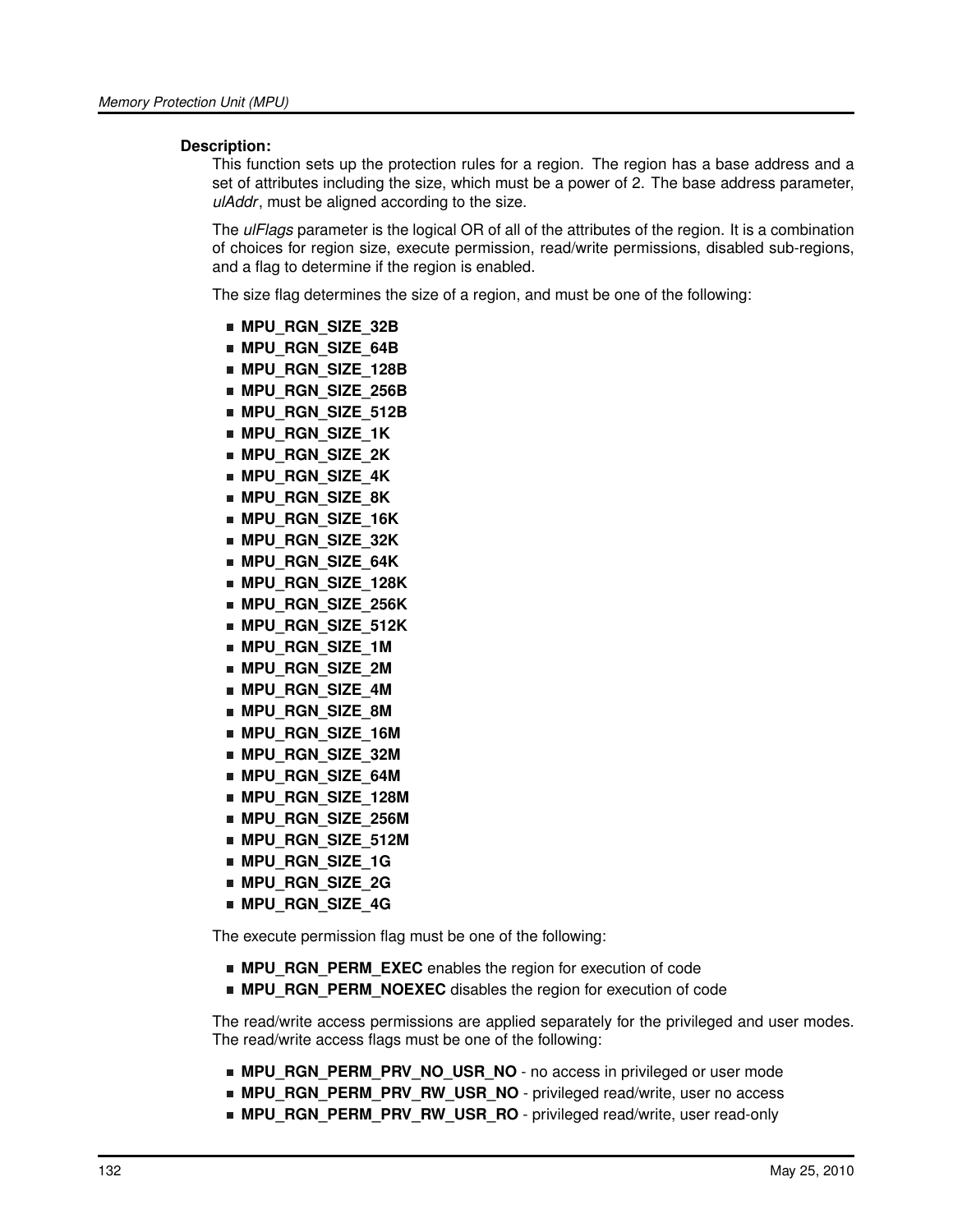- **MPU\_RGN\_PERM\_PRV\_RW\_USR\_RW** privileged read/write, user read/write
- **MPU\_RGN\_PERM\_PRV\_RO\_USR\_NO** privileged read-only, user no access
- **MPU\_RGN\_PERM\_PRV\_RO\_USR\_RO** privileged read-only, user read-only

The region is automatically divided into 8 equally-sized sub-regions by the MPU. Sub-regions can only be used in regions of size 256 bytes or larger. Any of these 8 sub-regions can be disabled. This allows for creation of "holes" in a region which can be left open, or overlaid by another region with different attributes. Any of the 8 sub-regions can be disabled with a logical OR of any of the following flags:

- **MPU\_SUB\_RGN\_DISABLE\_0**
- **MPU\_SUB\_RGN\_DISABLE\_1**
- **MPU\_SUB\_RGN\_DISABLE\_2**
- **MPU\_SUB\_RGN\_DISABLE\_3**
- **MPU\_SUB\_RGN\_DISABLE\_4**
- **MPU\_SUB\_RGN\_DISABLE\_5**
- **MPU\_SUB\_RGN\_DISABLE\_6**
- **MPU\_SUB\_RGN\_DISABLE\_7**

Finally, the region can be initially enabled or disabled with one of the following flags:

- **MPU RGN ENABLE**
- **MPU\_RGN\_DISABLE**

As an example, to set a region with the following attributes: size of 32 KB, execution enabled, read-only for both privileged and user, one sub-region disabled, and initially enabled; the *ulFlags* parameter would have the following value:

```
(MPU_RG_SIZE_32K | MPU_RGN_PERM_EXEC | MPU_RGN_PERM_PRV_RO_USR_RO |
MPU_SUB_RGN_DISABLE_2 | MPU_RGN_ENABLE)
```
**Note:**

This function will write to multiple registers and is not protected from interrupts. It is possible that an interrupt which accesses a region may occur while that region is in the process of being changed. The safest way to handle this is to disable a region before changing it. Refer to the discussion of this in the API Detailed Description section.

# **Returns:**

None.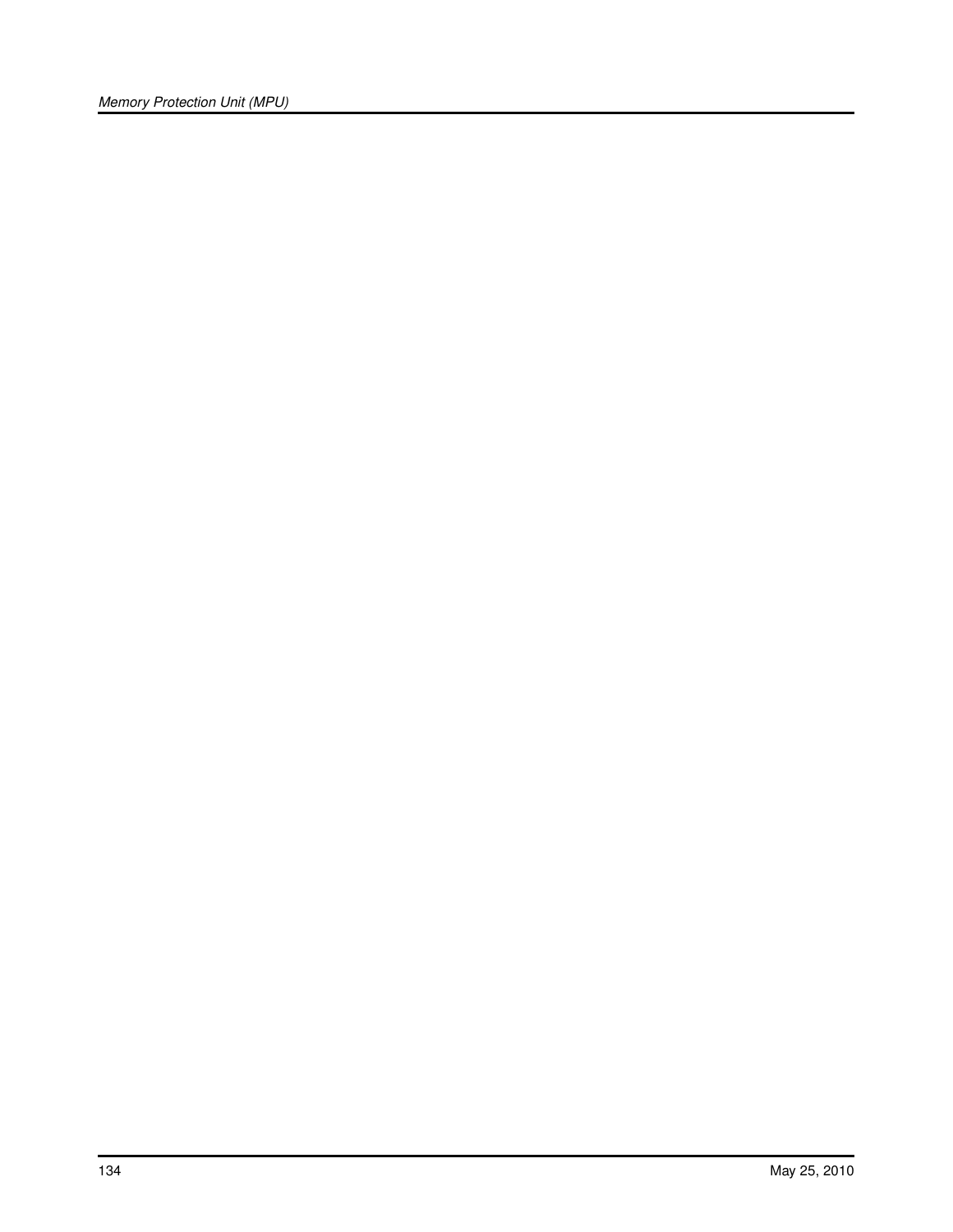# **14 Pulse Width Modulator (PWM)**

<span id="page-134-0"></span>[Introduction . . . . . . . . . . . . . . . . . . . . . . . . . . . . . . . . . . . . . . . . . . . . . . . . . . . . . . . . . . . . . . . . . . . . . . . . . . . . . . . . . . . . . . . . . . . . .135](#page-134-0) [Functions . . . . . . . . . . . . . . . . . . . . . . . . . . . . . . . . . . . . . . . . . . . . . . . . . . . . . . . . . . . . . . . . . . . . . . . . . . . . . . . . . . . . . . . . . . . . . . .135](#page-134-2)

# <span id="page-134-1"></span>**14.1 Introduction**

The PWM module provides up to four instances of a PWM generator block, and an output control block. Each generator block has two PWM output signals, which can be operated independently, or as a pair of signals with dead band delays inserted. Each generator block also has an interrupt output and a trigger output. The control block determines the polarity of the PWM signals, and which signals are passed through to the pins.

Some of the features of the PWM module are:

- Up to four generator blocks, each containing:
	- One 16-bit down or up/down counter
	- Two comparators
	- PWM generator
	- Dead band generator
- Control block
	- PWM output enable
	- Output polarity control
	- Synchronization
	- Fault handling
	- Interrupt status

When discussing the various components of the PWM module, the following conventions are used:

- The four generator blocks are called **Gen0**, **Gen1**, **Gen2**, and **Gen3**.
- The two PWM output signals associated with each generator block are called **OutA** and **OutB**.
- The eight output signals are called **PWM0**, **PWM1**, **PWM2**, **PWM3**, **PWM4**, **PWM5**, **PWM6**, and **PWM7**.
- **PWM0** and **PWM1** are associated with **Gen0**, **PWM2** and **PWM3** are associated with **Gen1**, **PWM4** and **PWM5** are associated with **Gen2**, and **PWM6** and **PWM7** are associated with **Gen3**.

<span id="page-134-2"></span>Also, as a simplifying assumption for this API, comparator A for each generator block is used exclusively to adjust the pulse width of the even numbered PWM outputs (**PWM0**, **PWM2**, **PWM4**, and **PWM6**). In addition, comparator B is used exclusively for the odd numbered PWM outputs (**PWM1**, **PWM3**, **PWM5**, and **PWM7**).

# <span id="page-134-3"></span>**14.2 Functions**

# Functions

void [ROM\\_PWMDeadBandDisable](#page-136-0) (unsigned long ulBase, unsigned long ulGen)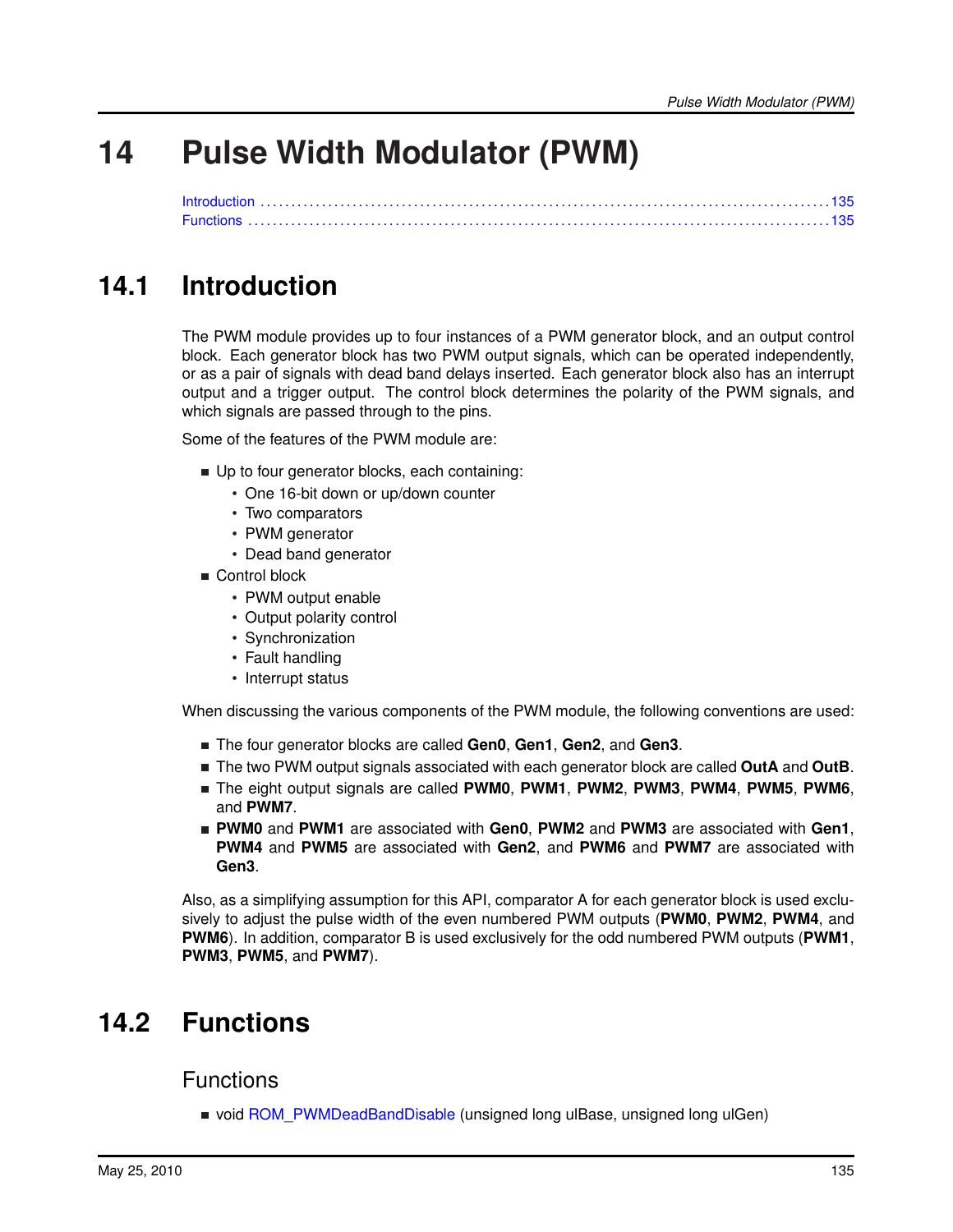- void [ROM\\_PWMDeadBandEnable](#page-136-1) (unsigned long ulBase, unsigned long ulGen, unsigned short usRise, unsigned short usFall)
- void [ROM\\_PWMFaultIntClear](#page-137-0) (unsigned long ulBase)
- void [ROM\\_PWMFaultIntClearExt](#page-137-1) (unsigned long ulBase, unsigned long ulFaultInts)
- void [ROM\\_PWMGenConfigure](#page-138-0) (unsigned long ulBase, unsigned long ulGen, unsigned long ulConfig)
- void [ROM\\_PWMGenDisable](#page-140-0) (unsigned long ulBase, unsigned long ulGen)
- void [ROM\\_PWMGenEnable](#page-140-1) (unsigned long ulBase, unsigned long ulGen)
- void [ROM\\_PWMGenFaultClear](#page-141-0) (unsigned long ulBase, unsigned long ulGen, unsigned long ulGroup, unsigned long ulFaultTriggers)
- void [ROM\\_PWMGenFaultConfigure](#page-141-1) (unsigned long ulBase, unsigned long ulGen, unsigned long ulMinFaultPeriod, unsigned long ulFaultSenses)
- unsigned long [ROM\\_PWMGenFaultStatus](#page-142-0) (unsigned long ulBase, unsigned long ulGen, unsigned long ulGroup)
- unsigned long [ROM\\_PWMGenFaultTriggerGet](#page-143-0) (unsigned long ulBase, unsigned long ulGen, unsigned long ulGroup)
- void [ROM\\_PWMGenFaultTriggerSet](#page-144-0) (unsigned long ulBase, unsigned long ulGen, unsigned long ulGroup, unsigned long ulFaultTriggers)
- void [ROM\\_PWMGenIntClear](#page-144-1) (unsigned long ulBase, unsigned long ulGen, unsigned long ulInts)
- unsigned long ROM PWMGenIntStatus (unsigned long ulBase, unsigned long ulGen, tBoolean bMasked)
- void [ROM\\_PWMGenIntTrigDisable](#page-146-0) (unsigned long ulBase, unsigned long ulGen, unsigned long ulIntTrig)
- void [ROM\\_PWMGenIntTrigEnable](#page-146-1) (unsigned long ulBase, unsigned long ulGen, unsigned long ulIntTrig)
- unsigned long [ROM\\_PWMGenPeriodGet](#page-147-0) (unsigned long ulBase, unsigned long ulGen)
- void [ROM\\_PWMGenPeriodSet](#page-148-0) (unsigned long ulBase, unsigned long ulGen, unsigned long ulPeriod)
- void [ROM\\_PWMIntDisable](#page-148-1) (unsigned long ulBase, unsigned long ulGenFault)
- void [ROM\\_PWMIntEnable](#page-149-0) (unsigned long ulBase, unsigned long ulGenFault)
- unsigned long [ROM\\_PWMIntStatus](#page-149-1) (unsigned long ulBase, tBoolean bMasked)
- void [ROM\\_PWMOutputFault](#page-150-0) (unsigned long ulBase, unsigned long ulPWMOutBits, tBoolean bFaultSuppress)
- void [ROM\\_PWMOutputFaultLevel](#page-151-0) (unsigned long ulBase, unsigned long ulPWMOutBits, tBoolean bDriveHigh)
- void [ROM\\_PWMOutputInvert](#page-151-1) (unsigned long ulBase, unsigned long ulPWMOutBits, tBoolean bInvert)
- void [ROM\\_PWMOutputState](#page-152-0) (unsigned long ulBase, unsigned long ulPWMOutBits, tBoolean bEnable)
- unsigned long [ROM\\_PWMPulseWidthGet](#page-153-0) (unsigned long ulBase, unsigned long ulPWMOut)
- void [ROM\\_PWMPulseWidthSet](#page-153-1) (unsigned long ulBase, unsigned long ulPWMOut, unsigned long ulWidth)
- void [ROM\\_PWMSyncTimeBase](#page-154-0) (unsigned long ulBase, unsigned long ulGenBits)
- void [ROM\\_PWMSyncUpdate](#page-154-1) (unsigned long ulBase, unsigned long ulGenBits)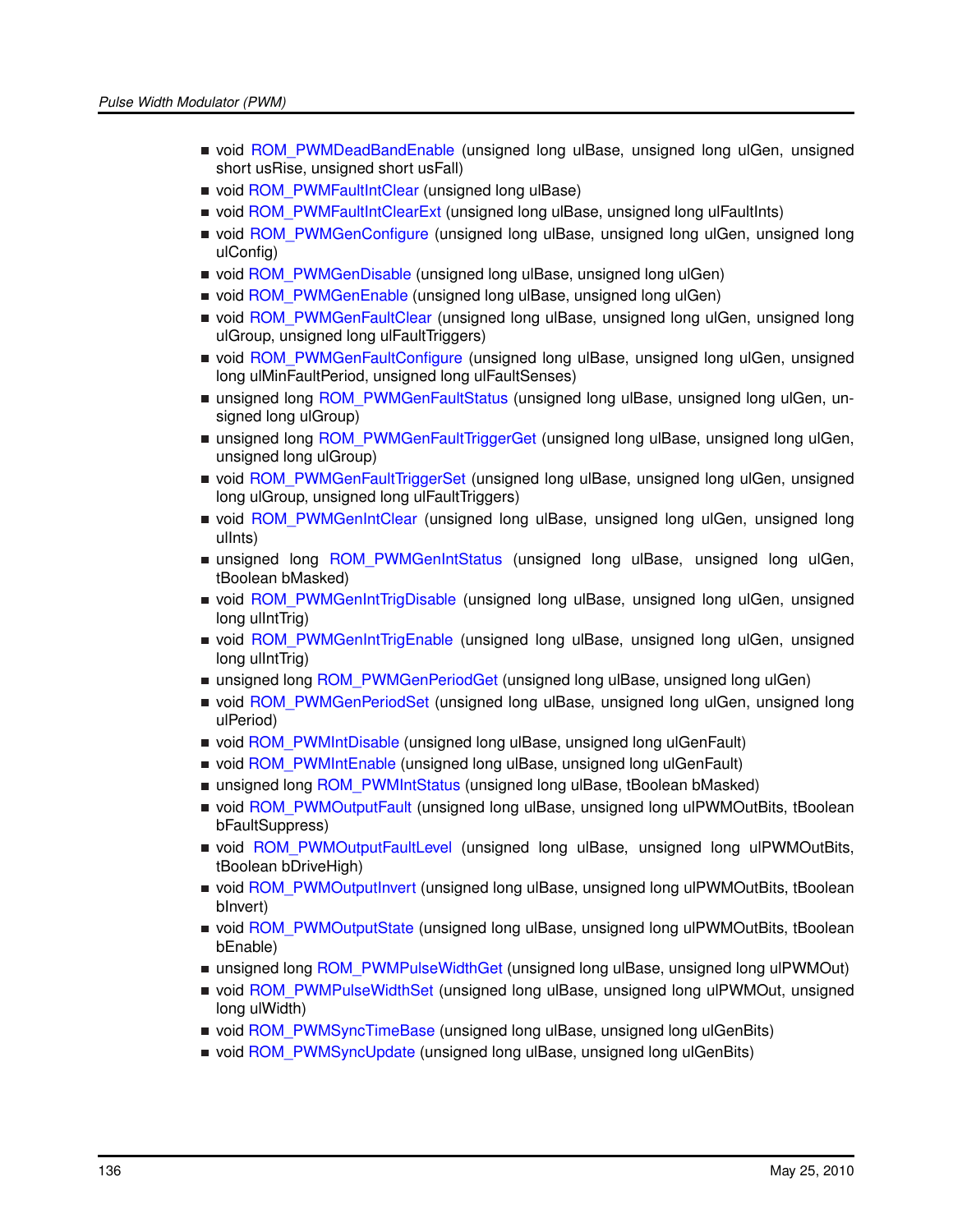# 14.2.1 Function Documentation

# <span id="page-136-0"></span>14.2.1.1 ROM\_PWMDeadBandDisable

Disables the PWM dead band output.

## **Prototype:**

```
void
ROM_PWMDeadBandDisable(unsigned long ulBase,
                       unsigned long ulGen)
```
# **ROM Location:**

ROM\_APITABLE is an array of pointers located at  $0 \times 0100$ .0010. ROM PWMTABLE is an array of pointers located at ROM APITABLE[8]. ROM PWMDeadBandDisable is a function pointer located at ROM PWMTABLE[8].

# **Parameters:**

*ulBase* is the base address of the PWM module.

```
ulGen is the PWM generator to modify. Must be one of PWM_GEN_0, PWM_GEN_1,
   PWM_GEN_2, or PWM_GEN_3.
```
#### **Description:**

This function disables the dead band mode for the specified PWM generator. Doing so decouples the **OutA** and **OutB** signals.

#### **Returns:**

None.

# <span id="page-136-1"></span>14.2.1.2 ROM\_PWMDeadBandEnable

Enables the PWM dead band output, and sets the dead band delays.

# **Prototype:**

```
void
ROM_PWMDeadBandEnable(unsigned long ulBase,
                      unsigned long ulGen,
                      unsigned short usRise,
                      unsigned short usFall)
```
## **ROM Location:**

ROM APITABLE is an array of pointers located at 0x0100.0010. ROM PWMTABLE is an array of pointers located at ROM APITABLE[8]. ROM\_PWMDeadBandEnable is a function pointer located at ROM\_PWMTABLE[7].

#### **Parameters:**

*ulBase* is the base address of the PWM module.

*ulGen* is the PWM generator to modify. Must be one of **PWM\_GEN\_0**, **PWM\_GEN\_1**, **PWM\_GEN\_2**, or **PWM\_GEN\_3**.

*usRise* specifies the width of delay from the rising edge.

*usFall* specifies the width of delay from the falling edge.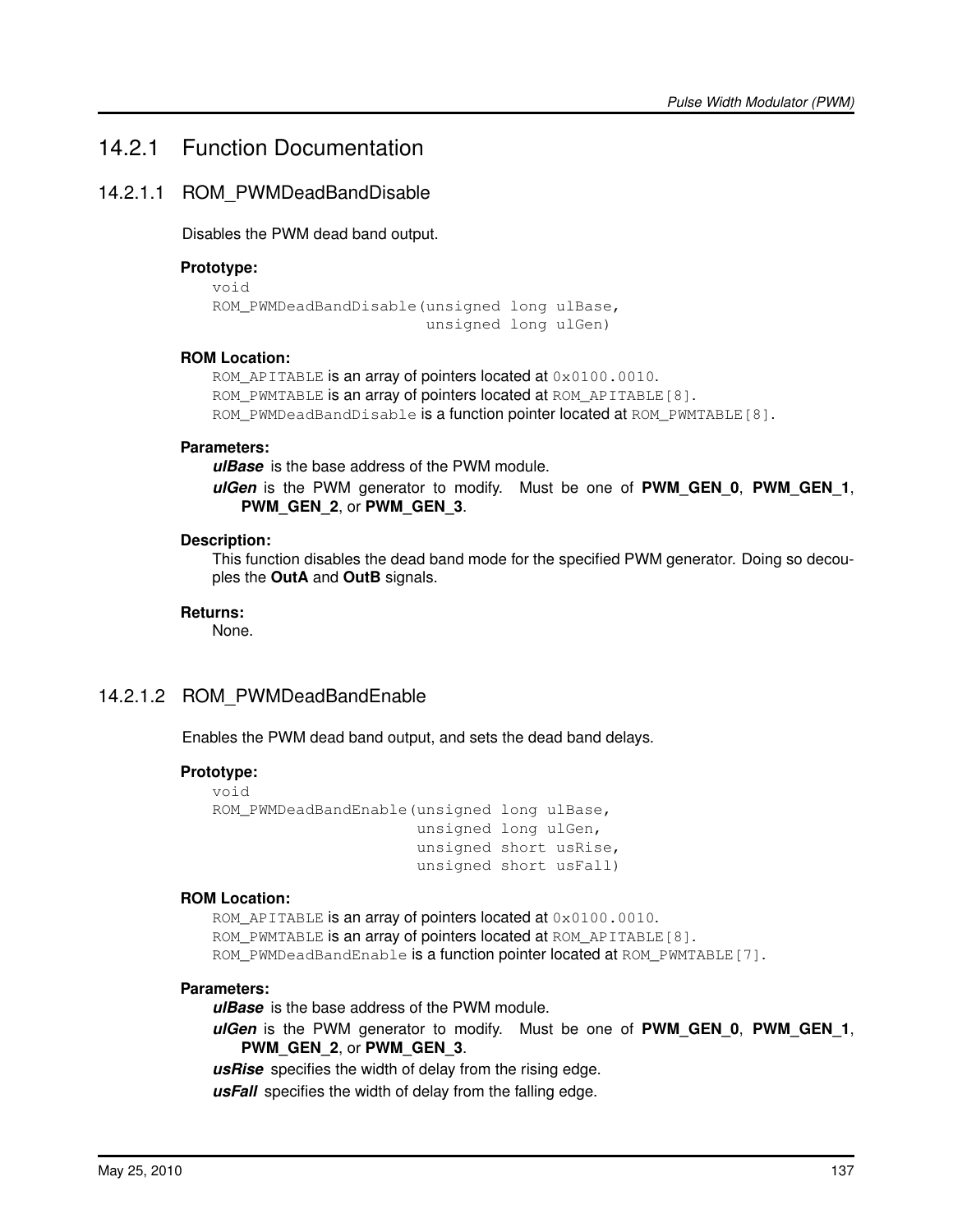#### **Description:**

This function sets the dead bands for the specified PWM generator, where the dead bands are defined as the number of **PWM** clock ticks from the rising or falling edge of the generator's **OutA** signal. Note that this function causes the coupling of **OutB** to **OutA**.

## **Returns:**

None.

# <span id="page-137-0"></span>14.2.1.3 ROM\_PWMFaultIntClear

Clears the fault interrupt for a PWM module.

#### **Prototype:**

```
void
ROM_PWMFaultIntClear(unsigned long ulBase)
```
#### **ROM Location:**

ROM\_APITABLE is an array of pointers located at  $0 \times 0100$ .0010. ROM PWMTABLE is an array of pointers located at ROM APITABLE[8]. ROM\_PWMFaultIntClear is a function pointer located at ROM\_PWMTABLE[20].

#### **Parameters:**

*ulBase* is the base address of the PWM module.

#### **Description:**

Clears the fault interrupt by writing to the appropriate bit of the interrupt status register for the selected PWM module.

This function clears only the FAULT0 interrupt and is retained for backwards compatibility. It is recommended that [ROM\\_PWMFaultIntClearExt\(\)](#page-137-1) be used instead since it supports all fault interrupts supported on devices with and without extended PWM fault handling support.

#### **Note:**

Since there is a write buffer in the Cortex-M3 processor, it may take several clock cycles before the interrupt source is actually cleared. Therefore, it is recommended that the interrupt source be cleared early in the interrupt handler (as opposed to the very last action) to avoid returning from the interrupt handler before the interrupt source is actually cleared. Failure to do so may result in the interrupt handler being immediately reentered (since NVIC still sees the interrupt source asserted).

#### **Returns:**

None.

# <span id="page-137-1"></span>14.2.1.4 ROM\_PWMFaultIntClearExt

Clears the fault interrupt for a PWM module.

# **Prototype:**

```
void
ROM_PWMFaultIntClearExt(unsigned long ulBase,
                        unsigned long ulFaultInts)
```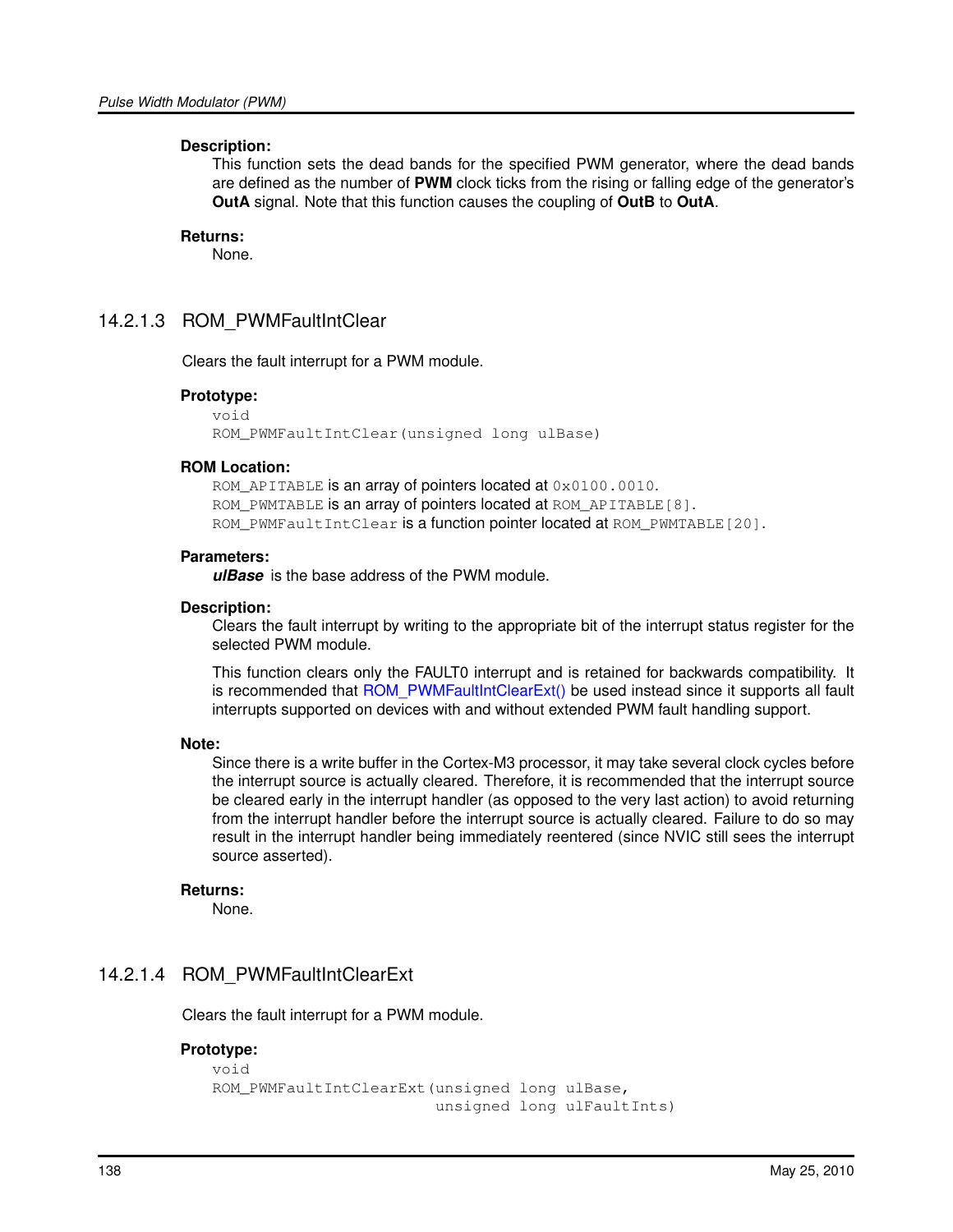# **ROM Location:**

ROM\_APITABLE is an array of pointers located at  $0 \times 0100$ .0010. ROM\_PWMTABLE is an array of pointers located at ROM\_APITABLE[8]. ROM\_PWMFaultIntClearExt is a function pointer located at ROM\_PWMTABLE[23].

#### **Parameters:**

*ulBase* is the base address of the PWM module.

*ulFaultInts* specifies the fault interrupts to clear.

#### **Description:**

Clears one or more fault interrupts by writing to the appropriate bit of the PWM interrupt status register. The parameter *ulFaultInts* must be the logical OR of any of **PWM\_INT\_FAULT0**, **PWM\_INT\_FAULT1**, **PWM\_INT\_FAULT2**, or **PWM\_INT\_FAULT3**.

When running on a device supporting extended PWM fault handling, the fault interrupts are derived by performing a logical OR of each of the configured fault trigger signals for a given generator. Therefore, these interrupts are not directly related to the four possible FAULTn inputs to the device but indicate that a fault has been signaled to one of the four possible PWM generators. On a device without extended PWM fault handling, the interrupt is directly related to the state of the single FAULT pin.

#### **Note:**

Since there is a write buffer in the Cortex-M3 processor, it may take several cycles before the interrupt source is actually cleared. Therefore, it is recommended that the interrupt source be cleared early in the interrupt handler (as opposed to the very last action) to avoid returning from the interrupt handler before the interrupt source is actually cleared. Failure to do so may result in the interrupt handler being immediately reentered (since NVIC still sees the interrupt source asserted).

# **Returns:**

None.

# <span id="page-138-0"></span>14.2.1.5 ROM\_PWMGenConfigure

Configures a PWM generator.

# **Prototype:**

void ROM\_PWMGenConfigure(unsigned long ulBase, unsigned long ulGen, unsigned long ulConfig)

# **ROM Location:**

ROM\_APITABLE is an array of pointers located at  $0 \times 0100$ .0010. ROM PWMTABLE is an array of pointers located at ROM APITABLE [8]. ROM\_PWMGenConfigure is a function pointer located at ROM\_PWMTABLE[1].

# **Parameters:**

*ulBase* is the base address of the PWM module.

*ulGen* is the PWM generator to configure. Must be one of **PWM\_GEN\_0**, **PWM\_GEN\_1**, **PWM\_GEN\_2**, or **PWM\_GEN\_3**.

*ulConfig* is the configuration for the PWM generator.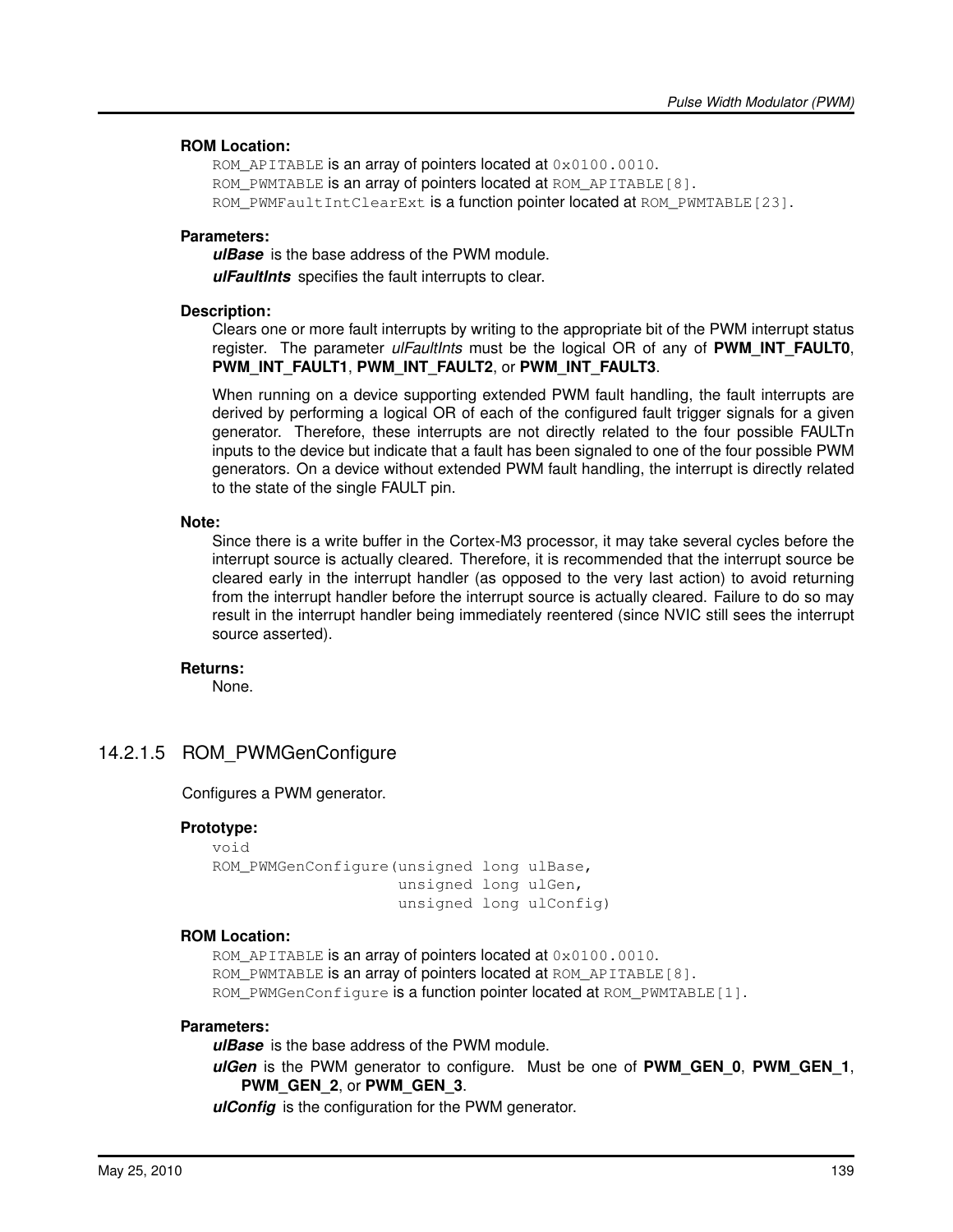# **Description:**

This function is used to set the mode of operation for a PWM generator. The counting mode, synchronization mode, and debug behavior are all configured. After configuration, the generator is left in the disabled state.

A PWM generator can count in two different modes: count down mode or count up/down mode. In count down mode, it will count from a value down to zero, and then reset to the preset value. This will produce left-aligned PWM signals (that is the rising edge of the two PWM signals produced by the generator will occur at the same time). In count up/down mode, it will count up from zero to the preset value, count back down to zero, and then repeat the process. This will produce center-aligned PWM signals (that is, the middle of the high/low period of the PWM signals produced by the generator will occur at the same time).

When the PWM generator parameters (period and pulse width) are modified, their affect on the output PWM signals can be delayed. In synchronous mode, the parameter updates are not applied until a synchronization event occurs. This allows multiple parameters to be modified and take affect simultaneously, instead of one at a time. Additionally, parameters to multiple PWM generators in synchronous mode can be updated simultaneously, allowing them to be treated as if they were a unified generator. In non-synchronous mode, the parameter updates are not delayed until a synchronization event. In either mode, the parameter updates only occur when the counter is at zero to help prevent oddly formed PWM signals during the update (that is, a PWM pulse that is too short or too long).

The PWM generator can either pause or continue running when the processor is stopped via the debugger. If configured to pause, it will continue to count until it reaches zero, at which point it will pause until the processor is restarted. If configured to continue running, it will keep counting as if nothing had happened.

The *ulConfig* parameter contains the desired configuration. It is the logical OR of the following:

- **PWM\_GEN\_MODE\_DOWN** or **PWM\_GEN\_MODE\_UP\_DOWN** to specify the counting mode
- **PWM\_GEN\_MODE\_SYNC** or **PWM\_GEN\_MODE\_NO\_SYNC** to specify the counter load and comparator update synchronization mode
- **PWM\_GEN\_MODE\_DBG\_RUN** or PWM\_GEN\_MODE\_DBG\_STOP to specify the debug behavior
- **PWM\_GEN\_MODE\_GEN\_NO\_SYNC**, **PWM\_GEN\_MODE\_GEN\_SYNC\_LOCAL**, or **PWM\_GEN\_MODE\_GEN\_SYNC\_GLOBAL** to specify the update synchronization mode for generator counting mode changes
- **PWM\_GEN\_MODE\_DB\_NO\_SYNC**, **PWM\_GEN\_MODE\_DB\_SYNC\_LOCAL**, or **PWM\_GEN\_MODE\_DB\_SYNC\_GLOBAL** to specify the deadband parameter synchronization mode
- **PWM\_GEN\_MODE\_FAULT\_LATCHED\_or PWM\_GEN\_MODE\_FAULT\_UNLATCHED\_to** specify whether fault conditions are latched or not
- **PWM\_GEN\_MODE\_FAULT\_MINPER** or **PWM\_GEN\_MODE\_FAULT\_NO\_MINPER** to specify whether minimum fault period support is required
- **PWM GEN MODE FAULT EXT or PWM GEN MODE FAULT LEGACY** to specify whether extended fault source selection support is enabled or not

Setting **PWM\_GEN\_MODE\_FAULT\_MINPER** allows an application to set the minimum duration of a PWM fault signal. Fault will be signaled for at least this time even if the external fault pin deasserts earlier. Care should be taken when using this mode since during the fault signal period, the fault interrupt from the PWM generator will remain asserted. The fault interrupt handler may, therefore, reenter immediately if it exits prior to expiration of the fault timer.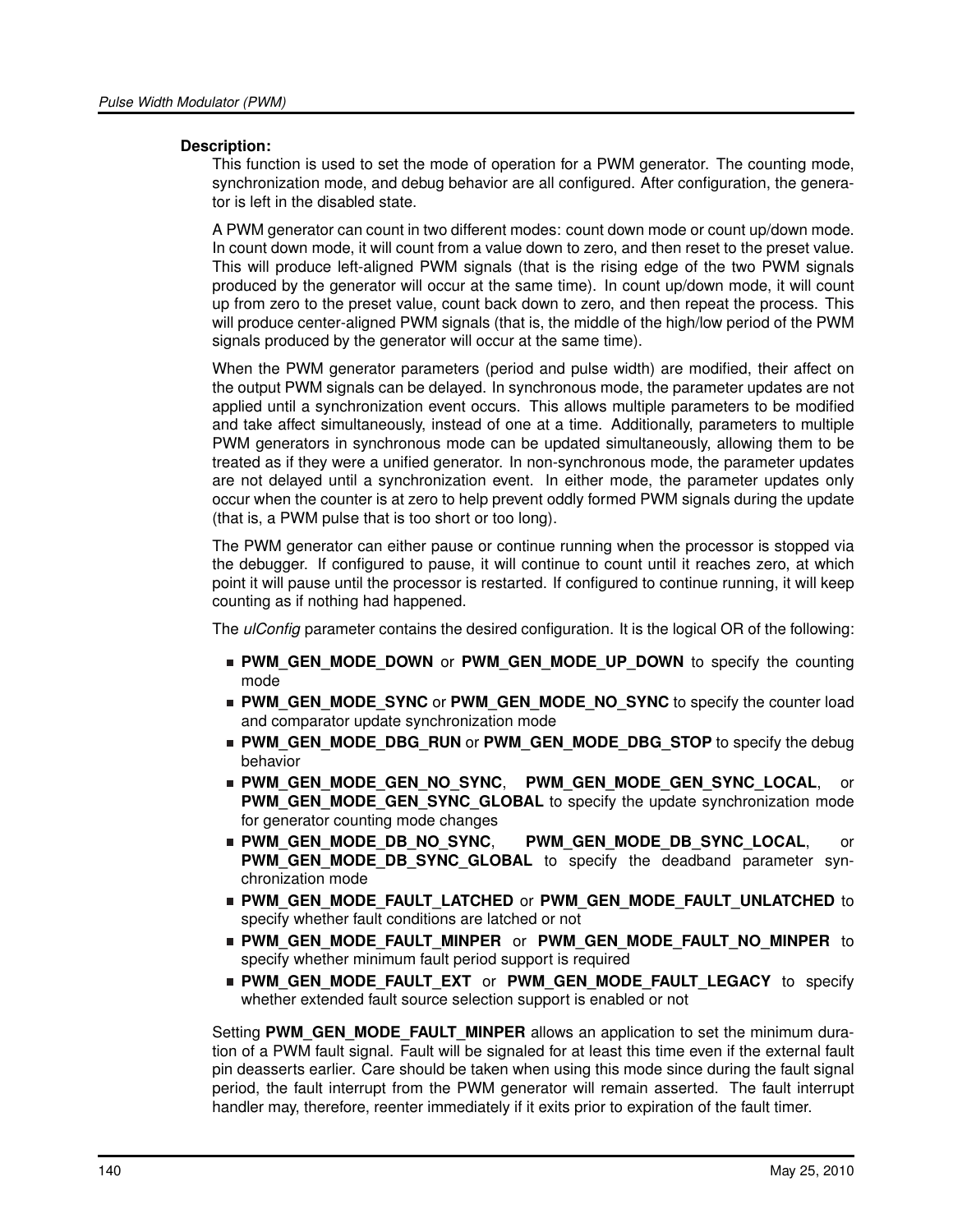**Note:**

Changes to the counter mode will affect the period of the PWM signals produced. ROM PWMGenPeriodSet() and ROM PWMPulseWidthSet() should be called after any changes to the counter mode of a generator.

# **Returns:**

None.

# <span id="page-140-0"></span>14.2.1.6 ROM\_PWMGenDisable

Disables the timer/counter for a PWM generator block.

# **Prototype:**

```
void
ROM_PWMGenDisable(unsigned long ulBase,
                  unsigned long ulGen)
```
## **ROM Location:**

ROM\_APITABLE is an array of pointers located at  $0 \times 0100$ .0010. ROM\_PWMTABLE is an array of pointers located at ROM\_APITABLE[8]. ROM\_PWMGenDisable is a function pointer located at ROM\_PWMTABLE[5].

#### **Parameters:**

*ulBase* is the base address of the PWM module.

*ulGen* is the PWM generator to be disabled. Must be one of **PWM\_GEN\_0**, **PWM\_GEN\_1**, **PWM\_GEN\_2**, or **PWM\_GEN\_3**.

#### **Description:**

This function blocks the PWM clock from driving the timer/counter for the specified generator block.

#### **Returns:**

None.

# <span id="page-140-1"></span>14.2.1.7 ROM\_PWMGenEnable

Enables the timer/counter for a PWM generator block.

#### **Prototype:**

```
void
ROM_PWMGenEnable(unsigned long ulBase,
                 unsigned long ulGen)
```
#### **ROM Location:**

ROM APITABLE is an array of pointers located at 0x0100.0010. ROM\_PWMTABLE is an array of pointers located at ROM\_APITABLE[8]. ROM\_PWMGenEnable is a function pointer located at ROM\_PWMTABLE[4].

#### **Parameters:**

*ulBase* is the base address of the PWM module.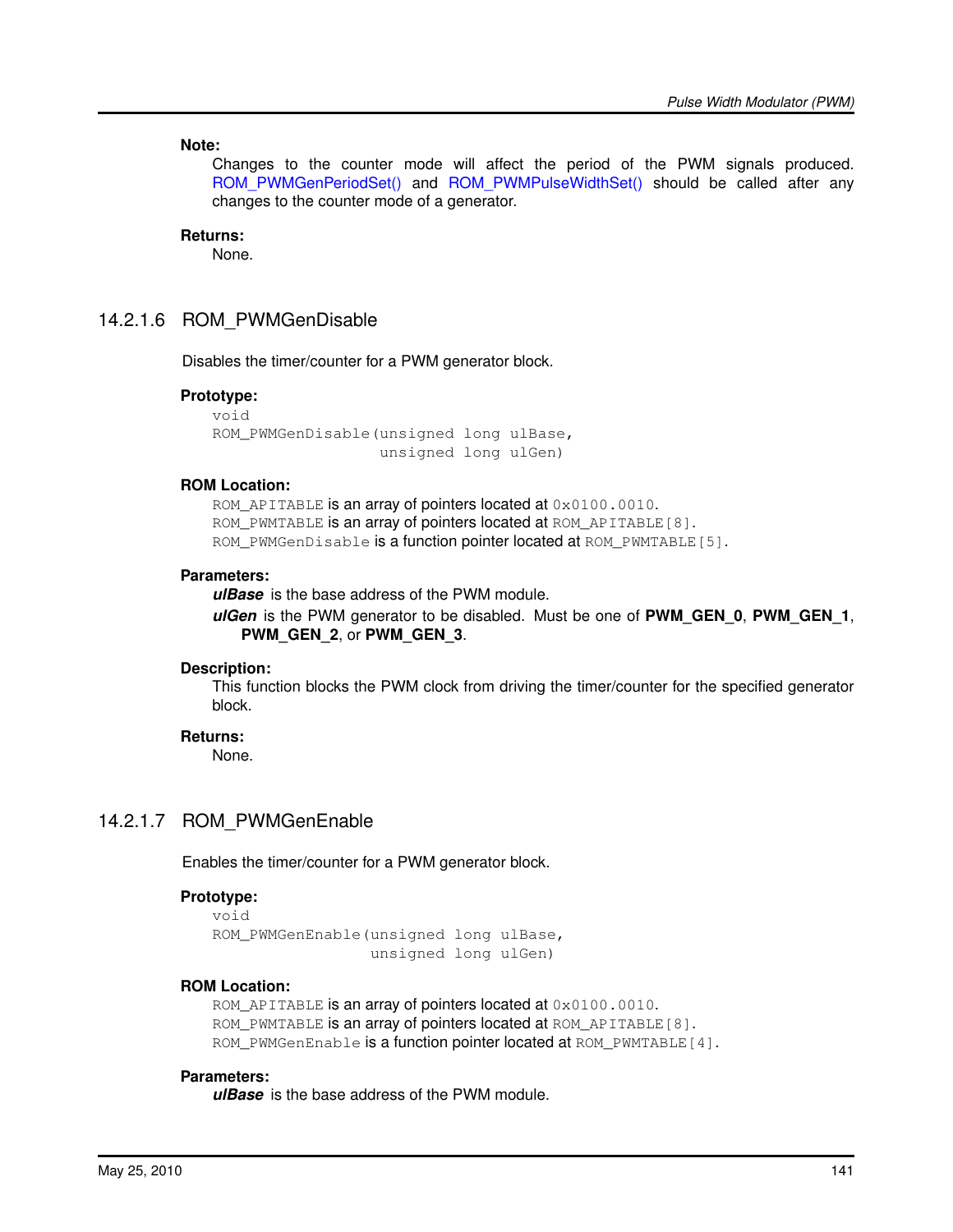*ulGen* is the PWM generator to be enabled. Must be one of **PWM\_GEN\_0**, **PWM\_GEN\_1**, **PWM\_GEN\_2**, or **PWM\_GEN\_3**.

#### **Description:**

This function allows the PWM clock to drive the timer/counter for the specified generator block.

#### **Returns:**

None.

# <span id="page-141-0"></span>14.2.1.8 ROM\_PWMGenFaultClear

Clears one or more latched fault triggers for a given PWM generator.

#### **Prototype:**

```
void
ROM_PWMGenFaultClear(unsigned long ulBase,
                     unsigned long ulGen,
                     unsigned long ulGroup,
                     unsigned long ulFaultTriggers)
```
#### **ROM Location:**

ROM\_APITABLE is an array of pointers located at  $0 \times 0100$ .0010. ROM PWMTABLE is an array of pointers located at ROM APITABLE[8]. ROM\_PWMGenFaultClear is a function pointer located at ROM\_PWMTABLE[28].

## **Parameters:**

*ulBase* is the base address of the PWM module.

- *ulGen* is the PWM generator whose fault trigger states are being queried. Must be one of **PWM\_GEN\_0**, **PWM\_GEN\_1**, **PWM\_GEN\_2**, or **PWM\_GEN\_3**.
- *ulGroup* indicates the subset of faults that are being queried. This must be **PWM\_FAULT\_GROUP\_0**.

*ulFaultTriggers* is the set of fault triggers which are to be cleared.

#### **Description:**

This function allows an application to clear the fault triggers for a given PWM generator. This is only required if [ROM\\_PWMGenConfigure\(\)](#page-138-0) has previously been called with flag **PWM\_GEN\_MODE\_LATCH\_FAULT** in parameter *ulConfig*.

#### **Note:**

This function is only available on devices supporting extended PWM fault handling.

#### **Returns:**

None.

# <span id="page-141-1"></span>14.2.1.9 ROM\_PWMGenFaultConfigure

Configures the minimum fault period and fault pin senses for a given PWM generator.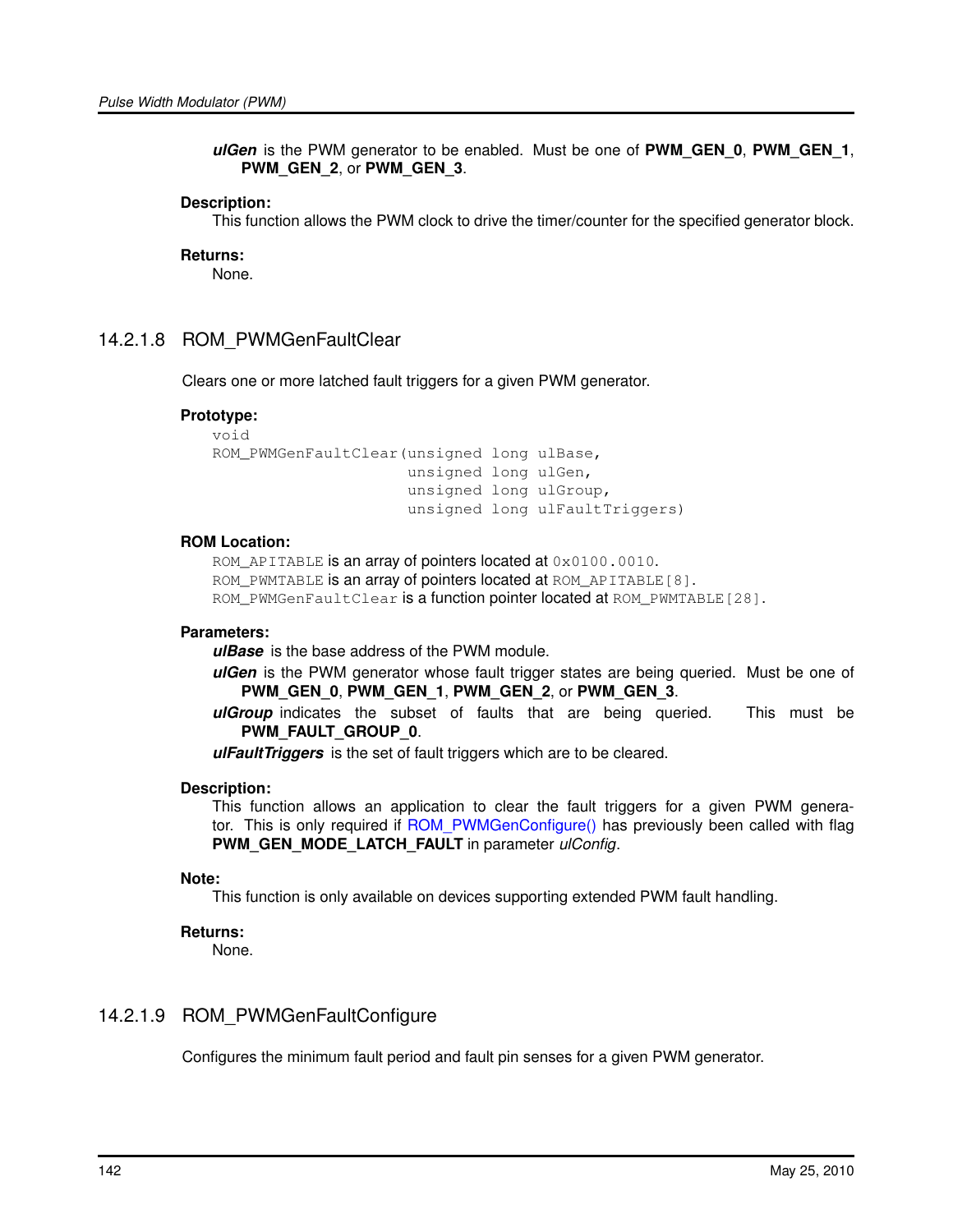## **Prototype:**

```
void
ROM_PWMGenFaultConfigure(unsigned long ulBase,
                         unsigned long ulGen,
                          unsigned long ulMinFaultPeriod,
                          unsigned long ulFaultSenses)
```
#### **ROM Location:**

ROM APITABLE is an array of pointers located at 0x0100.0010. ROM PWMTABLE is an array of pointers located at ROM APITABLE[8]. ROM PWMGenFaultConfigure is a function pointer located at ROM PWMTABLE[24].

#### **Parameters:**

*ulBase* is the base address of the PWM module.

- *ulGen* is the PWM generator whose fault configuration is being set. Must be one of **PWM\_GEN\_0**, **PWM\_GEN\_1**, **PWM\_GEN\_2**, or **PWM\_GEN\_3**.
- *ulMinFaultPeriod* is the minimum fault active period expressed in PWM clock cycles.
- *ulFaultSenses* indicates which sense of each FAULT input should be considered the "asserted" state. Valid values are logical OR combinations of **PWM\_FAULTn\_SENSE\_HIGH** and **PWM\_FAULTn\_SENSE\_LOW**.

#### **Description:**

This function sets the minimum fault period for a given generator along with the sense of each of the 4 possible fault inputs. The minimum fault period is expressed in PWM clock cycles and takes effect only if ROM PWMGenConfigure() is called with flag **PWM GEN MODE FAULT PER** set in the *ulConfig* parameter. When a fault input is asserted, the minimum fault period timer ensures that it remains asserted for at least the number of clock cycles specified.

#### **Note:**

This function is only available on devices supporting extended PWM fault handling.

#### **Returns:**

None.

# <span id="page-142-0"></span>14.2.1.10 ROM\_PWMGenFaultStatus

Returns the current state of the fault triggers for a given PWM generator.

#### **Prototype:**

```
unsigned long
ROM_PWMGenFaultStatus(unsigned long ulBase,
                      unsigned long ulGen,
                      unsigned long ulGroup)
```
#### **ROM Location:**

ROM APITABLE is an array of pointers located at  $0 \times 0100$ .0010. ROM\_PWMTABLE is an array of pointers located at ROM\_APITABLE[8]. ROM PWMGenFaultStatus is a function pointer located at ROM PWMTABLE[27].

#### **Parameters:**

*ulBase* is the base address of the PWM module.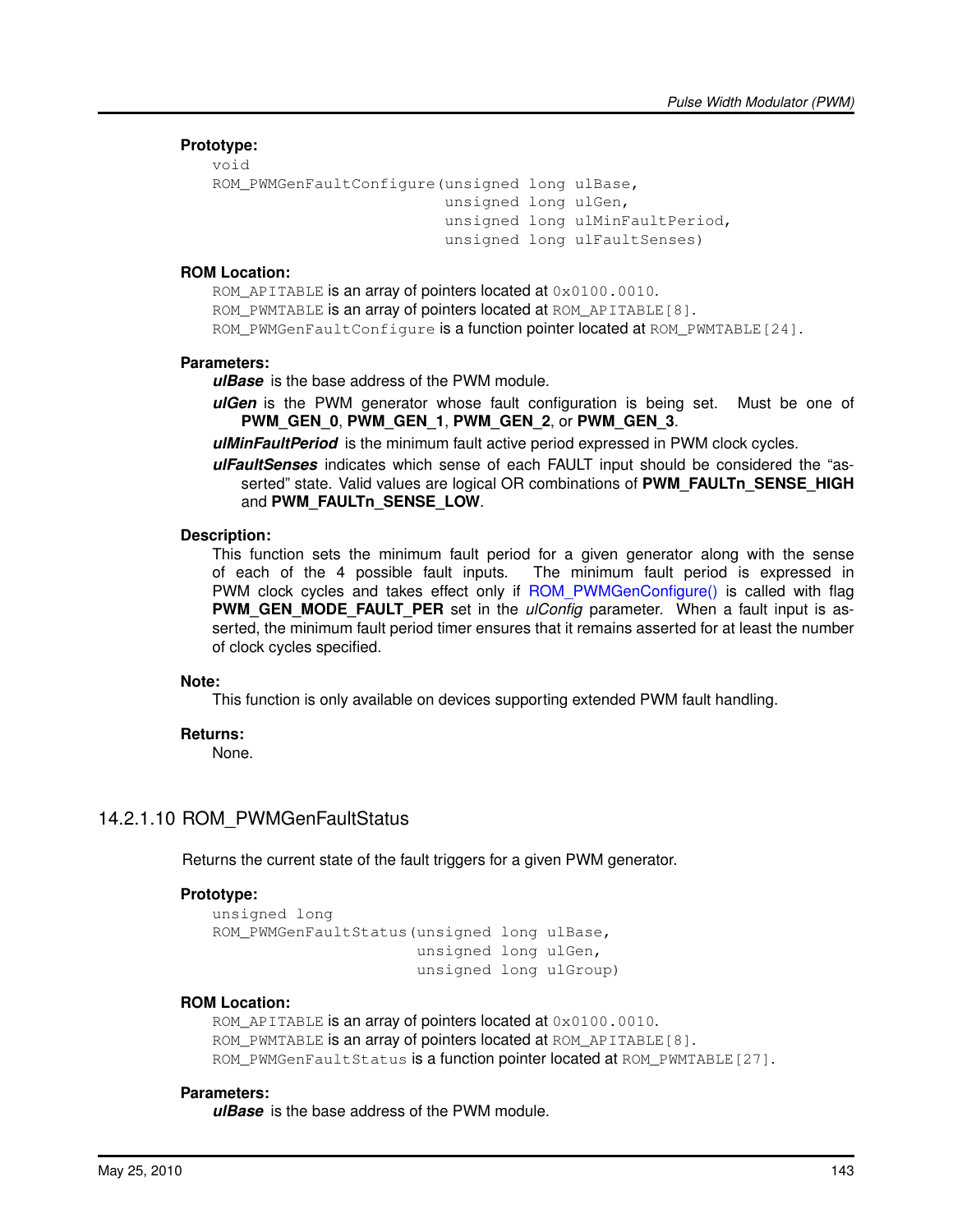- *ulGen* is the PWM generator whose fault trigger states are being queried. Must be one of **PWM\_GEN\_0**, **PWM\_GEN\_1**, **PWM\_GEN\_2**, or **PWM\_GEN\_3**.
- *ulGroup* indicates the subset of faults that are being queried. This must be **PWM\_FAULT\_GROUP\_0**.

## **Description:**

This function allows an application to query the current state of each of the fault trigger inputs to a given PWM generator. The current state of each fault trigger in-put is returned unless [ROM\\_PWMGenConfigure\(\)](#page-138-0) has previously been called with flag **PWM\_GEN\_MODE\_LATCH\_FAULT** in the *ulConfig* parameter in which case the returned status is the latched fault trigger status.

If latched faults are configured, the application must call ROM PWMGenFaultClear() to clear each trigger.

#### **Note:**

This function is only available on devices supporting extended PWM fault handling.

## **Returns:**

Returns the current state of the fault triggers for the given PWM generator. A set bit indicates that the associated trigger is active. For **PWM\_FAULT\_GROUP\_0**, the returned value will be a logical OR of **PWM\_FAULT\_FAULT0**, **PWM\_FAULT\_FAULT1**, **PWM\_FAULT\_FAULT2**, or **PWM\_FAULT\_FAULT3**.

# <span id="page-143-0"></span>14.2.1.11 ROM\_PWMGenFaultTriggerGet

Returns the set of fault triggers currently configured for a given PWM generator.

#### **Prototype:**

```
unsigned long
ROM_PWMGenFaultTriggerGet(unsigned long ulBase,
                          unsigned long ulGen,
                           unsigned long ulGroup)
```
#### **ROM Location:**

ROM\_APITABLE is an array of pointers located at  $0 \times 0100$ .0010. ROM\_PWMTABLE is an array of pointers located at ROM\_APITABLE[8]. ROM PWMGenFaultTriggerGet is a function pointer located at ROM PWMTABLE[26].

#### **Parameters:**

*ulBase* is the base address of the PWM module.

*ulGen* is the PWM generator whose fault triggers are being queried. Must be one of **PWM\_GEN\_0**, **PWM\_GEN\_1**, **PWM\_GEN\_2**, or **PWM\_GEN\_3**.

*ulGroup* indicates the subset of faults that are being queried. This must be **PWM\_FAULT\_GROUP\_0**.

#### **Description:**

This function allows an application to query the current set of inputs that contribute towards the generation of a fault condition to a given PWM generator.

#### **Note:**

This function is only available on devices supporting extended PWM fault handling.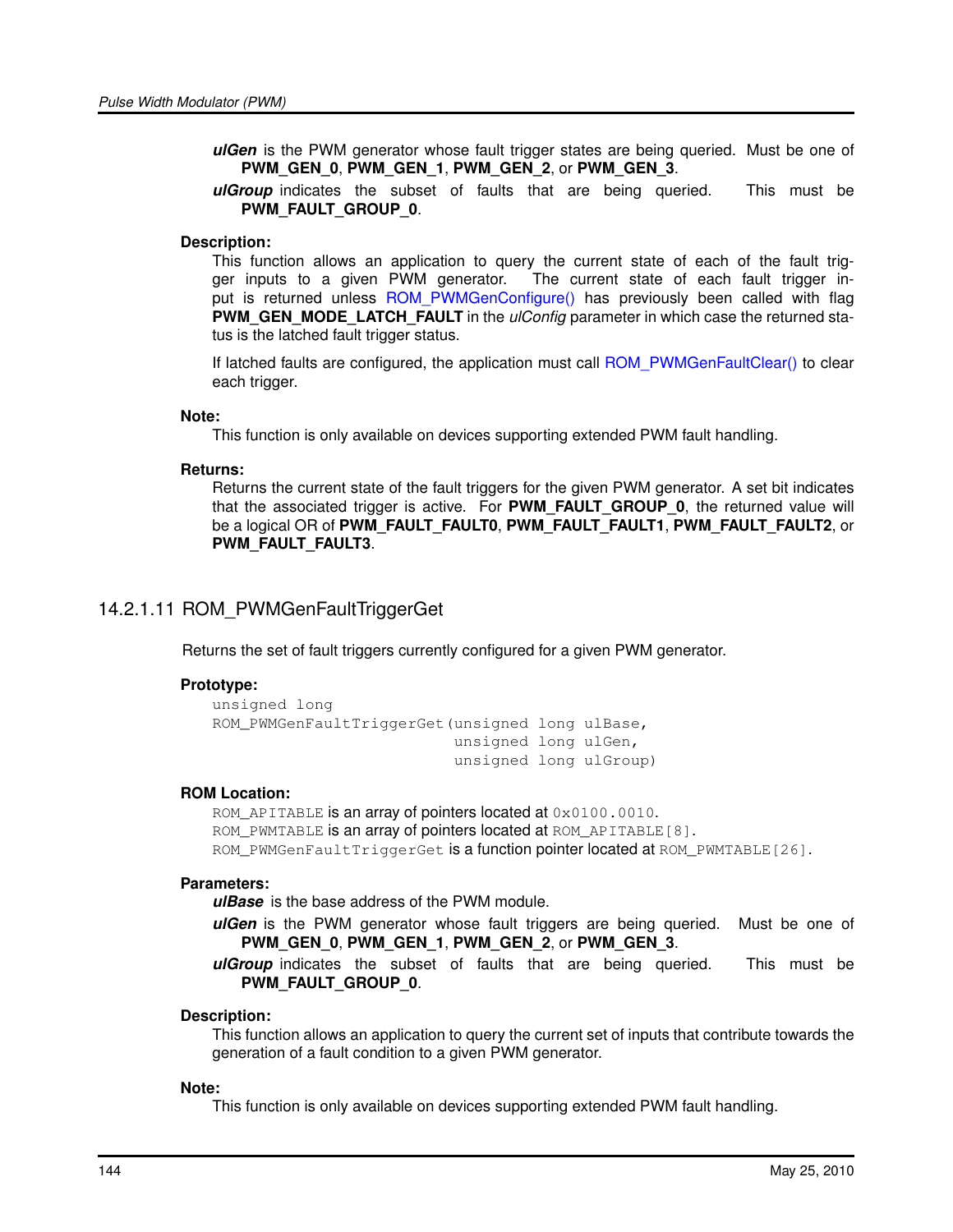## **Returns:**

Returns the current fault triggers configured for the fault group provided. For **PWM\_FAULT\_GROUP\_0**, the returned value will be a logical OR of **PWM\_FAULT\_FAULT0**, **PWM\_FAULT\_FAULT1**, **PWM\_FAULT\_FAULT2**, or **PWM\_FAULT\_FAULT3**.

# 14.2.1.12 ROM\_PWMGenFaultTriggerSet

Configures the set of fault triggers for a given PWM generator.

# **Prototype:**

```
void
ROM_PWMGenFaultTriggerSet(unsigned long ulBase,
                           unsigned long ulGen,
                           unsigned long ulGroup,
                           unsigned long ulFaultTriggers)
```
# **ROM Location:**

ROM APITABLE is an array of pointers located at 0x0100.0010. ROM PWMTABLE is an array of pointers located at ROM APITABLE[8]. ROM PWMGenFaultTriggerSet is a function pointer located at ROM PWMTABLE[25].

## **Parameters:**

*ulBase* is the base address of the PWM module.

- *ulGen* is the PWM generator whose fault triggers are being set. Must be one of **PWM\_GEN\_0**, **PWM\_GEN\_1**, **PWM\_GEN\_2**, or **PWM\_GEN\_3**.
- *ulGroup* indicates the subset of possible faults that are to be configured. This must be **PWM\_FAULT\_GROUP\_0**.
- *ulFaultTriggers* defines the set of inputs that are to contribute towards generation of the fault signal to the given PWM generator. For **PWM\_FAULT\_GROUP\_0**, this will be the logical OR of **PWM\_FAULT\_FAULT0**, **PWM\_FAULT\_FAULT1**, **PWM\_FAULT\_FAULT2**, or **PWM\_FAULT\_FAULT3**.

### **Description:**

This function allows selection of the set of fault inputs that will be combined to generate a fault condition to a given PWM generator. By default, all generators use only FAULT0 (for backwards compatibility) but if ROM PWMGenConfigure() is called with flag **PWM\_GEN\_MODE\_FAULT\_SRC** in the *ulConfig* parameter, extended fault handling is enabled and this function must be called to configure the fault triggers.

The fault signal to the PWM generator is generated by ORing together each of the signals whose inputs are specified in the *ulFaultTriggers* parameter after having adjusted the sense of each FAULTn input based on the configuration previously set using a call to [ROM\\_PWMGenFaultConfigure\(\).](#page-141-0)

#### **Note:**

This function is only available on devices supporting extended PWM fault handling.

#### **Returns:**

None.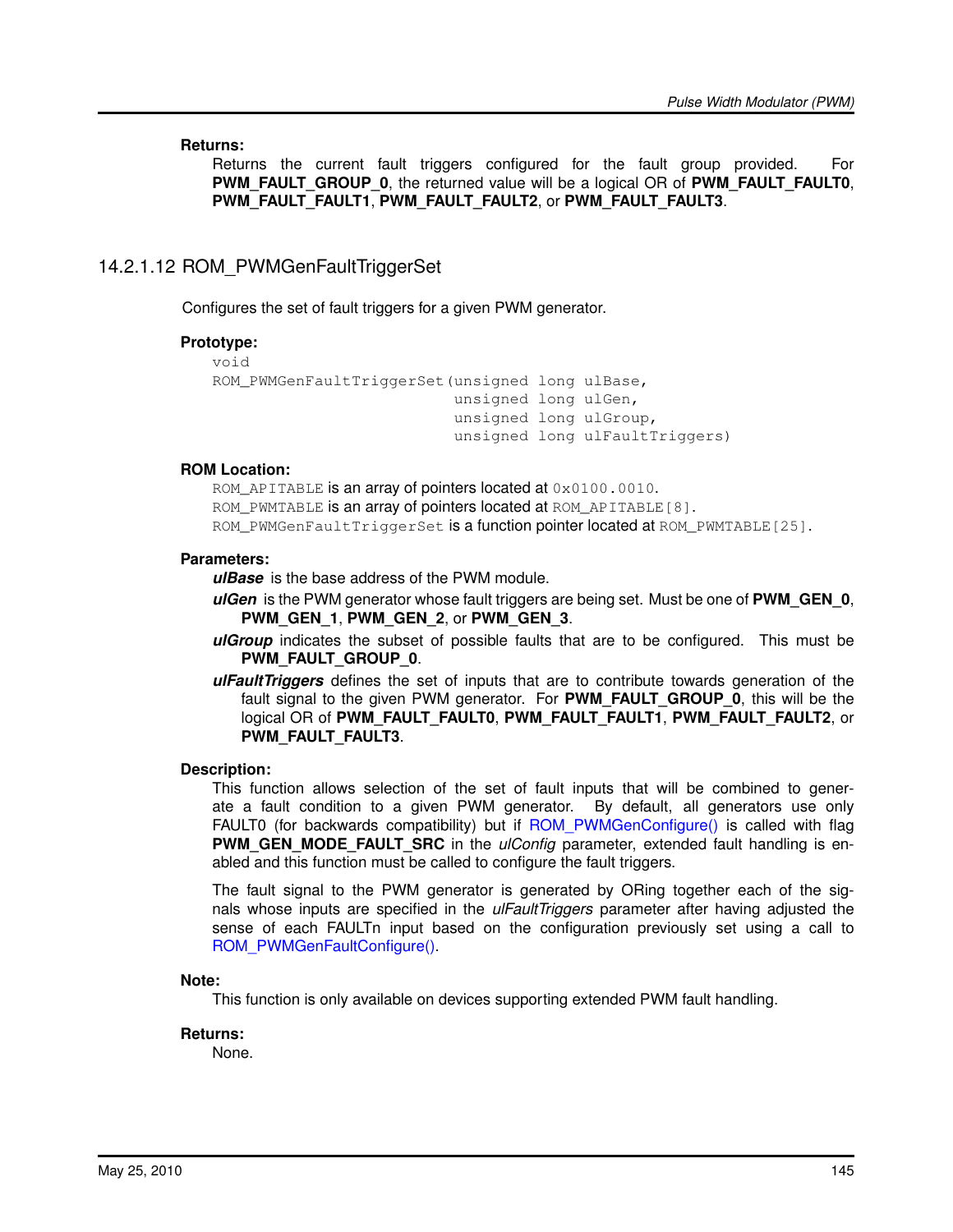# 14.2.1.13 ROM\_PWMGenIntClear

Clears the specified interrupt(s) for the specified PWM generator block.

## **Prototype:**

```
void
ROM PWMGenIntClear(unsigned long ulBase,
                   unsigned long ulGen,
                   unsigned long ulInts)
```
# **ROM Location:**

ROM\_APITABLE is an array of pointers located at  $0 \times 0100$ .0010. ROM PWMTABLE is an array of pointers located at ROM APITABLE[8]. ROM PWMGenIntClear is a function pointer located at ROM PWMTABLE[17].

#### **Parameters:**

*ulBase* is the base address of the PWM module.

*ulGen* is the PWM generator to query. Must be one of **PWM\_GEN\_0**, **PWM\_GEN\_1**, **PWM\_GEN\_2**, or **PWM\_GEN\_3**.

*ulInts* specifies the interrupts to be cleared.

#### **Description:**

Clears the specified interrupt(s) by writing a 1 to the specified bits of the interrupt status register for the specified PWM generator. The *ulInts* parameter is the logical OR of **PWM\_INT\_CNT\_ZERO**, **PWM\_INT\_CNT\_LOAD**, **PWM\_INT\_CNT\_AU**, **PWM\_INT\_CNT\_AD**, **PWM\_INT\_CNT\_BU**, or **PWM\_INT\_CNT\_BD**.

#### **Note:**

Since there is a write buffer in the Cortex-M3 processor, it may take several clock cycles before the interrupt source is actually cleared. Therefore, it is recommended that the interrupt source be cleared early in the interrupt handler (as opposed to the very last action) to avoid returning from the interrupt handler before the interrupt source is actually cleared. Failure to do so may result in the interrupt handler being immediately reentered (since NVIC still sees the interrupt source asserted).

#### **Returns:**

None.

# 14.2.1.14 ROM\_PWMGenIntStatus

Gets interrupt status for the specified PWM generator block.

#### **Prototype:**

```
unsigned long
ROM PWMGenIntStatus(unsigned long ulBase,
                    unsigned long ulGen,
                    tBoolean bMasked)
```
#### **ROM Location:**

ROM\_APITABLE is an array of pointers located at  $0 \times 0100$ .0010. ROM\_PWMTABLE is an array of pointers located at ROM\_APITABLE[8]. ROM\_PWMGenIntStatus is a function pointer located at ROM\_PWMTABLE[16].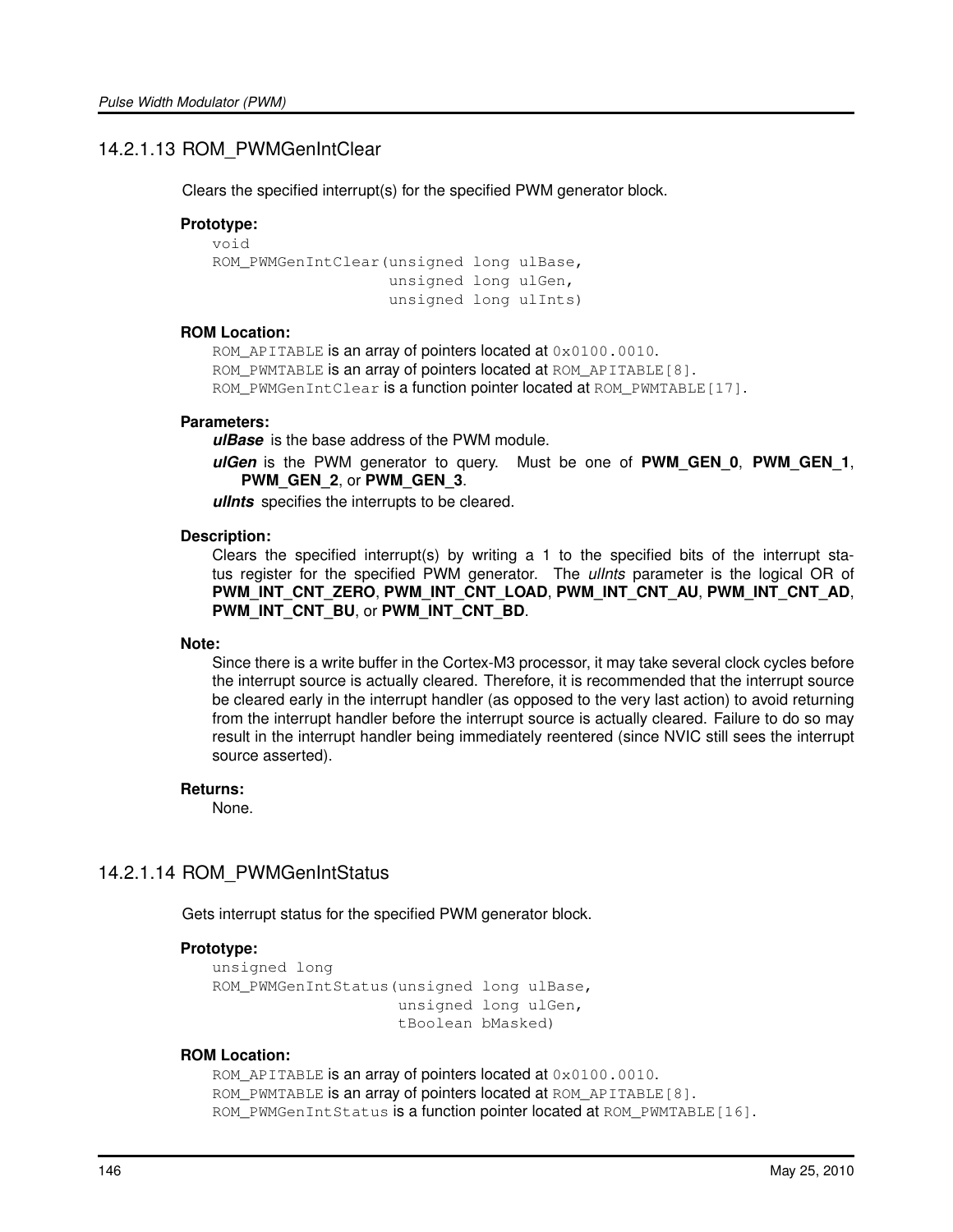# **Parameters:**

*ulBase* is the base address of the PWM module.

*ulGen* is the PWM generator to query. Must be one of **PWM\_GEN\_0**, **PWM\_GEN\_1**, **PWM\_GEN\_2**, or **PWM\_GEN\_3**.

*bMasked* specifies whether masked or raw interrupt status is returned.

### **Description:**

If *bMasked* is set as **true**, then the masked interrupt status is returned; otherwise, the raw interrupt status will be returned.

## **Returns:**

Returns the contents of the interrupt status register, or the contents of the raw interrupt status register, for the specified PWM generator.

# 14.2.1.15 ROM\_PWMGenIntTrigDisable

Disables interrupts for the specified PWM generator block.

## **Prototype:**

void

```
ROM_PWMGenIntTrigDisable(unsigned long ulBase,
                         unsigned long ulGen,
                         unsigned long ulIntTrig)
```
### **ROM Location:**

ROM\_APITABLE is an array of pointers located at  $0 \times 0100$ .0010. ROM PWMTABLE is an array of pointers located at ROM APITABLE[8]. ROM\_PWMGenIntTrigDisable is a function pointer located at ROM\_PWMTABLE[15].

#### **Parameters:**

*ulBase* is the base address of the PWM module.

*ulGen* is the PWM generator to have interrupts and triggers disabled. Must be one of **PWM\_GEN\_0**, **PWM\_GEN\_1**, **PWM\_GEN\_2**, or **PWM\_GEN\_3**.

*ulIntTrig* specifies the interrupts and triggers to be disabled.

# **Description:**

Masks the specified interrupt(s) and trigger(s) by clearing the specified bits of the interrupt/trigger enable register for the specified PWM generator. The *ulIntTrig* parameter is the logical OR of **PWM\_INT\_CNT\_ZERO**, **PWM\_INT\_CNT\_LOAD**, **PWM\_INT\_CNT\_AU**, **PWM\_INT\_CNT\_AD**, **PWM\_INT\_CNT\_BU**, **PWM\_INT\_CNT\_BD**, **PWM\_TR\_CNT\_ZERO**, **PWM\_TR\_CNT\_LOAD**, **PWM\_TR\_CNT\_AU**, **PWM\_TR\_CNT\_AD**, **PWM\_TR\_CNT\_BU**, or **PWM\_TR\_CNT\_BD**.

#### **Returns:**

None.

# 14.2.1.16 ROM\_PWMGenIntTrigEnable

Enables interrupts and triggers for the specified PWM generator block.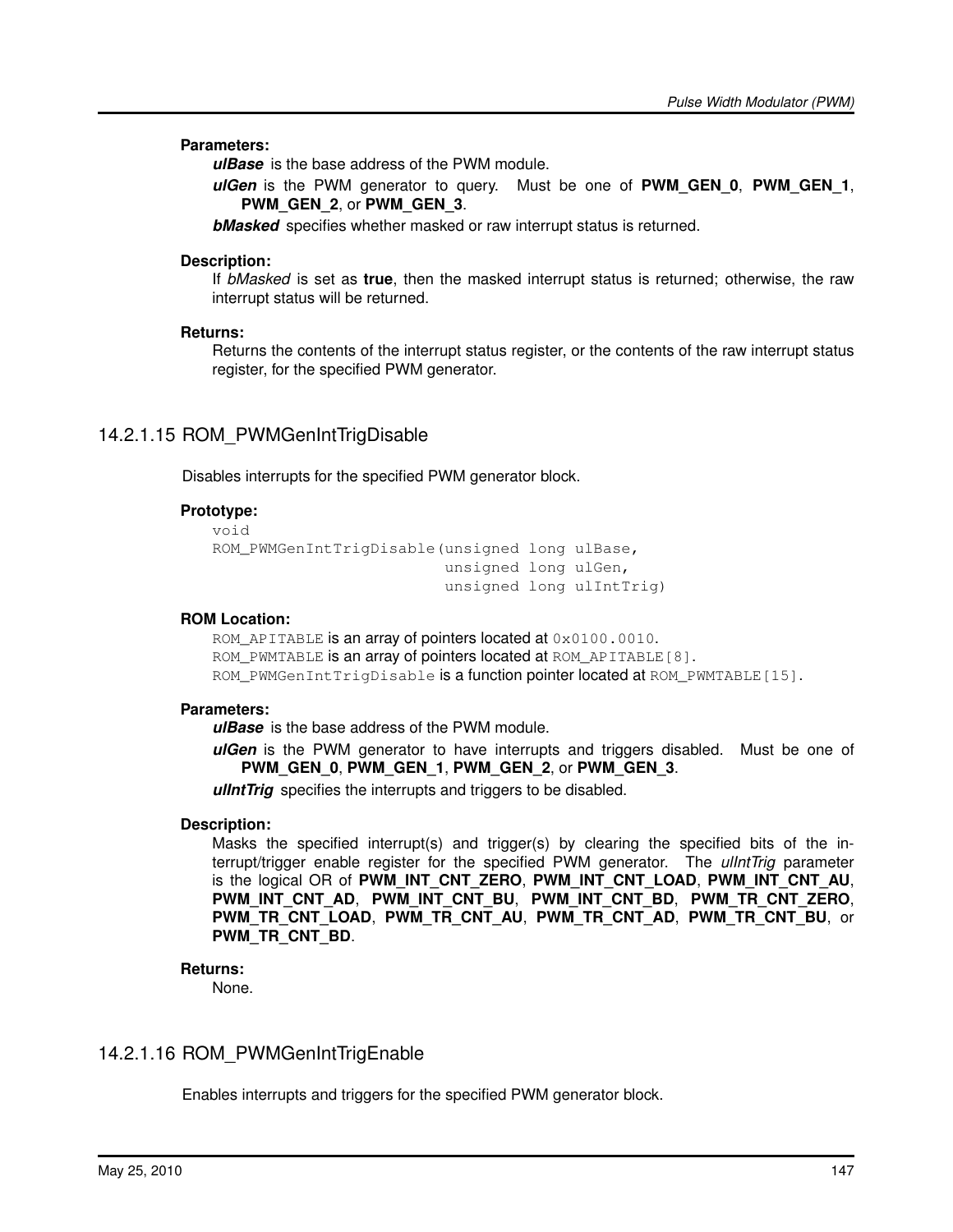## **Prototype:**

```
void
ROM PWMGenIntTrigEnable(unsigned long ulBase,
                        unsigned long ulGen,
                        unsigned long ulIntTrig)
```
### **ROM Location:**

ROM\_APITABLE is an array of pointers located at  $0 \times 0100$ .0010. ROM PWMTABLE is an array of pointers located at ROM APITABLE[8]. ROM PWMGenIntTrigEnable is a function pointer located at ROM PWMTABLE[14].

## **Parameters:**

*ulBase* is the base address of the PWM module.

*ulGen* is the PWM generator to have interrupts and triggers enabled. Must be one of **PWM\_GEN\_0**, **PWM\_GEN\_1**, **PWM\_GEN\_2**, or **PWM\_GEN\_3**.

*ulIntTrig* specifies the interrupts and triggers to be enabled.

#### **Description:**

Unmasks the specified interrupt(s) and trigger(s) by setting the specified bits of the interrupt/trigger enable register for the specified PWM generator. The *ulIntTrig* parameter is the logical OR of **PWM\_INT\_CNT\_ZERO**, **PWM\_INT\_CNT\_LOAD**, **PWM\_INT\_CNT\_AU**, **PWM\_INT\_CNT\_AD**, **PWM\_INT\_CNT\_BU**, **PWM\_INT\_CNT\_BD**, **PWM\_TR\_CNT\_ZERO**, **PWM\_TR\_CNT\_LOAD**, **PWM\_TR\_CNT\_AU**, **PWM\_TR\_CNT\_AD**, **PWM\_TR\_CNT\_BU**, or **PWM\_TR\_CNT\_BD**.

#### **Returns:**

None.

# 14.2.1.17 ROM\_PWMGenPeriodGet

Gets the period of a PWM generator block.

#### **Prototype:**

```
unsigned long
ROM_PWMGenPeriodGet(unsigned long ulBase,
                    unsigned long ulGen)
```
#### **ROM Location:**

ROM\_APITABLE is an array of pointers located at  $0 \times 0100$ .0010. ROM\_PWMTABLE is an array of pointers located at ROM\_APITABLE[8]. ROM PWMGenPeriodGet is a function pointer located at ROM PWMTABLE[3].

#### **Parameters:**

*ulBase* is the base address of the PWM module.

*ulGen* is the PWM generator to query. Must be one of **PWM\_GEN\_0**, **PWM\_GEN\_1**, **PWM\_GEN\_2**, or **PWM\_GEN\_3**.

## **Description:**

This function gets the period of the specified PWM generator block. The period of the generator block is defined as the number of PWM clock ticks between pulses on the generator block zero signal.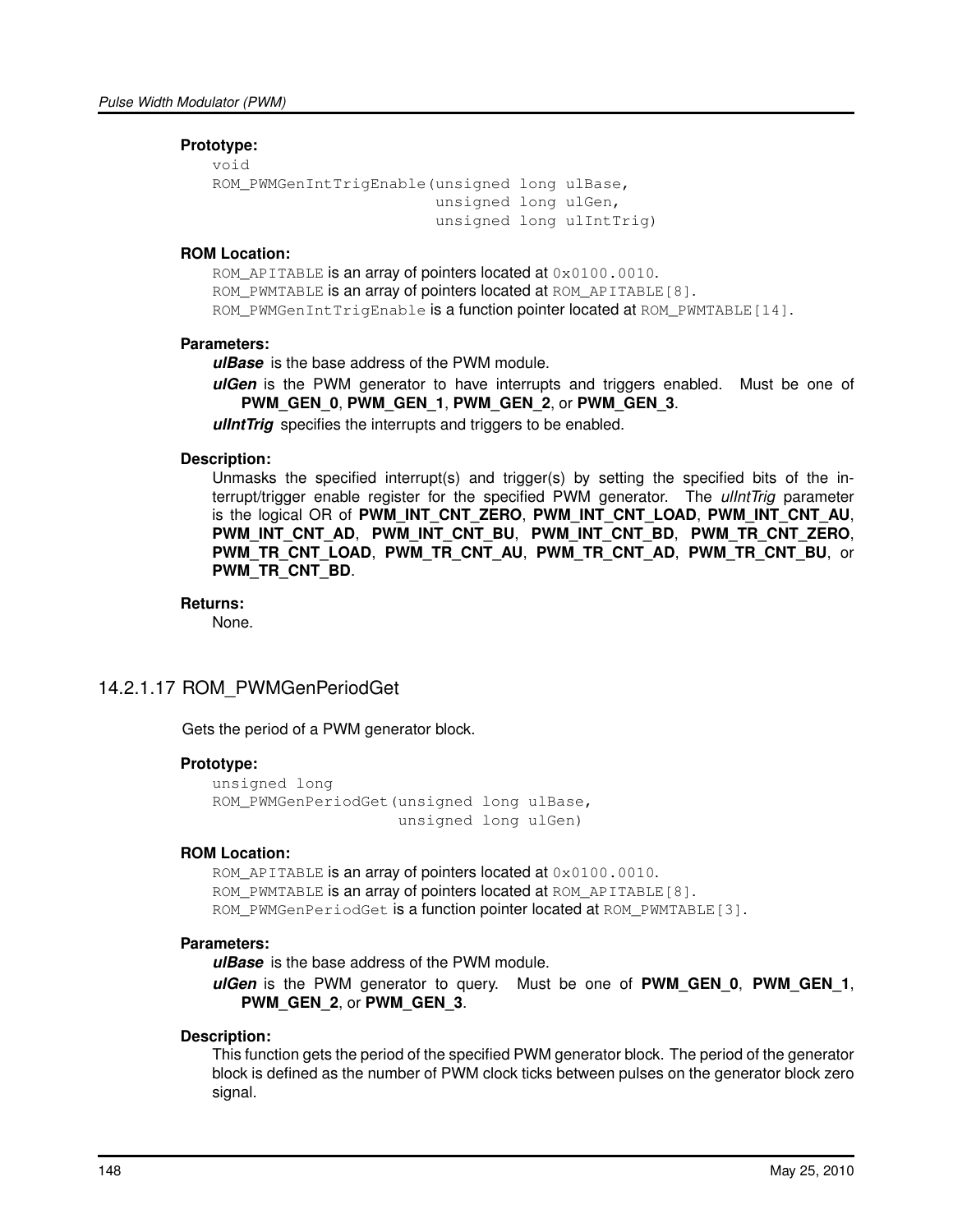If the update of the counter for the specified PWM generator has yet to be completed, the value returned may not be the active period. The value returned is the programmed period, measured in PWM clock ticks.

#### **Returns:**

Returns the programmed period of the specified generator block in PWM clock ticks.

# 14.2.1.18 ROM\_PWMGenPeriodSet

Set the period of a PWM generator.

#### **Prototype:**

```
void
ROM_PWMGenPeriodSet(unsigned long ulBase,
                    unsigned long ulGen,
                    unsigned long ulPeriod)
```
# **ROM Location:**

ROM\_APITABLE is an array of pointers located at  $0 \times 0100$ .0010. ROM\_PWMTABLE is an array of pointers located at ROM\_APITABLE[8]. ROM\_PWMGenPeriodSet is a function pointer located at ROM\_PWMTABLE[2].

## **Parameters:**

*ulBase* is the base address of the PWM module.

*ulGen* is the PWM generator to be modified. Must be one of **PWM\_GEN\_0**, **PWM\_GEN\_1**, **PWM\_GEN\_2**, or **PWM\_GEN\_3**.

*ulPeriod* specifies the period of PWM generator output, measured in clock ticks.

## **Description:**

This function sets the period of the specified PWM generator block, where the period of the generator block is defined as the number of PWM clock ticks between pulses on the generator block zero signal.

#### **Note:**

Any subsequent calls made to this function before an update occurs will cause the previous values to be overwritten.

# **Returns:**

None.

# 14.2.1.19 ROM\_PWMIntDisable

Disables generator and fault interrupts for a PWM module.

## **Prototype:**

```
void
ROM_PWMIntDisable(unsigned long ulBase,
                  unsigned long ulGenFault)
```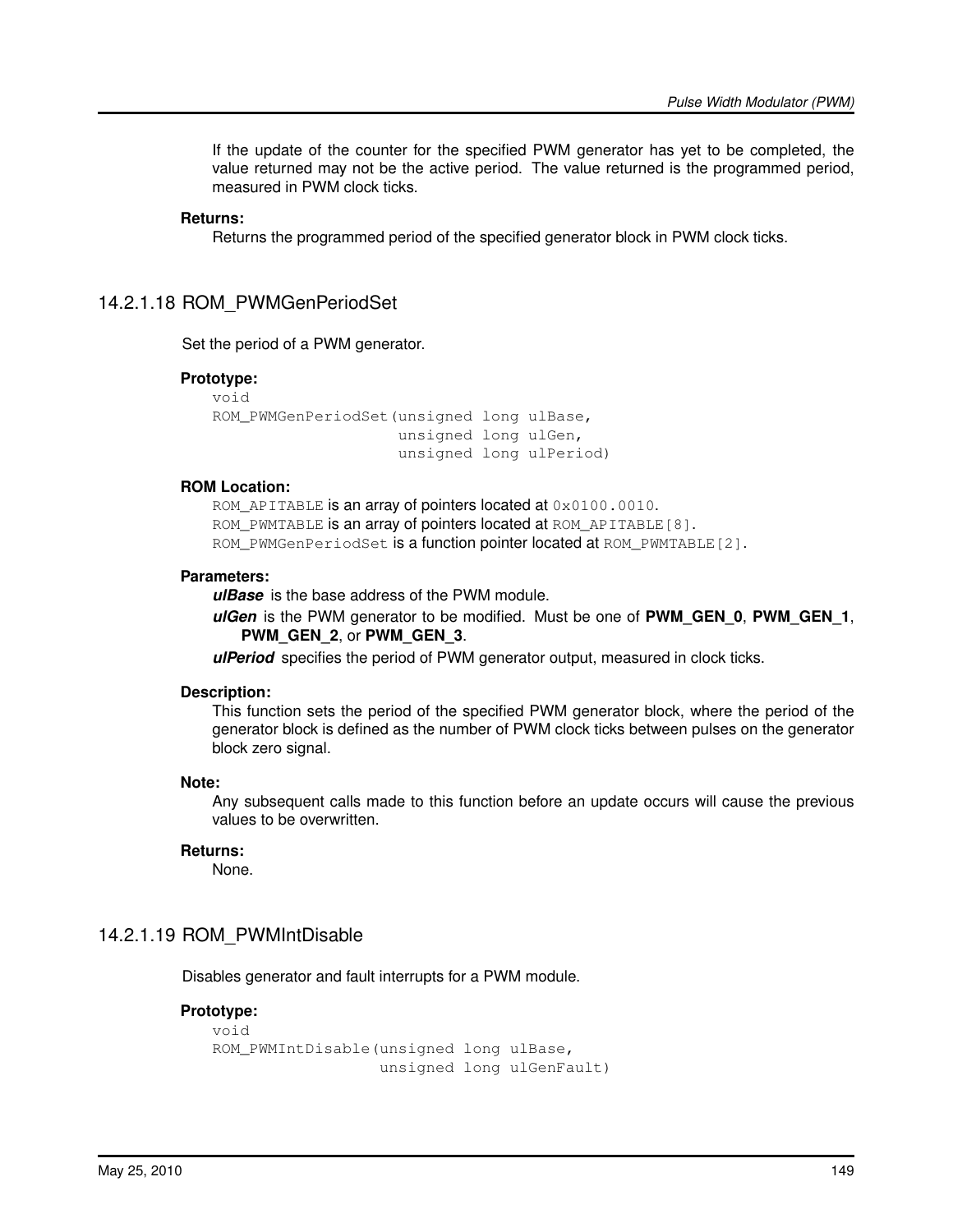# **ROM Location:**

ROM\_APITABLE is an array of pointers located at  $0 \times 0100$ .0010. ROM\_PWMTABLE is an array of pointers located at ROM\_APITABLE[8]. ROM\_PWMIntDisable is a function pointer located at ROM\_PWMTABLE[19].

## **Parameters:**

*ulBase* is the base address of the PWM module.

*ulGenFault* contains the interrupts to be disabled. Must be a logical OR of any of **PWM\_INT\_GEN\_0**, **PWM\_INT\_GEN\_1**, **PWM\_INT\_GEN\_2**, **PWM\_INT\_GEN\_3**, **PWM\_INT\_FAULT0**, **PWM\_INT\_FAULT1**, **PWM\_INT\_FAULT2**, or **PWM\_INT\_FAULT3**.

#### **Description:**

Masks the specified interrupt(s) by clearing the specified bits of the interrupt enable register for the selected PWM module.

## **Returns:**

None.

# 14.2.1.20 ROM\_PWMIntEnable

Enables generator and fault interrupts for a PWM module.

# **Prototype:**

```
void
ROM_PWMIntEnable(unsigned long ulBase,
                 unsigned long ulGenFault)
```
# **ROM Location:**

ROM\_APITABLE is an array of pointers located at  $0 \times 0100$ .0010. ROM PWMTABLE is an array of pointers located at ROM APITABLE[8]. ROM\_PWMIntEnable is a function pointer located at ROM\_PWMTABLE[18].

#### **Parameters:**

*ulBase* is the base address of the PWM module.

*ulGenFault* contains the interrupts to be enabled. Must be a logical OR of any of **PWM\_INT\_GEN\_0**, **PWM\_INT\_GEN\_1**, **PWM\_INT\_GEN\_2**, **PWM\_INT\_GEN\_3**, **PWM\_INT\_FAULT0**, **PWM\_INT\_FAULT1**, **PWM\_INT\_FAULT2**, or **PWM\_INT\_FAULT3**.

## **Description:**

Unmasks the specified interrupt(s) by setting the specified bits of the interrupt enable register for the selected PWM module.

# **Returns:**

None.

# 14.2.1.21 ROM\_PWMIntStatus

Gets the interrupt status for a PWM module.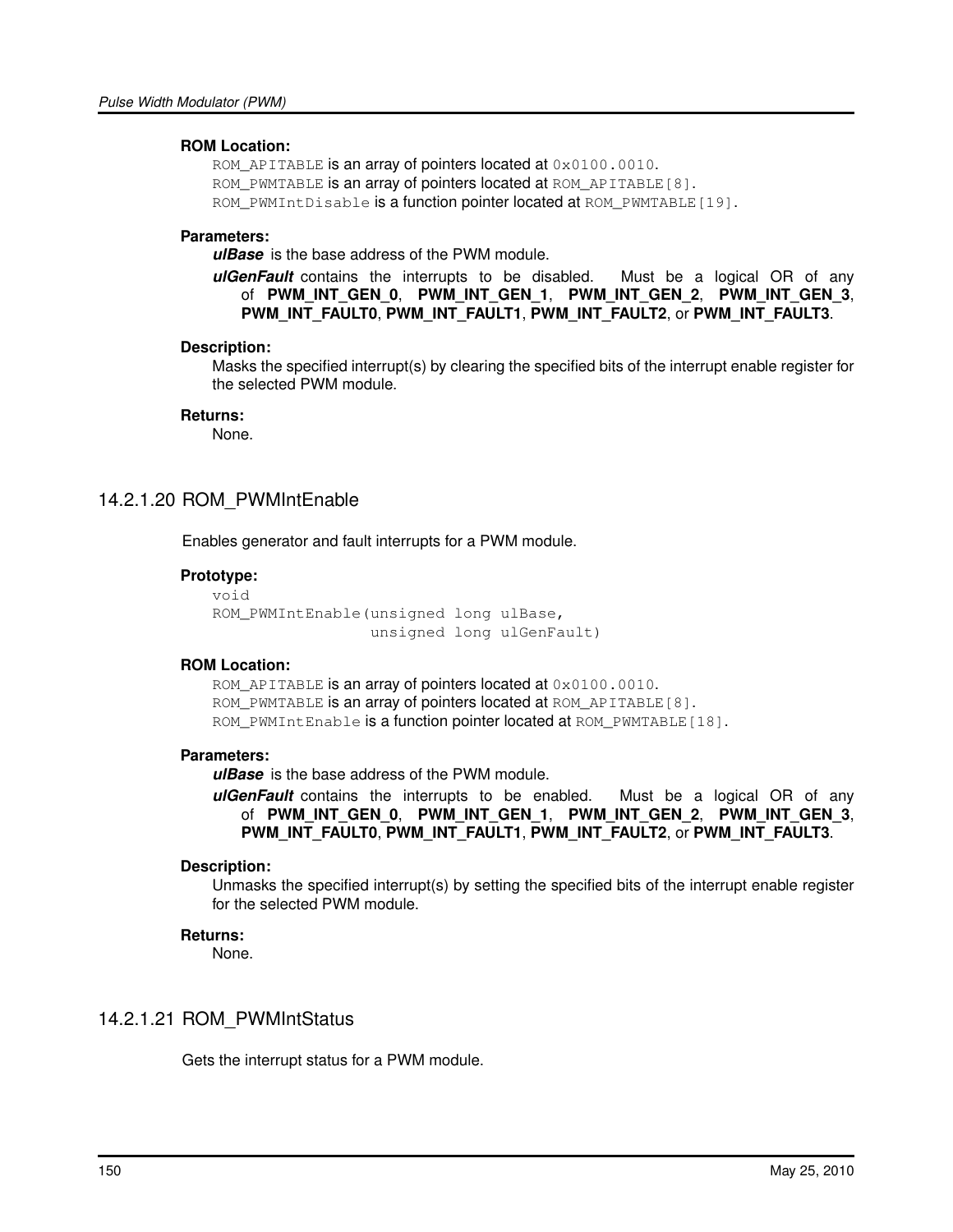## **Prototype:**

```
unsigned long
ROM_PWMIntStatus(unsigned long ulBase,
                 tBoolean bMasked)
```
## **ROM Location:**

ROM\_APITABLE is an array of pointers located at  $0 \times 0100$ .0010. ROM\_PWMTABLE is an array of pointers located at ROM\_APITABLE [8]. ROM\_PWMIntStatus is a function pointer located at ROM\_PWMTABLE[21].

## **Parameters:**

*ulBase* is the base address of the PWM module. *bMasked* specifies whether masked or raw interrupt status is returned.

#### **Description:**

If *bMasked* is set as **true**, then the masked interrupt status is returned; otherwise, the raw interrupt status will be returned.

## **Returns:**

The current interrupt status, enumerated as a bit field of **PWM\_INT\_GEN\_0**, **PWM\_INT\_GEN\_1**, **PWM\_INT\_GEN\_2**, **PWM\_INT\_GEN\_3**, **PWM\_INT\_FAULT0**, **PWM\_INT\_FAULT1**, **PWM\_INT\_FAULT2**, and **PWM\_INT\_FAULT3**.

# <span id="page-150-0"></span>14.2.1.22 ROM\_PWMOutputFault

Specifies the state of PWM outputs in response to a fault condition.

#### **Prototype:**

```
void
ROM PWMOutputFault(unsigned long ulBase,
                   unsigned long ulPWMOutBits,
                   tBoolean bFaultSuppress)
```
# **ROM Location:**

ROM\_APITABLE is an array of pointers located at  $0 \times 0100$ .0010. ROM\_PWMTABLE is an array of pointers located at ROM\_APITABLE[8]. ROM PWMOutputFault is a function pointer located at ROM PWMTABLE[13].

#### **Parameters:**

*ulBase* is the base address of the PWM module.

- *ulPWMOutBits* are the PWM outputs to be modified. Must be the logical OR of any of **PWM\_OUT\_0\_BIT**, **PWM\_OUT\_1\_BIT**, **PWM\_OUT\_2\_BIT**, **PWM\_OUT\_3\_BIT**, **PWM\_OUT\_4\_BIT**, **PWM\_OUT\_5\_BIT**, **PWM\_OUT\_6\_BIT**, or **PWM\_OUT\_7\_BIT**.
- *bFaultSuppress* determines if the signal is suppressed or passed through during an active fault condition.

# **Description:**

This function sets the fault handling characteristics of the selected PWM outputs. The outputs are selected using the parameter *ulPWMOutBits*. The parameter *bFaultSuppress* determines the fault handling characteristics for the selected outputs. If *bFaultSuppress* is **true**, then the selected outputs will be made inactive. If *bFaultSuppress* is **false**, then the selected outputs are unaffected by the detected fault.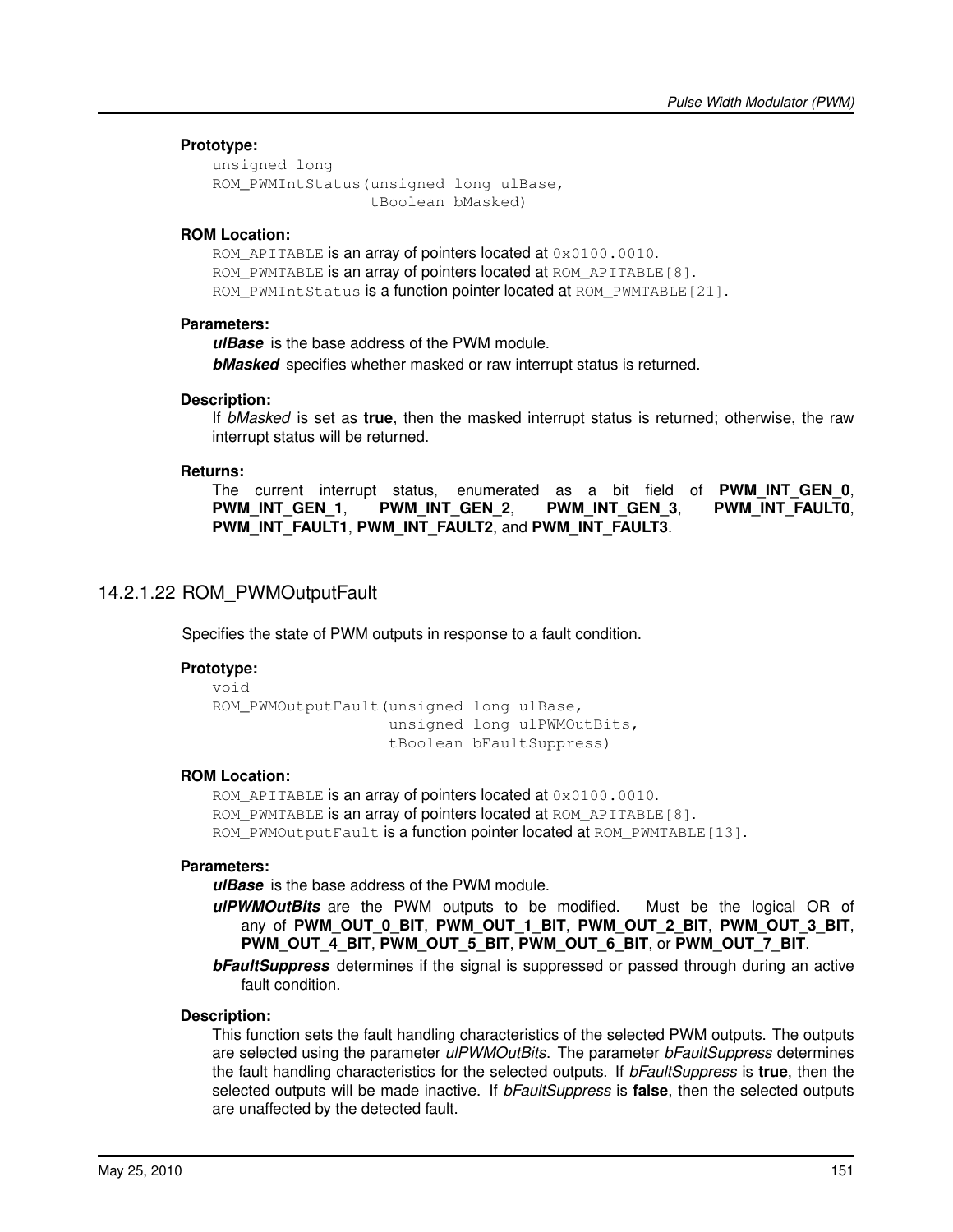On devices supporting extended PWM fault handling, the state the affected output pins are driven to can be configured with ROM PWMOutputFaultLevel(). If not configured, or if the device does not support extended PWM fault handling, affected outputs will be driven low on a fault condition.

### **Returns:**

None.

# <span id="page-151-0"></span>14.2.1.23 ROM\_PWMOutputFaultLevel

Specifies the level of PWM outputs suppressed in response to a fault condition.

## **Prototype:**

void ROM\_PWMOutputFaultLevel(unsigned long ulBase, unsigned long ulPWMOutBits, tBoolean bDriveHigh)

# **ROM Location:**

ROM APITABLE is an array of pointers located at 0x0100.0010. ROM PWMTABLE is an array of pointers located at ROM APITABLE[8]. ROM\_PWMOutputFaultLevel is a function pointer located at ROM\_PWMTABLE[22].

# **Parameters:**

*ulBase* is the base address of the PWM module.

*ulPWMOutBits* are the PWM outputs to be modified. Must be the logical OR of any of **PWM\_OUT\_0\_BIT**, **PWM\_OUT\_1\_BIT**, **PWM\_OUT\_2\_BIT**, **PWM\_OUT\_3\_BIT**, **PWM\_OUT\_4\_BIT**, **PWM\_OUT\_5\_BIT**, **PWM\_OUT\_6\_BIT**, or **PWM\_OUT\_7\_BIT**.

**bDriveHigh** determines if the signal is driven high or low during an active fault condition.

# **Description:**

This function determines whether a PWM output pin that is suppressed in response to a fault condition will be driven high or low. The affected outputs are selected using the parameter *ulPWMOutBits*. The parameter *bDriveHigh* determines the output level for the pins identified by *ulPWMOutBits*. If *bDriveHigh* is **true** then the selected outputs will be driven high when a fault is detected. If it is *false*, the pins will be driven low.

In a fault condition, pins which have not been configured to be suppressed via a call to [ROM\\_PWMOutputFault\(\)](#page-150-0) are unaffected by this function.

# **Note:**

This function is available only on devices which support extended PWM fault handling.

# **Returns:**

None.

# 14.2.1.24 ROM\_PWMOutputInvert

Selects the inversion mode for PWM outputs.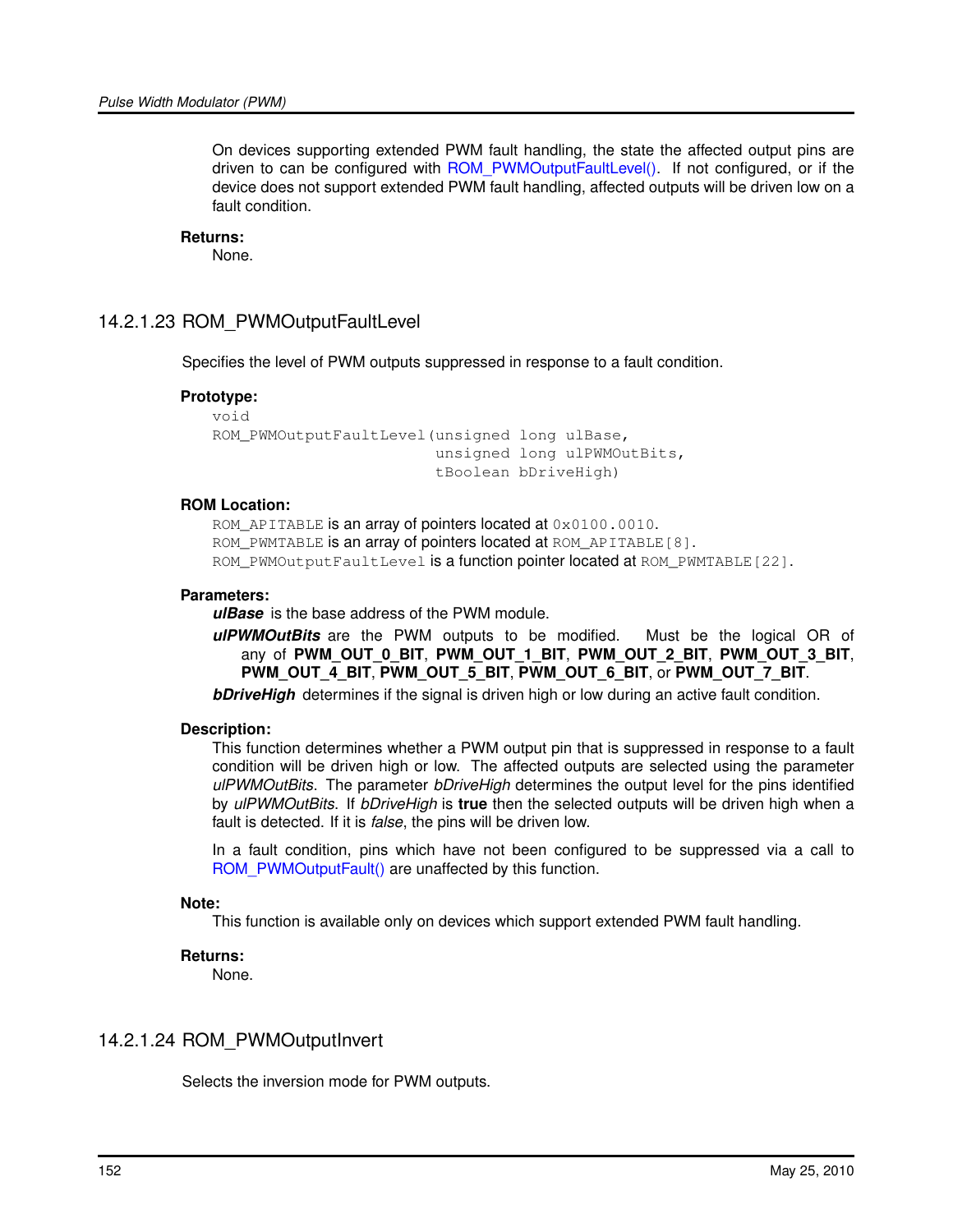## **Prototype:**

```
void
ROM PWMOutputInvert(unsigned long ulBase,
                    unsigned long ulPWMOutBits,
                    tBoolean bInvert)
```
## **ROM Location:**

ROM\_APITABLE is an array of pointers located at  $0 \times 0100$ .0010. ROM\_PWMTABLE is an array of pointers located at ROM\_APITABLE[8]. ROM\_PWMOutputInvert is a function pointer located at ROM\_PWMTABLE[12].

# **Parameters:**

*ulBase* is the base address of the PWM module.

*ulPWMOutBits* are the PWM outputs to be modified. Must be the logical OR of any of **PWM\_OUT\_0\_BIT**, **PWM\_OUT\_1\_BIT**, **PWM\_OUT\_2\_BIT**, **PWM\_OUT\_3\_BIT**, **PWM\_OUT\_4\_BIT**, **PWM\_OUT\_5\_BIT**, **PWM\_OUT\_6\_BIT**, or **PWM\_OUT\_7\_BIT**.

*bInvert* determines if the signal is inverted or passed through.

## **Description:**

This function is used to select the inversion mode for the selected PWM outputs. The outputs are selected using the parameter *ulPWMOutBits*. The parameter *bInvert* determines the inversion mode for the selected outputs. If *bInvert* is **true**, this function will cause the specified PWM output signals to be inverted, or made active low. If *bInvert* is **false**, the specified output will be passed through as is, or be made active high.

#### **Returns:**

None.

# 14.2.1.25 ROM\_PWMOutputState

Enables or disables PWM outputs.

#### **Prototype:**

```
void
ROM_PWMOutputState(unsigned long ulBase,
                   unsigned long ulPWMOutBits,
                   tBoolean bEnable)
```
# **ROM Location:**

ROM APITABLE is an array of pointers located at 0x0100.0010. ROM PWMTABLE is an array of pointers located at ROM APITABLE[8]. ROM PWMOutputState is a function pointer located at ROM PWMTABLE[11].

## **Parameters:**

*ulBase* is the base address of the PWM module.

*ulPWMOutBits* are the PWM outputs to be modified. Must be the logical OR of any of **PWM\_OUT\_0\_BIT**, **PWM\_OUT\_1\_BIT**, **PWM\_OUT\_2\_BIT**, **PWM\_OUT\_3\_BIT**, **PWM\_OUT\_4\_BIT**, **PWM\_OUT\_5\_BIT**, **PWM\_OUT\_6\_BIT**, or **PWM\_OUT\_7\_BIT**. **bEnable** determines if the signal is enabled or disabled.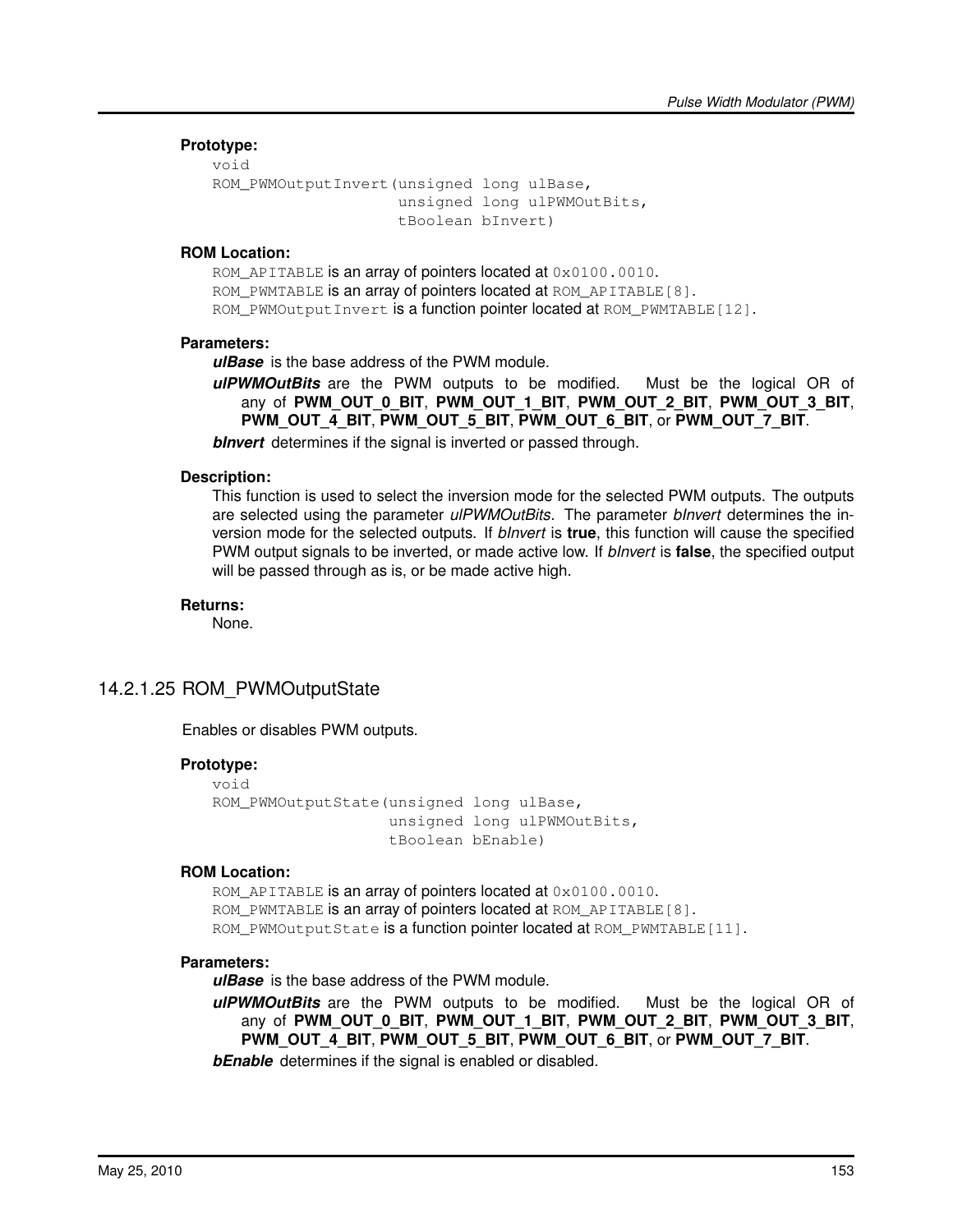This function is used to enable or disable the selected PWM outputs. The outputs are selected using the parameter *ulPWMOutBits*. The parameter *bEnable* determines the state of the selected outputs. If *bEnable* is **true**, then the selected PWM outputs are enabled, or placed in the active state. If *bEnable* is **false**, then the selected outputs are disabled, or placed in the inactive state.

#### **Returns:**

None.

# 14.2.1.26 ROM\_PWMPulseWidthGet

Gets the pulse width of a PWM output.

#### **Prototype:**

unsigned long ROM\_PWMPulseWidthGet(unsigned long ulBase, unsigned long ulPWMOut)

## **ROM Location:**

ROM\_APITABLE is an array of pointers located at  $0 \times 0100$ .0010. ROM PWMTABLE is an array of pointers located at ROM APITABLE[8]. ROM\_PWMPulseWidthGet is a function pointer located at ROM\_PWMTABLE[6].

## **Parameters:**

*ulBase* is the base address of the PWM module.

*ulPWMOut* is the PWM output to query. Must be one of **PWM\_OUT\_0**, **PWM\_OUT\_1**, **PWM\_OUT\_2**, **PWM\_OUT\_3**, **PWM\_OUT\_4**, **PWM\_OUT\_5**, **PWM\_OUT\_6**, or **PWM\_OUT\_7**.

#### **Description:**

This function gets the currently programmed pulse width for the specified PWM output. If the update of the comparator for the specified output has yet to be completed, the value returned may not be the active pulse width. The value returned is the programmed pulse width, measured in PWM clock ticks.

#### **Returns:**

Returns the width of the pulse in PWM clock ticks.

# 14.2.1.27 ROM\_PWMPulseWidthSet

Sets the pulse width for the specified PWM output.

# **Prototype:**

```
void
ROM PWMPulseWidthSet(unsigned long ulBase,
                     unsigned long ulPWMOut,
                     unsigned long ulWidth)
```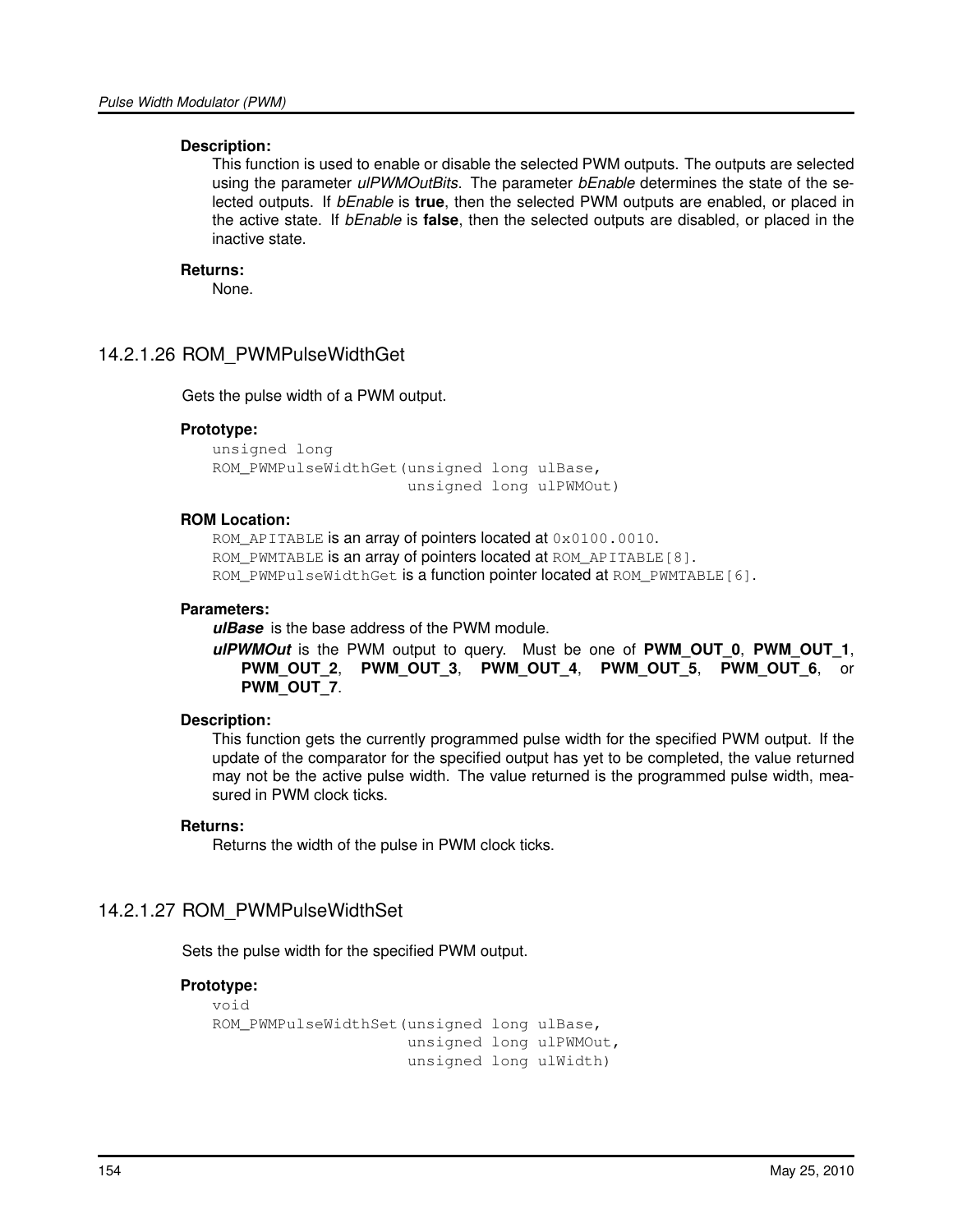# **ROM Location:**

ROM\_APITABLE is an array of pointers located at  $0 \times 0100$ .0010. ROM\_PWMTABLE is an array of pointers located at ROM\_APITABLE[8]. ROM\_PWMPulseWidthSet is a function pointer located at ROM\_PWMTABLE[0].

## **Parameters:**

*ulBase* is the base address of the PWM module.

*ulPWMOut* is the PWM output to modify. Must be one of **PWM\_OUT\_0**, **PWM\_OUT\_1**, **PWM\_OUT\_2**, **PWM\_OUT\_3**, **PWM\_OUT\_4**, **PWM\_OUT\_5**, **PWM\_OUT\_6**, or **PWM\_OUT\_7**.

*ulWidth* specifies the width of the positive portion of the pulse.

#### **Description:**

This function sets the pulse width for the specified PWM output, where the pulse width is defined as the number of PWM clock ticks.

# **Note:**

Any subsequent calls made to this function before an update occurs will cause the previous values to be overwritten.

#### **Returns:**

None.

# 14.2.1.28 ROM\_PWMSyncTimeBase

Synchronizes the counters in one or multiple PWM generator blocks.

## **Prototype:**

```
void
ROM_PWMSyncTimeBase(unsigned long ulBase,
                    unsigned long ulGenBits)
```
## **ROM Location:**

ROM APITABLE is an array of pointers located at  $0 \times 0100$ .0010. ROM\_PWMTABLE is an array of pointers located at ROM\_APITABLE [8]. ROM\_PWMSyncTimeBase is a function pointer located at ROM\_PWMTABLE[10].

# **Parameters:**

*ulBase* is the base address of the PWM module.

*ulGenBits* are the PWM generator blocks to be synchronized. Must be the logical OR of any of **PWM\_GEN\_0\_BIT**, **PWM\_GEN\_1\_BIT**, **PWM\_GEN\_2\_BIT**, or **PWM\_GEN\_3\_BIT**.

#### **Description:**

For the selected PWM module, this function synchronizes the time base of the generator blocks by causing the specified generator counters to be reset to zero.

# **Returns:**

None.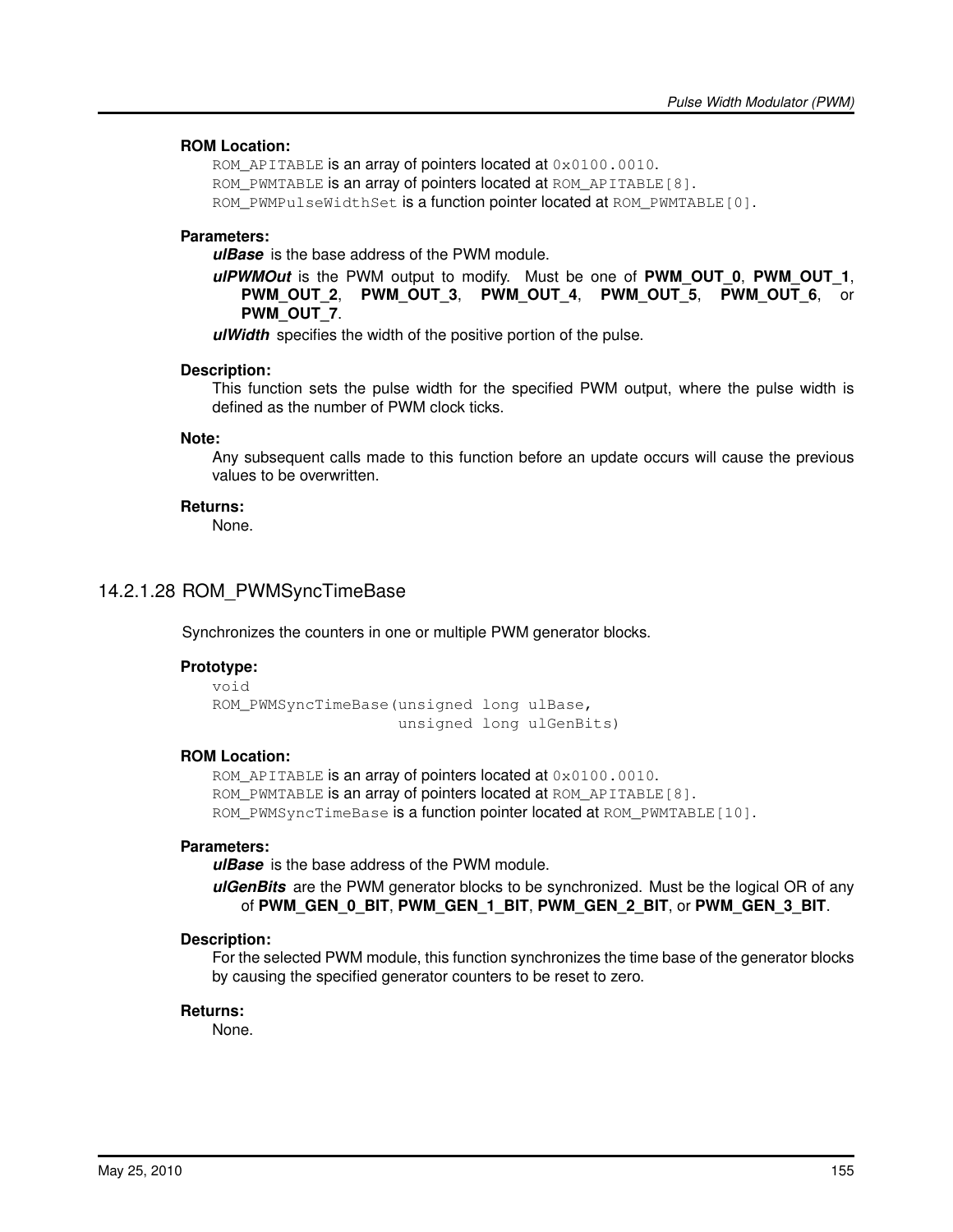# 14.2.1.29 ROM\_PWMSyncUpdate

Synchronizes all pending updates.

# **Prototype:**

```
void
ROM_PWMSyncUpdate(unsigned long ulBase,
                  unsigned long ulGenBits)
```
# **ROM Location:**

ROM\_APITABLE is an array of pointers located at  $0 \times 0100$ .0010. ROM\_PWMTABLE is an array of pointers located at ROM\_APITABLE [8]. ROM\_PWMSyncUpdate is a function pointer located at ROM\_PWMTABLE [9].

# **Parameters:**

*ulBase* is the base address of the PWM module.

*ulGenBits* are the PWM generator blocks to be updated. Must be the logical OR of any of **PWM\_GEN\_0\_BIT**, **PWM\_GEN\_1\_BIT**, **PWM\_GEN\_2\_BIT**, or **PWM\_GEN\_3\_BIT**.

# **Description:**

For the selected PWM generators, this function causes all queued updates to the period or pulse width to be applied the next time the corresponding counter becomes zero.

# **Returns:**

None.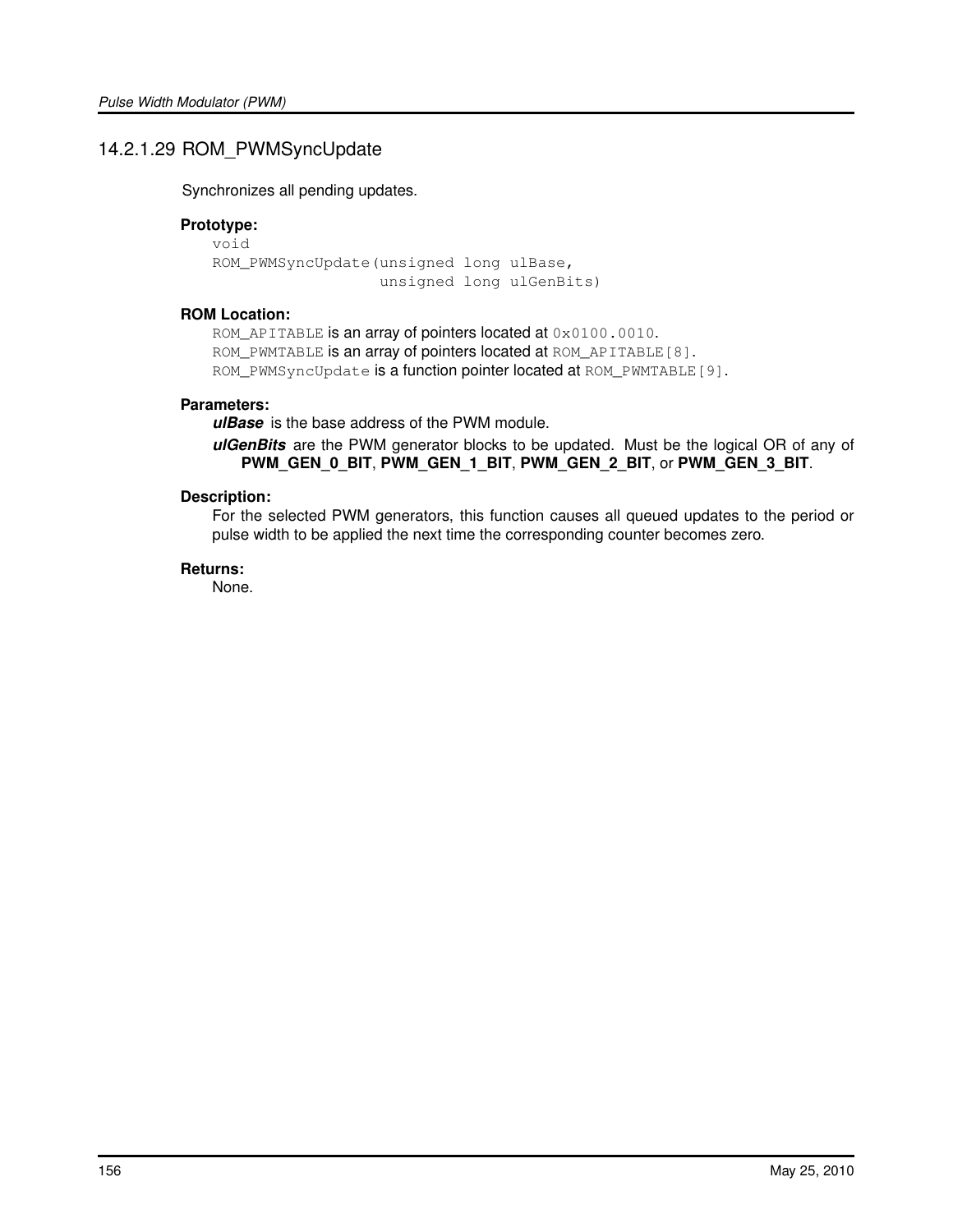# **15 Quadrature Encoder (QEI)**

<span id="page-156-0"></span>

# <span id="page-156-1"></span>**15.1 Introduction**

The quadrature encoder API provides a set of functions for dealing with the Quadrature Encoder with Index (QEI). Functions are provided to configure and read the position and velocity captures, register a QEI interrupt handler, and handle QEI interrupt masking/clearing.

The quadrature encoder module provides hardware encoding of the two channels and the index signal from a quadrature encoder device into an absolute or relative position. There is additional hardware for capturing a measure of the encoder velocity, which is simply a count of encoder pulses during a fixed time period; the number of pulses is directly proportional to the encoder speed. Note that the velocity capture can only operate when the position capture is enabled.

The QEI module supports two modes of operation: phase mode and clock/direction mode. In phase mode, the encoder produces two clocks that are 90 degrees out of phase; the edge relationship is used to determine the direction of rotation. In clock/direction mode, the encoder produces a clock signal to indicate steps and a direction signal to indicate the direction of rotation.

When in phase mode, edges on the first channel or edges on both channels can be counted; counting edges on both channels provides higher encoder resolution if required. In either mode, the input signals can be swapped before being processed; this allows wiring mistakes on the circuit board to be corrected without modifying the board.

The index pulse can be used to reset the position counter; this causes the position counter to maintain the absolute encoder position. Otherwise, the position counter maintains the relative position and is never reset.

The velocity capture has a timer to measure equal periods of time. The number of encoder pulses over each time period is accumulated as a measure of the encoder velocity. The running total for the current time period and the final count for the previous time period are available to be read. The final count for the previous time period is usually used as the velocity measure.

<span id="page-156-2"></span>The QEI module will generate interrupts when the index pulse is detected, when the velocity timer expires, when the encoder direction changes, and when a phase signal error is detected. These interrupt sources can be individually masked so that only the events of interest cause a processor interrupt.

# <span id="page-156-3"></span>**15.2 Functions**

# Functions

- void [ROM\\_QEIConfigure](#page-157-0) (unsigned long ulBase, unsigned long ulConfig, unsigned long ul-MaxPosition)
- long [ROM\\_QEIDirectionGet](#page-158-0) (unsigned long ulBase)
- void [ROM\\_QEIDisable](#page-158-1) (unsigned long ulBase)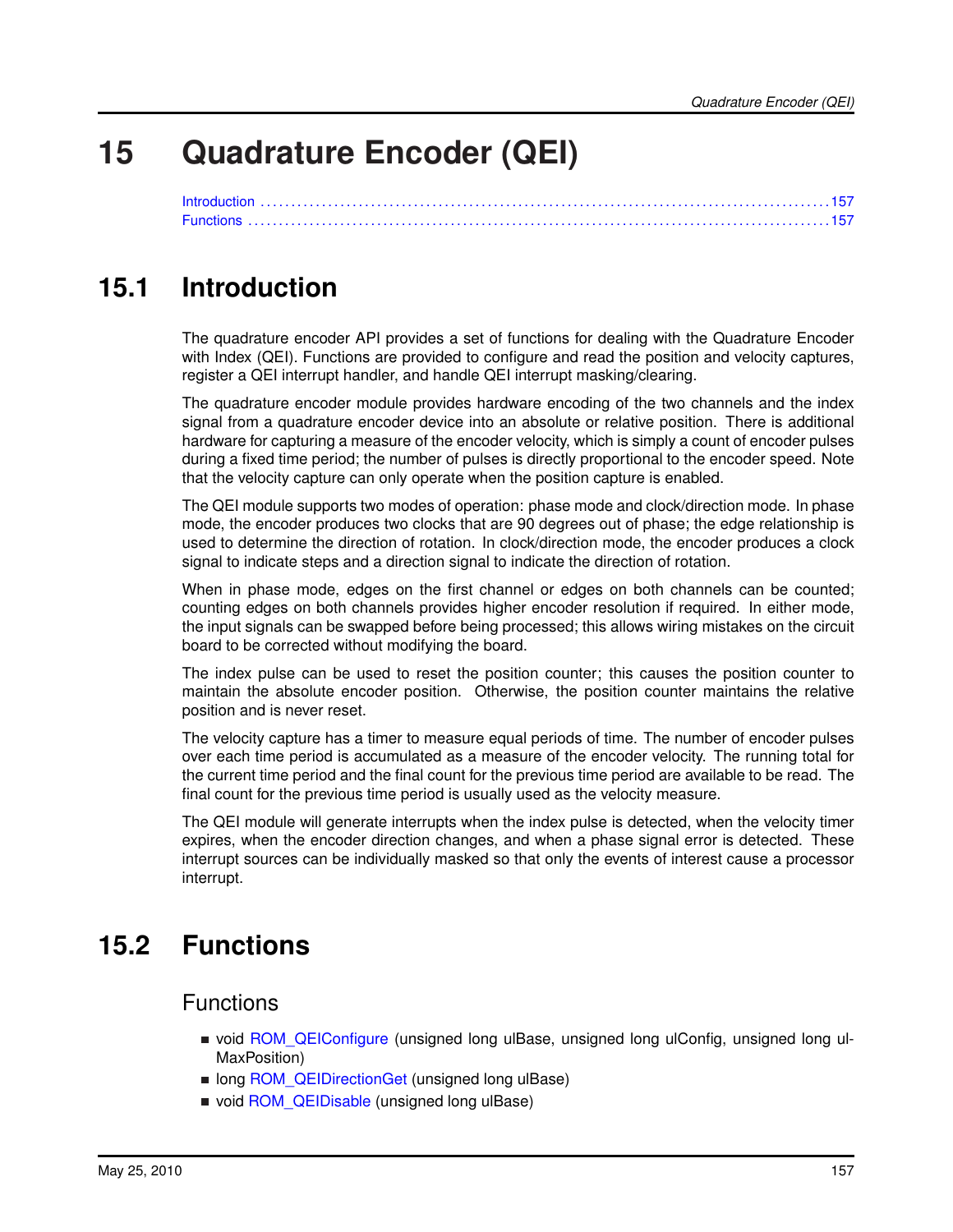- void [ROM\\_QEIEnable](#page-159-0) (unsigned long ulBase)
- tBoolean [ROM\\_QEIErrorGet](#page-159-1) (unsigned long ulBase)
- void [ROM\\_QEIIntClear](#page-159-2) (unsigned long ulBase, unsigned long ulIntFlags)
- void [ROM\\_QEIIntDisable](#page-160-0) (unsigned long ulBase, unsigned long ulIntFlags)
- void ROM QEIIntEnable (unsigned long ulBase, unsigned long ulIntFlags)
- unsigned long [ROM\\_QEIIntStatus](#page-161-1) (unsigned long ulBase, tBoolean bMasked)
- unsigned long [ROM\\_QEIPositionGet](#page-162-0) (unsigned long ulBase)
- void ROM QEIPositionSet (unsigned long ulBase, unsigned long ulPosition)
- void [ROM\\_QEIVelocityConfigure](#page-163-0) (unsigned long ulBase, unsigned long ulPreDiv, unsigned long ulPeriod)
- void ROM QEIVelocityDisable (unsigned long ulBase)
- void [ROM\\_QEIVelocityEnable](#page-164-0) (unsigned long ulBase)
- unsigned long [ROM\\_QEIVelocityGet](#page-164-1) (unsigned long ulBase)

# 15.2.1 Function Documentation

# <span id="page-157-0"></span>15.2.1.1 ROM\_QEIConfigure

Configures the quadrature encoder.

# **Prototype:**

```
void
ROM QEIConfigure(unsigned long ulBase,
                 unsigned long ulConfig,
                 unsigned long ulMaxPosition)
```
# **ROM Location:**

ROM\_APITABLE is an array of pointers located at  $0 \times 0100$ .0010. ROM QEITABLE is an array of pointers located at ROM APITABLE[9]. ROM\_QEIConfigure is a function pointer located at ROM\_QEITABLE[3].

# **Parameters:**

*ulBase* is the base address of the quadrature encoder module.

*ulConfig* is the configuration for the quadrature encoder. See below for a description of this parameter.

*ulMaxPosition* specifies the maximum position value.

# **Description:**

This will configure the operation of the quadrature encoder. The *ulConfig* parameter provides the configuration of the encoder and is the logical OR of several values:

- **QEI CONFIG CAPTURE A** or **QEI CONFIG CAPTURE A B** to specify if edges on channel A or on both channels A and B should be counted by the position integrator and velocity accumulator.
- **QEI CONFIG NO RESET** or **QEI CONFIG RESET IDX** to specify if the position integrator should be reset when the index pulse is detected.
- **QEI\_CONFIG\_QUADRATURE** or **QEI\_CONFIG\_CLOCK\_DIR** to specify if quadrature signals are being provided on ChA and ChB, or if a direction signal and a clock are being provided instead.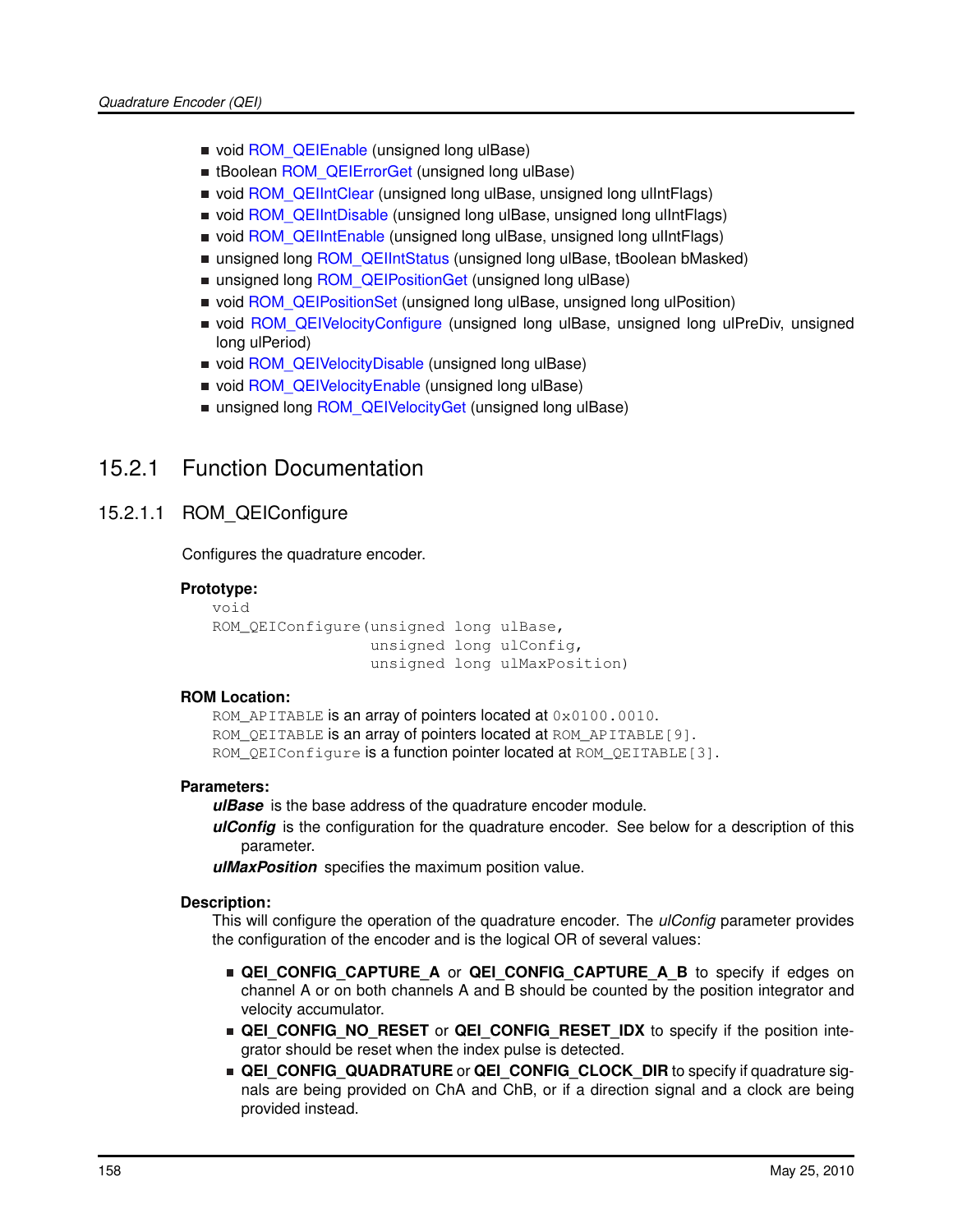**QEI CONFIG NO SWAP** or **QEI CONFIG SWAP** to specify if the signals provided on ChA and ChB should be swapped before being processed.

*ulMaxPosition* is the maximum value of the position integrator, and is the value used to reset the position capture when in index reset mode and moving in the reverse (negative) direction.

#### **Returns:**

None.

# <span id="page-158-0"></span>15.2.1.2 ROM\_QEIDirectionGet

Gets the current direction of rotation.

#### **Prototype:**

```
long
ROM_QEIDirectionGet(unsigned long ulBase)
```
#### **ROM Location:**

ROM APITABLE is an array of pointers located at 0x0100.0010. ROM\_QEITABLE is an array of pointers located at ROM\_APITABLE[9]. ROM\_QEIDirectionGet is a function pointer located at ROM\_QEITABLE[5].

## **Parameters:**

*ulBase* is the base address of the quadrature encoder module.

## **Description:**

This returns the current direction of rotation. In this case, current means the most recently detected direction of the encoder; it may not be presently moving but this is the direction it last moved before it stopped.

#### **Returns:**

Returns 1 if moving in the forward direction or -1 if moving in the reverse direction.

# <span id="page-158-1"></span>15.2.1.3 ROM\_QEIDisable

Disables the quadrature encoder.

#### **Prototype:**

```
void
ROM_QEIDisable(unsigned long ulBase)
```
#### **ROM Location:**

ROM\_APITABLE is an array of pointers located at  $0 \times 0100$ .0010. ROM\_QEITABLE is an array of pointers located at ROM\_APITABLE[9]. ROM\_QEIDisable is a function pointer located at ROM\_QEITABLE[2].

#### **Parameters:**

*ulBase* is the base address of the quadrature encoder module.

#### **Description:**

This will disable operation of the quadrature encoder module.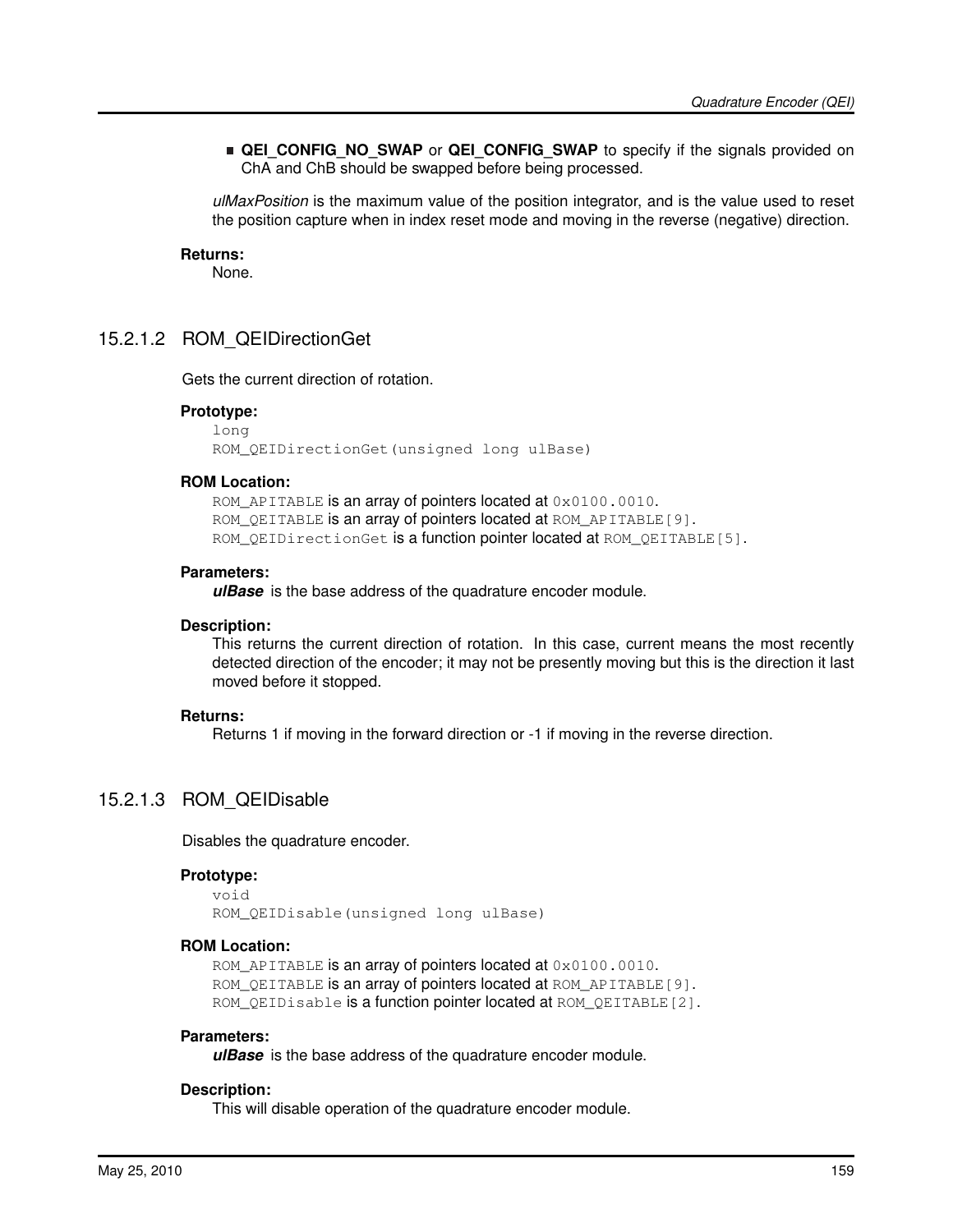**Returns:**

None.

# <span id="page-159-0"></span>15.2.1.4 ROM\_QEIEnable

Enables the quadrature encoder.

## **Prototype:**

void ROM\_QEIEnable(unsigned long ulBase)

# **ROM Location:**

ROM\_APITABLE is an array of pointers located at  $0 \times 0100$ .0010. ROM QEITABLE is an array of pointers located at ROM APITABLE[9]. ROM\_QEIEnable is a function pointer located at ROM\_QEITABLE[1].

# **Parameters:**

*ulBase* is the base address of the quadrature encoder module.

#### **Description:**

This will enable operation of the quadrature encoder module. It must be configured before it is enabled.

# **See also:**

[ROM\\_QEIConfigure\(\)](#page-157-0)

## **Returns:**

None.

# <span id="page-159-1"></span>15.2.1.5 ROM\_QEIErrorGet

Gets the encoder error indicator.

# **Prototype:**

tBoolean ROM\_QEIErrorGet(unsigned long ulBase)

## **ROM Location:**

ROM\_APITABLE is an array of pointers located at  $0 \times 0100$ .0010. ROM\_QEITABLE is an array of pointers located at ROM\_APITABLE[9]. ROM\_QEIErrorGet is a function pointer located at ROM\_QEITABLE[6].

## **Parameters:**

*ulBase* is the base address of the quadrature encoder module.

#### **Description:**

This returns the error indicator for the quadrature encoder. It is an error for both of the signals of the quadrature input to change at the same time.

#### <span id="page-159-2"></span>**Returns:**

Returns **true** if an error has occurred and **false** otherwise.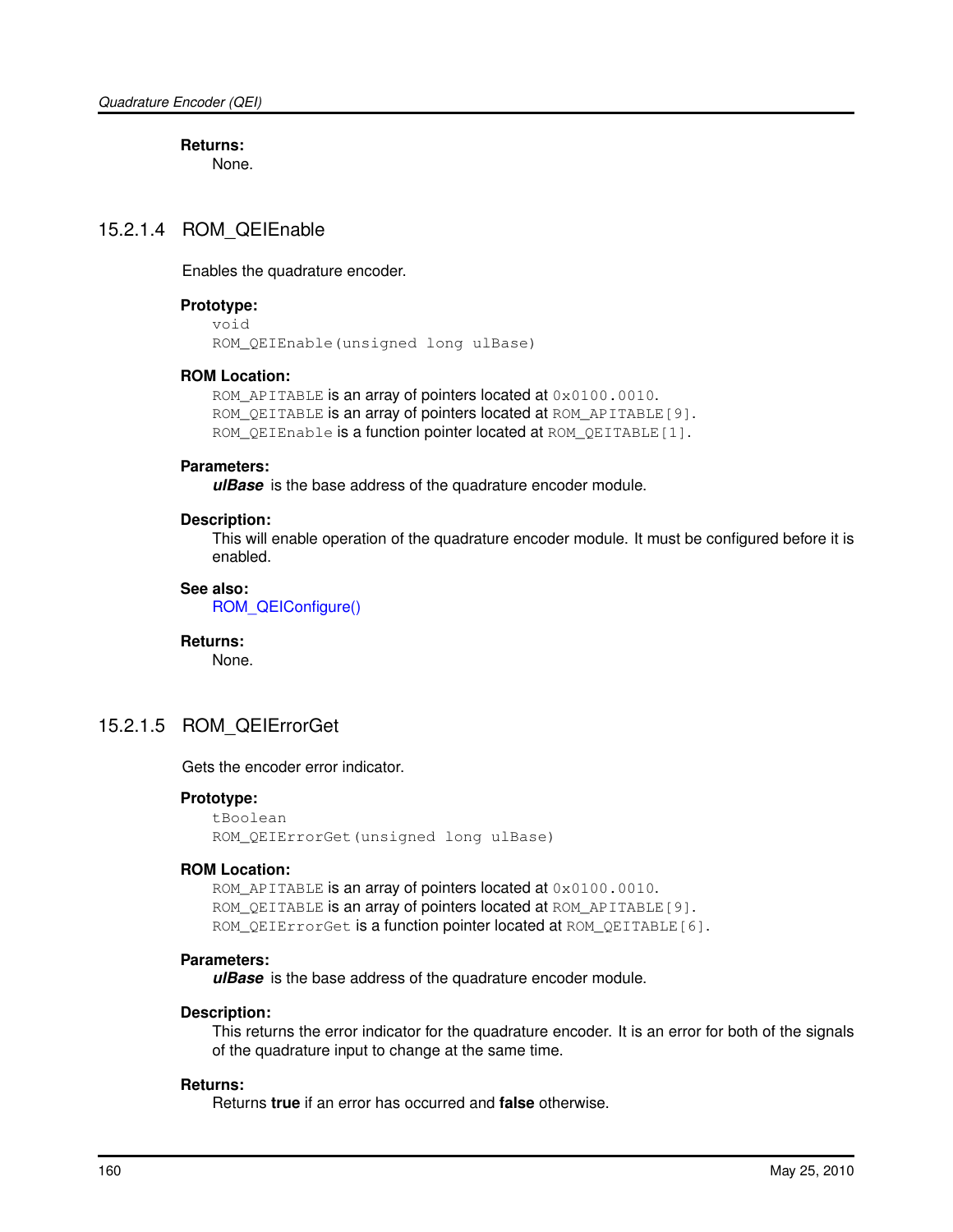# 15.2.1.6 ROM\_QEIIntClear

Clears quadrature encoder interrupt sources.

# **Prototype:**

```
void
ROM_QEIIntClear(unsigned long ulBase,
                unsigned long ulIntFlags)
```
# **ROM Location:**

ROM\_APITABLE is an array of pointers located at  $0 \times 0100$ .0010. ROM\_QEITABLE is an array of pointers located at ROM\_APITABLE[9]. ROM\_QEIIntClear is a function pointer located at ROM\_QEITABLE[14].

## **Parameters:**

*ulBase* is the base address of the quadrature encoder module.

*ulIntFlags* is a bit mask of the interrupt sources to be cleared. Can be any of the **QEI\_INTERROR**, **QEI\_INTDIR**, **QEI\_INTTIMER**, or **QEI\_INTINDEX** values.

# **Description:**

The specified quadrature encoder interrupt sources are cleared, so that they no longer assert. This must be done in the interrupt handler to keep it from being called again immediately upon exit.

# **Note:**

Since there is a write buffer in the Cortex-M3 processor, it may take several clock cycles before the interrupt source is actually cleared. Therefore, it is recommended that the interrupt source be cleared early in the interrupt handler (as opposed to the very last action) to avoid returning from the interrupt handler before the interrupt source is actually cleared. Failure to do so may result in the interrupt handler being immediately reentered (since NVIC still sees the interrupt source asserted).

# **Returns:**

None.

# <span id="page-160-0"></span>15.2.1.7 ROM\_QEIIntDisable

Disables individual quadrature encoder interrupt sources.

# **Prototype:**

```
void
ROM_QEIIntDisable(unsigned long ulBase,
                  unsigned long ulIntFlags)
```
# **ROM Location:**

ROM\_APITABLE is an array of pointers located at  $0 \times 0100$ .0010. ROM\_QEITABLE is an array of pointers located at ROM\_APITABLE[9]. ROM\_QEIIntDisable is a function pointer located at ROM\_QEITABLE[12].

# **Parameters:**

*ulBase* is the base address of the quadrature encoder module.

*ulIntFlags* is a bit mask of the interrupt sources to be disabled. Can be any of the **QEI\_INTERROR**, **QEI\_INTDIR**, **QEI\_INTTIMER**, or **QEI\_INTINDEX** values.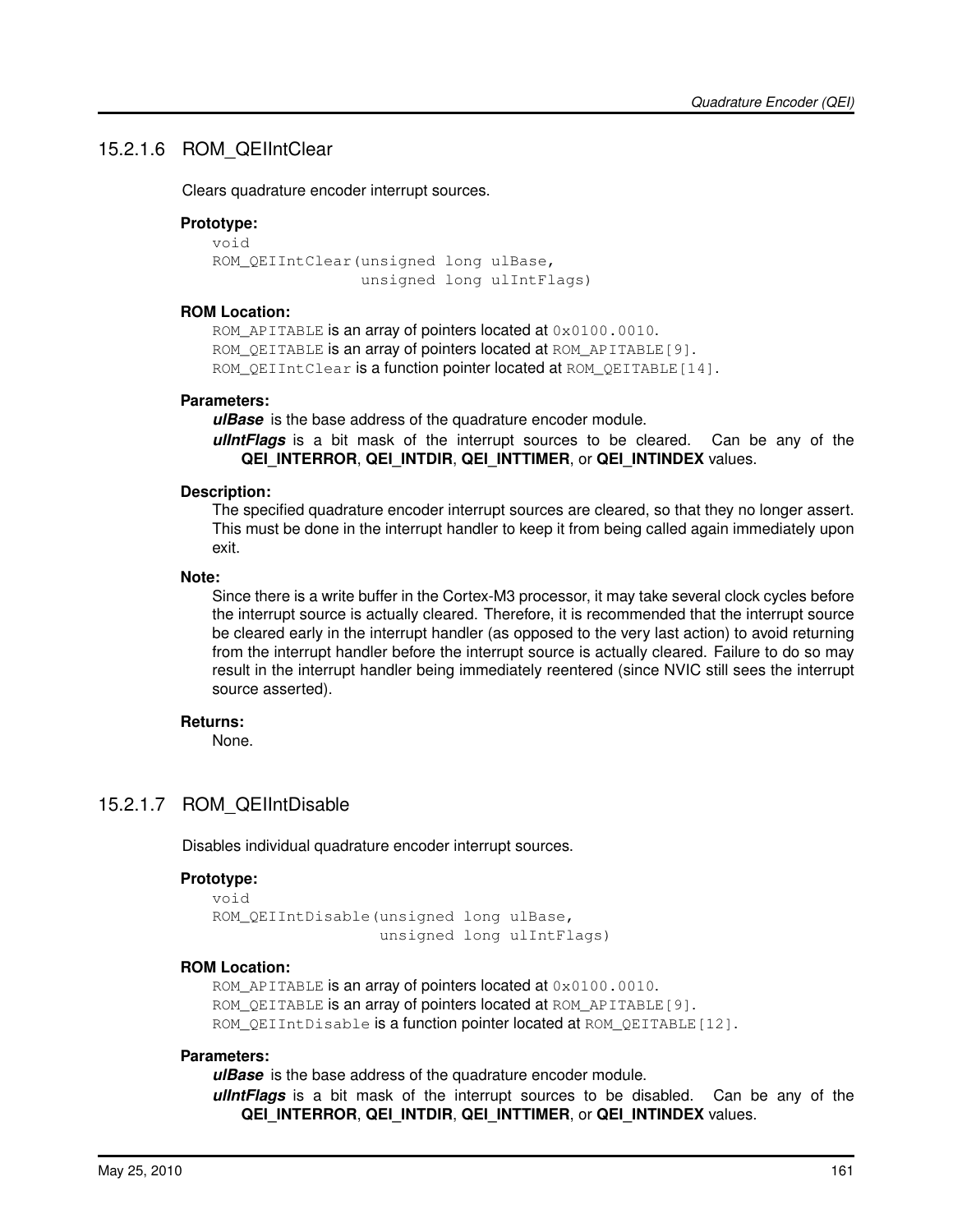Disables the indicated quadrature encoder interrupt sources. Only the sources that are enabled can be reflected to the processor interrupt; disabled sources have no effect on the processor.

#### **Returns:**

None.

# <span id="page-161-0"></span>15.2.1.8 ROM\_QEIIntEnable

Enables individual quadrature encoder interrupt sources.

## **Prototype:**

```
void
ROM QEIIntEnable(unsigned long ulBase,
                 unsigned long ulIntFlags)
```
## **ROM Location:**

ROM APITABLE is an array of pointers located at 0x0100.0010. ROM\_QEITABLE is an array of pointers located at ROM\_APITABLE[9]. ROM\_QEIIntEnable is a function pointer located at ROM\_QEITABLE[11].

#### **Parameters:**

*ulBase* is the base address of the quadrature encoder module.

*ulIntFlags* is a bit mask of the interrupt sources to be enabled. Can be any of the **QEI\_INTERROR**, **QEI\_INTDIR**, **QEI\_INTTIMER**, or **QEI\_INTINDEX** values.

#### **Description:**

Enables the indicated quadrature encoder interrupt sources. Only the sources that are enabled can be reflected to the processor interrupt; disabled sources have no effect on the processor.

# **Returns:**

None.

# <span id="page-161-1"></span>15.2.1.9 ROM\_QEIIntStatus

Gets the current interrupt status.

#### **Prototype:**

```
unsigned long
ROM_QEIIntStatus(unsigned long ulBase,
                 tBoolean bMasked)
```
# **ROM Location:**

ROM\_APITABLE is an array of pointers located at  $0 \times 0100$ .0010. ROM\_QEITABLE is an array of pointers located at ROM\_APITABLE[9]. ROM OEIIntStatus is a function pointer located at ROM\_OEITABLE[13].

#### **Parameters:**

*ulBase* is the base address of the quadrature encoder module.

*bMasked* is false if the raw interrupt status is required and true if the masked interrupt status is required.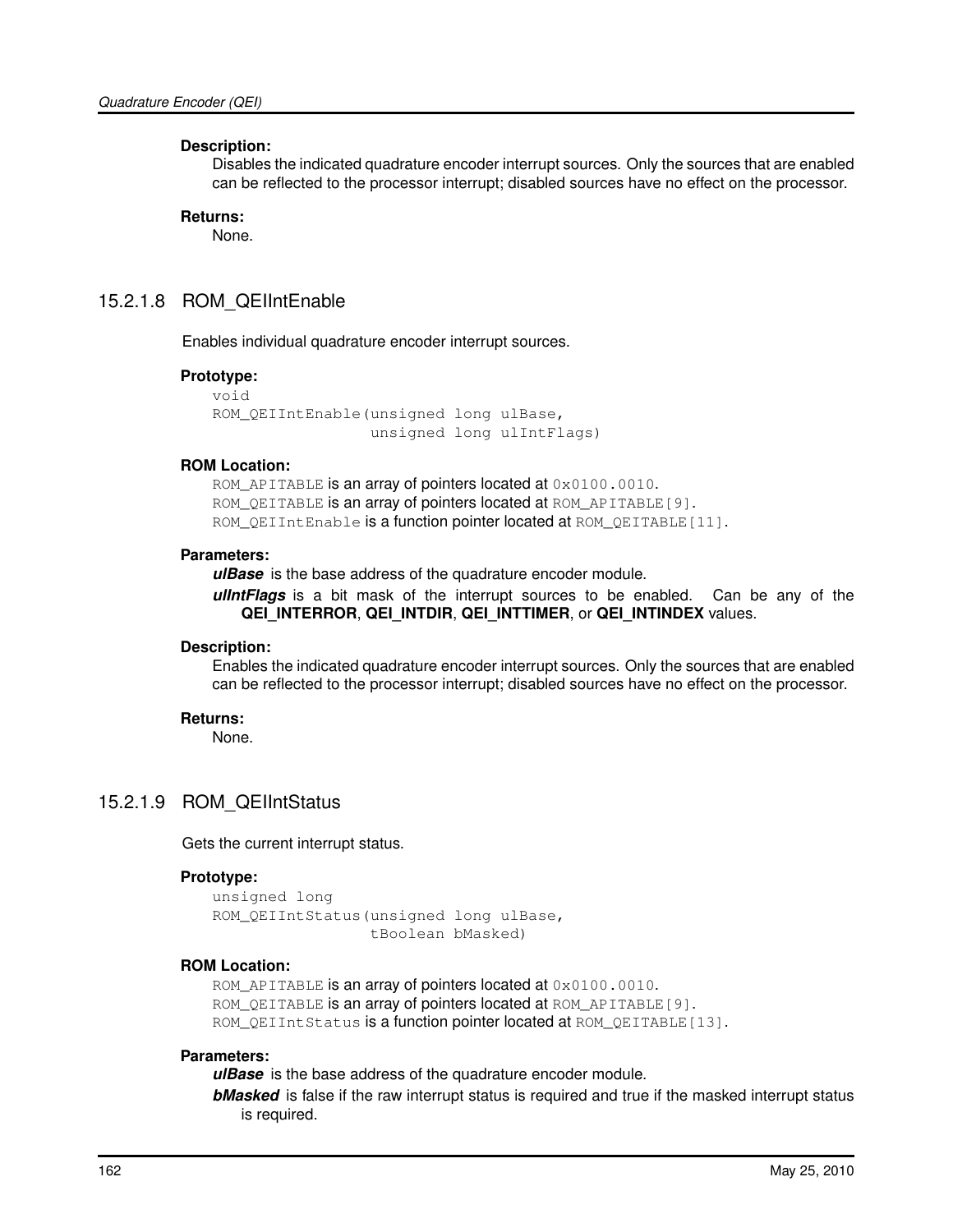This returns the interrupt status for the quadrature encoder module. Either the raw interrupt status or the status of interrupts that are allowed to reflect to the processor can be returned.

#### **Returns:**

Returns the current interrupt status, enumerated as a bit field of **QEI\_INTERROR**, **QEI\_INTDIR**, **QEI\_INTTIMER**, and **QEI\_INTINDEX**.

# <span id="page-162-0"></span>15.2.1.10 ROM\_QEIPositionGet

Gets the current encoder position.

## **Prototype:**

```
unsigned long
ROM_QEIPositionGet(unsigned long ulBase)
```
#### **ROM Location:**

ROM\_APITABLE is an array of pointers located at  $0 \times 0100$ .0010. ROM\_QEITABLE is an array of pointers located at ROM\_APITABLE[9]. ROM\_QEIPositionGet is a function pointer located at ROM\_QEITABLE[0].

#### **Parameters:**

*ulBase* is the base address of the quadrature encoder module.

#### **Description:**

This returns the current position of the encoder. Depending upon the configuration of the encoder, and the incident of an index pulse, this value may or may not contain the expected data (that is, if in reset on index mode, if an index pulse has not been encountered, the position counter will not be aligned with the index pulse yet).

## **Returns:**

The current position of the encoder.

# <span id="page-162-1"></span>15.2.1.11 ROM\_QEIPositionSet

Sets the current encoder position.

#### **Prototype:**

```
void
ROM_QEIPositionSet(unsigned long ulBase,
                   unsigned long ulPosition)
```
## **ROM Location:**

ROM\_APITABLE is an array of pointers located at  $0 \times 0100$ .0010. ROM\_QEITABLE is an array of pointers located at ROM\_APITABLE[9]. ROM\_QEIPositionSet is a function pointer located at ROM\_QEITABLE[4].

#### **Parameters:**

*ulBase* is the base address of the quadrature encoder module. *ulPosition* is the new position for the encoder.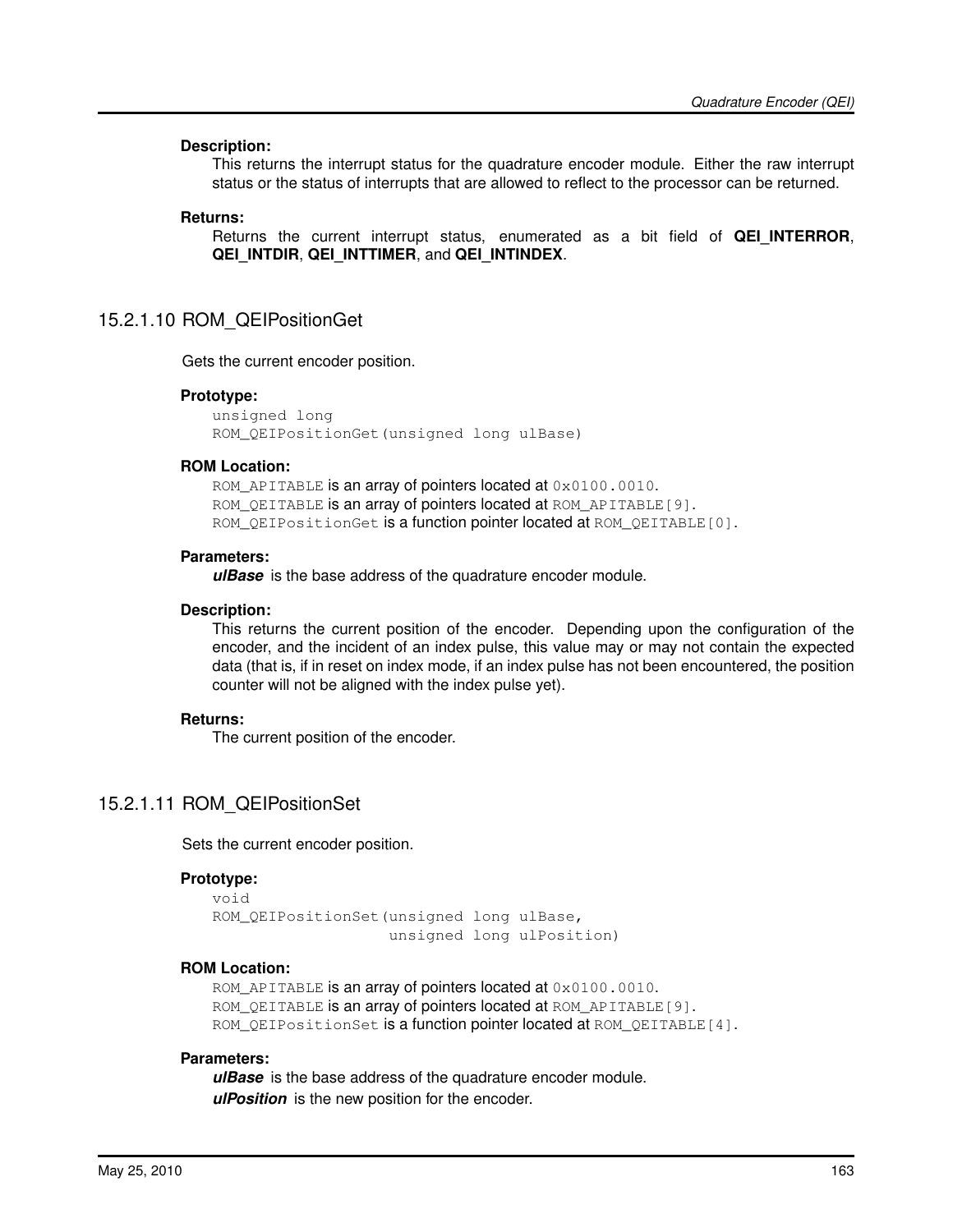This sets the current position of the encoder; the encoder position will then be measured relative to this value.

#### **Returns:**

None.

# <span id="page-163-0"></span>15.2.1.12 ROM\_QEIVelocityConfigure

Configures the velocity capture.

#### **Prototype:**

```
void
ROM_QEIVelocityConfigure(unsigned long ulBase,
                         unsigned long ulPreDiv,
                          unsigned long ulPeriod)
```
## **ROM Location:**

ROM APITABLE is an array of pointers located at  $0 \times 0100$ .0010. ROM QEITABLE is an array of pointers located at ROM APITABLE[9]. ROM\_QEIVelocityConfigure is a function pointer located at ROM\_QEITABLE[9].

#### **Parameters:**

*ulBase* is the base address of the quadrature encoder module.

*ulPreDiv* specifies the predivider applied to the input quadrature signal before it is counted; can be one of **QEI\_VELDIV\_1**, **QEI\_VELDIV\_2**, **QEI\_VELDIV\_4**, **QEI\_VELDIV\_8**, **QEI\_VELDIV\_16**, **QEI\_VELDIV\_32**, **QEI\_VELDIV\_64**, or **QEI\_VELDIV\_128**.

*ulPeriod* specifies the number of clock ticks over which to measure the velocity; must be nonzero.

# **Description:**

This will configure the operation of the velocity capture portion of the quadrature encoder. The position increment signal is predivided as specified by *ulPreDiv* before being accumulated by the velocity capture. The divided signal is accumulated over *ulPeriod* system clock before being saved and resetting the accumulator.

#### **Returns:**

None.

# <span id="page-163-1"></span>15.2.1.13 ROM\_QEIVelocityDisable

Disables the velocity capture.

## **Prototype:**

```
void
ROM_QEIVelocityDisable(unsigned long ulBase)
```
#### **ROM Location:**

```
ROM_APITABLE is an array of pointers located at 0 \times 0100.0010.
ROM_QEITABLE is an array of pointers located at ROM_APITABLE[9].
ROM_QEIVelocityDisable is a function pointer located at ROM_QEITABLE[8].
```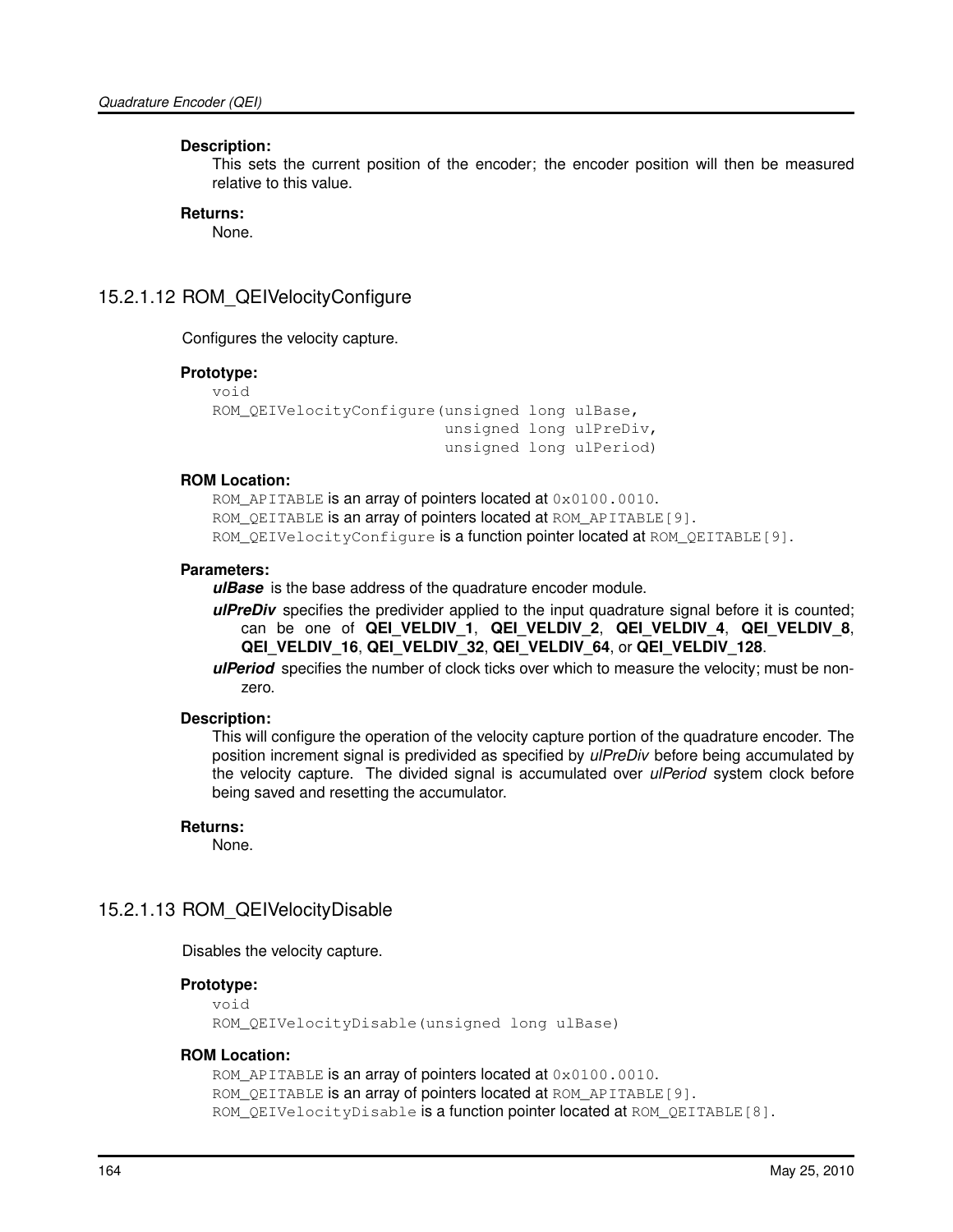#### **Parameters:**

*ulBase* is the base address of the quadrature encoder module.

#### **Description:**

This will disable operation of the velocity capture in the quadrature encoder module.

#### **Returns:**

None.

# <span id="page-164-0"></span>15.2.1.14 ROM\_QEIVelocityEnable

Enables the velocity capture.

#### **Prototype:**

void ROM\_QEIVelocityEnable(unsigned long ulBase)

#### **ROM Location:**

ROM APITABLE is an array of pointers located at 0x0100.0010. ROM\_QEITABLE is an array of pointers located at ROM\_APITABLE[9]. ROM\_QEIVelocityEnable is a function pointer located at ROM\_QEITABLE[7].

#### **Parameters:**

*ulBase* is the base address of the quadrature encoder module.

#### **Description:**

This will enable operation of the velocity capture in the quadrature encoder module. It must be configured before it is enabled. Velocity capture will not occur if the quadrature encoder is not enabled.

#### **See also:**

[ROM\\_QEIVelocityConfigure\(\)](#page-163-0) and [ROM\\_QEIEnable\(\)](#page-159-0)

#### **Returns:**

None.

# <span id="page-164-1"></span>15.2.1.15 ROM\_QEIVelocityGet

Gets the current encoder speed.

## **Prototype:**

```
unsigned long
ROM_QEIVelocityGet(unsigned long ulBase)
```
#### **ROM Location:**

ROM\_APITABLE is an array of pointers located at  $0 \times 0100$ .0010. ROM OEITABLE is an array of pointers located at ROM APITABLE[9]. ROM\_QEIVelocityGet is a function pointer located at ROM\_QEITABLE[10].

## **Parameters:**

*ulBase* is the base address of the quadrature encoder module.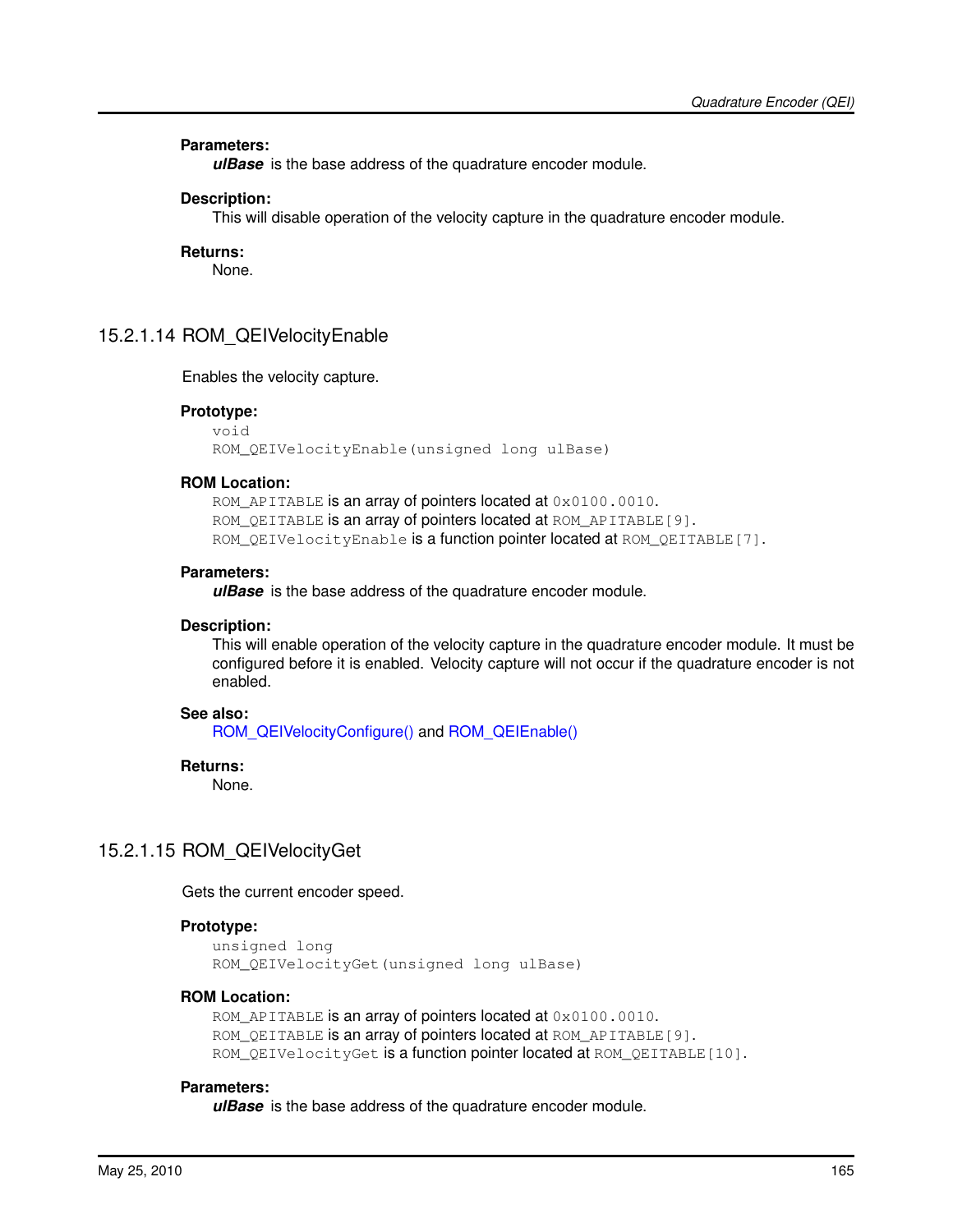This returns the current speed of the encoder. The value returned is the number of pulses detected in the specified time period; this number can be multiplied by the number of time periods per second and divided by the number of pulses per revolution to obtain the number of revolutions per second.

# **Returns:**

Returns the number of pulses captured in the given time period.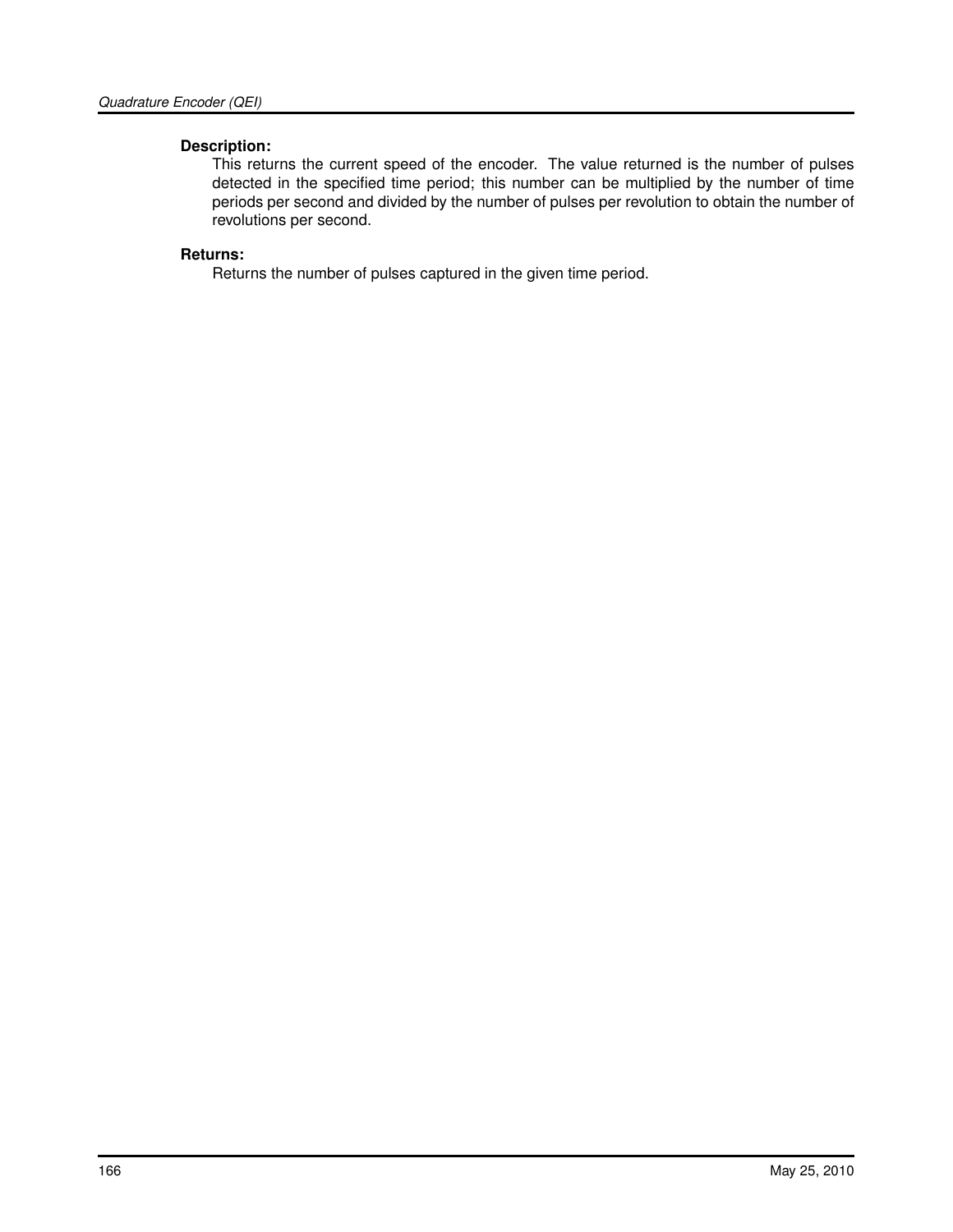# **16 Synchronous Serial Interface (SSI)**

<span id="page-166-0"></span>[Introduction . . . . . . . . . . . . . . . . . . . . . . . . . . . . . . . . . . . . . . . . . . . . . . . . . . . . . . . . . . . . . . . . . . . . . . . . . . . . . . . . . . . . . . . . . . . . .167](#page-166-0) [Functions . . . . . . . . . . . . . . . . . . . . . . . . . . . . . . . . . . . . . . . . . . . . . . . . . . . . . . . . . . . . . . . . . . . . . . . . . . . . . . . . . . . . . . . . . . . . . . .167](#page-166-2)

# <span id="page-166-1"></span>**16.1 Introduction**

The Synchronous Serial Interface (SSI) module provides the functionality for synchronous serial communications with peripheral devices, and can be configured to use either the Motorola® SPI™, National Semiconductor® Microwire, or the Texas Instruments® synchronous serial interface frame formats. The size of the data frame is also configurable, and can be set to be between 4 and 16 bits, inclusive.

The SSI module performs serial-to-parallel data conversion on data received from a peripheral device, and parallel-to-serial conversion on data transmitted to a peripheral device. The TX and RX paths are buffered with internal FIFOs allowing up to eight 16-bit values to be stored independently.

The SSI module can be configured as either a master or a slave device. As a slave device, the SSI module can also be configured to disable its output, which allows a master device to be coupled with multiple slave devices.

The SSI module also includes a programmable bit rate clock divider and prescaler to generate the output serial clock derived from the SSI module's input clock. Bit rates are generated based on the input clock and the maximum bit rate supported by the connected peripheral.

<span id="page-166-2"></span>For devices that include a DMA controller, the SSI module also provides a DMA interface to facilitate data transfer via DMA.

# <span id="page-166-3"></span>**16.2 Functions**

# Functions

- tBoolean ROM SSIBusy (unsigned long ulBase)
- void [ROM\\_SSIConfigSetExpClk](#page-167-1) (unsigned long ulBase, unsigned long ulSSIClk, unsigned long ulProtocol, unsigned long ulMode, unsigned long ulBitRate, unsigned long ulDataWidth)
- void ROM SSIDataGet (unsigned long ulBase, unsigned long ∗pulData)
- **long [ROM\\_SSIDataGetNonBlocking](#page-169-0) (unsigned long ulBase, unsigned long ∗pulData)**
- void [ROM\\_SSIDataPut](#page-169-1) (unsigned long ulBase, unsigned long ulData)
- long [ROM\\_SSIDataPutNonBlocking](#page-170-0) (unsigned long ulBase, unsigned long ulData)
- void [ROM\\_SSIDisable](#page-170-1) (unsigned long ulBase)
- void [ROM\\_SSIDMADisable](#page-171-0) (unsigned long ulBase, unsigned long ulDMAFlags)
- void [ROM\\_SSIDMAEnable](#page-171-1) (unsigned long ulBase, unsigned long ulDMAFlags)
- void [ROM\\_SSIEnable](#page-172-0) (unsigned long ulBase)
- void [ROM\\_SSIIntClear](#page-172-1) (unsigned long ulBase, unsigned long ulIntFlags)
- void ROM SSIIntDisable (unsigned long ulBase, unsigned long ulIntFlags)
- void [ROM\\_SSIIntEnable](#page-174-0) (unsigned long ulBase, unsigned long ulIntFlags)
- unsigned long [ROM\\_SSIIntStatus](#page-174-1) (unsigned long ulBase, tBoolean bMasked)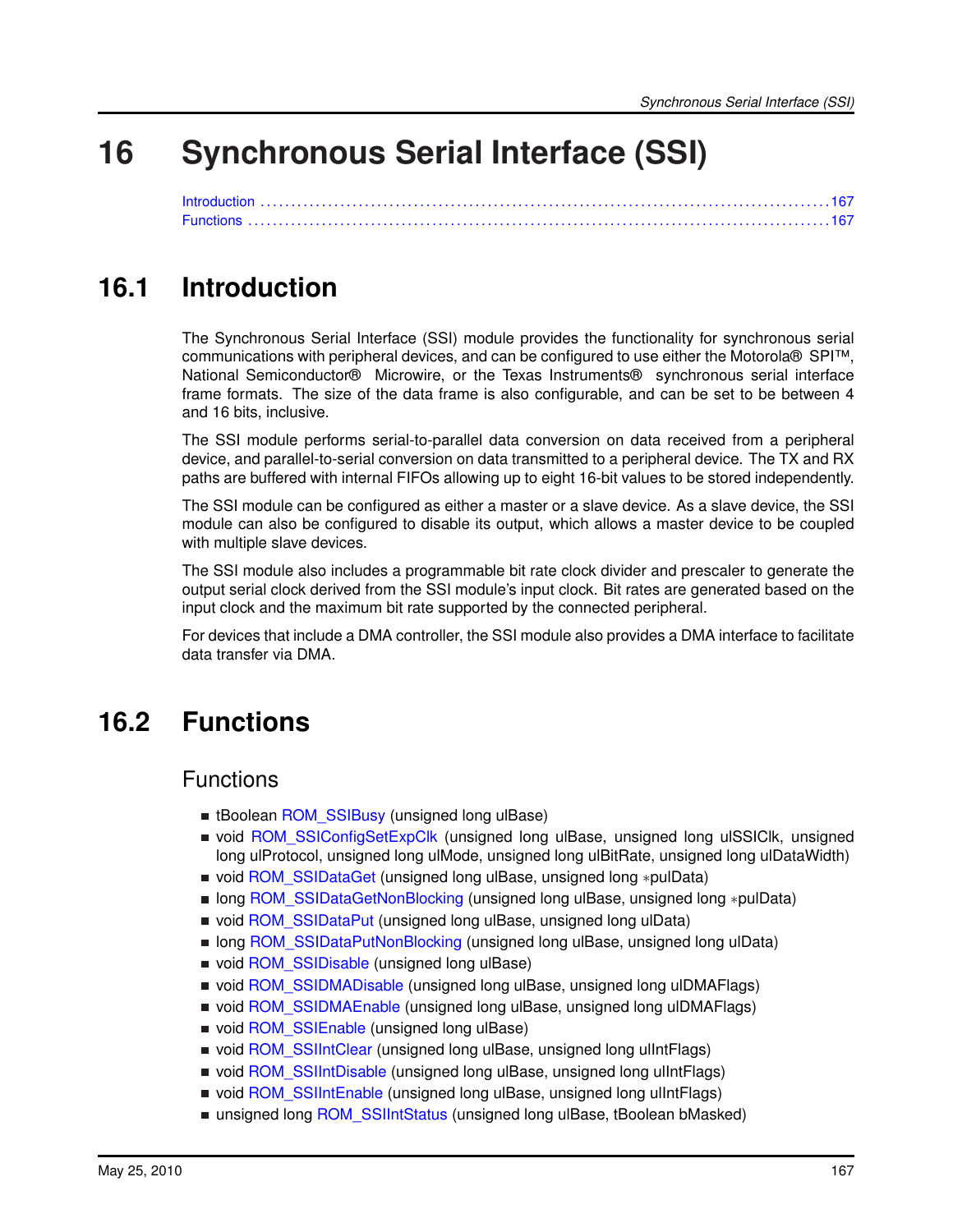void [ROM\\_UpdateSSI](#page-175-0) (void)

# 16.2.1 Function Documentation

# <span id="page-167-0"></span>16.2.1.1 ROM\_SSIBusy

Determines whether the SSI transmitter is busy or not.

# **Prototype:**

```
tBoolean
ROM_SSIBusy(unsigned long ulBase)
```
# **ROM Location:**

ROM APITABLE is an array of pointers located at  $0 \times 0100$ .0010. ROM SSITABLE is an array of pointers located at ROM APITABLE[2]. ROM\_SSIBusy is a function pointer located at ROM\_SSITABLE[14].

# **Parameters:**

*ulBase* is the base address of the SSI port.

# **Description:**

Allows the caller to determine whether all transmitted bytes have cleared the transmitter hardware. If **false** is returned, then transmit FIFO is empty and all bits of the last transmitted word have left the hardware shift register.

# **Returns:**

Returns **true** if the SSI is transmitting or **false** if all transmissions are complete.

# <span id="page-167-1"></span>16.2.1.2 ROM\_SSIConfigSetExpClk

Configures the synchronous serial interface.

# **Prototype:**

```
void
ROM_SSIConfigSetExpClk(unsigned long ulBase,
                       unsigned long ulSSIClk,
                       unsigned long ulProtocol,
                       unsigned long ulMode,
                       unsigned long ulBitRate,
                       unsigned long ulDataWidth)
```
# **ROM Location:**

ROM\_APITABLE is an array of pointers located at  $0 \times 0100$ .0010. ROM SSITABLE is an array of pointers located at ROM APITABLE[2]. ROM\_SSIConfigSetExpClk is a function pointer located at ROM\_SSITABLE[1].

# **Parameters:**

*ulBase* specifies the SSI module base address. *ulSSIClk* is the rate of the clock supplied to the SSI module. *ulProtocol* specifies the data transfer protocol.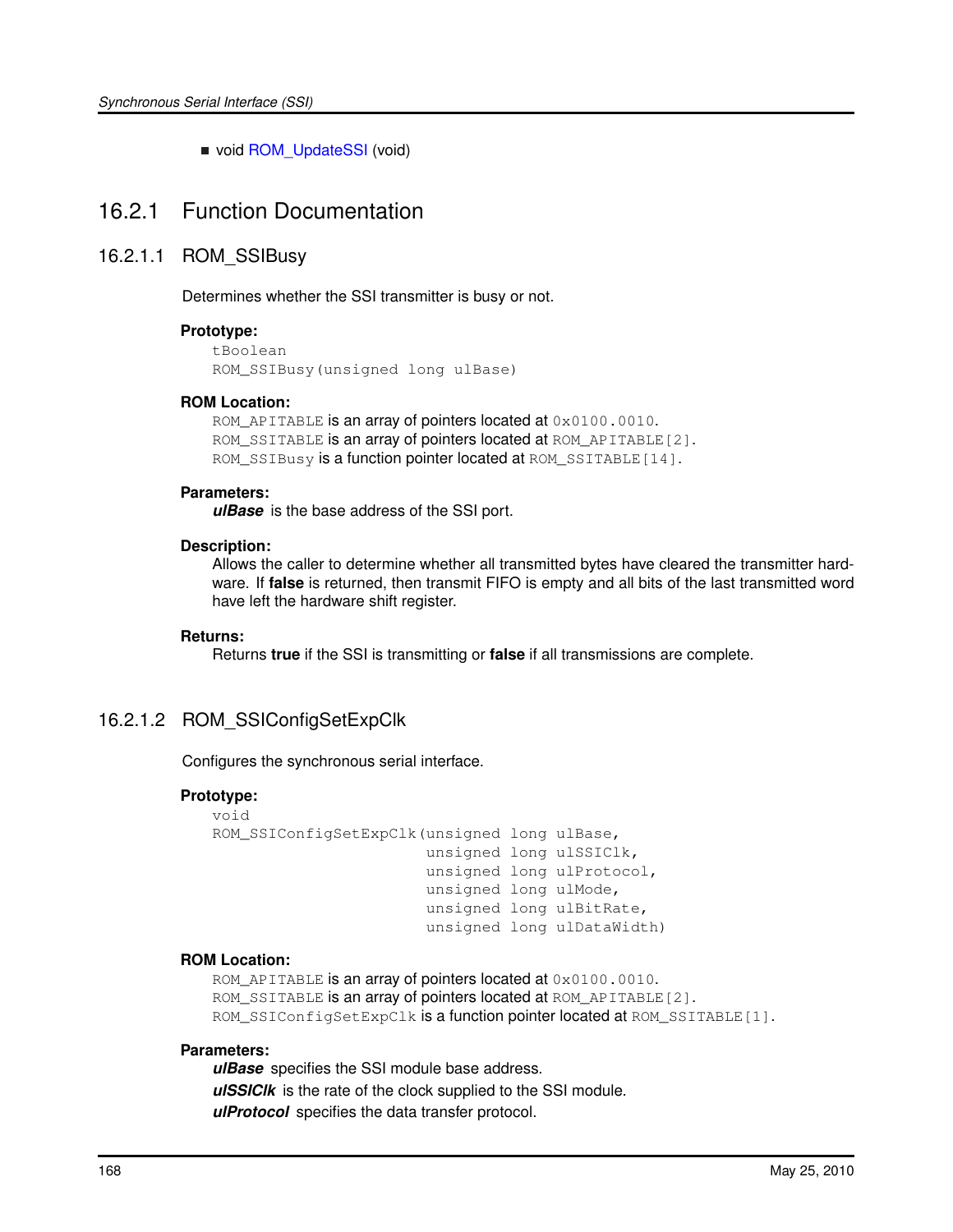*ulMode* specifies the mode of operation. *ulBitRate* specifies the clock rate. *ulDataWidth* specifies number of bits transferred per frame.

#### **Description:**

This function configures the synchronous serial interface. It sets the SSI protocol, mode of operation, bit rate, and data width.

The *ulProtocol* parameter defines the data frame format. The *ulProtocol* parameter can be one of the following values: **SSI\_FRF\_MOTO\_MODE\_0**, **SSI\_FRF\_MOTO\_MODE\_1**, **SSI\_FRF\_MOTO\_MODE\_2**, **SSI\_FRF\_MOTO\_MODE\_3**, **SSI\_FRF\_TI**, or **SSI\_FRF\_NMW**. The Motorola frame formats imply the following polarity and phase configurations:

| Polarity Phase | Mode                |
|----------------|---------------------|
|                | SSI FRF MOTO MODE 0 |
| O              | SSI FRF MOTO MODE 1 |
|                | SSI FRF MOTO MODE 2 |
|                | SSI FRF MOTO MODE 3 |

The *ulMode* parameter defines the operating mode of the SSI module. The SSI module can operate as a master or slave; if a slave, the SSI can be configured to disable output on its serial output line. The *ulMode* parameter can be one of the following values: **SSI\_MODE\_MASTER**, **SSI\_MODE\_SLAVE**, or **SSI\_MODE\_SLAVE\_OD**.

The *ulBitRate* parameter defines the bit rate for the SSI. This bit rate must satisfy the following clock ratio criteria:

- **FSSI**  $> = 2$   $*$  bit rate (master mode)
- **FSSI**  $>$  = 12  $*$  bit rate (slave modes)

where FSSI is the frequency of the clock supplied to the SSI module.

The *ulDataWidth* parameter defines the width of the data transfers, and can be a value between 4 and 16, inclusive.

The peripheral clock will be the same as the processor clock. This will be the value returned by ROM SysCtlClockGet(), or it can be explicitly hard coded if it is constant and known (to save the code/execution overhead of a call to [ROM\\_SysCtlClockGet\(\)\)](#page-178-0).

#### **Returns:**

None.

# <span id="page-168-0"></span>16.2.1.3 ROM\_SSIDataGet

Gets a data element from the SSI receive FIFO.

#### **Prototype:**

```
void
ROM_SSIDataGet(unsigned long ulBase,
               unsigned long *pulData)
```
### **ROM Location:**

ROM\_APITABLE is an array of pointers located at  $0 \times 0100$ .0010. ROM SSITABLE is an array of pointers located at ROM APITABLE[2]. ROM SSIDataGet is a function pointer located at ROM SSITABLE[9].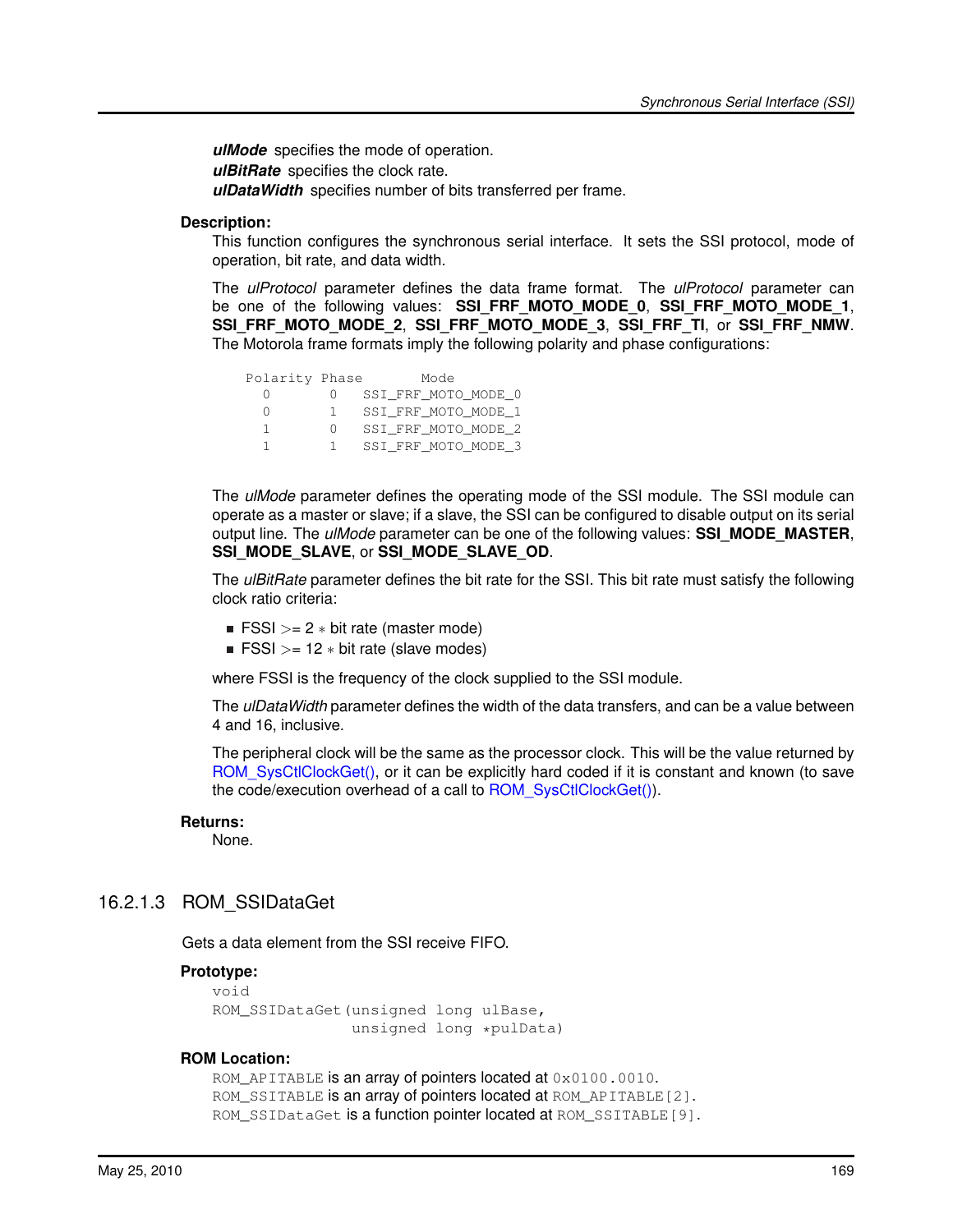# **Parameters:**

*ulBase* specifies the SSI module base address.

*pulData* pointer to a storage location for data that was received over the SSI interface.

# **Description:**

This function will get received data from the receive FIFO of the specified SSI module, and place that data into the location specified by the *pulData* parameter.

# **Note:**

Only the lower N bits of the value written to *pulData* will contain valid data, where N is the data width as configured by [ROM\\_SSIConfigSetExpClk\(\).](#page-167-1) For example, if the interface is configured for 8-bit data width, only the lower 8 bits of the value written to *pulData* will contain valid data.

# **Returns:**

None.

# <span id="page-169-0"></span>16.2.1.4 ROM\_SSIDataGetNonBlocking

Gets a data element from the SSI receive FIFO.

# **Prototype:**

```
long
ROM_SSIDataGetNonBlocking(unsigned long ulBase,
                           unsigned long *pulData)
```
# **ROM Location:**

ROM\_APITABLE is an array of pointers located at  $0 \times 0100$ .0010. ROM\_SSITABLE is an array of pointers located at ROM\_APITABLE[2]. ROM\_SSIDataGetNonBlocking is a function pointer located at ROM\_SSITABLE[10].

# **Parameters:**

*ulBase* specifies the SSI module base address. *pulData* pointer to a storage location for data that was received over the SSI interface.

# **Description:**

This function will get received data from the receive FIFO of the specified SSI module, and place that data into the location specified by the *ulData* parameter. If there is no data in the FIFO, then this function will return a zero.

# **Note:**

Only the lower N bits of the value written to *pulData* will contain valid data, where N is the data width as configured by [ROM\\_SSIConfigSetExpClk\(\).](#page-167-1) For example, if the interface is configured for 8-bit data width, only the lower 8 bits of the value written to *pulData* will contain valid data.

# **Returns:**

Returns the number of elements read from the SSI receive FIFO.

# <span id="page-169-1"></span>16.2.1.5 ROM\_SSIDataPut

Puts a data element into the SSI transmit FIFO.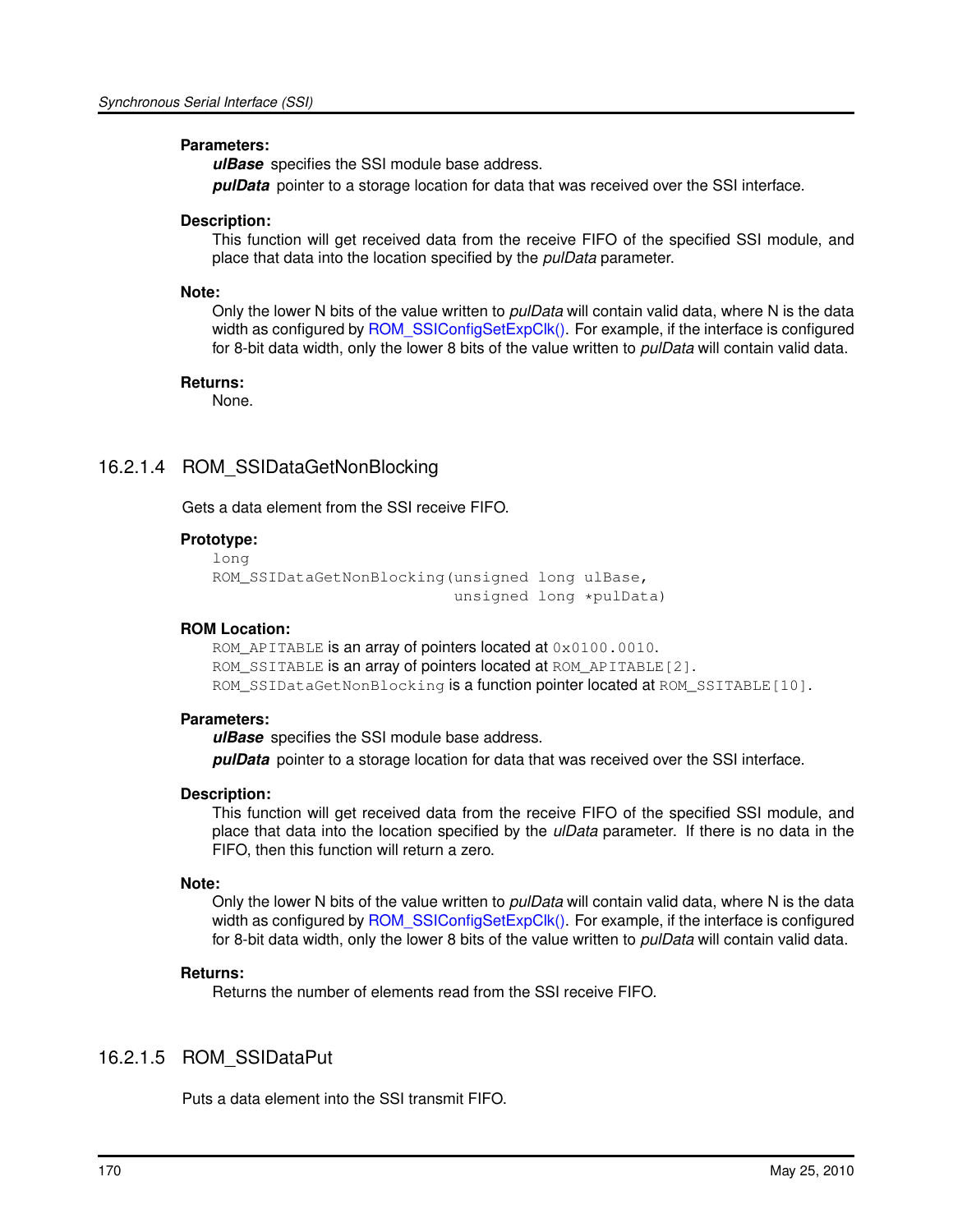# **Prototype:**

```
void
ROM_SSIDataPut(unsigned long ulBase,
               unsigned long ulData)
```
#### **ROM Location:**

ROM\_APITABLE is an array of pointers located at  $0 \times 0100$ .0010. ROM\_SSITABLE is an array of pointers located at ROM\_APITABLE[2]. ROM\_SSIDataPut is a function pointer located at ROM\_SSITABLE[0].

#### **Parameters:**

*ulBase* specifies the SSI module base address. *ulData* data to be transmitted over the SSI interface.

#### **Description:**

This function will place the supplied data into the transmit FIFO of the specified SSI module.

#### **Note:**

The upper 32 - N bits of the *ulData* will be discarded by the hardware, where N is the data width as configured by [ROM\\_SSIConfigSetExpClk\(\).](#page-167-1) For example, if the interface is configured for 8-bit data width, the upper 24 bits of *ulData* will be discarded.

#### **Returns:**

None.

# <span id="page-170-0"></span>16.2.1.6 ROM\_SSIDataPutNonBlocking

Puts a data element into the SSI transmit FIFO.

#### **Prototype:**

```
long
ROM_SSIDataPutNonBlocking(unsigned long ulBase,
                          unsigned long ulData)
```
## **ROM Location:**

ROM APITABLE is an array of pointers located at 0x0100.0010. ROM SSITABLE is an array of pointers located at ROM APITABLE[2]. ROM\_SSIDataPutNonBlocking is a function pointer located at ROM\_SSITABLE[8].

#### **Parameters:**

*ulBase* specifies the SSI module base address. *ulData* data to be transmitted over the SSI interface.

#### **Description:**

This function will place the supplied data into the transmit FIFO of the specified SSI module. If there is no space in the FIFO, then this function will return a zero.

### **Note:**

The upper 32 - N bits of the *ulData* will be discarded by the hardware, where N is the data width as configured by [ROM\\_SSIConfigSetExpClk\(\).](#page-167-1) For example, if the interface is configured for 8-bit data width, the upper 24 bits of *ulData* will be discarded.

#### <span id="page-170-1"></span>**Returns:**

Returns the number of elements written to the SSI transmit FIFO.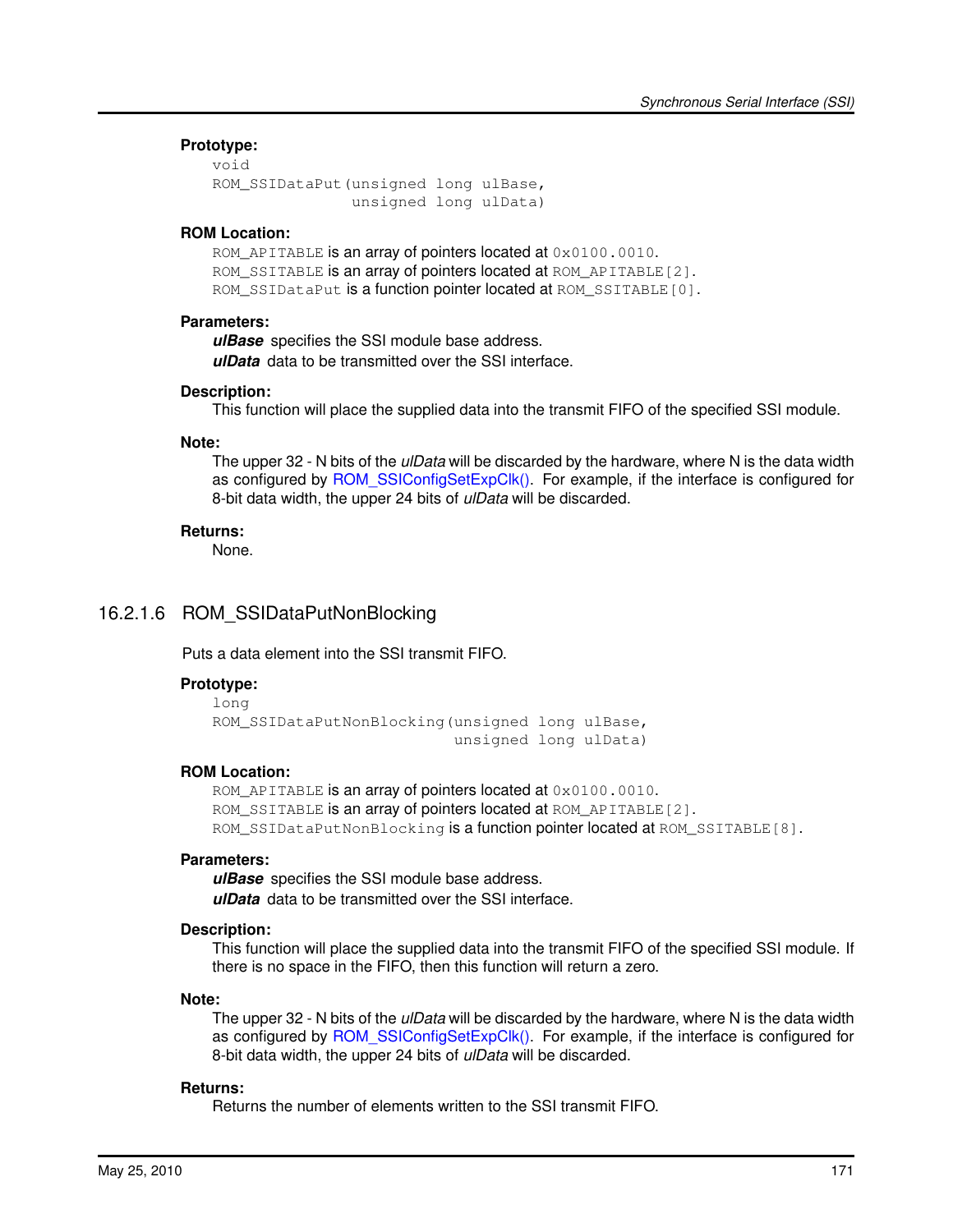# 16.2.1.7 ROM\_SSIDisable

Disables the synchronous serial interface.

# **Prototype:**

```
void
ROM_SSIDisable(unsigned long ulBase)
```
# **ROM Location:**

ROM\_APITABLE is an array of pointers located at  $0 \times 0100$ .0010. ROM\_SSITABLE is an array of pointers located at ROM\_APITABLE[2]. ROM\_SSIDisable is a function pointer located at ROM\_SSITABLE[3].

## **Parameters:**

*ulBase* specifies the SSI module base address.

# **Description:**

This will disable operation of the synchronous serial interface.

## **Returns:**

None.

# <span id="page-171-0"></span>16.2.1.8 ROM\_SSIDMADisable

Disable SSI DMA operation.

# **Prototype:**

```
void
ROM_SSIDMADisable(unsigned long ulBase,
                  unsigned long ulDMAFlags)
```
# **ROM Location:**

ROM\_APITABLE is an array of pointers located at  $0 \times 0100$ .0010. ROM\_SSITABLE is an array of pointers located at ROM\_APITABLE[2]. ROM SSIDMADisable is a function pointer located at ROM SSITABLE[13].

# **Parameters:**

*ulBase* is the base address of the SSI port.

*ulDMAFlags* is a bit mask of the DMA features to disable.

# **Description:**

This function is used to disable SSI DMA features that were enabled by [ROM\\_SSIDMAEnable\(\).](#page-171-1) The specified SSI DMA features are disabled. The *ulDMAFlags* parameter is the logical OR of any of the following values:

- SSI\_DMA\_RX disable DMA for receive
- SSI\_DMA\_TX disable DMA for transmit

# <span id="page-171-1"></span>**Returns:**

None.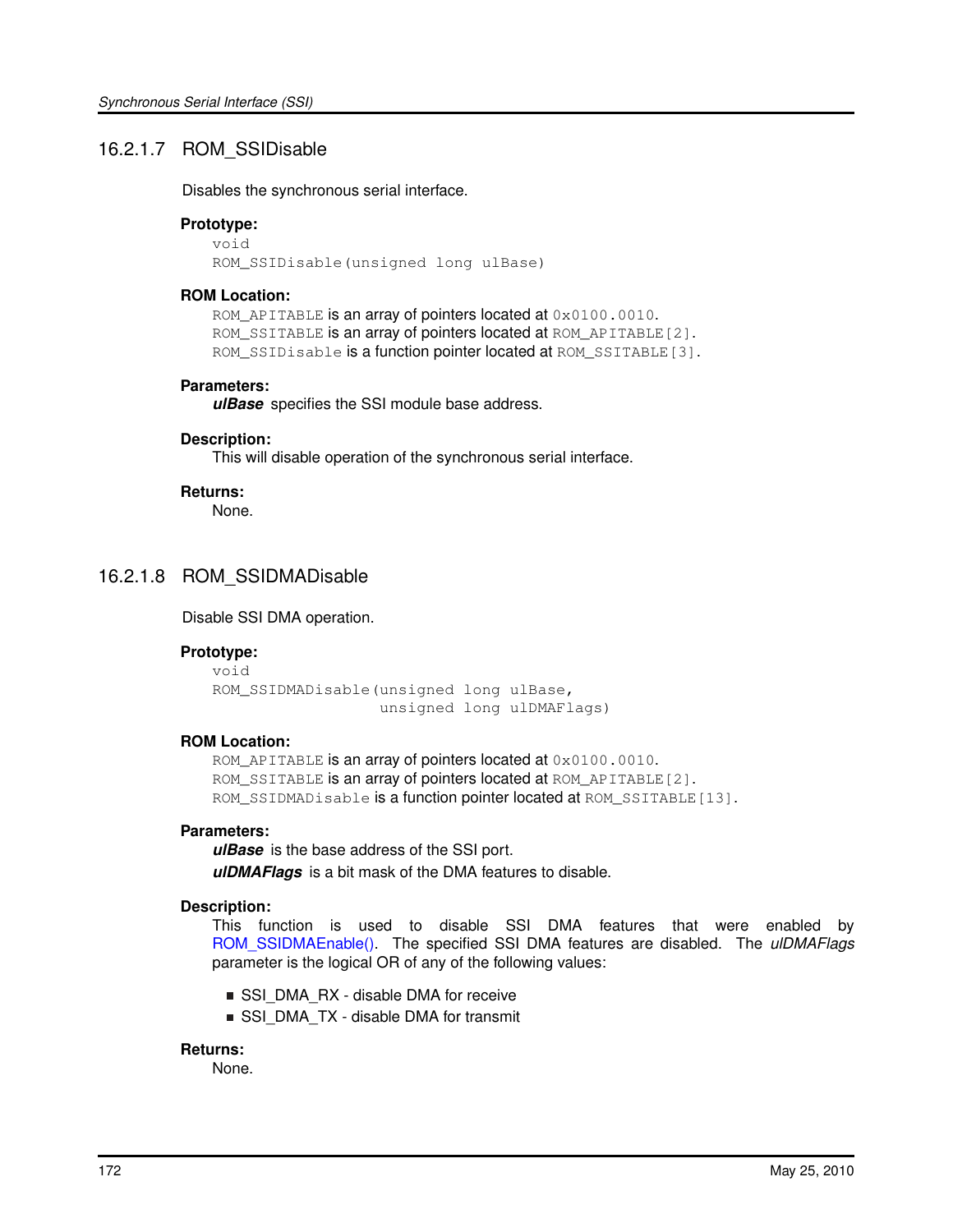# 16.2.1.9 ROM\_SSIDMAEnable

Enable SSI DMA operation.

# **Prototype:**

```
void
ROM_SSIDMAEnable(unsigned long ulBase,
                 unsigned long ulDMAFlags)
```
# **ROM Location:**

ROM APITABLE is an array of pointers located at 0x0100.0010. ROM\_SSITABLE is an array of pointers located at ROM\_APITABLE[2]. ROM\_SSIDMAEnable is a function pointer located at ROM\_SSITABLE[12].

#### **Parameters:**

*ulBase* is the base address of the SSI port. *ulDMAFlags* is a bit mask of the DMA features to enable.

## **Description:**

The specified SSI DMA features are enabled. The SSI can be configured to use DMA for transmit and/or receive data transfers. The *ulDMAFlags* parameter is the logical OR of any of the following values:

- SSI\_DMA\_RX enable DMA for receive
- SSI\_DMA\_TX enable DMA for transmit

# **Note:**

The uDMA controller must also be set up before DMA can be used with the SSI.

# **Returns:**

None.

# <span id="page-172-0"></span>16.2.1.10 ROM\_SSIEnable

Enables the synchronous serial interface.

# **Prototype:**

void ROM\_SSIEnable(unsigned long ulBase)

# **ROM Location:**

ROM\_APITABLE is an array of pointers located at  $0 \times 0100$ .0010. ROM SSITABLE is an array of pointers located at ROM APITABLE[2]. ROM\_SSIEnable is a function pointer located at ROM\_SSITABLE[2].

#### **Parameters:**

*ulBase* specifies the SSI module base address.

#### **Description:**

This will enable operation of the synchronous serial interface. It must be configured before it is enabled.

#### <span id="page-172-1"></span>**Returns:**

None.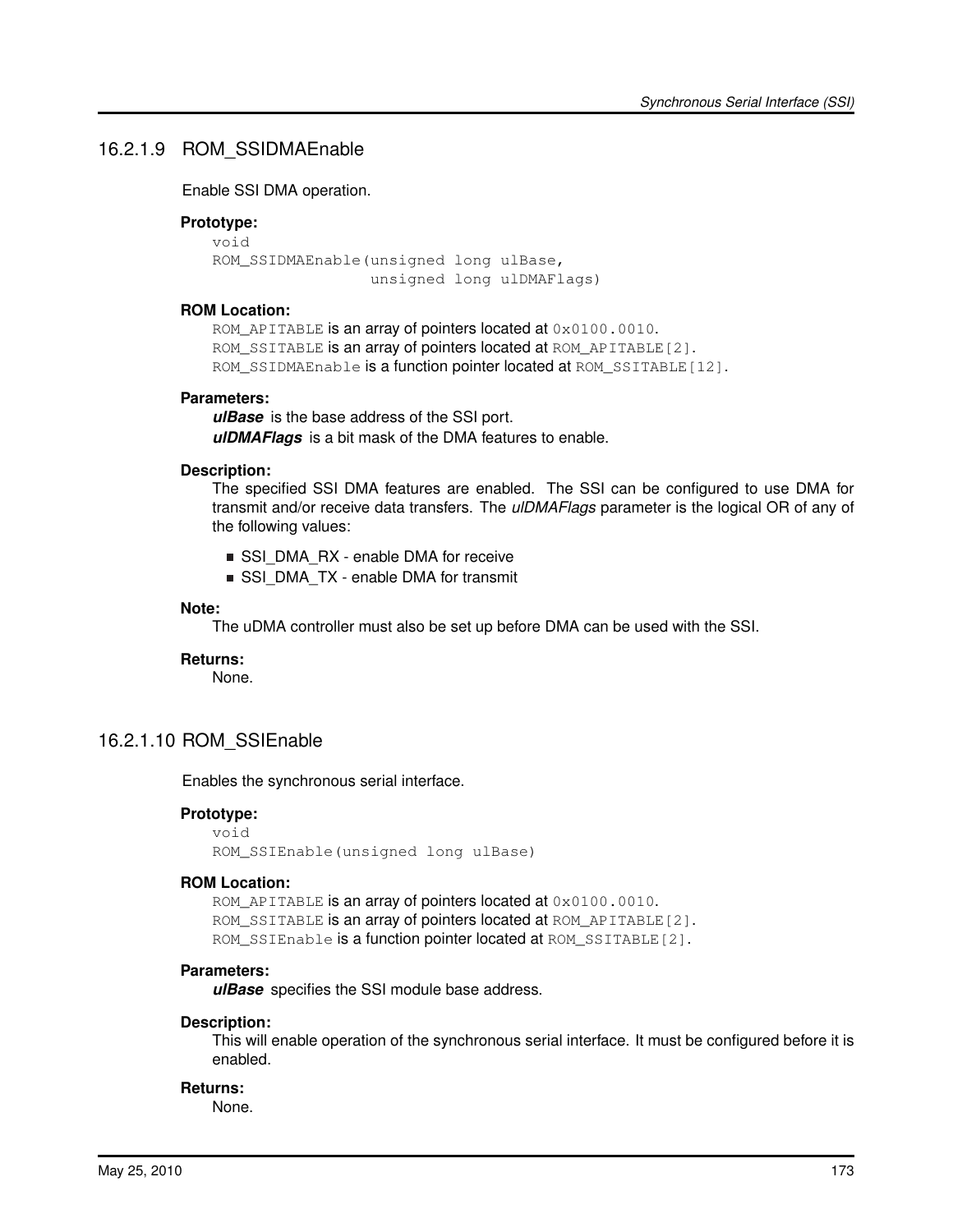# 16.2.1.11 ROM\_SSIIntClear

Clears SSI interrupt sources.

## **Prototype:**

```
void
ROM SSIIntClear(unsigned long ulBase,
                unsigned long ulIntFlags)
```
## **ROM Location:**

ROM\_APITABLE is an array of pointers located at  $0 \times 0100$ .0010. ROM\_SSITABLE is an array of pointers located at ROM\_APITABLE[2]. ROM\_SSIIntClear is a function pointer located at ROM\_SSITABLE[7].

## **Parameters:**

*ulBase* specifies the SSI module base address. *ulIntFlags* is a bit mask of the interrupt sources to be cleared.

#### **Description:**

The specified SSI interrupt sources are cleared, so that they no longer assert. This must be done in the interrupt handler to keep it from being called again immediately upon exit. The *ulIntFlags* parameter can consist of either or both the **SSI\_RXTO** and **SSI\_RXOR** values.

#### **Note:**

Since there is a write buffer in the Cortex-M3 processor, it may take several clock cycles before the interrupt source is actually cleared. Therefore, it is recommended that the interrupt source be cleared early in the interrupt handler (as opposed to the very last action) to avoid returning from the interrupt handler before the interrupt source is actually cleared. Failure to do so may result in the interrupt handler being immediately reentered (since NVIC still sees the interrupt source asserted).

#### **Returns:**

None.

# <span id="page-173-0"></span>16.2.1.12 ROM\_SSIIntDisable

Disables individual SSI interrupt sources.

#### **Prototype:**

```
void
ROM_SSIIntDisable(unsigned long ulBase,
                  unsigned long ulIntFlags)
```
## **ROM Location:**

ROM\_APITABLE is an array of pointers located at  $0 \times 0100$ .0010. ROM SSITABLE is an array of pointers located at ROM APITABLE[2]. ROM\_SSIIntDisable is a function pointer located at ROM\_SSITABLE[5].

#### **Parameters:**

*ulBase* specifies the SSI module base address. *ulIntFlags* is a bit mask of the interrupt sources to be disabled.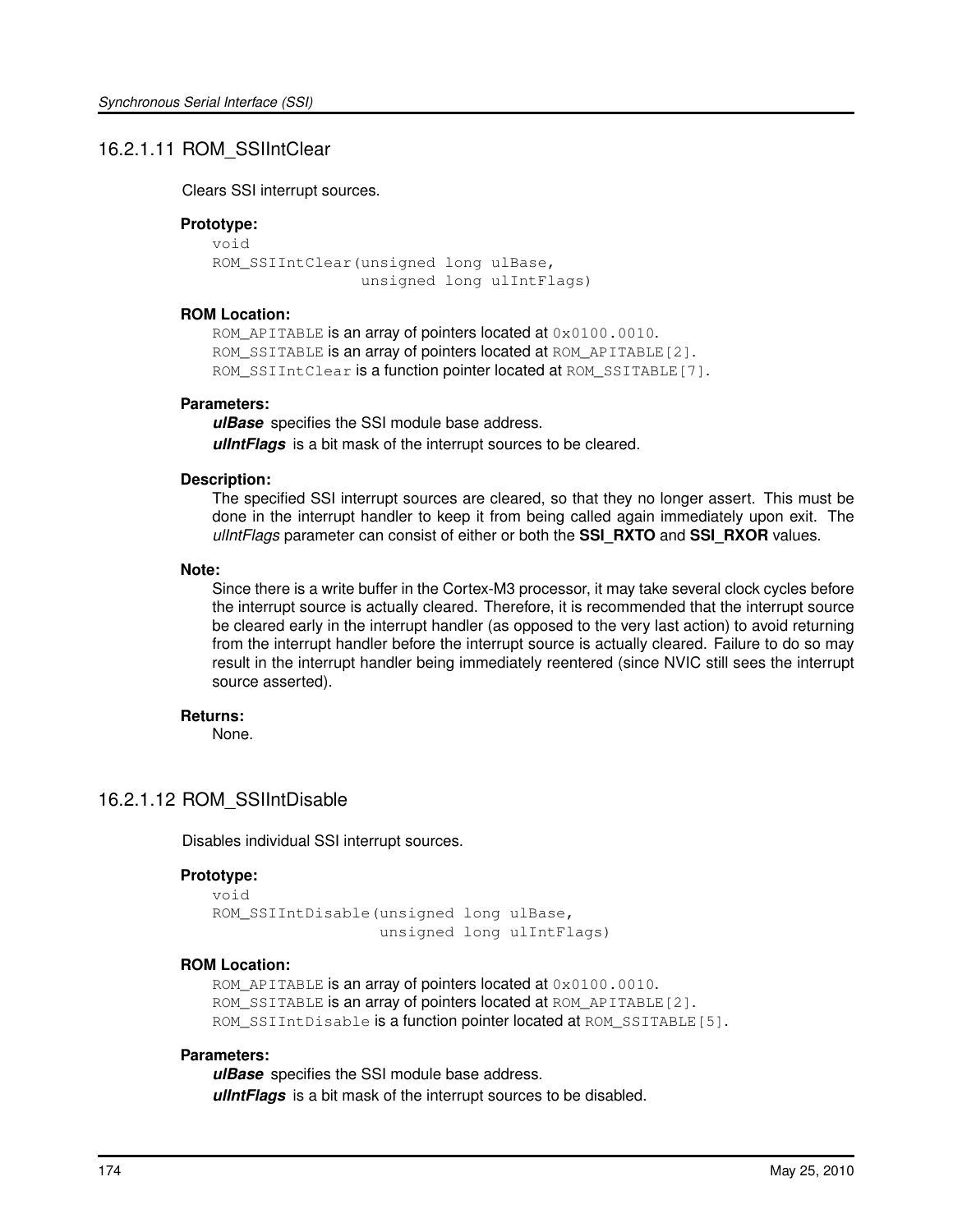Disables the indicated SSI interrupt sources. The *ulIntFlags* parameter can be any of the **SSI\_TXFF**, **SSI\_RXFF**, **SSI\_RXTO**, or **SSI\_RXOR** values.

**Returns:**

None.

# <span id="page-174-0"></span>16.2.1.13 ROM\_SSIIntEnable

Enables individual SSI interrupt sources.

#### **Prototype:**

```
void
ROM SSIIntEnable(unsigned long ulBase,
                 unsigned long ulIntFlags)
```
## **ROM Location:**

ROM\_APITABLE is an array of pointers located at  $0 \times 0100$ .0010. ROM\_SSITABLE is an array of pointers located at ROM\_APITABLE[2]. ROM\_SSIIntEnable is a function pointer located at ROM\_SSITABLE[4].

#### **Parameters:**

*ulBase* specifies the SSI module base address. *ulIntFlags* is a bit mask of the interrupt sources to be enabled.

#### **Description:**

Enables the indicated SSI interrupt sources. Only the sources that are enabled can be reflected to the processor interrupt; disabled sources have no effect on the processor. The *ulIntFlags* parameter can be any of the **SSI\_TXFF**, **SSI\_RXFF**, **SSI\_RXTO**, or **SSI\_RXOR** values.

#### **Returns:**

None.

# <span id="page-174-1"></span>16.2.1.14 ROM\_SSIIntStatus

Gets the current interrupt status.

#### **Prototype:**

```
unsigned long
ROM_SSIIntStatus(unsigned long ulBase,
                 tBoolean bMasked)
```
# **ROM Location:**

ROM\_APITABLE is an array of pointers located at  $0 \times 0100$ .0010. ROM\_SSITABLE is an array of pointers located at ROM\_APITABLE[2]. ROM SSIIntStatus is a function pointer located at ROM SSITABLE[6].

## **Parameters:**

*ulBase* specifies the SSI module base address.

*bMasked* is **false** if the raw interrupt status is required and **true** if the masked interrupt status is required.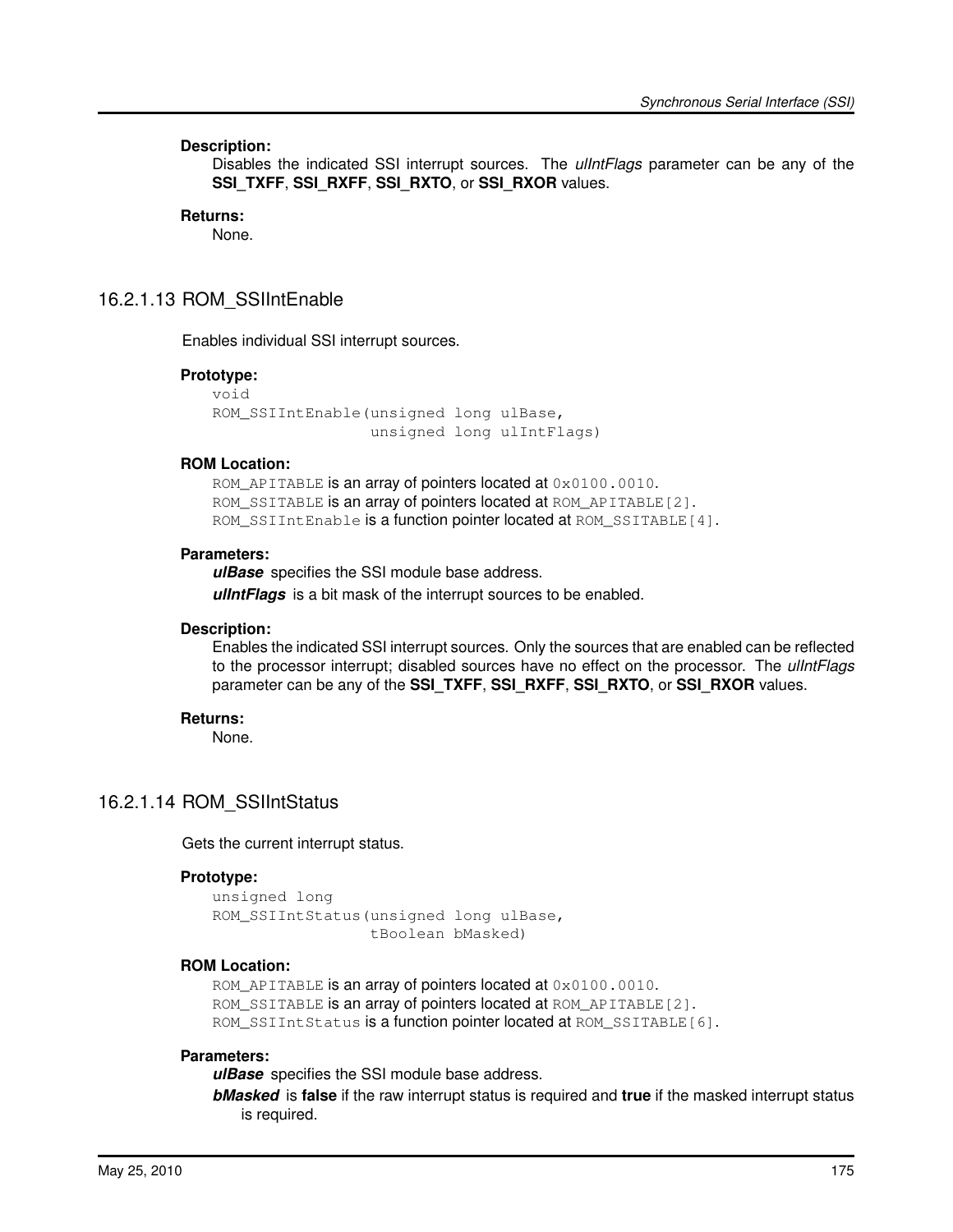This returns the interrupt status for the SSI module. Either the raw interrupt status or the status of interrupts that are allowed to reflect to the processor can be returned.

# **Returns:**

The current interrupt status, enumerated as a bit field of **SSI\_TXFF**, **SSI\_RXFF**, **SSI\_RXTO**, and **SSI\_RXOR**.

# <span id="page-175-0"></span>16.2.1.15 ROM\_UpdateSSI

Starts an update over the SSI0 interface.

# **Prototype:**

```
void
ROM_UpdateSSI(void)
```
# **ROM Location:**

ROM\_APITABLE is an array of pointers located at  $0 \times 0100$ .0010. ROM\_SSITABLE is an array of pointers located at ROM\_APITABLE[2]. ROM\_UpdateSSI is a function pointer located at ROM\_SSITABLE[11].

# **Description:**

Calling this function commences an update of the firmware via the SSI0 interface. This function assumes that the SSI0 interface has already been configured and is currently oprational.

# **Returns:**

Never returns.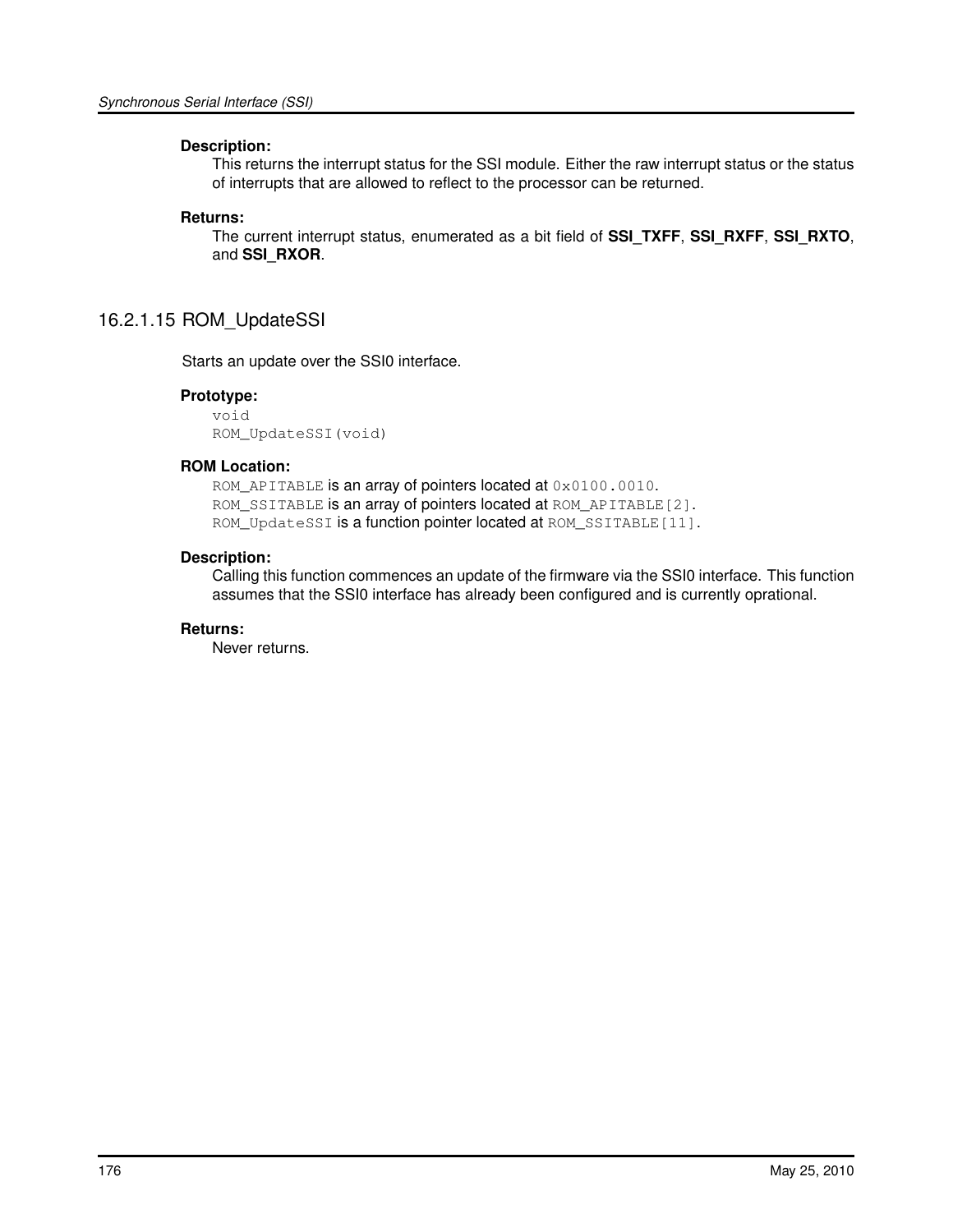# **17 System Control**

<span id="page-176-0"></span>

# <span id="page-176-1"></span>**17.1 Introduction**

System control determines the overall operation of the device. It controls the clocking of the device, the set of peripherals that are enabled, configuration of the device and its resets, and provides information about the device.

The members of the Stellaris family have a varying peripheral set and memory sizes. The device has a set of read-only registers that indicate the size of the memories, the peripherals that are present, and the pins that are present for peripherals that have a varying number of pins. This information can be used to write adaptive software that will run on more than one member of the Stellaris family.

The device can be clocked from one of five sources: an external oscillator, the main oscillator, the internal oscillator, the internal oscillator divided by four, or the PLL. The PLL can use any of the four oscillators as its input. When using the PLL, the input clock frequency is constrained to specific frequencies between 3.579545 MHz and 16.384 MHz (that is, the standard crystal frequencies in that range). When direct clocking with an external oscillator or the main oscillator, the frequency is constrained to between 0 Hz and 100 MHz (depending on the device). The internal oscillator is 16 MHz, +/- 1%; its frequency will vary by device, with voltage, and with temperature.

Three modes of operation are supported by the Stellaris family: run mode, sleep mode, and deepsleep mode. In run mode, the processor is actively executing code. In sleep mode, the clocking of the device is unchanged but the processor no longer executes code (and is no longer clocked). In deep-sleep mode, the clocking of the device may change (depending upon the run mode clock configuration) and the processor no longer executes code (and is no longer clocked). An interrupt will return the device to run mode from one of the sleep modes; the sleep modes are entered upon request from the code.

There are several system events that, when detected, will cause system control to reset the device. These events are the input voltage dropping too low, the LDO voltage dropping too low, an external reset, a software reset request, and a watchdog timeout. The properties of some of these events can be configured, and the reason for a reset can be determined from system control.

Each peripheral in the device can be individually enabled, disabled, or reset. Additionally, the set of peripherals that remain enabled during sleep mode and deep-sleep mode can be configured, allowing custom sleep and deep-sleep modes to be defined. Care must be taken with deep-sleep mode, though, since in this mode the PLL is no longer used and the system is clocked by the input crystal. Peripherals that depend upon a particular input clock rate (such as a timer) will not operate as expected in deep-sleep mode due to the clock rate change; these peripherals must either be reconfigured upon entry to and exit from deep-sleep mode, or simply not enabled in deep-sleep mode.

There are various system events that, when detected, will cause system control to generate a processor interrupt. These events are the PLL achieving lock, the internal LDO current limit being exceeded, the internal oscillator failing, the main oscillator failing, the input voltage dropping too low, the internal LDO voltage dropping too low, and the PLL failing. Each of these interrupts can be individually enabled or disabled, and the sources must be cleared by the interrupt handler when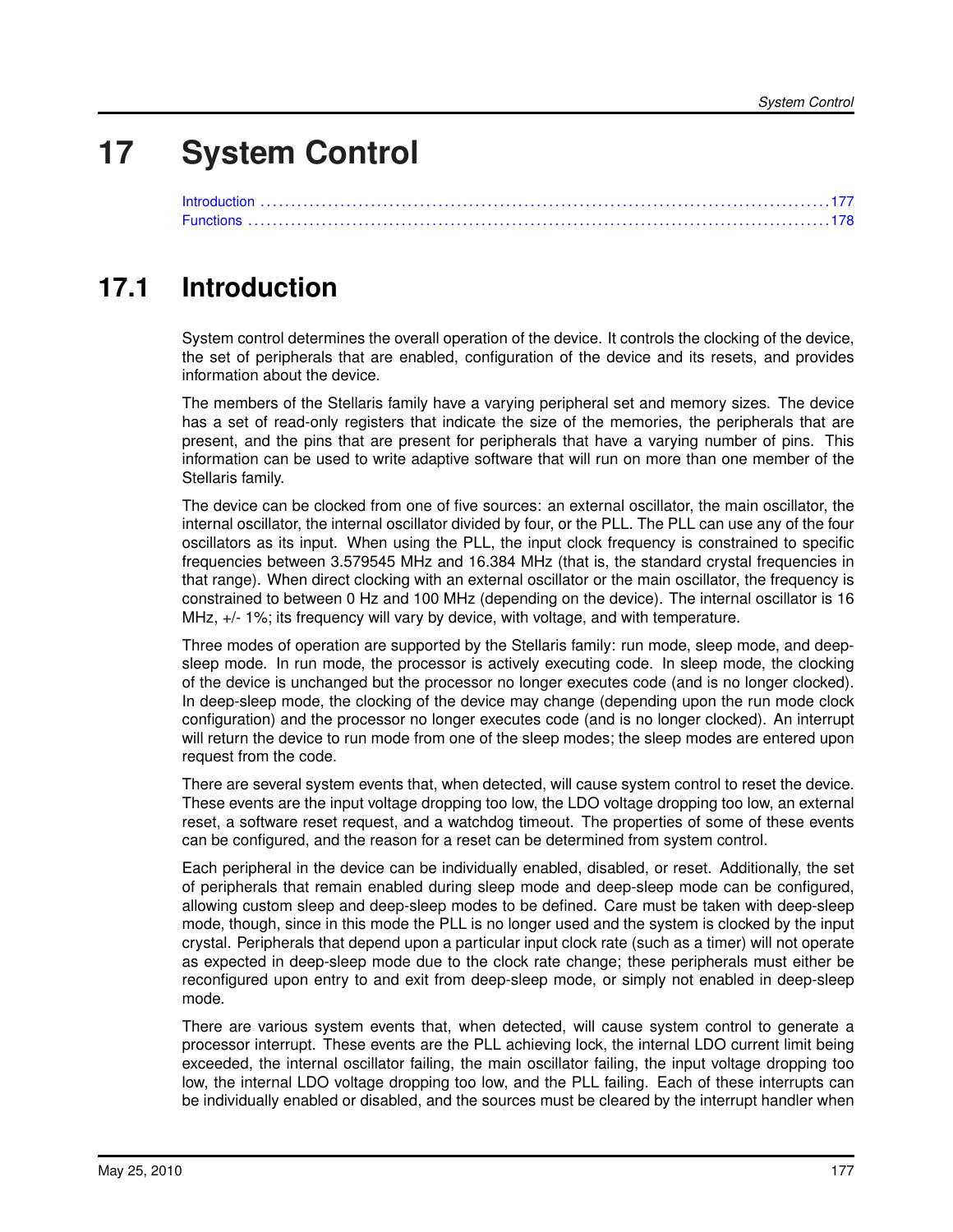<span id="page-177-0"></span>they occur.

# <span id="page-177-1"></span>**17.2 Functions**

# **Functions**

- unsigned long [ROM\\_SysCtlADCSpeedGet](#page-177-2) (void)
- void [ROM\\_SysCtlADCSpeedSet](#page-178-1) (unsigned long ulSpeed)
- unsigned long [ROM\\_SysCtlClockGet](#page-178-0) (void)
- void [ROM\\_SysCtlClockSet](#page-179-0) (unsigned long ulConfig)
- void [ROM\\_SysCtlDeepSleep](#page-180-0) (void)
- void [ROM\\_SysCtlDelay](#page-180-1) (unsigned long ulCount)
- unsigned long [ROM\\_SysCtlFlashSizeGet](#page-181-0) (void)
- void [ROM\\_SysCtlGPIOAHBDisable](#page-181-1) (unsigned long ulGPIOPeripheral)
- void [ROM\\_SysCtlGPIOAHBEnable](#page-182-0) (unsigned long ulGPIOPeripheral)
- unsigned long [ROM\\_SysCtlI2SMClkSet](#page-182-1) (unsigned long ulInputClock, unsigned long ulMClk)
- void [ROM\\_SysCtlIntClear](#page-183-0) (unsigned long ulInts)
- void [ROM\\_SysCtlIntDisable](#page-184-0) (unsigned long ulInts)
- void [ROM\\_SysCtlIntEnable](#page-184-1) (unsigned long ulInts)
- unsigned long [ROM\\_SysCtlIntStatus](#page-185-0) (tBoolean bMasked)
- unsigned long [ROM\\_SysCtlLDOGet](#page-185-1) (void)
- void [ROM\\_SysCtlLDOSet](#page-186-0) (unsigned long ulVoltage)
- void [ROM\\_SysCtlPeripheralClockGating](#page-186-1) (tBoolean bEnable)
- void [ROM\\_SysCtlPeripheralDeepSleepDisable](#page-187-0) (unsigned long ulPeripheral)
- void [ROM\\_SysCtlPeripheralDeepSleepEnable](#page-188-0) (unsigned long ulPeripheral)
- void [ROM\\_SysCtlPeripheralDisable](#page-188-1) (unsigned long ulPeripheral)
- void [ROM\\_SysCtlPeripheralEnable](#page-189-0) (unsigned long ulPeripheral)
- tBoolean [ROM\\_SysCtlPeripheralPresent](#page-190-0) (unsigned long ulPeripheral)
- void [ROM\\_SysCtlPeripheralReset](#page-191-0) (unsigned long ulPeripheral)
- void ROM SysCtlPeripheralSleepDisable (unsigned long ulPeripheral)
- void [ROM\\_SysCtlPeripheralSleepEnable](#page-192-0) (unsigned long ulPeripheral)
- **E** tBoolean [ROM\\_SysCtlPinPresent](#page-193-0) (unsigned long ulPin)
- unsigned long [ROM\\_SysCtlPWMClockGet](#page-194-0) (void)
- void [ROM\\_SysCtlPWMClockSet](#page-194-1) (unsigned long ulConfig)
- void ROM SysCtlReset (void)
- void [ROM\\_SysCtlResetCauseClear](#page-195-1) (unsigned long ulCauses)
- unsigned long [ROM\\_SysCtlResetCauseGet](#page-196-0) (void)
- void [ROM\\_SysCtlSleep](#page-196-1) (void)
- unsigned long [ROM\\_SysCtlSRAMSizeGet](#page-197-0) (void)

# 17.2.1 Function Documentation

<span id="page-177-2"></span>17.2.1.1 ROM\_SysCtlADCSpeedGet

Gets the sample rate of the ADC.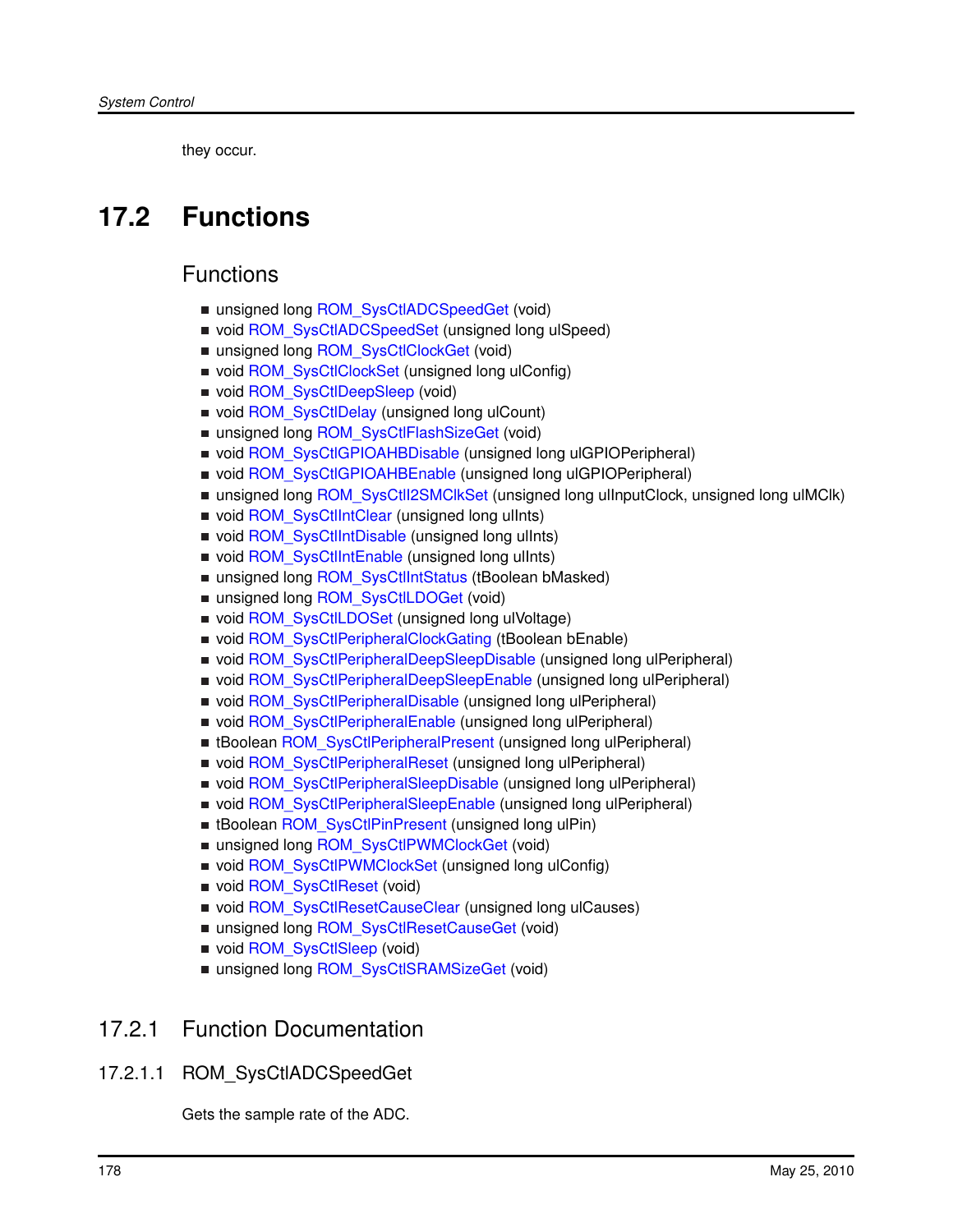## **Prototype:**

```
unsigned long
ROM_SysCtlADCSpeedGet(void)
```
## **ROM Location:**

ROM\_APITABLE is an array of pointers located at  $0 \times 0100$ .0010. ROM SYSCTLTABLE is an array of pointers located at ROM APITABLE [13]. ROM\_SysCtlADCSpeedGet is a function pointer located at ROM\_SYSCTLTABLE[28].

## **Description:**

This function gets the current sample rate of the ADC.

## **Returns:**

Returns the current ADC sample rate; will be one of **SYSCTL\_ADCSPEED\_1MSPS**, **SYSCTL\_ADCSPEED\_500KSPS**, **SYSCTL\_ADCSPEED\_250KSPS**, or **SYSCTL\_ADCSPEED\_125KSPS**.

# <span id="page-178-1"></span>17.2.1.2 ROM\_SysCtlADCSpeedSet

Sets the sample rate of the ADC.

## **Prototype:**

void ROM SysCtlADCSpeedSet(unsigned long ulSpeed)

# **ROM Location:**

ROM\_APITABLE is an array of pointers located at  $0 \times 0100$ .0010. ROM\_SYSCTLTABLE is an array of pointers located at ROM\_APITABLE[13]. ROM\_SysCtlADCSpeedSet is a function pointer located at ROM\_SYSCTLTABLE[27].

#### **Parameters:**

*ulSpeed* is the desired sample rate of the ADC; must be one of **SYSCTL\_ADCSPEED\_1MSPS**, **SYSCTL\_ADCSPEED\_500KSPS**, **SYSCTL\_ADCSPEED\_250KSPS**, or **SYSCTL\_ADCSPEED\_125KSPS**.

#### **Description:**

This function sets the rate at which the ADC samples are captured by the ADC block. The sampling speed may be limited by the hardware, so the sample rate may end up being slower than requested. [ROM\\_SysCtlADCSpeedGet\(\)](#page-177-2) will return the actual speed in use.

# **Returns:**

None.

# <span id="page-178-0"></span>17.2.1.3 ROM\_SysCtlClockGet

Gets the processor clock rate.

# **Prototype:**

```
unsigned long
ROM_SysCtlClockGet(void)
```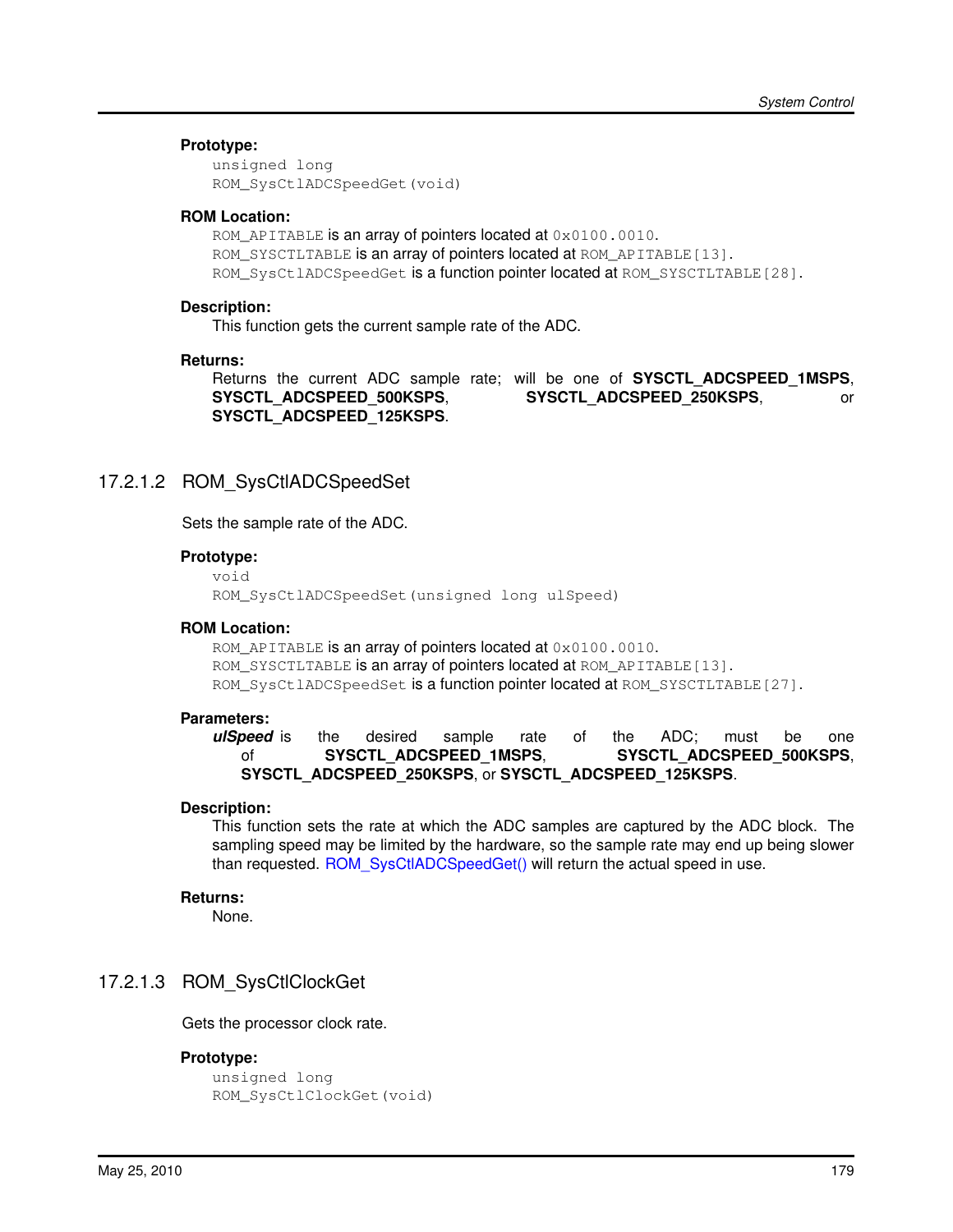## **ROM Location:**

ROM\_APITABLE is an array of pointers located at  $0 \times 0100$ .0010. ROM\_SYSCTLTABLE is an array of pointers located at ROM\_APITABLE [13]. ROM\_SysCtlClockGet is a function pointer located at ROM\_SYSCTLTABLE[24].

## **Description:**

This function determines the clock rate of the processor clock. This is also the clock rate of all the peripheral modules (with the exception of PWM, which has its own clock divider).

## **Note:**

This will not return accurate results if [ROM\\_SysCtlClockSet\(\)](#page-179-0) has not been called to configure the clocking of the device, or if the device is directly clocked from a crystal (or a clock source) that is not one of the supported crystal frequencies. In the later case, this function should be modified to directly return the correct system clock rate.

## **Returns:**

The processor clock rate.

# <span id="page-179-0"></span>17.2.1.4 ROM\_SysCtlClockSet

Sets the clocking of the device.

## **Prototype:**

```
void
ROM_SysCtlClockSet(unsigned long ulConfig)
```
# **ROM Location:**

ROM\_APITABLE is an array of pointers located at  $0 \times 0100$ .0010. ROM\_SYSCTLTABLE is an array of pointers located at ROM\_APITABLE[13]. ROM\_SysCtlClockSet is a function pointer located at ROM\_SYSCTLTABLE[23].

#### **Parameters:**

*ulConfig* is the required configuration of the device clocking.

#### **Description:**

This function configures the clocking of the device. The input crystal frequency, oscillator to be used, use of the PLL, and the system clock divider are all configured with this function.

The *ulConfig* parameter is the logical OR of several different values, many of which are grouped into sets where only one can be chosen.

The system clock divider is chosen with one of the following values: **SYSCTL\_SYSDIV\_1**, **SYSCTL\_SYSDIV\_2**, **SYSCTL\_SYSDIV\_3**, ... **SYSCTL\_SYSDIV\_64**.

The use of the PLL is chosen with either **SYSCTL\_USE\_PLL** or **SYSCTL\_USE\_OSC**.

The external crystal frequency is chosen with one of the following values: **SYSCTL\_XTAL\_1MHZ**, **SYSCTL\_XTAL\_1\_84MHZ**, **SYSCTL\_XTAL\_2MHZ**, **SYSCTL\_XTAL\_2\_45MHZ**, **SYSCTL\_XTAL\_3\_57MHZ**, **SYSCTL\_XTAL\_3\_68MHZ**, **SYSCTL\_XTAL\_4MHZ**, **SYSCTL\_XTAL\_4\_09MHZ**, **SYSCTL\_XTAL\_4\_91MHZ**, **SYSCTL\_XTAL\_5MHZ**, **SYSCTL\_XTAL\_5\_12MHZ**, **SYSCTL\_XTAL\_6MHZ**, **SYSCTL\_XTAL\_6\_14MHZ**, **SYSCTL\_XTAL\_7\_37MHZ**, **SYSCTL\_XTAL\_8MHZ**, **SYSCTL\_XTAL\_8\_19MHZ**, **SYSCTL\_XTAL\_10MHZ**, **SYSCTL\_XTAL\_12MHZ**, **SYSCTL\_XTAL\_12\_2MHZ**, **SYSCTL\_XTAL\_13\_5MHZ**, **SYSCTL\_XTAL\_14\_3MHZ**,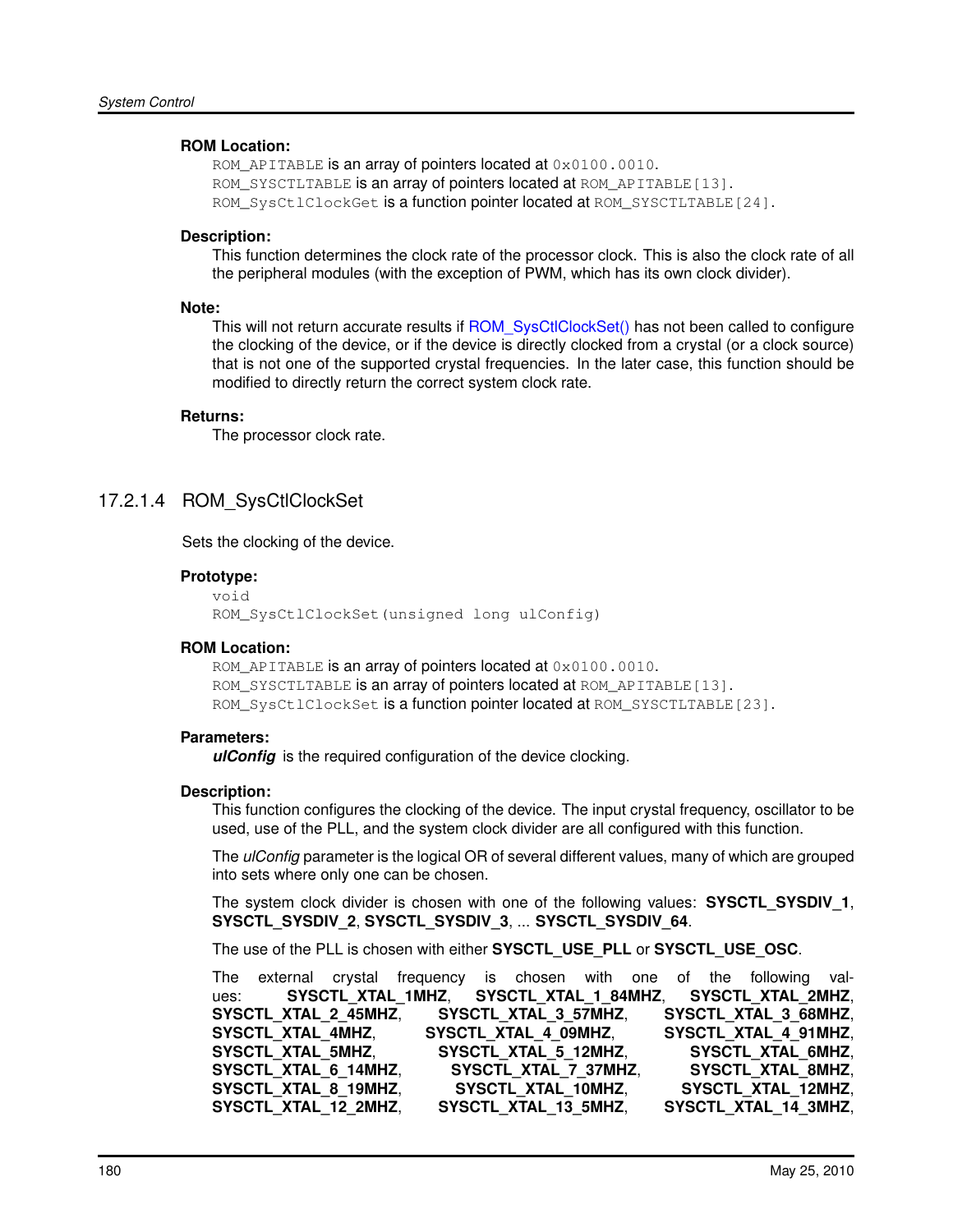**SYSCTL\_XTAL\_16MHZ**, or **SYSCTL\_XTAL\_16\_3MHZ**. Values below **SYSCTL XTAL 3 57MHZ** are not valid when the PLL is in operation.

The oscillator source is chosen with one of the following values: **SYSCTL\_OSC\_MAIN**, **SYSCTL\_OSC\_INT**, **SYSCTL\_OSC\_INT4**, **SYSCTL\_OSC\_EXT32**, or **SYSCTL\_OSC\_INT30**. **SYSCTL\_OSC\_EXT32** is only available on devices with the hibernate module, and then only when the hibernate module has been enabled.

The internal and main oscillators are disabled with the **SYSCTL\_INT\_OSC\_DIS** and **SYSCTL\_MAIN\_OSC\_DIS** flags, respectively. The external oscillator must be enabled in order to use an external clock source. Note that attempts to disable the oscillator used to clock the device will be prevented by the hardware.

To clock the system from an external source (such as an external crystal oscillator), use **SYSCTL\_USE\_OSC\_| SYSCTL\_OSC\_MAIN**. To clock the system from the main oscillator, use **SYSCTL USE OSC** | **SYSCTL OSC MAIN**. To clock the system from the PLL, use **SYSCTL\_USE\_PLL | SYSCTL\_OSC\_MAIN, and select the appropriate crystal with one of** the **SYSCTL XTAL xxx** values.

#### **Note:**

If selecting the PLL as the system clock source (that is, via **SYSCTL USE PLL**), this function will poll the PLL lock interrupt to determine when the PLL has locked. If an interrupt handler for the system control interrupt is in place, and it responds to and clears the PLL lock interrupt, this function will delay until its timeout has occurred instead of completing as soon as PLL lock is achieved.

#### **Returns:**

None.

# 17.2.1.5 ROM\_SysCtlDeepSleep

Puts the processor into deep-sleep mode.

#### **Prototype:**

void ROM\_SysCtlDeepSleep(void)

#### **ROM Location:**

ROM APITABLE is an array of pointers located at 0x0100.0010. ROM\_SYSCTLTABLE is an array of pointers located at ROM\_APITABLE[13]. ROM\_SysCtlDeepSleep is a function pointer located at ROM\_SYSCTLTABLE[20].

#### **Description:**

This function places the processor into deep-sleep mode; it will not return until the processor returns to run mode. The peripherals that are enabled via ROM SysCtlPeripheralDeepSleepEnable() continue to operate and can wake up the proces-sor (if automatic clock gating is enabled with [ROM\\_SysCtlPeripheralClockGating\(\),](#page-186-0) otherwise all peripherals continue to operate).

#### **Returns:**

None.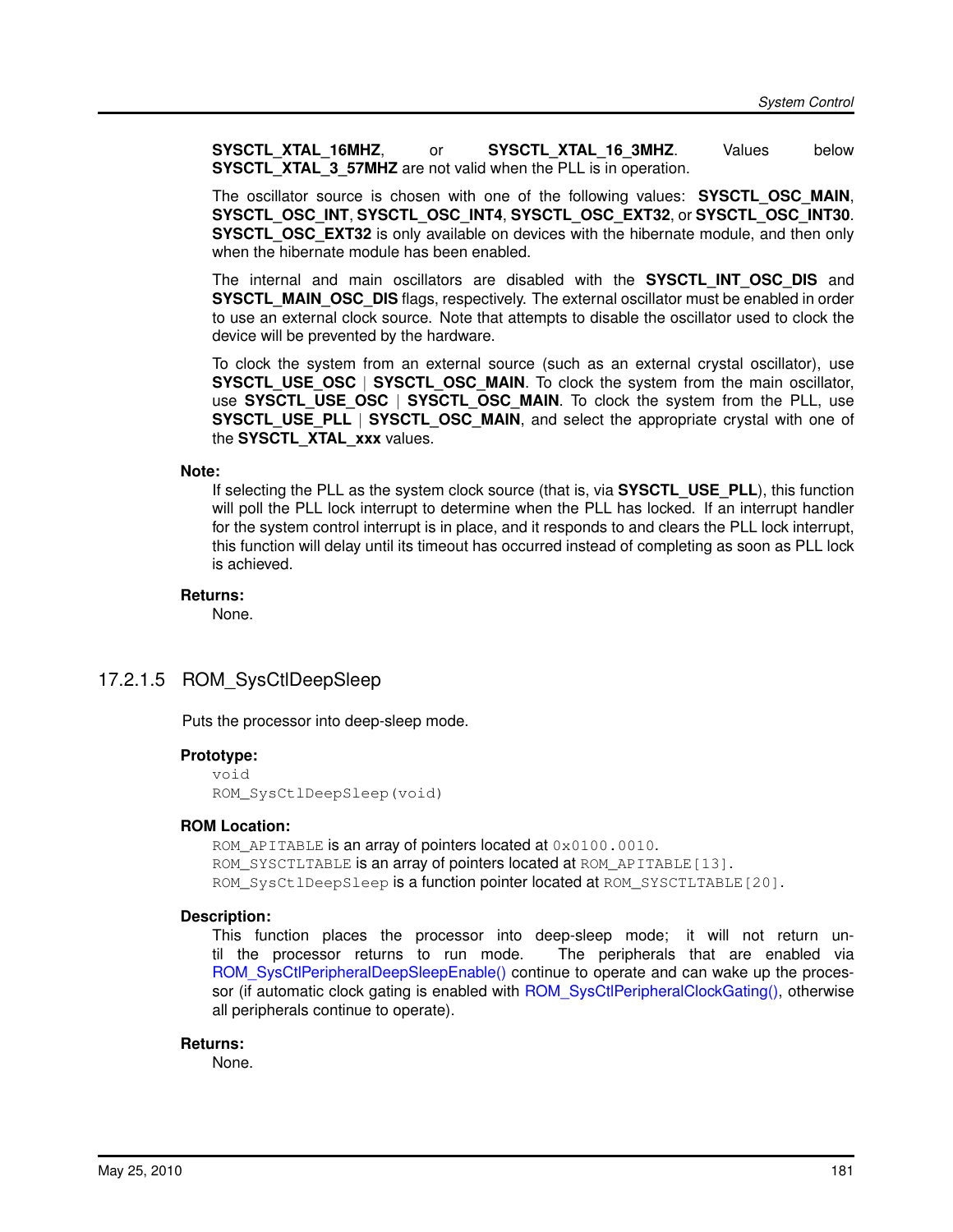# 17.2.1.6 ROM\_SysCtlDelay

Provides a small delay.

#### **Prototype:**

void ROM\_SysCtlDelay(unsigned long ulCount)

#### **ROM Location:**

ROM\_APITABLE is an array of pointers located at  $0 \times 0100$ .0010. ROM\_SYSCTLTABLE is an array of pointers located at ROM\_APITABLE[13]. ROM\_SysCtlDelay is a function pointer located at ROM\_SYSCTLTABLE[34].

#### **Parameters:**

*ulCount* is the number of delay loop iterations to perform.

#### **Description:**

This function provides a means of generating a constant length delay. It is written in assembly to keep the delay consistent across tool chains, avoiding the need to tune the delay based on the tool chain in use.

The loop takes 3 cycles/loop.

#### **Returns:**

None.

# 17.2.1.7 ROM\_SysCtlFlashSizeGet

Gets the size of the flash.

#### **Prototype:**

```
unsigned long
ROM_SysCtlFlashSizeGet(void)
```
#### **ROM Location:**

ROM\_APITABLE is an array of pointers located at  $0 \times 0100$ .0010. ROM\_SYSCTLTABLE is an array of pointers located at ROM\_APITABLE [13]. ROM\_SysCtlFlashSizeGet is a function pointer located at ROM\_SYSCTLTABLE[2].

#### **Description:**

This function determines the size of the flash on the Stellaris device.

#### **Returns:**

The total number of bytes of flash.

# 17.2.1.8 ROM\_SysCtlGPIOAHBDisable

Disables a GPIO peripheral for access from the AHB.

#### **Prototype:**

```
void
ROM_SysCtlGPIOAHBDisable(unsigned long ulGPIOPeripheral)
```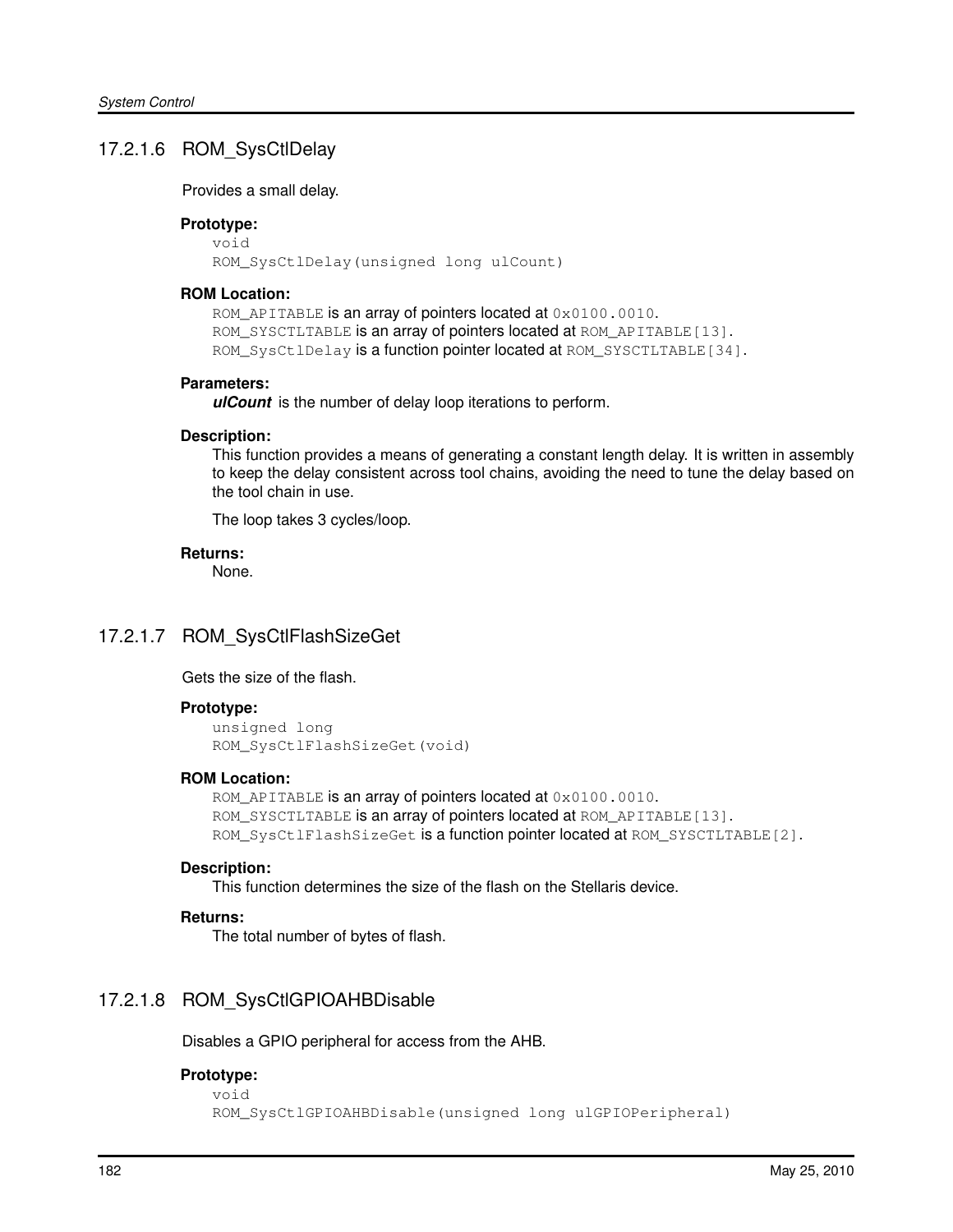#### **ROM Location:**

ROM\_APITABLE is an array of pointers located at  $0 \times 0100$ .0010. ROM\_SYSCTLTABLE is an array of pointers located at ROM\_APITABLE [13]. ROM\_SysCtlGPIOAHBDisable is a function pointer located at ROM\_SYSCTLTABLE[30].

#### **Parameters:**

*ulGPIOPeripheral* is the GPIO peripheral to disable.

#### **Description:**

This function disables the specified GPIO peripheral for access from the Advanced Host Bus (AHB). Once disabled, the GPIO peripheral is accessed from the legacy Advanced Peripheral Bus (AHB).

The **ulGPIOPeripheral** argument must be only one of the following values: **SYSCTL\_PERIPH\_GPIOA**, **SYSCTL\_PERIPH\_GPIOB**, **SYSCTL\_PERIPH\_GPIOC**, **SYSCTL\_PERIPH\_GPIOD**, **SYSCTL\_PERIPH\_GPIOE**, **SYSCTL\_PERIPH\_GPIOF**, **SYSCTL\_PERIPH\_GPIOG**, or **SYSCTL\_PERIPH\_GPIOH**.

#### **Returns:**

None.

# 17.2.1.9 ROM\_SysCtlGPIOAHBEnable

Enables a GPIO peripheral for access from the AHB.

#### **Prototype:**

void ROM\_SysCtlGPIOAHBEnable(unsigned long ulGPIOPeripheral)

#### **ROM Location:**

ROM\_APITABLE is an array of pointers located at  $0 \times 0100$ .0010. ROM SYSCTLTABLE is an array of pointers located at ROM APITABLE [13]. ROM\_SysCtlGPIOAHBEnable is a function pointer located at ROM\_SYSCTLTABLE[29].

#### **Parameters:**

*ulGPIOPeripheral* is the GPIO peripheral to enable.

#### **Description:**

This function is used to enable the specified GPIO peripheral to be accessed from the Advanced Host Bus (AHB) instead of the legacy Advanced Peripheral Bus (APB). When a GPIO peripheral is enabled for AHB access, the **AHB BASE** form of the base address should be used for GPIO functions. For example, instead of using **GPIO\_PORTA\_BASE** as the base address for GPIO functions, use **GPIO\_PORTA\_AHB\_BASE** instead.

The *ulGPIOPeripheral* argument must be only one of the following values: **SYSCTL\_PERIPH\_GPIOA**, **SYSCTL\_PERIPH\_GPIOB**, **SYSCTL\_PERIPH\_GPIOC**, **SYSCTL\_PERIPH\_GPIOD**, **SYSCTL\_PERIPH\_GPIOE**, **SYSCTL\_PERIPH\_GPIOF**, **SYSCTL\_PERIPH\_GPIOG**, or **SYSCTL\_PERIPH\_GPIOH**.

#### **Returns:**

None.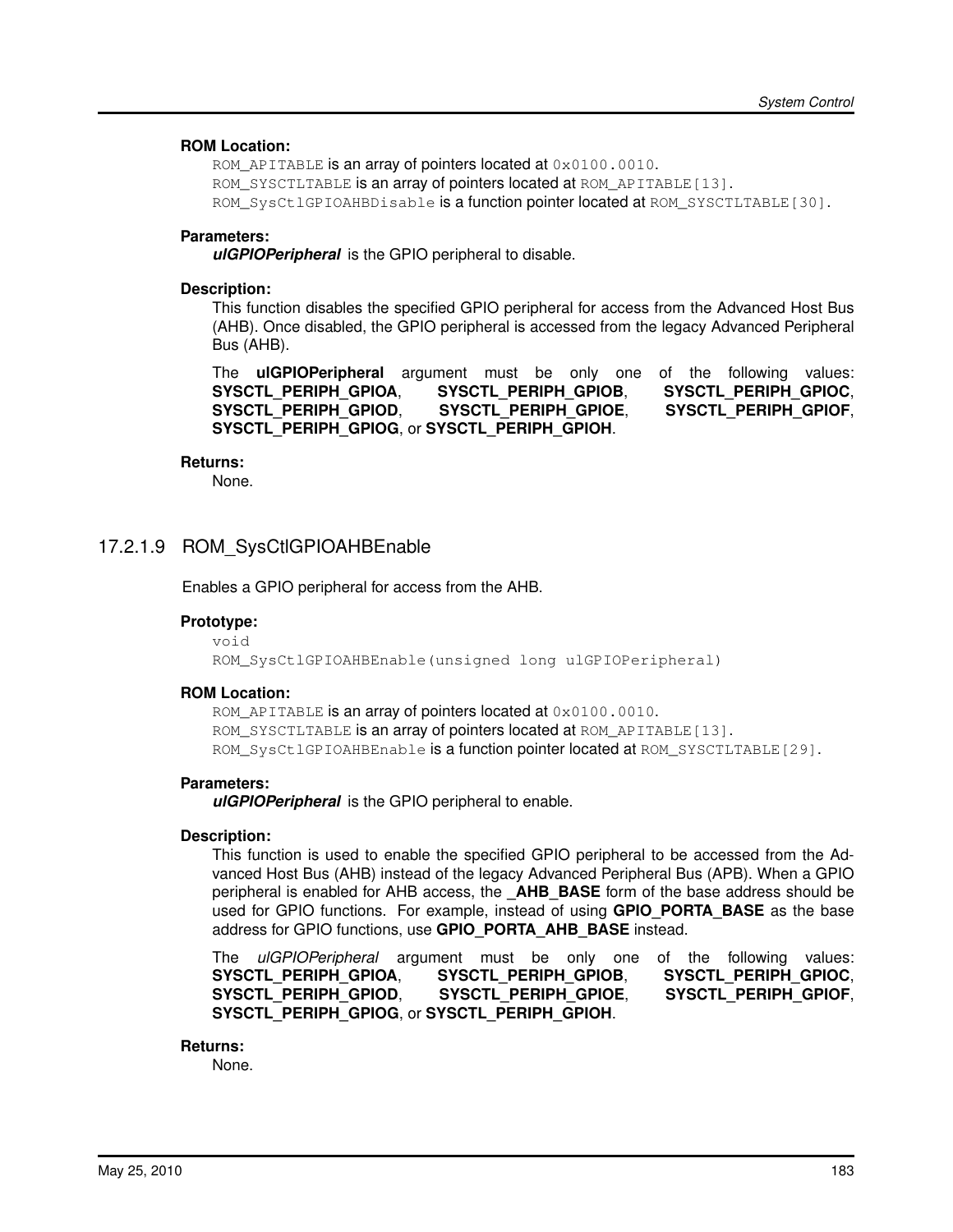# 17.2.1.10 ROM\_SysCtlI2SMClkSet

Sets the MCLK frequency provided to the I2S module.

#### **Prototype:**

```
unsigned long
ROM_SysCtlI2SMClkSet(unsigned long ulInputClock,
                     unsigned long ulMClk)
```
#### **ROM Location:**

ROM APITABLE is an array of pointers located at 0x0100.0010. ROM\_SYSCTLTABLE is an array of pointers located at ROM\_APITABLE [13]. ROM SysCtlI2SMClkSet is a function pointer located at ROM SYSCTLTABLE[33].

#### **Parameters:**

*ulInputClock* is the input clock to the MCLK divider. If this is zero, the value is computed from the current PLL configuration.

*ulMClk* is the desired MCLK frequency. If this is zero, MCLK output is disabled.

#### **Description:**

This function sets the dividers to provide MCLK to the I2S module. A MCLK divider will be chosen that produces the MCLK frequency that is the closest possible to the requested frequency, which may be above or below the requested frequency.

The actual MCLK frequency will be returned. It is the responsibility of the application to determine if the selected MCLK is acceptable; in general the human ear can not discern the frequency difference if it is within 0.3% of the desired frequency (though there is a very small percentage of the population that can discern lower frequency deviations).

#### **Returns:**

Returns the actual MCLK frequency.

# 17.2.1.11 ROM\_SysCtlIntClear

Clears system control interrupt sources.

#### **Prototype:**

void ROM\_SysCtlIntClear(unsigned long ulInts)

#### **ROM Location:**

ROM APITABLE is an array of pointers located at  $0 \times 0100$ .0010. ROM\_SYSCTLTABLE is an array of pointers located at ROM\_APITABLE [13]. ROM\_SysCtlIntClear is a function pointer located at ROM\_SYSCTLTABLE[15].

#### **Parameters:**

*ulInts* is a bit mask of the interrupt sources to be cleared. Must be a logical OR of **SYSCTL\_INT\_PLL\_LOCK**, **SYSCTL\_INT\_CUR\_LIMIT**, **SYSCTL\_INT\_IOSC\_FAIL**, **SYSCTL\_INT\_MOSC\_FAIL**, **SYSCTL\_INT\_POR**, **SYSCTL\_INT\_BOR**, and/or **SYSCTL\_INT\_PLL\_FAIL**.

#### **Description:**

The specified system control interrupt sources are cleared, so that they no longer assert. This must be done in the interrupt handler to keep it from being called again immediately upon exit.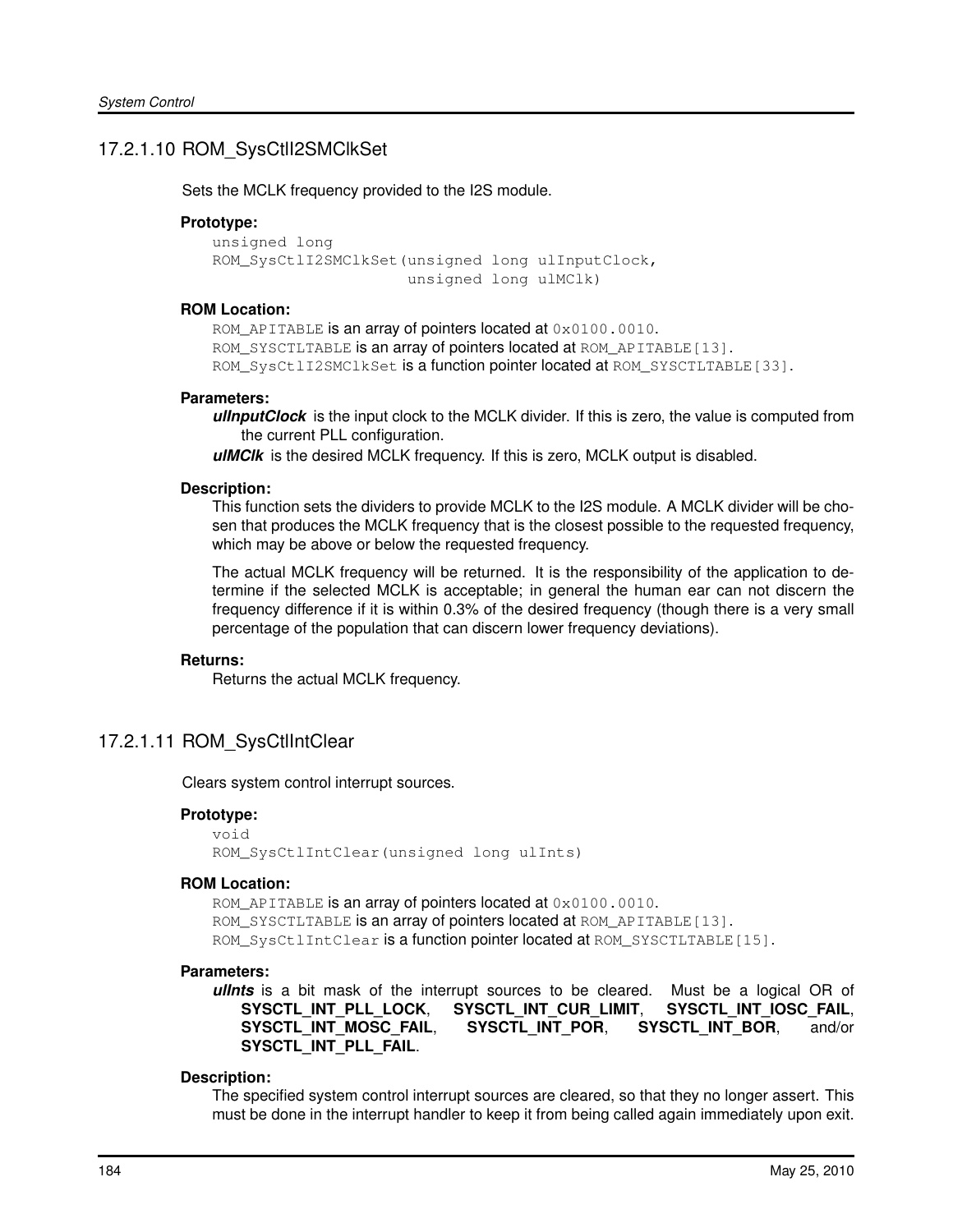#### **Note:**

Since there is a write buffer in the Cortex-M3 processor, it may take several clock cycles before the interrupt source is actually cleared. Therefore, it is recommended that the interrupt source be cleared early in the interrupt handler (as opposed to the very last action) to avoid returning from the interrupt handler before the interrupt source is actually cleared. Failure to do so may result in the interrupt handler being immediately reentered (since NVIC still sees the interrupt source asserted).

#### **Returns:**

None.

# 17.2.1.12 ROM\_SysCtlIntDisable

Disables individual system control interrupt sources.

#### **Prototype:**

void ROM\_SysCtlIntDisable(unsigned long ulInts)

#### **ROM Location:**

ROM APITABLE is an array of pointers located at 0x0100.0010. ROM SYSCTLTABLE is an array of pointers located at ROM APITABLE [13]. ROM SysCtlIntDisable is a function pointer located at ROM SYSCTLTABLE[14].

#### **Parameters:**

*ulInts* is a bit mask of the interrupt sources to be disabled. Must be a logical OR of **SYSCTL\_INT\_PLL\_LOCK**, **SYSCTL\_INT\_CUR\_LIMIT**, **SYSCTL\_INT\_IOSC\_FAIL**, **SYSCTL\_INT\_MOSC\_FAIL**, **SYSCTL\_INT\_POR**, **SYSCTL\_INT\_BOR**, and/or **SYSCTL\_INT\_PLL\_FAIL**.

#### **Description:**

Disables the indicated system control interrupt sources. Only the sources that are enabled can be reflected to the processor interrupt; disabled sources have no effect on the processor.

#### **Returns:**

None.

# 17.2.1.13 ROM\_SysCtlIntEnable

Enables individual system control interrupt sources.

#### **Prototype:**

```
void
ROM_SysCtlIntEnable(unsigned long ulInts)
```
#### **ROM Location:**

```
ROM_APITABLE is an array of pointers located at 0 \times 0100.0010.
ROM_SYSCTLTABLE is an array of pointers located at ROM_APITABLE[13].
ROM_SysCtlIntEnable is a function pointer located at ROM_SYSCTLTABLE[13].
```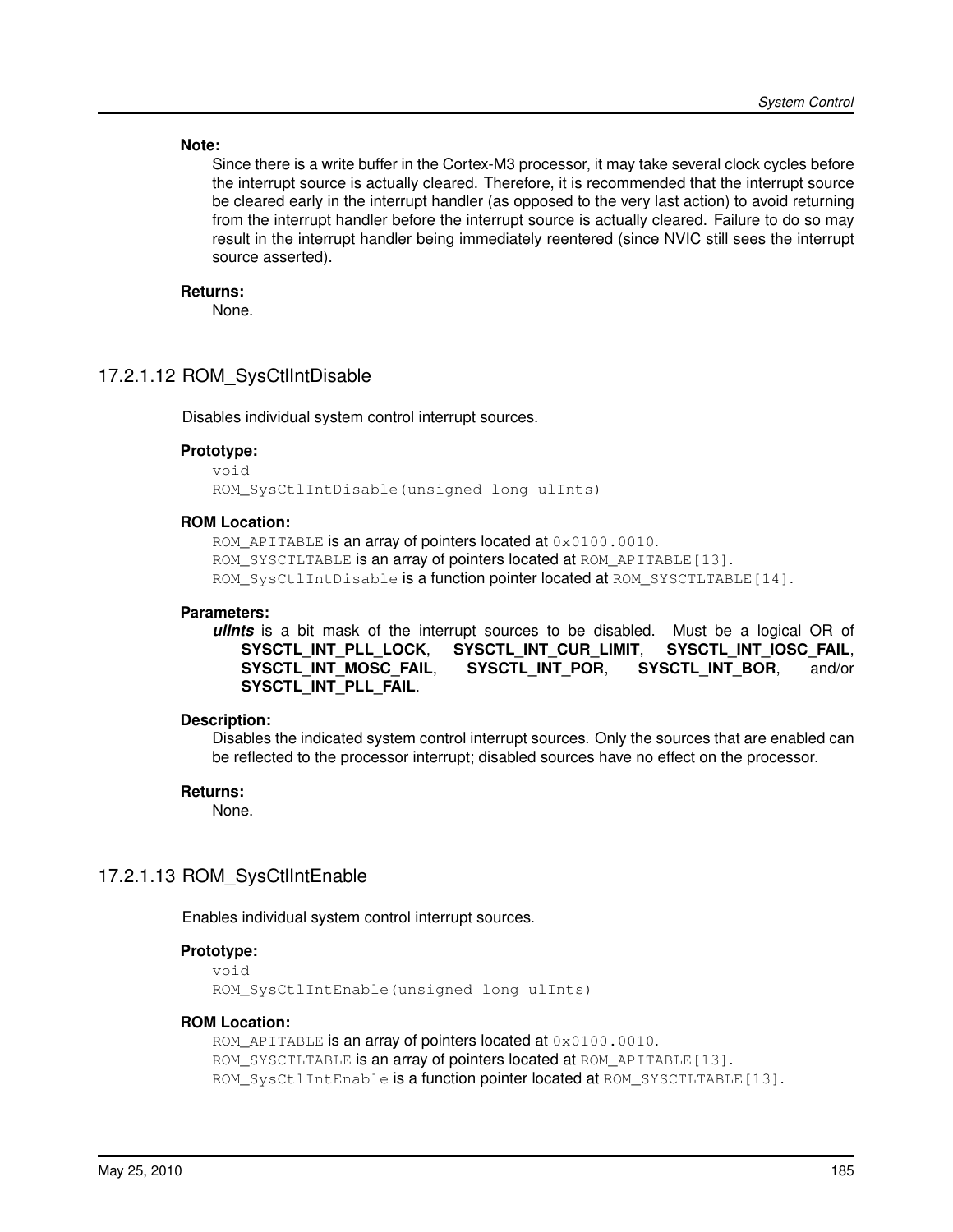#### **Parameters:**

*ulInts* is a bit mask of the interrupt sources to be enabled. Must be a logical OR of **SYSCTL\_INT\_PLL\_LOCK**, **SYSCTL\_INT\_CUR\_LIMIT**, **SYSCTL\_INT\_IOSC\_FAIL**, **SYSCTL\_INT\_MOSC\_FAIL**, **SYSCTL\_INT\_POR**, **SYSCTL\_INT\_BOR**, and/or **SYSCTL\_INT\_PLL\_FAIL**.

#### **Description:**

Enables the indicated system control interrupt sources. Only the sources that are enabled can be reflected to the processor interrupt; disabled sources have no effect on the processor.

#### **Returns:**

None.

# 17.2.1.14 ROM\_SysCtlIntStatus

Gets the current interrupt status.

#### **Prototype:**

unsigned long ROM\_SysCtlIntStatus(tBoolean bMasked)

#### **ROM Location:**

ROM\_APITABLE is an array of pointers located at  $0 \times 0100$ .0010. ROM SYSCTLTABLE is an array of pointers located at ROM APITABLE [13]. ROM SysCtlIntStatus is a function pointer located at ROM SYSCTLTABLE[16].

#### **Parameters:**

*bMasked* is false if the raw interrupt status is required and true if the masked interrupt status is required.

#### **Description:**

This returns the interrupt status for the system controller. Either the raw interrupt status or the status of interrupts that are allowed to reflect to the processor can be returned.

#### **Returns:**

The current interrupt status, enumerated as a bit field of **SYSCTL\_INT\_PLL\_LOCK**, **SYSCTL\_INT\_CUR\_LIMIT**, **SYSCTL\_INT\_IOSC\_FAIL**, **SYSCTL\_INT\_MOSC\_FAIL**, **SYSCTL\_INT\_POR**, **SYSCTL\_INT\_BOR**, and **SYSCTL\_INT\_PLL\_FAIL**.

### 17.2.1.15 ROM\_SysCtlLDOGet

Gets the output voltage of the LDO.

#### **Prototype:**

unsigned long ROM\_SysCtlLDOGet(void)

#### **ROM Location:**

ROM\_APITABLE is an array of pointers located at  $0 \times 0100$ .0010. ROM\_SYSCTLTABLE is an array of pointers located at ROM\_APITABLE[13]. ROM\_SysCtlLDOGet is a function pointer located at ROM\_SYSCTLTABLE[18].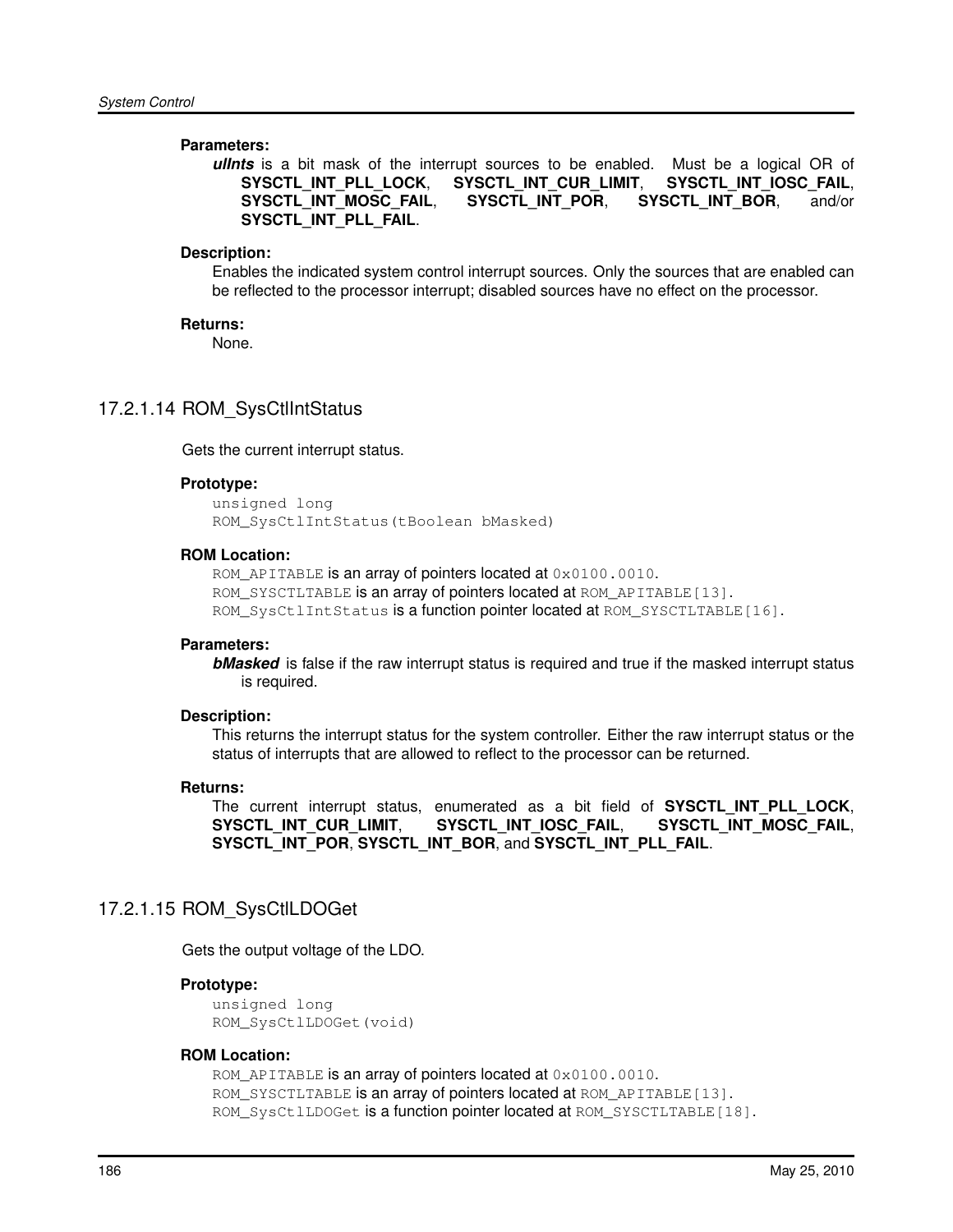#### **Description:**

This function determines the output voltage of the LDO, as specified by the control register.

#### **Returns:**

|                   |  |  |                         |  |  | Returns the current voltage of the LDO; will be one of <b>SYSCTL LDO 2 25V</b> , |  |
|-------------------|--|--|-------------------------|--|--|----------------------------------------------------------------------------------|--|
| SYSCTL LDO 2 30V. |  |  | SYSCTL LDO 2 35V.       |  |  | SYSCTL LDO 2 40V.                                                                |  |
| SYSCTL LDO 2 45V. |  |  | <b>SYSCTL LDO 2 50V</b> |  |  | SYSCTL LDO 2 55V,                                                                |  |
| SYSCTL LDO 2 60V, |  |  | SYSCTL LDO 2 65V.       |  |  | <b>SYSCTL LDO 2 70V</b> , or                                                     |  |
| SYSCTL LDO 2 75V. |  |  |                         |  |  |                                                                                  |  |

## 17.2.1.16 ROM\_SysCtlLDOSet

Sets the output voltage of the LDO.

#### **Prototype:**

void

ROM\_SysCtlLDOSet(unsigned long ulVoltage)

## **ROM Location:**

ROM APITABLE is an array of pointers located at  $0 \times 0100$ .0010. ROM SYSCTLTABLE is an array of pointers located at ROM APITABLE [13]. ROM\_SysCtlLDOSet is a function pointer located at ROM\_SYSCTLTABLE[17].

#### **Parameters:**

| ulVoltage is the required output voltage from the LDO. Must be one of SYSCTL LDO 2 25V, |                   |                          |      |
|-----------------------------------------------------------------------------------------|-------------------|--------------------------|------|
| SYSCTL LDO 2 30V.                                                                       | SYSCTL LDO 2 35V. | SYSCTL LDO 2 40V,        |      |
| SYSCTL LDO 2 45V.                                                                       | SYSCTL LDO 2 50V. | SYSCTL LDO 2 55V.        |      |
| SYSCTL LDO 2 60V.                                                                       | SYSCTL LDO 2 65V. | <b>SYSCTL LDO 2 70V.</b> | or — |
| SYSCTL LDO 2 75V.                                                                       |                   |                          |      |

#### **Description:**

This function sets the output voltage of the LDO. The default voltage is 2.5 V; it can be adjusted  $+/- 10%$ .

#### **Returns:**

None.

# <span id="page-186-0"></span>17.2.1.17 ROM\_SysCtlPeripheralClockGating

Controls peripheral clock gating in sleep and deep-sleep mode.

### **Prototype:**

```
void
```
ROM\_SysCtlPeripheralClockGating(tBoolean bEnable)

#### **ROM Location:**

```
ROM APITABLE is an array of pointers located at 0 \times 0100.0010.
ROM_SYSCTLTABLE is an array of pointers located at ROM_APITABLE[13].
ROM_SysCtlPeripheralClockGating is a function pointer located at
ROM_SYSCTLTABLE[12].
```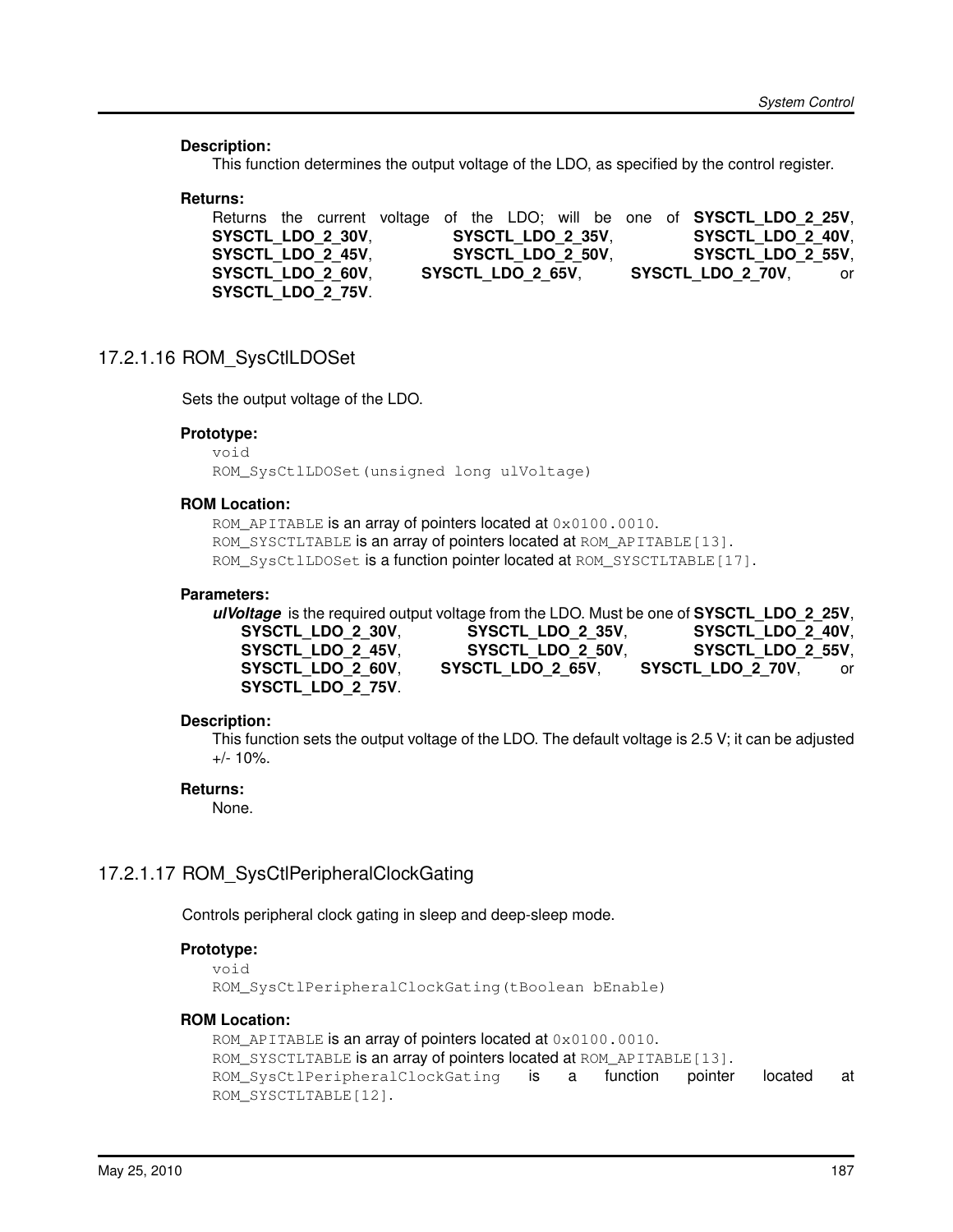#### **Parameters:**

*bEnable* is a boolean that is **true** if the sleep and deep-sleep peripheral configuration should be used and **false** if not.

#### **Description:**

This function controls how peripherals are clocked when the processor goes into sleep or deep-sleep mode. By default, the peripherals are clocked the same as in run mode; if peripheral clock gating is enabled they are clocked according to the configuration set by [ROM\\_SysCtlPeripheralSleepEnable\(\),](#page-192-0) [ROM\\_SysCtlPeripheralSleepDisable\(\),](#page-191-0) [ROM\\_SysCtlPeripheralDeepSleepEnable\(\),](#page-188-0) and [ROM\\_SysCtlPeripheralDeepSleepDisable\(\).](#page-187-0)

#### **Returns:**

None.

# <span id="page-187-0"></span>17.2.1.18 ROM\_SysCtlPeripheralDeepSleepDisable

Disables a peripheral in deep-sleep mode.

#### **Prototype:**

```
void
```
ROM\_SysCtlPeripheralDeepSleepDisable(unsigned long ulPeripheral)

#### **ROM Location:**

```
ROM APITABLE is an array of pointers located at 0x0100.0010.
ROM SYSCTLTABLE is an array of pointers located at ROM APITABLE [13].
ROM SysCtlPeripheralDeepSleepDisable is a function pointer located at
ROM SYSCTLTABLE[11].
```
#### **Parameters:**

*ulPeripheral* is the peripheral to disable in deep-sleep mode.

#### **Description:**

This function causes a peripheral to stop operating when the processor goes into deep-sleep mode. Disabling peripherals while in deep-sleep mode helps to lower the current draw of the device, and can keep peripherals that require a particular clock frequency from operating when the clock changes as a result of entering deep-sleep mode. If enabled (via [ROM\\_SysCtlPeripheralEnable\(\)\)](#page-189-0), the peripheral will automatically resume operation when the processor leaves deep-sleep mode, maintaining its entire state from before deep-sleep mode was entered.

Deep-sleep mode clocking of peripherals must be enabled via ROM SysCtlPeripheralClockGating(); if disabled, the peripheral deep-sleep mode configuration is maintained but has no effect when deep-sleep mode is entered.

|                      | The <i>ulPeripheral</i> parameter must be only one |                             |  |  | of the following values:                      |  |
|----------------------|----------------------------------------------------|-----------------------------|--|--|-----------------------------------------------|--|
| SYSCTL PERIPH ADC0,  |                                                    | SYSCTL PERIPH ADC1,         |  |  | <b>SYSCTL PERIPH COMPO.</b>                   |  |
| SYSCTL PERIPH COMP1, |                                                    | <b>SYSCTL PERIPH COMP2,</b> |  |  | <b>SYSCTL PERIPH GPIOA,</b>                   |  |
| SYSCTL PERIPH GPIOB, |                                                    | <b>SYSCTL PERIPH GPIOC,</b> |  |  | <b>SYSCTL PERIPH GPIOD,</b>                   |  |
| Sysctl Periph Gpioe, |                                                    | <b>SYSCTL PERIPH GPIOF,</b> |  |  | <b>SYSCTL PERIPH GPIOG,</b>                   |  |
| SYSCTL PERIPH GPIOH, |                                                    |                             |  |  | SYSCTL PERIPH GPIOJ, SYSCTL PERIPH HIBERNATE, |  |
| SYSCTL PERIPH I2C0,  |                                                    | <b>SYSCTL PERIPH I2C1.</b>  |  |  | <b>SYSCTL PERIPH 12S,</b>                     |  |
| SYSCTL PERIPH PWM,   |                                                    | SYSCTL PERIPH QEI0,         |  |  | <b>SYSCTL PERIPH QEI1,</b>                    |  |
| SYSCTL PERIPH SSI0,  |                                                    | SYSCTL PERIPH SSI1,         |  |  | SYSCTL_PERIPH_TIMER0,                         |  |
|                      |                                                    |                             |  |  |                                               |  |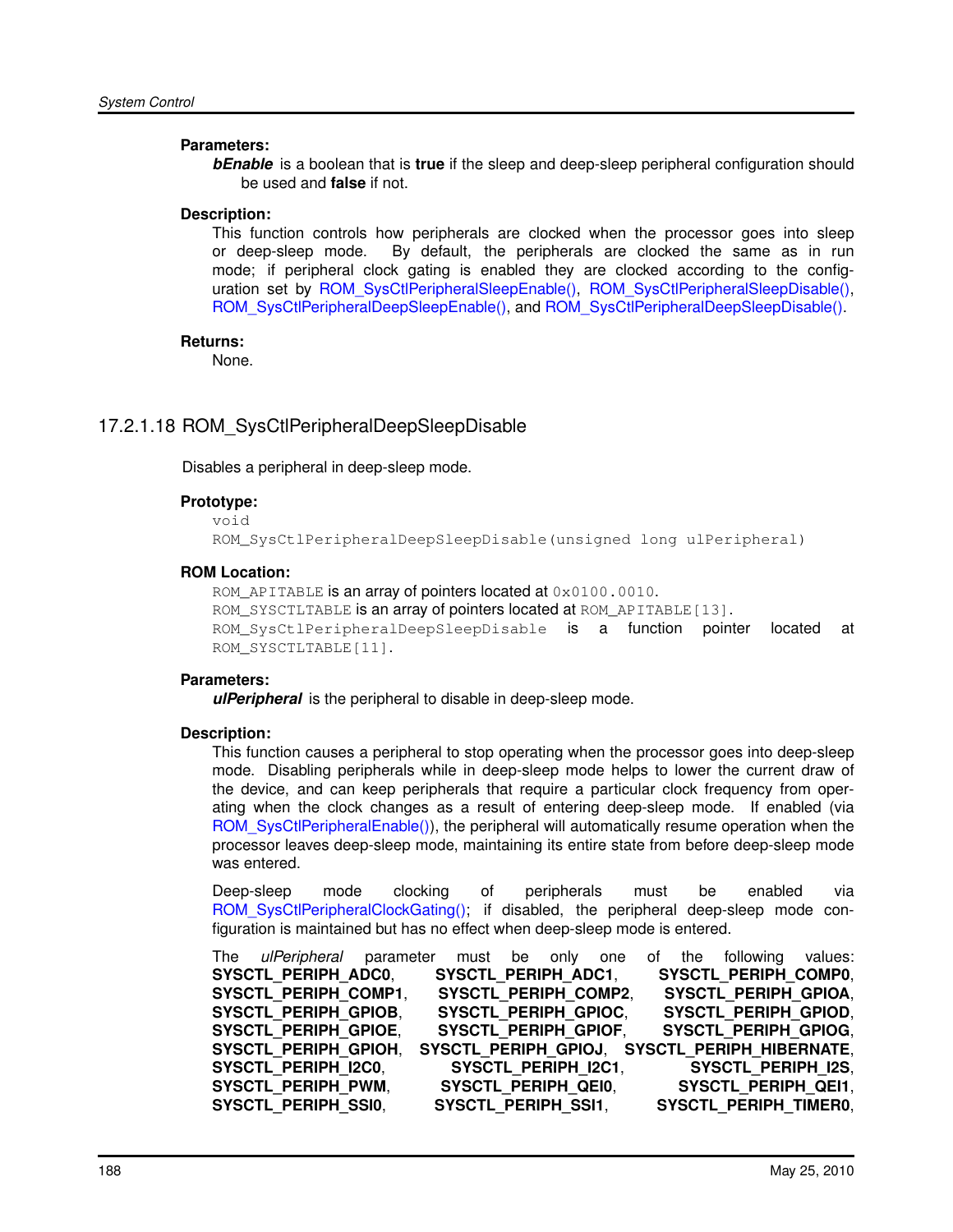**SYSCTL\_PERIPH\_TIMER1**, **SYSCTL\_PERIPH\_TIMER2**, **SYSCTL\_PERIPH\_TIMER3**, **SYSCTL\_PERIPH\_UART0**, **SYSCTL\_PERIPH\_UART1**, **SYSCTL\_PERIPH\_UART2**, **SYSCTL\_PERIPH\_UDMA**, **SYSCTL\_PERIPH\_WDOG0**, or **SYSCTL\_PERIPH\_WDOG1**.

#### **Returns:**

None.

### <span id="page-188-0"></span>17.2.1.19 ROM\_SysCtlPeripheralDeepSleepEnable

Enables a peripheral in deep-sleep mode.

#### **Prototype:**

```
void
ROM_SysCtlPeripheralDeepSleepEnable(unsigned long ulPeripheral)
```
#### **ROM Location:**

ROM\_APITABLE is an array of pointers located at  $0 \times 0100$ .0010. ROM\_SYSCTLTABLE is an array of pointers located at ROM\_APITABLE[13]. ROM SysCtlPeripheralDeepSleepEnable is a function pointer located at ROM\_SYSCTLTABLE[10].

#### **Parameters:**

*ulPeripheral* is the peripheral to enable in deep-sleep mode.

#### **Description:**

This function allows a peripheral to continue operating when the processor goes into deepsleep mode. Since the clocking configuration of the device may change, not all peripherals can safely continue operating while the processor is in sleep mode. Those that must run at a particular frequency (such as a timer) will not work as expected if the clock changes. It is the responsibility of the caller to make sensible choices.

Deep-sleep mode clocking of peripherals must be enabled via [ROM\\_SysCtlPeripheralClockGating\(\);](#page-186-0) if disabled, the peripheral deep-sleep mode configuration is maintained but has no effect when deep-sleep mode is entered.

|  |                             | The <i>ulPeripheral</i> parameter must be only one               |                                               |  | of the following values:     |  |
|--|-----------------------------|------------------------------------------------------------------|-----------------------------------------------|--|------------------------------|--|
|  | <b>SYSCTL PERIPH ADCO,</b>  |                                                                  | <b>SYSCTL PERIPH ADC1,</b>                    |  | <b>SYSCTL PERIPH COMPO.</b>  |  |
|  | SYSCTL PERIPH COMP1,        |                                                                  | <b>SYSCTL PERIPH COMP2,</b>                   |  | <b>SYSCTL PERIPH GPIOA,</b>  |  |
|  | SYSCTL PERIPH GPIOB,        |                                                                  | <b>SYSCTL PERIPH GPIOC,</b>                   |  | <b>SYSCTL PERIPH GPIOD,</b>  |  |
|  | SYSCTL PERIPH GPIOE,        |                                                                  | <b>SYSCTL PERIPH GPIOF,</b>                   |  | <b>SYSCTL PERIPH GPIOG,</b>  |  |
|  | SYSCTL PERIPH GPIOH,        |                                                                  | SYSCTL PERIPH GPIOJ, SYSCTL PERIPH HIBERNATE, |  |                              |  |
|  | SYSCTL PERIPH 12C0,         |                                                                  | <b>SYSCTL PERIPH I2C1.</b>                    |  | SYSCTL PERIPH 12S,           |  |
|  | SYSCTL PERIPH PWM,          |                                                                  | <b>SYSCTL PERIPH QEIO,</b>                    |  | <b>SYSCTL PERIPH QEI1,</b>   |  |
|  | <b>SYSCTL PERIPH SSI0,</b>  |                                                                  | SYSCTL PERIPH SSI1,                           |  | <b>SYSCTL PERIPH TIMER0,</b> |  |
|  | SYSCTL PERIPH TIMER1,       |                                                                  | <b>SYSCTL PERIPH TIMER2,</b>                  |  | <b>SYSCTL PERIPH TIMER3,</b> |  |
|  | <b>SYSCTL PERIPH UARTO,</b> |                                                                  | <b>SYSCTL PERIPH UART1.</b>                   |  | <b>SYSCTL PERIPH UART2,</b>  |  |
|  |                             | SYSCTL PERIPH UDMA, SYSCTL PERIPH WDOG0, or SYSCTL PERIPH WDOG1. |                                               |  |                              |  |
|  |                             |                                                                  |                                               |  |                              |  |

**Returns:**

None.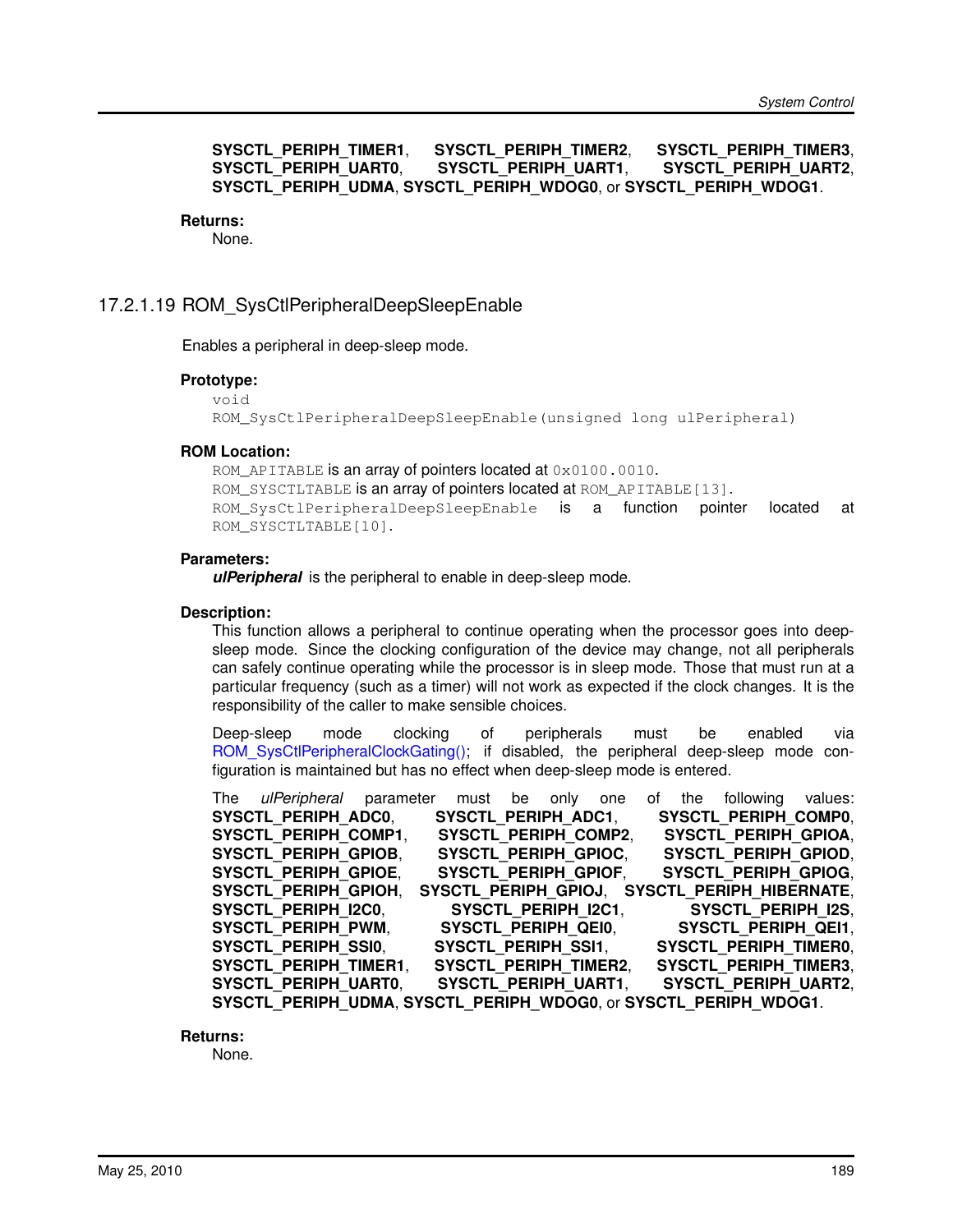# 17.2.1.20 ROM\_SysCtlPeripheralDisable

Disables a peripheral.

#### **Prototype:**

```
void
ROM_SysCtlPeripheralDisable(unsigned long ulPeripheral)
```
#### **ROM Location:**

ROM\_APITABLE is an array of pointers located at  $0 \times 0100$ .0010. ROM\_SYSCTLTABLE is an array of pointers located at ROM\_APITABLE [13]. ROM\_SysCtlPeripheralDisable is a function pointer located at ROM\_SYSCTLTABLE[7].

#### **Parameters:**

*ulPeripheral* is the peripheral to disable.

#### **Description:**

Peripherals are disabled with this function. Once disabled, they will not operate or respond to register reads/writes.

The *ulPeripheral* parameter must be only one of the following values: **SYSCTL\_PERIPH\_ADC0**, **SYSCTL\_PERIPH\_ADC1**, **SYSCTL\_PERIPH\_COMP0**, **SYSCTL\_PERIPH\_COMP1**, **SYSCTL\_PERIPH\_COMP2**, **SYSCTL\_PERIPH\_GPIOA**, **SYSCTL\_PERIPH\_GPIOB**, **SYSCTL\_PERIPH\_GPIOC**, **SYSCTL\_PERIPH\_GPIOD**, **SYSCTL\_PERIPH\_GPIOE**, **SYSCTL\_PERIPH\_GPIOF**, **SYSCTL\_PERIPH\_GPIOG**, **SYSCTL\_PERIPH\_GPIOH**, **SYSCTL\_PERIPH\_GPIOJ**, **SYSCTL\_PERIPH\_HIBERNATE**, **SYSCTL\_PERIPH\_I2C0**, **SYSCTL\_PERIPH\_I2C1**, **SYSCTL\_PERIPH\_I2S**, **SYSCTL\_PERIPH\_PWM**, **SYSCTL\_PERIPH\_QEI0**, **SYSCTL\_PERIPH\_QEI1**, **SYSCTL\_PERIPH\_SSI0**, **SYSCTL\_PERIPH\_SSI1**, **SYSCTL\_PERIPH\_TIMER0**, **SYSCTL\_PERIPH\_TIMER1**, **SYSCTL\_PERIPH\_TIMER2**, **SYSCTL\_PERIPH\_TIMER3**, **SYSCTL\_PERIPH\_UART0**, **SYSCTL\_PERIPH\_UART1**, **SYSCTL\_PERIPH\_UART2**, **SYSCTL\_PERIPH\_UDMA**, **SYSCTL\_PERIPH\_WDOG0**, or **SYSCTL\_PERIPH\_WDOG1**.

#### **Returns:**

None.

# <span id="page-189-0"></span>17.2.1.21 ROM\_SysCtlPeripheralEnable

#### Enables a peripheral.

#### **Prototype:**

```
void
ROM_SysCtlPeripheralEnable(unsigned long ulPeripheral)
```
#### **ROM Location:**

ROM\_APITABLE is an array of pointers located at  $0 \times 0100$ .0010. ROM\_SYSCTLTABLE is an array of pointers located at ROM\_APITABLE[13]. ROM SysCtlPeripheralEnable is a function pointer located at ROM SYSCTLTABLE[6].

#### **Parameters:**

*ulPeripheral* is the peripheral to enable.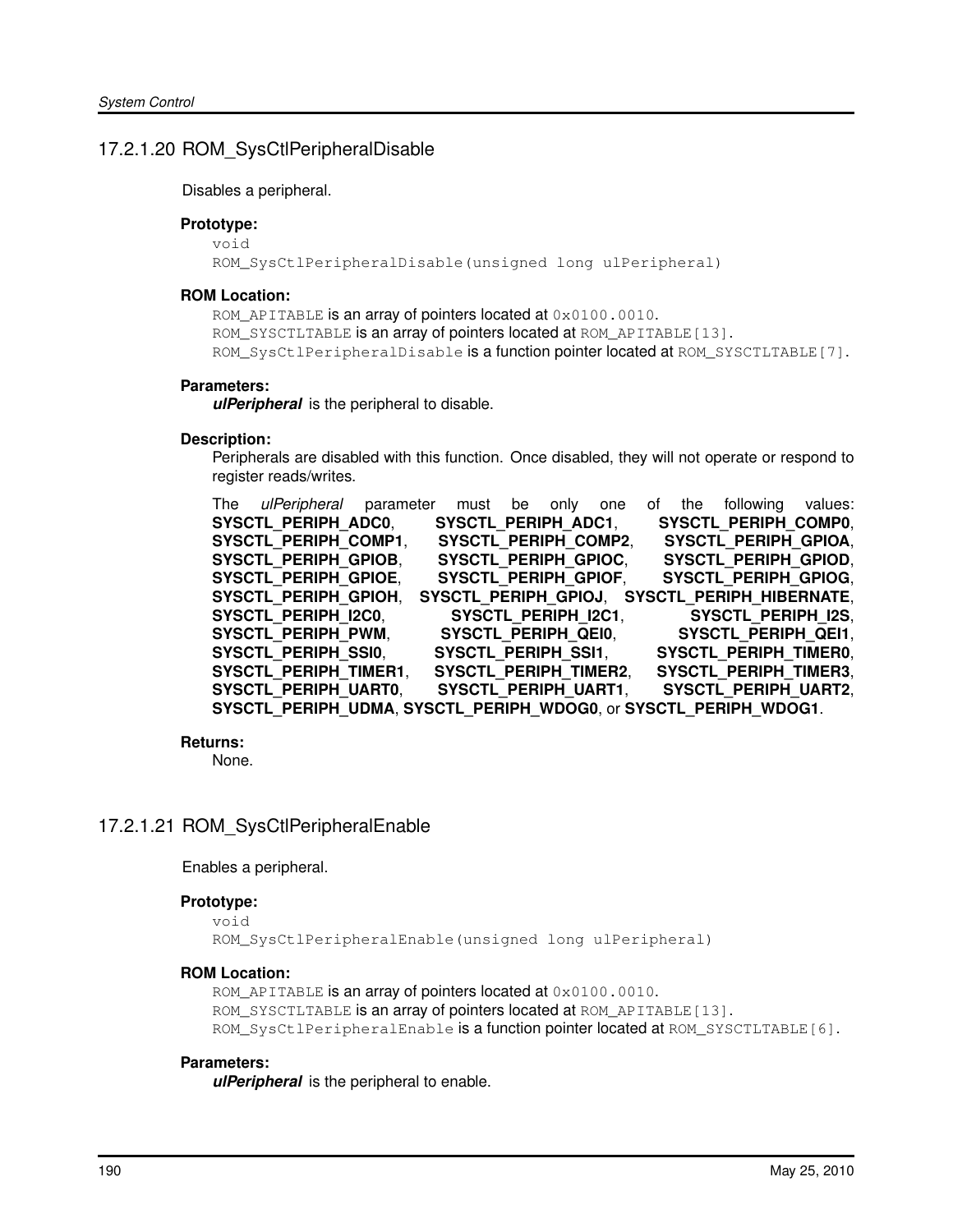**Description:**

Peripherals are enabled with this function. At power-up, all peripherals are disabled; they must be enabled in order to operate or respond to register reads/writes.

| The ulPeripheral parameter must be only one                      |                              |                            |  | of the following values:                      |  |
|------------------------------------------------------------------|------------------------------|----------------------------|--|-----------------------------------------------|--|
| SYSCTL PERIPH ADC0,                                              | <b>SYSCTL PERIPH ADC1,</b>   |                            |  | <b>SYSCTL PERIPH COMPO,</b>                   |  |
| SYSCTL PERIPH COMP1,                                             | <b>SYSCTL PERIPH COMP2,</b>  |                            |  | <b>SYSCTL PERIPH GPIOA,</b>                   |  |
| SYSCTL PERIPH GPIOB,                                             | <b>SYSCTL PERIPH GPIOC,</b>  |                            |  | <b>SYSCTL PERIPH GPIOD,</b>                   |  |
| SYSCTL PERIPH GPIOE,                                             | <b>SYSCTL PERIPH GPIOF,</b>  |                            |  | <b>SYSCTL PERIPH GPIOG,</b>                   |  |
| SYSCTL PERIPH GPIOH,                                             |                              |                            |  | SYSCTL PERIPH GPIOJ, SYSCTL PERIPH HIBERNATE, |  |
| SYSCTL PERIPH I2C0,                                              |                              | <b>SYSCTL PERIPH I2C1.</b> |  | SYSCTL PERIPH 12S,                            |  |
| SYSCTL PERIPH PWM,                                               | <b>SYSCTL PERIPH QEIO,</b>   |                            |  | <b>SYSCTL PERIPH QEI1,</b>                    |  |
| SYSCTL PERIPH SSI0,                                              | SYSCTL PERIPH SSI1,          |                            |  | <b>SYSCTL PERIPH TIMER0,</b>                  |  |
| Sysctl Periph Timer1,                                            | <b>SYSCTL PERIPH TIMER2,</b> |                            |  | <b>SYSCTL PERIPH TIMER3,</b>                  |  |
| SYSCTL PERIPH UART0,                                             | <b>SYSCTL PERIPH UART1,</b>  |                            |  | <b>SYSCTL PERIPH UART2,</b>                   |  |
| SYSCTL PERIPH UDMA, SYSCTL PERIPH WDOG0, or SYSCTL PERIPH WDOG1. |                              |                            |  |                                               |  |

#### **Note:**

It takes five clock cycles after the write to enable a peripheral before the the peripheral is actually enabled. During this time, attempts to access the peripheral will result in a bus fault. Care should be taken to ensure that the peripheral is not accessed during this brief time period.

#### **Returns:**

None.

# 17.2.1.22 ROM\_SysCtlPeripheralPresent

Determines if a peripheral is present.

#### **Prototype:**

```
tBoolean
ROM_SysCtlPeripheralPresent(unsigned long ulPeripheral)
```
#### **ROM Location:**

ROM\_APITABLE is an array of pointers located at  $0 \times 0100$ .0010. ROM\_SYSCTLTABLE is an array of pointers located at ROM\_APITABLE[13]. ROM\_SysCtlPeripheralPresent is a function pointer located at ROM\_SYSCTLTABLE[4].

#### **Parameters:**

*ulPeripheral* is the peripheral in question.

#### **Description:**

Determines if a particular peripheral is present in the device. Each member of the Stellaris family has a different peripheral set; this will determine which are present on this device.

| The ulPeripheral parameter must be only one |                                 |  |  | of the following values:    |  |
|---------------------------------------------|---------------------------------|--|--|-----------------------------|--|
| <b>SYSCTL PERIPH ADCO,</b>                  | <b>SYSCTL PERIPH ADC1,</b>      |  |  | <b>SYSCTL PERIPH CANO.</b>  |  |
| <b>SYSCTL PERIPH CAN1.</b>                  | <b>SYSCTL PERIPH CAN2,</b>      |  |  | <b>SYSCTL PERIPH COMPO.</b> |  |
| <b>SYSCTL PERIPH COMP1.</b>                 | <b>SYSCTL PERIPH COMP2,</b>     |  |  | <b>SYSCTL PERIPH EPIO,</b>  |  |
| SYSCTL PERIPH ETH,                          | SYSCTL PERIPH GPIOA,            |  |  | <b>SYSCTL PERIPH GPIOB,</b> |  |
| <b>SYSCTL PERIPH GPIOC,</b>                 | <b>SYSCTL PERIPH GPIOD,</b>     |  |  | <b>SYSCTL PERIPH GPIOE,</b> |  |
| <b>SYSCTL PERIPH GPIOF,</b>                 | <b>SYSCTL PERIPH GPIOG,</b>     |  |  | <b>SYSCTL PERIPH GPIOH,</b> |  |
| <b>SYSCTL PERIPH GPIOJ,</b>                 | <b>SYSCTL_PERIPH_HIBERNATE,</b> |  |  | SYSCTL PERIPH I2C0,         |  |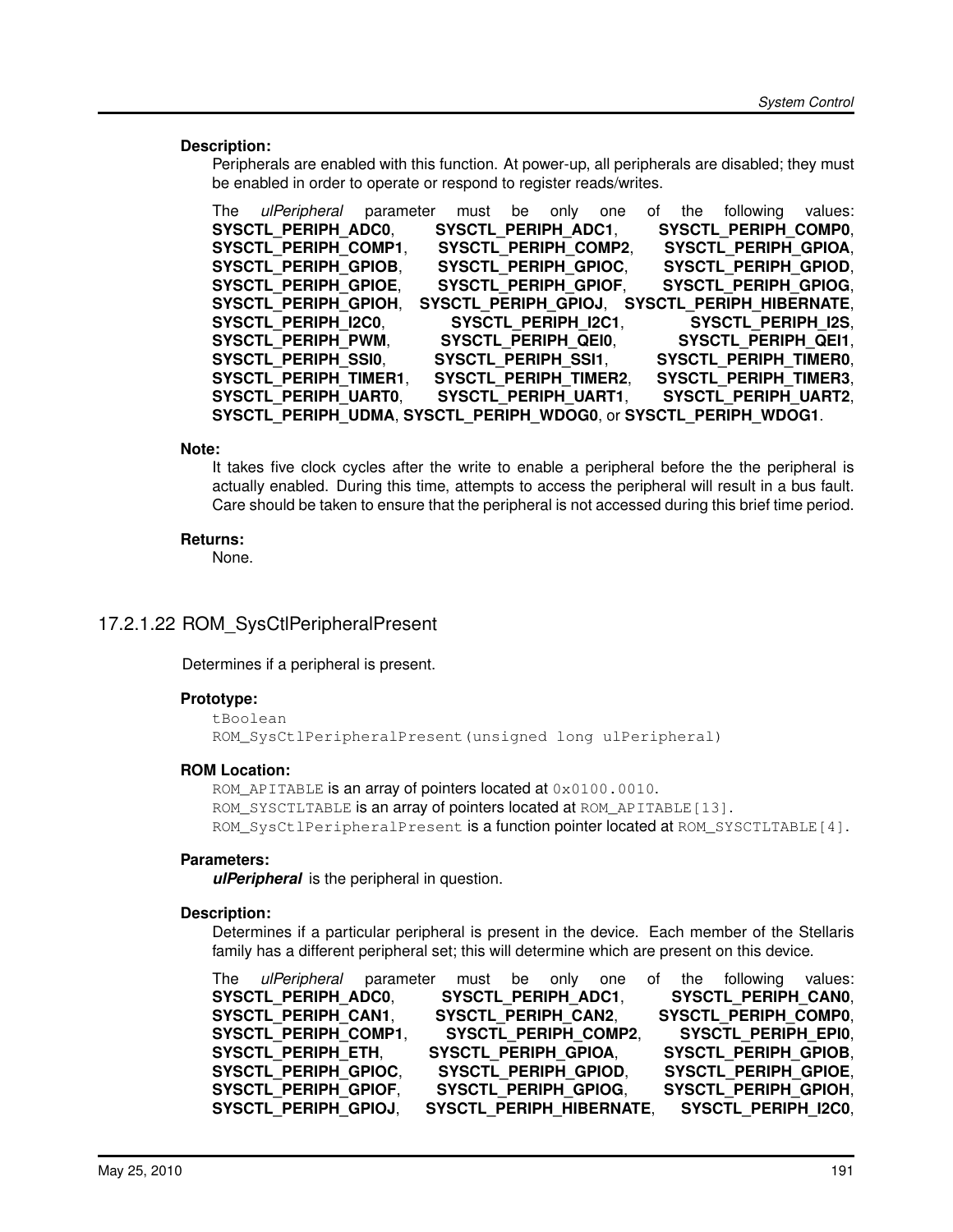```
SYSCTL_PERIPH_I2C1, SYSCTL_PERIPH_I2S0, SYSCTL_PERIPH_IEEE1588,
SYSCTL_PERIPH_MPU, SYSCTL_PERIPH_PLL, SYSCTL_PERIPH_PWM,
SYSCTL_PERIPH_QEI0, SYSCTL_PERIPH_QEI1, SYSCTL_PERIPH_SSI0,
SYSCTL_PERIPH_SSI1, SYSCTL_PERIPH_TEMP, SYSCTL_PERIPH_TIMER0,
SYSCTL_PERIPH_TIMER1, SYSCTL_PERIPH_TIMER2, SYSCTL_PERIPH_TIMER3,
SYSCTL_PERIPH_UART0, SYSCTL_PERIPH_UART1, SYSCTL_PERIPH_UART2,
SYSCTL_PERIPH_UDMA, SYSCTL_PERIPH_USB0, SYSCTL_PERIPH_WDOG0, or
SYSCTL_PERIPH_WDOG1.
```
#### **Returns:**

Returns **true** if the specified peripheral is present and **false** if it is not.

# 17.2.1.23 ROM\_SysCtlPeripheralReset

Performs a software reset of a peripheral.

#### **Prototype:**

```
void
ROM_SysCtlPeripheralReset(unsigned long ulPeripheral)
```
#### **ROM Location:**

ROM\_APITABLE is an array of pointers located at  $0 \times 0100$ .0010. ROM\_SYSCTLTABLE is an array of pointers located at ROM\_APITABLE[13]. ROM\_SysCtlPeripheralReset is a function pointer located at ROM\_SYSCTLTABLE[5].

#### **Parameters:**

*ulPeripheral* is the peripheral to reset.

#### **Description:**

This function performs a software reset of the specified peripheral. An individual peripheral reset signal is asserted for a brief period and then deasserted, leaving the peripheral in a operating state but in its reset condition.

|  | SYSCTL PERIPH ADC0.<br>SYSCTL PERIPH COMP1,<br>SYSCTL PERIPH GPIOB,<br>SYSCTL PERIPH GPIOE,<br>SYSCTL PERIPH GPIOH,<br>SYSCTL PERIPH I2C0,<br>SYSCTL PERIPH PWM,<br>SYSCTL PERIPH SSI0,<br>Sysctl Periph Timer1,<br>SYSCTL PERIPH UART0, |  | SYSCTL PERIPH ADC1.<br><b>SYSCTL PERIPH COMP2,</b><br><b>SYSCTL PERIPH GPIOC,</b><br><b>SYSCTL PERIPH GPIOF,</b><br><b>SYSCTL PERIPH I2C1.</b><br><b>SYSCTL PERIPH QEIO,</b><br>SYSCTL PERIPH SSI1,<br><b>SYSCTL PERIPH TIMER2,</b><br><b>SYSCTL PERIPH UART1,</b> |  | The ulPeripheral parameter must be only one<br>of the following values:<br><b>SYSCTL PERIPH COMPO.</b><br><b>SYSCTL PERIPH GPIOA,</b><br><b>SYSCTL PERIPH GPIOD,</b><br><b>SYSCTL PERIPH GPIOG,</b><br>SYSCTL PERIPH GPIOJ, SYSCTL PERIPH HIBERNATE,<br>SYSCTL PERIPH 12S,<br><b>SYSCTL PERIPH QEI1,</b><br><b>SYSCTL PERIPH TIMERO,</b><br><b>SYSCTL PERIPH TIMER3,</b><br><b>SYSCTL PERIPH UART2,</b><br>SYSCTL PERIPH UDMA, SYSCTL PERIPH WDOG0, or SYSCTL PERIPH WDOG1. |
|--|------------------------------------------------------------------------------------------------------------------------------------------------------------------------------------------------------------------------------------------|--|--------------------------------------------------------------------------------------------------------------------------------------------------------------------------------------------------------------------------------------------------------------------|--|-----------------------------------------------------------------------------------------------------------------------------------------------------------------------------------------------------------------------------------------------------------------------------------------------------------------------------------------------------------------------------------------------------------------------------------------------------------------------------|

#### **Returns:**

None.

#### <span id="page-191-0"></span>17.2.1.24 ROM\_SysCtlPeripheralSleepDisable

Disables a peripheral in sleep mode.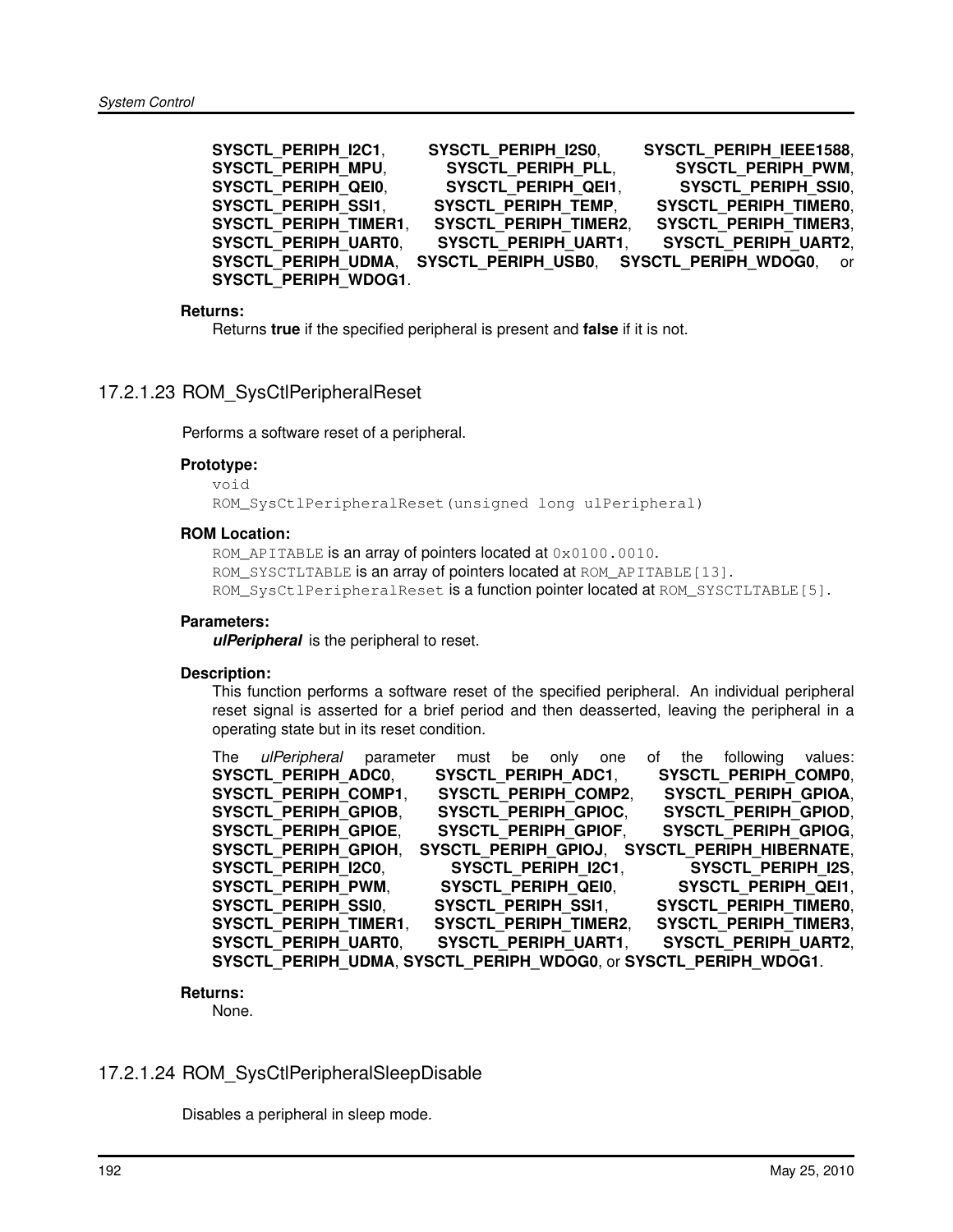#### **Prototype:**

```
void
ROM_SysCtlPeripheralSleepDisable(unsigned long ulPeripheral)
```
#### **ROM Location:**

```
ROM_APITABLE is an array of pointers located at 0 \times 0100.0010.
ROM SYSCTLTABLE is an array of pointers located at ROM APITABLE [13].
ROM_SysCtlPeripheralSleepDisable is a function pointer located at
ROM_SYSCTLTABLE[9].
```
#### **Parameters:**

*ulPeripheral* is the peripheral to disable in sleep mode.

#### **Description:**

This function causes a peripheral to stop operating when the processor goes into sleep mode. Disabling peripherals while in sleep mode helps to lower the current draw of the device. If enabled (via [ROM\\_SysCtlPeripheralEnable\(\)\)](#page-189-0), the peripheral will automatically resume operation when the processor leaves sleep mode, maintaining its entire state from before sleep mode was entered.

Sleep mode clocking of peripherals must be enabled via [ROM\\_SysCtlPeripheralClockGating\(\);](#page-186-0) if disabled, the peripheral sleep mode configuration is maintained but has no effect when sleep mode is entered.

|  |                      |                       | The ulPeripheral parameter must be only one                      |                     |  | of the following values:     |  |
|--|----------------------|-----------------------|------------------------------------------------------------------|---------------------|--|------------------------------|--|
|  |                      | SYSCTL PERIPH ADC0,   | SYSCTL PERIPH ADC1,                                              |                     |  | <b>SYSCTL PERIPH COMPO.</b>  |  |
|  |                      | SYSCTL PERIPH COMP1,  | <b>SYSCTL PERIPH COMP2,</b>                                      |                     |  | <b>SYSCTL PERIPH GPIOA,</b>  |  |
|  |                      | SYSCTL PERIPH GPIOB,  | <b>SYSCTL PERIPH GPIOC,</b>                                      |                     |  | <b>SYSCTL PERIPH GPIOD,</b>  |  |
|  | SYSCTL PERIPH GPIOE, |                       | <b>SYSCTL PERIPH GPIOF,</b>                                      |                     |  | <b>SYSCTL PERIPH GPIOG,</b>  |  |
|  |                      | SYSCTL PERIPH GPIOH,  | SYSCTL PERIPH GPIOJ, SYSCTL PERIPH HIBERNATE,                    |                     |  |                              |  |
|  | SYSCTL PERIPH 12C0,  |                       |                                                                  | SYSCTL PERIPH I2C1, |  | SYSCTL PERIPH_I2S,           |  |
|  | SYSCTL PERIPH PWM,   |                       |                                                                  | SYSCTL PERIPH QEIO, |  | SYSCTL PERIPH QEI1,          |  |
|  | SYSCTL PERIPH SSI0,  |                       | SYSCTL PERIPH SSI1,                                              |                     |  | <b>SYSCTL PERIPH TIMERO,</b> |  |
|  |                      | SYSCTL PERIPH TIMER1, | <b>SYSCTL PERIPH TIMER2,</b>                                     |                     |  | <b>SYSCTL PERIPH TIMER3,</b> |  |
|  |                      | SYSCTL PERIPH UART0,  | <b>SYSCTL PERIPH UART1,</b>                                      |                     |  | <b>SYSCTL PERIPH UART2,</b>  |  |
|  |                      |                       | SYSCTL PERIPH UDMA, SYSCTL PERIPH WDOG0, or SYSCTL PERIPH WDOG1. |                     |  |                              |  |

#### **Returns:**

None.

#### <span id="page-192-0"></span>17.2.1.25 ROM\_SysCtlPeripheralSleepEnable

Enables a peripheral in sleep mode.

#### **Prototype:**

```
void
ROM_SysCtlPeripheralSleepEnable(unsigned long ulPeripheral)
```
#### **ROM Location:**

```
ROM APITABLE is an array of pointers located at 0x0100.0010.
ROM_SYSCTLTABLE is an array of pointers located at ROM_APITABLE[13].
ROM SysCtlPeripheralSleepEnable is a function pointer located at
ROM SYSCTLTABLE[8].
```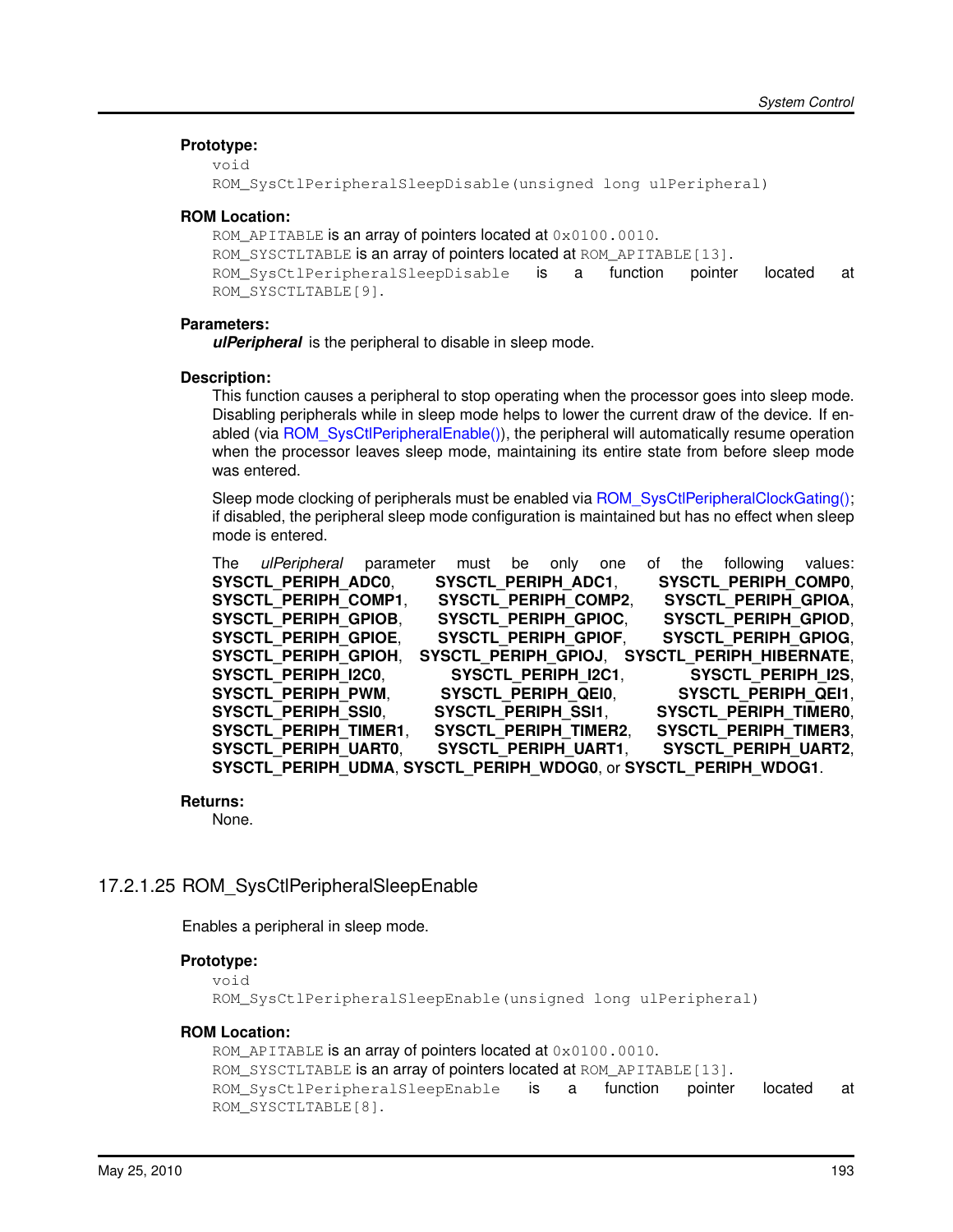#### **Parameters:**

*ulPeripheral* is the peripheral to enable in sleep mode.

#### **Description:**

This function allows a peripheral to continue operating when the processor goes into sleep mode. Since the clocking configuration of the device does not change, any peripheral can safely continue operating while the processor is in sleep mode, and can therefore wake the processor from sleep mode.

Sleep mode clocking of peripherals must be enabled via [ROM\\_SysCtlPeripheralClockGating\(\);](#page-186-0) if disabled, the peripheral sleep mode configuration is maintained but has no effect when sleep mode is entered.

| The ulPeripheral parameter must be only one                      |  |                              |  | of the following values:                      |  |
|------------------------------------------------------------------|--|------------------------------|--|-----------------------------------------------|--|
| SYSCTL PERIPH ADC0,                                              |  | <b>SYSCTL PERIPH ADC1,</b>   |  | <b>SYSCTL PERIPH COMPO.</b>                   |  |
| SYSCTL PERIPH COMP1,                                             |  | <b>SYSCTL PERIPH COMP2,</b>  |  | <b>SYSCTL PERIPH GPIOA,</b>                   |  |
| SYSCTL PERIPH GPIOB,                                             |  | <b>SYSCTL PERIPH GPIOC,</b>  |  | <b>SYSCTL PERIPH GPIOD,</b>                   |  |
| SYSCTL PERIPH GPIOE,                                             |  | <b>SYSCTL PERIPH GPIOF,</b>  |  | <b>SYSCTL PERIPH GPIOG,</b>                   |  |
| SYSCTL PERIPH GPIOH,                                             |  |                              |  | SYSCTL PERIPH GPIOJ, SYSCTL PERIPH HIBERNATE, |  |
| SYSCTL PERIPH I2C0,                                              |  | <b>SYSCTL PERIPH I2C1,</b>   |  | SYSCTL PERIPH 12S.                            |  |
| SYSCTL PERIPH PWM,                                               |  | <b>SYSCTL PERIPH QEIO,</b>   |  | SYSCTL PERIPH QEI1,                           |  |
| SYSCTL PERIPH SSI0,                                              |  | SYSCTL PERIPH SSI1,          |  | <b>SYSCTL PERIPH TIMERO,</b>                  |  |
| Sysctl Periph Timer1,                                            |  | <b>SYSCTL PERIPH TIMER2,</b> |  | <b>SYSCTL PERIPH TIMER3,</b>                  |  |
| SYSCTL PERIPH UART0,                                             |  | <b>SYSCTL PERIPH UART1,</b>  |  | <b>SYSCTL PERIPH UART2,</b>                   |  |
| SYSCTL PERIPH UDMA, SYSCTL PERIPH WDOG0, or SYSCTL PERIPH WDOG1. |  |                              |  |                                               |  |

#### **Returns:**

None.

## 17.2.1.26 ROM\_SysCtlPinPresent

Determines if a pin is present.

#### **Prototype:**

```
tBoolean
ROM_SysCtlPinPresent(unsigned long ulPin)
```
#### **ROM Location:**

ROM\_APITABLE is an array of pointers located at  $0 \times 0100$ .0010. ROM SYSCTLTABLE is an array of pointers located at ROM APITABLE [13]. ROM\_SysCtlPinPresent is a function pointer located at ROM\_SYSCTLTABLE[3].

#### **Parameters:**

*ulPin* is the pin in question.

#### **Description:**

Determines if a particular pin is present in the device. Some peripherals have a varying number of pins across members of the Stellaris family; this will determine which pins are present on this device.

The *ulPin* argument must be only one of the following values: **SYSCTL\_PIN\_PWM0**, **SYSCTL\_PIN\_PWM1**, **SYSCTL\_PIN\_PWM2**, **SYSCTL\_PIN\_PWM3**, **SYSCTL\_PIN\_PWM4**, **SYSCTL\_PIN\_PWM5**, **SYSCTL\_PIN\_MC\_FAULT0 SYSCTL\_PIN\_C0MINUS**, **SYSCTL\_PIN\_C0PLUS**, **SYSCTL\_PIN\_C0O**, **SYSCTL\_PIN\_C1MINUS**,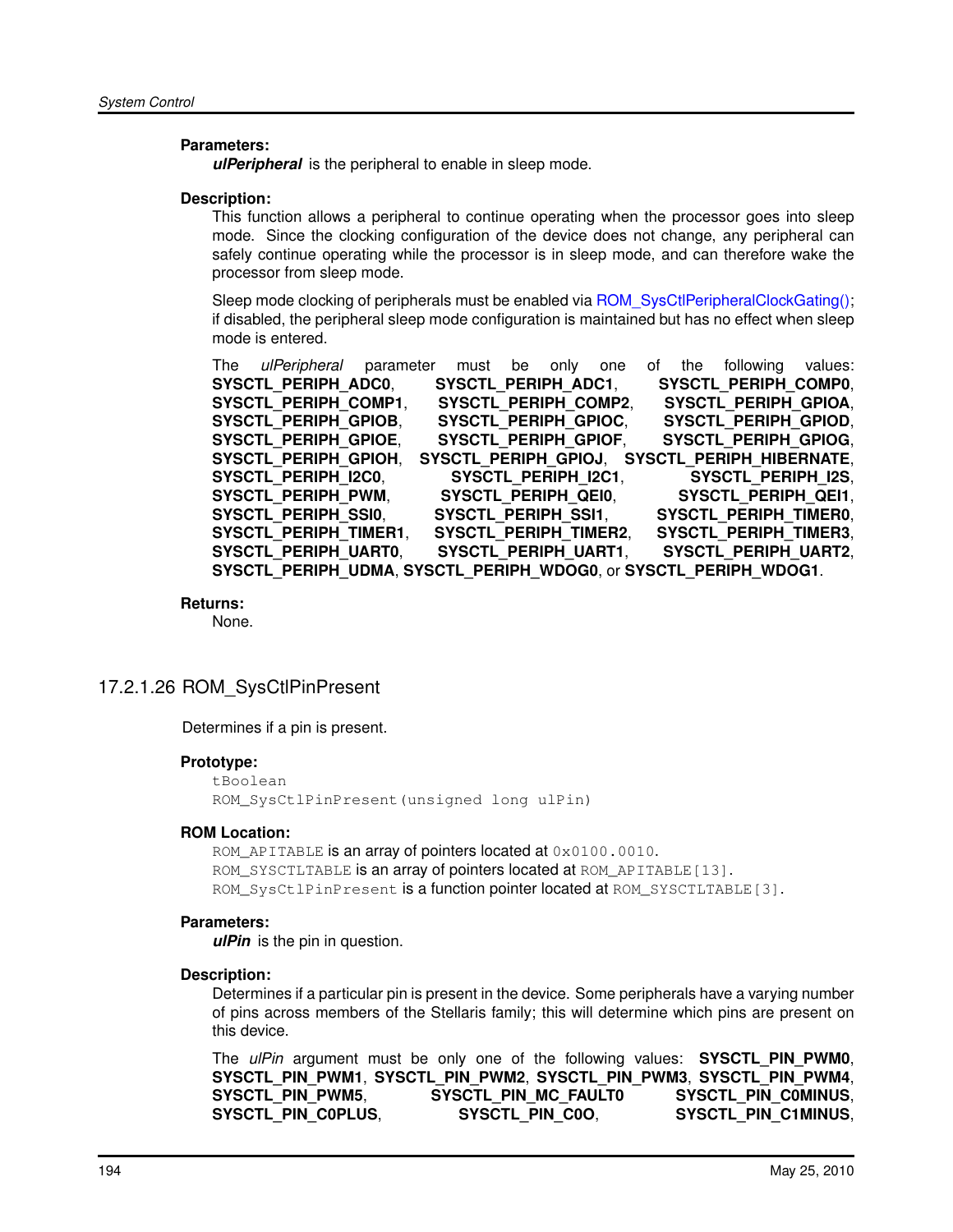**SYSCTL\_PIN\_C1PLUS**, **SYSCTL\_PIN\_C1O**, **SYSCTL\_PIN\_C2MINUS**, **SYSCTL\_PIN\_C2PLUS**, **SYSCTL\_PIN\_C2O**, **SYSCTL\_PIN\_ADC0**, **SYSCTL\_PIN\_ADC1**, **SYSCTL\_PIN\_ADC2**, **SYSCTL\_PIN\_ADC3**, **SYSCTL\_PIN\_ADC4**, **SYSCTL\_PIN\_ADC5**, **SYSCTL\_PIN\_ADC6**, **SYSCTL\_PIN\_ADC7**, **SYSCTL\_PIN\_CCP0**, **SYSCTL\_PIN\_CCP1**, **SYSCTL\_PIN\_CCP2**, **SYSCTL\_PIN\_CCP3**, **SYSCTL\_PIN\_CCP4**, **SYSCTL\_PIN\_CCP5**, **SYSCTL\_PIN\_CCP6**, **SYSCTL\_PIN\_CCP7**, or **SYSCTL\_PIN\_32KHZ**.

#### **Returns:**

Returns **true** if the specified pin is present and **false** if it is not.

# 17.2.1.27 ROM\_SysCtlPWMClockGet

Gets the current PWM clock configuration.

#### **Prototype:**

unsigned long ROM\_SysCtlPWMClockGet(void)

#### **ROM Location:**

ROM APITABLE is an array of pointers located at 0x0100.0010. ROM SYSCTLTABLE is an array of pointers located at ROM APITABLE [13]. ROM SysCtlPWMClockGet is a function pointer located at ROM SYSCTLTABLE[26].

#### **Description:**

This function returns the current PWM clock configuration.

#### **Returns:**

Returns the current PWM clock configuration; will be one of **SYSCTL PWMDIV 1**, **SYSCTL\_PWMDIV\_2**, **SYSCTL\_PWMDIV\_4**, **SYSCTL\_PWMDIV\_8**, **SYSCTL\_PWMDIV\_16**, **SYSCTL\_PWMDIV\_32**, or **SYSCTL\_PWMDIV\_64**.

# 17.2.1.28 ROM\_SysCtlPWMClockSet

Sets the PWM clock configuration.

#### **Prototype:**

void ROM\_SysCtlPWMClockSet(unsigned long ulConfig)

#### **ROM Location:**

ROM\_APITABLE is an array of pointers located at  $0 \times 0100$ .0010. ROM SYSCTLTABLE is an array of pointers located at ROM APITABLE [13]. ROM\_SysCtlPWMClockSet is a function pointer located at ROM\_SYSCTLTABLE[25].

#### **Parameters:**

*ulConfig* is the configuration for the PWM clock; it must be one of **SYSCTL\_PWMDIV\_1**, **SYSCTL\_PWMDIV\_2**, **SYSCTL\_PWMDIV\_4**, **SYSCTL\_PWMDIV\_8**, **SYSCTL\_PWMDIV\_16**, **SYSCTL\_PWMDIV\_32**, or **SYSCTL\_PWMDIV\_64**.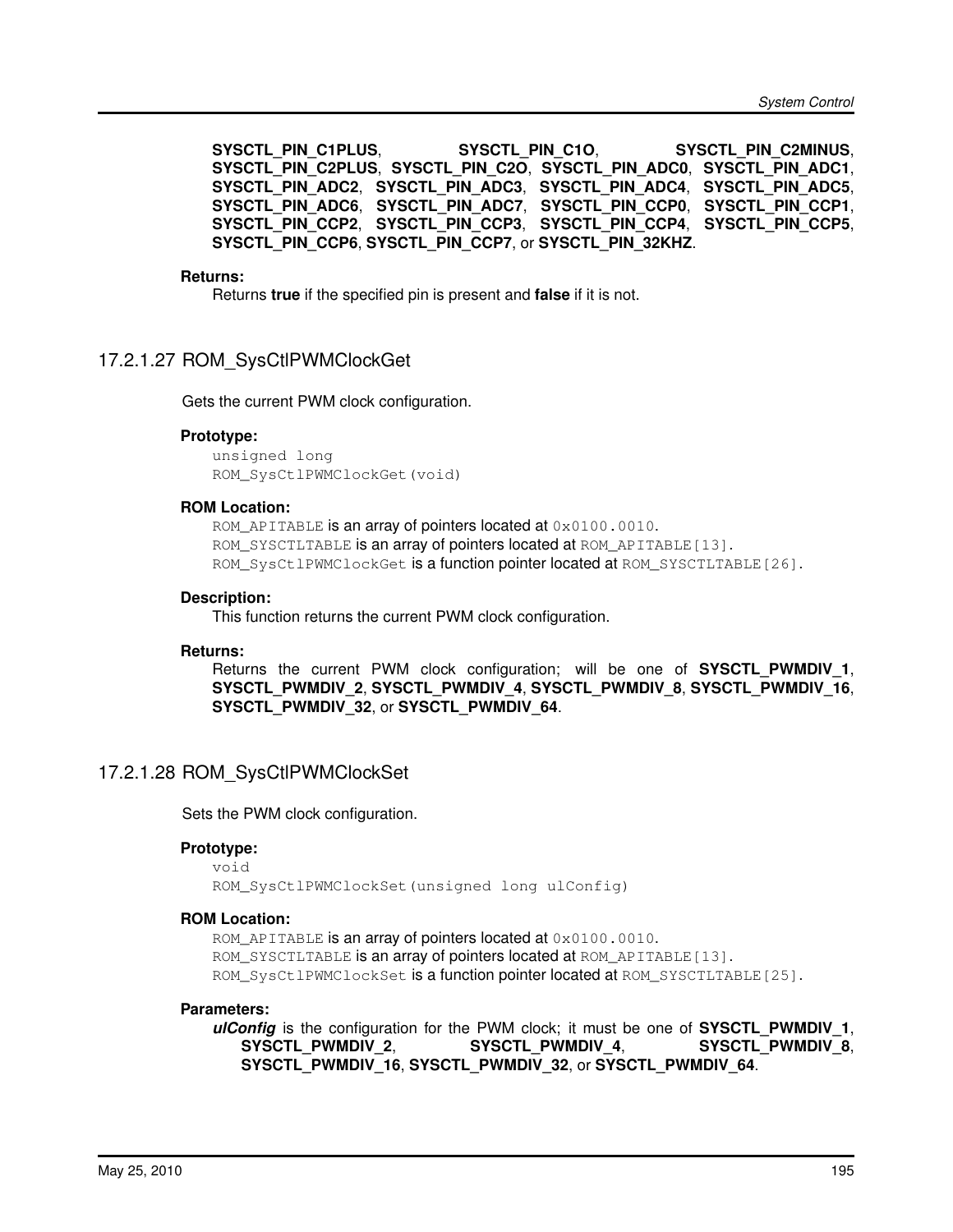#### **Description:**

This function sets the rate of the clock provided to the PWM module as a ratio of the processor clock. This clock is used by the PWM module to generate PWM signals; its rate forms the basis for all PWM signals.

#### **Note:**

The clocking of the PWM is dependent upon the system clock rate as configured by [ROM\\_SysCtlClockSet\(\).](#page-179-0)

#### **Returns:**

None.

# 17.2.1.29 ROM\_SysCtlReset

#### Resets the device.

#### **Prototype:**

```
void
ROM_SysCtlReset(void)
```
#### **ROM Location:**

ROM\_APITABLE is an array of pointers located at  $0 \times 0100$ .0010. ROM\_SYSCTLTABLE is an array of pointers located at ROM\_APITABLE[13]. ROM\_SysCtlReset is a function pointer located at ROM\_SYSCTLTABLE[19].

#### **Description:**

This function will perform a software reset of the entire device. The processor and all peripherals will be reset and all device registers will return to their default values (with the exception of the reset cause register, which will maintain its current value but have the software reset bit set as well).

#### **Returns:**

This function does not return.

# 17.2.1.30 ROM\_SysCtlResetCauseClear

Clears reset reasons.

#### **Prototype:**

void

ROM\_SysCtlResetCauseClear(unsigned long ulCauses)

#### **ROM Location:**

ROM\_APITABLE is an array of pointers located at  $0 \times 0100$ .0010. ROM\_SYSCTLTABLE is an array of pointers located at ROM\_APITABLE[13]. ROM\_SysCtlResetCauseClear is a function pointer located at ROM\_SYSCTLTABLE[22].

#### **Parameters:**

*ulCauses* are the reset causes to be cleared; must be a logical OR of **SYSCTL\_CAUSE\_LDO**, **SYSCTL\_CAUSE\_SW**, **SYSCTL\_CAUSE\_WDOG**, **SYSCTL\_CAUSE\_BOR**, **SYSCTL\_CAUSE\_POR**, and/or **SYSCTL\_CAUSE\_EXT**.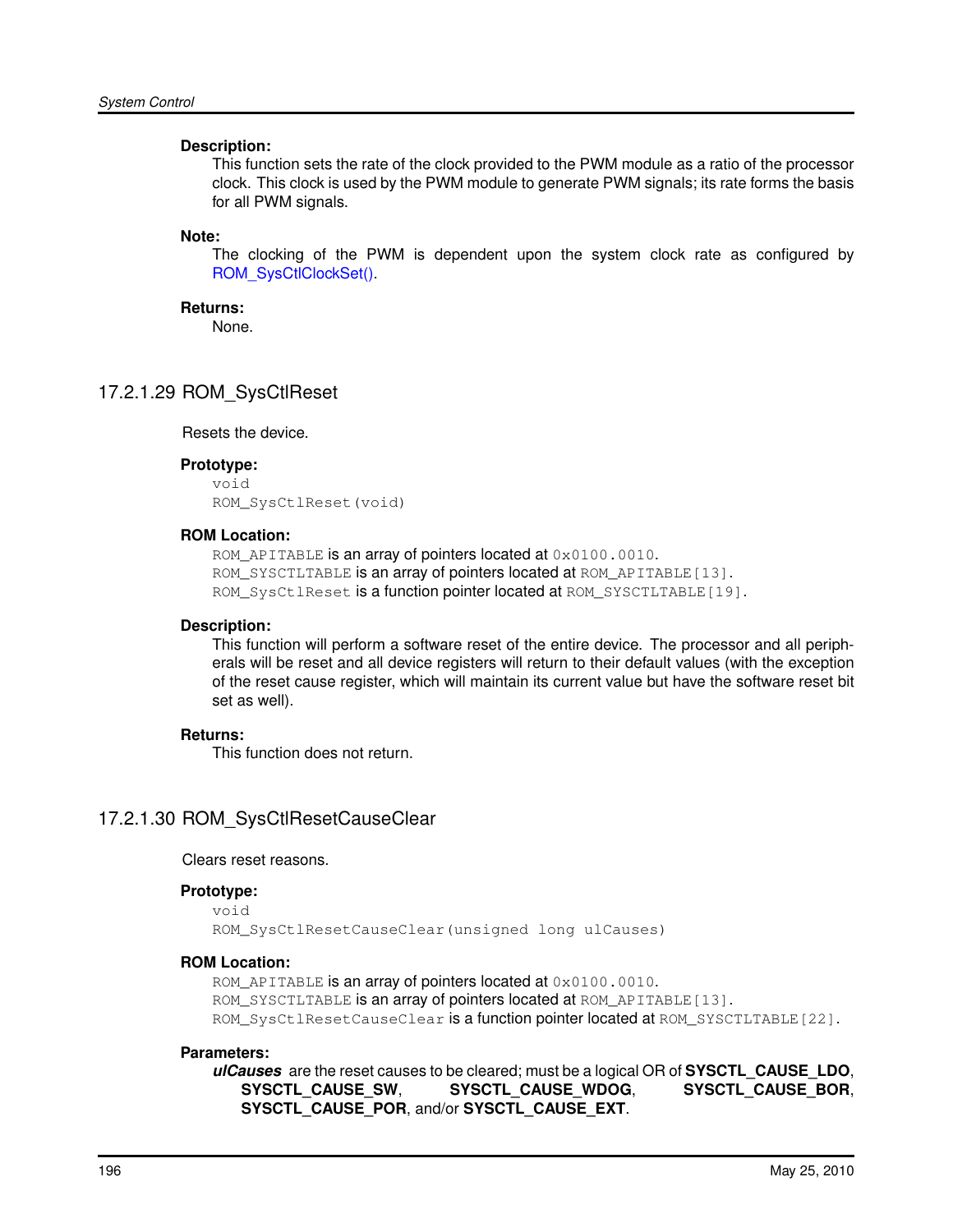#### **Description:**

This function clears the specified sticky reset reasons. Once cleared, another reset for the same reason can be detected, and a reset for a different reason can be distinguished (instead of having two reset causes set). If the reset reason is used by an application, all reset causes should be cleared after they are retrieved with ROM SysCtlResetCauseGet().

#### **Returns:**

None.

# <span id="page-196-0"></span>17.2.1.31 ROM\_SysCtlResetCauseGet

Gets the reason for a reset.

#### **Prototype:**

unsigned long ROM\_SysCtlResetCauseGet(void)

#### **ROM Location:**

ROM APITABLE is an array of pointers located at 0x0100.0010. ROM\_SYSCTLTABLE is an array of pointers located at ROM\_APITABLE [13]. ROM\_SysCtlResetCauseGet is a function pointer located at ROM\_SYSCTLTABLE[21].

#### **Description:**

This function will return the reason(s) for a reset. Since the reset reasons are sticky until either cleared by software or an external reset, multiple reset reasons may be returned if multiple resets have occurred. The reset reason will be a logical OR of **SYSCTL\_CAUSE\_LDO**, **SYSCTL\_CAUSE\_SW**, **SYSCTL\_CAUSE\_WDOG**, **SYSCTL\_CAUSE\_BOR**, **SYSCTL\_CAUSE\_POR**, and/or **SYSCTL\_CAUSE\_EXT**.

#### **Returns:**

Returns the reason(s) for a reset.

# 17.2.1.32 ROM\_SysCtlSleep

Puts the processor into sleep mode.

#### **Prototype:**

```
void
ROM_SysCtlSleep(void)
```
#### **ROM Location:**

ROM\_APITABLE is an array of pointers located at  $0 \times 0100$ .0010. ROM\_SYSCTLTABLE is an array of pointers located at ROM\_APITABLE [13]. ROM\_SysCtlSleep is a function pointer located at ROM\_SYSCTLTABLE[0].

#### **Description:**

This function places the processor into sleep mode; it will not return until the processor re-turns to run mode. The peripherals that are enabled via [ROM\\_SysCtlPeripheralSleepEnable\(\)](#page-192-0) continue to operate and can wake up the processor (if automatic clock gating is enabled with [ROM\\_SysCtlPeripheralClockGating\(\),](#page-186-0) otherwise all peripherals continue to operate).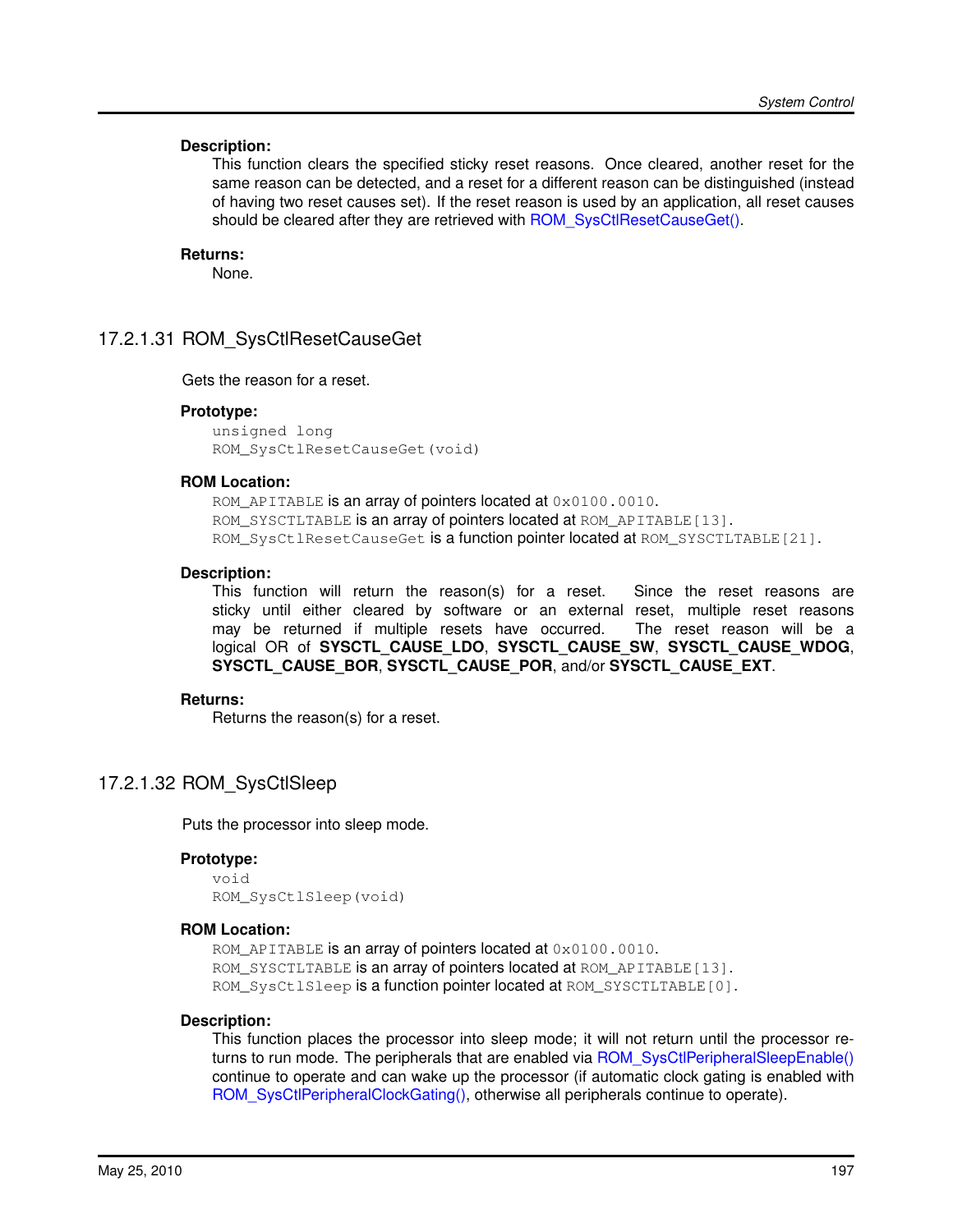**Returns:** None.

# 17.2.1.33 ROM\_SysCtlSRAMSizeGet

Gets the size of the SRAM.

# **Prototype:**

```
unsigned long
ROM_SysCtlSRAMSizeGet(void)
```
#### **ROM Location:**

ROM\_APITABLE is an array of pointers located at  $0 \times 0100$ .0010. ROM\_SYSCTLTABLE is an array of pointers located at ROM\_APITABLE[13]. ROM\_SysCtlSRAMSizeGet is a function pointer located at ROM\_SYSCTLTABLE[1].

# **Description:**

This function determines the size of the SRAM on the Stellaris device.

## **Returns:**

The total number of bytes of SRAM.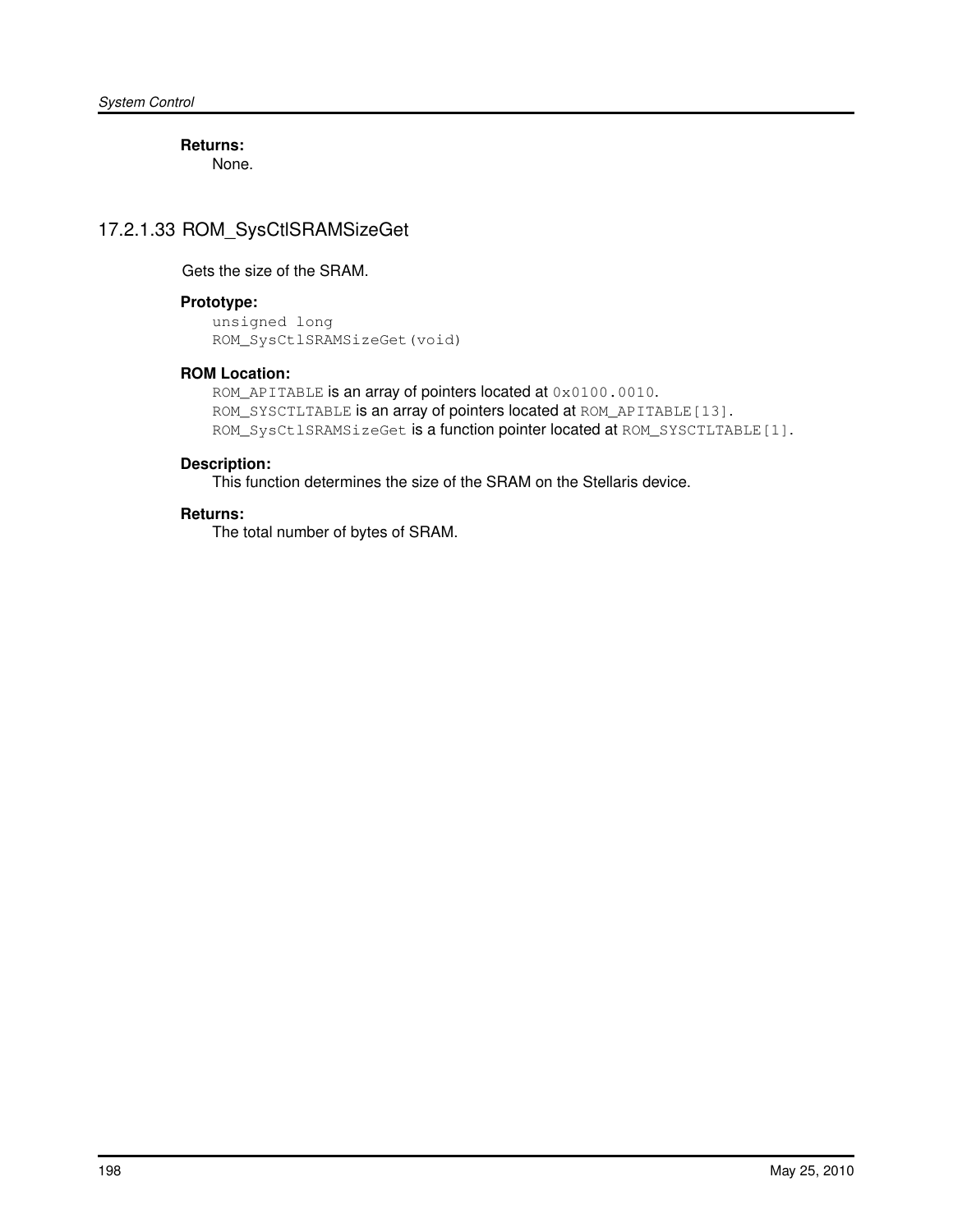# **18 System Tick (SysTick)**

<span id="page-198-0"></span>

# <span id="page-198-1"></span>**18.1 Introduction**

SysTick is a simple timer that is part of the NVIC controller in the Cortex-M3 microprocessor. Its intended purpose is to provide a periodic interrupt for a RTOS, but it can be used for other simple timing purposes.

<span id="page-198-2"></span>The SysTick interrupt handler does not need to clear the SysTick interrupt source. This will be done automatically by NVIC when the SysTick interrupt handler is called.

# <span id="page-198-3"></span>**18.2 Functions**

# Functions

- void [ROM\\_SysTickDisable](#page-198-4) (void)
- void [ROM\\_SysTickEnable](#page-199-0) (void)
- void [ROM\\_SysTickIntDisable](#page-199-1) (void)
- void [ROM\\_SysTickIntEnable](#page-199-2) (void)
- unsigned long [ROM\\_SysTickPeriodGet](#page-200-0) (void)
- void [ROM\\_SysTickPeriodSet](#page-200-1) (unsigned long ulPeriod)
- unsigned long [ROM\\_SysTickValueGet](#page-201-0) (void)

# 18.2.1 Function Documentation

# <span id="page-198-4"></span>18.2.1.1 ROM\_SysTickDisable

Disables the SysTick counter.

#### **Prototype:**

```
void
ROM_SysTickDisable(void)
```
#### **ROM Location:**

ROM\_APITABLE is an array of pointers located at  $0 \times 0100$ .0010. ROM SYSTICKTABLE is an array of pointers located at ROM APITABLE [10]. ROM SysTickDisable is a function pointer located at ROM SYSTICKTABLE[2].

#### **Description:**

This will stop the SysTick counter. If an interrupt handler has been registered, it will no longer be called until SysTick is restarted.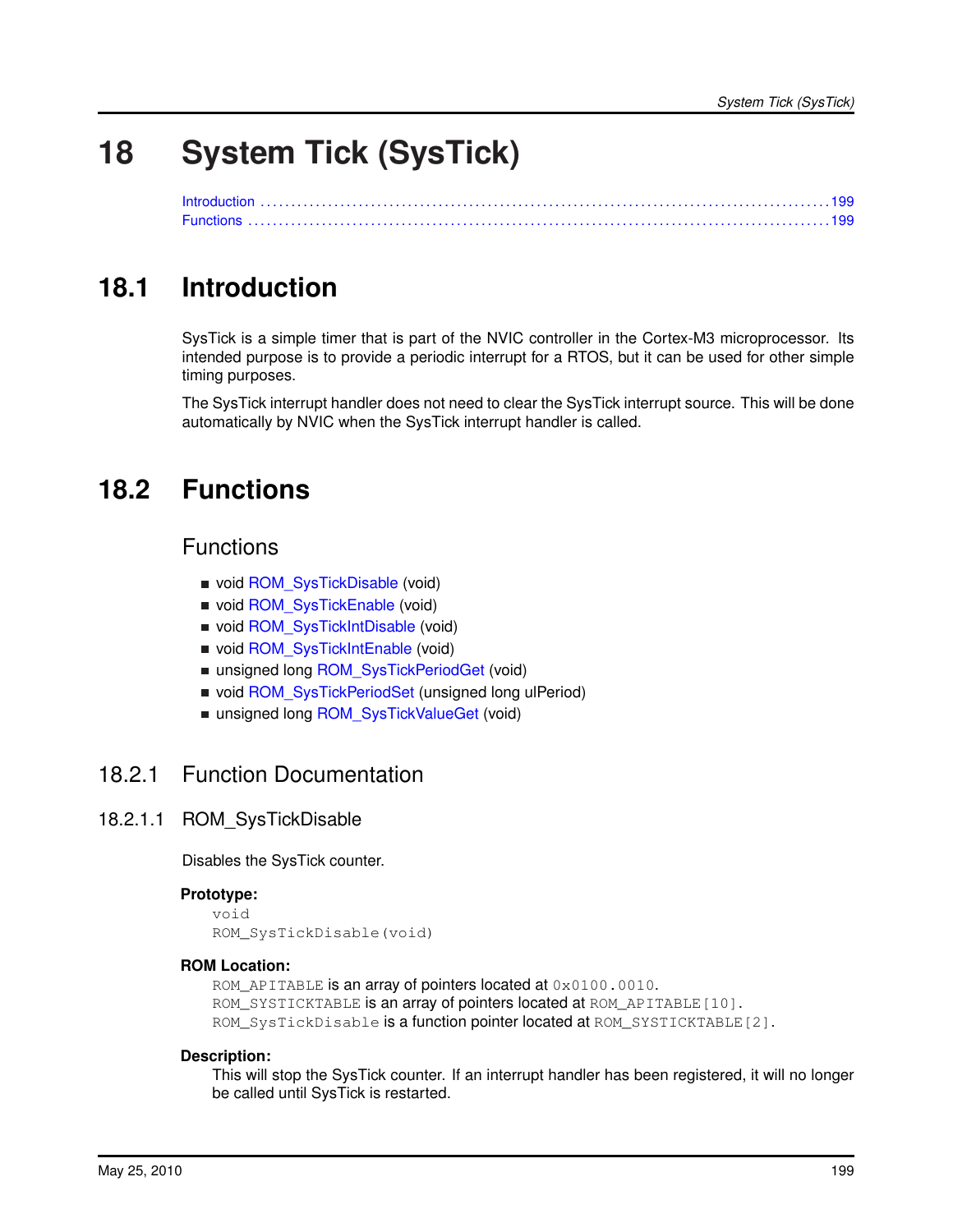**Returns:** None.

# <span id="page-199-0"></span>18.2.1.2 ROM\_SysTickEnable

Enables the SysTick counter.

### **Prototype:**

```
void
ROM_SysTickEnable(void)
```
## **ROM Location:**

ROM APITABLE is an array of pointers located at  $0 \times 0100$ .0010. ROM SYSTICKTABLE is an array of pointers located at ROM APITABLE [10]. ROM\_SysTickEnable is a function pointer located at ROM\_SYSTICKTABLE[1].

#### **Description:**

This will start the SysTick counter. If an interrupt handler has been registered, it will be called when the SysTick counter rolls over.

## **Note:**

Calling this function will cause the SysTick counter to (re)commence counting from its current value. The counter is not automatically reloaded with the period as specified in a previous call to [ROM\\_SysTickPeriodSet\(\).](#page-200-1) If an immediate reload is required, the **NVIC\_ST\_CURRENT** register must be written to force this. Any write to this register clears the SysTick counter to 0 and will cause a reload with the supplied period on the next clock.

#### **Returns:**

None.

# <span id="page-199-1"></span>18.2.1.3 ROM\_SysTickIntDisable

Disables the SysTick interrupt.

# **Prototype:**

```
void
ROM_SysTickIntDisable(void)
```
#### **ROM Location:**

ROM\_APITABLE is an array of pointers located at  $0 \times 0100$ .0010. ROM SYSTICKTABLE is an array of pointers located at ROM APITABLE[10]. ROM SysTickIntDisable is a function pointer located at ROM SYSTICKTABLE[4].

#### **Description:**

This function will disable the SysTick interrupt, preventing it from being reflected to the processor.

#### <span id="page-199-2"></span>**Returns:**

None.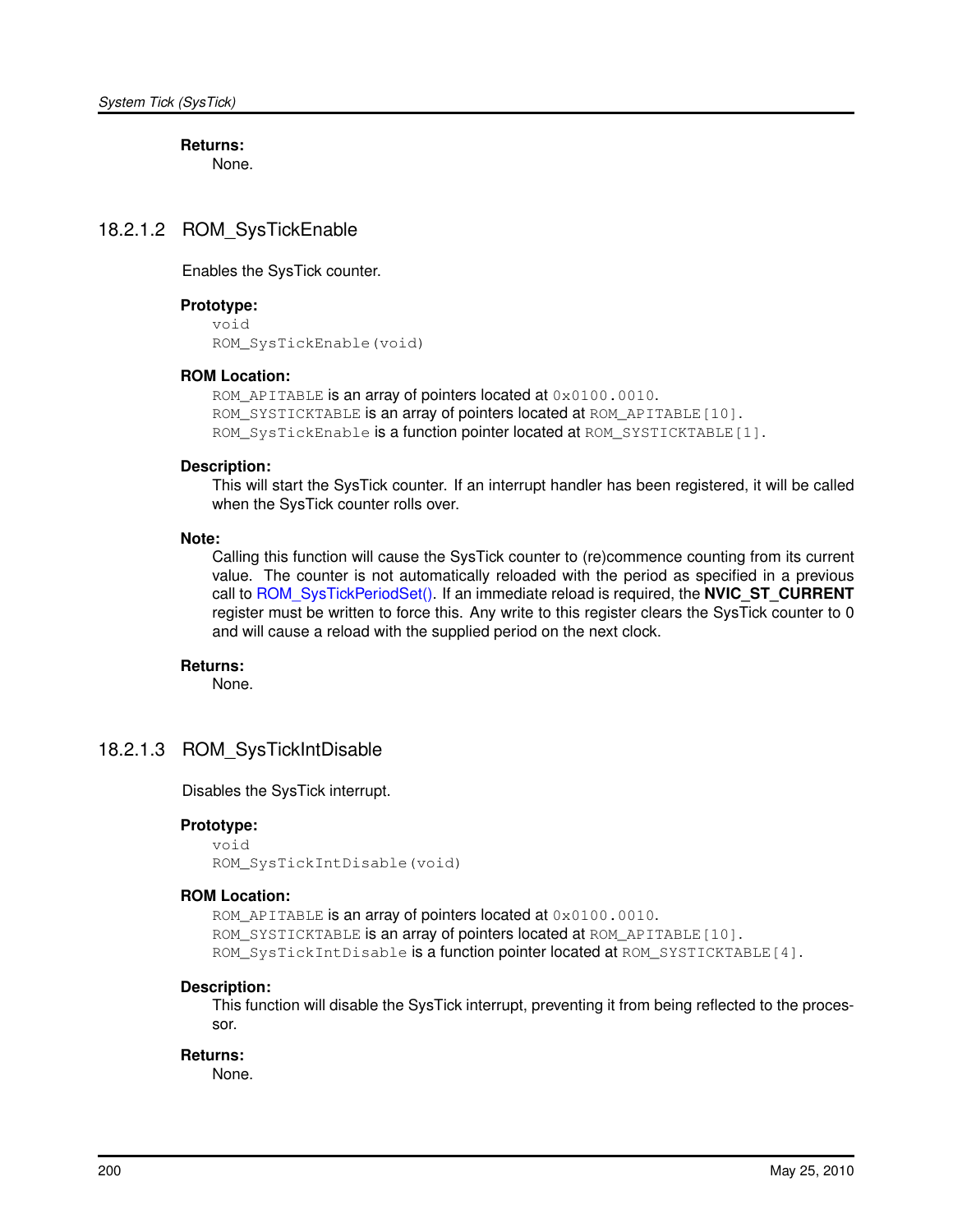# 18.2.1.4 ROM\_SysTickIntEnable

Enables the SysTick interrupt.

#### **Prototype:**

void ROM\_SysTickIntEnable(void)

#### **ROM Location:**

ROM\_APITABLE is an array of pointers located at  $0 \times 0100$ .0010. ROM\_SYSTICKTABLE is an array of pointers located at ROM\_APITABLE [10]. ROM SysTickIntEnable is a function pointer located at ROM SYSTICKTABLE[3].

#### **Description:**

This function will enable the SysTick interrupt, allowing it to be reflected to the processor.

#### **Note:**

The SysTick interrupt handler does not need to clear the SysTick interrupt source as this is done automatically by NVIC when the interrupt handler is called.

#### **Returns:**

None.

# <span id="page-200-0"></span>18.2.1.5 ROM\_SysTickPeriodGet

Gets the period of the SysTick counter.

#### **Prototype:**

```
unsigned long
ROM_SysTickPeriodGet(void)
```
#### **ROM Location:**

ROM\_APITABLE is an array of pointers located at  $0 \times 0100$ .0010. ROM\_SYSTICKTABLE is an array of pointers located at ROM\_APITABLE [10]. ROM\_SysTickPeriodGet is a function pointer located at ROM\_SYSTICKTABLE[6].

#### **Description:**

This function returns the rate at which the SysTick counter wraps; this equates to the number of processor clocks between interrupts.

#### **Returns:**

Returns the period of the SysTick counter.

# <span id="page-200-1"></span>18.2.1.6 ROM\_SysTickPeriodSet

Sets the period of the SysTick counter.

#### **Prototype:**

```
void
ROM_SysTickPeriodSet(unsigned long ulPeriod)
```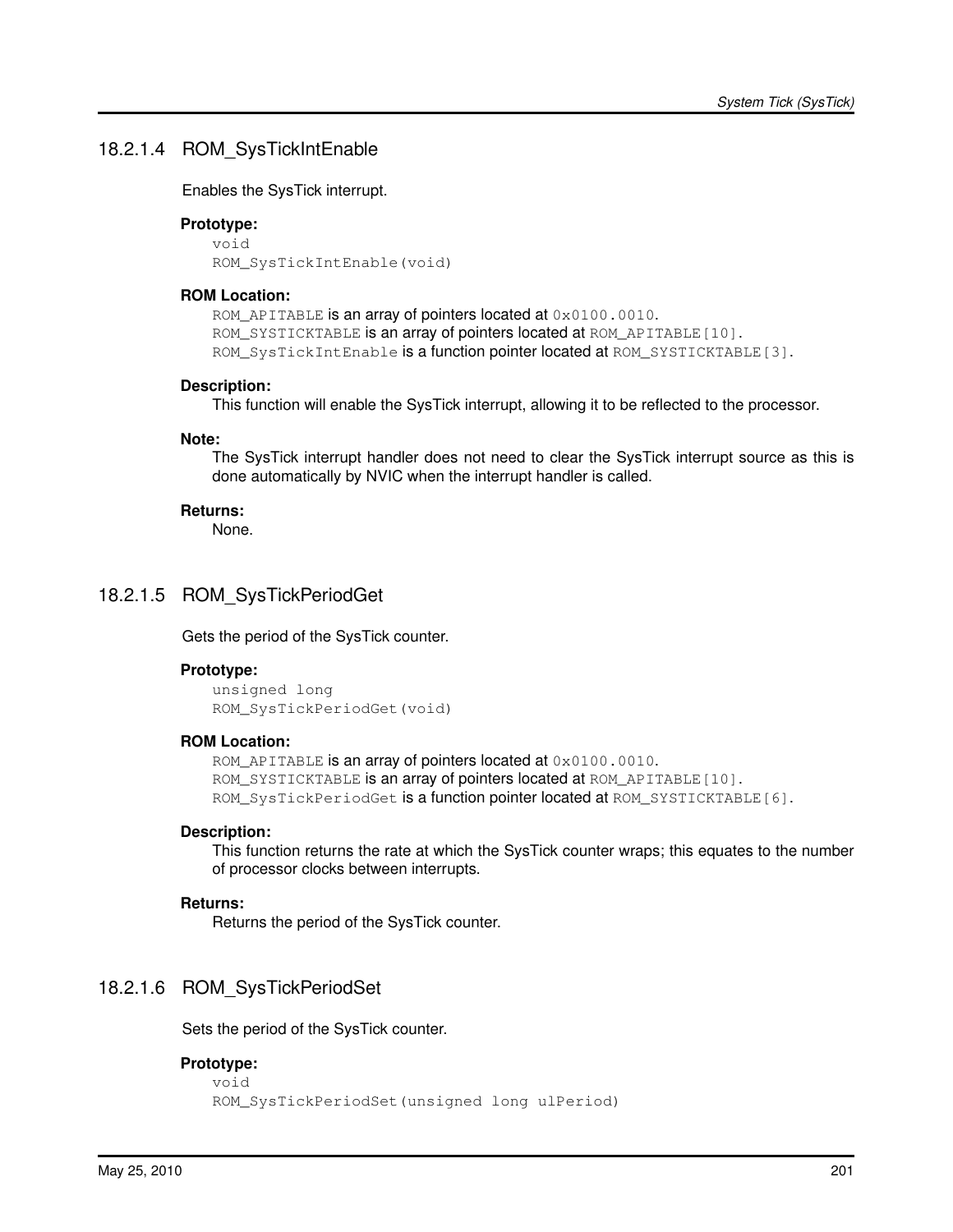#### **ROM Location:**

ROM\_APITABLE is an array of pointers located at  $0 \times 0100$ .0010. ROM\_SYSTICKTABLE is an array of pointers located at ROM\_APITABLE[10]. ROM\_SysTickPeriodSet is a function pointer located at ROM\_SYSTICKTABLE[5].

#### **Parameters:**

*ulPeriod* is the number of clock ticks in each period of the SysTick counter; must be between 1 and 16,777,216, inclusive.

#### **Description:**

This function sets the rate at which the SysTick counter wraps; this equates to the number of processor clocks between interrupts.

#### **Note:**

Calling this function does not cause the SysTick counter to reload immediately. If an immediate reload is required, the **NVIC\_ST\_CURRENT** register must be written. Any write to this register clears the SysTick counter to 0 and will cause a reload with the *ulPeriod* supplied here on the next clock after the SysTick is enabled.

#### **Returns:**

None.

# <span id="page-201-0"></span>18.2.1.7 ROM\_SysTickValueGet

Gets the current value of the SysTick counter.

#### **Prototype:**

unsigned long ROM\_SysTickValueGet(void)

#### **ROM Location:**

ROM\_APITABLE is an array of pointers located at  $0 \times 0100$ .0010. ROM SYSTICKTABLE is an array of pointers located at ROM APITABLE [10]. ROM\_SysTickValueGet is a function pointer located at ROM\_SYSTICKTABLE[0].

#### **Description:**

This function returns the current value of the SysTick counter; this will be a value between the period - 1 and zero, inclusive.

#### **Returns:**

Returns the current value of the SysTick counter.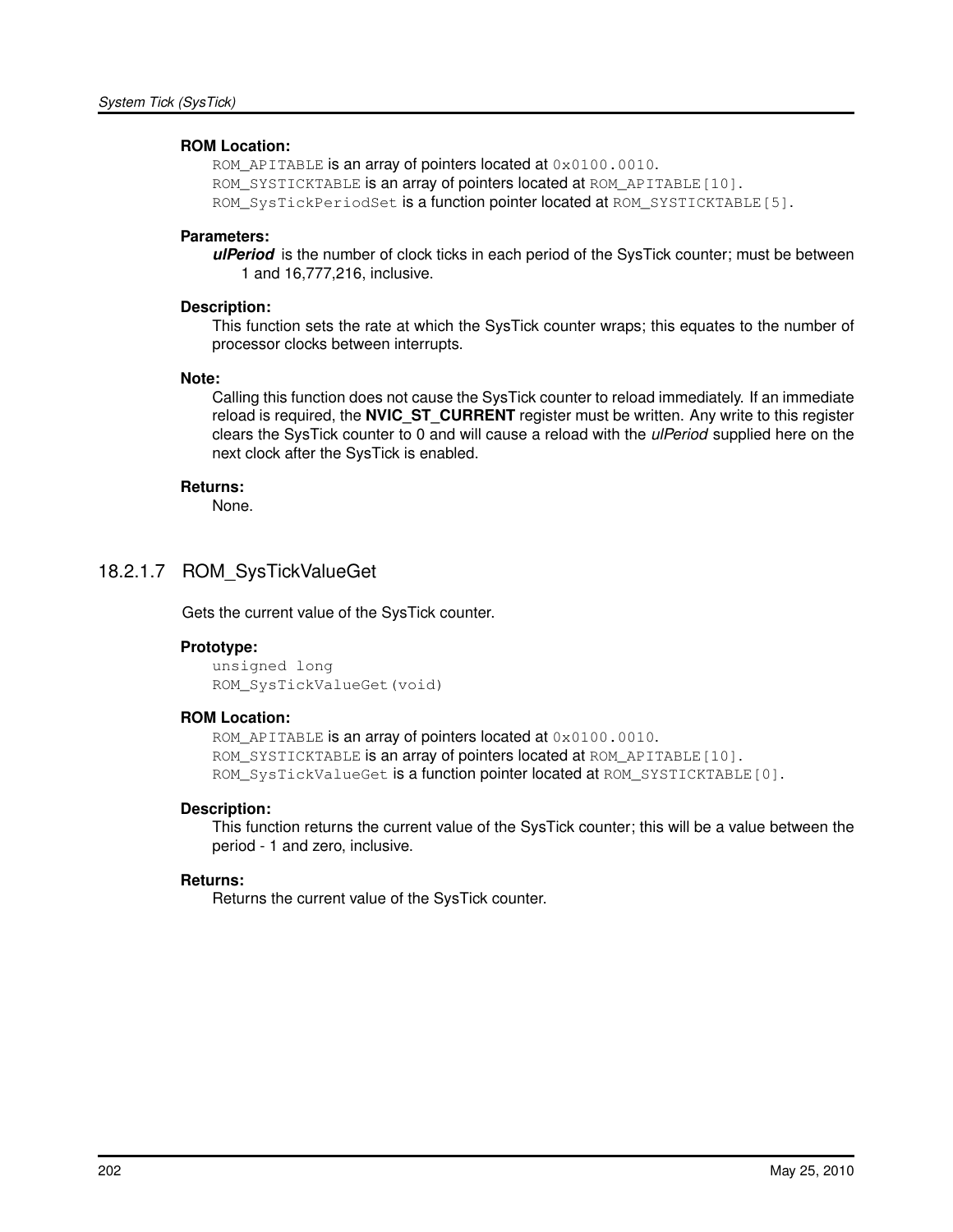# **19 Timer**

<span id="page-202-0"></span>

# <span id="page-202-1"></span>**19.1 Introduction**

The timer API provides a set of functions for dealing with the timer module. Functions are provided to configure and control the timer, along with functions to modify timer/counter values, and to manage interrupt handling for the timer.

The timer module provides two 16-bit timer/counters that can be configured to operate independently as timers or event counters, or they can be configured to operate as one 32-bit timer or one 32-bit Real Time Clock (RTC). For the purpose of this API, the two timers provided by the timer are referred to as TimerA and TimerB.

When configured as either a 32-bit or 16-bit timer, a timer can be set up to run as a one-shot timer or a continuous timer. If configured as a one-shot timer, when it reaches zero the timer will cease counting. If configured as a continuous timer, when it reaches zero the timer will continue counting from a reloaded value. When configured as a 32-bit timer, the timer can also be configured to operate as an RTC. In that case, the timer expects to be driven by a 32 KHz external clock, which is divided down to produce 1 second clock ticks.

When in 16-bit mode, the timer can also be configured for event capture or as a Pulse Width Modulation (PWM) generator. When configured for event capture, the timer acts as a counter. It can be configured to either count the time between events, or it can count the events themselves. The type of event being counted can be configured as a positive edge, a negative edge, or both edges. When a timer is configured as a PWM generator, the input line used to capture events becomes an output line, and the timer is used to drive an edge-aligned pulse onto that line.

The timer module also provides the ability to control other functional parameters, such as output inversion, output triggers, and timer behavior during stalls.

<span id="page-202-2"></span>Control is also provided over interrupt sources and events. Interrupts can be generated to indicate that an event has been captured, or that a certain number of events have been captured. Interrupts can also be generated when the timer has counted down to zero, or when the RTC matches a certain value.

# <span id="page-202-3"></span>**19.2 Functions**

# Functions

- void [ROM\\_TimerConfigure](#page-203-0) (unsigned long ulBase, unsigned long ulConfig)
- void [ROM\\_TimerControlEvent](#page-204-0) (unsigned long ulBase, unsigned long ulTimer, unsigned long ulEvent)
- void ROM TimerControlLevel (unsigned long ulBase, unsigned long ulTimer, tBoolean bInvert)
- void [ROM\\_TimerControlStall](#page-205-0) (unsigned long ulBase, unsigned long ulTimer, tBoolean bStall)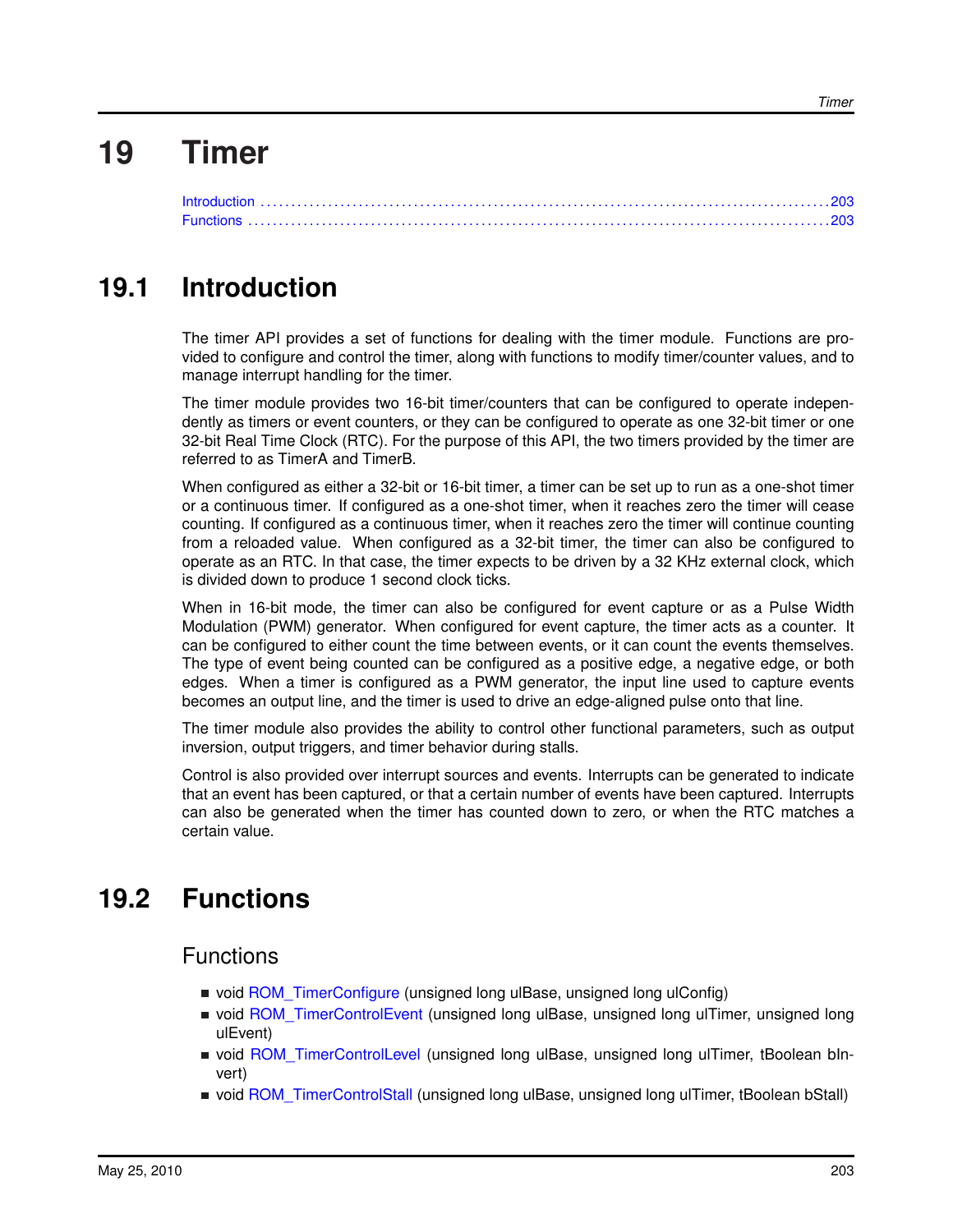- void [ROM\\_TimerControlTrigger](#page-206-0) (unsigned long ulBase, unsigned long ulTimer, tBoolean bEnable)
- void ROM TimerControlWaitOnTrigger (unsigned long ulBase, unsigned long ulTimer, tBoolean bWait)
- void ROM TimerDisable (unsigned long ulBase, unsigned long ulTimer)
- void [ROM\\_TimerEnable](#page-207-1) (unsigned long ulBase, unsigned long ulTimer)
- void [ROM\\_TimerIntClear](#page-208-0) (unsigned long ulBase, unsigned long ulIntFlags)
- void ROM TimerIntDisable (unsigned long ulBase, unsigned long ulIntFlags)
- void ROM TimerIntEnable (unsigned long ulBase, unsigned long ulIntFlags)
- unsigned long [ROM\\_TimerIntStatus](#page-210-0) (unsigned long ulBase, tBoolean bMasked)
- unsigned long [ROM\\_TimerLoadGet](#page-210-1) (unsigned long ulBase, unsigned long ulTimer)
- void [ROM\\_TimerLoadSet](#page-211-0) (unsigned long ulBase, unsigned long ulTimer, unsigned long ul-Value)
- unsigned long [ROM\\_TimerMatchGet](#page-211-1) (unsigned long ulBase, unsigned long ulTimer)
- void ROM TimerMatchSet (unsigned long ulBase, unsigned long ulTimer, unsigned long ul-Value)
- unsigned long [ROM\\_TimerPrescaleGet](#page-212-1) (unsigned long ulBase, unsigned long ulTimer)
- unsigned long [ROM\\_TimerPrescaleMatchGet](#page-213-0) (unsigned long ulBase, unsigned long ulTimer)
- void [ROM\\_TimerPrescaleMatchSet](#page-213-1) (unsigned long ulBase, unsigned long ulTimer, unsigned long ulValue)
- void [ROM\\_TimerPrescaleSet](#page-214-0) (unsigned long ulBase, unsigned long ulTimer, unsigned long ulValue)
- void [ROM\\_TimerRTCDisable](#page-214-1) (unsigned long ulBase)
- void [ROM\\_TimerRTCEnable](#page-215-0) (unsigned long ulBase)
- unsigned long [ROM\\_TimerValueGet](#page-215-1) (unsigned long ulBase, unsigned long ulTimer)

# 19.2.1 Function Documentation

# <span id="page-203-0"></span>19.2.1.1 ROM\_TimerConfigure

Configures the timer(s).

#### **Prototype:**

```
void
ROM TimerConfigure(unsigned long ulBase,
                   unsigned long ulConfig)
```
## **ROM Location:**

ROM APITABLE is an array of pointers located at 0x0100.0010. ROM TIMERTABLE is an array of pointers located at ROM APITABLE [11]. ROM TimerConfigure is a function pointer located at ROM TIMERTABLE[3].

#### **Parameters:**

*ulBase* is the base address of the timer module. *ulConfig* is the configuration for the timer.

#### **Description:**

This function configures the operating mode of the timer(s). The timer module is disabled before being configured, and is left in the disabled state. The configuration is specified in *ulConfig* as one of the following values: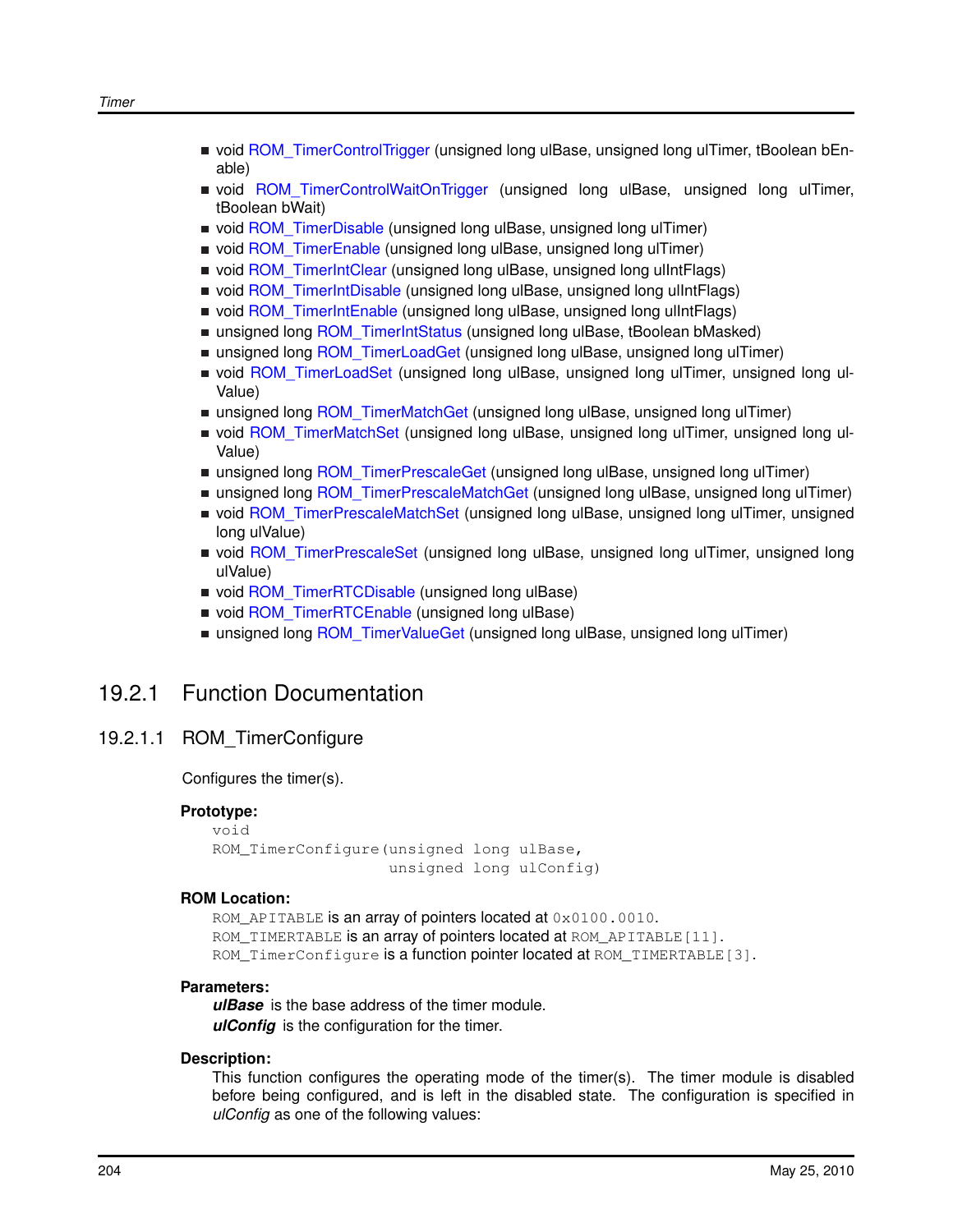- **TIMER CFG 32 BIT OS** 32-bit one shot timer
- **TIMER CFG 32 BIT PER** 32-bit periodic timer
- **TIMER CFG 32 RTC** 32-bit real time clock timer
- **TIMER CFG 16 BIT PAIR** Two 16-bit timers

When configured for a pair of 16-bit timers, each timer is separately configured. The first timer is configured by setting *ulConfig* to the result of a logical OR operation between one of the following values and *ulConfig:*

- **TIMER CFG A ONE SHOT** 16-bit one shot timer
- **TIMER CFG A PERIODIC** 16-bit periodic timer
- **TIMER\_CFG\_A\_CAP\_COUNT** 16-bit edge count capture
- **TIMER\_CFG\_A\_CAP\_TIME** 16-bit edge time capture
- **TIMER CFG A PWM** 16-bit PWM output

Similarly, the second timer is configured by setting *ulConfig* to the result of a logical OR operation between one of the corresponding **TIMER\_CFG\_B\_**∗ values and *ulConfig*.

#### **Returns:**

None.

# <span id="page-204-0"></span>19.2.1.2 ROM\_TimerControlEvent

Controls the event type.

#### **Prototype:**

```
void
ROM_TimerControlEvent(unsigned long ulBase,
                      unsigned long ulTimer,
                      unsigned long ulEvent)
```
#### **ROM Location:**

ROM\_APITABLE is an array of pointers located at  $0 \times 0100$ .0010. ROM\_TIMERTABLE is an array of pointers located at ROM\_APITABLE[11]. ROM\_TimerControlEvent is a function pointer located at ROM\_TIMERTABLE[6].

#### **Parameters:**

*ulBase* is the base address of the timer module.

- *ulTimer* specifies the timer(s) to be adjusted; must be one of **TIMER\_A**, **TIMER\_B**, or **TIMER\_BOTH**.
- *ulEvent* specifies the type of event; must be one of **TIMER\_EVENT\_POS\_EDGE**, **TIMER\_EVENT\_NEG\_EDGE**, or **TIMER\_EVENT\_BOTH\_EDGES**.

#### **Description:**

This function sets the signal edge(s) that will trigger the timer when in capture mode.

#### <span id="page-204-1"></span>**Returns:**

None.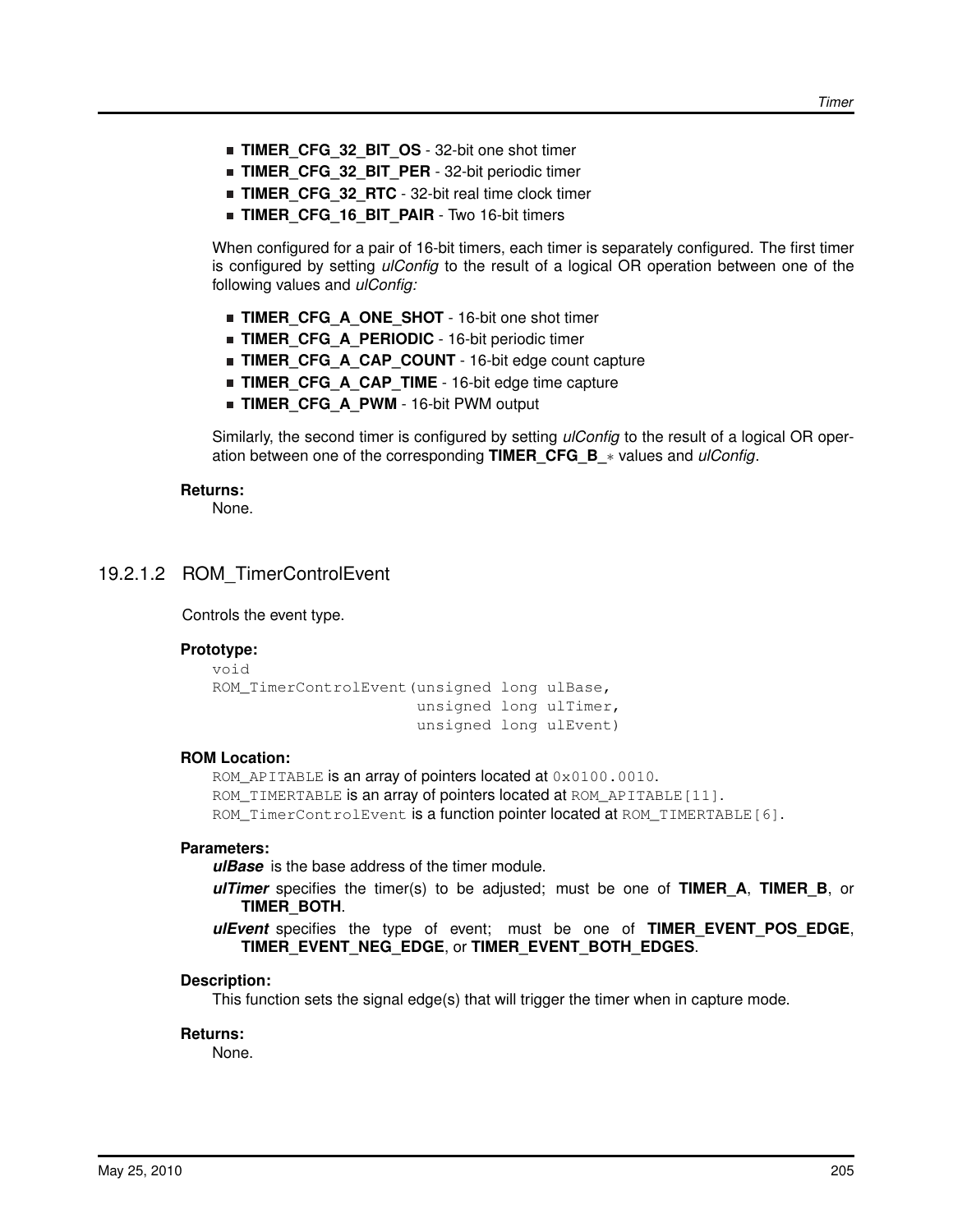# 19.2.1.3 ROM\_TimerControlLevel

Controls the output level.

#### **Prototype:**

```
void
ROM_TimerControlLevel(unsigned long ulBase,
                      unsigned long ulTimer,
                      tBoolean bInvert)
```
#### **ROM Location:**

ROM\_APITABLE is an array of pointers located at  $0 \times 0100$ .0010. ROM\_TIMERTABLE is an array of pointers located at ROM\_APITABLE[11]. ROM\_TimerControlLevel is a function pointer located at ROM\_TIMERTABLE[4].

#### **Parameters:**

*ulBase* is the base address of the timer module.

*ulTimer* specifies the timer(s) to adjust; must be one of **TIMER\_A**, **TIMER\_B**, or **TIMER\_BOTH**.

*bInvert* specifies the output level.

#### **Description:**

This function sets the PWM output level for the specified timer. If the *bInvert* parameter is **true**, then the timer's output will be made active low; otherwise, it will be made active high.

#### **Returns:**

None.

# <span id="page-205-0"></span>19.2.1.4 ROM\_TimerControlStall

Controls the stall handling.

#### **Prototype:**

```
void
ROM_TimerControlStall(unsigned long ulBase,
                      unsigned long ulTimer,
                      tBoolean bStall)
```
#### **ROM Location:**

ROM\_APITABLE is an array of pointers located at  $0 \times 0100$ .0010. ROM\_TIMERTABLE is an array of pointers located at ROM\_APITABLE [11]. ROM\_TimerControlStall is a function pointer located at ROM\_TIMERTABLE[7].

#### **Parameters:**

*ulBase* is the base address of the timer module.

*ulTimer* specifies the timer(s) to be adjusted; must be one of **TIMER\_A**, **TIMER\_B**, or **TIMER\_BOTH**.

**bStall** specifies the response to a stall signal.

#### **Description:**

This function controls the stall response for the specified timer. If the *bStall* parameter is **true**, then the timer will stop counting if the processor enters debug mode; otherwise the timer will keep running while in debug mode.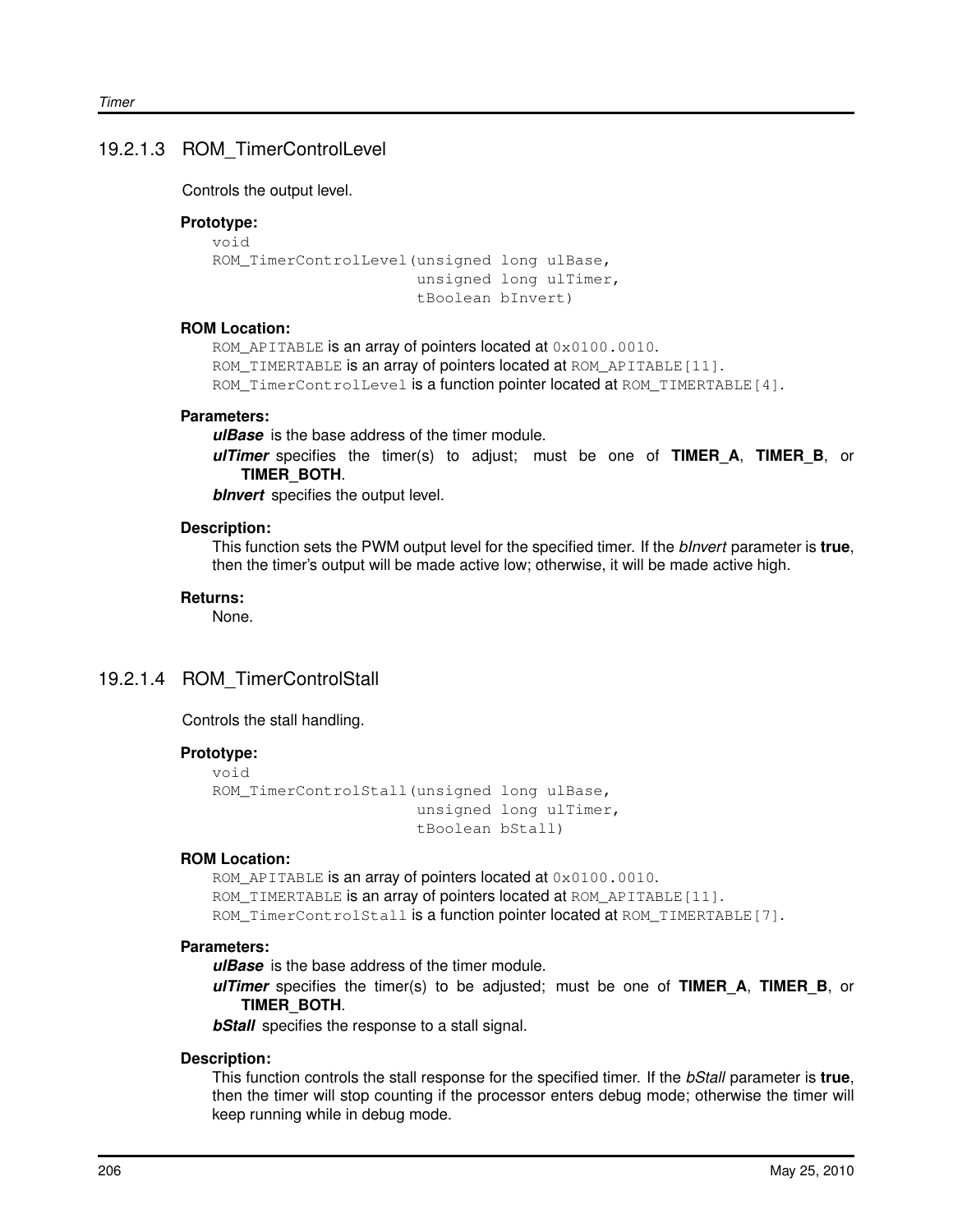**Returns:** None.

# <span id="page-206-0"></span>19.2.1.5 ROM\_TimerControlTrigger

Enables or disables the trigger output.

#### **Prototype:**

```
void
ROM_TimerControlTrigger(unsigned long ulBase,
                        unsigned long ulTimer,
                        tBoolean bEnable)
```
#### **ROM Location:**

```
ROM_APITABLE is an array of pointers located at 0 \times 0100.0010.
ROM_TIMERTABLE is an array of pointers located at ROM_APITABLE[11].
ROM_TimerControlTrigger is a function pointer located at ROM_TIMERTABLE[5].
```
#### **Parameters:**

*ulBase* is the base address of the timer module.

*ulTimer* specifies the timer to adjust; must be one of **TIMER\_A**, **TIMER\_B**, or **TIMER\_BOTH**. **bEnable** specifies the desired trigger state.

#### **Description:**

This function controls the trigger output for the specified timer. If the *bEnable* parameter is **true**, then the timer's output trigger is enabled; otherwise it is disabled.

#### **Returns:**

None.

# <span id="page-206-1"></span>19.2.1.6 ROM\_TimerControlWaitOnTrigger

Controls the wait on trigger handling.

### **Prototype:**

```
void
ROM_TimerControlWaitOnTrigger(unsigned long ulBase,
                              unsigned long ulTimer,
                              tBoolean bWait)
```
#### **ROM Location:**

```
ROM_APITABLE is an array of pointers located at 0 \times 0100.0010.
ROM_TIMERTABLE is an array of pointers located at ROM_APITABLE[11].
ROM_TimerControlWaitOnTrigger is a function pointer located at
ROM_TIMERTABLE[22].
```
#### **Parameters:**

*ulBase* is the base address of the timer module.

*ulTimer* specifies the timer(s) to be adjusted; must be one of **TIMER\_A**, **TIMER\_B**, or **TIMER\_BOTH**.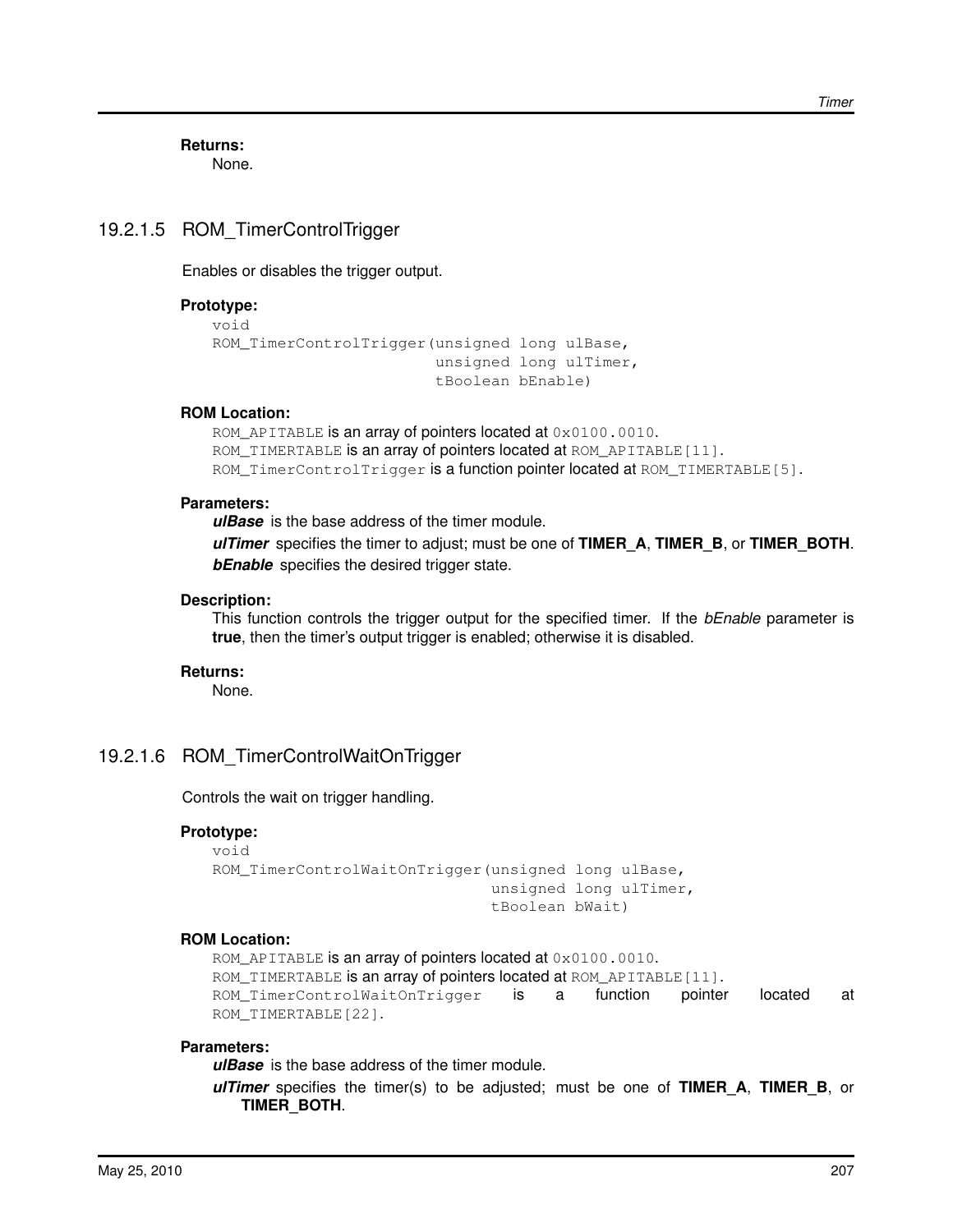*bWait* specifies if the timer should wait for a trigger input.

#### **Description:**

This function controls whether or not a timer waits for a trigger input to start counting. When enabled, the previous timer in the trigger chain must count to its timeout in order for this timer to start counting. Refer to the part's data sheet for a description of the trigger chain.

#### **Returns:**

None.

# <span id="page-207-0"></span>19.2.1.7 ROM\_TimerDisable

Disables the timer(s).

### **Prototype:**

void ROM\_TimerDisable(unsigned long ulBase, unsigned long ulTimer)

#### **ROM Location:**

ROM APITABLE is an array of pointers located at 0x0100.0010. ROM\_TIMERTABLE is an array of pointers located at ROM\_APITABLE[11]. ROM\_TimerDisable is a function pointer located at ROM\_TIMERTABLE[2].

#### **Parameters:**

*ulBase* is the base address of the timer module.

*ulTimer* specifies the timer(s) to disable; must be one of **TIMER\_A**, **TIMER\_B**, or **TIMER\_BOTH**.

#### **Description:**

This will disable operation of the timer module.

#### **Returns:**

None.

# <span id="page-207-1"></span>19.2.1.8 ROM\_TimerEnable

Enables the timer(s).

#### **Prototype:**

```
void
ROM_TimerEnable(unsigned long ulBase,
                unsigned long ulTimer)
```
#### **ROM Location:**

ROM\_APITABLE is an array of pointers located at  $0 \times 0100$ .0010. ROM\_TIMERTABLE is an array of pointers located at ROM\_APITABLE [11]. ROM TimerEnable is a function pointer located at ROM TIMERTABLE[1].

#### **Parameters:**

*ulBase* is the base address of the timer module.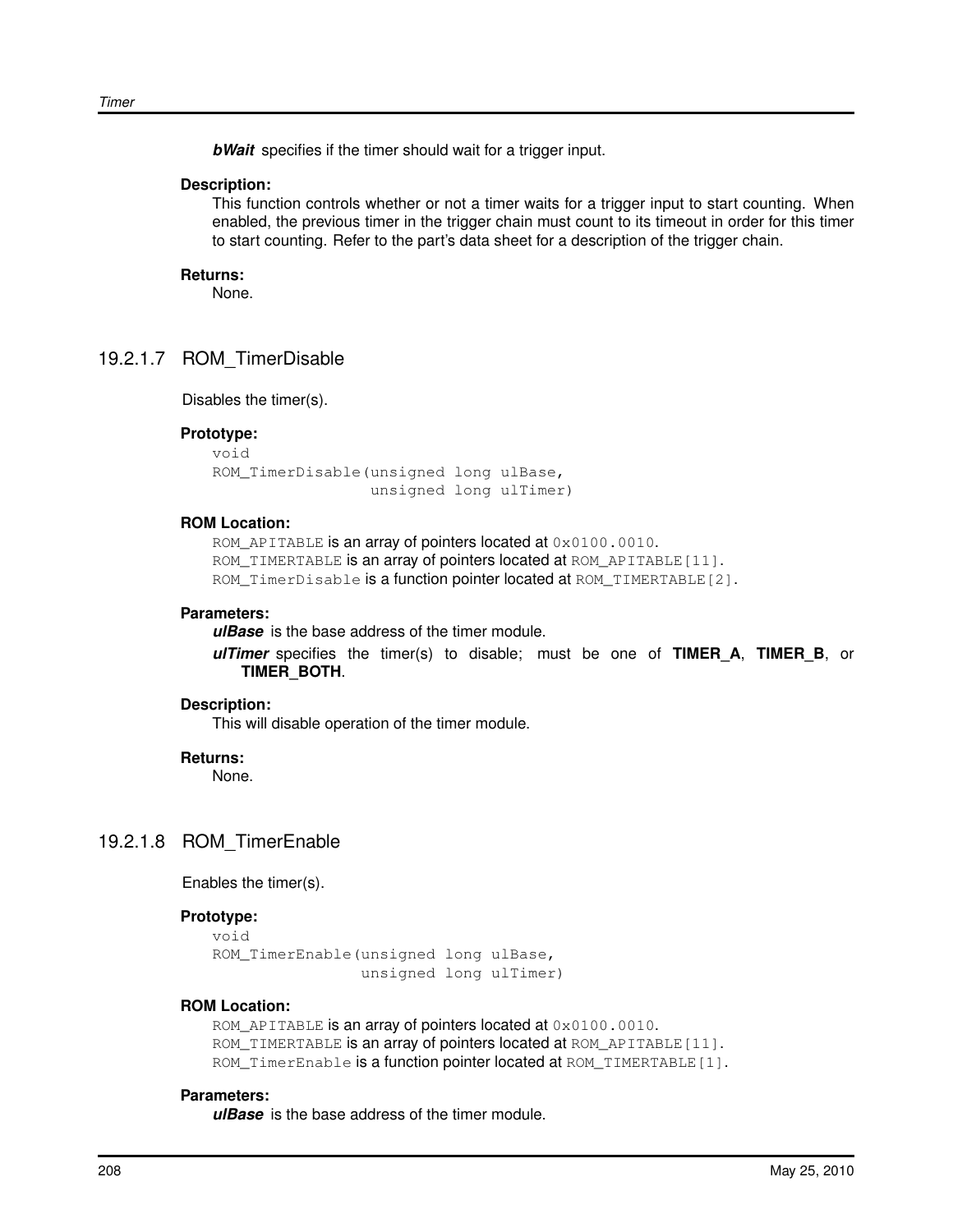*ulTimer* specifies the timer(s) to enable; must be one of **TIMER\_A**, **TIMER\_B**, or **TIMER\_BOTH**.

#### **Description:**

This will enable operation of the timer module. The timer must be configured before it is enabled.

#### **Returns:**

None.

# <span id="page-208-0"></span>19.2.1.9 ROM\_TimerIntClear

Clears timer interrupt sources.

#### **Prototype:**

```
void
ROM TimerIntClear(unsigned long ulBase,
                  unsigned long ulIntFlags)
```
#### **ROM Location:**

ROM\_APITABLE is an array of pointers located at  $0 \times 0100$ .0010. ROM\_TIMERTABLE is an array of pointers located at ROM\_APITABLE[11]. ROM TimerIntClear is a function pointer located at ROM TIMERTABLE[0].

#### **Parameters:**

*ulBase* is the base address of the timer module.

*ulIntFlags* is a bit mask of the interrupt sources to be cleared.

#### **Description:**

The specified timer interrupt sources are cleared, so that they no longer assert. This must be done in the interrupt handler to keep it from being called again immediately upon exit.

The *ulIntFlags* parameter has the same definition as the *ulIntFlags* parameter to [ROM\\_TimerIntEnable\(\).](#page-209-0)

#### **Note:**

Since there is a write buffer in the Cortex-M3 processor, it may take several clock cycles before the interrupt source is actually cleared. Therefore, it is recommended that the interrupt source be cleared early in the interrupt handler (as opposed to the very last action) to avoid returning from the interrupt handler before the interrupt source is actually cleared. Failure to do so may result in the interrupt handler being immediately reentered (since NVIC still sees the interrupt source asserted).

#### **Returns:**

None.

# <span id="page-208-1"></span>19.2.1.10 ROM\_TimerIntDisable

Disables individual timer interrupt sources.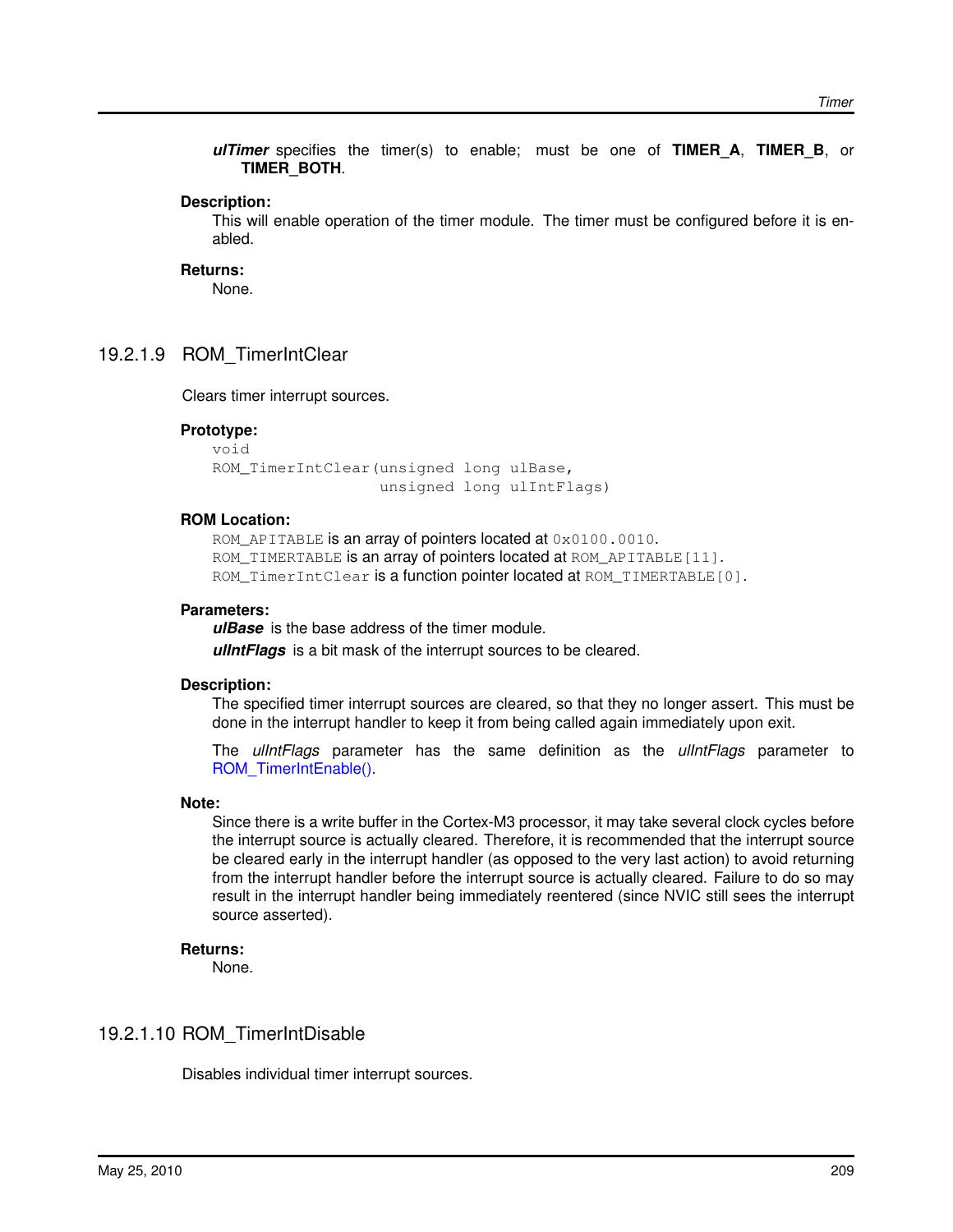#### **Prototype:**

```
void
ROM_TimerIntDisable(unsigned long ulBase,
                    unsigned long ulIntFlags)
```
#### **ROM Location:**

ROM APITABLE is an array of pointers located at 0x0100.0010. ROM\_TIMERTABLE is an array of pointers located at ROM\_APITABLE [11]. ROM\_TimerIntDisable is a function pointer located at ROM\_TIMERTABLE[20].

#### **Parameters:**

*ulBase* is the base address of the timer module.

*ulIntFlags* is the bit mask of the interrupt sources to be disabled.

#### **Description:**

Disables the indicated timer interrupt sources. Only the sources that are enabled can be reflected to the processor interrupt; disabled sources have no effect on the processor.

The *ulIntFlags* parameter has the same definition as the *ulIntFlags* parameter to [ROM\\_TimerIntEnable\(\).](#page-209-0)

#### **Returns:**

None.

# <span id="page-209-0"></span>19.2.1.11 ROM\_TimerIntEnable

Enables individual timer interrupt sources.

#### **Prototype:**

```
void
ROM_TimerIntEnable(unsigned long ulBase,
                   unsigned long ulIntFlags)
```
#### **ROM Location:**

ROM\_APITABLE is an array of pointers located at  $0 \times 0100$ .0010. ROM\_TIMERTABLE is an array of pointers located at ROM\_APITABLE[11]. ROM\_TimerIntEnable is a function pointer located at ROM\_TIMERTABLE[19].

#### **Parameters:**

*ulBase* is the base address of the timer module.

*ulIntFlags* is the bit mask of the interrupt sources to be enabled.

#### **Description:**

Enables the indicated timer interrupt sources. Only the sources that are enabled can be reflected to the processor interrupt; disabled sources have no effect on the processor.

The *ulIntFlags* parameter must be the logical OR of any combination of the following:

- **TIMER CAPB EVENT** Capture B event interrupt
- **TIMER CAPB MATCH** Capture B match interrupt
- **TIMER\_TIMB\_TIMEOUT** Timer B timeout interrupt
- **TIMER\_RTC\_MATCH** RTC interrupt mask
- **TIMER\_CAPA\_EVENT** Capture A event interrupt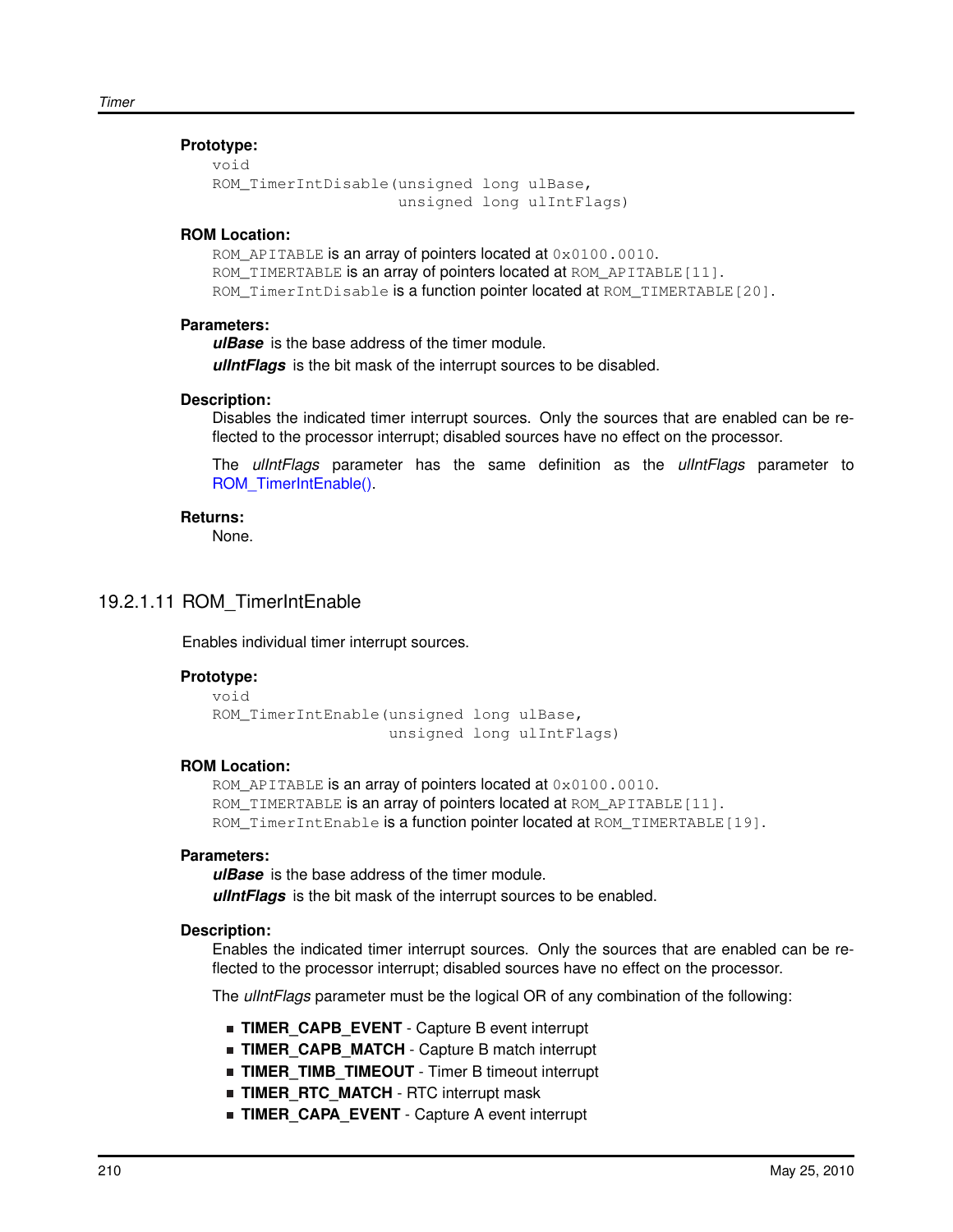**TIMER CAPA MATCH** - Capture A match interrupt **TIMER\_TIMA\_TIMEOUT** - Timer A timeout interrupt

#### **Returns:**

None.

# <span id="page-210-0"></span>19.2.1.12 ROM\_TimerIntStatus

Gets the current interrupt status.

#### **Prototype:**

```
unsigned long
ROM_TimerIntStatus(unsigned long ulBase,
                   tBoolean bMasked)
```
#### **ROM Location:**

ROM\_APITABLE is an array of pointers located at  $0 \times 0100$ .0010. ROM\_TIMERTABLE is an array of pointers located at ROM\_APITABLE[11]. ROM\_TimerIntStatus is a function pointer located at ROM\_TIMERTABLE[21].

#### **Parameters:**

*ulBase* is the base address of the timer module.

*bMasked* is false if the raw interrupt status is required and true if the masked interrupt status is required.

#### **Description:**

This returns the interrupt status for the timer module. Either the raw interrupt status or the status of interrupts that are allowed to reflect to the processor can be returned.

#### **Returns:**

The current interrupt status, enumerated as a bit field of values described in [ROM\\_TimerIntEnable\(\).](#page-209-0)

# <span id="page-210-1"></span>19.2.1.13 ROM\_TimerLoadGet

Gets the timer load value.

#### **Prototype:**

```
unsigned long
ROM_TimerLoadGet(unsigned long ulBase,
                 unsigned long ulTimer)
```
#### **ROM Location:**

ROM APITABLE is an array of pointers located at 0x0100.0010. ROM TIMERTABLE is an array of pointers located at ROM APITABLE [11]. ROM TimerLoadGet is a function pointer located at ROM TIMERTABLE[15].

#### **Parameters:**

*ulBase* is the base address of the timer module.

*ulTimer* specifies the timer; must be one of **TIMER\_A** or **TIMER\_B**. Only **TIMER\_A** should be used when the timer is configured for 32-bit operation.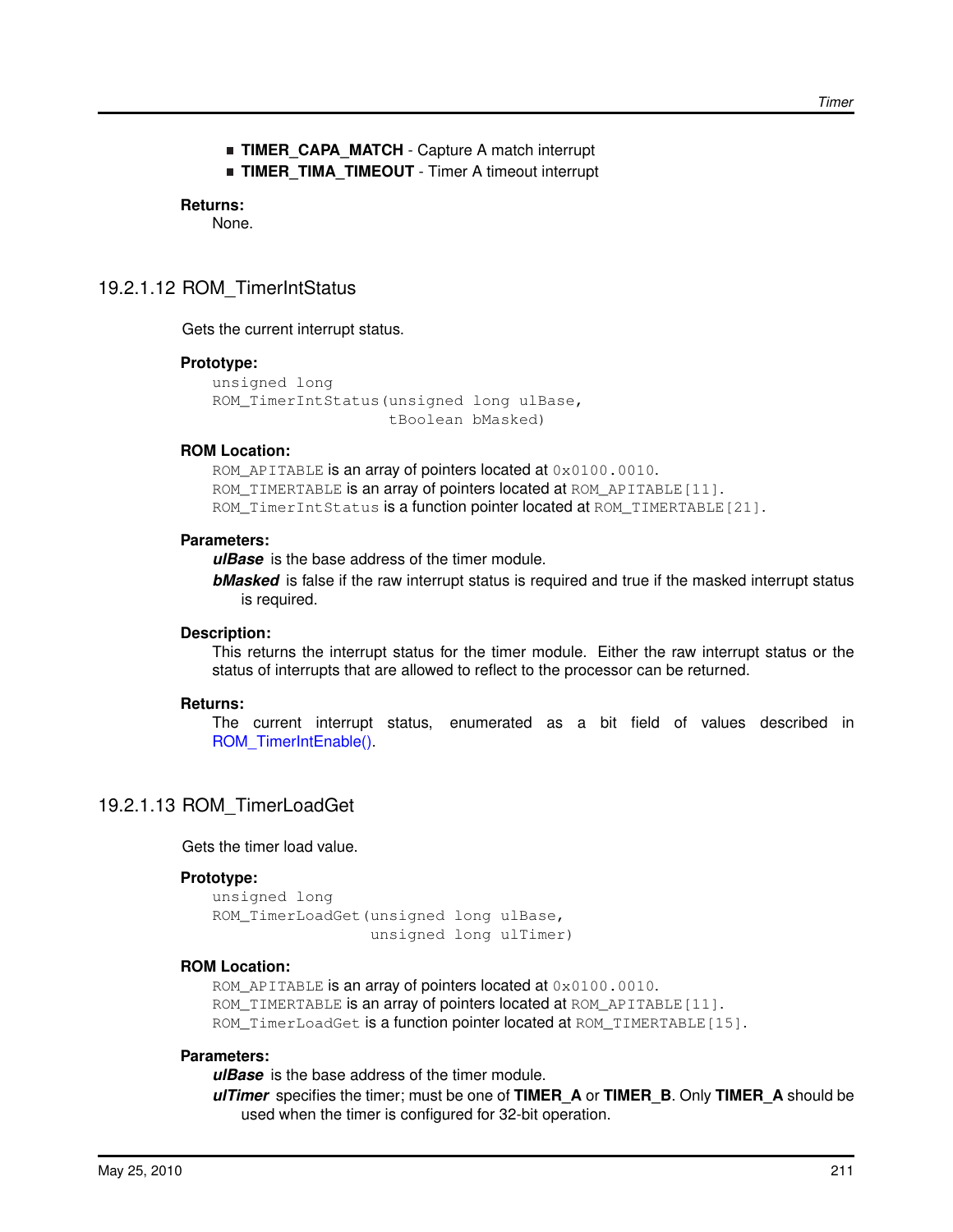#### **Description:**

This function gets the currently programmed interval load value for the specified timer.

#### **Returns:**

Returns the load value for the timer.

# <span id="page-211-0"></span>19.2.1.14 ROM\_TimerLoadSet

Sets the timer load value.

#### **Prototype:**

```
void
ROM_TimerLoadSet(unsigned long ulBase,
                 unsigned long ulTimer,
                 unsigned long ulValue)
```
#### **ROM Location:**

ROM\_APITABLE is an array of pointers located at  $0 \times 0100$ .0010. ROM\_TIMERTABLE is an array of pointers located at ROM\_APITABLE[11]. ROM\_TimerLoadSet is a function pointer located at ROM\_TIMERTABLE[14].

#### **Parameters:**

*ulBase* is the base address of the timer module.

*ulTimer* specifies the timer(s) to adjust; must be one of **TIMER\_A**, **TIMER\_B**, or **TIMER\_BOTH**. Only **TIMER\_A** should be used when the timer is configured for 32-bit operation.

*ulValue* is the load value.

#### **Description:**

This function sets the timer load value; if the timer is running then the value will be immediately loaded into the timer.

#### **Returns:**

None.

# <span id="page-211-1"></span>19.2.1.15 ROM\_TimerMatchGet

Gets the timer match value.

#### **Prototype:**

```
unsigned long
ROM_TimerMatchGet(unsigned long ulBase,
                  unsigned long ulTimer)
```
#### **ROM Location:**

```
ROM_APITABLE is an array of pointers located at 0 \times 0100.0010.
ROM_TIMERTABLE is an array of pointers located at ROM_APITABLE[11].
ROM TimerMatchGet is a function pointer located at ROM TIMERTABLE[18].
```
#### **Parameters:**

*ulBase* is the base address of the timer module.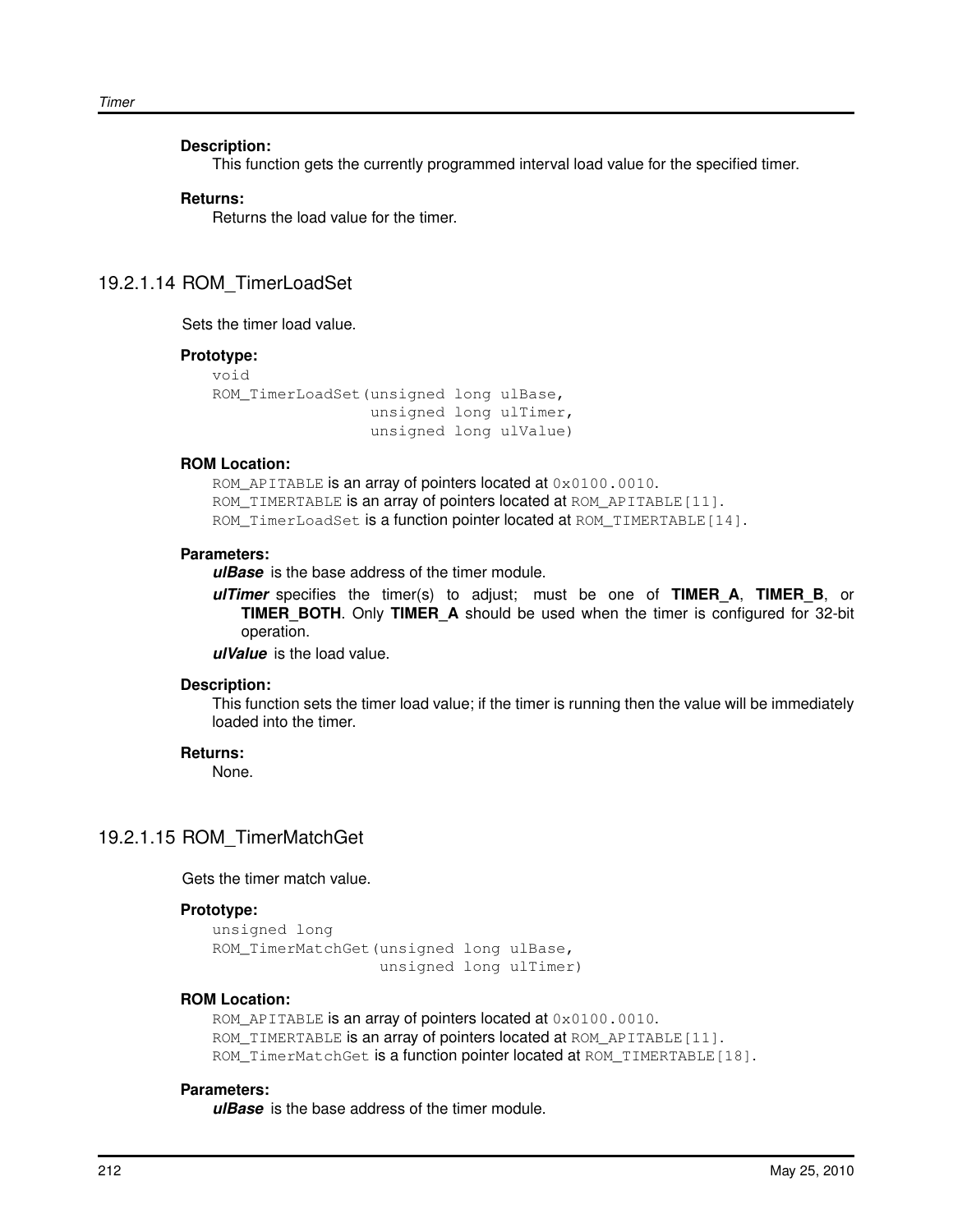*ulTimer* specifies the timer; must be one of **TIMER\_A** or **TIMER\_B**. Only **TIMER\_A** should be used when the timer is configured for 32-bit operation.

#### **Description:**

This function gets the match value for the specified timer.

#### **Returns:**

Returns the match value for the timer.

# <span id="page-212-0"></span>19.2.1.16 ROM\_TimerMatchSet

Sets the timer match value.

#### **Prototype:**

```
void
ROM TimerMatchSet(unsigned long ulBase,
                  unsigned long ulTimer,
                  unsigned long ulValue)
```
#### **ROM Location:**

ROM\_APITABLE is an array of pointers located at  $0 \times 0100$ .0010. ROM TIMERTABLE is an array of pointers located at ROM APITABLE [11]. ROM TimerMatchSet is a function pointer located at ROM TIMERTABLE[17].

#### **Parameters:**

*ulBase* is the base address of the timer module.

*ulTimer* specifies the timer(s) to adjust; must be one of **TIMER\_A**, **TIMER\_B**, or **TIMER\_BOTH**. Only **TIMER\_A** should be used when the timer is configured for 32-bit operation.

*ulValue* is the match value.

#### **Description:**

This function sets the match value for a timer. This is used in capture count mode to determine when to interrupt the processor and in PWM mode to determine the duty cycle of the output signal.

#### **Returns:**

None.

# <span id="page-212-1"></span>19.2.1.17 ROM\_TimerPrescaleGet

Get the timer prescale value.

#### **Prototype:**

```
unsigned long
ROM_TimerPrescaleGet(unsigned long ulBase,
                     unsigned long ulTimer)
```
#### **ROM Location:**

ROM\_APITABLE is an array of pointers located at  $0 \times 0100$ .0010. ROM\_TIMERTABLE is an array of pointers located at ROM\_APITABLE[11]. ROM TimerPrescaleGet is a function pointer located at ROM TIMERTABLE[11].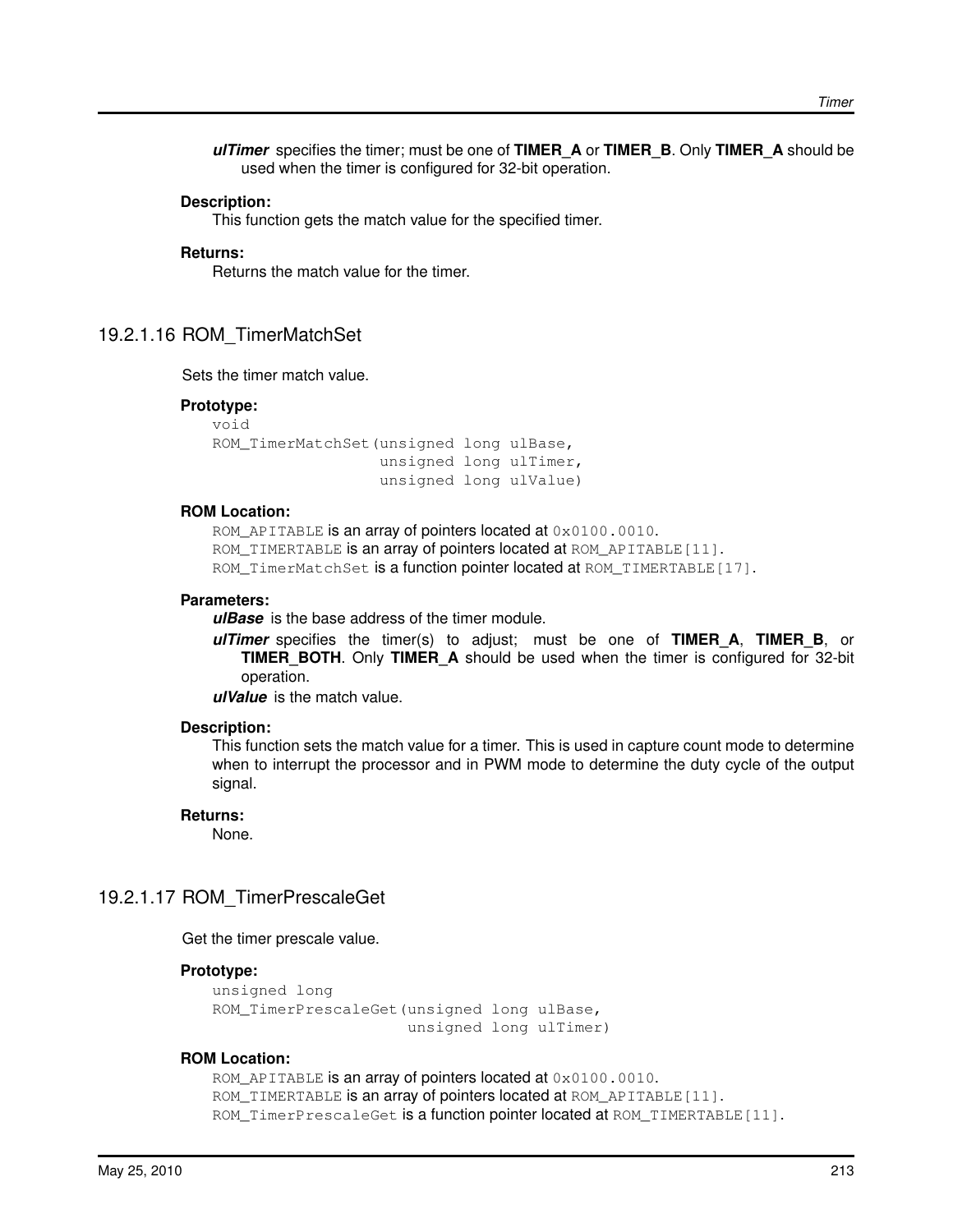### **Parameters:**

*ulBase* is the base address of the timer module. *ulTimer* specifies the timer; must be one of **TIMER\_A** or **TIMER\_B**.

#### **Description:**

This function gets the value of the input clock prescaler. The prescaler is only operational when in 16-bit mode and is used to extend the range of the 16-bit timer modes.

#### **Returns:**

The value of the timer prescaler.

# <span id="page-213-0"></span>19.2.1.18 ROM\_TimerPrescaleMatchGet

Get the timer prescale match value.

#### **Prototype:**

```
unsigned long
ROM_TimerPrescaleMatchGet(unsigned long ulBase,
                          unsigned long ulTimer)
```
#### **ROM Location:**

ROM\_APITABLE is an array of pointers located at  $0 \times 0100$ .0010. ROM\_TIMERTABLE is an array of pointers located at ROM\_APITABLE[11]. ROM TimerPrescaleMatchGet is a function pointer located at ROM TIMERTABLE[13].

#### **Parameters:**

*ulBase* is the base address of the timer module.

*ulTimer* specifies the timer; must be one of **TIMER\_A** or **TIMER\_B**.

#### **Description:**

This function gets the value of the input clock prescaler match value. When in a 16-bit mode that uses the counter match and prescaler, the prescale match effectively extends the range of the counter to 24-bits.

#### **Returns:**

The value of the timer prescale match.

# <span id="page-213-1"></span>19.2.1.19 ROM\_TimerPrescaleMatchSet

Set the timer prescale match value.

#### **Prototype:**

```
void
ROM TimerPrescaleMatchSet(unsigned long ulBase,
                          unsigned long ulTimer,
                          unsigned long ulValue)
```
#### **ROM Location:**

ROM\_APITABLE is an array of pointers located at  $0 \times 0100$ .0010. ROM\_TIMERTABLE is an array of pointers located at ROM\_APITABLE[11]. ROM\_TimerPrescaleMatchSet is a function pointer located at ROM\_TIMERTABLE[12].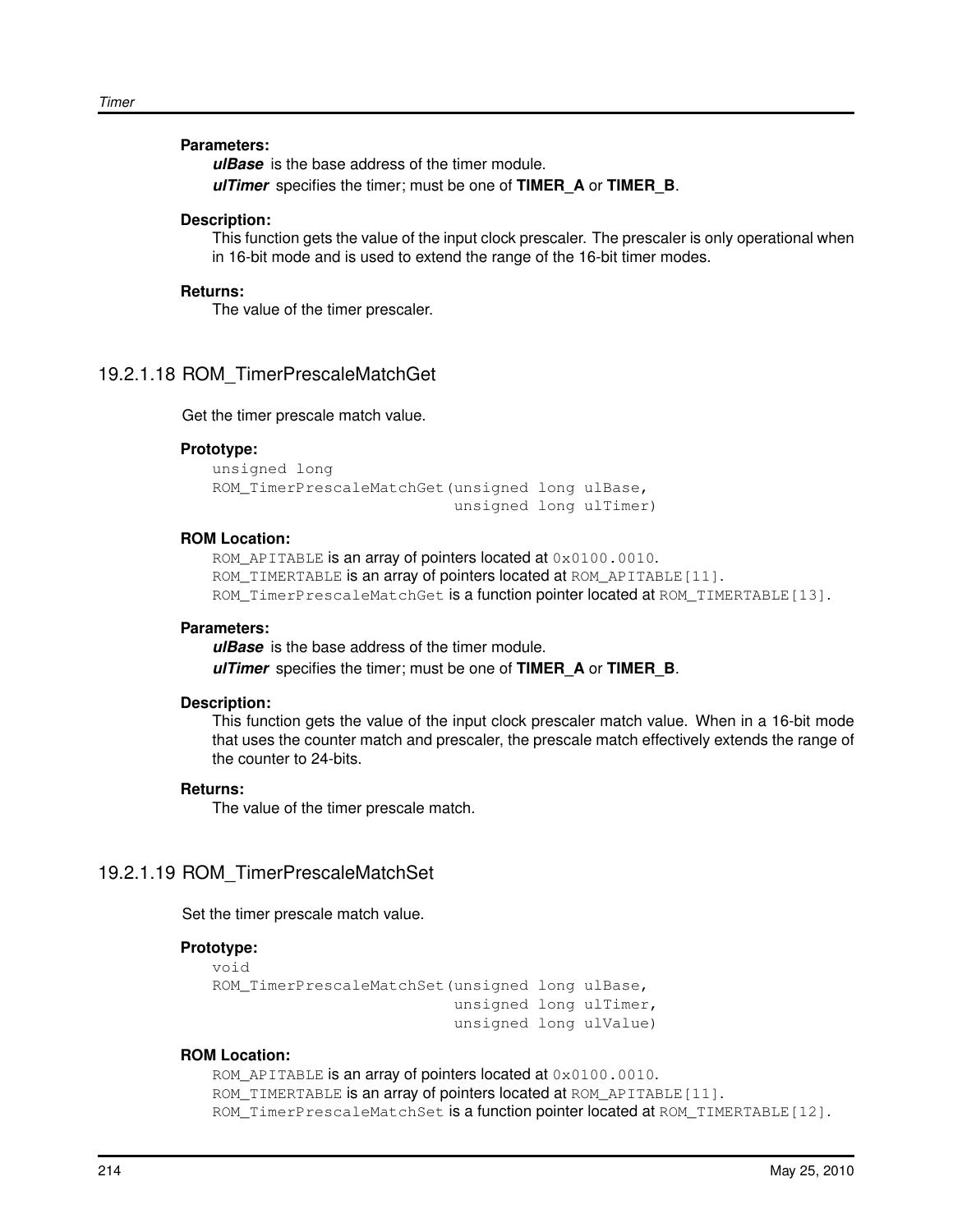#### **Parameters:**

*ulBase* is the base address of the timer module.

*ulTimer* specifies the timer(s) to adjust; must be one of **TIMER\_A**, **TIMER\_B**, or **TIMER\_BOTH**.

*ulValue* is the timer prescale match value; must be between 0 and 255, inclusive.

#### **Description:**

This function sets the value of the input clock prescaler match value. When in a 16-bit mode that uses the counter match and the prescaler, the prescale match effectively extends the range of the counter to 24-bits.

#### **Returns:**

None.

# <span id="page-214-0"></span>19.2.1.20 ROM\_TimerPrescaleSet

Set the timer prescale value.

#### **Prototype:**

```
void
```

```
ROM_TimerPrescaleSet(unsigned long ulBase,
                     unsigned long ulTimer,
                     unsigned long ulValue)
```
#### **ROM Location:**

ROM\_APITABLE is an array of pointers located at  $0 \times 0100$ .0010. ROM TIMERTABLE is an array of pointers located at ROM APITABLE[11]. ROM\_TimerPrescaleSet is a function pointer located at ROM\_TIMERTABLE[10].

#### **Parameters:**

*ulBase* is the base address of the timer module.

*ulTimer* specifies the timer(s) to adjust; must be one of **TIMER\_A**, **TIMER\_B**, or **TIMER\_BOTH**.

*ulValue* is the timer prescale value; must be between 0 and 255, inclusive.

#### **Description:**

This function sets the value of the input clock prescaler. The prescaler is only operational when in 16-bit mode and is used to extend the range of the 16-bit timer modes.

#### **Returns:**

None.

# <span id="page-214-1"></span>19.2.1.21 ROM\_TimerRTCDisable

Disable RTC counting.

# **Prototype:**

```
void
ROM_TimerRTCDisable(unsigned long ulBase)
```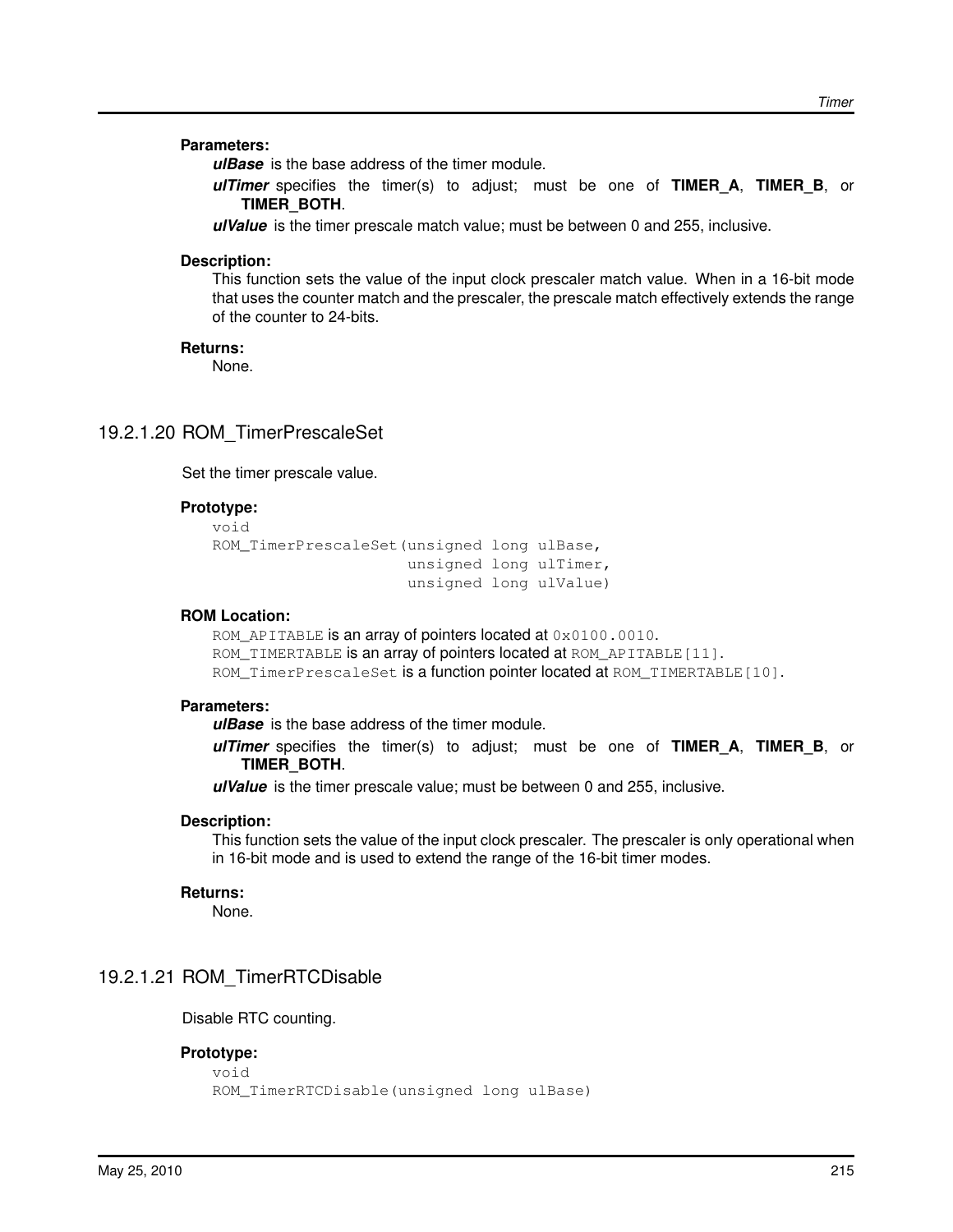#### **ROM Location:**

ROM\_APITABLE is an array of pointers located at  $0 \times 0100$ .0010. ROM\_TIMERTABLE is an array of pointers located at ROM\_APITABLE[11]. ROM\_TimerRTCDisable is a function pointer located at ROM\_TIMERTABLE[9].

### **Parameters:**

*ulBase* is the base address of the timer module.

#### **Description:**

This function causes the timer to stop counting when in RTC mode.

#### **Returns:**

None.

# <span id="page-215-0"></span>19.2.1.22 ROM\_TimerRTCEnable

### Enable RTC counting.

#### **Prototype:**

```
void
ROM_TimerRTCEnable(unsigned long ulBase)
```
#### **ROM Location:**

ROM\_APITABLE is an array of pointers located at  $0 \times 0100$ .0010. ROM\_TIMERTABLE is an array of pointers located at ROM\_APITABLE[11]. ROM TimerRTCEnable is a function pointer located at ROM TIMERTABLE[8].

#### **Parameters:**

*ulBase* is the base address of the timer module.

#### **Description:**

This function causes the timer to start counting when in RTC mode. If not configured for RTC mode, this will do nothing.

#### **Returns:**

None.

# <span id="page-215-1"></span>19.2.1.23 ROM\_TimerValueGet

Gets the current timer value.

#### **Prototype:**

```
unsigned long
ROM_TimerValueGet(unsigned long ulBase,
                  unsigned long ulTimer)
```
## **ROM Location:**

```
ROM_APITABLE is an array of pointers located at 0 \times 0100.0010.
ROM_TIMERTABLE is an array of pointers located at ROM_APITABLE[11].
ROM_TimerValueGet is a function pointer located at ROM_TIMERTABLE[16].
```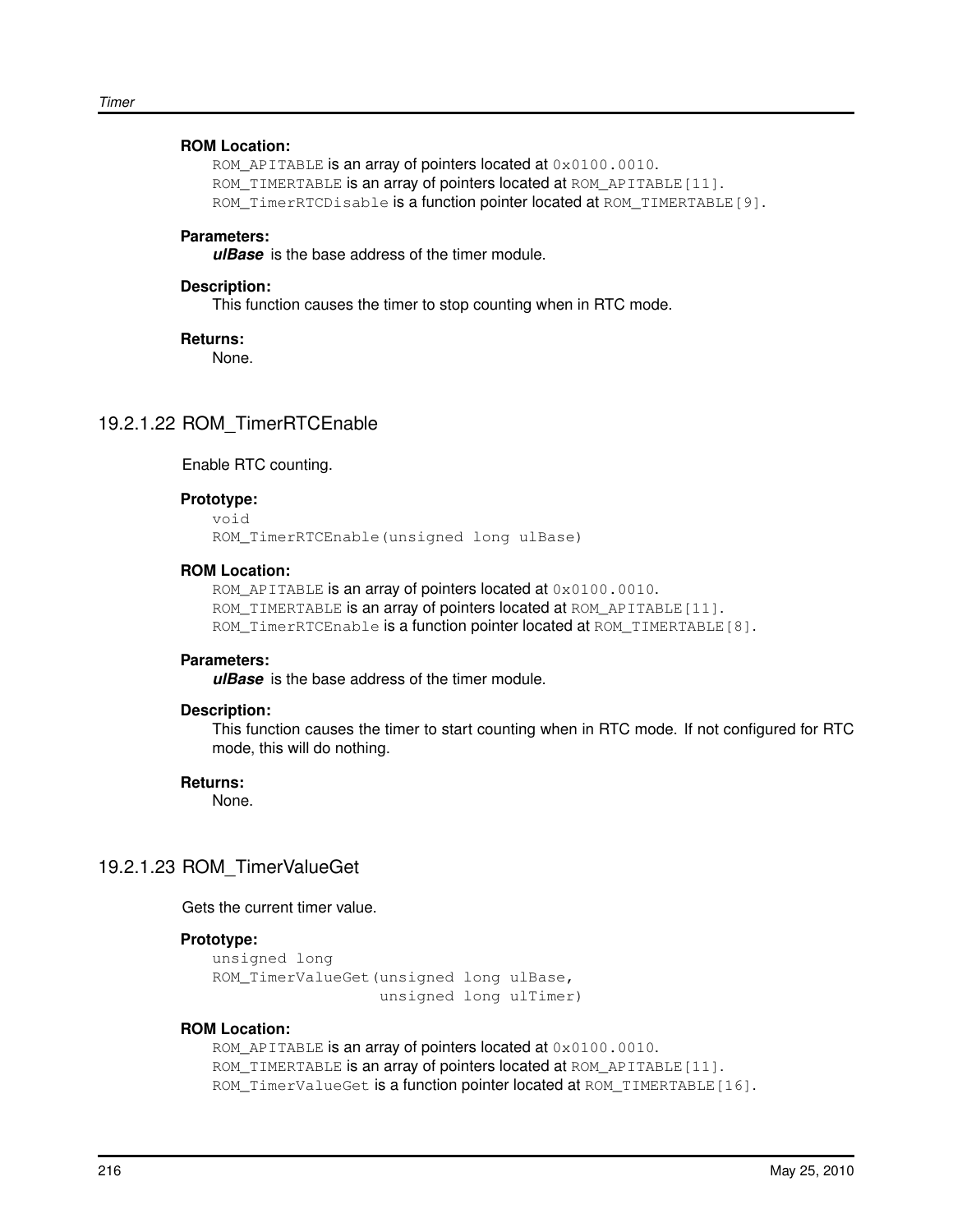## **Parameters:**

*ulBase* is the base address of the timer module.

*ulTimer* specifies the timer; must be one of **TIMER\_A** or **TIMER\_B**. Only **TIMER\_A** should be used when the timer is configured for 32-bit operation.

## **Description:**

This function reads the current value of the specified timer.

## **Returns:**

Returns the current value of the timer.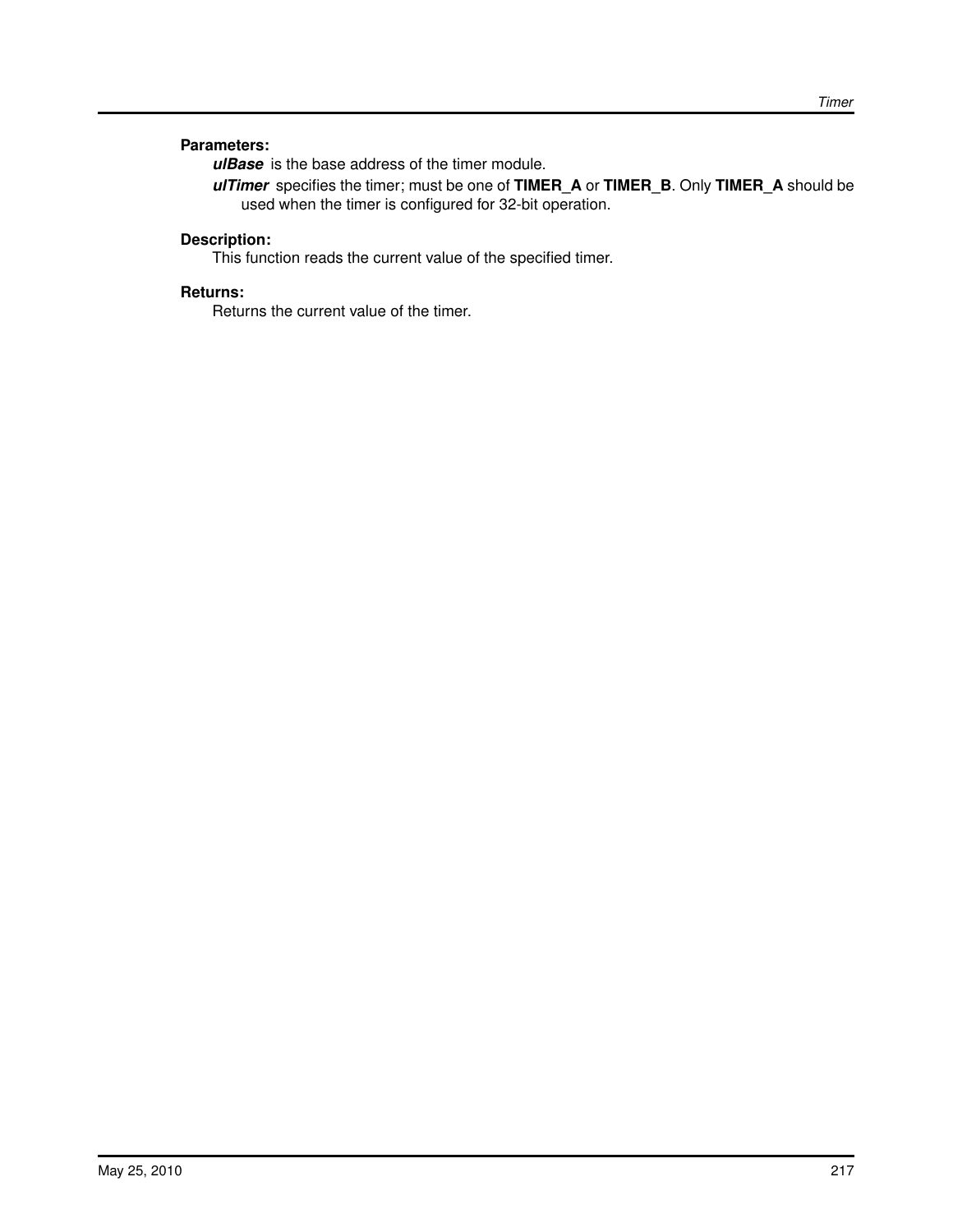*Timer*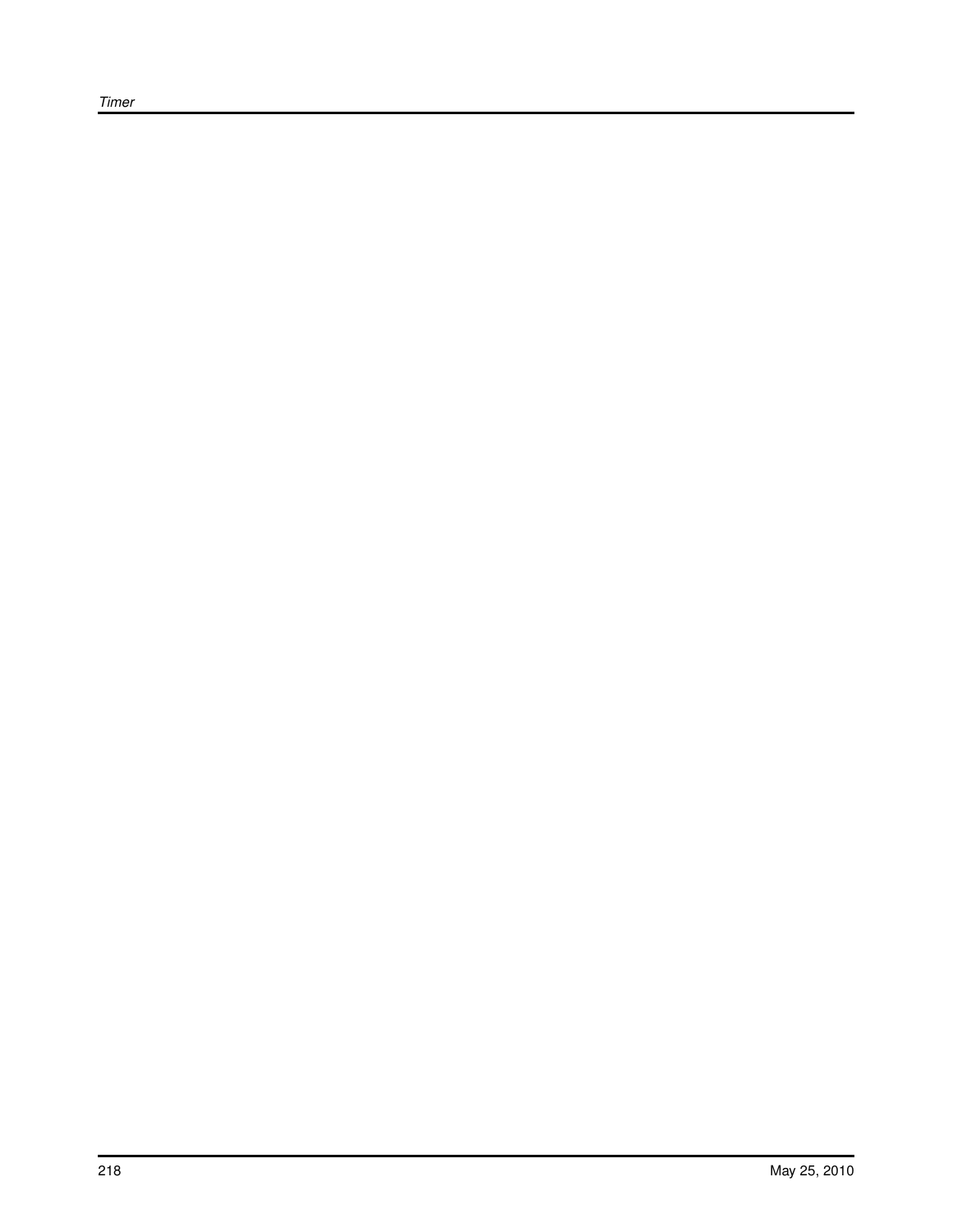# **20 UART**

<span id="page-218-0"></span>

# <span id="page-218-1"></span>**20.1 Introduction**

The Universal Asynchronous Receiver/Transmitter (UART) API provides a set of functions for using the Stellaris UART modules. Functions are provided to configure and control the UART modules, to send and receive data, and to manage interrupts for the UART modules.

The Stellaris UART performs the functions of parallel-to-serial and serial-to-parallel conversions. It is very similar in functionality to a 16C550 UART, but is not register-compatible.

Some of the features of the Stellaris UART are:

- A 16x12 bit receive FIFO and a 16x8 bit transmit FIFO.
- Programmable baud rate generator.
- Automatic generation and stripping of start, stop, and parity bits.
- Line break generation and detection.
- **Programmable serial interface** 
	- 5, 6, 7, or 8 data bits
	- even, odd, stick, or no parity bit generation and detection
	- 1 or 2 stop bit generation
	- baud rate generation, from DC to processor clock/16
- In IrDA serial-IR (SIR) encoder/decoder.
- **DMA** interface

## <span id="page-218-3"></span><span id="page-218-2"></span>**20.2 Functions**

## Functions

- void [ROM\\_UARTBreakCtl](#page-219-0) (unsigned long ulBase, tBoolean bBreakState)
- tBoolean [ROM\\_UARTBusy](#page-220-0) (unsigned long ulBase)
- long [ROM\\_UARTCharGet](#page-220-1) (unsigned long ulBase)
- long [ROM\\_UARTCharGetNonBlocking](#page-220-2) (unsigned long ulBase)
- void [ROM\\_UARTCharPut](#page-221-0) (unsigned long ulBase, unsigned char ucData)
- tBoolean [ROM\\_UARTCharPutNonBlocking](#page-221-1) (unsigned long ulBase, unsigned char ucData)
- tBoolean [ROM\\_UARTCharsAvail](#page-222-0) (unsigned long ulBase)
- void [ROM\\_UARTConfigGetExpClk](#page-222-1) (unsigned long ulBase, unsigned long ulUARTClk, unsigned long ∗pulBaud, unsigned long ∗pulConfig)
- void [ROM\\_UARTConfigSetExpClk](#page-223-0) (unsigned long ulBase, unsigned long ulUARTClk, unsigned long ulBaud, unsigned long ulConfig)
- void [ROM\\_UARTDisable](#page-224-0) (unsigned long ulBase)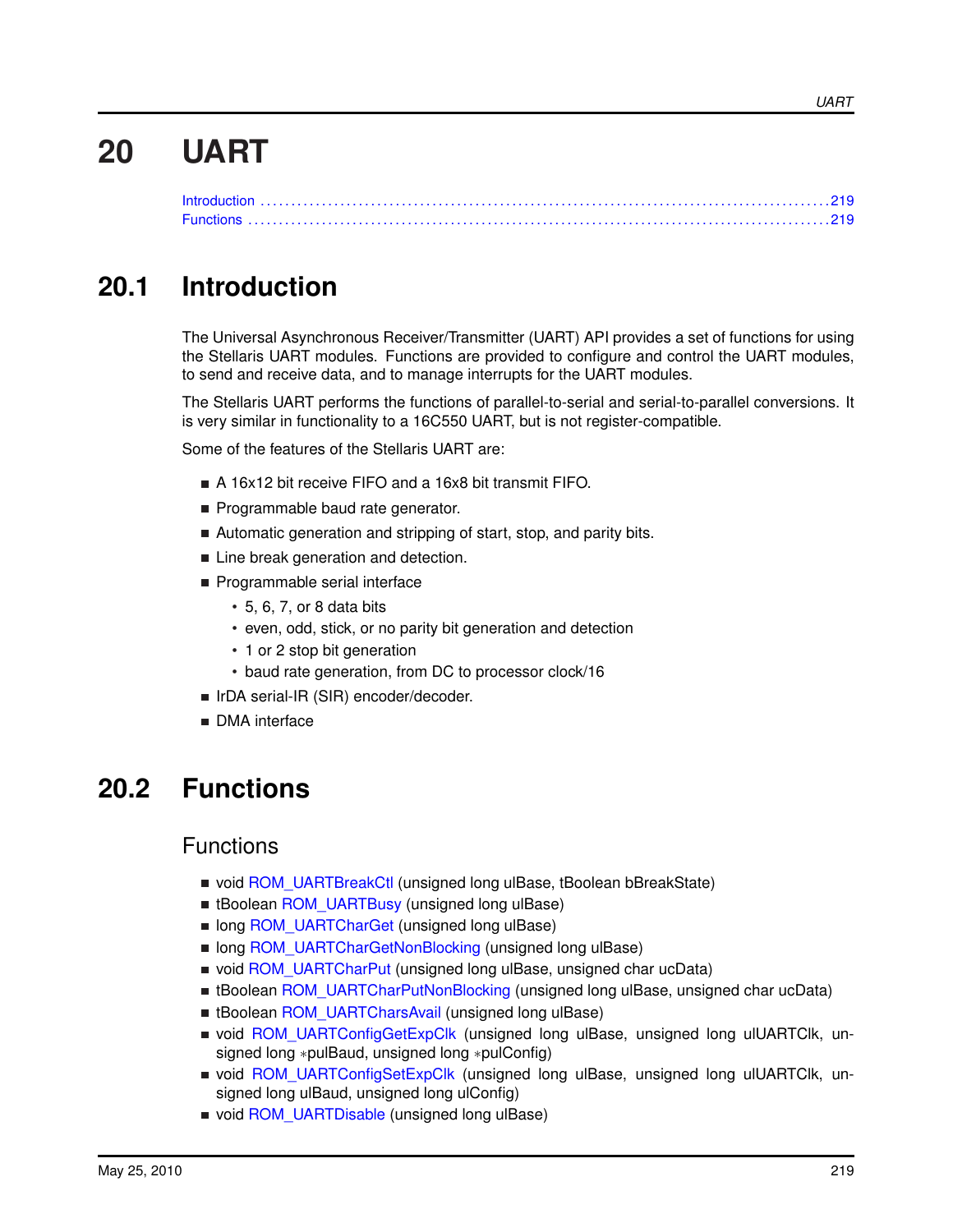- void [ROM\\_UARTDisableSIR](#page-224-1) (unsigned long ulBase)
- void [ROM\\_UARTDMADisable](#page-225-0) (unsigned long ulBase, unsigned long ulDMAFlags)
- void [ROM\\_UARTDMAEnable](#page-225-1) (unsigned long ulBase, unsigned long ulDMAFlags)
- void [ROM\\_UARTEnable](#page-226-0) (unsigned long ulBase)
- void [ROM\\_UARTEnableSIR](#page-226-1) (unsigned long ulBase, tBoolean bLowPower)
- void [ROM\\_UARTFIFODisable](#page-227-0) (unsigned long ulBase)
- void [ROM\\_UARTFIFOEnable](#page-227-1) (unsigned long ulBase)
- void [ROM\\_UARTFIFOLevelGet](#page-228-0) (unsigned long ulBase, unsigned long ∗pulTxLevel, unsigned long ∗pulRxLevel)
- void [ROM\\_UARTFIFOLevelSet](#page-228-1) (unsigned long ulBase, unsigned long ulTxLevel, unsigned long ulRxLevel)
- void [ROM\\_UARTIntClear](#page-229-0) (unsigned long ulBase, unsigned long ulIntFlags)
- void [ROM\\_UARTIntDisable](#page-230-0) (unsigned long ulBase, unsigned long ulIntFlags)
- void [ROM\\_UARTIntEnable](#page-230-1) (unsigned long ulBase, unsigned long ulIntFlags)
- unsigned long [ROM\\_UARTIntStatus](#page-231-0) (unsigned long ulBase, tBoolean bMasked)
- unsigned long [ROM\\_UARTParityModeGet](#page-231-1) (unsigned long ulBase)
- void [ROM\\_UARTParityModeSet](#page-232-0) (unsigned long ulBase, unsigned long ulParity)
- void [ROM\\_UARTRxErrorClear](#page-232-1) (unsigned long ulBase)
- unsigned long [ROM\\_UARTRxErrorGet](#page-233-0) (unsigned long ulBase)
- tBoolean [ROM\\_UARTSpaceAvail](#page-233-1) (unsigned long ulBase)
- unsigned long [ROM\\_UARTTxIntModeGet](#page-234-0) (unsigned long ulBase)
- void [ROM\\_UARTTxIntModeSet](#page-234-1) (unsigned long ulBase, unsigned long ulMode)
- void [ROM\\_UpdateUART](#page-235-0) (void)

## 20.2.1 Function Documentation

## <span id="page-219-0"></span>20.2.1.1 ROM\_UARTBreakCtl

Causes a BREAK to be sent.

#### **Prototype:**

```
void
ROM_UARTBreakCtl(unsigned long ulBase,
                 tBoolean bBreakState)
```
#### **ROM Location:**

ROM APITABLE is an array of pointers located at  $0 \times 0100$ .0010. ROM UARTTABLE is an array of pointers located at ROM APITABLE[1]. ROM UARTBreakCtl is a function pointer located at ROM UARTTABLE [16].

#### **Parameters:**

*ulBase* is the base address of the UART port. *bBreakState* controls the output level.

#### **Description:**

Calling this function with *bBreakState* set to **true** will assert a break condition on the UART. Calling this function with *bBreakState* set to **false** will remove the break condition. For proper transmission of a break command, the break must be asserted for at least two complete frames.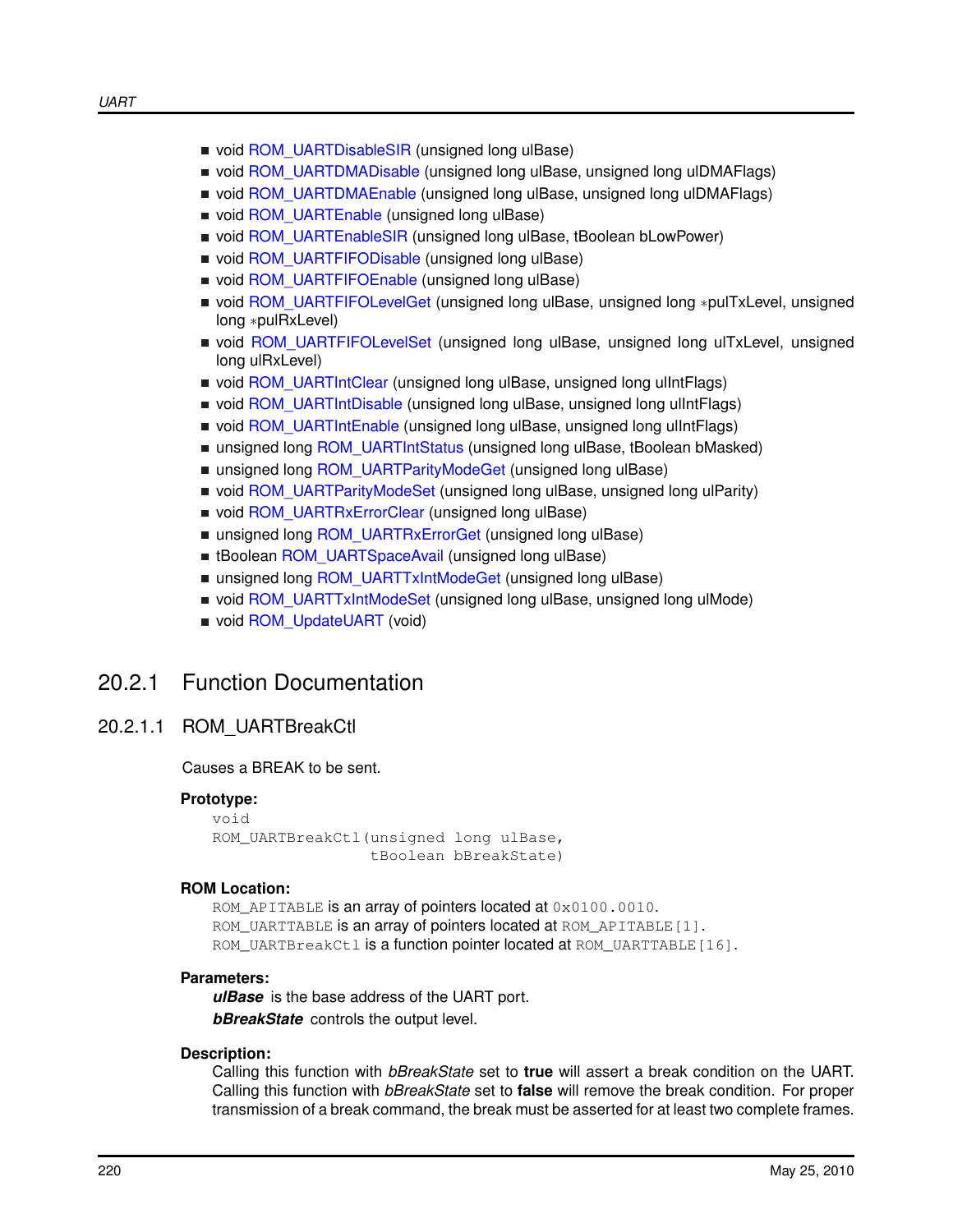**Returns:**

None.

## <span id="page-220-0"></span>20.2.1.2 ROM\_UARTBusy

Determines whether the UART transmitter is busy or not.

#### **Prototype:**

tBoolean ROM\_UARTBusy(unsigned long ulBase)

## **ROM Location:**

ROM APITABLE is an array of pointers located at  $0 \times 0100$ .0010. ROM UARTTABLE is an array of pointers located at ROM APITABLE [1]. ROM\_UARTBusy is a function pointer located at ROM\_UARTTABLE [26].

#### **Parameters:**

*ulBase* is the base address of the UART port.

#### **Description:**

Allows the caller to determine whether all transmitted bytes have cleared the transmitter hardware. If **false** is returned, the transmit FIFO is empty and all bits of the last transmitted character, including all stop bits, have left the hardware shift register.

#### **Returns:**

Returns **true** if the UART is transmitting or **false** if all transmissions are complete.

## <span id="page-220-1"></span>20.2.1.3 ROM\_UARTCharGet

Waits for a character from the specified port.

#### **Prototype:**

```
long
ROM_UARTCharGet(unsigned long ulBase)
```
#### **ROM Location:**

ROM\_APITABLE is an array of pointers located at  $0 \times 0100$ .0010. ROM UARTTABLE is an array of pointers located at ROM APITABLE $[1]$ . ROM\_UARTCharGet is a function pointer located at ROM\_UARTTABLE [14].

#### **Parameters:**

*ulBase* is the base address of the UART port.

#### **Description:**

Gets a character from the receive FIFO for the specified port. If there are no characters available, this function will wait until a character is received before returning.

#### <span id="page-220-2"></span>**Returns:**

Returns the character read from the specified port, cast as an *long*.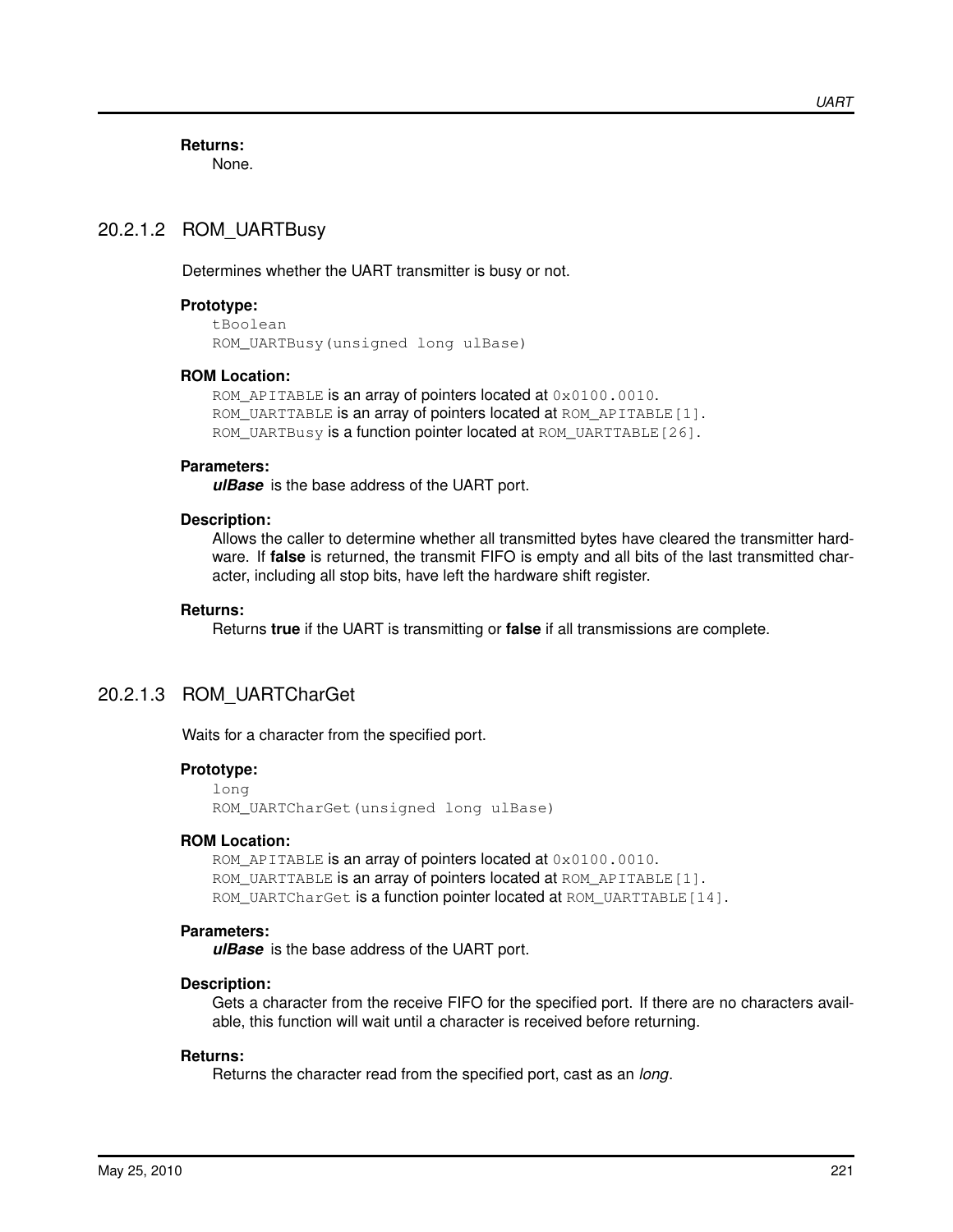## 20.2.1.4 ROM\_UARTCharGetNonBlocking

Receives a character from the specified port.

#### **Prototype:**

long ROM\_UARTCharGetNonBlocking(unsigned long ulBase)

#### **ROM Location:**

ROM\_APITABLE is an array of pointers located at  $0 \times 0100$ .0010. ROM\_UARTTABLE is an array of pointers located at ROM\_APITABLE [1]. ROM UARTCharGetNonBlocking is a function pointer located at ROM UARTTABLE[13].

#### **Parameters:**

*ulBase* is the base address of the UART port.

#### **Description:**

Gets a character from the receive FIFO for the specified port.

#### **Returns:**

Returns the character read from the specified port, cast as a *long*. A **-1** will be returned if there are no characters present in the receive FIFO. The [ROM\\_UARTCharsAvail\(\)](#page-222-0) function should be called before attempting to call this function.

## <span id="page-221-0"></span>20.2.1.5 ROM\_UARTCharPut

Waits to send a character from the specified port.

#### **Prototype:**

```
void
ROM_UARTCharPut(unsigned long ulBase,
                unsigned char ucData)
```
#### **ROM Location:**

ROM APITABLE is an array of pointers located at  $0 \times 0100$ .0010. ROM UARTTABLE is an array of pointers located at ROM APITABLE[1]. ROM\_UARTCharPut is a function pointer located at ROM\_UARTTABLE [0].

#### **Parameters:**

*ulBase* is the base address of the UART port.

*ucData* is the character to be transmitted.

#### **Description:**

Sends the character *ucData* to the transmit FIFO for the specified port. If there is no space available in the transmit FIFO, this function will wait until there is space available before returning.

#### <span id="page-221-1"></span>**Returns:**

None.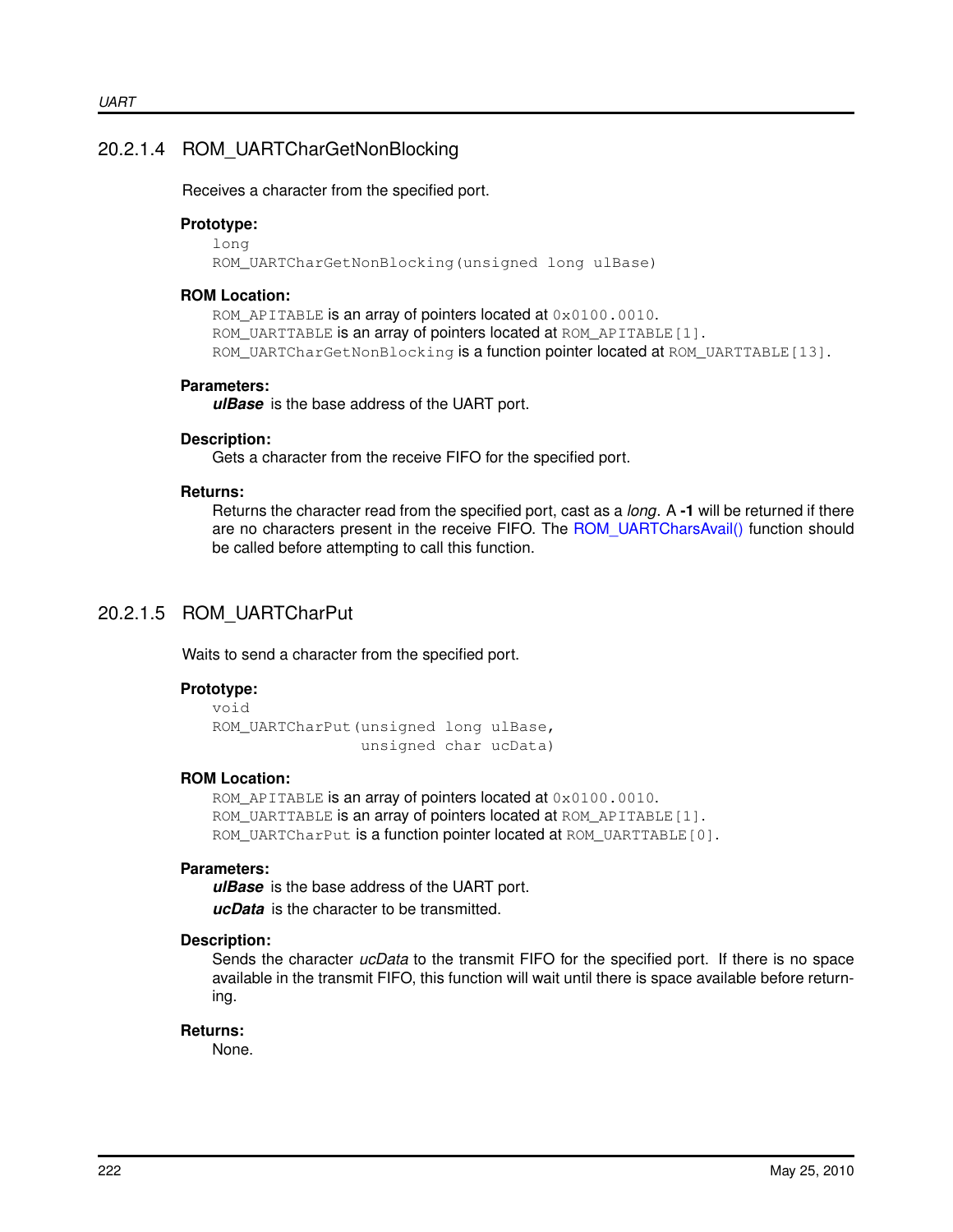## 20.2.1.6 ROM\_UARTCharPutNonBlocking

Sends a character to the specified port.

#### **Prototype:**

```
tBoolean
ROM_UARTCharPutNonBlocking(unsigned long ulBase,
                           unsigned char ucData)
```
#### **ROM Location:**

ROM\_APITABLE is an array of pointers located at  $0 \times 0100$ .0010. ROM\_UARTTABLE is an array of pointers located at ROM\_APITABLE[1]. ROM\_UARTCharPutNonBlocking is a function pointer located at ROM\_UARTTABLE[15].

#### **Parameters:**

*ulBase* is the base address of the UART port. *ucData* is the character to be transmitted.

#### **Description:**

Writes the character *ucData* to the transmit FIFO for the specified port. This function does not block, so if there is no space available, then a **false** is returned, and the application will have to retry the function later.

#### **Returns:**

Returns **true** if the character was successfully placed in the transmit FIFO, and **false** if there was no space available in the transmit FIFO.

## <span id="page-222-0"></span>20.2.1.7 ROM\_UARTCharsAvail

Determines if there are any characters in the receive FIFO.

#### **Prototype:**

```
tBoolean
ROM_UARTCharsAvail(unsigned long ulBase)
```
#### **ROM Location:**

ROM\_APITABLE is an array of pointers located at  $0 \times 0100$ .0010. ROM\_UARTTABLE is an array of pointers located at ROM\_APITABLE[1]. ROM\_UARTCharsAvail is a function pointer located at ROM\_UARTTABLE[11].

### **Parameters:**

*ulBase* is the base address of the UART port.

#### **Description:**

This function returns a flag indicating whether or not there is data available in the receive FIFO.

#### <span id="page-222-1"></span>**Returns:**

Returns **true** if there is data in the receive FIFO, and **false** if there is no data in the receive FIFO.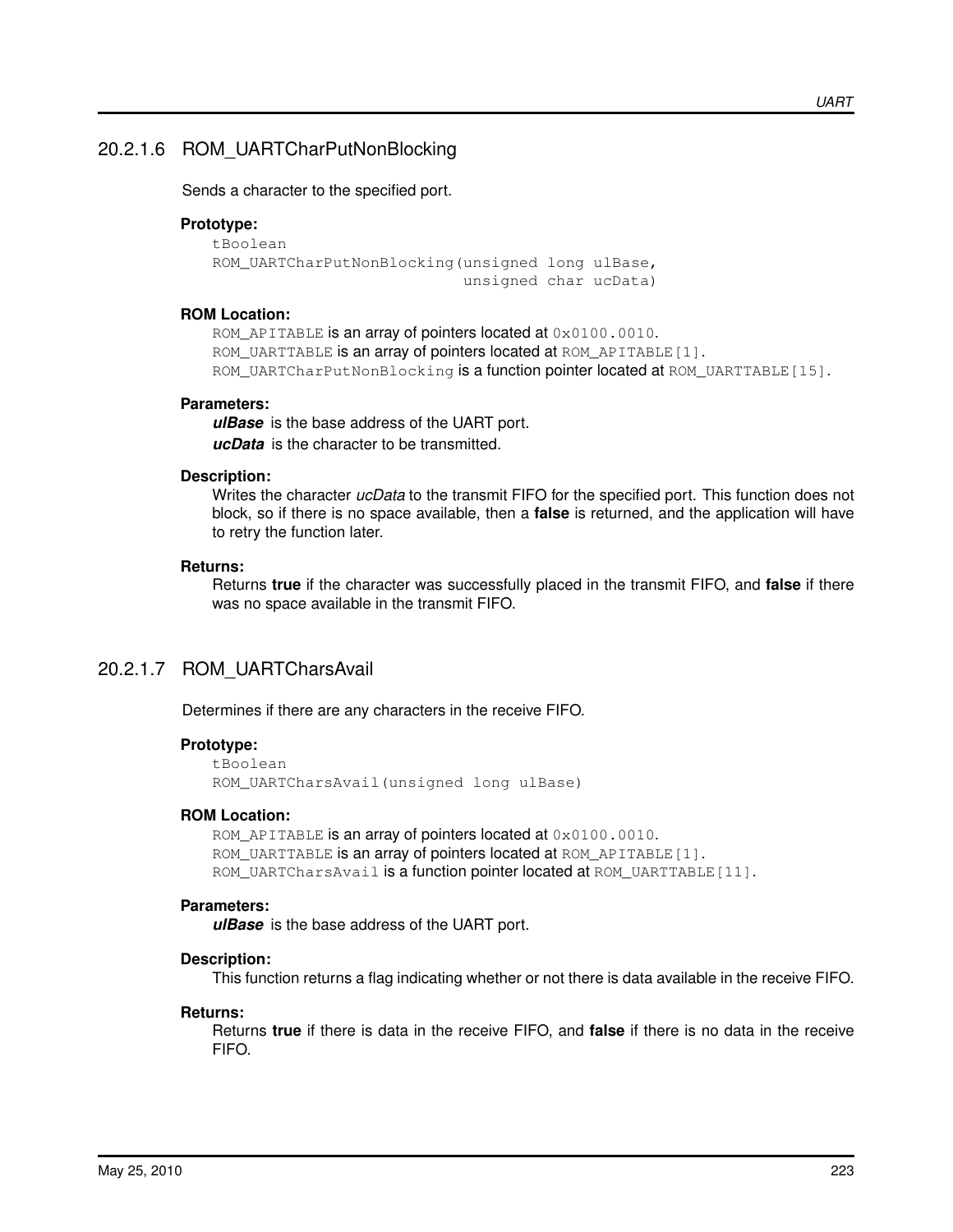## 20.2.1.8 ROM\_UARTConfigGetExpClk

Gets the current configuration of a UART.

#### **Prototype:**

```
void
ROM_UARTConfigGetExpClk(unsigned long ulBase,
                        unsigned long ulUARTClk,
                        unsigned long *pulBaud,
                        unsigned long *pulConfig)
```
#### **ROM Location:**

```
ROM_APITABLE is an array of pointers located at 0 \times 0100.0010.
ROM_UARTTABLE is an array of pointers located at ROM_APITABLE[1].
ROM_UARTConfigGetExpClk is a function pointer located at ROM_UARTTABLE[6].
```
#### **Parameters:**

*ulBase* is the base address of the UART port. *ulUARTClk* is the rate of the clock supplied to the UART module. *pulBaud* is a pointer to storage for the baud rate. *pulConfig* is a pointer to storage for the data format.

#### **Description:**

The baud rate and data format for the UART is determined, given an explicitly provided peripheral clock (hence the ExpClk suffix). The returned baud rate is the actual baud rate; it may not be the exact baud rate requested or an "official" baud rate. The data format returned in *pul-Config* is enumerated the same as the *ulConfig* parameter of [ROM\\_UARTConfigSetExpClk\(\).](#page-223-0)

The peripheral clock will be the same as the processor clock. This will be the value returned by [ROM\\_SysCtlClockGet\(\),](#page-178-0) or it can be explicitly hard coded if it is constant and known (to save the code/execution overhead of a call to [ROM\\_SysCtlClockGet\(\)\)](#page-178-0).

#### **Returns:**

None.

## <span id="page-223-0"></span>20.2.1.9 ROM\_UARTConfigSetExpClk

Sets the configuration of a UART.

#### **Prototype:**

```
void
ROM_UARTConfigSetExpClk(unsigned long ulBase,
                        unsigned long ulUARTClk,
                        unsigned long ulBaud,
                        unsigned long ulConfig)
```
#### **ROM Location:**

ROM\_APITABLE is an array of pointers located at  $0 \times 0100$ .0010. ROM\_UARTTABLE is an array of pointers located at ROM\_APITABLE[1]. ROM\_UARTConfigSetExpClk is a function pointer located at ROM\_UARTTABLE[5].

#### **Parameters:**

*ulBase* is the base address of the UART port.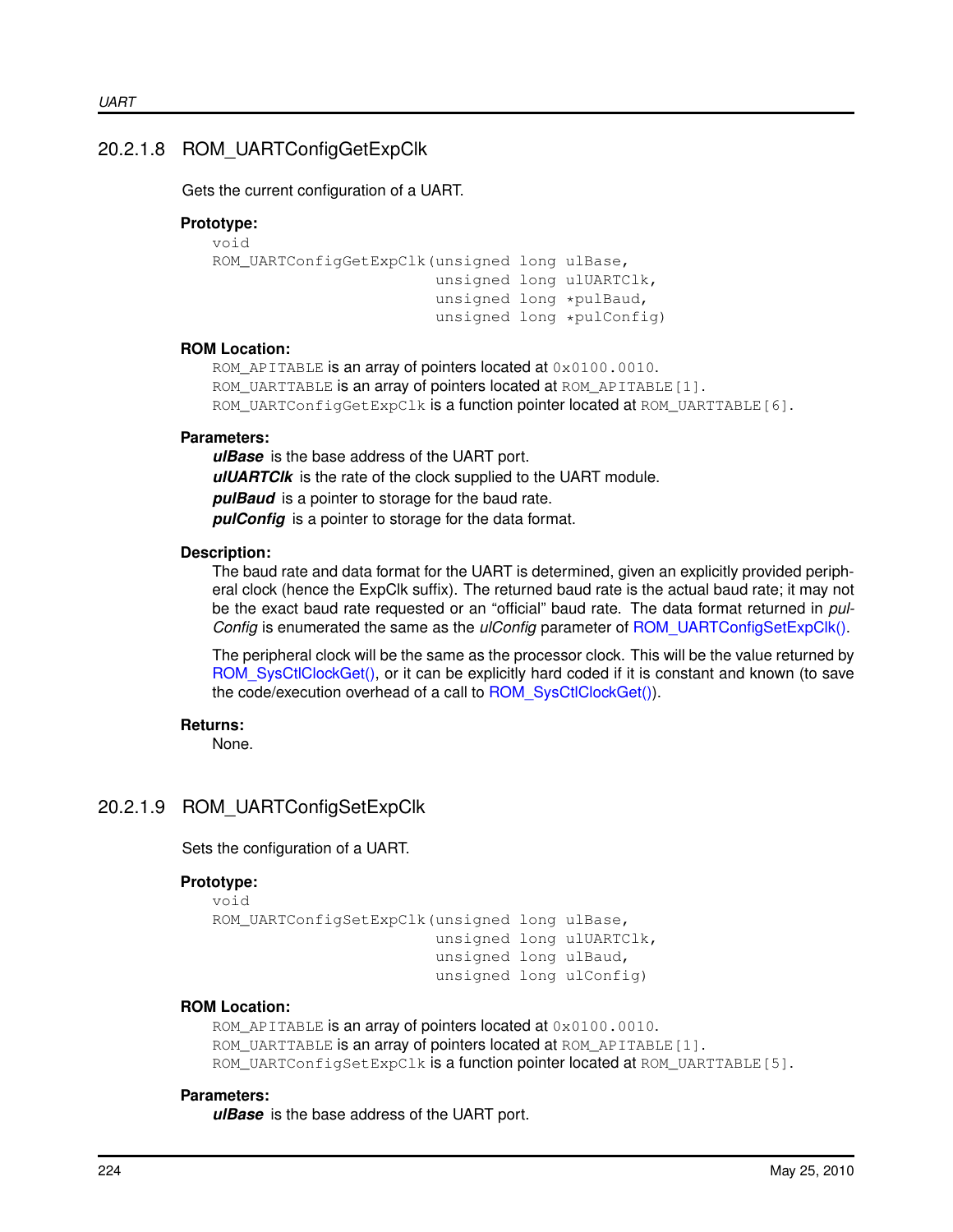*ulUARTClk* is the rate of the clock supplied to the UART module.

*ulBaud* is the desired baud rate.

*ulConfig* is the data format for the port (number of data bits, number of stop bits, and parity).

#### **Description:**

This function will configure the UART for operation in the specified data format. The baud rate is provided in the *ulBaud* parameter and the data format in the *ulConfig* parameter.

The *ulConfig* parameter is the logical OR of three values: the number of data bits, the number of stop bits, and the parity. **UART\_CONFIG\_WLEN\_8**, **UART\_CONFIG\_WLEN\_7**, **UART\_CONFIG\_WLEN\_6**, and **UART\_CONFIG\_WLEN\_5** select from eight to five data bits per byte (respectively). **UART\_CONFIG\_STOP\_ONE** and **UART\_CONFIG\_STOP\_TWO** select one or two stop bits (respectively). **UART\_CONFIG\_PAR\_NONE**, **UART\_CONFIG\_PAR\_EVEN**, **UART\_CONFIG\_PAR\_ODD**, **UART\_CONFIG\_PAR\_ONE**, and **UART CONFIG PAR ZERO** select the parity mode (no parity bit, even parity bit, odd parity bit, parity bit always one, and parity bit always zero, respectively).

The peripheral clock will be the same as the processor clock. This will be the value returned by [ROM\\_SysCtlClockGet\(\),](#page-178-0) or it can be explicitly hard coded if it is constant and known (to save the code/execution overhead of a call to [ROM\\_SysCtlClockGet\(\)\)](#page-178-0).

#### **Returns:**

None.

## <span id="page-224-0"></span>20.2.1.10 ROM\_UARTDisable

Disables transmitting and receiving.

#### **Prototype:**

void ROM\_UARTDisable(unsigned long ulBase)

#### **ROM Location:**

ROM APITABLE is an array of pointers located at 0x0100.0010. ROM UARTTABLE is an array of pointers located at ROM APITABLE $[1]$ . ROM\_UARTDisable is a function pointer located at ROM\_UARTTABLE[8].

#### **Parameters:**

*ulBase* is the base address of the UART port.

#### **Description:**

Clears the UARTEN, TXE, and RXE bits, then waits for the end of transmission of the current character, and flushes the transmit FIFO.

#### **Returns:**

None.

## <span id="page-224-1"></span>20.2.1.11 ROM\_UARTDisableSIR

Disables SIR (IrDA) mode on the specified UART.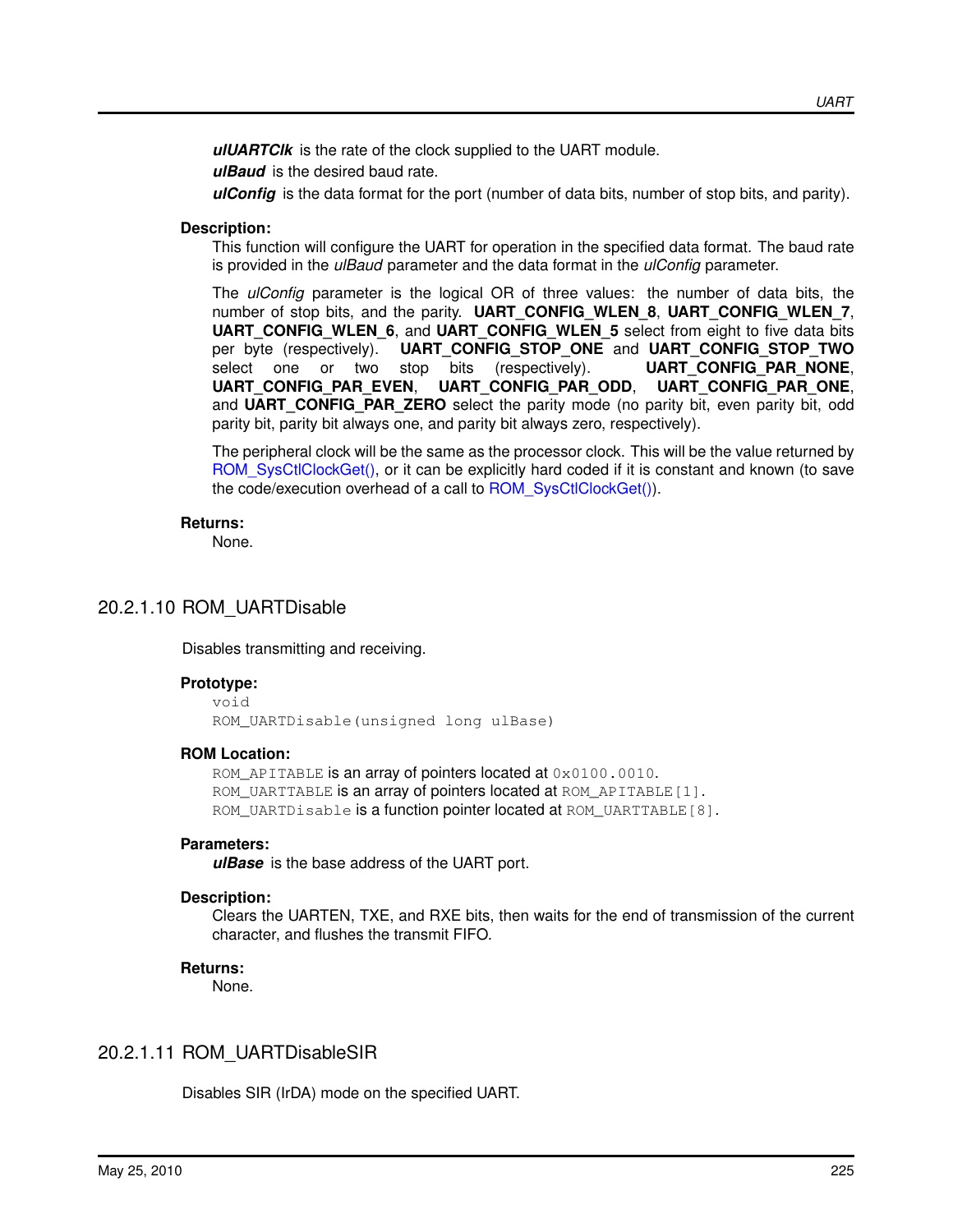#### **Prototype:**

```
void
ROM_UARTDisableSIR(unsigned long ulBase)
```
#### **ROM Location:**

ROM\_APITABLE is an array of pointers located at  $0 \times 0100$ .0010. ROM UARTTABLE is an array of pointers located at ROM APITABLE [1]. ROM\_UARTDisableSIR is a function pointer located at ROM\_UARTTABLE[10].

#### **Parameters:**

*ulBase* is the base address of the UART port.

#### **Description:**

Clears the SIREN (IrDA) and SIRLP (Low Power) bits.

#### **Returns:**

None.

## <span id="page-225-0"></span>20.2.1.12 ROM\_UARTDMADisable

#### Disable UART DMA operation.

## **Prototype:**

```
void
ROM_UARTDMADisable(unsigned long ulBase,
                   unsigned long ulDMAFlags)
```
#### **ROM Location:**

ROM\_APITABLE is an array of pointers located at  $0 \times 0100$ .0010. ROM\_UARTTABLE is an array of pointers located at ROM\_APITABLE[1]. ROM\_UARTDMADisable is a function pointer located at ROM\_UARTTABLE[23].

#### **Parameters:**

*ulBase* is the base address of the UART port. *ulDMAFlags* is a bit mask of the DMA features to disable.

#### **Description:**

This function is used to disable UART DMA features that were enabled by [ROM\\_UARTDMAEnable\(\).](#page-225-1) The specified UART DMA features are disabled. The *ulDMAFlags* parameter is the logical OR of any of the following values:

- UART\_DMA\_RX disable DMA for receive
- UART\_DMA\_TX disable DMA for transmit
- UART\_DMA\_ERR\_RXSTOP do not disable DMA receive on UART error

#### **Returns:**

None.

## <span id="page-225-1"></span>20.2.1.13 ROM\_UARTDMAEnable

Enable UART DMA operation.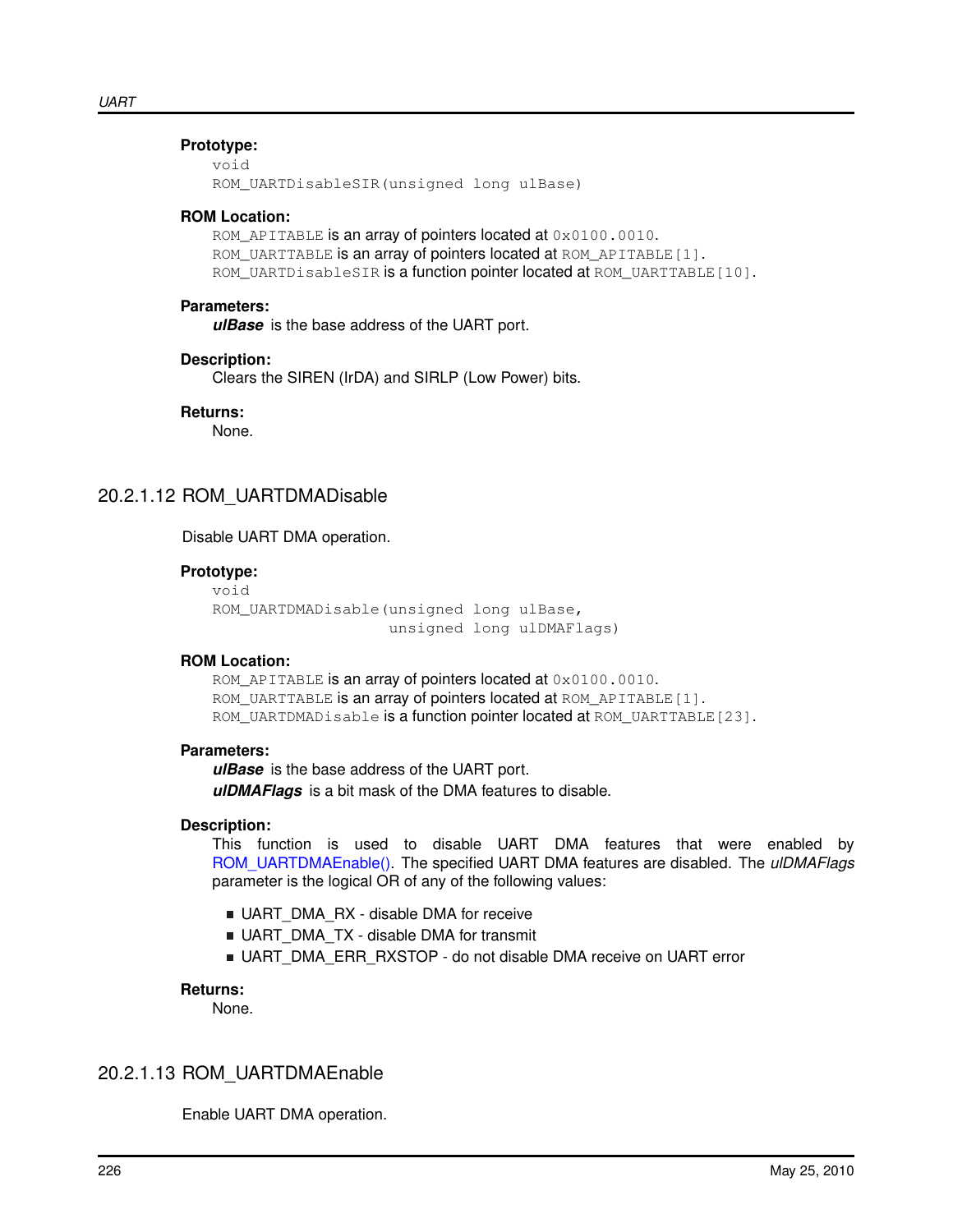#### **Prototype:**

```
void
ROM_UARTDMAEnable(unsigned long ulBase,
                  unsigned long ulDMAFlags)
```
#### **ROM Location:**

ROM APITABLE is an array of pointers located at 0x0100.0010. ROM\_UARTTABLE is an array of pointers located at ROM\_APITABLE [1]. ROM\_UARTDMAEnable is a function pointer located at ROM\_UARTTABLE [22].

#### **Parameters:**

*ulBase* is the base address of the UART port.

*ulDMAFlags* is a bit mask of the DMA features to enable.

#### **Description:**

The specified UART DMA features are enabled. The UART can be configured to use DMA for transmit or receive, and to disable receive if an error occurs. The *ulDMAFlags* parameter is the logical OR of any of the following values:

- UART\_DMA\_RX enable DMA for receive
- UART\_DMA\_TX enable DMA for transmit
- UART\_DMA\_ERR\_RXSTOP disable DMA receive on UART error

#### **Note:**

The uDMA controller must also be set up before DMA can be used with the UART.

#### **Returns:**

None.

## <span id="page-226-0"></span>20.2.1.14 ROM\_UARTEnable

Enables transmitting and receiving.

#### **Prototype:**

```
void
ROM_UARTEnable(unsigned long ulBase)
```
#### **ROM Location:**

ROM\_APITABLE is an array of pointers located at  $0 \times 0100$ .0010. ROM UARTTABLE is an array of pointers located at ROM APITABLE $[1]$ . ROM\_UARTEnable is a function pointer located at ROM\_UARTTABLE [7].

#### **Parameters:**

*ulBase* is the base address of the UART port.

#### **Description:**

Sets the UARTEN, TXE, and RXE bits, and enables the transmit and receive FIFOs.

#### <span id="page-226-1"></span>**Returns:**

None.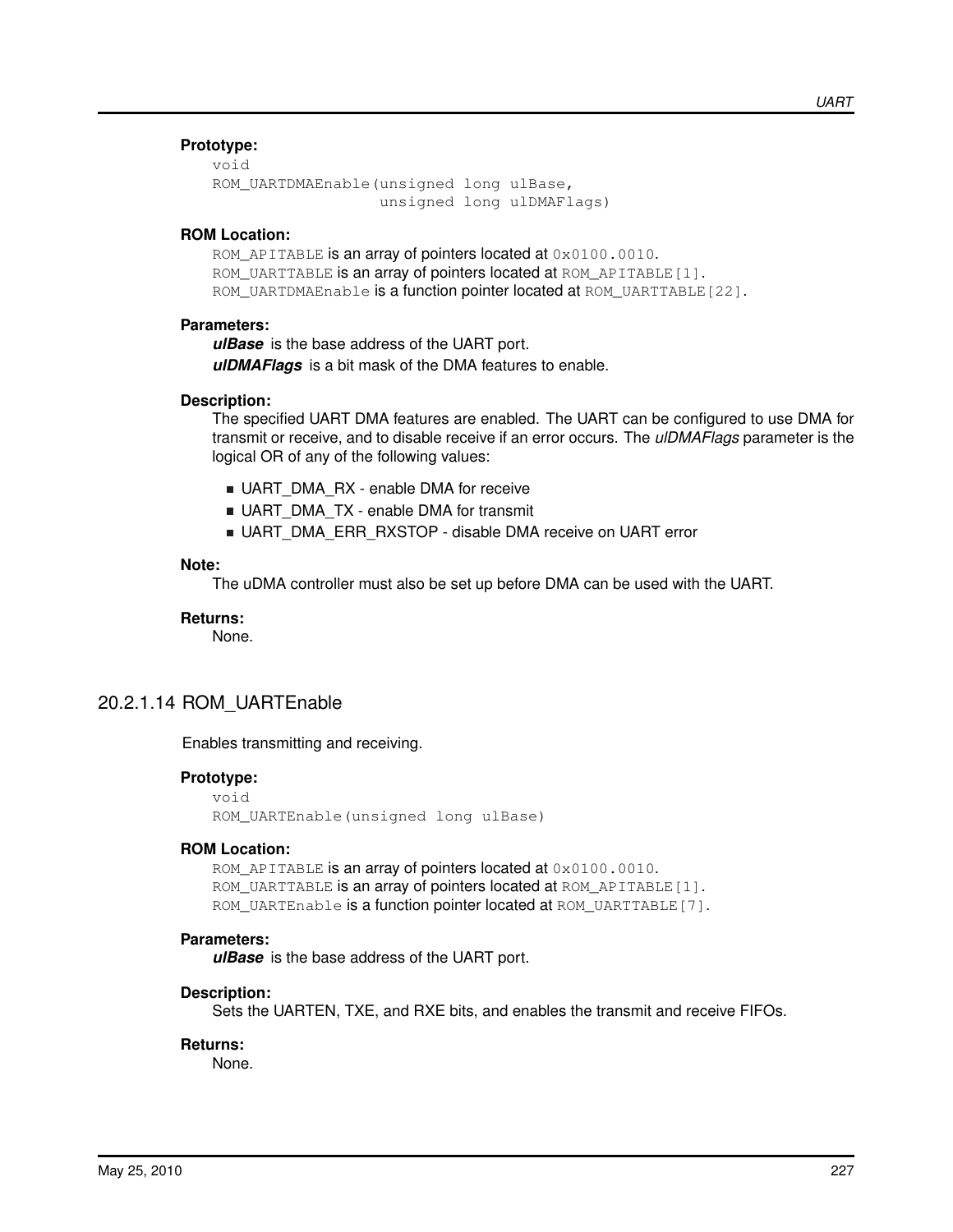## 20.2.1.15 ROM\_UARTEnableSIR

Enables SIR (IrDA) mode on the specified UART.

#### **Prototype:**

void ROM\_UARTEnableSIR(unsigned long ulBase, tBoolean bLowPower)

#### **ROM Location:**

ROM\_APITABLE is an array of pointers located at  $0 \times 0100$ .0010. ROM\_UARTTABLE is an array of pointers located at ROM\_APITABLE [1]. ROM UARTEnableSIR is a function pointer located at ROM UARTTABLE[9].

#### **Parameters:**

*ulBase* is the base address of the UART port. *bLowPower* indicates if SIR Low Power Mode is to be used.

#### **Description:**

Enables the SIREN control bit for IrDA mode on the UART. If the *bLowPower* flag is set, then SIRLP bit will also be set.

#### **Returns:**

None.

## <span id="page-227-0"></span>20.2.1.16 ROM\_UARTFIFODisable

Disables the transmit and receive FIFOs.

#### **Prototype:**

```
void
ROM UARTFIFODisable(unsigned long ulBase)
```
#### **ROM Location:**

ROM\_APITABLE is an array of pointers located at  $0 \times 0100$ .0010. ROM UARTTABLE is an array of pointers located at ROM APITABLE [1]. ROM\_UARTFIFODisable is a function pointer located at ROM\_UARTTABLE[25].

#### **Parameters:**

*ulBase* is the base address of the UART port.

## **Description:**

This functions disables the transmit and receive FIFOs in the UART.

#### **Returns:**

None.

## <span id="page-227-1"></span>20.2.1.17 ROM\_UARTFIFOEnable

Enables the transmit and receive FIFOs.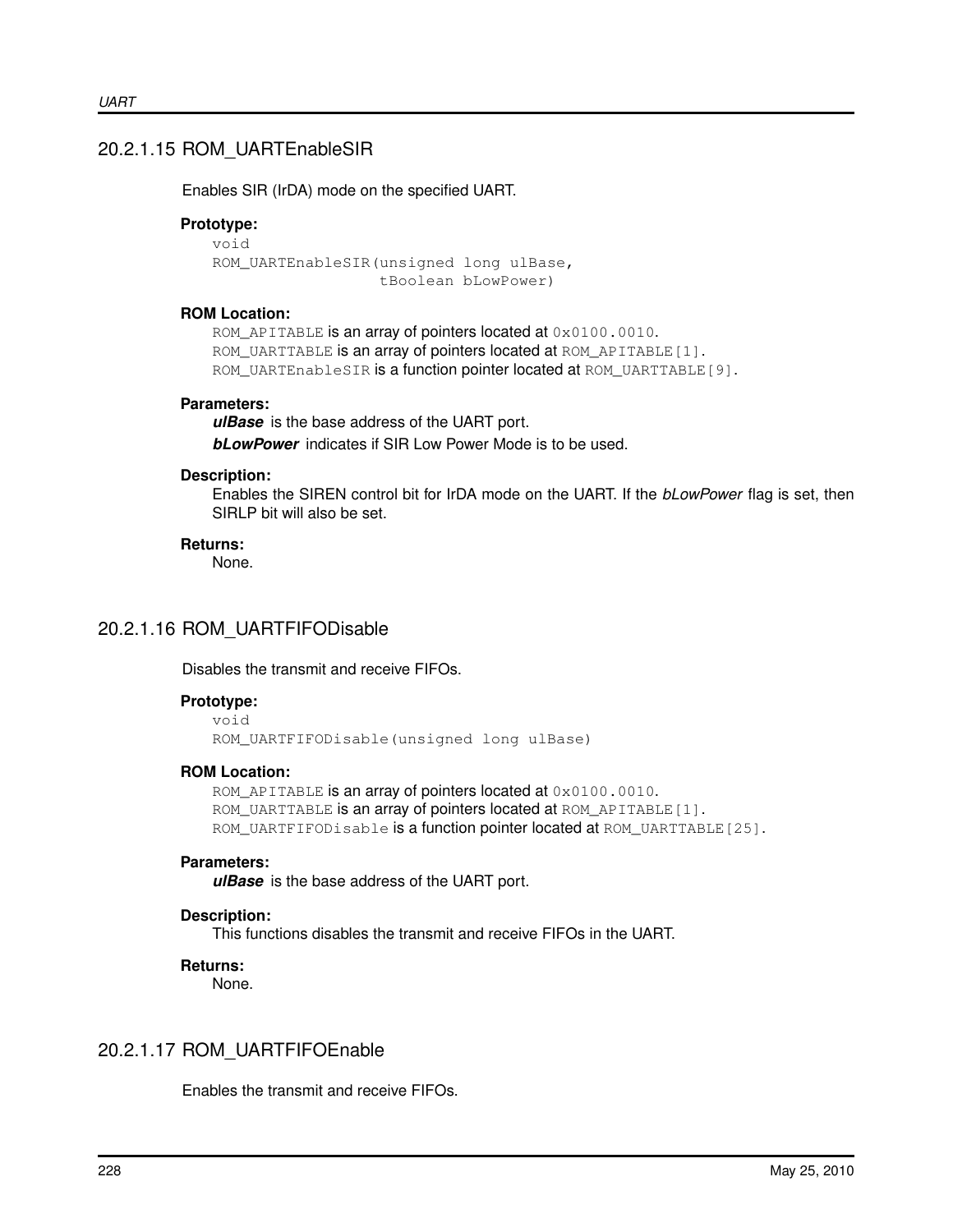#### **Prototype:**

```
void
ROM_UARTFIFOEnable(unsigned long ulBase)
```
#### **ROM Location:**

ROM\_APITABLE is an array of pointers located at  $0 \times 0100$ .0010. ROM UARTTABLE is an array of pointers located at ROM APITABLE [1]. ROM\_UARTFIFOEnable is a function pointer located at ROM\_UARTTABLE[24].

#### **Parameters:**

*ulBase* is the base address of the UART port.

#### **Description:**

This functions enables the transmit and receive FIFOs in the UART.

#### **Returns:**

None.

## <span id="page-228-0"></span>20.2.1.18 ROM\_UARTFIFOLevelGet

Gets the FIFO level at which interrupts are generated.

#### **Prototype:**

```
void
ROM_UARTFIFOLevelGet(unsigned long ulBase,
                     unsigned long *pulTxLevel,
                     unsigned long *pulRxLevel)
```
#### **ROM Location:**

ROM\_APITABLE is an array of pointers located at  $0 \times 0100$ .0010. ROM UARTTABLE is an array of pointers located at ROM APITABLE [1]. ROM\_UARTFIFOLevelGet is a function pointer located at ROM\_UARTTABLE [4].

#### **Parameters:**

*ulBase* is the base address of the UART port.

- *pulTxLevel* is a pointer to storage for the transmit FIFO level, returned as one of **UART\_FIFO\_TX1\_8**, **UART\_FIFO\_TX2\_8**, **UART\_FIFO\_TX4\_8**, **UART\_FIFO\_TX6\_8**, or UART\_FIFO\_TX7\_8.
- *pulRxLevel* is a pointer to storage for the receive FIFO level, returned as one of **UART\_FIFO\_RX1\_8**, **UART\_FIFO\_RX2\_8**, **UART\_FIFO\_RX4\_8**, **UART\_FIFO\_RX6\_8**, or **UART\_FIFO\_RX7\_8**.

#### **Description:**

This function gets the FIFO level at which transmit and receive interrupts will be generated.

#### **Returns:**

None.

#### <span id="page-228-1"></span>20.2.1.19 ROM\_UARTFIFOLevelSet

Sets the FIFO level at which interrupts are generated.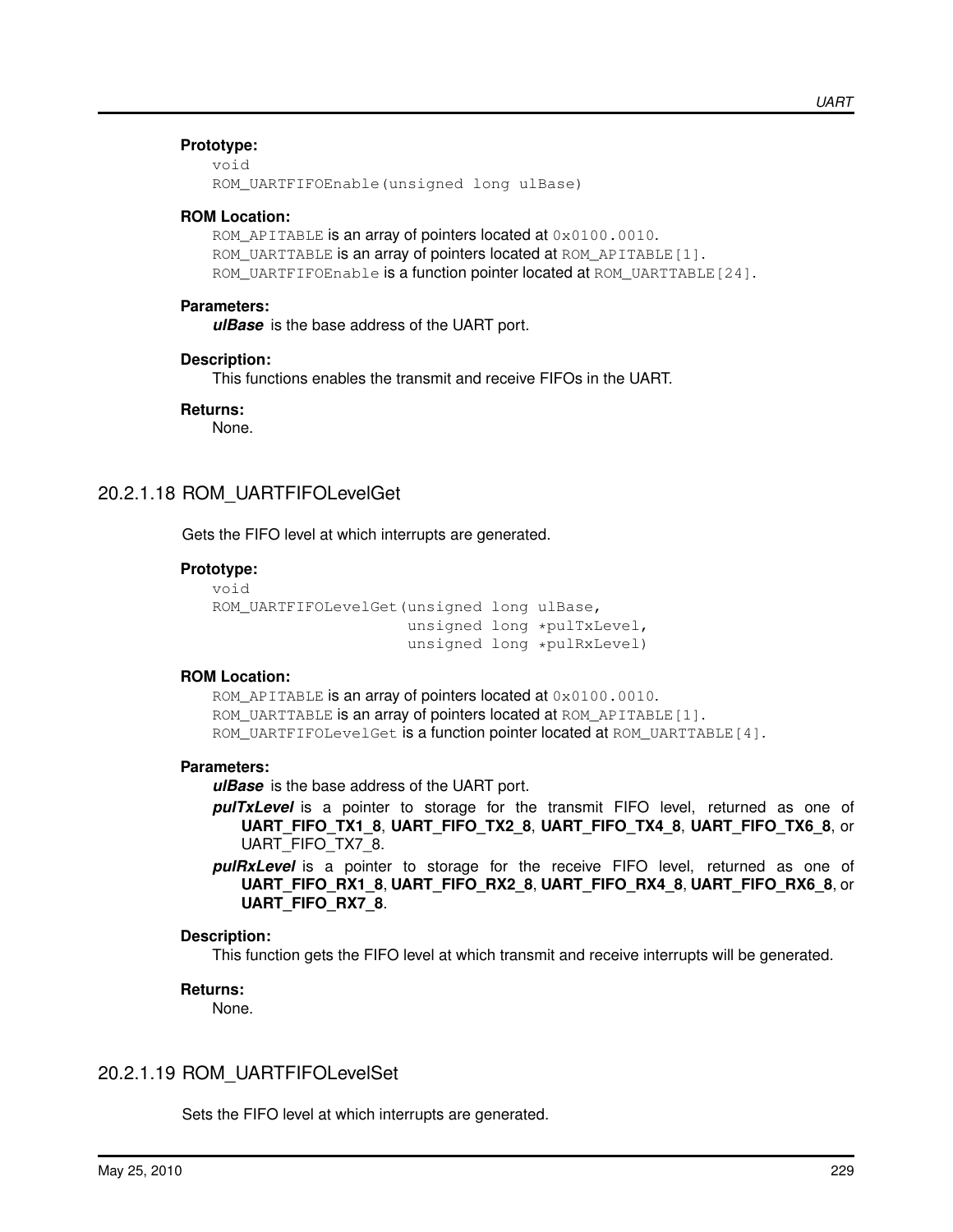## **Prototype:**

```
void
ROM_UARTFIFOLevelSet(unsigned long ulBase,
                     unsigned long ulTxLevel,
                     unsigned long ulRxLevel)
```
#### **ROM Location:**

ROM\_APITABLE is an array of pointers located at  $0 \times 0100$ .0010. ROM UARTTABLE is an array of pointers located at ROM APITABLE [1]. ROM\_UARTFIFOLevelSet is a function pointer located at ROM\_UARTTABLE[3].

#### **Parameters:**

*ulBase* is the base address of the UART port.

*ulTxLevel* is the transmit FIFO interrupt level, specified as one of **UART\_FIFO\_TX1\_8**, **UART\_FIFO\_TX2\_8**, **UART\_FIFO\_TX4\_8**, **UART\_FIFO\_TX6\_8**, or **UART\_FIFO\_TX7\_8**. *ulRxLevel* is the receive FIFO interrupt level, specified as one of **UART\_FIFO\_RX1\_8**, **UART\_FIFO\_RX2\_8**, **UART\_FIFO\_RX4\_8**, **UART\_FIFO\_RX6\_8**, or **UART\_FIFO\_RX7\_8**.

#### **Description:**

This function sets the FIFO level at which transmit and receive interrupts will be generated.

#### **Returns:**

None.

## <span id="page-229-0"></span>20.2.1.20 ROM\_UARTIntClear

Clears UART interrupt sources.

#### **Prototype:**

```
void
ROM_UARTIntClear(unsigned long ulBase,
                 unsigned long ulIntFlags)
```
#### **ROM Location:**

ROM\_APITABLE is an array of pointers located at  $0 \times 0100$ .0010. ROM\_UARTTABLE is an array of pointers located at ROM\_APITABLE[1]. ROM UARTIntClear is a function pointer located at ROM\_UARTTABLE[20].

#### **Parameters:**

*ulBase* is the base address of the UART port.

*ulIntFlags* is a bit mask of the interrupt sources to be cleared.

#### **Description:**

The specified UART interrupt sources are cleared, so that they no longer assert. This must be done in the interrupt handler to keep it from being called again immediately upon exit.

The *ulIntFlags* parameter has the same definition as the *ulIntFlags* parameter to [ROM\\_UARTIntEnable\(\).](#page-230-1)

#### **Note:**

Since there is a write buffer in the Cortex-M3 processor, it may take several clock cycles before the interrupt source is actually cleared. Therefore, it is recommended that the interrupt source be cleared early in the interrupt handler (as opposed to the very last action) to avoid returning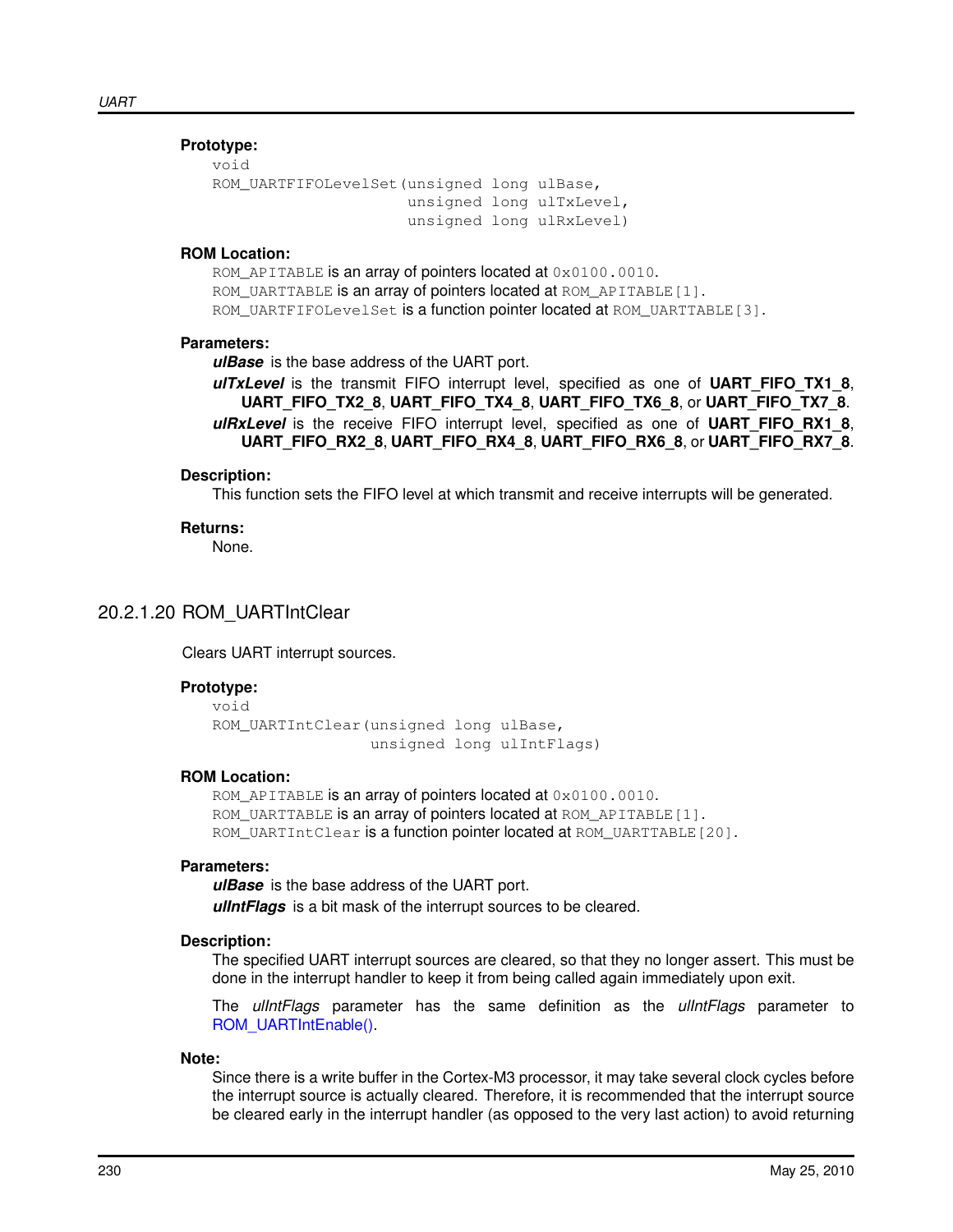from the interrupt handler before the interrupt source is actually cleared. Failure to do so may result in the interrupt handler being immediately reentered (since NVIC still sees the interrupt source asserted).

#### **Returns:**

None.

## <span id="page-230-0"></span>20.2.1.21 ROM\_UARTIntDisable

Disables individual UART interrupt sources.

#### **Prototype:**

```
void
ROM_UARTIntDisable(unsigned long ulBase,
                   unsigned long ulIntFlags)
```
## **ROM Location:**

ROM\_APITABLE is an array of pointers located at  $0 \times 0100$ .0010. ROM UARTTABLE is an array of pointers located at ROM APITABLE [1]. ROM\_UARTIntDisable is a function pointer located at ROM\_UARTTABLE[18].

#### **Parameters:**

*ulBase* is the base address of the UART port. *ulIntFlags* is the bit mask of the interrupt sources to be disabled.

#### **Description:**

Disables the indicated UART interrupt sources. Only the sources that are enabled can be reflected to the processor interrupt; disabled sources have no effect on the processor.

The *ulIntFlags* parameter has the same definition as the *ulIntFlags* parameter to [ROM\\_UARTIntEnable\(\).](#page-230-1)

#### **Returns:**

None.

## <span id="page-230-1"></span>20.2.1.22 ROM\_UARTIntEnable

Enables individual UART interrupt sources.

#### **Prototype:**

```
void
ROM UARTIntEnable(unsigned long ulBase,
                  unsigned long ulIntFlags)
```
#### **ROM Location:**

ROM\_APITABLE is an array of pointers located at  $0 \times 0100$ .0010. ROM\_UARTTABLE is an array of pointers located at ROM\_APITABLE[1]. ROM\_UARTIntEnable is a function pointer located at ROM\_UARTTABLE[17].

#### **Parameters:**

*ulBase* is the base address of the UART port.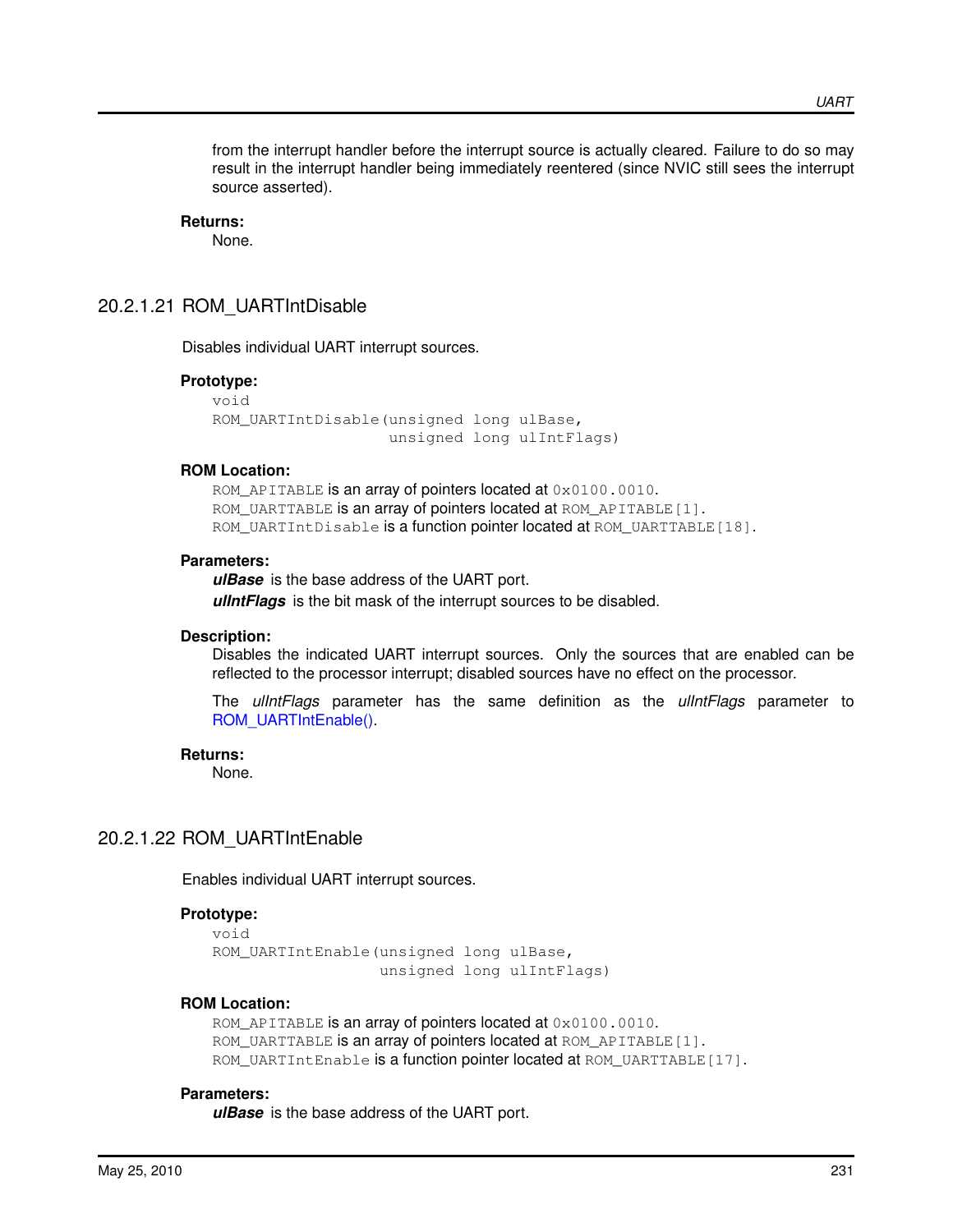*ulIntFlags* is the bit mask of the interrupt sources to be enabled.

#### **Description:**

Enables the indicated UART interrupt sources. Only the sources that are enabled can be reflected to the processor interrupt; disabled sources have no effect on the processor.

The *ulIntFlags* parameter is the logical OR of any of the following:

- **UART\_INT\_OE** Overrun Error interrupt
- **UART INT BE** Break Error interrupt
- **UART\_INT\_PE** Parity Error interrupt
- **UART INT FE** Framing Error interrupt
- **UART INT RT** Receive Timeout interrupt
- **UART\_INT\_TX** Transmit interrupt
- **UART\_INT\_RX** Receive interrupt
- **UART\_INT\_DSR** DSR interrupt
- **UART\_INT\_DCD** DCD interrupt
- **UART\_INT\_CTS** CTS interrupt
- **UART\_INT\_RI** RI interrupt

#### **Returns:**

None.

## <span id="page-231-0"></span>20.2.1.23 ROM\_UARTIntStatus

Gets the current interrupt status.

#### **Prototype:**

```
unsigned long
ROM UARTIntStatus(unsigned long ulBase,
                  tBoolean bMasked)
```
#### **ROM Location:**

ROM APITABLE is an array of pointers located at 0x0100.0010. ROM\_UARTTABLE is an array of pointers located at ROM\_APITABLE[1]. ROM\_UARTIntStatus is a function pointer located at ROM\_UARTTABLE[19].

#### **Parameters:**

*ulBase* is the base address of the UART port.

*bMasked* is false if the raw interrupt status is required and true if the masked interrupt status is required.

#### **Description:**

This returns the interrupt status for the specified UART. Either the raw interrupt status or the status of interrupts that are allowed to reflect to the processor can be returned.

#### <span id="page-231-1"></span>**Returns:**

Returns the current interrupt status, enumerated as a bit field of values described in [ROM\\_UARTIntEnable\(\).](#page-230-1)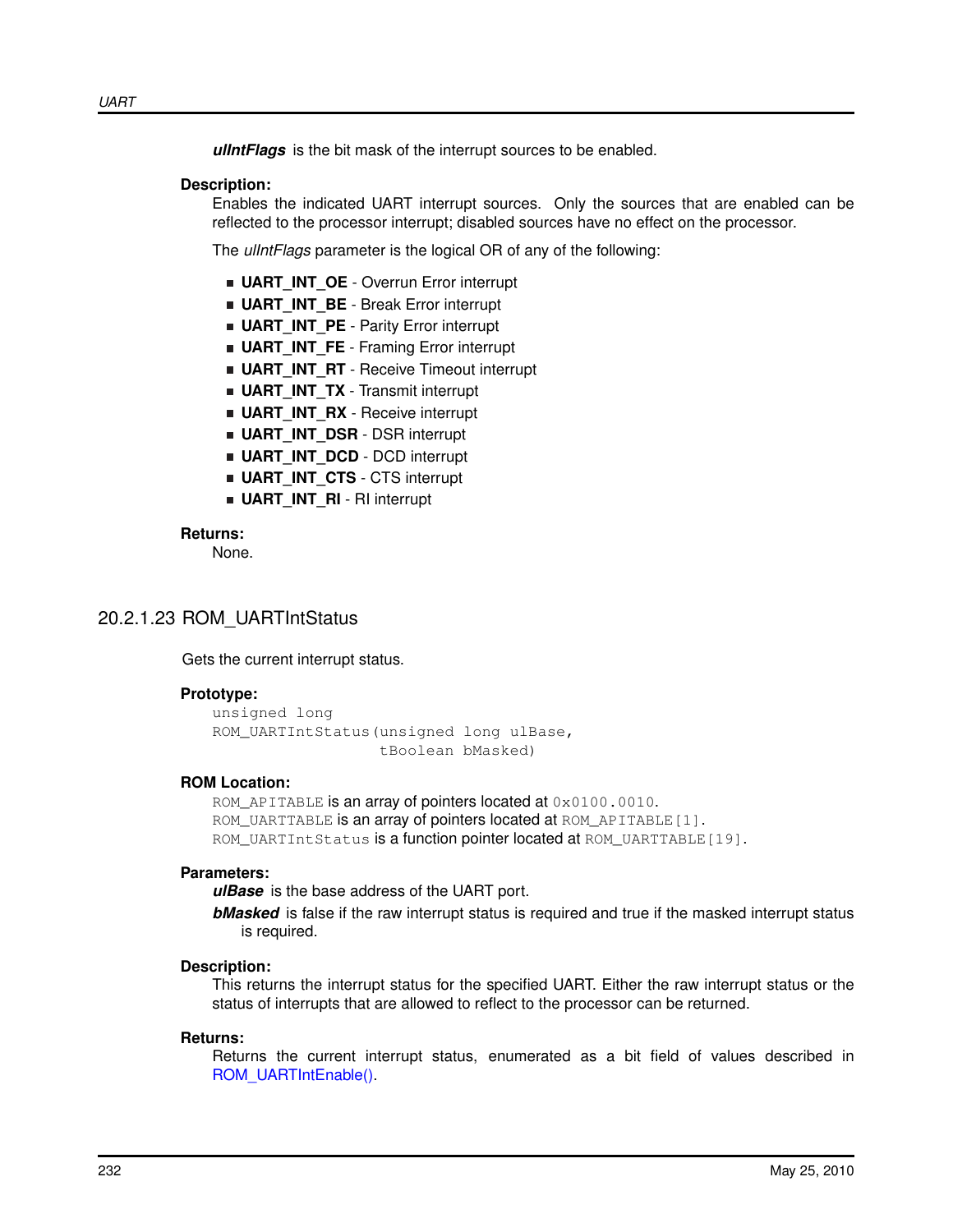## 20.2.1.24 ROM\_UARTParityModeGet

Gets the type of parity currently being used.

#### **Prototype:**

unsigned long ROM\_UARTParityModeGet(unsigned long ulBase)

#### **ROM Location:**

ROM\_APITABLE is an array of pointers located at  $0 \times 0100$ .0010. ROM\_UARTTABLE is an array of pointers located at ROM\_APITABLE[1]. ROM\_UARTParityModeGet is a function pointer located at ROM\_UARTTABLE[2].

#### **Parameters:**

*ulBase* is the base address of the UART port.

#### **Description:**

This function gets the type of parity used for transmitting data, and expected when receiving data.

#### **Returns:**

Returns the current parity settings, specified as one of **UART\_CONFIG\_PAR\_NONE**, **UART\_CONFIG\_PAR\_EVEN**, **UART\_CONFIG\_PAR\_ODD**, **UART\_CONFIG\_PAR\_ONE**, or **UART\_CONFIG\_PAR\_ZERO**.

## <span id="page-232-0"></span>20.2.1.25 ROM\_UARTParityModeSet

Sets the type of parity.

#### **Prototype:**

```
void
ROM_UARTParityModeSet(unsigned long ulBase,
                      unsigned long ulParity)
```
#### **ROM Location:**

ROM\_APITABLE is an array of pointers located at  $0 \times 0100$ .0010. ROM UARTTABLE is an array of pointers located at ROM APITABLE [1]. ROM UARTParityModeSet is a function pointer located at ROM UARTTABLE[1].

#### **Parameters:**

*ulBase* is the base address of the UART port. *ulParity* specifies the type of parity to use.

#### **Description:**

Sets the type of parity to use for transmitting and expect when receiving. The *ulParity* parameter must be one of **UART\_CONFIG\_PAR\_NONE**, **UART\_CONFIG\_PAR\_EVEN**, **UART\_CONFIG\_PAR\_ODD**, **UART\_CONFIG\_PAR\_ONE**, or **UART\_CONFIG\_PAR\_ZERO**. The last two allow direct control of the parity bit; it will always be either be one or zero based on the mode.

#### <span id="page-232-1"></span>**Returns:**

None.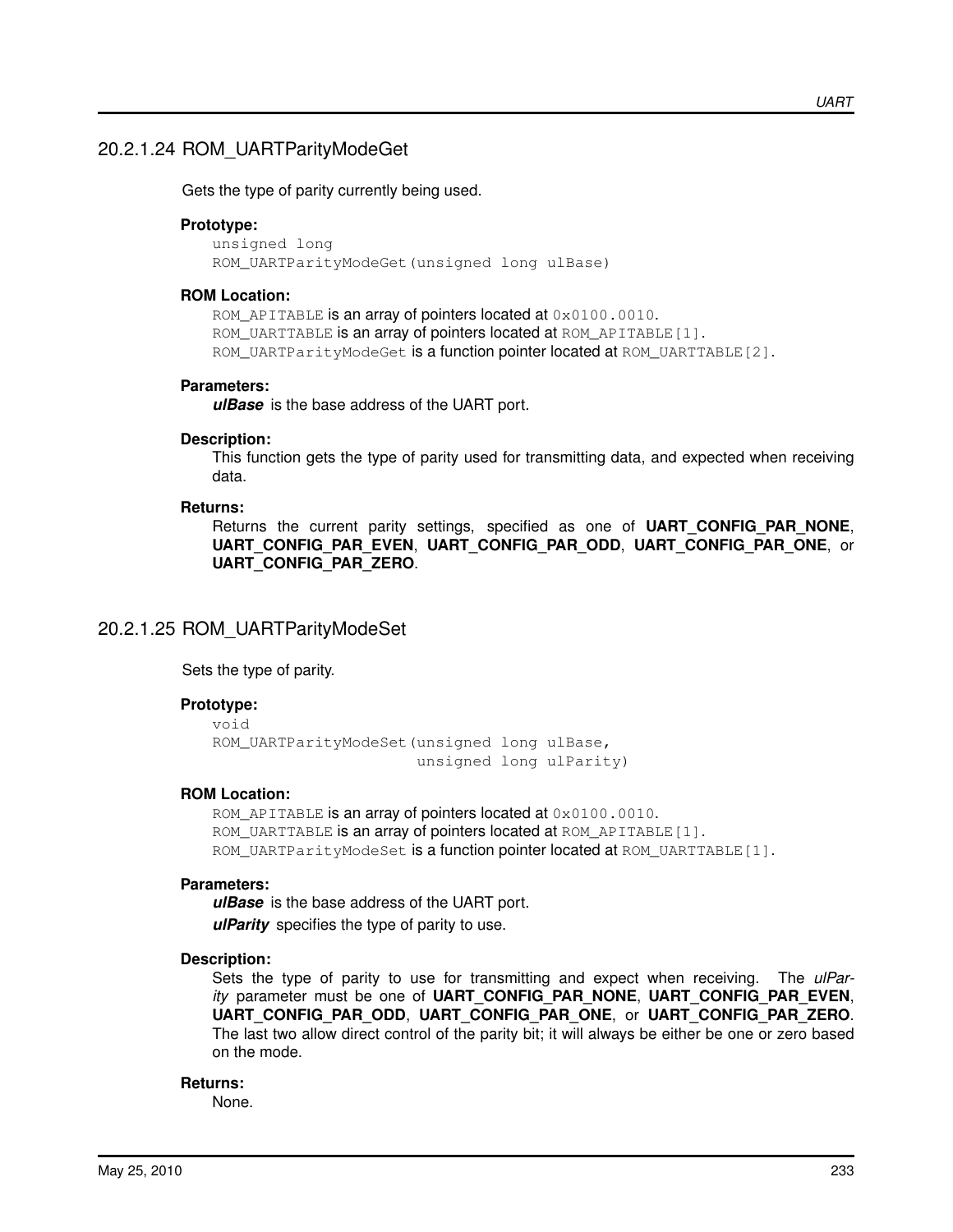## 20.2.1.26 ROM\_UARTRxErrorClear

Clears all reported receiver errors.

#### **Prototype:**

void ROM\_UARTRxErrorClear(unsigned long ulBase)

#### **ROM Location:**

ROM\_APITABLE is an array of pointers located at  $0 \times 0100$ .0010. ROM\_UARTTABLE is an array of pointers located at ROM\_APITABLE[1]. ROM\_UARTRxErrorClear is a function pointer located at ROM\_UARTTABLE[30].

#### **Parameters:**

*ulBase* is the base address of the UART port.

#### **Description:**

This function is used to clear all receiver error conditions reported via [ROM\\_UARTRxErrorGet\(\).](#page-233-0) If using the overrun, framing error, parity error or break interrupts, this function must be called after clearing the interrupt to ensure that later errors of the same type trigger another interrupt.

#### **Returns:**

None.

## <span id="page-233-0"></span>20.2.1.27 ROM\_UARTRxErrorGet

Gets current receiver errors.

#### **Prototype:**

unsigned long ROM\_UARTRxErrorGet(unsigned long ulBase)

#### **ROM Location:**

ROM\_APITABLE is an array of pointers located at  $0 \times 0100$ .0010. ROM\_UARTTABLE is an array of pointers located at ROM\_APITABLE[1]. ROM UARTRxErrorGet is a function pointer located at ROM UARTTABLE[29].

#### **Parameters:**

*ulBase* is the base address of the UART port.

#### **Description:**

This function returns the current state of each of the 4 receiver error sources. The returned er-rors are equivalent to the four error bits returned via the previous call to [ROM\\_UARTCharGet\(\)](#page-220-1) or [ROM\\_UARTCharGetNonBlocking\(\)](#page-220-2) with the exception that the overrun error is set immediately the overrun occurs rather than when a character is next read.

#### <span id="page-233-1"></span>**Returns:**

Returns a logical OR combination of the receiver error flags, **UART\_RXERROR\_FRAMING**, **UART\_RXERROR\_PARITY**, **UART\_RXERROR\_BREAK** and **UART\_RXERROR\_OVERRUN**.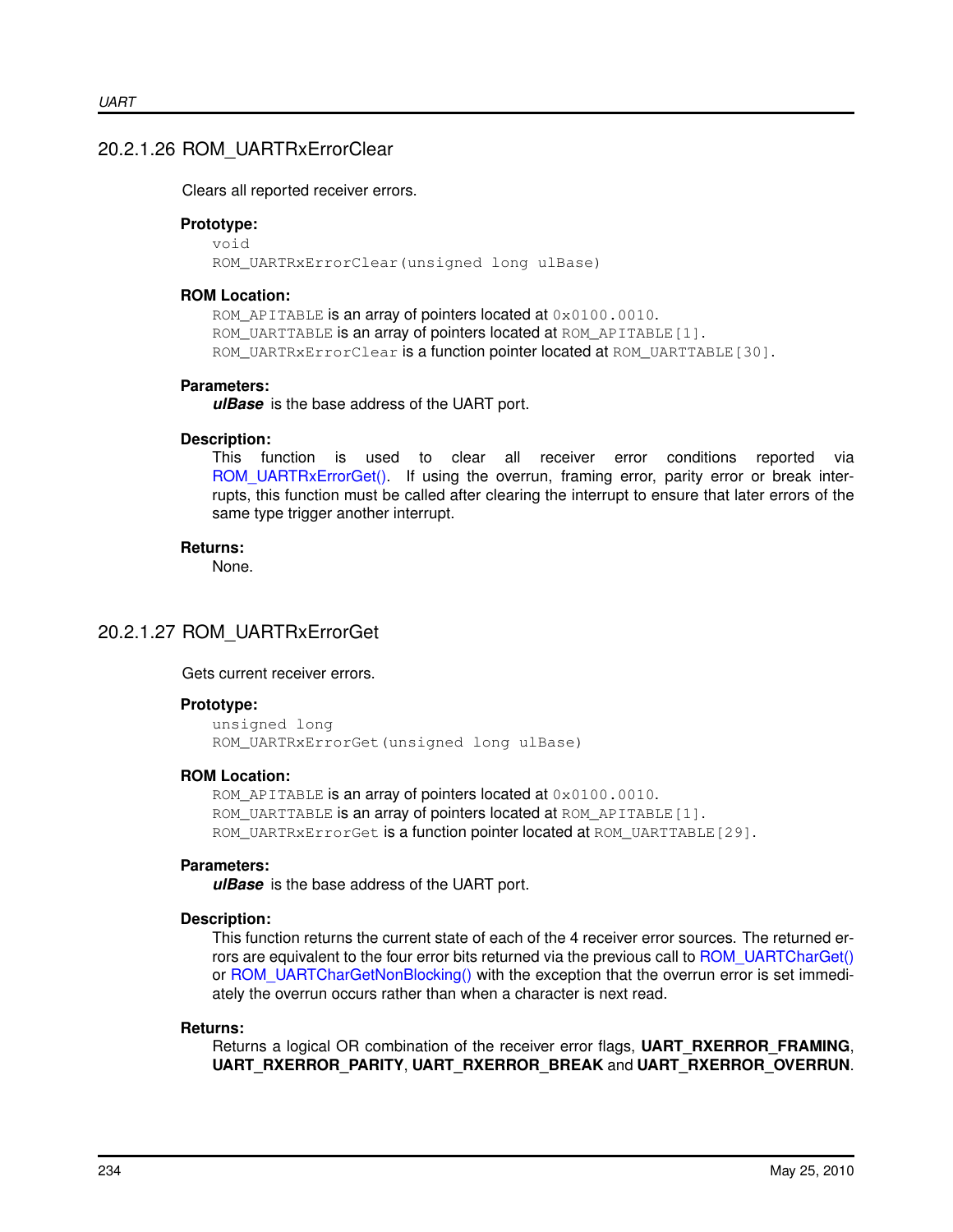Determines if there is any space in the transmit FIFO.

#### **Prototype:**

tBoolean ROM\_UARTSpaceAvail(unsigned long ulBase)

#### **ROM Location:**

ROM APITABLE is an array of pointers located at 0x0100.0010. ROM\_UARTTABLE is an array of pointers located at ROM\_APITABLE[1]. ROM\_UARTSpaceAvail is a function pointer located at ROM\_UARTTABLE [12].

#### **Parameters:**

*ulBase* is the base address of the UART port.

#### **Description:**

This function returns a flag indicating whether or not there is space available in the transmit FIFO.

#### **Returns:**

Returns **true** if there is space available in the transmit FIFO, and **false** if there is no space available in the transmit FIFO.

## <span id="page-234-0"></span>20.2.1.29 ROM\_UARTTxIntModeGet

Returns the current operating mode for the UART transmit interrupt.

#### **Prototype:**

unsigned long ROM\_UARTTxIntModeGet(unsigned long ulBase)

#### **ROM Location:**

ROM\_APITABLE is an array of pointers located at  $0 \times 0100$ .0010. ROM UARTTABLE is an array of pointers located at ROM APITABLE [1]. ROM\_UARTTxIntModeGet is a function pointer located at ROM\_UARTTABLE[28].

#### **Parameters:**

*ulBase* is the base address of the UART port.

#### **Description:**

This function returns the current operating mode for the UART transmit interrupt. The return value will be **UART\_TXINT\_MODE\_EOT** if the transmit interrupt is currently set to be asserted once the transmitter is completely idle - the transmit FIFO is empty and all bits, including any stop bits, have cleared the transmitter. The return value will be **UART\_TXINT\_MODE\_FIFO** if the interrupt is set to be asserted based upon the level of the transmit FIFO.

#### **Note:**

The availability of end-of-transmission mode varies with the Stellaris part in use. Please consult the datasheet for the part you are using to determine whether this support is available.

#### <span id="page-234-1"></span>**Returns:**

Returns **UART\_TXINT\_MODE\_FIFO** or **UART\_TXINT\_MODE\_EOT**.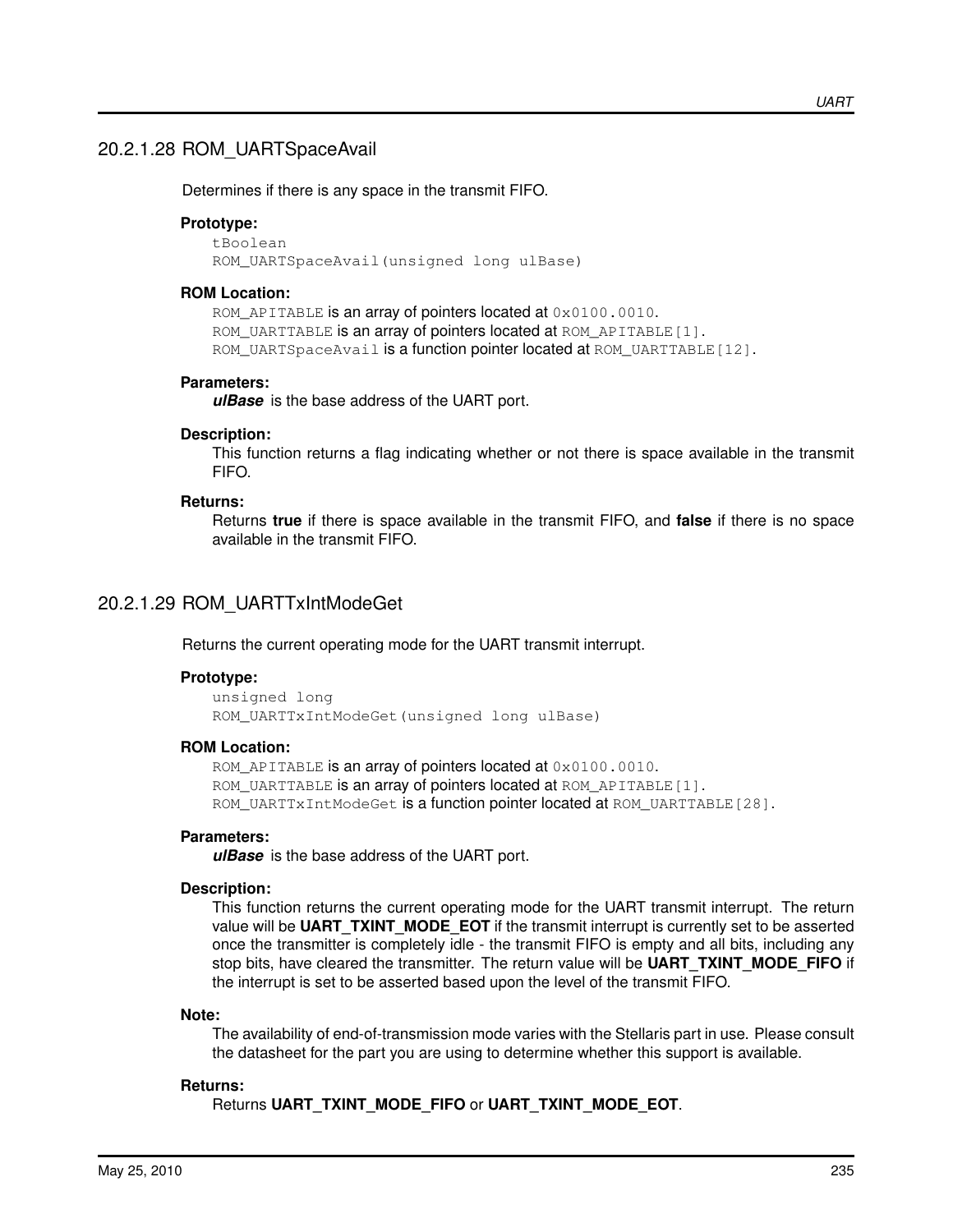## 20.2.1.30 ROM\_UARTTxIntModeSet

Sets the operating mode for the UART transmit interrupt.

#### **Prototype:**

void ROM\_UARTTxIntModeSet(unsigned long ulBase, unsigned long ulMode)

#### **ROM Location:**

ROM\_APITABLE is an array of pointers located at  $0 \times 0100$ .0010. ROM UARTTABLE is an array of pointers located at ROM APITABLE [1]. ROM UARTTxIntModeSet is a function pointer located at ROM UARTTABLE[27].

#### **Parameters:**

*ulBase* is the base address of the UART port.

*ulMode* is the operating mode for the transmit interrupt. It may be **UART\_TXINT\_MODE\_EOT** to trigger interrupts when the transmitter is idle or **UART\_TXINT\_MODE\_FIFO** to trigger based on the current transmit FIFO level.

#### **Description:**

This function allows the mode of the UART transmit interrupt to be set. By default, the transmit interrupt is asserted when the FIFO level falls past a threshold set via a call to [ROM\\_UARTFIFOLevelSet\(\).](#page-228-1) Alternatively, if this function is called with *ulMode* set to **UART\_TXINT\_MODE\_EOT**, the transmit interrupt will only be asserted once the transmitter is completely idle - the transmit FIFO is empty and all bits, including any stop bits, have cleared the transmitter.

#### **Note:**

The availability of end-of-transmission mode varies with the Stellaris part in use. Please consult the datasheet for the part you are using to determine whether this support is available.

#### **Returns:**

None.

## <span id="page-235-0"></span>20.2.1.31 ROM\_UpdateUART

Starts an update over the UART0 interface.

#### **Prototype:**

```
void
ROM_UpdateUART(void)
```
#### **ROM Location:**

ROM\_APITABLE is an array of pointers located at  $0 \times 0100$ .0010. ROM\_UARTTABLE is an array of pointers located at ROM\_APITABLE[1]. ROM\_UpdateUART is a function pointer located at ROM\_UARTTABLE[21].

#### **Description:**

Calling this function commences an update of the firmware via the UART0 interface. This function assumes that the UART0 interface has already been configured and is currently operational.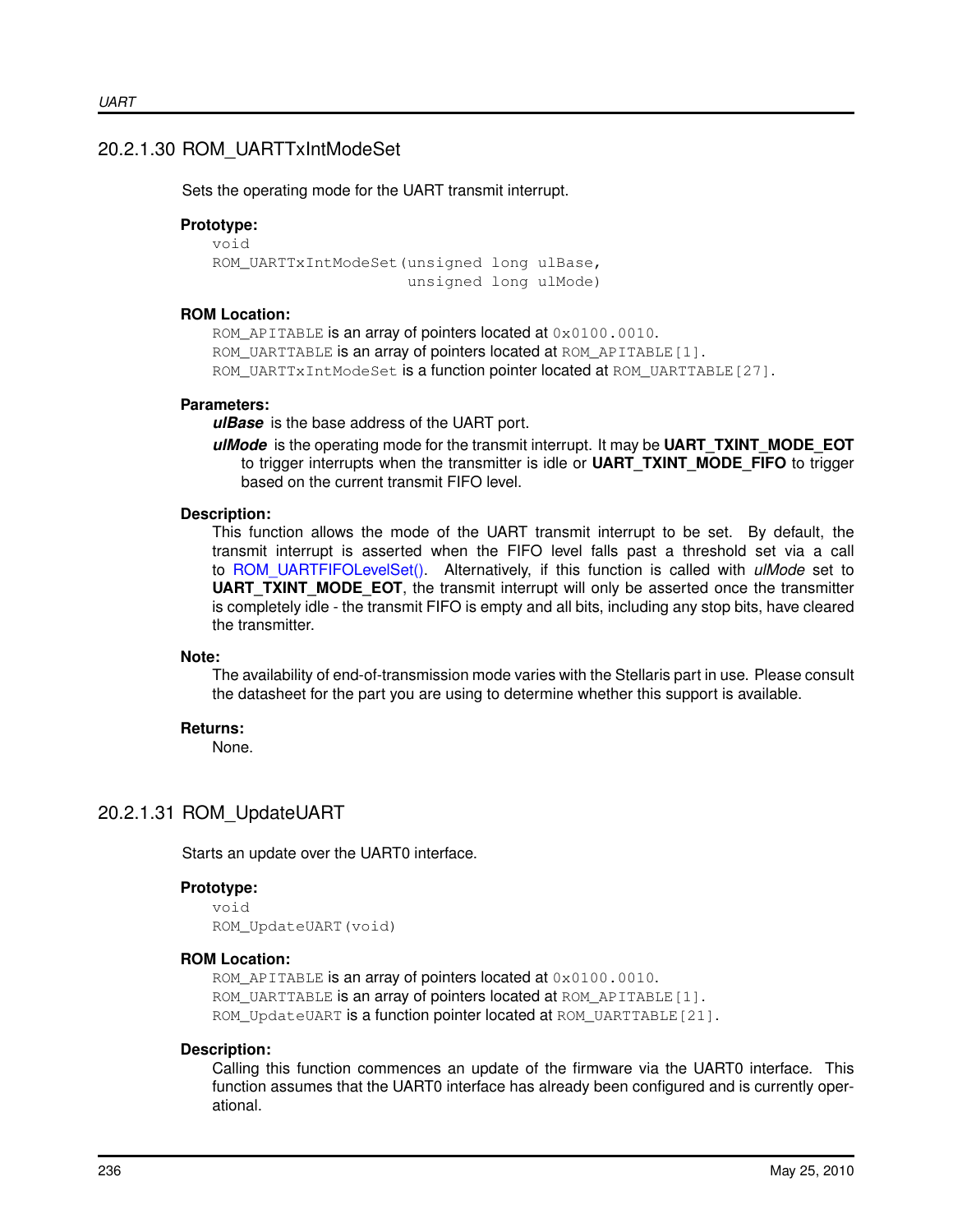#### **Returns:** Never returns.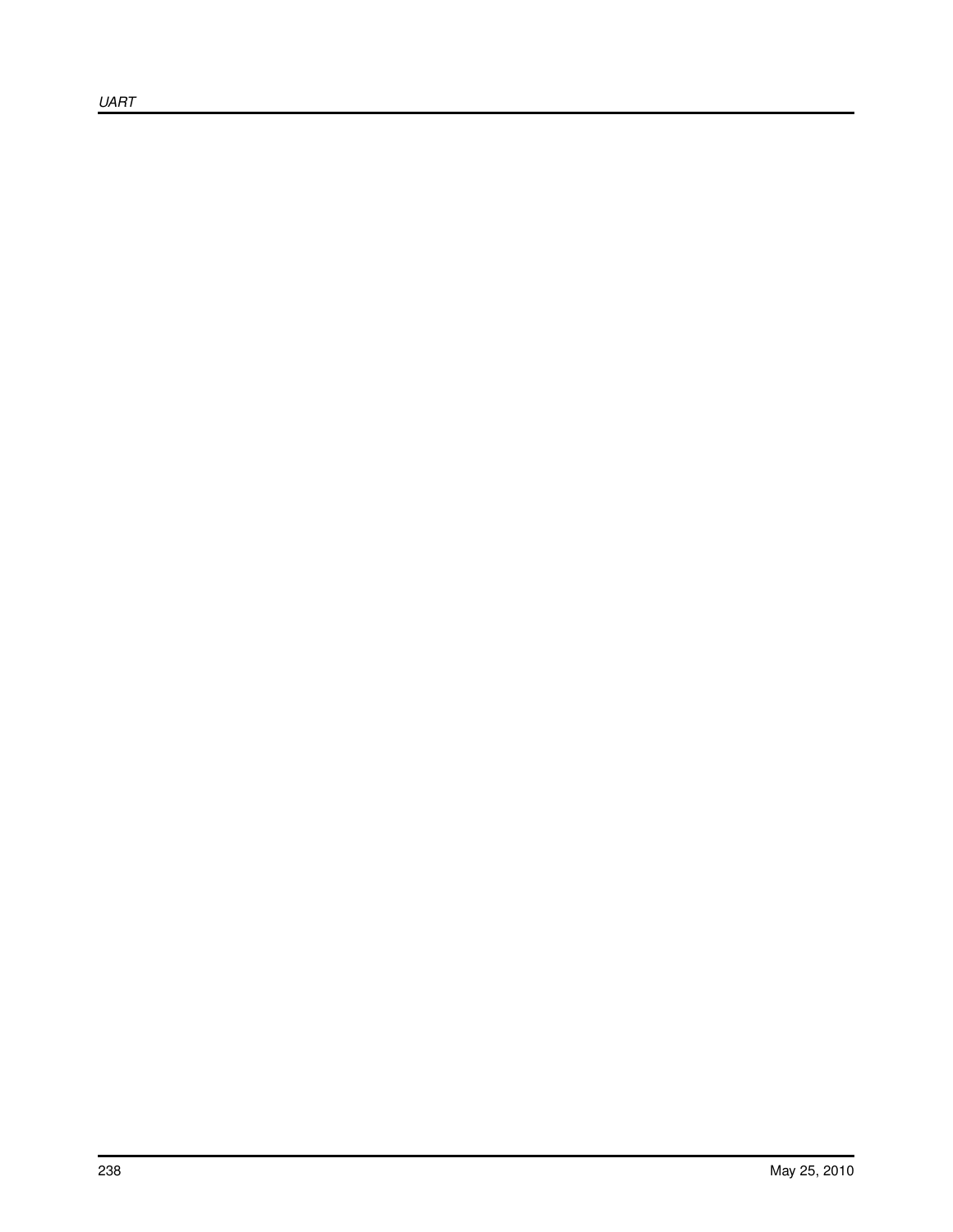# **21 uDMA Controller**

<span id="page-238-0"></span>

# <span id="page-238-1"></span>**21.1 Introduction**

The microDMA (uDMA) API provides functions to configure the Stellaris uDMA (Direct Memory Access) controller. The uDMA controller is designed to work with the the ARM Cortex-M3 processor and provides an efficient and low-overhead means of transferring blocks of data in the system.

The uDMA controller has the following features:

- dedicated channels for supported peripherals
- one channel each for receive and transmit for devices with receive and transmit paths
- dedicated channel for software initiated data transfers
- channels can be independently configured and operated
- an arbitration scheme that is configurable per channel
- two levels of priority
- subordinate to Cortex-M3 processor bus usage
- data sizes of 8, 16, or 32 bits
- address increment of byte, half-word, word, or none
- maskable device requests
- optional software initiated transfers on any channel
- **n** interrupt on transfer completion

The uDMA controller supports several different transfer modes, allowing for complex transfer schemes. The following transfer modes are provided:

- **Basic** mode performs a simple transfer when request is asserted by a device. This is appropriate to use with peripherals where the peripheral asserts the request line whenever data should be transferred. The transfer will stop if request is de-asserted, even if the transfer is not complete.
- **Auto-request** mode performs a simple transfer that is started by a request, but will always complete the entire transfer, even if request is de-asserted. This is appropriate to use with software initiated transfers.
- **Ping-Pong** mode is used to transfer data to or from two buffers, switching from one buffer to the other as each buffer fills. This mode is appropriate to use with peripherals as a way to ensure a continuous flow of data to or from the peripheral. However, it is more complex to set up and requires code to manage the ping-pong buffers in the interrupt handler.
- **Memory scatter/gather** mode is a complex mode that provides a way to set up a list of transfer "tasks" for the uDMA controller. Blocks of data can be transferred to and from arbitrary locations in memory.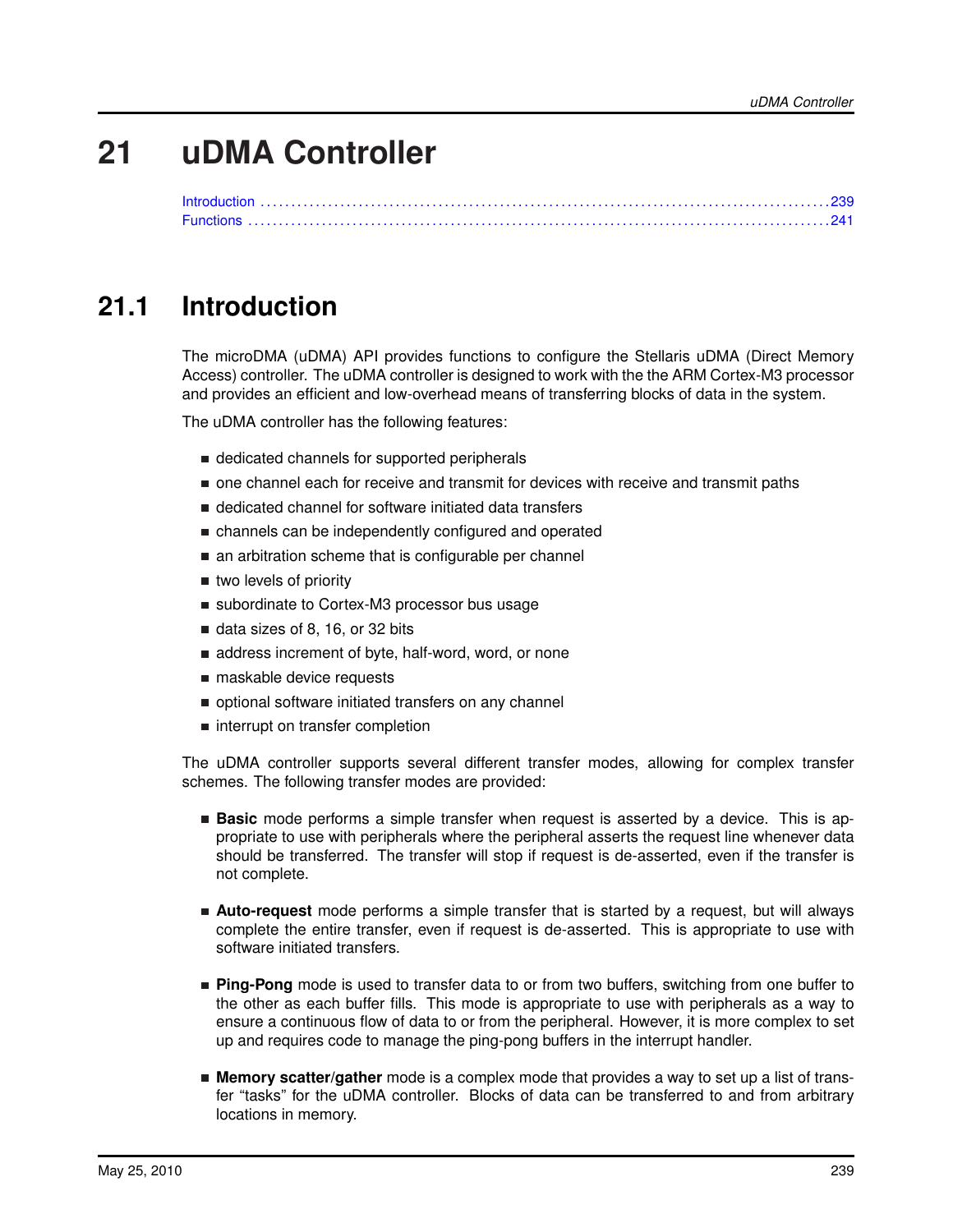**Peripheral scatter/gather** mode is similar to memory scatter/gather mode except that it is controlled by a peripheral request.

Detailed explanation of the various transfer modes is beyond the scope of this document. Please refer to the device data sheet for more information on the operation of the uDMA controller.

The naming convention for the microDMA controller is to use the Greek letter "mu" to represent "micro". For the purposes of this document, and in the software library function names, a lower case "u" will be used in place of "mu" when the controller is referred to as "uDMA".

The general order of function calls to set up and perform a uDMA transfer is the following:

- ROM uDMAEnable() is called once to enable the controller.
- [ROM\\_uDMAControlBaseSet\(\)](#page-257-0) is called once to set the channel control table.
- [ROM\\_uDMAChannelAttributeEnable\(\)](#page-242-0) is called once or infrequently to configure the behavior of the channel.
- [ROM\\_uDMAChannelControlSet\(\)](#page-245-0) is used to set up characteristics of the data transfer. It only needs to be called once if the nature of the data transfer does not change.
- [ROM\\_uDMAChannelTransferSet\(\)](#page-255-0) is used to set the buffer pointers and size for a transfer. It is called before each new transfer.
- [ROM\\_uDMAChannelEnable\(\)](#page-248-0) enables a channel to perform data transfers.
- [ROM\\_uDMAChannelRequest\(\)](#page-251-0) is used to initiate a software based transfer. This is normally not used for peripheral based transfers.

In order to use the uDMA controller, you must first enable it by calling [ROM\\_uDMAEnable\(\).](#page-258-0) You can later disable it, if no longer needed, by calling [ROM\\_uDMADisable\(\).](#page-257-1)

Once the uDMA controller is enabled, you must tell it where to find the channel control structures in system memory. This is done by using the function ROM uDMAControlBaseSet() and passing a pointer to the base of the channel control structure. The control structure must be allocated by the application. One way to do this is to declare an array of data type char or unsigned char. In order to support all channels and transfer modes, the control table array should be 1024 bytes, but it can be fewer depending on transfer modes used and number of channels actually used.

#### **Note:**

The control table must be aligned on a 1024 byte boundary.

The uDMA controller supports multiple channels. Each channel has a set of attribute flags to control certain uDMA features and channel behavior. The attribute flags are set with the function [ROM\\_uDMAChannelAttributeEnable\(\)](#page-242-0) and cleared with [ROM\\_uDMAChannelAttributeDisable\(\).](#page-241-0) The setting of the channel attribute flags can be queried by using the function [ROM\\_uDMAChannelAttributeGet\(\).](#page-244-0)

Next, the control parameters of the DMA transfer must be set. These parameters control the size and address increment of the data items to be transferred. The function [ROM\\_uDMAChannelControlSet\(\)](#page-245-0) is used to set up these control parameters.

All of the functions mentioned so far are used only once or infrequently to set up the uDMA channel and transfer. In order to set the transfer addresses, transfer size, and transfer mode, use the function [ROM\\_uDMAChannelTransferSet\(\).](#page-255-0) This function must be called for each new transfer. Once everything is set up, then channel is enabled by calling [ROM\\_uDMAChannelEnable\(\),](#page-248-0) which must be done before each new transfer. The uDMA controller will automatically disable the channel at the completion of a transfer. A channel can be manually disabled by using [ROM\\_uDMAChannelDisable\(\).](#page-246-0)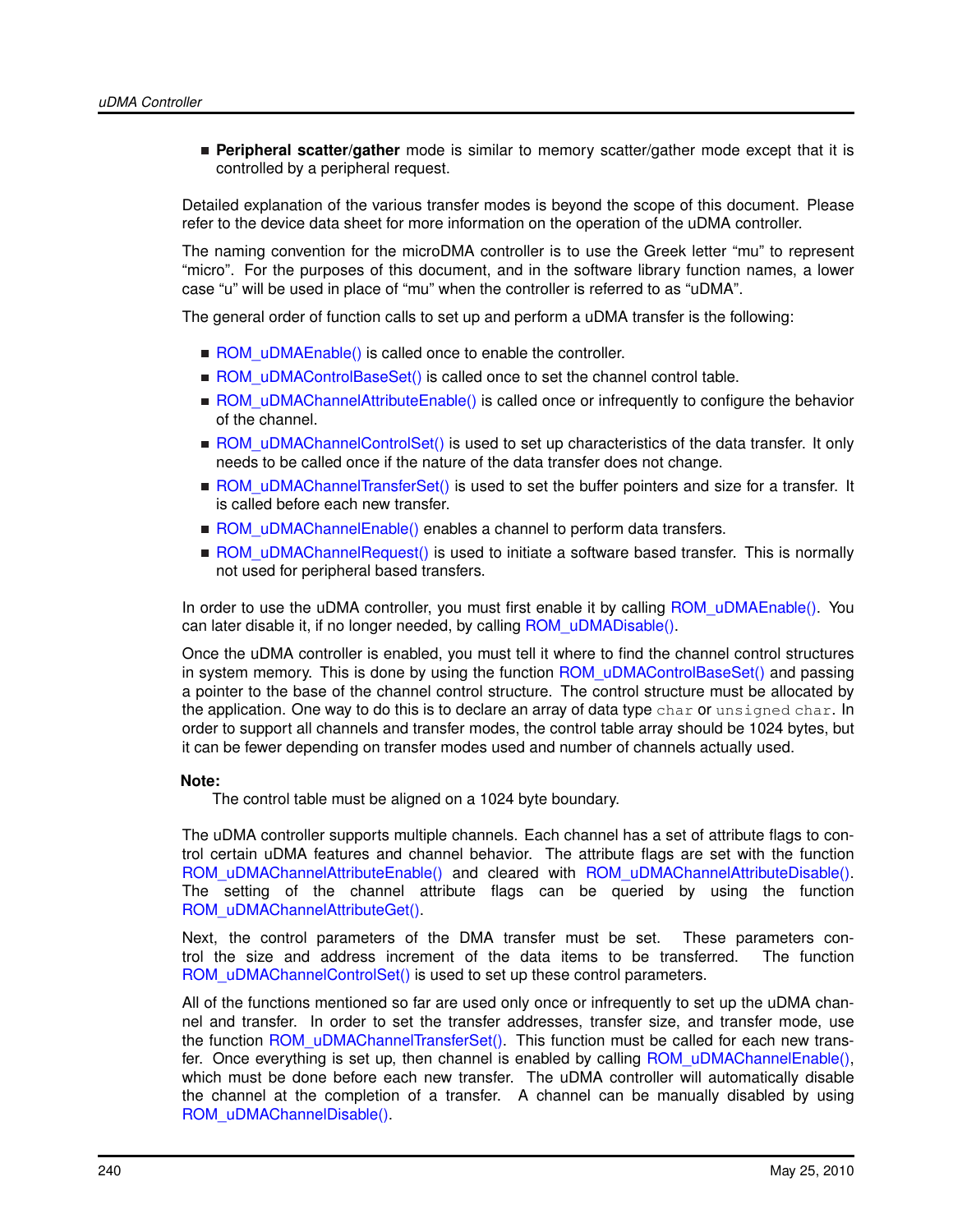There are additional functions that can be used to query the status of a channel, either from an interrupt handler or in polling fashion. The function ROM uDMAChannelSizeGet() is used to find the amount of data remaining to transfer on a channel. This will be zero when a transfer is complete. The function [ROM\\_uDMAChannelModeGet\(\)](#page-250-0) can be used to find the transfer mode of a uDMA channel. This is usually used to see if the mode indicates stopped which means that a transfer has completed on a channel that was previously running. The function ROM uDMAChannelIsEnabled() can be used to determine if a particular channel is enabled.

The uDMA interrupt handler is only for software initiated transfers or errors. uDMA interrupts for a peripheral occur on the peripheral's dedicated interrupt channel, and should be handled by the peripheral interrupt handler. It is not necessary to acknowledge or clear uDMA interrupt sources. They are cleared automatically when they are serviced.

The uDMA interrupt handler should use the function ROM uDMAErrorStatusGet() to test if a uDMA error occurred. If so, the interrupt must be cleared by calling [ROM\\_uDMAErrorStatusClear\(\).](#page-258-1)

## **Note:**

Many of the API functions take a channel parameter that includes the logical OR of one of the values **UDMA\_PRI\_SELECT** or **UDMA\_ALT\_SELECT** to choose the primary or alternate control structure. For Basic and Auto transfer modes, only the primary control structure is needed. The alternate control structure is only needed for complex transfer modes of Pingpong or Scatter/gather. Refer to the device data sheet for detailed information about transfer modes.

# <span id="page-240-1"></span><span id="page-240-0"></span>**21.2 Functions**

## Functions

- void [ROM\\_uDMAChannelAttributeDisable](#page-241-0) (unsigned long ulChannel, unsigned long ulAttr)
- void [ROM\\_uDMAChannelAttributeEnable](#page-242-0) (unsigned long ulChannel, unsigned long ulAttr)
- unsigned long [ROM\\_uDMAChannelAttributeGet](#page-244-0) (unsigned long ulChannel)
- void [ROM\\_uDMAChannelControlSet](#page-245-0) (unsigned long ulChannel, unsigned long ulControl)
- void [ROM\\_uDMAChannelDisable](#page-246-0) (unsigned long ulChannel)
- void [ROM\\_uDMAChannelEnable](#page-248-0) (unsigned long ulChannel)
- tBoolean ROM\_uDMAChannellsEnabled (unsigned long ulChannel)
- unsigned long [ROM\\_uDMAChannelModeGet](#page-250-0) (unsigned long ulChannel)
- void [ROM\\_uDMAChannelRequest](#page-251-0) (unsigned long ulChannel)
- void [ROM\\_uDMAChannelSelectDefault](#page-253-0) (unsigned long ulDefPeriphs)
- void [ROM\\_uDMAChannelSelectSecondary](#page-253-1) (unsigned long ulSecPeriphs)
- unsigned long [ROM\\_uDMAChannelSizeGet](#page-254-0) (unsigned long ulChannel)
- void [ROM\\_uDMAChannelTransferSet](#page-255-0) (unsigned long ulChannel, unsigned long ulMode, void ∗pvSrcAddr, void ∗pvDstAddr, unsigned long ulTransferSize)
- void ∗ [ROM\\_uDMAControlBaseGet](#page-256-0) (void)
- void [ROM\\_uDMAControlBaseSet](#page-257-0) (void ∗pControlTable)
- void [ROM\\_uDMADisable](#page-257-1) (void)
- void [ROM\\_uDMAEnable](#page-258-0) (void)
- void [ROM\\_uDMAErrorStatusClear](#page-258-1) (void)
- unsigned long [ROM\\_uDMAErrorStatusGet](#page-259-0) (void)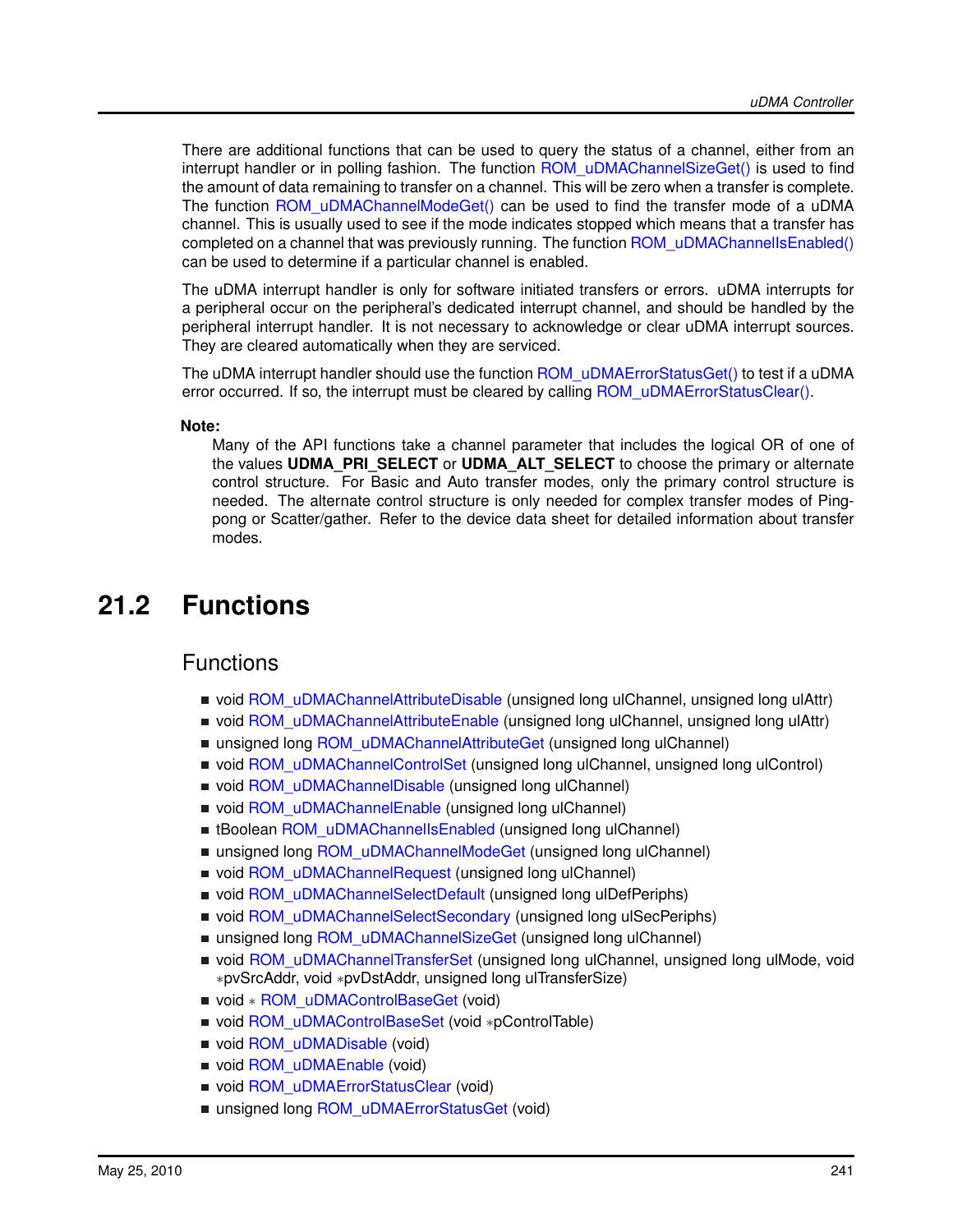## 21.2.1 Function Documentation

## <span id="page-241-0"></span>21.2.1.1 ROM\_uDMAChannelAttributeDisable

Disables attributes of a uDMA channel.

#### **Prototype:**

```
void
ROM_uDMAChannelAttributeDisable(unsigned long ulChannel,
                                unsigned long ulAttr)
```
## **ROM Location:**

```
ROM_APITABLE is an array of pointers located at 0 \times 0100.0010.
ROM_UDMATABLE is an array of pointers located at ROM_APITABLE[17].
ROM_uDMAChannelAttributeDisable is a function pointer located at
ROM_UDMATABLE[12].
```
## **Parameters:**

*ulChannel* is the channel to configure. *ulAttr* is a combination of attributes for the channel.

## **Description:**

This function is used to disable attributes of a uDMA channel.

- **UDMA\_CHANNEL\_ADC0**
- **UDMA\_CHANNEL\_ADC1**
- **UDMA\_CHANNEL\_ADC2**
- **UDMA\_CHANNEL\_ADC3**
- **UDMA\_SEC\_CHANNEL\_ADC10**
- **UDMA\_SEC\_CHANNEL\_ADC11**
- **UDMA\_SEC\_CHANNEL\_ADC12**
- **UDMA\_SEC\_CHANNEL\_ADC13**
- **UDMA\_CHANNEL\_I2S0RX**
- **UDMA\_CHANNEL\_I2S0TX**
- **UDMA\_CHANNEL\_SSI0RX**
- **UDMA\_CHANNEL\_SSI0TX**
- **UDMA\_CHANNEL\_SSI1RX**
- **UDMA\_CHANNEL\_SSI1TX**
- **UDMA\_SEC\_CHANNEL\_SSI1RX**
- **UDMA\_SEC\_CHANNEL\_SSI1TX**
- **UDMA\_CHANNEL\_TMR0A**
- **UDMA\_CHANNEL\_TMR0B**
- **UDMA\_CHANNEL\_TMR1A**
- **UDMA\_CHANNEL\_TMR1B**
- **UDMA\_SEC\_CHANNEL\_TMR1A**
- **UDMA\_SEC\_CHANNEL\_TMR1B**
- **UDMA\_SEC\_CHANNEL\_TMR2A\_4**
- **UDMA\_SEC\_CHANNEL\_TMR2B\_5**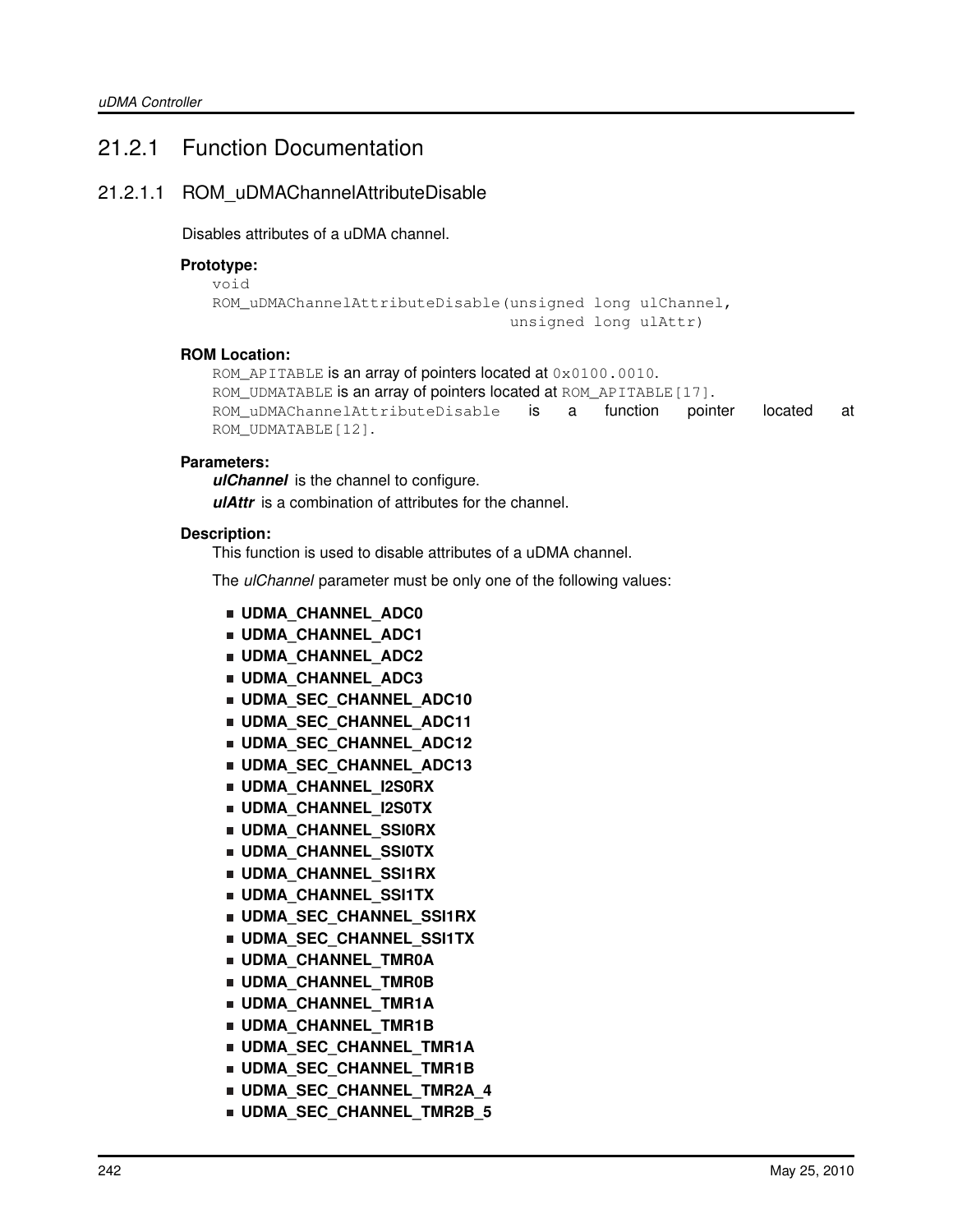- **UDMA SEC CHANNEL TMR2A 6**
- **UDMA\_SEC\_CHANNEL\_TMR2B\_7**
- **UDMA\_SEC\_CHANNEL\_TMR2A\_14**
- **UDMA\_SEC\_CHANNEL\_TMR2B\_15**
- **UDMA\_SEC\_CHANNEL\_TMR3A**
- **UDMA\_SEC\_CHANNEL\_TMR3B**
- **UDMA\_CHANNEL\_UART0RX**
- **UDMA\_CHANNEL\_UART0TX**
- **UDMA\_CHANNEL\_UART1RX**
- **UDMA\_CHANNEL\_UART1TX**
- **UDMA\_SEC\_CHANNEL\_UART1RX**
- **UDMA\_SEC\_CHANNEL\_UART1TX**
- **UDMA\_SEC\_CHANNEL\_UART2RX\_0**
- **UDMA\_SEC\_CHANNEL\_UART2TX\_1**
- **UDMA\_SEC\_CHANNEL\_UART2RX\_12**
- **UDMA\_SEC\_CHANNEL\_UART2TX\_13**
- **UDMA\_CHANNEL\_SW**
- **UDMA\_SEC\_CHANNEL\_SW**

The *ulAttr* parameter is the logical OR of any of the following:

- **UDMA ATTR USEBURST** is used to restrict transfers to use only a burst mode.
- **UDMA\_ATTR\_ALTSELECT** is used to select the alternate control structure for this channel.
- **UDMA ATTR HIGH PRIORITY** is used to set this channel to high priority.
- **UDMA\_ATTR\_REQMASK** is used to mask the hardware request signal from the peripheral for this channel.

#### **Returns:**

None.

## <span id="page-242-0"></span>21.2.1.2 ROM\_uDMAChannelAttributeEnable

Enables attributes of a uDMA channel.

#### **Prototype:**

```
void
ROM_uDMAChannelAttributeEnable(unsigned long ulChannel,
                                unsigned long ulAttr)
```
#### **ROM Location:**

```
ROM_APITABLE is an array of pointers located at 0 \times 0100.0010.
ROM_UDMATABLE is an array of pointers located at ROM_APITABLE [17].
ROM_uDMAChannelAttributeEnable is a function pointer located at
ROM_UDMATABLE[11].
```
#### **Parameters:**

*ulChannel* is the channel to configure. *ulAttr* is a combination of attributes for the channel.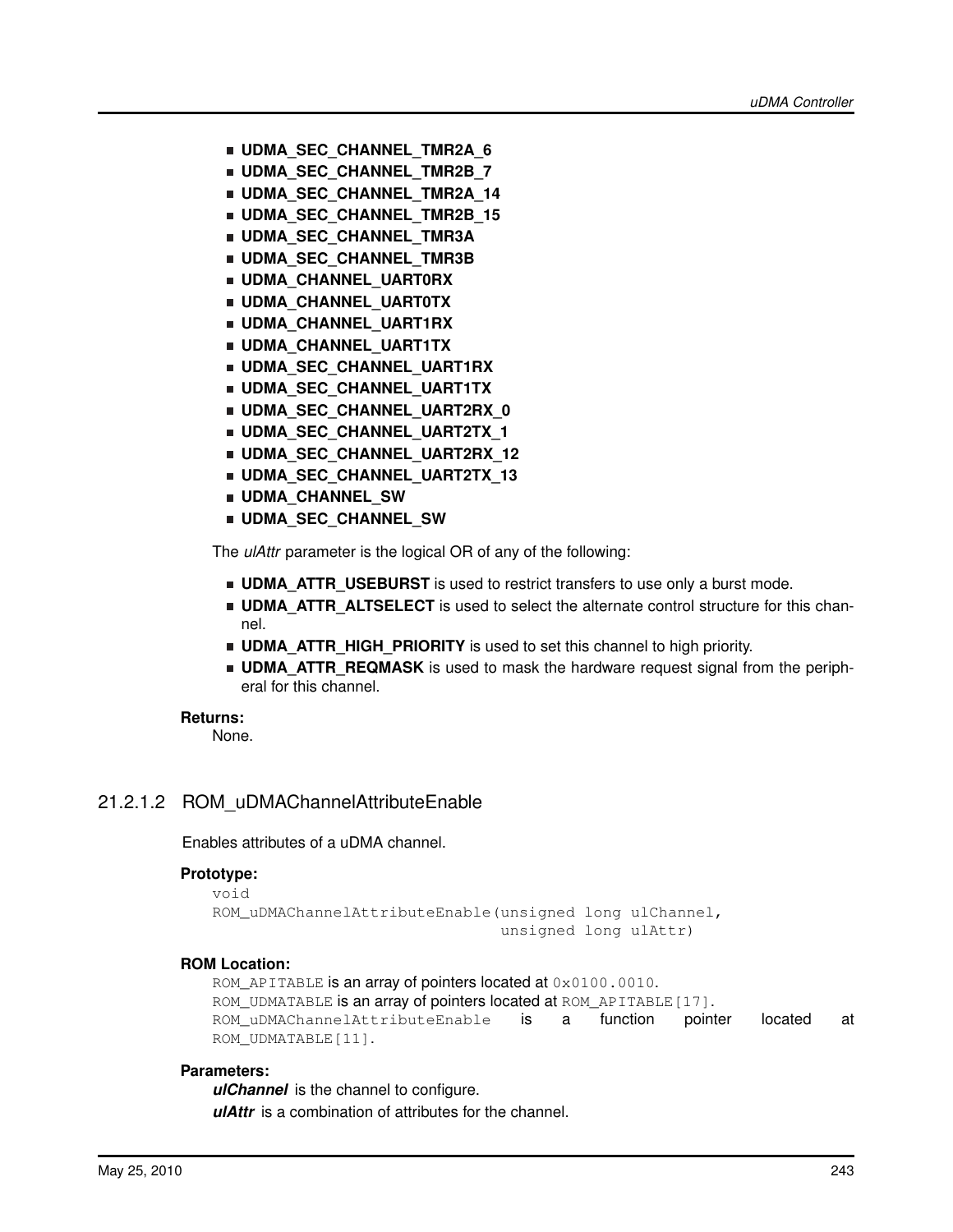#### **Description:**

The *ulChannel* parameter must be only one of the following values:

- **UDMA\_CHANNEL\_ADC0**
- **UDMA\_CHANNEL\_ADC1**
- **UDMA\_CHANNEL\_ADC2**
- **UDMA\_CHANNEL\_ADC3**
- **UDMA\_SEC\_CHANNEL\_ADC10**
- **UDMA\_SEC\_CHANNEL\_ADC11**
- **UDMA SEC CHANNEL ADC12**
- **UDMA\_SEC\_CHANNEL\_ADC13**
- **UDMA\_CHANNEL\_I2S0RX**
- **UDMA\_CHANNEL\_I2S0TX**
- **UDMA\_CHANNEL\_SSI0RX**
- **UDMA\_CHANNEL\_SSI0TX**
- **UDMA\_CHANNEL\_SSI1RX**
- **UDMA\_CHANNEL\_SSI1TX**
- **UDMA\_SEC\_CHANNEL\_SSI1RX**
- **UDMA\_SEC\_CHANNEL\_SSI1TX**
- **UDMA\_CHANNEL\_TMR0A**
- **UDMA\_CHANNEL\_TMR0B**
- **UDMA\_CHANNEL\_TMR1A**
- **UDMA\_CHANNEL\_TMR1B**
- **UDMA\_SEC\_CHANNEL\_TMR1A**
- **UDMA\_SEC\_CHANNEL\_TMR1B**
- **UDMA\_SEC\_CHANNEL\_TMR2A\_4**
- **UDMA\_SEC\_CHANNEL\_TMR2B\_5**
- **UDMA\_SEC\_CHANNEL\_TMR2A\_6**
- **UDMA\_SEC\_CHANNEL\_TMR2B\_7**
- **UDMA\_SEC\_CHANNEL\_TMR2A\_14**
- **UDMA\_SEC\_CHANNEL\_TMR2B\_15**
- **UDMA\_SEC\_CHANNEL\_TMR3A**
- **UDMA\_SEC\_CHANNEL\_TMR3B**
- **UDMA\_CHANNEL\_UART0RX**
- **UDMA\_CHANNEL\_UART0TX**
- **UDMA\_CHANNEL\_UART1RX**
- **UDMA\_CHANNEL\_UART1TX**
- **UDMA\_SEC\_CHANNEL\_UART1RX**
- **UDMA\_SEC\_CHANNEL\_UART1TX**
- **UDMA\_SEC\_CHANNEL\_UART2RX\_0**
- **UDMA\_SEC\_CHANNEL\_UART2TX\_1**
- **UDMA\_SEC\_CHANNEL\_UART2RX\_12**
- **UDMA\_SEC\_CHANNEL\_UART2TX\_13**
- **UDMA\_CHANNEL\_SW**
- **UDMA\_SEC\_CHANNEL\_SW**

The *ulAttr* parameter is the logical OR of any of the following: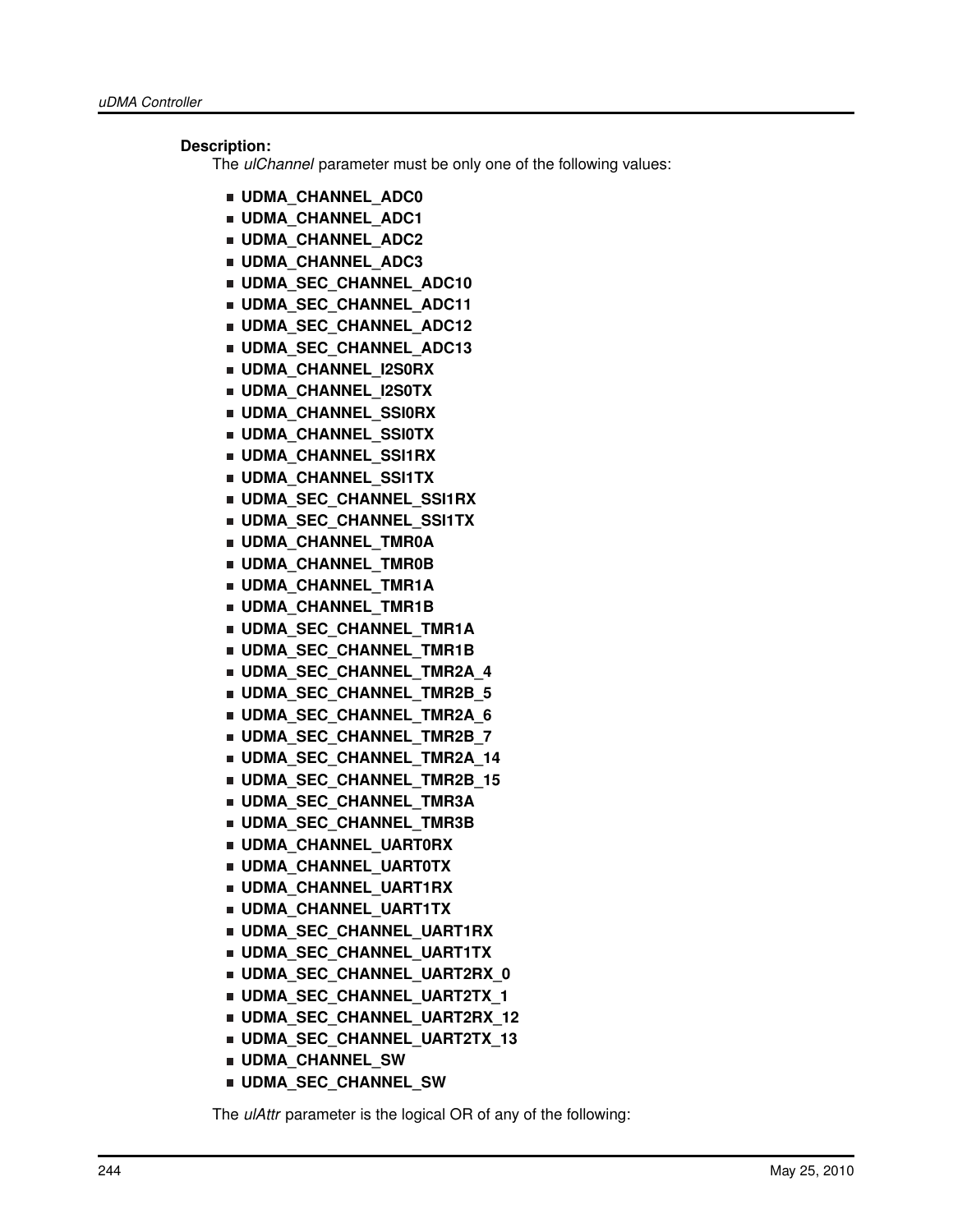- **UDMA\_ATTR\_USEBURST** is used to restrict transfers to use only a burst mode.
- **UDMA\_ATTR\_ALTSELECT** is used to select the alternate control structure for this channel.
- **UDMA ATTR HIGH PRIORITY** is used to set this channel to high priority.
- **UDMA\_ATTR\_REQMASK** is used to mask the hardware request signal from the peripheral for this channel.

#### **Returns:**

None.

## <span id="page-244-0"></span>21.2.1.3 ROM\_uDMAChannelAttributeGet

Gets the enabled attributes of a uDMA channel.

#### **Prototype:**

```
unsigned long
ROM_uDMAChannelAttributeGet(unsigned long ulChannel)
```
#### **ROM Location:**

ROM\_APITABLE is an array of pointers located at  $0 \times 0100$ .0010. ROM UDMATABLE is an array of pointers located at ROM APITABLE [17]. ROM\_uDMAChannelAttributeGet is a function pointer located at ROM\_UDMATABLE[13].

#### **Parameters:**

*ulChannel* is the channel to configure.

#### **Description:**

This function returns a combination of flags representing the attributes of the uDMA channel.

- **UDMA\_CHANNEL\_ADC0**
- **UDMA\_CHANNEL\_ADC1**
- **UDMA\_CHANNEL\_ADC2**
- **UDMA\_CHANNEL\_ADC3**
- **UDMA SEC CHANNEL ADC10**
- **UDMA\_SEC\_CHANNEL\_ADC11**
- **UDMA SEC CHANNEL ADC12**
- **UDMA\_SEC\_CHANNEL\_ADC13**
- **UDMA\_CHANNEL\_I2S0RX**
- **UDMA\_CHANNEL\_I2S0TX**
- **UDMA\_CHANNEL\_SSI0RX**
- **UDMA\_CHANNEL\_SSI0TX**
- **UDMA\_CHANNEL\_SSI1RX**
- **UDMA\_CHANNEL\_SSI1TX**
- **UDMA\_SEC\_CHANNEL\_SSI1RX**
- **UDMA\_SEC\_CHANNEL\_SSI1TX**
- **UDMA\_CHANNEL\_TMR0A**
- **UDMA\_CHANNEL\_TMR0B**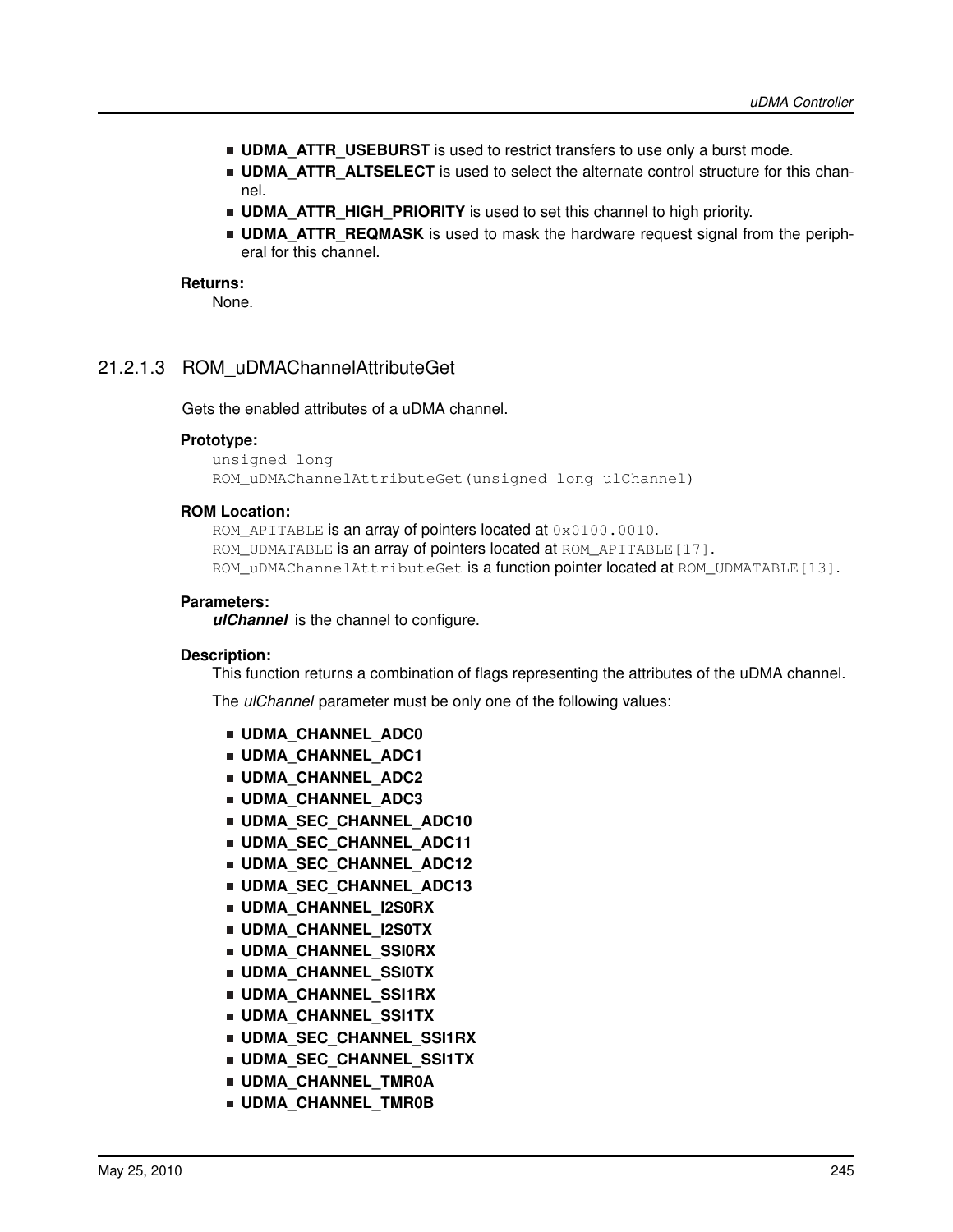- **UDMA\_CHANNEL\_TMR1A**
- **UDMA\_CHANNEL\_TMR1B**
- **UDMA\_SEC\_CHANNEL\_TMR1A**
- **UDMA\_SEC\_CHANNEL\_TMR1B**
- **UDMA\_SEC\_CHANNEL\_TMR2A\_4**
- **UDMA\_SEC\_CHANNEL\_TMR2B\_5**
- **UDMA\_SEC\_CHANNEL\_TMR2A\_6**
- **UDMA\_SEC\_CHANNEL\_TMR2B\_7**
- **UDMA\_SEC\_CHANNEL\_TMR2A\_14**
- **UDMA\_SEC\_CHANNEL\_TMR2B\_15**
- **UDMA\_SEC\_CHANNEL\_TMR3A**
- **UDMA\_SEC\_CHANNEL\_TMR3B**
- **UDMA\_CHANNEL\_UART0RX**
- **UDMA\_CHANNEL\_UART0TX**
- **UDMA\_CHANNEL\_UART1RX**
- **UDMA\_CHANNEL\_UART1TX**
- **UDMA\_SEC\_CHANNEL\_UART1RX**
- **UDMA\_SEC\_CHANNEL\_UART1TX**
- **UDMA\_SEC\_CHANNEL\_UART2RX\_0**
- **UDMA\_SEC\_CHANNEL\_UART2TX\_1**
- **UDMA\_SEC\_CHANNEL\_UART2RX\_12**
- **UDMA\_SEC\_CHANNEL\_UART2TX\_13**
- **UDMA\_CHANNEL\_SW**
- **UDMA\_SEC\_CHANNEL\_SW**

#### **Returns:**

Returns the logical OR of the attributes of the uDMA channel, which can be any of the following:

- **UDMA\_ATTR\_USEBURST** is used to restrict transfers to use only a burst mode.
- **UDMA\_ATTR\_ALTSELECT** is used to select the alternate control structure for this channel.
- **UDMA\_ATTR\_HIGH\_PRIORITY** is used to set this channel to high priority.
- **UDMA ATTR\_REQMASK** is used to mask the hardware request signal from the peripheral for this channel.

## <span id="page-245-0"></span>21.2.1.4 ROM\_uDMAChannelControlSet

Sets the control parameters for a uDMA channel.

#### **Prototype:**

```
void
ROM_uDMAChannelControlSet(unsigned long ulChannel,
                          unsigned long ulControl)
```
#### **ROM Location:**

```
ROM_APITABLE is an array of pointers located at 0 \times 0100.0010.
ROM_UDMATABLE is an array of pointers located at ROM_APITABLE[17].
ROM_uDMAChannelControlSet is a function pointer located at ROM_UDMATABLE[14].
```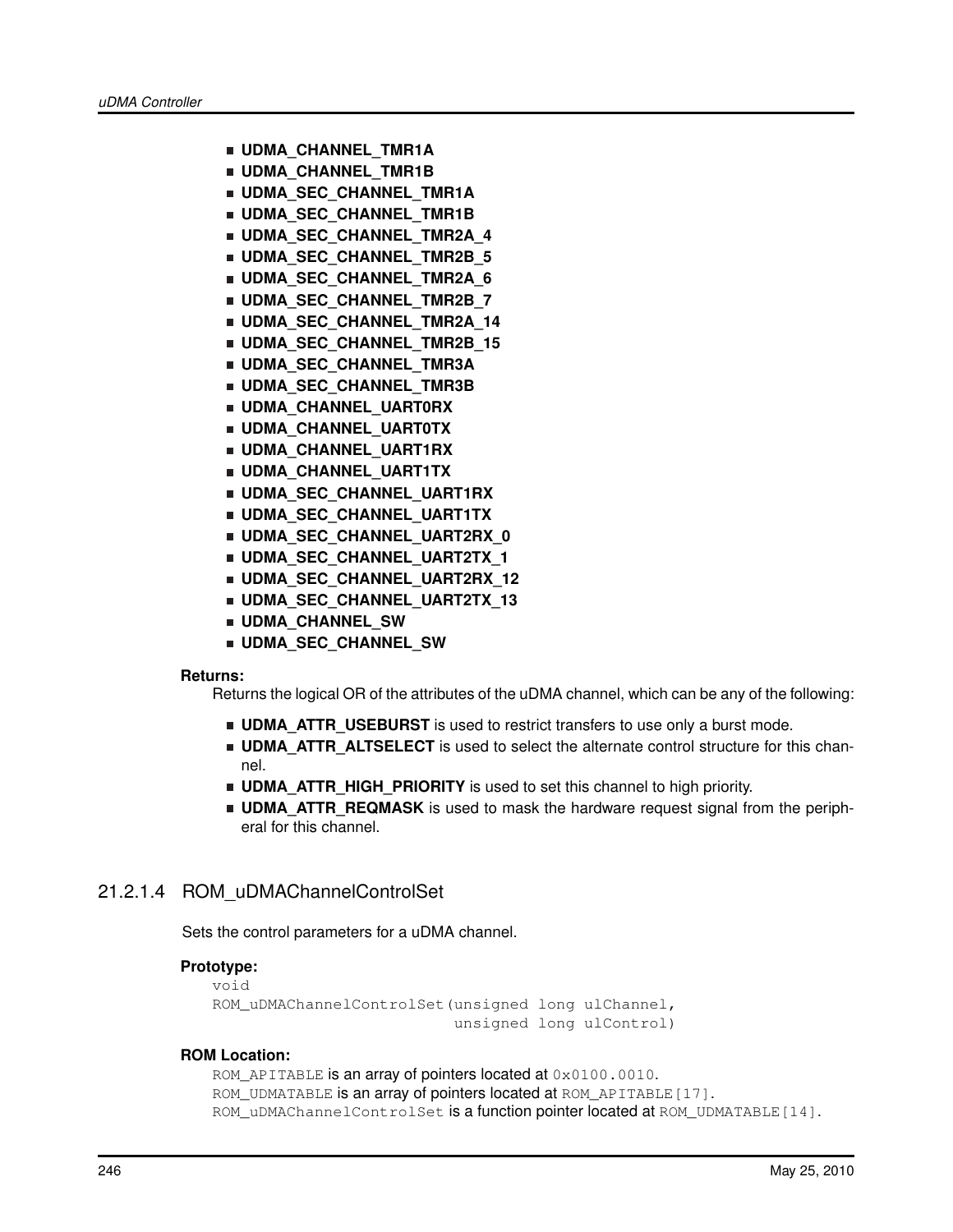#### **Parameters:**

*ulChannel* is the logical OR of the uDMA channel number with **UDMA\_PRI\_SELECT** or **UDMA\_ALT\_SELECT**.

*ulControl* is logical OR of several control values to set the control parameters for the channel.

#### **Description:**

This function is used to set control parameters for a uDMA transfer. These are typically parameters that are not changed often.

The *ulChannel* parameter is one of the choices documented in the ROM uDMAChannelEnable() function. It should be the logical OR of the channel with one of **UDMA\_PRI\_SELECT** or **UDMA\_ALT\_SELECT** to choose whether the primary or alternate data structure is used.

The *ulControl* parameter is the logical OR of five values: the data size, the source address increment, the destination address increment, the arbitration size, and the use burst flag. The choices available for each of these values is described below.

Choose the data size from one of **UDMA\_SIZE\_8**, **UDMA\_SIZE\_16**, or **UDMA\_SIZE\_32** to select a data size of 8, 16, or 32 bits.

Choose the source address increment from one of **UDMA\_SRC\_INC\_8**, **UDMA\_SRC\_INC\_16**, **UDMA\_SRC\_INC\_32**, or **UDMA\_SRC\_INC\_NONE** to select an address increment of 8-bit bytes, 16-bit halfwords, 32-bit words, or to select non-incrementing.

Choose the destination address increment from one of **UDMA\_DST\_INC\_8**, **UDMA\_DST\_INC\_16**, **UDMA\_DST\_INC\_32**, or **UDMA\_DST\_INC\_NONE** to select an address increment of 8-bit bytes, 16-bit halfwords, 32-bit words, or to select non-incrementing.

The arbitration size determines how many items are transferred before the uDMA controller rearbitrates for the bus. Choose the arbitration size from one of **UDMA\_ARB\_1**, **UDMA\_ARB\_2**, **UDMA\_ARB\_4**, **UDMA\_ARB\_8**, through **UDMA\_ARB\_1024** to select the arbitration size from 1 to 1024 items, in powers of 2.

The value **UDMA\_NEXT\_USEBURST** is used to force the channel to only respond to burst requests at the tail end of a scatter-gather transfer.

#### **Note:**

The address increment cannot be smaller than the data size.

## **Returns:**

None.

## <span id="page-246-0"></span>21.2.1.5 ROM\_uDMAChannelDisable

Disables a uDMA channel for operation.

#### **Prototype:**

```
void
ROM uDMAChannelDisable(unsigned long ulChannel)
```
#### **ROM Location:**

```
ROM APITABLE is an array of pointers located at 0x0100.0010.
ROM UDMATABLE is an array of pointers located at ROM APITABLE [17].
ROM_uDMAChannelDisable is a function pointer located at ROM_UDMATABLE [6].
```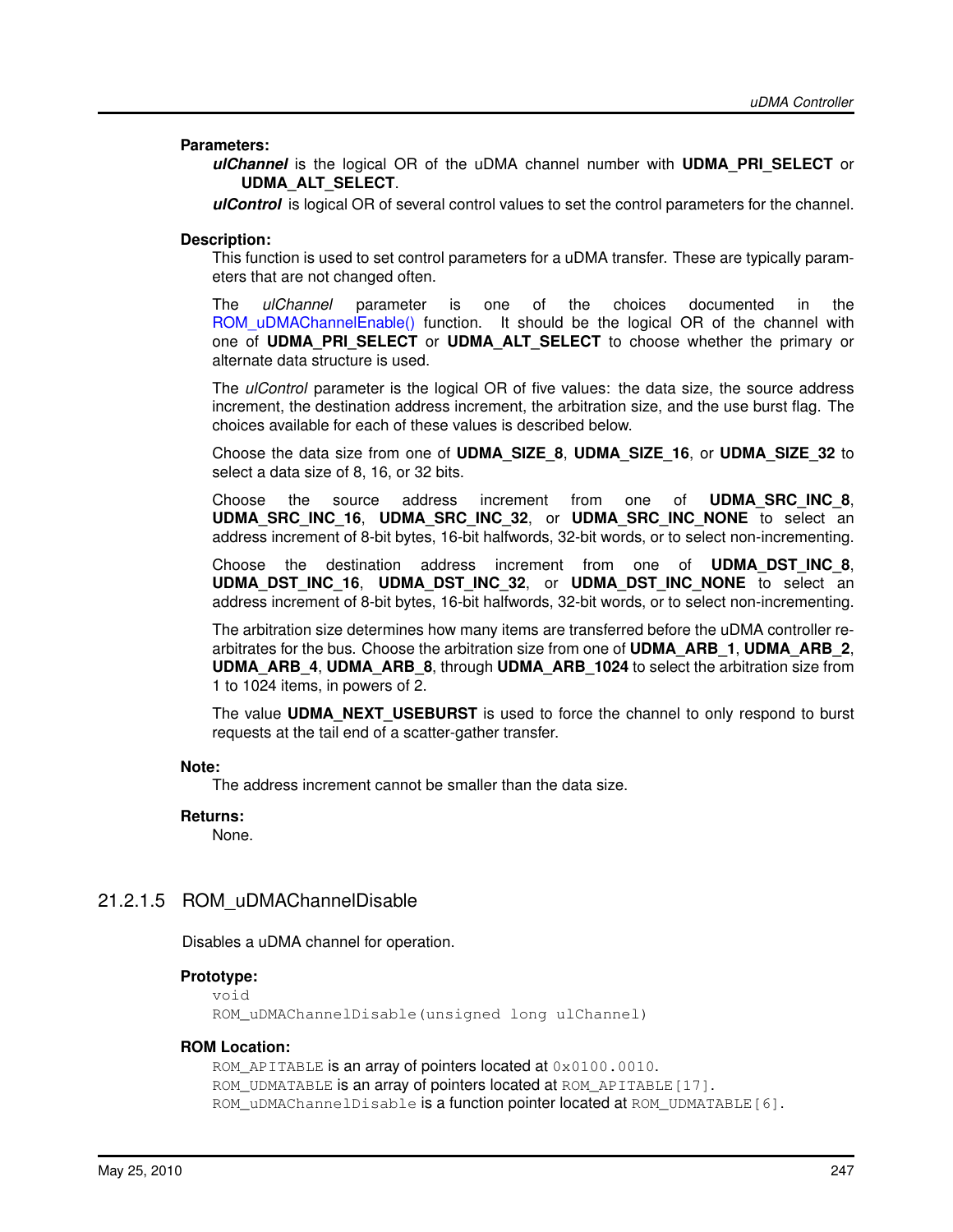#### **Parameters:**

*ulChannel* is the channel number to disable.

#### **Description:**

This function disables a specific uDMA channel. Once disabled, a channel will not respond to uDMA transfer requests until re-enabled via [ROM\\_uDMAChannelEnable\(\).](#page-248-0)

- **UDMA\_CHANNEL\_ADC0**
- **UDMA\_CHANNEL\_ADC1**
- **UDMA\_CHANNEL\_ADC2**
- **UDMA\_CHANNEL\_ADC3**
- **UDMA\_SEC\_CHANNEL\_ADC10**
- **UDMA\_SEC\_CHANNEL\_ADC11**
- **UDMA\_SEC\_CHANNEL\_ADC12**
- **UDMA\_SEC\_CHANNEL\_ADC13**
- **UDMA\_CHANNEL\_I2S0RX**
- **UDMA\_CHANNEL\_I2S0TX**
- **UDMA\_CHANNEL\_SSI0RX**
- **UDMA\_CHANNEL\_SSI0TX**
- **UDMA\_CHANNEL\_SSI1RX**
- **UDMA\_CHANNEL\_SSI1TX**
- **UDMA\_SEC\_CHANNEL\_SSI1RX**
- **UDMA\_SEC\_CHANNEL\_SSI1TX**
- **UDMA\_CHANNEL\_TMR0A**
- **UDMA\_CHANNEL\_TMR0B**
- **UDMA\_CHANNEL\_TMR1A**
- **UDMA\_CHANNEL\_TMR1B**
- **UDMA\_SEC\_CHANNEL\_TMR1A**
- **UDMA\_SEC\_CHANNEL\_TMR1B**
- **UDMA\_SEC\_CHANNEL\_TMR2A\_4**
- **UDMA\_SEC\_CHANNEL\_TMR2B\_5**
- **UDMA\_SEC\_CHANNEL\_TMR2A\_6**
- **UDMA\_SEC\_CHANNEL\_TMR2B\_7**
- **UDMA\_SEC\_CHANNEL\_TMR2A\_14**
- **UDMA\_SEC\_CHANNEL\_TMR2B\_15**
- **UDMA\_SEC\_CHANNEL\_TMR3A**
- **UDMA\_SEC\_CHANNEL\_TMR3B**
- **UDMA\_CHANNEL\_UART0RX**
- **UDMA\_CHANNEL\_UART0TX**
- **UDMA\_CHANNEL\_UART1RX**
- **UDMA\_CHANNEL\_UART1TX**
- 
- **UDMA\_SEC\_CHANNEL\_UART1RX**
- **UDMA\_SEC\_CHANNEL\_UART1TX**
- **UDMA\_SEC\_CHANNEL\_UART2RX\_0**
- **UDMA\_SEC\_CHANNEL\_UART2TX\_1**
- **UDMA\_SEC\_CHANNEL\_UART2RX\_12**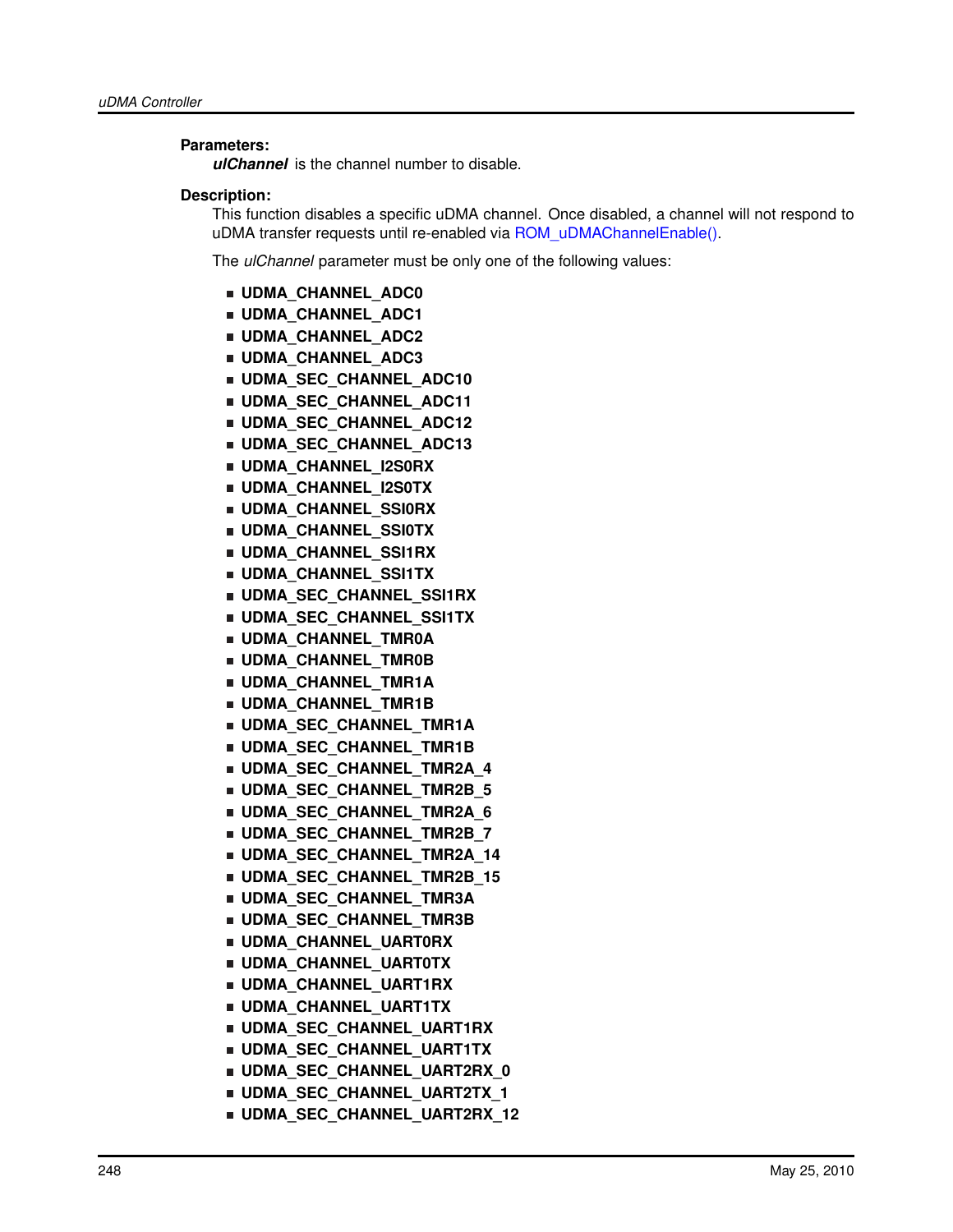- **UDMA\_SEC\_CHANNEL\_UART2TX\_13**
- **UDMA\_CHANNEL\_SW**

**UDMA\_SEC\_CHANNEL\_SW**

#### **Returns:**

None.

## <span id="page-248-0"></span>21.2.1.6 ROM\_uDMAChannelEnable

Enables a uDMA channel for operation.

#### **Prototype:**

```
void
ROM_uDMAChannelEnable(unsigned long ulChannel)
```
#### **ROM Location:**

ROM APITABLE is an array of pointers located at 0x0100.0010. ROM\_UDMATABLE is an array of pointers located at ROM\_APITABLE[17]. ROM\_uDMAChannelEnable is a function pointer located at ROM\_UDMATABLE[5].

#### **Parameters:**

*ulChannel* is the channel number to enable.

#### **Description:**

This function enables a specific uDMA channel for use. This function must be used to enable a channel before it can be used to perform a uDMA transfer.

When a uDMA transfer is completed, the channel will be automatically disabled by the uDMA controller. Therefore, this function should be called prior to starting up any new transfer.

- **UDMA\_CHANNEL\_ADC0**
- **UDMA\_CHANNEL\_ADC1**
- **UDMA\_CHANNEL\_ADC2**
- **UDMA\_CHANNEL\_ADC3**
- **UDMA\_SEC\_CHANNEL\_ADC10**
- **UDMA\_SEC\_CHANNEL\_ADC11**
- **UDMA\_SEC\_CHANNEL\_ADC12**
- **UDMA\_SEC\_CHANNEL\_ADC13**
- **UDMA\_CHANNEL\_I2S0RX**
- **UDMA\_CHANNEL\_I2S0TX**
- **UDMA\_CHANNEL\_SSI0RX**
- **UDMA\_CHANNEL\_SSI0TX**
- **UDMA\_CHANNEL\_SSI1RX**
- **UDMA\_CHANNEL\_SSI1TX**
- **UDMA\_SEC\_CHANNEL\_SSI1RX**
- **UDMA\_SEC\_CHANNEL\_SSI1TX**
- **UDMA\_CHANNEL\_TMR0A**
- **UDMA\_CHANNEL\_TMR0B**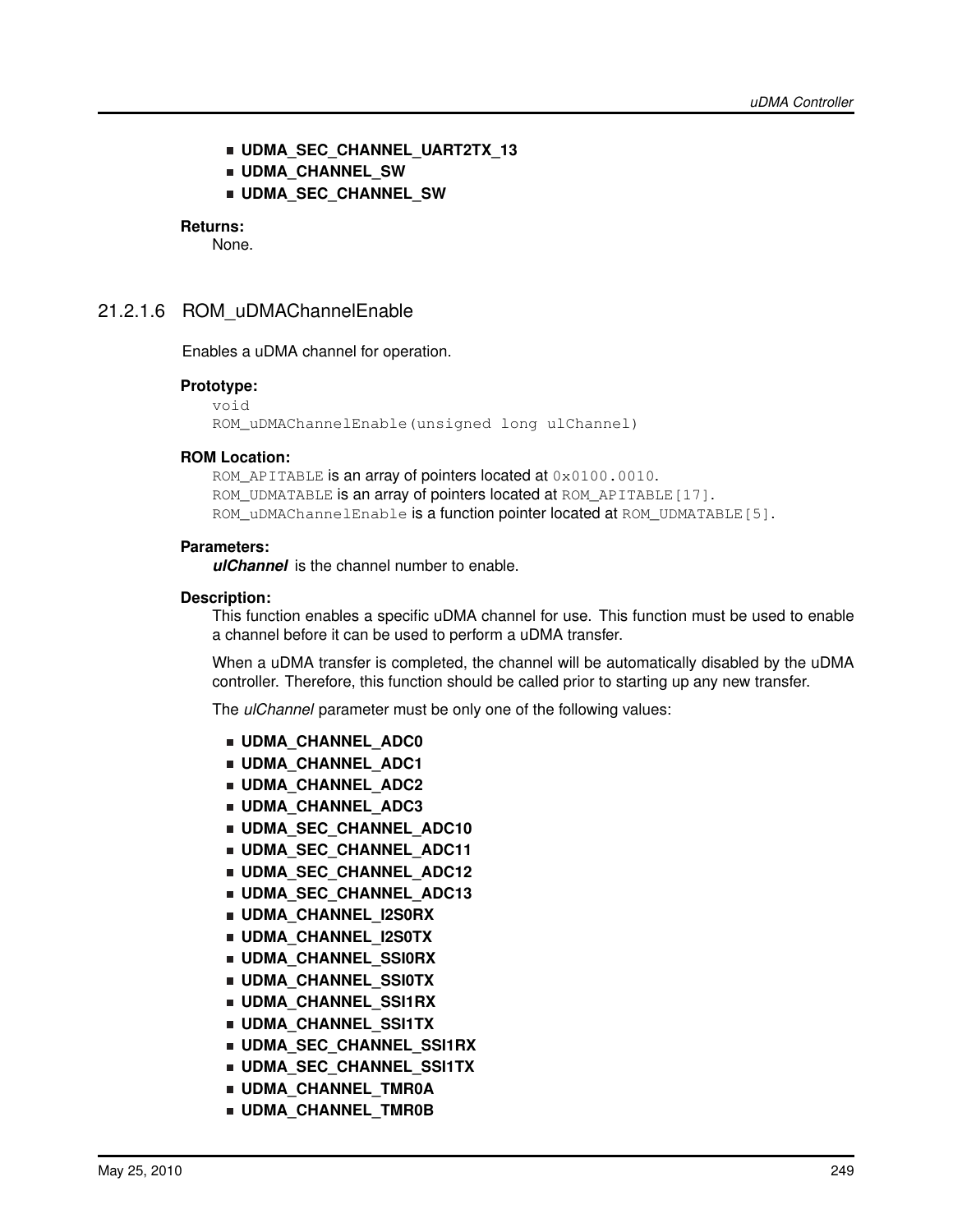- **UDMA\_CHANNEL\_TMR1A**
- **UDMA\_CHANNEL\_TMR1B**
- **UDMA\_SEC\_CHANNEL\_TMR1A**
- **UDMA\_SEC\_CHANNEL\_TMR1B**
- **UDMA\_SEC\_CHANNEL\_TMR2A\_4**
- **UDMA\_SEC\_CHANNEL\_TMR2B\_5**
- **UDMA\_SEC\_CHANNEL\_TMR2A\_6**
- **UDMA\_SEC\_CHANNEL\_TMR2B\_7**
- **UDMA\_SEC\_CHANNEL\_TMR2A\_14**
- **UDMA\_SEC\_CHANNEL\_TMR2B\_15**
- **UDMA\_SEC\_CHANNEL\_TMR3A**
- **UDMA\_SEC\_CHANNEL\_TMR3B**
- **UDMA\_CHANNEL\_UART0RX**
- **UDMA\_CHANNEL\_UART0TX**
- **UDMA\_CHANNEL\_UART1RX**
- **UDMA\_CHANNEL\_UART1TX**
- **UDMA\_SEC\_CHANNEL\_UART1RX**
- **UDMA\_SEC\_CHANNEL\_UART1TX**
- **UDMA\_SEC\_CHANNEL\_UART2RX\_0**
- **UDMA\_SEC\_CHANNEL\_UART2TX\_1**
- **UDMA\_SEC\_CHANNEL\_UART2RX\_12**
- **UDMA\_SEC\_CHANNEL\_UART2TX\_13**
- **UDMA\_CHANNEL\_SW**
- **UDMA\_SEC\_CHANNEL\_SW**

#### **Returns:**

None.

## <span id="page-249-0"></span>21.2.1.7 ROM\_uDMAChannelIsEnabled

Checks if a uDMA channel is enabled for operation.

#### **Prototype:**

tBoolean ROM\_uDMAChannelIsEnabled(unsigned long ulChannel)

#### **ROM Location:**

ROM APITABLE is an array of pointers located at 0x0100.0010. ROM\_UDMATABLE is an array of pointers located at ROM\_APITABLE [17]. ROM\_uDMAChannelIsEnabled is a function pointer located at ROM\_UDMATABLE[7].

#### **Parameters:**

*ulChannel* is the channel number to check.

#### **Description:**

This function checks to see if a specific uDMA channel is enabled. This can be used to check the status of a transfer, since the channel will be automatically disabled at the end of a transfer.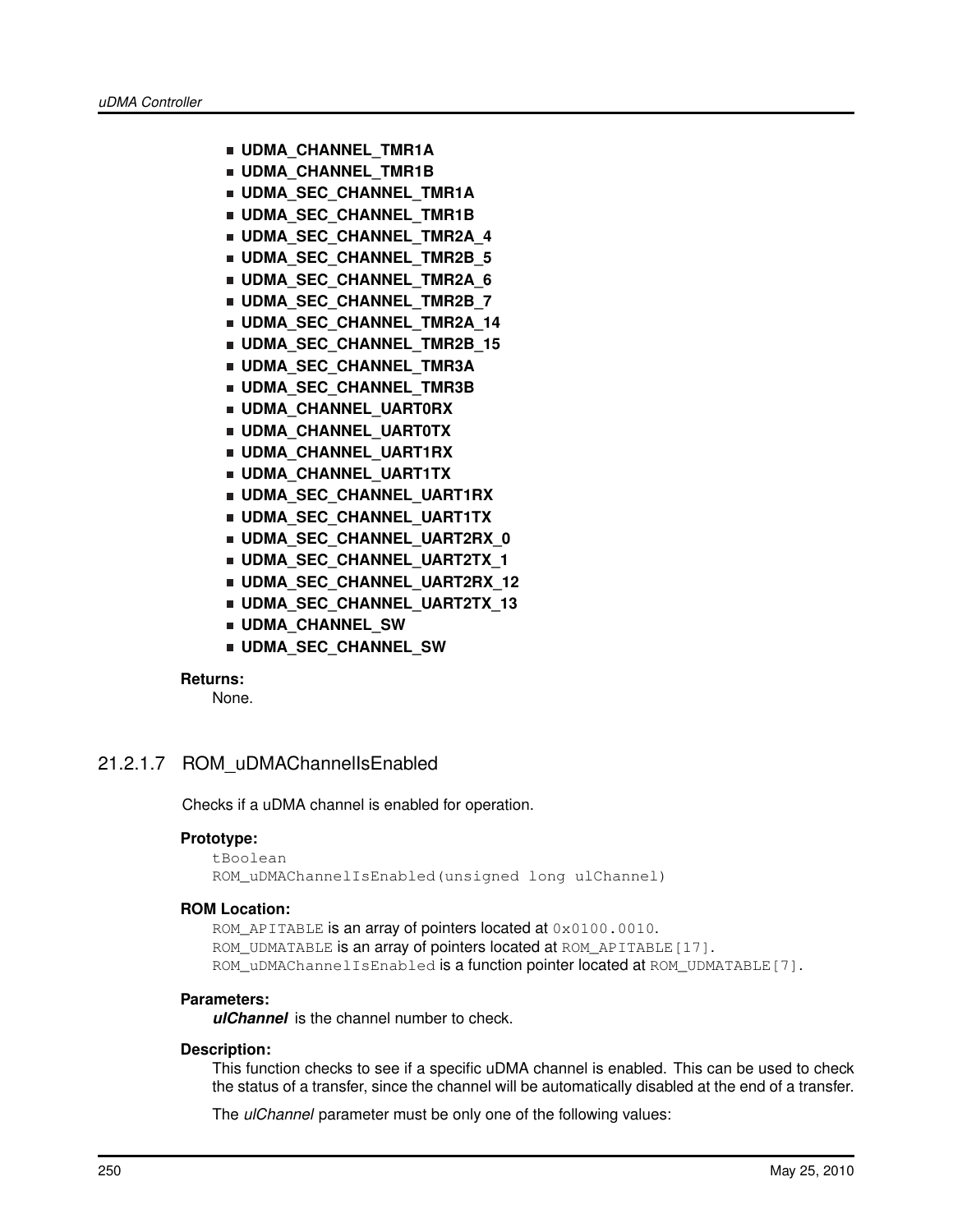- **UDMA\_CHANNEL\_ADC0**
- **UDMA\_CHANNEL\_ADC1**
- **UDMA\_CHANNEL\_ADC2**
- **UDMA\_CHANNEL\_ADC3**
- **UDMA\_SEC\_CHANNEL\_ADC10**
- **UDMA\_SEC\_CHANNEL\_ADC11**
- **UDMA\_SEC\_CHANNEL\_ADC12**
- **UDMA\_SEC\_CHANNEL\_ADC13**
- **UDMA\_CHANNEL\_I2S0RX**
- **UDMA\_CHANNEL\_I2S0TX**
- **UDMA\_CHANNEL\_SSI0RX**
- **UDMA\_CHANNEL\_SSI0TX**
- **UDMA\_CHANNEL\_SSI1RX**
- **UDMA\_CHANNEL\_SSI1TX**
- **UDMA\_SEC\_CHANNEL\_SSI1RX**
- **UDMA\_SEC\_CHANNEL\_SSI1TX**
- **UDMA\_CHANNEL\_TMR0A**
- **UDMA\_CHANNEL\_TMR0B**
- **UDMA\_CHANNEL\_TMR1A**
- **UDMA\_CHANNEL\_TMR1B**
- **UDMA\_SEC\_CHANNEL\_TMR1A**
- **UDMA\_SEC\_CHANNEL\_TMR1B**
- **UDMA\_SEC\_CHANNEL\_TMR2A\_4**
- **UDMA\_SEC\_CHANNEL\_TMR2B\_5**
- **UDMA\_SEC\_CHANNEL\_TMR2A\_6**
- **UDMA\_SEC\_CHANNEL\_TMR2B\_7**
- **UDMA\_SEC\_CHANNEL\_TMR2A\_14**
- **UDMA\_SEC\_CHANNEL\_TMR2B\_15**
- **UDMA\_SEC\_CHANNEL\_TMR3A**
- **UDMA\_SEC\_CHANNEL\_TMR3B**
- **UDMA\_CHANNEL\_UART0RX**
- **UDMA\_CHANNEL\_UART0TX**
- **UDMA\_CHANNEL\_UART1RX**
- **UDMA\_CHANNEL\_UART1TX**
- **UDMA\_SEC\_CHANNEL\_UART1RX**
- **UDMA\_SEC\_CHANNEL\_UART1TX**
- **UDMA\_SEC\_CHANNEL\_UART2RX\_0**
- **UDMA\_SEC\_CHANNEL\_UART2TX\_1**
- **UDMA\_SEC\_CHANNEL\_UART2RX\_12**
- **UDMA\_SEC\_CHANNEL\_UART2TX\_13**
- **UDMA\_CHANNEL\_SW**
- **UDMA\_SEC\_CHANNEL\_SW**

#### <span id="page-250-0"></span>**Returns:**

Returns **true** if the channel is enabled, **false** if disabled.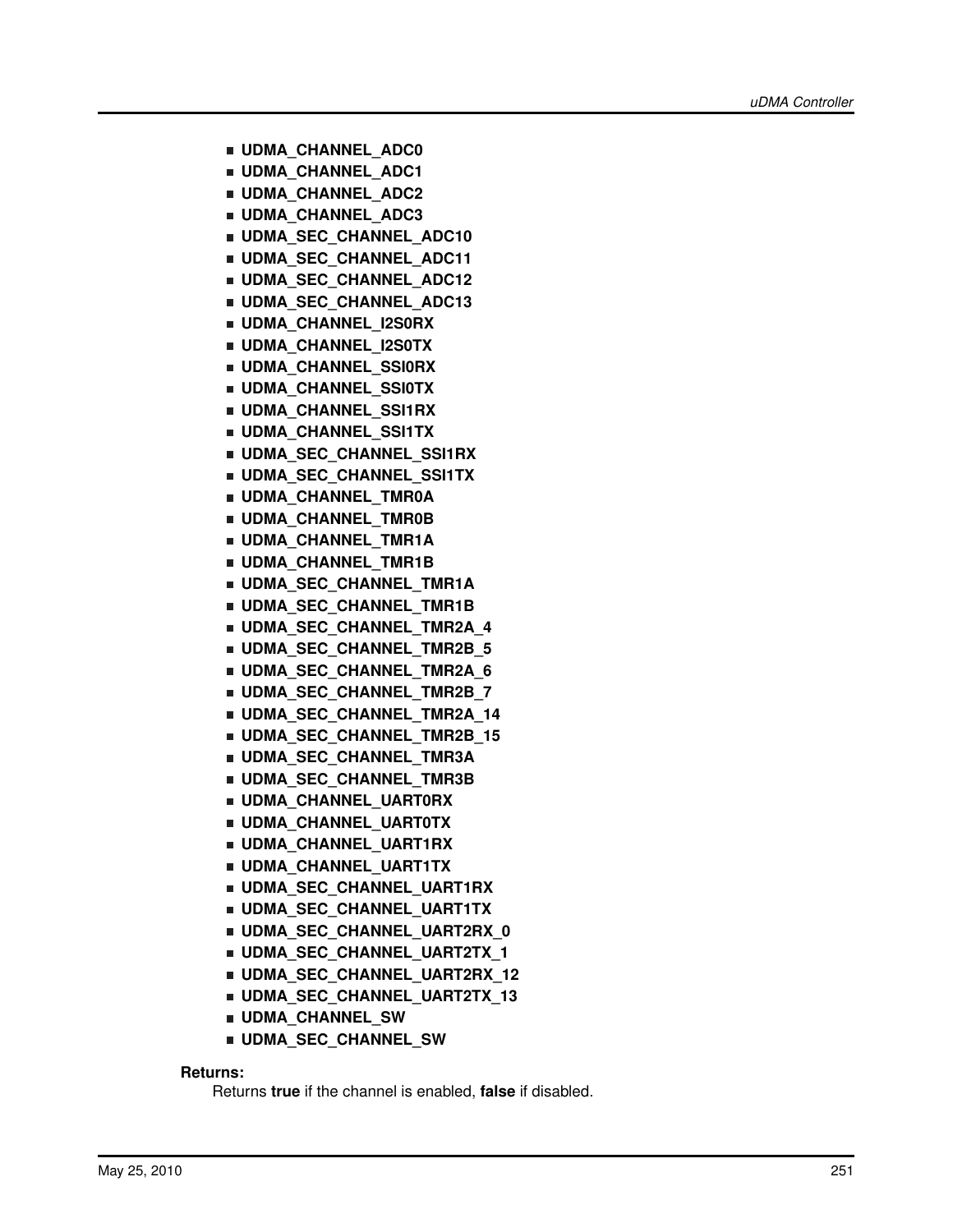## 21.2.1.8 ROM\_uDMAChannelModeGet

Gets the transfer mode for a uDMA channel.

#### **Prototype:**

unsigned long ROM\_uDMAChannelModeGet(unsigned long ulChannel)

#### **ROM Location:**

ROM\_APITABLE is an array of pointers located at  $0 \times 0100$ .0010. ROM\_UDMATABLE is an array of pointers located at ROM\_APITABLE [17]. ROM\_uDMAChannelModeGet is a function pointer located at ROM\_UDMATABLE[16].

#### **Parameters:**

*ulChannel* is the logical or of the uDMA channel number with either **UDMA\_PRI\_SELECT** or **UDMA\_ALT\_SELECT**.

#### **Description:**

This function is used to get the transfer mode for the uDMA channel. It can be used to query the status of a transfer on a channel. When the transfer is complete the mode will be **UDMA\_MODE\_STOP**.

The *ulChannel* parameter is one of the choices documented in the ROM uDMAChannelEnable() function. It should be the logical OR of the channel with either **UDMA\_PRI\_SELECT** or **UDMA\_ALT\_SELECT** to choose whether the primary or alternate data structure is used.

#### **Returns:**

Returns the transfer mode of the specified channel and control structure, which will be one of the following values: **UDMA\_MODE\_STOP**, **UDMA\_MODE\_BASIC**, **UDMA\_MODE\_AUTO**, **UDMA\_MODE\_PINGPONG**, **UDMA\_MODE\_MEM\_SCATTER\_GATHER**, or **UDMA\_MODE\_PER\_SCATTER\_GATHER**.

## <span id="page-251-0"></span>21.2.1.9 ROM\_uDMAChannelRequest

Requests a uDMA channel to start a transfer.

#### **Prototype:**

void

ROM\_uDMAChannelRequest(unsigned long ulChannel)

#### **ROM Location:**

ROM APITABLE is an array of pointers located at 0x0100.0010. ROM\_UDMATABLE is an array of pointers located at ROM\_APITABLE [17]. ROM\_uDMAChannelRequest is a function pointer located at ROM\_UDMATABLE[10].

#### **Parameters:**

*ulChannel* is the channel number on which to request a uDMA transfer.

#### **Description:**

This function allows software to request a uDMA channel to begin a transfer. This could be used for performing a memory to memory transfer, or if for some reason a transfer needs to be initiated by software instead of the peripheral associated with that channel.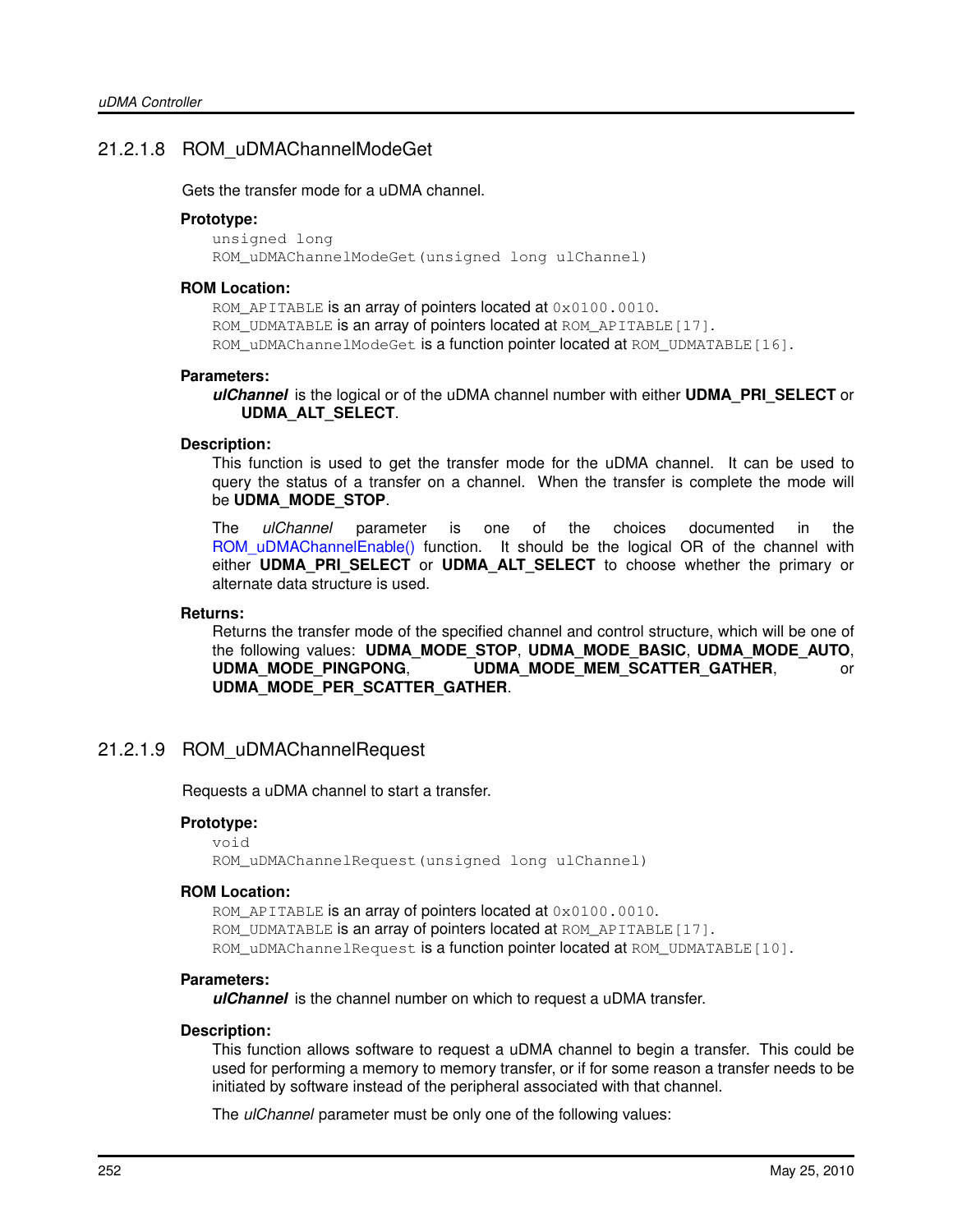- **UDMA\_CHANNEL\_ADC0**
- **UDMA\_CHANNEL\_ADC1**
- **UDMA\_CHANNEL\_ADC2**
- **UDMA\_CHANNEL\_ADC3**
- **UDMA\_SEC\_CHANNEL\_ADC10**
- **UDMA\_SEC\_CHANNEL\_ADC11**
- **UDMA\_SEC\_CHANNEL\_ADC12**
- **UDMA\_SEC\_CHANNEL\_ADC13**
- **UDMA\_CHANNEL\_I2S0RX**
- **UDMA\_CHANNEL\_I2S0TX**
- **UDMA\_CHANNEL\_SSI0RX**
- **UDMA\_CHANNEL\_SSI0TX**
- **UDMA\_CHANNEL\_SSI1RX**
- **UDMA\_CHANNEL\_SSI1TX**
- **UDMA\_SEC\_CHANNEL\_SSI1RX**
- **UDMA\_SEC\_CHANNEL\_SSI1TX**
- **UDMA\_CHANNEL\_TMR0A**
- **UDMA\_CHANNEL\_TMR0B**
- **UDMA\_CHANNEL\_TMR1A**
- **UDMA\_CHANNEL\_TMR1B**
- **UDMA\_SEC\_CHANNEL\_TMR1A**
- **UDMA\_SEC\_CHANNEL\_TMR1B**
- **UDMA\_SEC\_CHANNEL\_TMR2A\_4**
- **UDMA\_SEC\_CHANNEL\_TMR2B\_5**
- **UDMA\_SEC\_CHANNEL\_TMR2A\_6**
- **UDMA\_SEC\_CHANNEL\_TMR2B\_7**
- **UDMA\_SEC\_CHANNEL\_TMR2A\_14**
- **UDMA\_SEC\_CHANNEL\_TMR2B\_15**
- **UDMA\_SEC\_CHANNEL\_TMR3A**
- **UDMA\_SEC\_CHANNEL\_TMR3B**
- **UDMA\_CHANNEL\_UART0RX**
- **UDMA\_CHANNEL\_UART0TX**
- **UDMA\_CHANNEL\_UART1RX**
- **UDMA\_CHANNEL\_UART1TX**
- **UDMA\_SEC\_CHANNEL\_UART1RX**
- **UDMA\_SEC\_CHANNEL\_UART1TX**
- **UDMA\_SEC\_CHANNEL\_UART2RX\_0**
- **UDMA\_SEC\_CHANNEL\_UART2TX\_1**
- **UDMA\_SEC\_CHANNEL\_UART2RX\_12**
- **UDMA\_SEC\_CHANNEL\_UART2TX\_13**
- **UDMA\_CHANNEL\_SW**
- **UDMA\_SEC\_CHANNEL\_SW**

#### **Note:**

If the channel is **UDMA\_CHANNEL\_SW** and interrupts are used, then the completion will be signaled on the uDMA dedicated interrupt. If a peripheral channel is used, then the completion will be signaled on the peripheral's interrupt.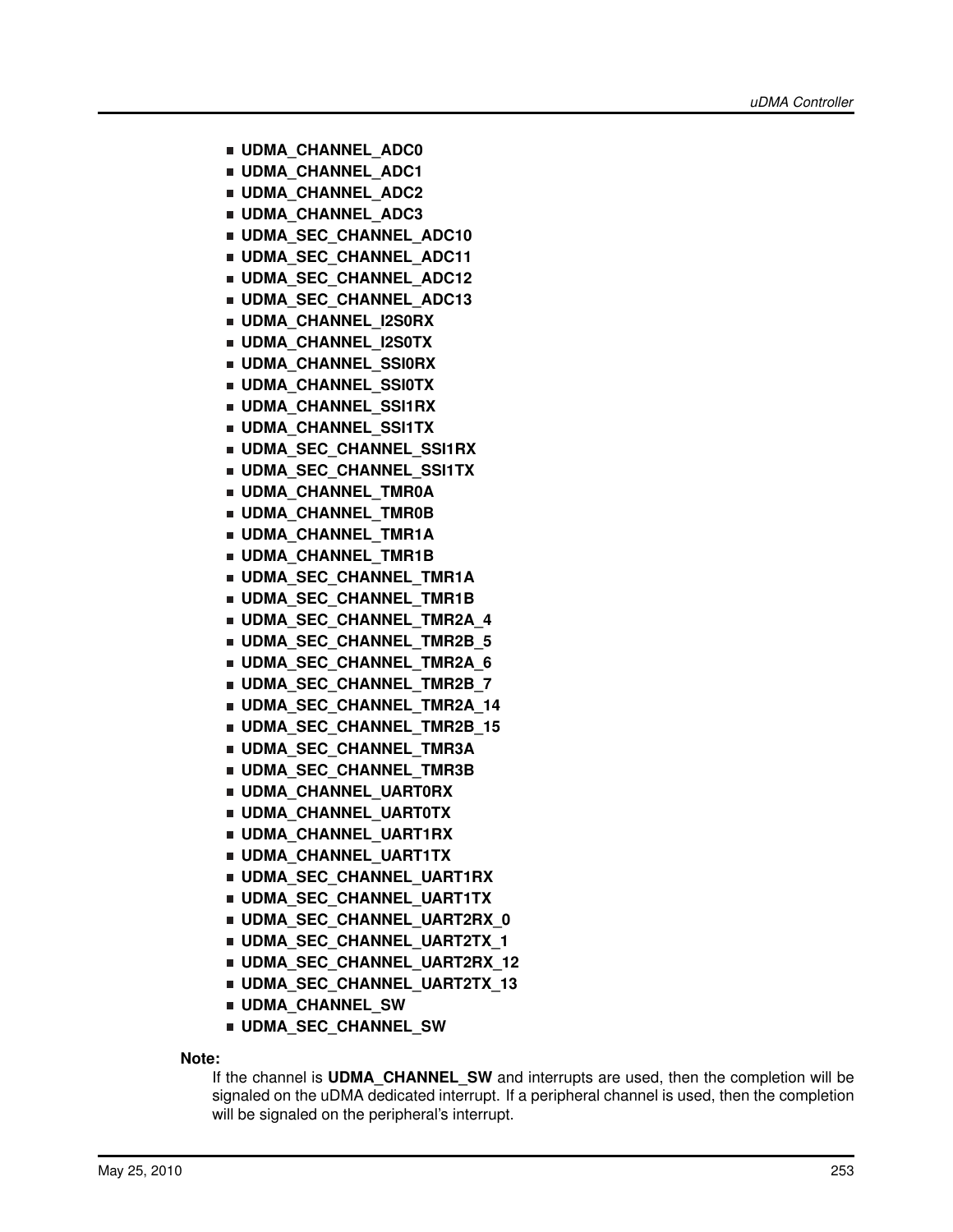**Returns:**

None.

# 21.2.1.10 ROM\_uDMAChannelSelectDefault

Selects the default peripheral for a set of uDMA channels.

## **Prototype:**

```
void
```
ROM\_uDMAChannelSelectDefault(unsigned long ulDefPeriphs)

# **ROM Location:**

ROM APITABLE is an array of pointers located at  $0 \times 0100$ .0010. ROM UDMATABLE is an array of pointers located at ROM APITABLE [17]. ROM\_uDMAChannelSelectDefault is a function pointer located at ROM\_UDMATABLE[18].

# **Parameters:**

*ulDefPeriphs* is the logical or of the uDMA channels for which to use the default peripheral, instead of the secondary peripheral.

#### **Description:**

This function is used to select the default peripheral assignment for a set of uDMA channels.

The parameter *ulDefPeriphs* can be the logical OR of any of the following macros. If one of the macros below is in the list passed to this function, then the default peripheral (marked as **\_DEF\_**) will be selected.

- **UDMA\_DEF\_UART0RX\_SEC\_UART1RX**
- **UDMA\_DEF\_UART0TX\_SEC\_UART1TX**
- **UDMA\_DEF\_SSI0RX\_SEC\_SSI1RX**
- **UDMA\_DEF\_SSI0TX\_SEC\_SSI1TX**
- **UDMA\_DEF\_ADC00\_SEC\_TMR2A**
- **UDMA\_DEF\_ADC01\_SEC\_TMR2B**
- **UDMA\_DEF\_ADC02\_SEC\_RESERVED**
- **UDMA\_DEF\_ADC03\_SEC\_RESERVED**
- **UDMA\_DEF\_TMR0A\_SEC\_TMR1A**
- **UDMA\_DEF\_TMR0B\_SEC\_TMR1B**
- **UDMA\_DEF\_TMR1A\_SEC\_EPI0RX**
- **UDMA\_DEF\_TMR1B\_SEC\_EPI0TX**
- **UDMA\_DEF\_UART1RX\_SEC\_RESERVED**
- **UDMA\_DEF\_UART1TX\_SEC\_RESERVED**
- **UDMA\_DEF\_SSI1RX\_SEC\_ADC10**
- **UDMA\_DEF\_SSI1TX\_SEC\_ADC11**
- **UDMA\_DEF\_I2S0RX\_SEC\_RESERVED**
- **UDMA\_DEF\_I2S0TX\_SEC\_RESERVED**

#### **Returns:**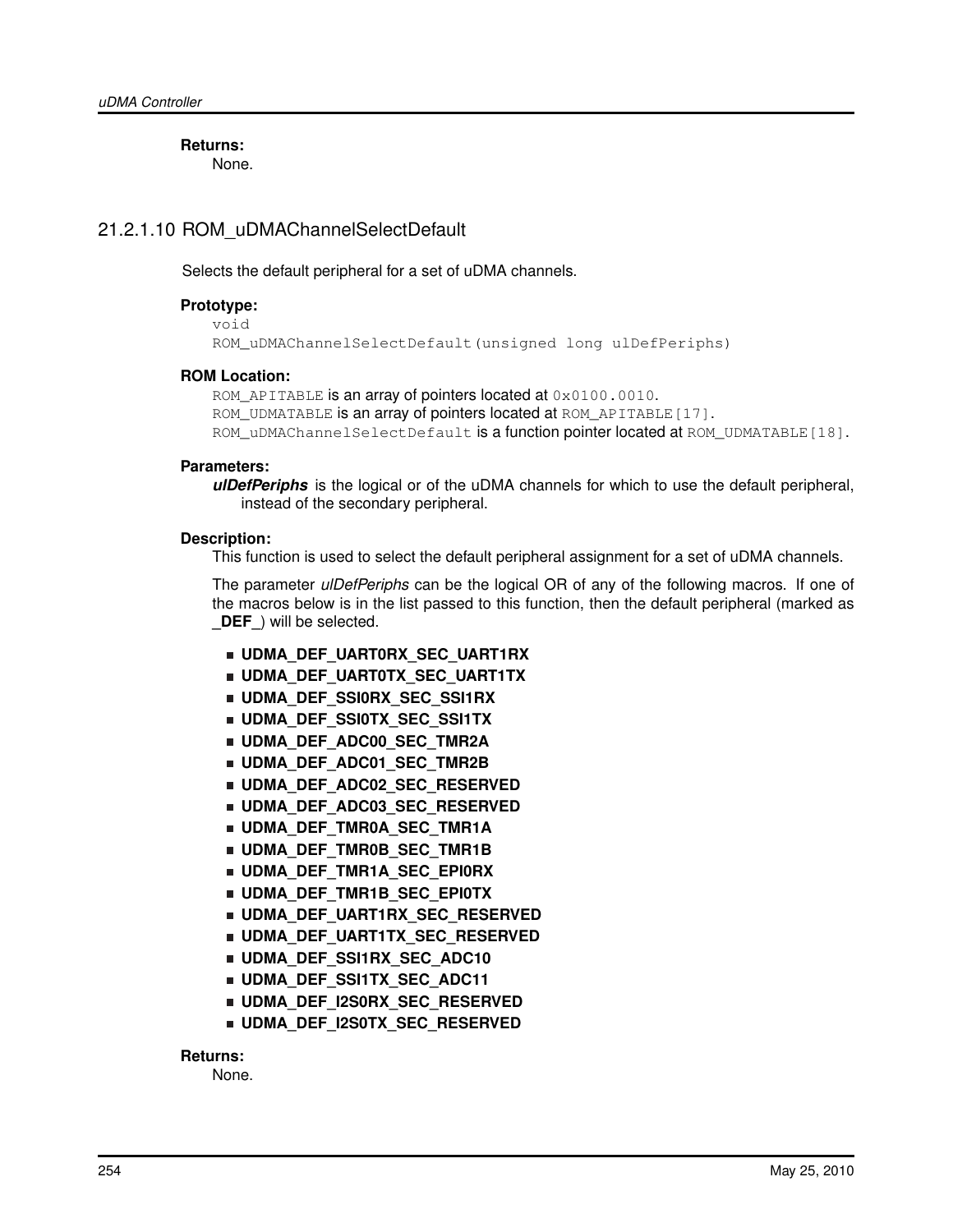# 21.2.1.11 ROM\_uDMAChannelSelectSecondary

Selects the secondary peripheral for a set of uDMA channels.

#### **Prototype:**

void ROM\_uDMAChannelSelectSecondary(unsigned long ulSecPeriphs)

#### **ROM Location:**

ROM APITABLE is an array of pointers located at 0x0100.0010. ROM\_UDMATABLE is an array of pointers located at ROM\_APITABLE [17]. ROM\_uDMAChannelSelectSecondary is a function pointer located at ROM\_UDMATABLE[17].

#### **Parameters:**

*ulSecPeriphs* is the logical or of the uDMA channels for which to use the secondary peripheral, instead of the default peripheral.

#### **Description:**

This function is used to select the secondary peripheral assignment for a set of uDMA channels. By selecting the secondary peripheral assignment for a channel, the default peripheral assignment is no longer available for that channel.

The parameter *ulSecPeriphs* can be the logical OR of any of the following macros. If one of the macros below is in the list passed to this function, then the secondary peripheral (marked as **\_SEC\_**) will be selected.

- **UDMA\_DEF\_USBEP1RX\_SEC\_UART2RX**
- **UDMA\_DEF\_USBEP1TX\_SEC\_UART2TX**
- **UDMA\_DEF\_USBEP2RX\_SEC\_TMR3A**
- **UDMA\_DEF\_USBEP2TX\_SEC\_TMR3B**
- **UDMA\_DEF\_USBEP3RX\_SEC\_TMR2A**
- **UDMA\_DEF\_USBEP3TX\_SEC\_TMR2B**
- **UDMA\_DEF\_ETH0RX\_SEC\_TMR2A**
- **UDMA\_DEF\_ETH0TX\_SEC\_TMR2B**
- **UDMA\_DEF\_UART0RX\_SEC\_UART1RX**
- **UDMA\_DEF\_UART0TX\_SEC\_UART1TX**
- **UDMA\_DEF\_SSI0RX\_SEC\_SSI1RX**
- **UDMA\_DEF\_SSI0TX\_SEC\_SSI1TX**
- **UDMA\_DEF\_RESERVED\_SEC\_UART2RX**
- **UDMA\_DEF\_RESERVED\_SEC\_UART2TX**
- **UDMA\_DEF\_ADC00\_SEC\_TMR2A**
- **UDMA\_DEF\_ADC01\_SEC\_TMR2B**
- **UDMA\_DEF\_TMR0A\_SEC\_TMR1A**
- **UDMA\_DEF\_TMR0B\_SEC\_TMR1B**
- **UDMA\_DEF\_SSI1RX\_SEC\_ADC10**
- **UDMA\_DEF\_SSI1TX\_SEC\_ADC11**
- **UDMA\_DEF\_RESERVED\_SEC\_ADC12**
- **UDMA\_DEF\_RESERVED\_SEC\_ADC13**

#### **Returns:**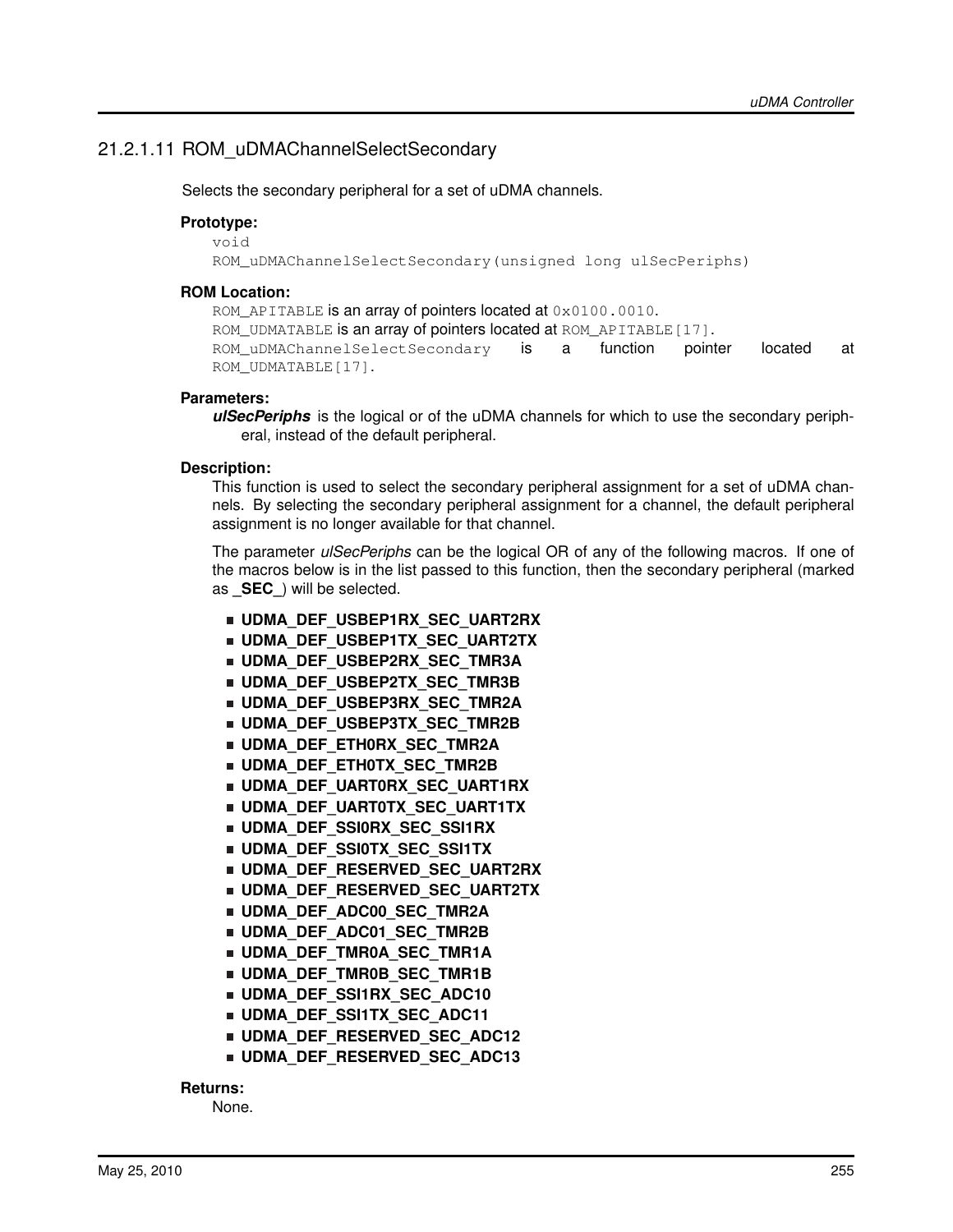# 21.2.1.12 ROM\_uDMAChannelSizeGet

Gets the current transfer size for a uDMA channel.

#### **Prototype:**

unsigned long ROM\_uDMAChannelSizeGet(unsigned long ulChannel)

#### **ROM Location:**

ROM\_APITABLE is an array of pointers located at  $0 \times 0100$ .0010. ROM\_UDMATABLE is an array of pointers located at ROM\_APITABLE[17]. ROM\_uDMAChannelSizeGet is a function pointer located at ROM\_UDMATABLE[15].

#### **Parameters:**

*ulChannel* is the logical or of the uDMA channel number with either **UDMA\_PRI\_SELECT** or **UDMA\_ALT\_SELECT**.

#### **Description:**

This function is used to get the uDMA transfer size for a channel. The transfer size is the number of items to transfer, where the size of an item might be 8, 16, or 32 bits. If a partial transfer has already occurred, then the number of remaining items will be returned. If the transfer is complete, then 0 will be returned.

The *ulChannel* parameter is one of the choices documented in the [ROM\\_uDMAChannelEnable\(\)](#page-248-0) function. It should be the logical OR of the channel with either **UDMA\_PRI\_SELECT** or **UDMA\_ALT\_SELECT** to choose whether the primary or alternate data structure is used.

#### **Returns:**

Returns the number of items remaining to transfer.

# 21.2.1.13 ROM\_uDMAChannelTransferSet

Sets the transfer parameters for a uDMA channel.

#### **Prototype:**

```
void
ROM_uDMAChannelTransferSet(unsigned long ulChannel,
                            unsigned long ulMode,
                            void *pvSrcAddr,
                            void *pvDstAddr,
                            unsigned long ulTransferSize)
```
#### **ROM Location:**

ROM\_APITABLE is an array of pointers located at  $0 \times 0100$ .0010. ROM\_UDMATABLE is an array of pointers located at ROM\_APITABLE [17]. ROM\_uDMAChannelTransferSet is a function pointer located at ROM\_UDMATABLE[0].

#### **Parameters:**

*ulChannel* is the logical or of the uDMA channel number with either **UDMA\_PRI\_SELECT** or **UDMA\_ALT\_SELECT**.

*ulMode* is the type of uDMA transfer.

**pvSrcAddr** is the source address for the transfer.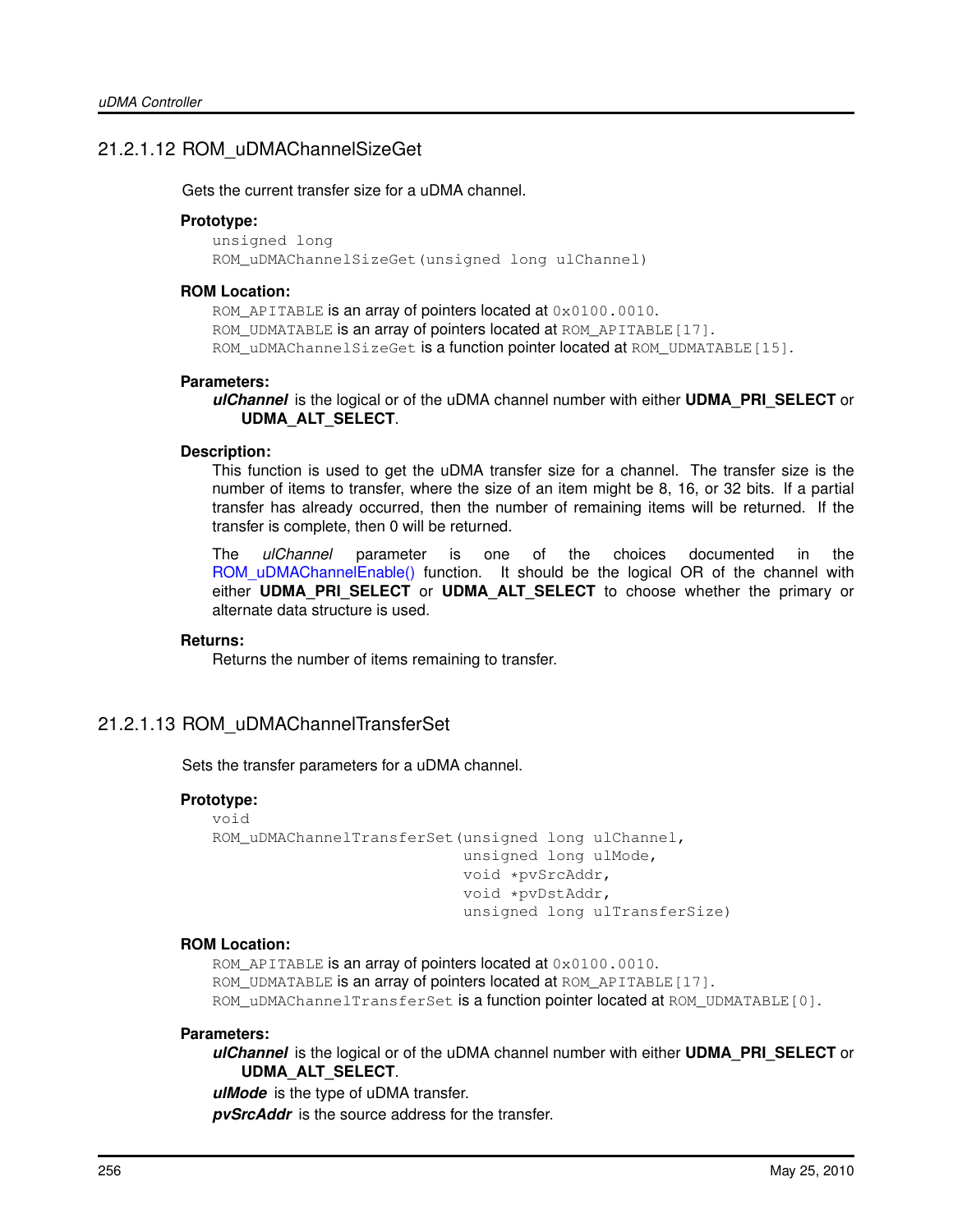*pvDstAddr* is the destination address for the transfer.

*ulTransferSize* is the number of data items to transfer.

#### **Description:**

This function is used to set the parameters for a uDMA transfer. These are typically parameters that are changed often. The function [ROM\\_uDMAChannelControlSet\(\)](#page-245-0) MUST be called at least once for this channel prior to calling this function.

The *ulChannel* parameter is one of the choices documented in the [ROM\\_uDMAChannelEnable\(\)](#page-248-0) function. It should be the logical OR of the channel with either **UDMA\_PRI\_SELECT** or **UDMA\_ALT\_SELECT** to choose whether the primary or alternate data structure is used.

The *ulMode* parameter should be one of the following values:

- **UDMA\_MODE\_STOP** stops the uDMA transfer. The controller sets the mode to this value at the end of a transfer.
- **UDMA\_MODE\_BASIC** to perform a basic transfer based on request.
- **UDMA\_MODE\_AUTO** to perform a transfer that will always complete once started even if request is removed.
- **UDMA\_MODE\_PINGPONG** to set up a transfer that switches between the primary and alternate control structures for the channel. This allows use of ping-pong buffering for uDMA transfers.
- **UDMA\_MODE\_MEM\_SCATTER\_GATHER** to set up a memory scatter-gather transfer.
- **UDMA\_MODE\_PER\_SCATTER\_GATHER** to set up a peripheral scatter-gather transfer.

The *pvSrcAddr* and *pvDstAddr* parameters are pointers to the first location of the data to be transferred. These addresses should be aligned according to the item size. The compiler will take care of this if the pointers are pointing to storage of the appropriate data type.

The *ulTransferSize* parameter is the number of data items, not the number of bytes.

The two scatter/gather modes, memory and peripheral, are actually different depending on whether the primary or alternate control structure is selected. This function will look for the **UDMA\_PRI\_SELECT** and **UDMA\_ALT\_SELECT** flag along with the channel number and will set the scatter/gather mode as appropriate for the primary or alternate control structure.

The channel must also be enabled using [ROM\\_uDMAChannelEnable\(\)](#page-248-0) after calling this function. The transfer will not begin until the channel has been set up and enabled. Note that the channel is automatically disabled after the transfer is completed, meaning that [ROM\\_uDMAChannelEnable\(\)](#page-248-0) must be called again after setting up the next transfer.

#### **Note:**

Great care must be taken to not modify a channel control structure that is in use or else the results will be unpredictable, including the possibility of undesired data transfers to or from memory or peripherals. For BASIC and AUTO modes, it is safe to make changes when the channel is disabled, or the [ROM\\_uDMAChannelModeGet\(\)](#page-250-0) returns **UDMA\_MODE\_STOP**. For PINGPONG or one of the SCATTER GATHER modes, it is safe to modify the primary or alternate control structure only when the other is being used. The ROM uDMAChannelModeGet() function will return **UDMA\_MODE\_STOP** when a channel control structure is inactive and safe to modify.

#### **Returns:**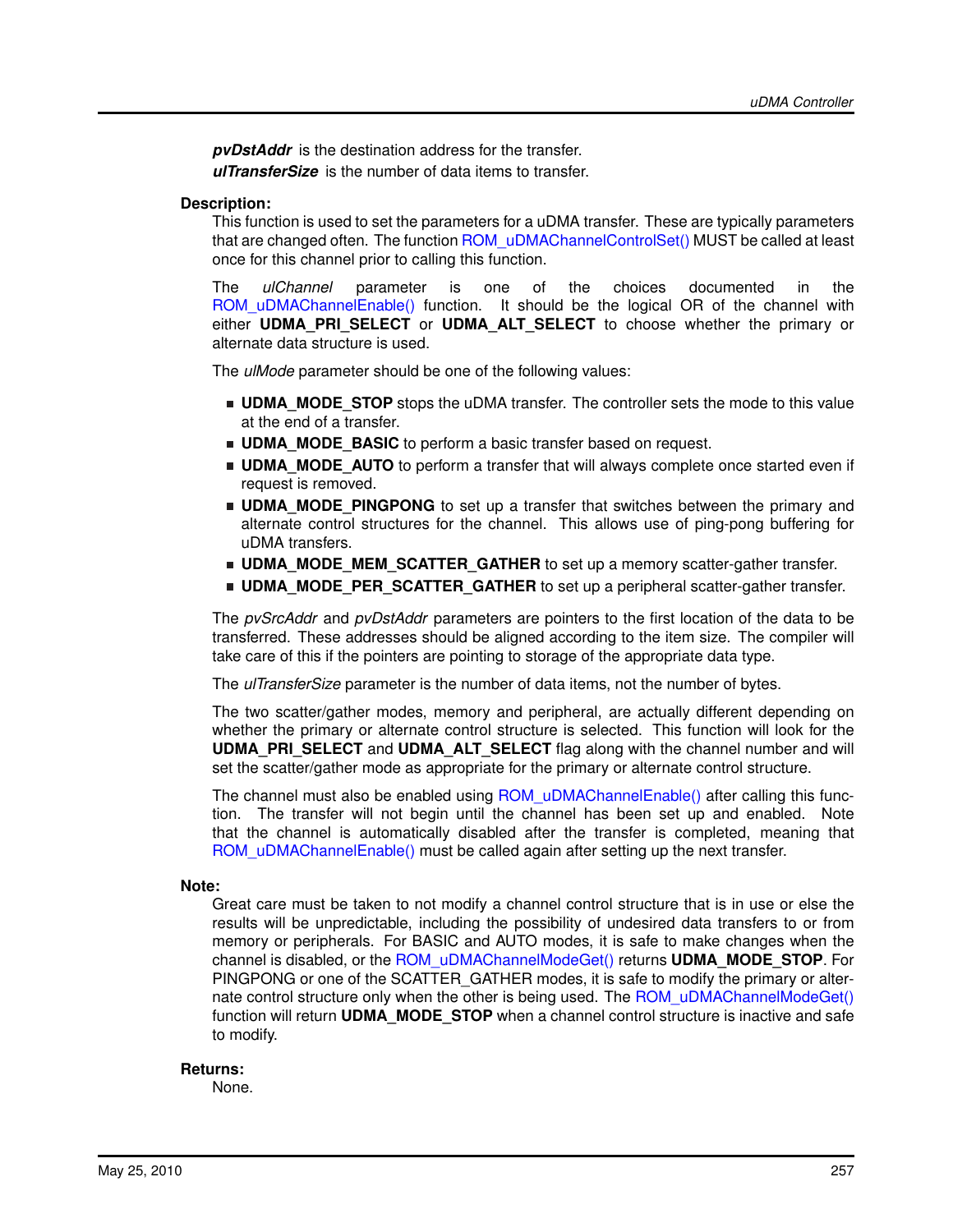# 21.2.1.14 ROM\_uDMAControlBaseGet

Gets the base address for the channel control table.

#### **Prototype:**

void \* ROM\_uDMAControlBaseGet(void)

#### **ROM Location:**

ROM APITABLE is an array of pointers located at 0x0100.0010. ROM\_UDMATABLE is an array of pointers located at ROM\_APITABLE [17]. ROM\_uDMAControlBaseGet is a function pointer located at ROM\_UDMATABLE[9].

#### **Description:**

This function gets the base address of the channel control table. This table resides in system memory and holds control information for each uDMA channel.

#### **Returns:**

Returns a pointer to the base address of the channel control table.

# 21.2.1.15 ROM\_uDMAControlBaseSet

Sets the base address for the channel control table.

#### **Prototype:**

```
void
ROM_uDMAControlBaseSet(void *pControlTable)
```
#### **ROM Location:**

ROM\_APITABLE is an array of pointers located at  $0 \times 0100$ .0010. ROM\_UDMATABLE is an array of pointers located at ROM\_APITABLE [17]. ROM\_uDMAControlBaseSet is a function pointer located at ROM\_UDMATABLE[8].

## **Parameters:**

*pControlTable* is a pointer to the 1024 byte aligned base address of the uDMA channel control table.

#### **Description:**

This function sets the base address of the channel control table. This table resides in system memory and holds control information for each uDMA channel. The table must be aligned on a 1024 byte boundary. The base address must be set before any of the channel functions can be used.

The size of the channel control table depends on the number of uDMA channels, and which transfer modes are used. Refer to the introductory text and the microcontroller datasheet for more information about the channel control table.

#### **Returns:**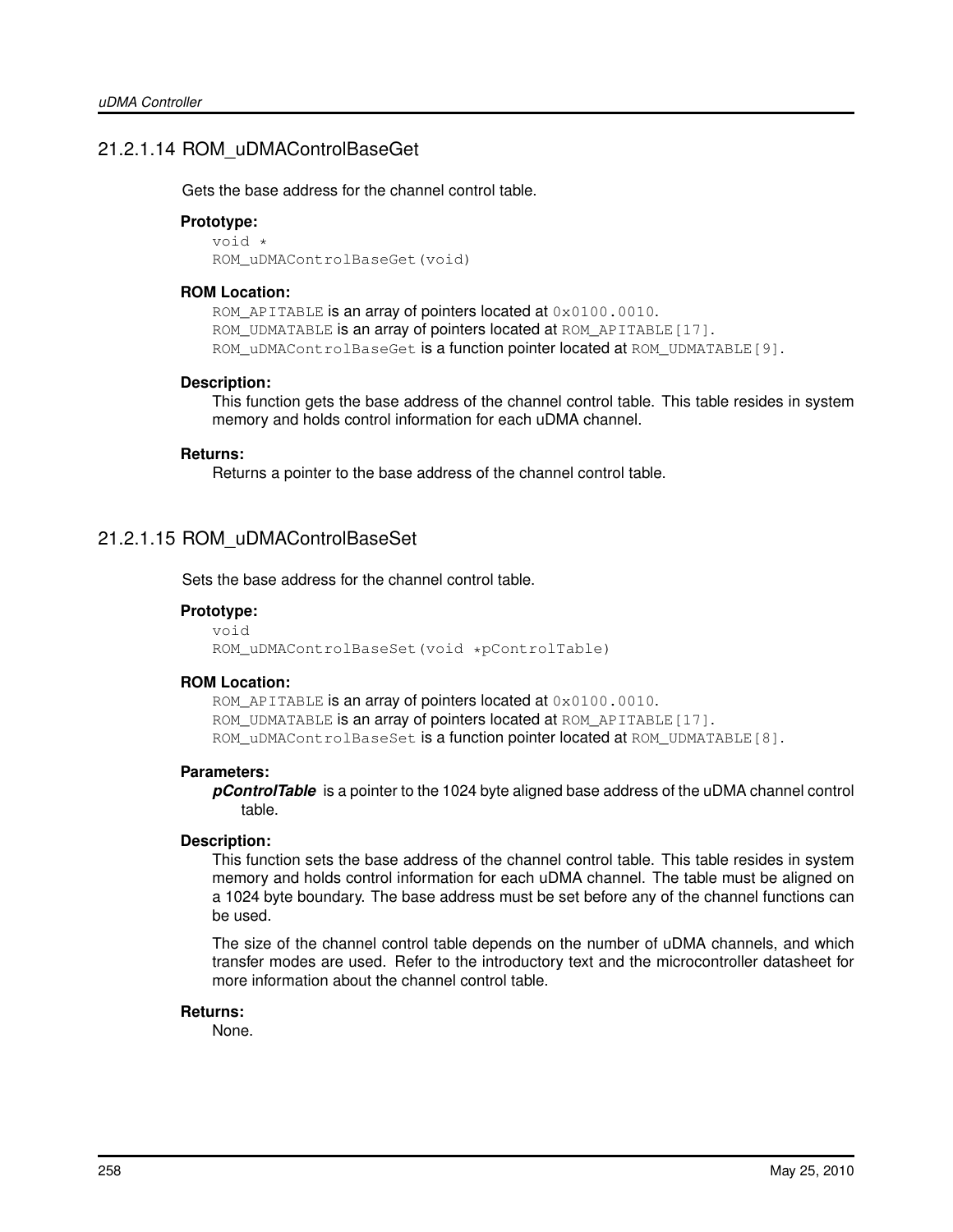# 21.2.1.16 ROM\_uDMADisable

Disables the uDMA controller for use.

#### **Prototype:**

void ROM\_uDMADisable(void)

#### **ROM Location:**

ROM\_APITABLE is an array of pointers located at  $0 \times 0100$ .0010. ROM UDMATABLE is an array of pointers located at ROM APITABLE[17]. ROM\_uDMADisable is a function pointer located at ROM\_UDMATABLE [2].

#### **Description:**

This function disables the uDMA controller. Once disabled, the uDMA controller will not operate until re-enabled with [ROM\\_uDMAEnable\(\).](#page-258-0)

#### **Returns:**

None.

# <span id="page-258-0"></span>21.2.1.17 ROM\_uDMAEnable

Enables the uDMA controller for use.

#### **Prototype:**

void ROM\_uDMAEnable(void)

#### **ROM Location:**

ROM\_APITABLE is an array of pointers located at  $0 \times 0100$ .0010. ROM UDMATABLE is an array of pointers located at ROM APITABLE [17]. ROM uDMAEnable is a function pointer located at ROM UDMATABLE [1].

#### **Description:**

This function enables the uDMA controller. The uDMA controller must be enabled before it can be configured and used.

#### **Returns:**

None.

# 21.2.1.18 ROM\_uDMAErrorStatusClear

Clears the uDMA error interrupt.

#### **Prototype:**

void ROM\_uDMAErrorStatusClear(void)

#### **ROM Location:**

ROM\_APITABLE is an array of pointers located at  $0 \times 0100$ .0010. ROM\_UDMATABLE is an array of pointers located at ROM\_APITABLE [17]. ROM\_uDMAErrorStatusClear is a function pointer located at ROM\_UDMATABLE [4].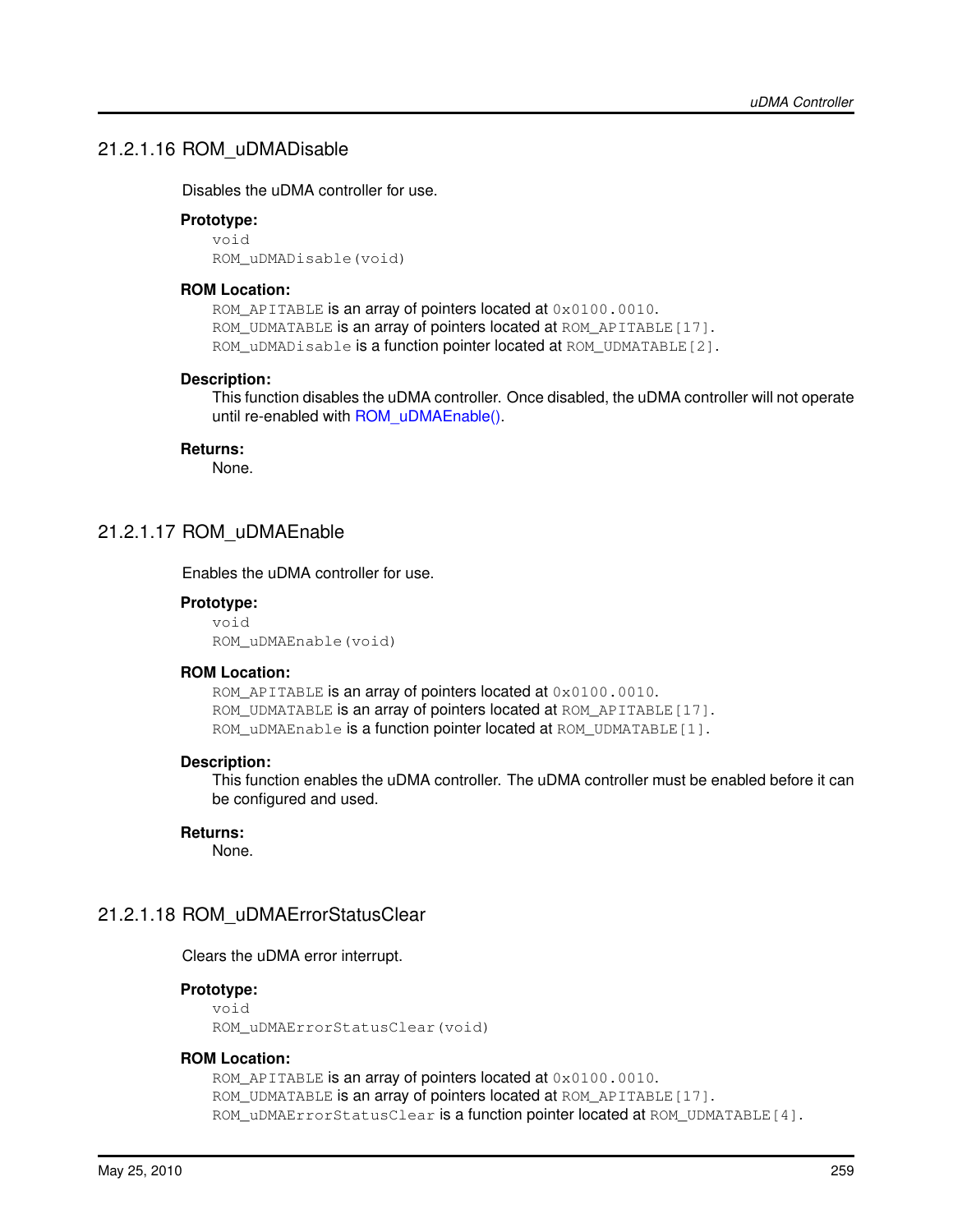### **Description:**

This function clears a pending uDMA error interrupt. It should be called from within the uDMA error interrupt handler to clear the interrupt.

#### **Returns:**

None.

# 21.2.1.19 ROM\_uDMAErrorStatusGet

Gets the uDMA error status.

#### **Prototype:**

unsigned long ROM\_uDMAErrorStatusGet(void)

# **ROM Location:**

ROM APITABLE is an array of pointers located at  $0 \times 0100$ .0010. ROM\_UDMATABLE is an array of pointers located at ROM\_APITABLE [17]. ROM\_uDMAErrorStatusGet is a function pointer located at ROM\_UDMATABLE[3].

#### **Description:**

This function returns the uDMA error status. It should be called from within the uDMA error interrupt handler to determine if a uDMA error occurred.

### **Returns:**

Returns non-zero if a uDMA error is pending.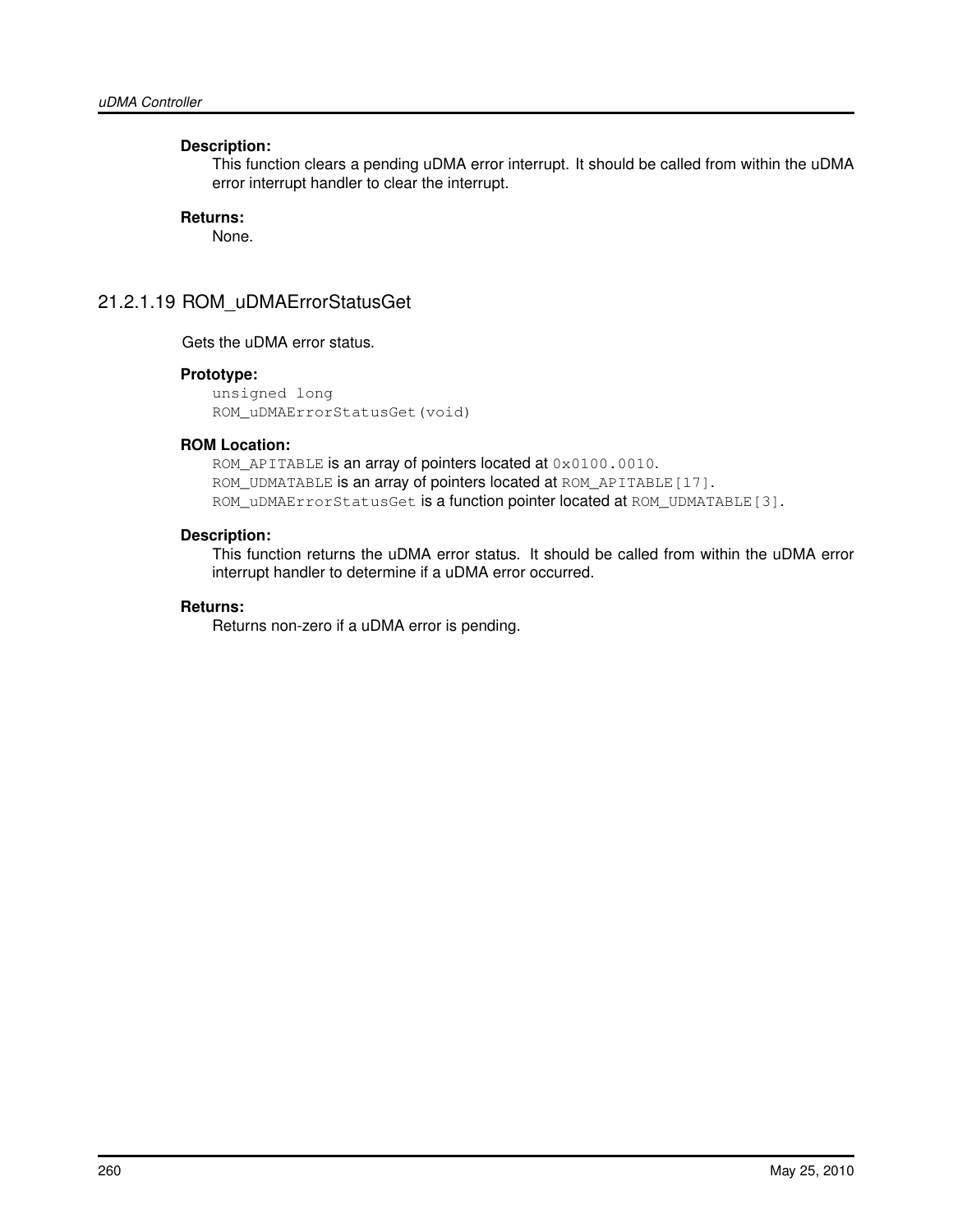# **22 Watchdog Timer**

<span id="page-260-0"></span>

# <span id="page-260-1"></span>**22.1 Introduction**

The watchdog timer API provides a set of functions for using the watchdog timer module. Functions are provided to deal with the watchdog timer interrupts, and to handle status and configuration of the watchdog timer.

The watchdog timer module's function is to prevent system hangs. The watchdog timer module consists of a 32-bit down counter, a programmable load register, interrupt generation logic, and a locking register. Once the watchdog timer has been configured, the lock register can be written to prevent the timer configuration from being inadvertently altered.

The watchdog timer can be configured to generate an interrupt to the processor upon its first timeout, and to generate a reset signal upon its second timeout. The watchdog timer module generates the first timeout signal when the 32-bit counter reaches the zero state after being enabled; enabling the counter also enables the watchdog timer interrupt. After the first timeout event, the 32-bit counter is reloaded with the value of the watchdog timer load register, and the timer resumes counting down from that value. If the timer counts down to its zero state again before the first timeout interrupt is cleared, and the reset signal has been enabled, the watchdog timer asserts its reset signal to the system. If the interrupt is cleared before the 32-bit counter reaches its second timeout, the 32-bit counter is loaded with the value in the load register, and counting resumes from that value. If the load register is written with a new value while the watchdog timer counter is counting, then the counter is loaded with the new value and continues counting.

# <span id="page-260-3"></span>**22.2 Functions**

# **Functions**

- <span id="page-260-2"></span>void [ROM\\_WatchdogEnable](#page-261-0) (unsigned long ulBase)
- void [ROM\\_WatchdogIntClear](#page-261-1) (unsigned long ulBase)
- void [ROM\\_WatchdogIntEnable](#page-262-0) (unsigned long ulBase)
- unsigned long [ROM\\_WatchdogIntStatus](#page-262-1) (unsigned long ulBase, tBoolean bMasked)
- void [ROM\\_WatchdogLock](#page-263-0) (unsigned long ulBase)
- tBoolean [ROM\\_WatchdogLockState](#page-263-1) (unsigned long ulBase)
- unsigned long [ROM\\_WatchdogReloadGet](#page-264-0) (unsigned long ulBase)
- void [ROM\\_WatchdogReloadSet](#page-264-1) (unsigned long ulBase, unsigned long ulLoadVal)
- void [ROM\\_WatchdogResetDisable](#page-265-0) (unsigned long ulBase)
- void [ROM\\_WatchdogResetEnable](#page-265-1) (unsigned long ulBase)
- tBoolean [ROM\\_WatchdogRunning](#page-266-0) (unsigned long ulBase)
- void [ROM\\_WatchdogStallDisable](#page-266-1) (unsigned long ulBase)
- void [ROM\\_WatchdogStallEnable](#page-267-0) (unsigned long ulBase)
- void [ROM\\_WatchdogUnlock](#page-267-1) (unsigned long ulBase)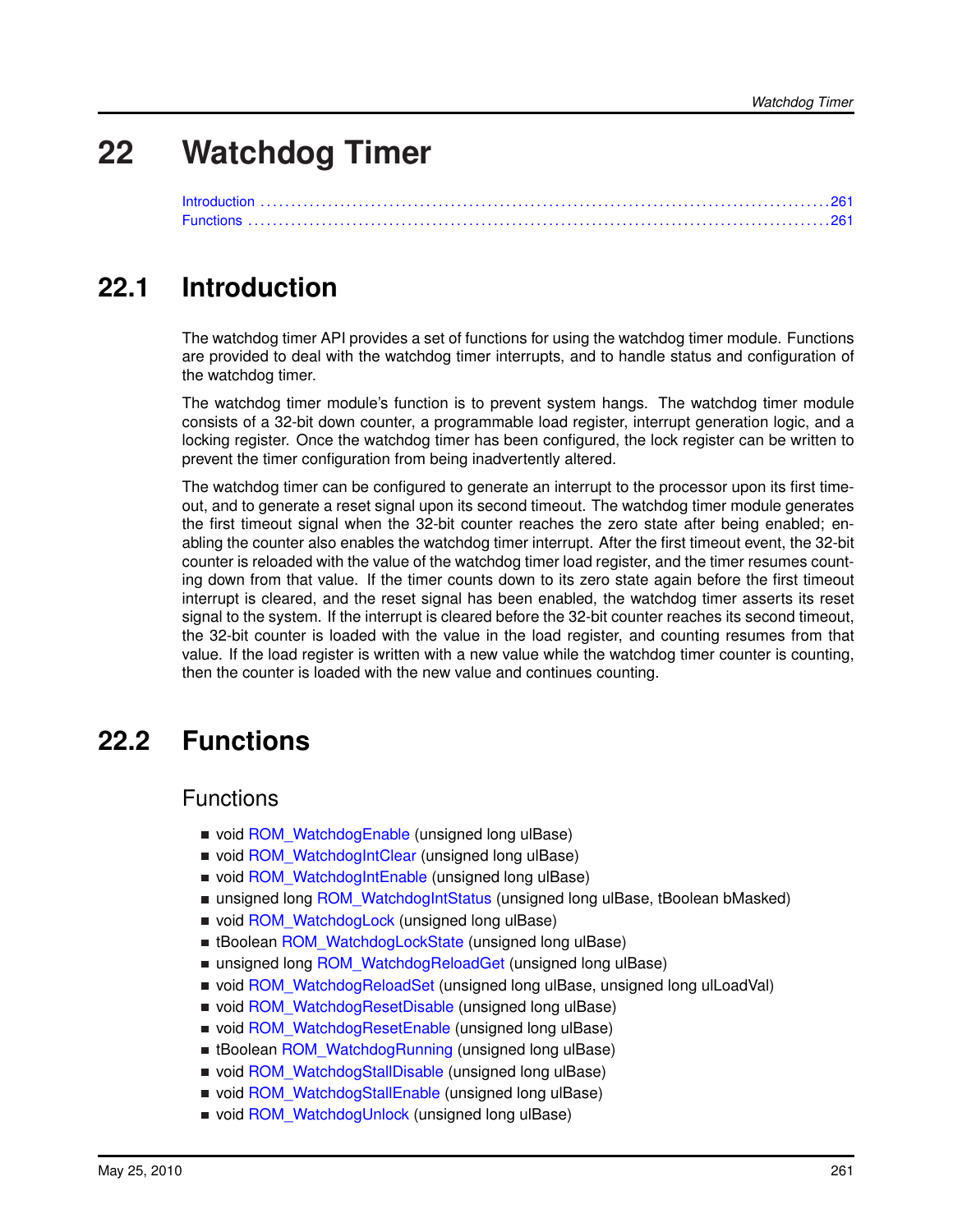■ unsigned long [ROM\\_WatchdogValueGet](#page-268-0) (unsigned long ulBase)

# 22.2.1 Function Documentation

# <span id="page-261-0"></span>22.2.1.1 ROM\_WatchdogEnable

Enables the watchdog timer.

#### **Prototype:**

```
void
ROM_WatchdogEnable(unsigned long ulBase)
```
#### **ROM Location:**

```
ROM_APITABLE is an array of pointers located at 0 \times 0100.0010.
ROM WATCHDOGTABLE is an array of pointers located at ROM APITABLE [12].
ROM_WatchdogEnable is a function pointer located at ROM_WATCHDOGTABLE[2].
```
#### **Parameters:**

*ulBase* is the base address of the watchdog timer module.

#### **Description:**

This will enable the watchdog timer counter and interrupt.

#### **Note:**

This function will have no effect if the watchdog timer has been locked.

#### **See also:**

[ROM\\_WatchdogLock\(\),](#page-263-0) [ROM\\_WatchdogUnlock\(\)](#page-267-1)

#### **Returns:**

None.

# <span id="page-261-1"></span>22.2.1.2 ROM\_WatchdogIntClear

Clears the watchdog timer interrupt.

#### **Prototype:**

```
void
ROM_WatchdogIntClear(unsigned long ulBase)
```
#### **ROM Location:**

ROM\_APITABLE is an array of pointers located at  $0 \times 0100$ .0010. ROM\_WATCHDOGTABLE is an array of pointers located at ROM\_APITABLE [12]. ROM\_WatchdogIntClear is a function pointer located at ROM\_WATCHDOGTABLE[0].

#### **Parameters:**

*ulBase* is the base address of the watchdog timer module.

#### **Description:**

The watchdog timer interrupt source is cleared, so that it no longer asserts.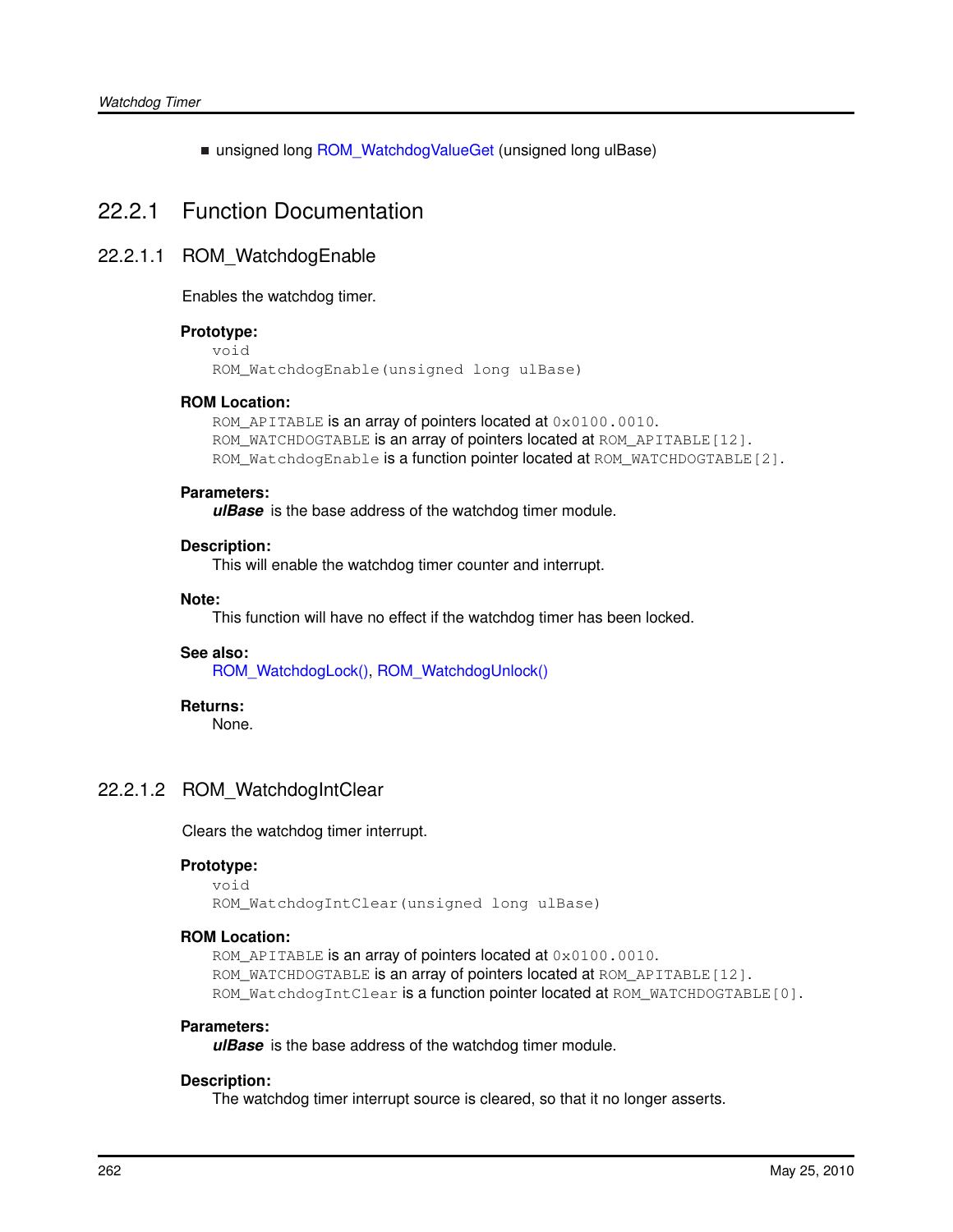#### **Note:**

Since there is a write buffer in the Cortex-M3 processor, it may take several clock cycles before the interrupt source is actually cleared. Therefore, it is recommended that the interrupt source be cleared early in the interrupt handler (as opposed to the very last action) to avoid returning from the interrupt handler before the interrupt source is actually cleared. Failure to do so may result in the interrupt handler being immediately reentered (since NVIC still sees the interrupt source asserted).

#### **Returns:**

None.

# <span id="page-262-0"></span>22.2.1.3 ROM\_WatchdogIntEnable

Enables the watchdog timer interrupt.

#### **Prototype:**

void ROM\_WatchdogIntEnable(unsigned long ulBase)

#### **ROM Location:**

ROM\_APITABLE is an array of pointers located at  $0 \times 0100$ .0010. ROM\_WATCHDOGTABLE is an array of pointers located at ROM\_APITABLE [12]. ROM\_WatchdogIntEnable is a function pointer located at ROM\_WATCHDOGTABLE[11].

#### **Parameters:**

*ulBase* is the base address of the watchdog timer module.

#### **Description:**

Enables the watchdog timer interrupt.

#### **Note:**

This function will have no effect if the watchdog timer has been locked.

#### **See also:**

[ROM\\_WatchdogLock\(\),](#page-263-0) [ROM\\_WatchdogUnlock\(\),](#page-267-1) [ROM\\_WatchdogEnable\(\)](#page-261-0)

#### **Returns:**

None.

# <span id="page-262-1"></span>22.2.1.4 ROM\_WatchdogIntStatus

Gets the current watchdog timer interrupt status.

#### **Prototype:**

```
unsigned long
ROM_WatchdogIntStatus(unsigned long ulBase,
                      tBoolean bMasked)
```
#### **ROM Location:**

ROM\_APITABLE is an array of pointers located at  $0 \times 0100$ .0010. ROM WATCHDOGTABLE is an array of pointers located at ROM APITABLE [12]. ROM WatchdogIntStatus is a function pointer located at ROM\_WATCHDOGTABLE[12].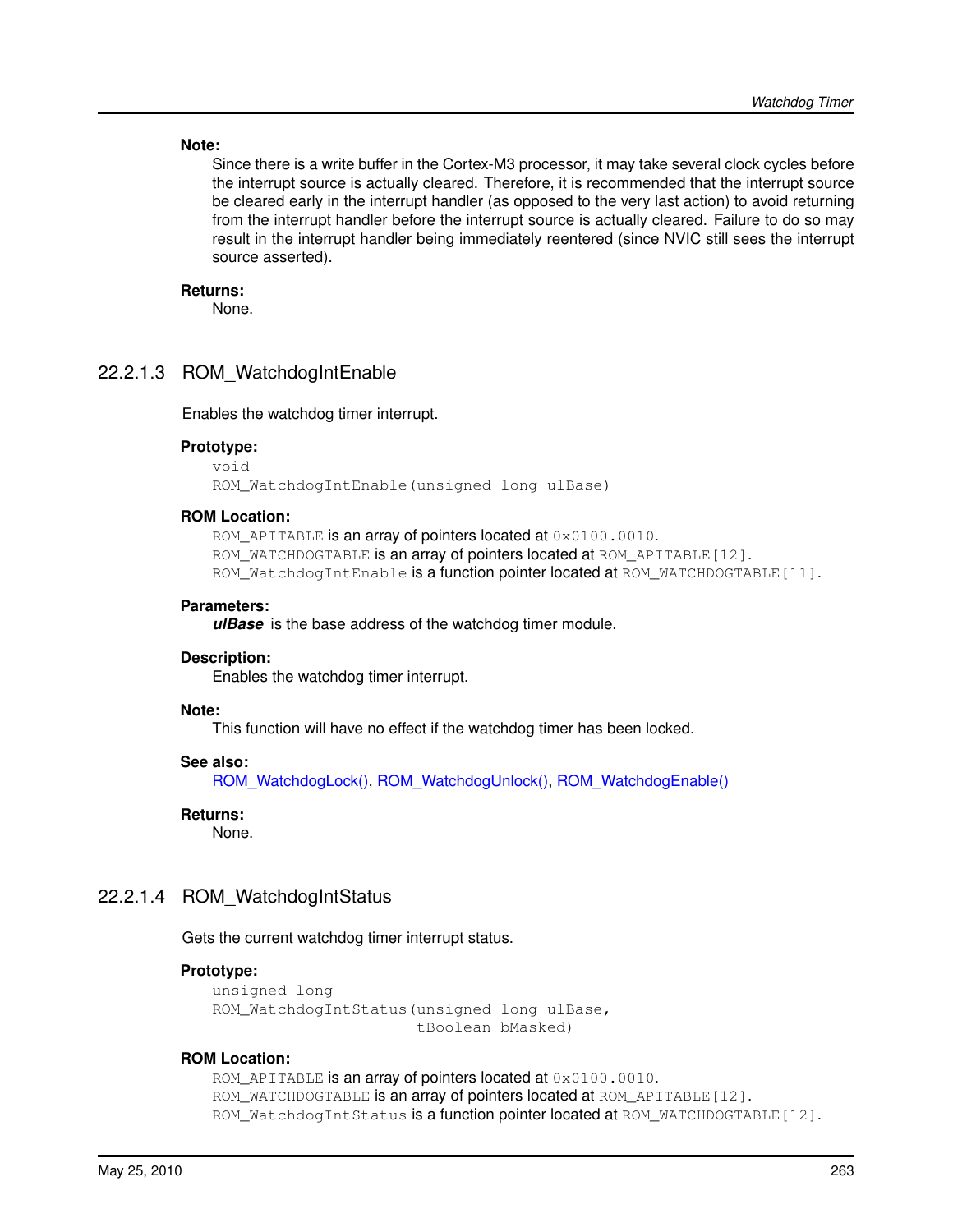#### **Parameters:**

*ulBase* is the base address of the watchdog timer module.

*bMasked* is **false** if the raw interrupt status is required and **true** if the masked interrupt status is required.

# **Description:**

This returns the interrupt status for the watchdog timer module. Either the raw interrupt status or the status of interrupt that is allowed to reflect to the processor can be returned.

#### **Returns:**

Returns the current interrupt status, where a 1 indicates that the watchdog interrupt is active, and a 0 indicates that it is not active.

# <span id="page-263-0"></span>22.2.1.5 ROM\_WatchdogLock

Enables the watchdog timer lock mechanism.

#### **Prototype:**

void ROM\_WatchdogLock(unsigned long ulBase)

#### **ROM Location:**

ROM\_APITABLE is an array of pointers located at  $0 \times 0100$ .0010. ROM\_WATCHDOGTABLE is an array of pointers located at ROM\_APITABLE [12]. ROM\_WatchdogLock is a function pointer located at ROM\_WATCHDOGTABLE[5].

#### **Parameters:**

*ulBase* is the base address of the watchdog timer module.

#### **Description:**

Locks out write access to the watchdog timer configuration registers.

#### **Returns:**

None.

# <span id="page-263-1"></span>22.2.1.6 ROM\_WatchdogLockState

Gets the state of the watchdog timer lock mechanism.

#### **Prototype:**

```
tBoolean
ROM_WatchdogLockState(unsigned long ulBase)
```
#### **ROM Location:**

ROM APITABLE is an array of pointers located at 0x0100.0010. ROM\_WATCHDOGTABLE is an array of pointers located at ROM\_APITABLE [12]. ROM\_WatchdogLockState is a function pointer located at ROM\_WATCHDOGTABLE[7].

#### **Parameters:**

*ulBase* is the base address of the watchdog timer module.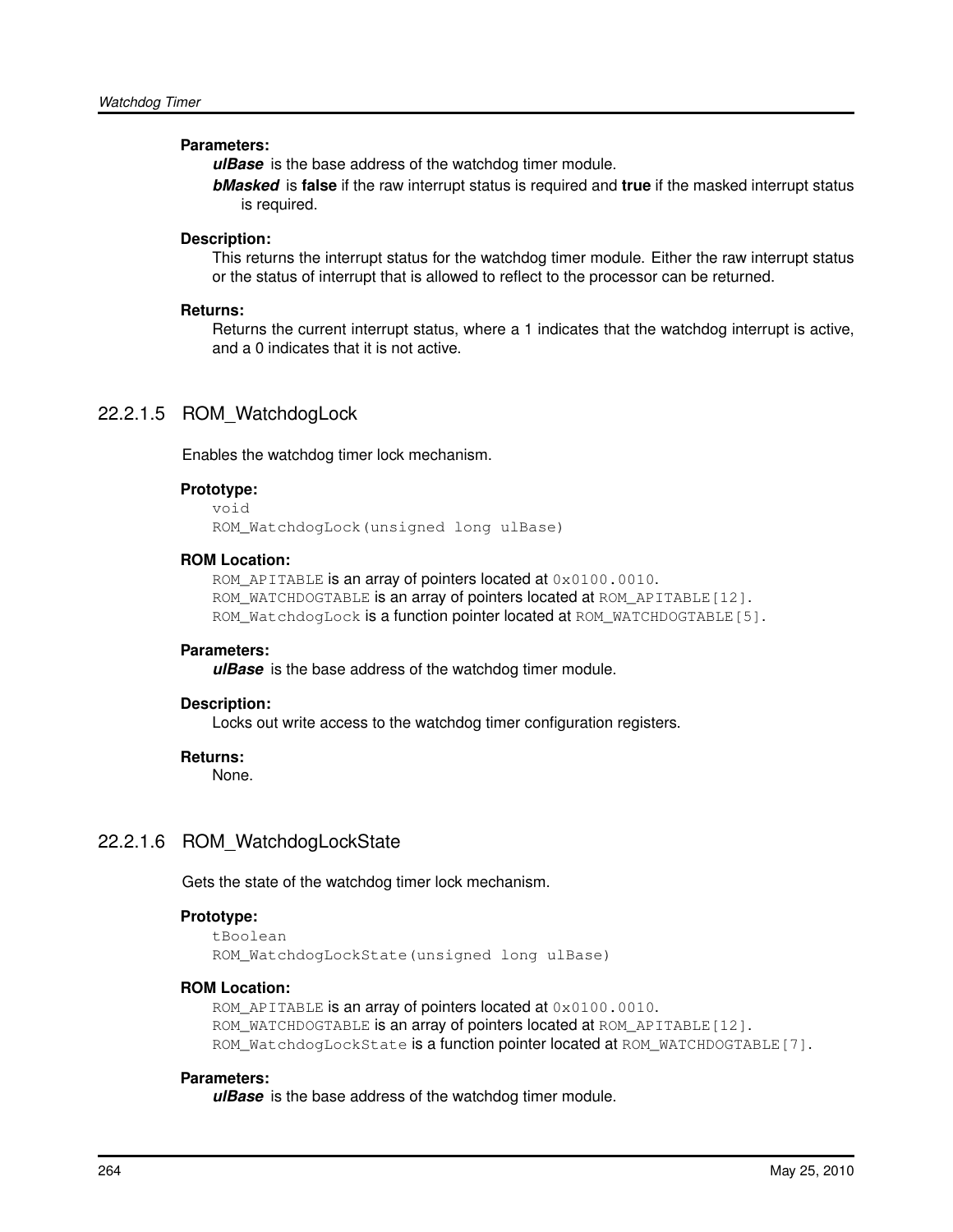#### **Description:**

Returns the lock state of the watchdog timer registers.

#### **Returns:**

Returns **true** if the watchdog timer registers are locked, and **false** if they are not locked.

# <span id="page-264-0"></span>22.2.1.7 ROM\_WatchdogReloadGet

Gets the watchdog timer reload value.

#### **Prototype:**

```
unsigned long
ROM_WatchdogReloadGet(unsigned long ulBase)
```
#### **ROM Location:**

ROM\_APITABLE is an array of pointers located at  $0 \times 0100$ .0010. ROM WATCHDOGTABLE is an array of pointers located at ROM APITABLE [12]. ROM\_WatchdogReloadGet is a function pointer located at ROM\_WATCHDOGTABLE[9].

#### **Parameters:**

*ulBase* is the base address of the watchdog timer module.

#### **Description:**

This function gets the value that is loaded into the watchdog timer when the count reaches zero for the first time.

#### **See also:**

[ROM\\_WatchdogReloadSet\(\)](#page-264-1)

#### **Returns:**

None.

# <span id="page-264-1"></span>22.2.1.8 ROM\_WatchdogReloadSet

Sets the watchdog timer reload value.

#### **Prototype:**

```
void
ROM_WatchdogReloadSet(unsigned long ulBase,
                      unsigned long ulLoadVal)
```
### **ROM Location:**

ROM\_APITABLE is an array of pointers located at  $0 \times 0100$ .0010. ROM\_WATCHDOGTABLE is an array of pointers located at ROM\_APITABLE [12]. ROM\_WatchdogReloadSet is a function pointer located at ROM\_WATCHDOGTABLE[8].

#### **Parameters:**

*ulBase* is the base address of the watchdog timer module. *ulLoadVal* is the load value for the watchdog timer.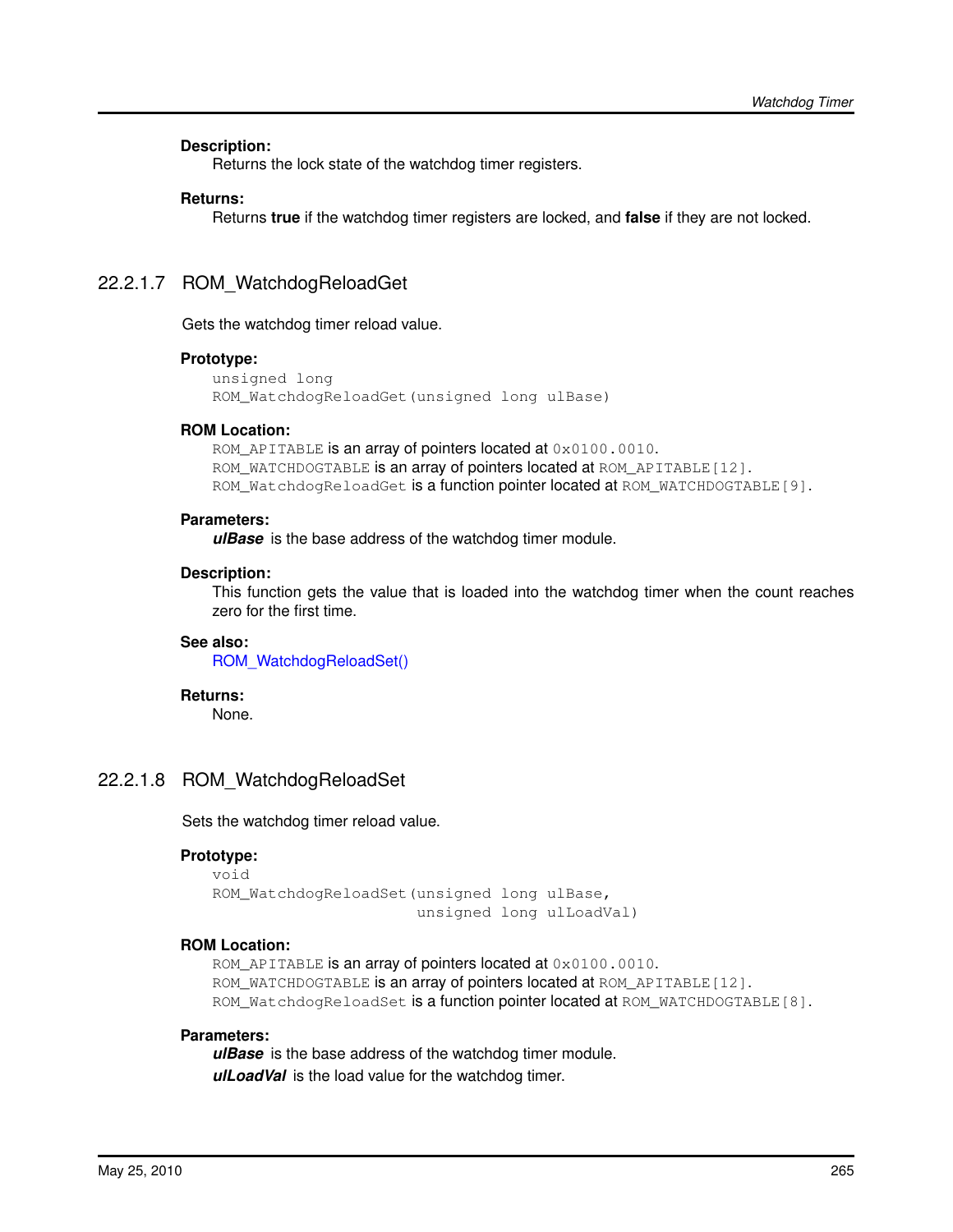#### **Description:**

This function sets the value to load into the watchdog timer when the count reaches zero for the first time; if the watchdog timer is running when this function is called, then the value will be immediately loaded into the watchdog timer counter. If the *ulLoadVal* parameter is 0, then an interrupt is immediately generated.

#### **Note:**

This function will have no effect if the watchdog timer has been locked.

#### **See also:**

[ROM\\_WatchdogLock\(\),](#page-263-0) [ROM\\_WatchdogUnlock\(\),](#page-267-1) [ROM\\_WatchdogReloadGet\(\)](#page-264-0)

#### **Returns:**

None.

# <span id="page-265-0"></span>22.2.1.9 ROM\_WatchdogResetDisable

Disables the watchdog timer reset.

#### **Prototype:**

```
void
ROM WatchdogResetDisable(unsigned long ulBase)
```
#### **ROM Location:**

ROM APITABLE is an array of pointers located at 0x0100.0010. ROM\_WATCHDOGTABLE is an array of pointers located at ROM\_APITABLE [12]. ROM\_WatchdogResetDisable is a function pointer located at ROM\_WATCHDOGTABLE[4].

#### **Parameters:**

*ulBase* is the base address of the watchdog timer module.

#### **Description:**

Disables the capability of the watchdog timer to issue a reset to the processor upon a second timeout condition.

#### **Note:**

This function will have no effect if the watchdog timer has been locked.

#### **See also:**

[ROM\\_WatchdogLock\(\),](#page-263-0) [ROM\\_WatchdogUnlock\(\)](#page-267-1)

#### **Returns:**

None.

# <span id="page-265-1"></span>22.2.1.10 ROM\_WatchdogResetEnable

Enables the watchdog timer reset.

#### **Prototype:**

```
void
ROM_WatchdogResetEnable(unsigned long ulBase)
```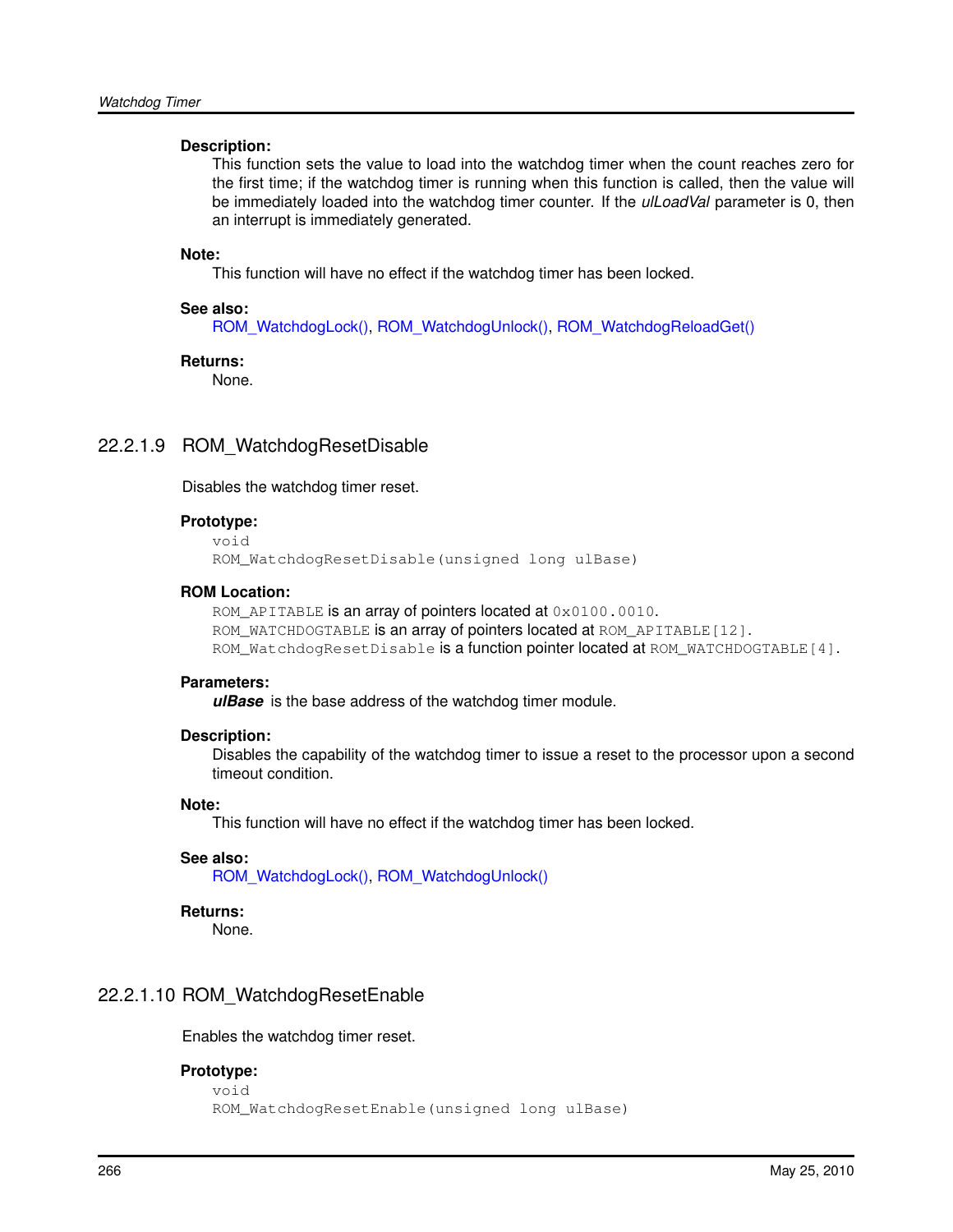### **ROM Location:**

ROM\_APITABLE is an array of pointers located at  $0 \times 0100$ .0010. ROM\_WATCHDOGTABLE is an array of pointers located at ROM\_APITABLE [12]. ROM\_WatchdogResetEnable is a function pointer located at ROM\_WATCHDOGTABLE[3].

#### **Parameters:**

*ulBase* is the base address of the watchdog timer module.

#### **Description:**

Enables the capability of the watchdog timer to issue a reset to the processor upon a second timeout condition.

#### **Note:**

This function will have no effect if the watchdog timer has been locked.

#### **See also:**

[ROM\\_WatchdogLock\(\),](#page-263-0) [ROM\\_WatchdogUnlock\(\)](#page-267-1)

#### **Returns:**

None.

# <span id="page-266-0"></span>22.2.1.11 ROM\_WatchdogRunning

Determines if the watchdog timer is enabled.

#### **Prototype:**

```
tBoolean
ROM_WatchdogRunning(unsigned long ulBase)
```
#### **ROM Location:**

ROM APITABLE is an array of pointers located at 0x0100.0010. ROM\_WATCHDOGTABLE is an array of pointers located at ROM\_APITABLE [12]. ROM\_WatchdogRunning is a function pointer located at ROM\_WATCHDOGTABLE[1].

#### **Parameters:**

*ulBase* is the base address of the watchdog timer module.

#### **Description:**

This will check to see if the watchdog timer is enabled.

#### **Returns:**

Returns **true** if the watchdog timer is enabled, and **false** if it is not.

# <span id="page-266-1"></span>22.2.1.12 ROM\_WatchdogStallDisable

Disables stalling of the watchdog timer during debug events.

# **Prototype:**

```
void
ROM_WatchdogStallDisable(unsigned long ulBase)
```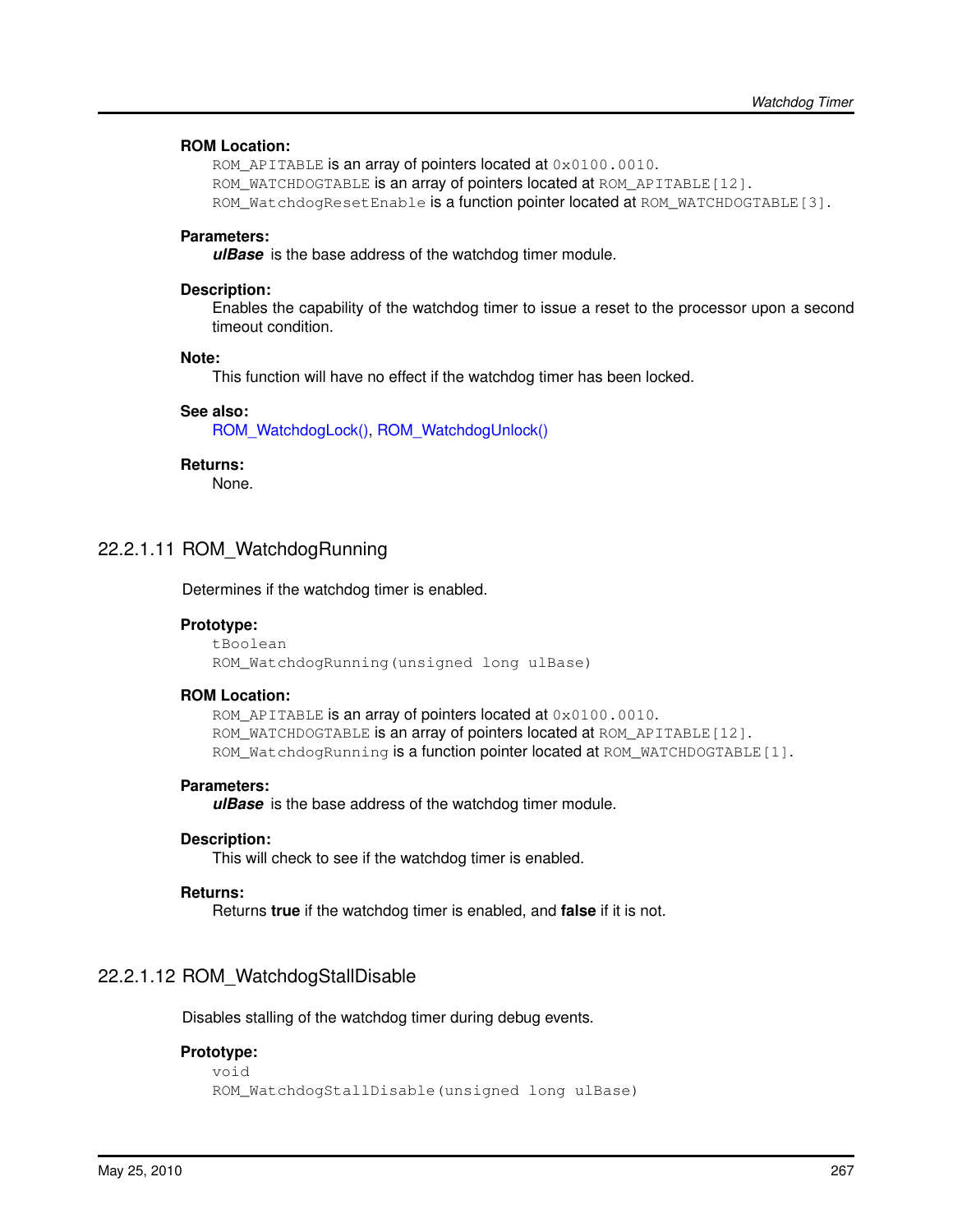#### **ROM Location:**

ROM\_APITABLE is an array of pointers located at  $0 \times 0100$ .0010. ROM\_WATCHDOGTABLE is an array of pointers located at ROM\_APITABLE [12]. ROM\_WatchdogStallDisable is a function pointer located at ROM\_WATCHDOGTABLE[14].

#### **Parameters:**

*ulBase* is the base address of the watchdog timer module.

#### **Description:**

This function disables the debug mode stall of the watchdog timer. By doing so, the watchdog timer continues to count regardless of the processor debug state.

#### **Returns:**

None.

# <span id="page-267-0"></span>22.2.1.13 ROM\_WatchdogStallEnable

Enables stalling of the watchdog timer during debug events.

#### **Prototype:**

```
void
ROM WatchdogStallEnable(unsigned long ulBase)
```
#### **ROM Location:**

ROM APITABLE is an array of pointers located at 0x0100.0010. ROM\_WATCHDOGTABLE is an array of pointers located at ROM\_APITABLE [12]. ROM\_WatchdogStallEnable is a function pointer located at ROM\_WATCHDOGTABLE[13].

#### **Parameters:**

*ulBase* is the base address of the watchdog timer module.

#### **Description:**

This function allows the watchdog timer to stop counting when the processor is stopped by the debugger. By doing so, the watchdog is prevented from expiring (typically almost immediately from a human time perspective) and resetting the system (if reset is enabled). The watchdog will instead expired after the appropriate number of processor cycles have been executed while debugging (or at the appropriate time after the processor has been restarted).

#### **Returns:**

None.

# <span id="page-267-1"></span>22.2.1.14 ROM\_WatchdogUnlock

Disables the watchdog timer lock mechanism.

# **Prototype:**

```
void
ROM_WatchdogUnlock(unsigned long ulBase)
```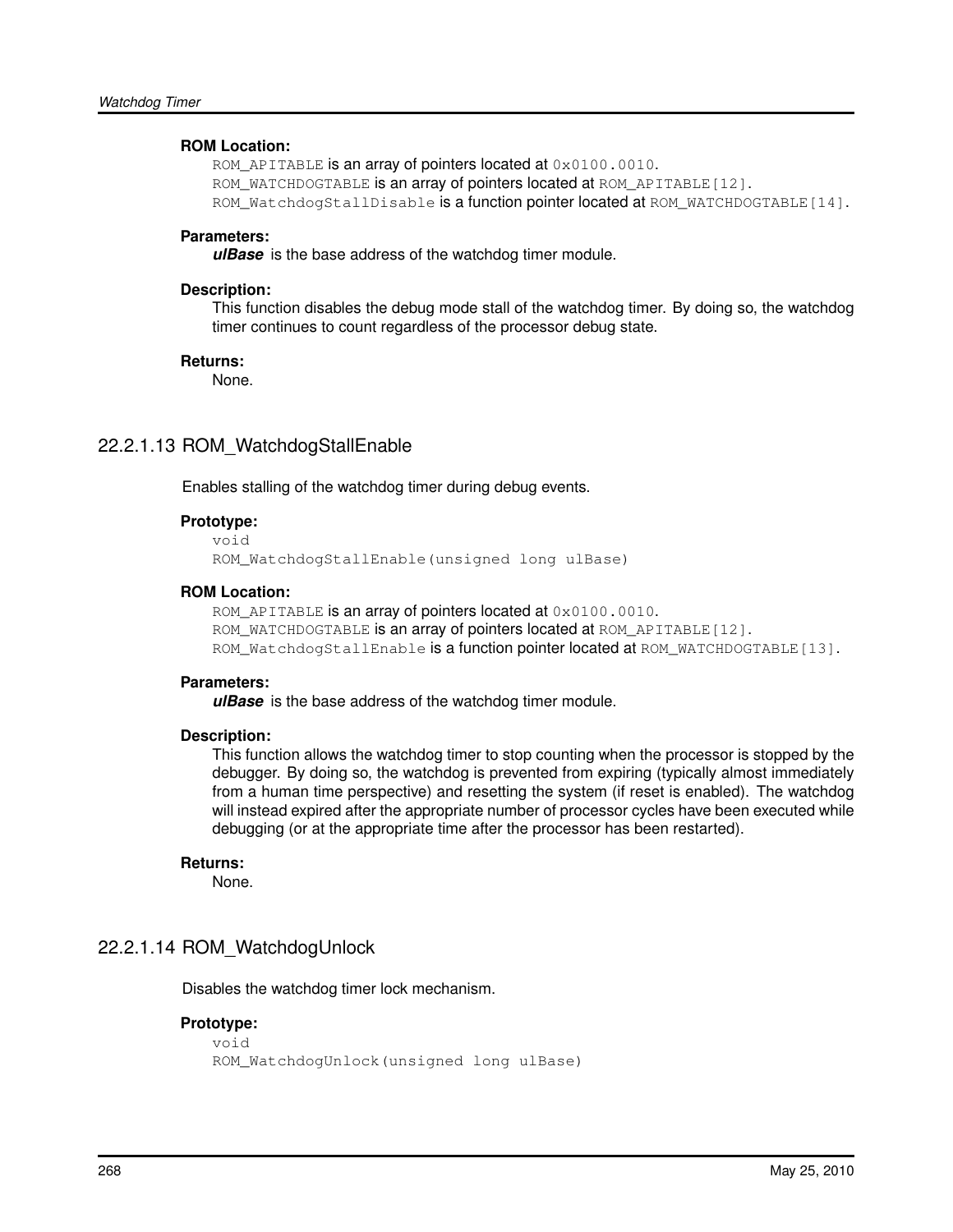# **ROM Location:**

ROM\_APITABLE is an array of pointers located at  $0 \times 0100$ .0010. ROM\_WATCHDOGTABLE is an array of pointers located at ROM\_APITABLE [12]. ROM\_WatchdogUnlock is a function pointer located at ROM\_WATCHDOGTABLE[6].

# **Parameters:**

*ulBase* is the base address of the watchdog timer module.

#### **Description:**

Enables write access to the watchdog timer configuration registers.

# **Returns:**

None.

# <span id="page-268-0"></span>22.2.1.15 ROM\_WatchdogValueGet

Gets the current watchdog timer value.

# **Prototype:**

unsigned long ROM\_WatchdogValueGet(unsigned long ulBase)

# **ROM Location:**

ROM\_APITABLE is an array of pointers located at  $0 \times 0100$ .0010. ROM WATCHDOGTABLE is an array of pointers located at ROM APITABLE [12]. ROM\_WatchdogValueGet is a function pointer located at ROM\_WATCHDOGTABLE[10].

#### **Parameters:**

*ulBase* is the base address of the watchdog timer module.

#### **Description:**

This function reads the current value of the watchdog timer.

### **Returns:**

Returns the current value of the watchdog timer.